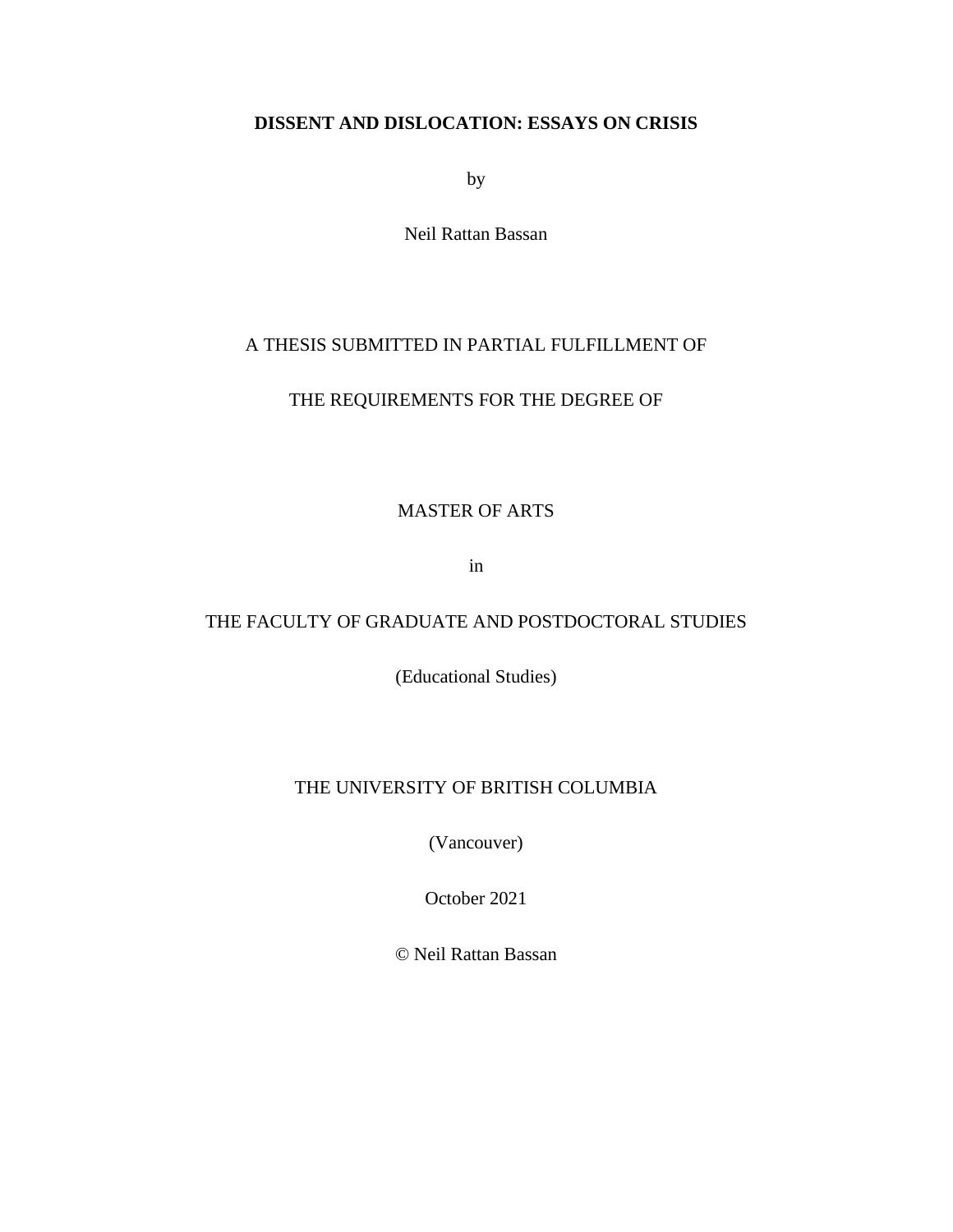The following individuals certify that they have read, and recommend to the Faculty of Graduate and Postdoctoral Studies for acceptance, the thesis entitled:

Dissent and dislocation: essays on crisis

| submitted by  | Neil Rattan Bassan         | in partial fulfilment of the requirements for |
|---------------|----------------------------|-----------------------------------------------|
| the degree of | <b>Master of Arts</b>      |                                               |
| in            | <b>Educational Studies</b> |                                               |

### **Examining Committee:**

Samuel D. Rocha, Associate Professor, Department of Educational Studies, UBC

Supervisor

André E. Mazawi, Professor, Department of Educational Studies, UBC

Supervisory Committee Member

Anne Phelan, Professor, Department of Curriculum and Pedagogy, UBC

Supervisory Committee Member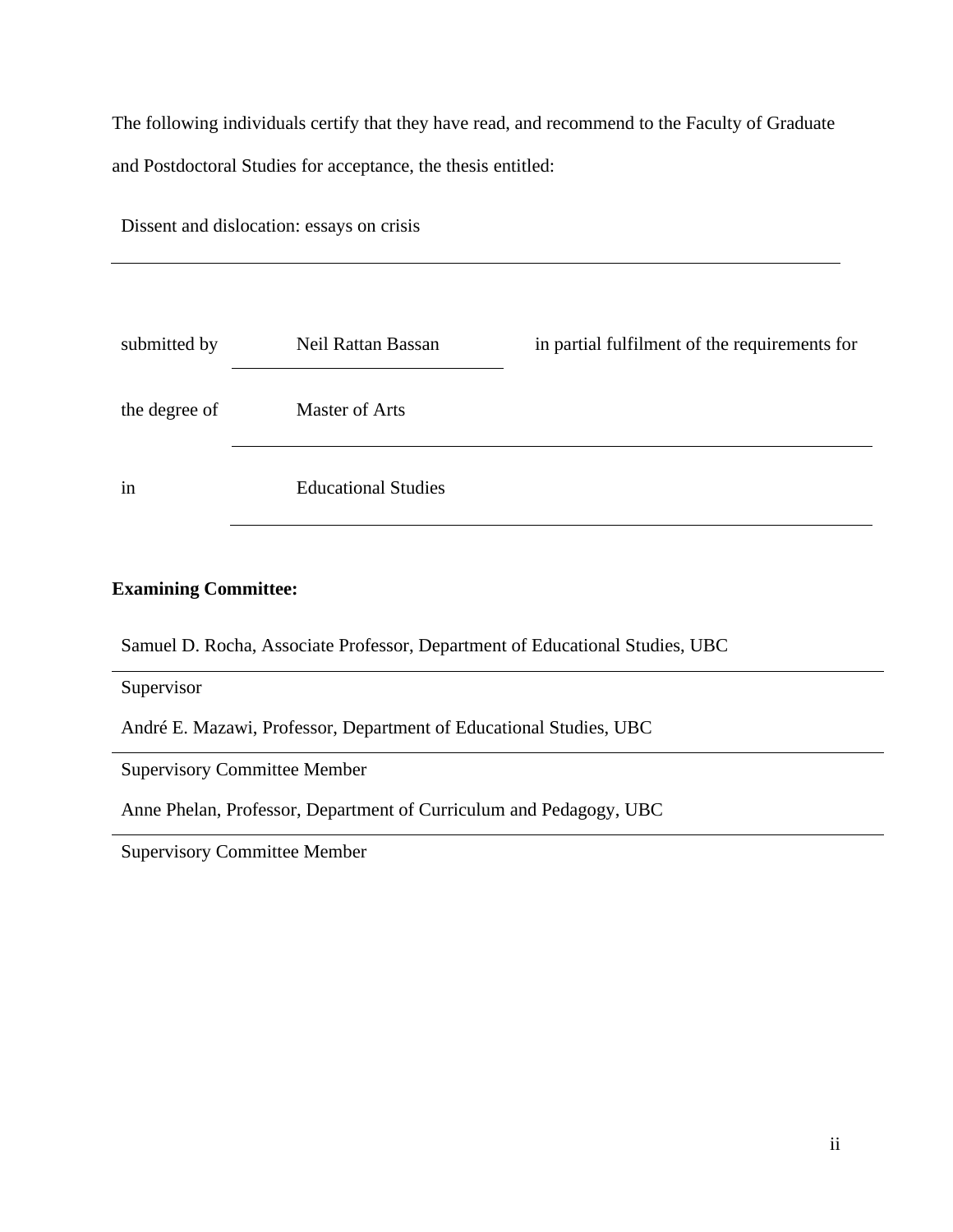#### <span id="page-2-0"></span>**Abstract**

This thesis presents essays on the concept crisis within educational contexts or contexts of selfformation. The context of the personal quest for formation provides different settings within which historical, psychic, and theological senses of the concept crisis can be seen as interrelated themes in journey literatures. In the first essay, I examine concepts of crisis and understand them as providing contexts for historical change of the world itself. In the second essay, I describe movements for change through dissent or civil disobedience, drawing from the moral crisis of 'white complacency' that the sermons and writing of Martin Luther King Jr. respond to. That particular portrayal of crisis, set within the Civil Rights movement of the 1960s, reveals an opening for alternative forms of schooling to be reconsidered as their own movements. This is a revisioning of free-schooling as movement and ideology, after the death of compulsory schooling. Quite differently, personal-moral dislocation of diasporic characters, Afro-Asian migrants in particular, is examined to propose internal or affective dimensions of the concept crisis in the third essay. I examine Moyez G. Vassanji's migrant-minority narratives, in the postcolonial novel, travel-writing and memoir to show dislocated characters who embark on searches for identity and who struggle for intergenerational communication and cultural translation as writers. Finally, the mystic-poet provides an image of reconciling crisis through the theological motif of the quest of heart, the quest of the seeker to be reunited through selfemptying with their beloved-God.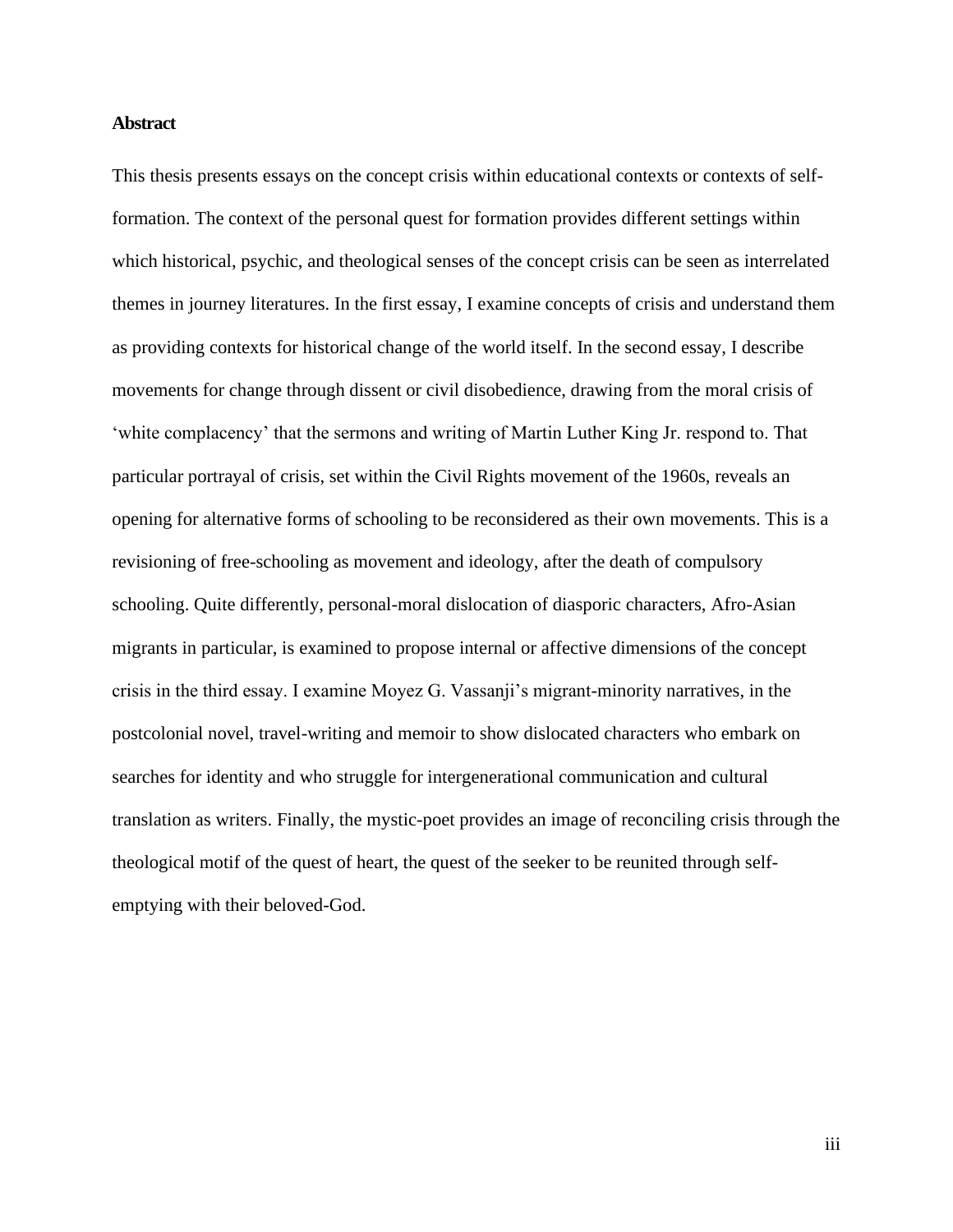#### <span id="page-3-0"></span>**Lay Summary**

Crisis is a change that appears in different ways. In this thesis, I present different ways that crisis can appear and how people, like the preacher-activist Martin Luther King Jr., Indo-Anglian novelist M.G. Vassanji, and others, respond to it. The first way I consider crisis is as historical change of the world itself. That change is understood as the death of compulsory schooling. This is the focus of the second essay, which takes dissent to be expressive of crisis. The third way I consider crisis relies on personal experiences of Afro-Asian migrants, or dislocated persons, who are character-types in many stories, and who are searching for themselves and trying to make sense of their pasts. Dislocation is part of the personal quest or journey for self-formation. That quest, in folk poetries, is initiated by the desire or longing for the individual to be reunited with God or their beloved.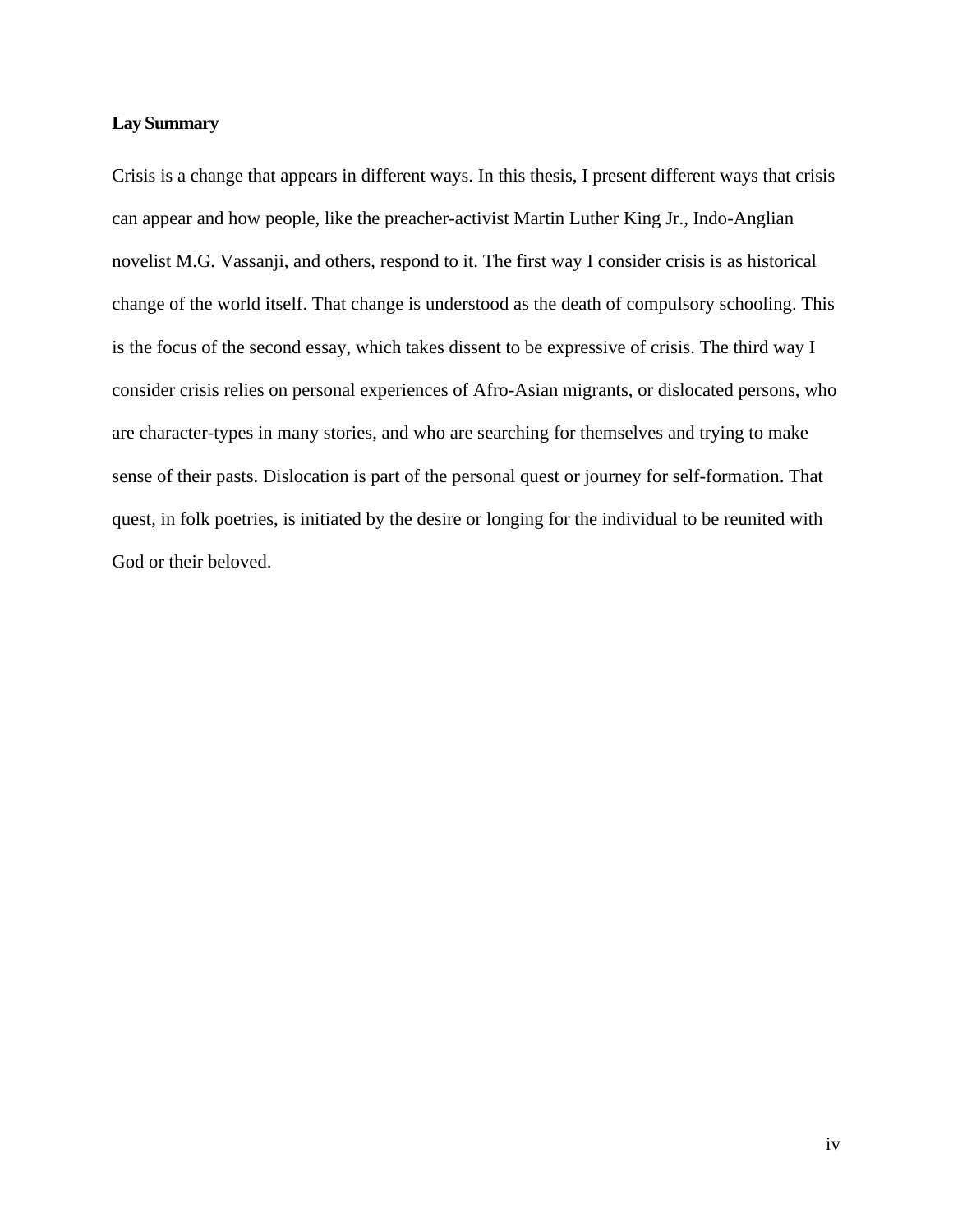# <span id="page-4-0"></span>**Preface**

The following thesis is original, unpublished, independent work by the author, Neil Rattan Bassan.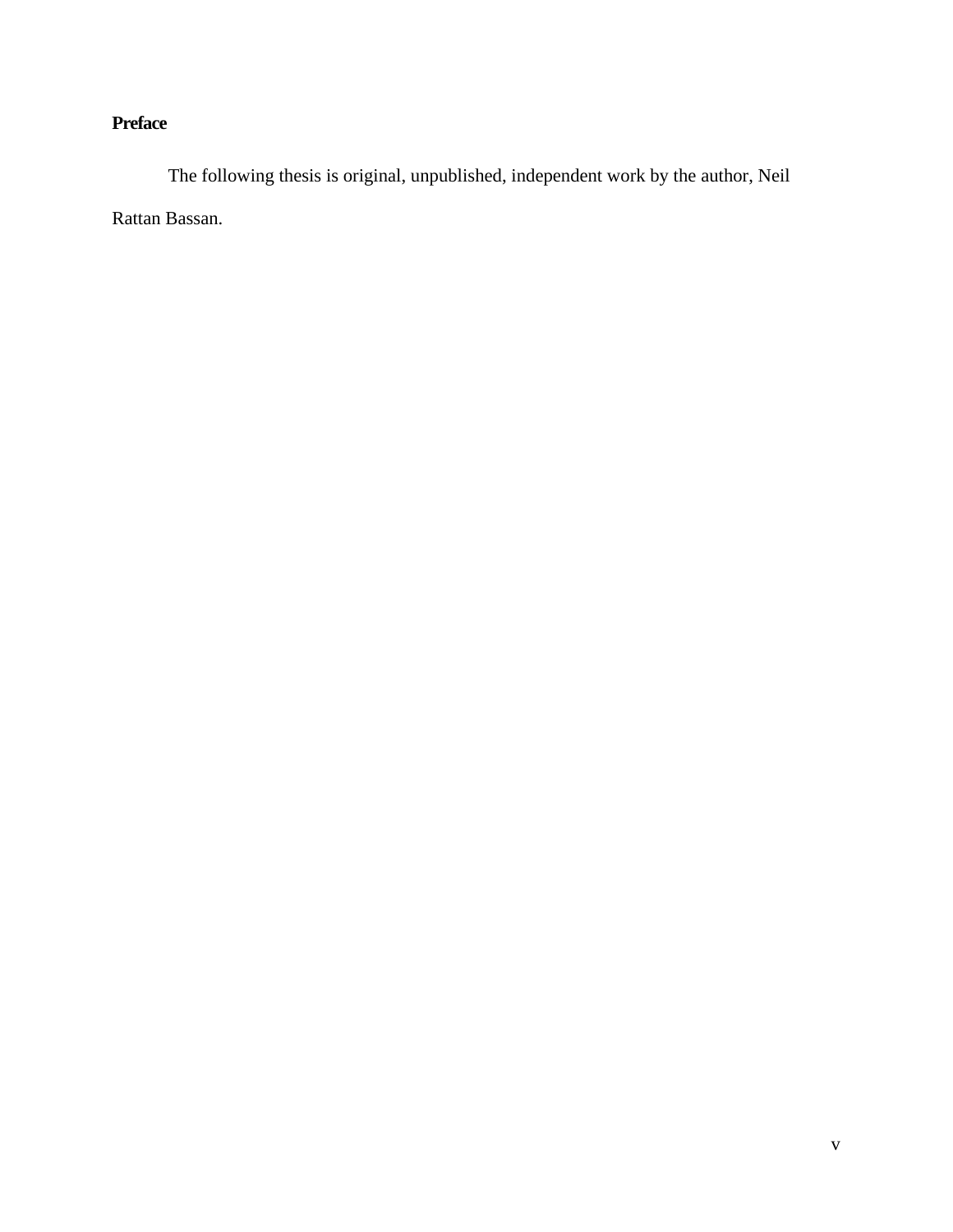<span id="page-5-0"></span>

| <b>Table of Contents</b> |
|--------------------------|
|                          |
|                          |
|                          |
|                          |
|                          |
|                          |
|                          |
|                          |
|                          |
|                          |
|                          |
|                          |
|                          |
|                          |
|                          |
|                          |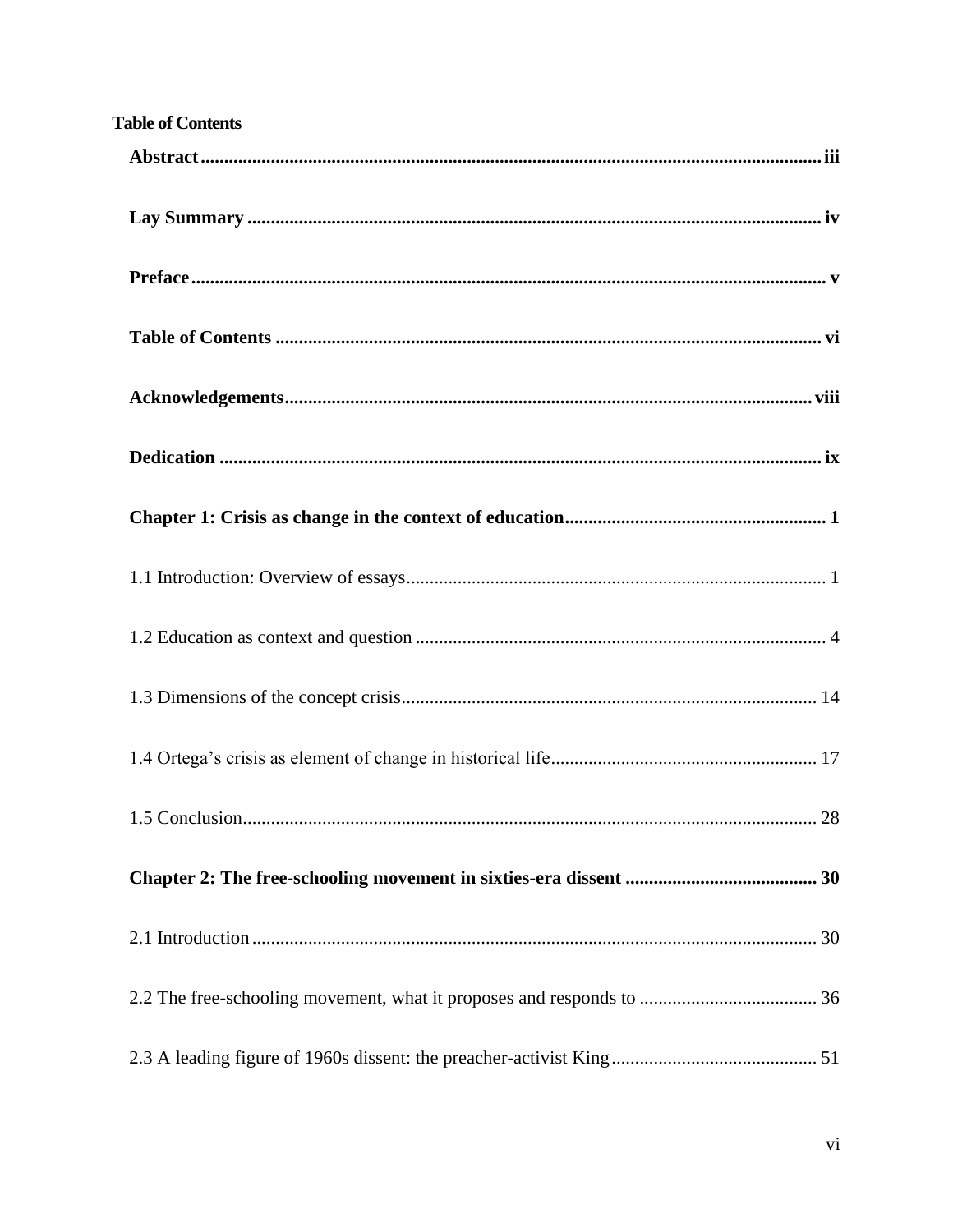| 2.6 An approximation of free-schooling ideology in Mississippi freedom schools 68        |  |  |  |
|------------------------------------------------------------------------------------------|--|--|--|
|                                                                                          |  |  |  |
|                                                                                          |  |  |  |
| Chapter 3: Reconciling internal crisis, and dislocation through diaspora and journey  84 |  |  |  |
|                                                                                          |  |  |  |
|                                                                                          |  |  |  |
|                                                                                          |  |  |  |
|                                                                                          |  |  |  |
|                                                                                          |  |  |  |
|                                                                                          |  |  |  |
|                                                                                          |  |  |  |
|                                                                                          |  |  |  |
|                                                                                          |  |  |  |
|                                                                                          |  |  |  |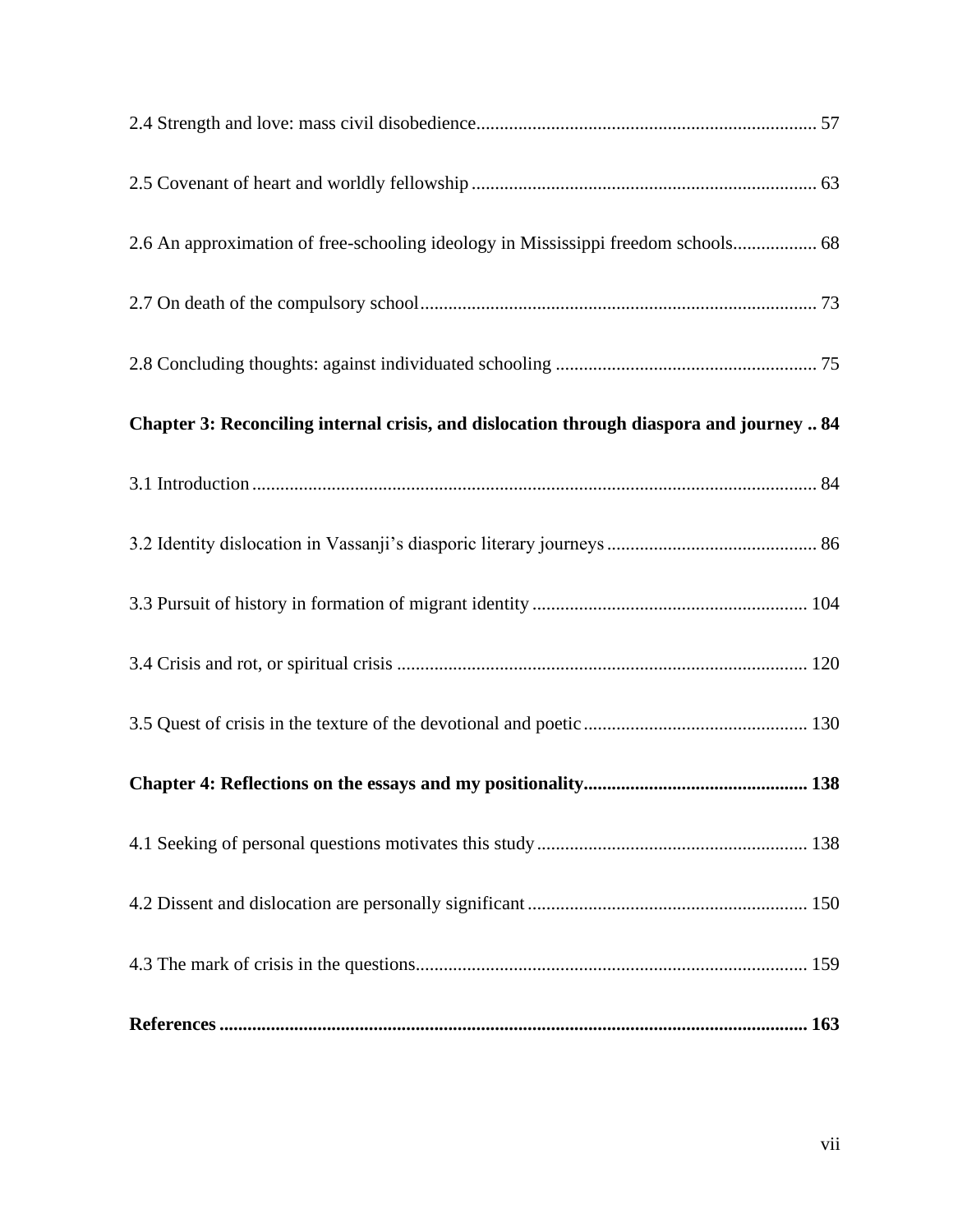#### <span id="page-7-0"></span>**Acknowledgements**

This writing has been made possible thanks to the belief and work of many people. I acknowledge them all with gratitude and affection, even though I cannot name them all here.

I thank my loved ones. To my parents and elders for their sacrifice and for pushing me to study. To Sonia, Karen and Monisha for helping me grow up. To Pooja for her strength and trust. I dedicate this work to you all.

I thank my supervisory committee members, my teachers, Samuel D. Rocha, supervisor, and André E. Mazawi, for their guidance and generosity. Their advice and encouragement, since our very first meetings, helped me pick up the pieces at each stage of this writing. They have been incisive with their support and inspiring in their sensitivity as scholars. Thanks are due to Anne Phelan for agreeing to serve on my supervisory committee, and for insights that engaged critically and compassionately with the core questions and silences of my study.

Thanks to Jason Ellis, Handel Wright, Taylor Webb, Petra Mikulan, Hongxia Shan, and E. Wayne Ross for their teaching and encouragement. Thanks to Greg Chan and the late Sue Ann Cairns for their journeys in film and literature.

Thanks to colleagues at University of British Columbia and beyond for their friendship and scholarship: to Roshni Kumari, Vanessa Lawrence, Yotam Ronen, Bernard Chan, Mary Kostandy, Olabanji Onipede, Gabriella Maestrini, Addyson Frattura, Gayatri Gopalan, Blessing Onuigbo, Gerald Walton, Sonia Medel, Jessica Lussier, Yuya Takeda, Emily Van Halem, Jiin Yoo, Amrit Mundi, Summer Pervez, Ken Buis, Dave Morita, Hollie Williams, and to Mr. R.P. Ghosh. Thank you all.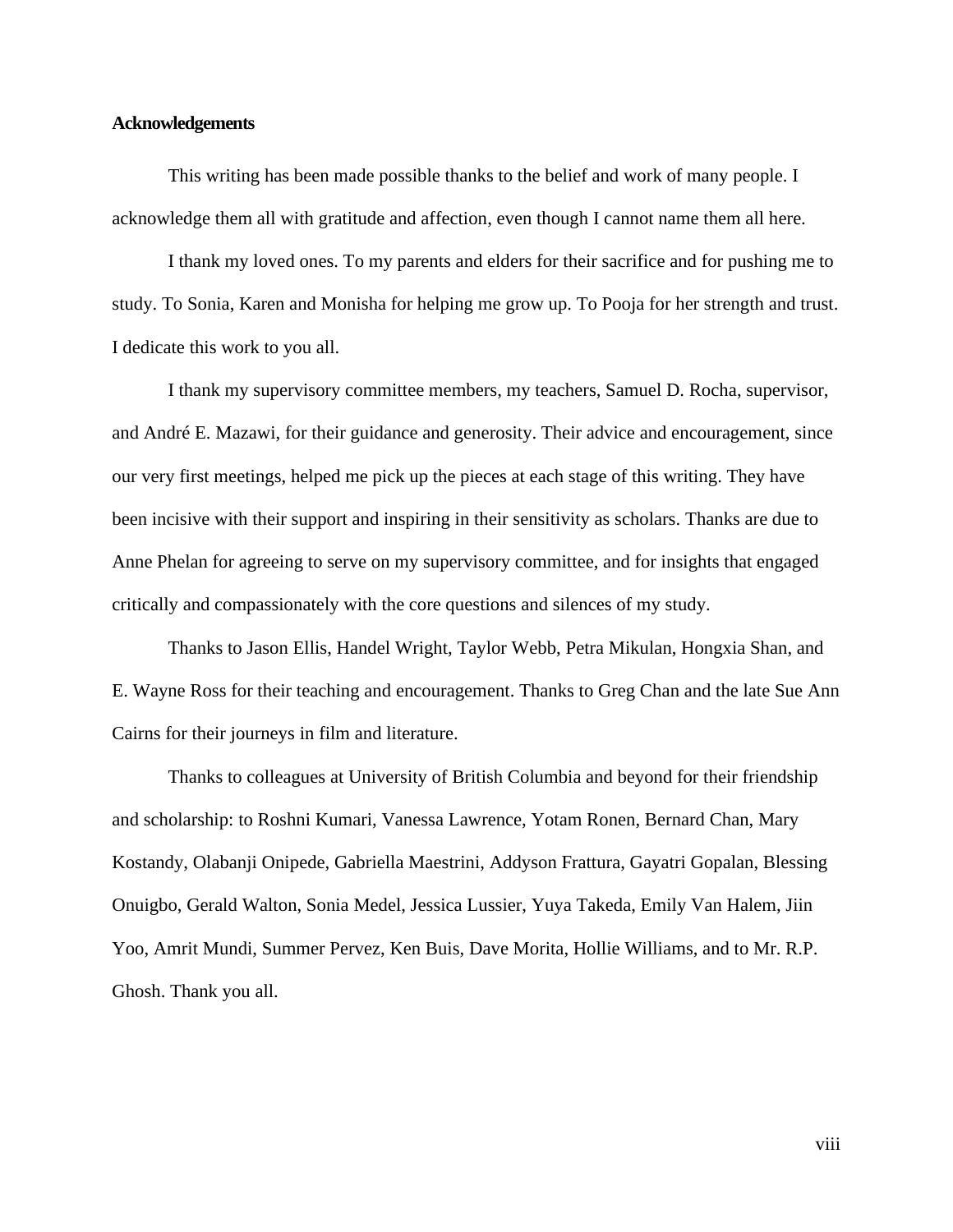<span id="page-8-0"></span>*For my family.*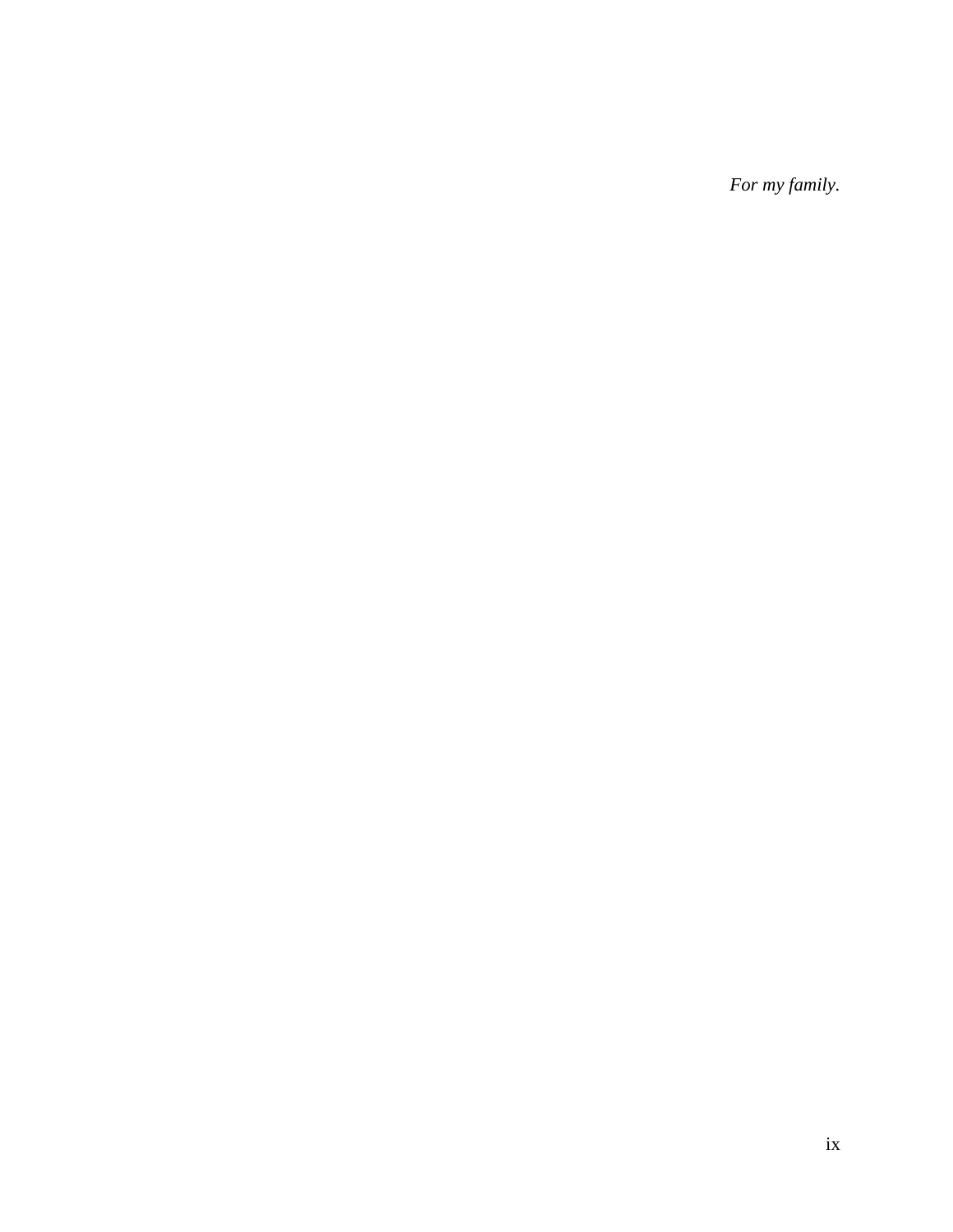<span id="page-9-0"></span>**Chapter 1: Crisis as change in the context of education**

#### <span id="page-9-1"></span>**1.1 Introduction: Overview of essays**

In this thesis, I present essays on crisis within the context of the education, or selfformation, of people. This will be presented through three essays.

In the first essay, I describe dimensions of the concept crisis within the context of education, which is a personal or human context or setting for crises to be understood. This first essay introduces and describes crisis as an existential-educational concept and details some motivations for this study. The final two essays are applications of some of the conceptualizing done in the first essay. To conclude, in chapter four, I offer some reflections on the essays and return to some of the motivating questions.

In the second essay, chapter two, I consider education after the death of compulsory schooling in a revisioning of free-schooling as ideological movement that emerges from the Civil Rights struggle of the United States 1960s, inspired by a collection of written sermons of the visionary Martin Luther King Jr. This essay picks up on multiple dimensions of the concept crisis: it is both a time of "grave" historical crisis, in King's words, and also a time of opening up for criticality in relation to moral complacency and degradation (King 1964a). This essay takes dissent to be expressive of crisis, as through dissent I propose that we can see the movement of crisis. The sixties, then, become both a time of crisis as reckoning, an objective historical predicament, and a time for King to lead the installation of crisis to push for justice through changes to the present state of race relations that are dehumanizing.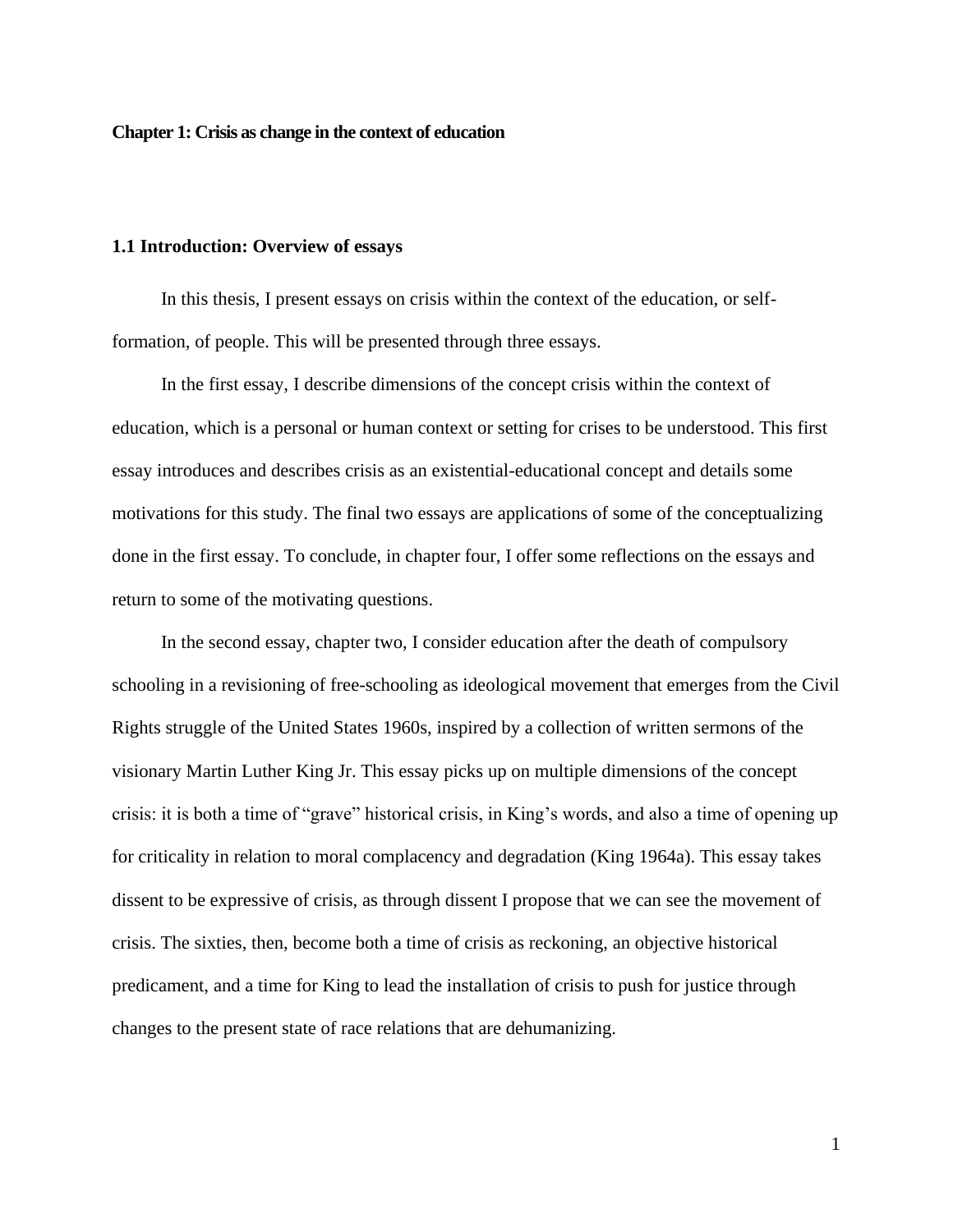In the third essay, chapter three, with respect to identity formation of the migrant- or seeker-character, I examine the affective dimensions of transnational and intergenerational identity crisis across geo-cultural boundaries for Afro-Asians. I try to show here the place of crises through migrant-quest narratives and identity articulations. This essay picks up on what I am calling internal or subjective crisis in the lives of migrants, as well as generational crisis in the struggle for intergenerational communication for the life-writer, as well as their hopes of translation that can endure.

All of this requires some preliminary conceptual analyses to begin to describe what the concept crisis means alongside the concept of education (and how it is employed by people) in different contexts. The purpose of the present introductory chapter is to propose preliminary descriptions of the concepts and associations that shape this study.

To provide a first approximation of what crisis means for self-formation, or education, of the person, I want to propose that it describes changing contexts not only within social organizations like common schools, but within the lives of people and on the internal terrain of the person as well. This is simply to say that crises in education, where education provides a human context for self-formation, portray particular crises for people. Just as history as the histories of people is understood from the perspectives of people's making of history, their stories in living and interpreting their conditions, so, too, the question of education is considered within personal contexts for the individual according to their experiences and interpretations. Education, then, as I am understanding it, provides the personal setting for crises to be intelligible. To ask what is alive within the crises in education, then, to put it positively in the form of a question, is to allow that crises make way for analyses of different forms of literature where crises are portrayed and articulated. Crisis as representative of a universal form that the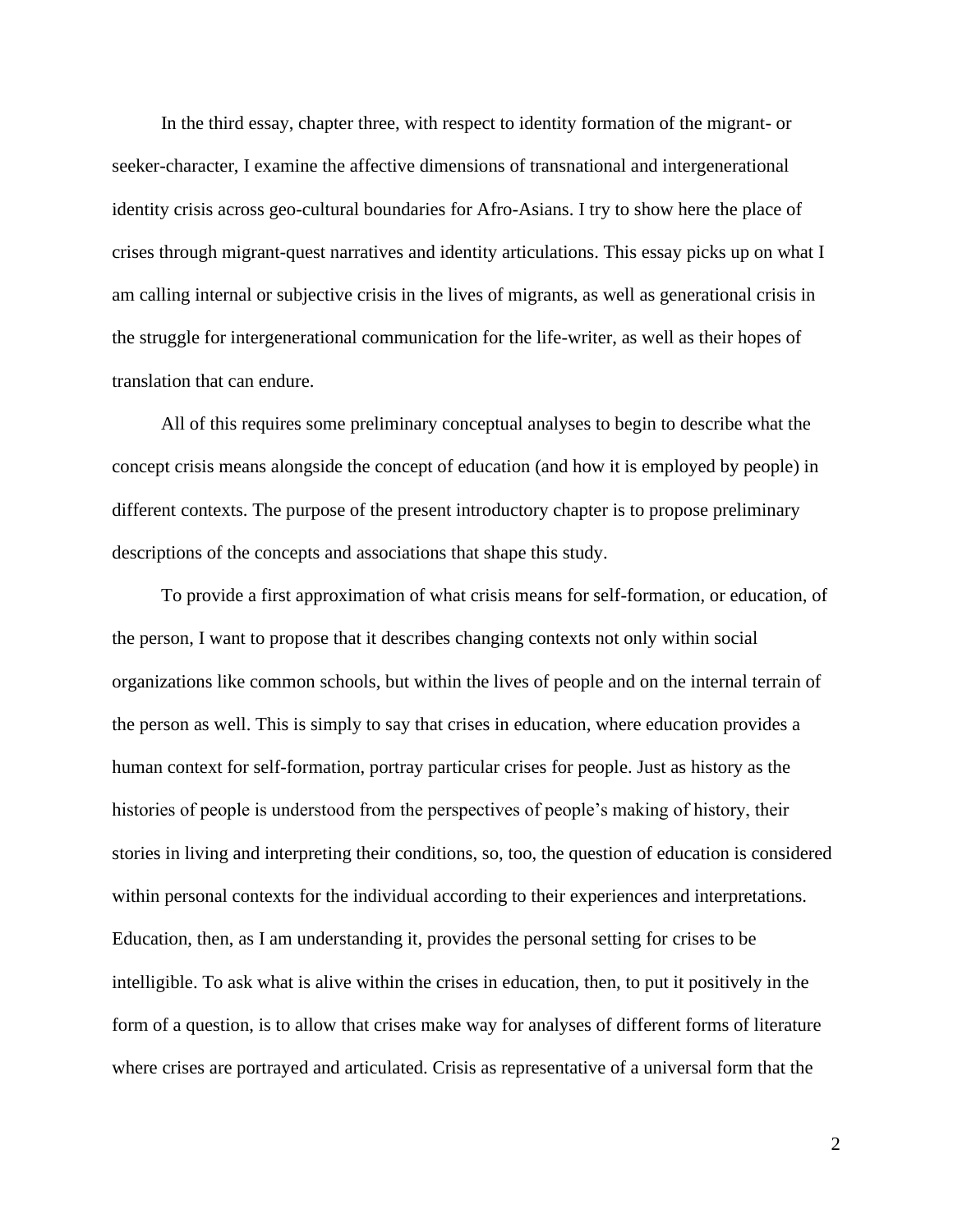"structure of human life is able to adopt", moreover, foregrounds the element of change in the life of the person and in the creation of history (Ortega 1958, 85).

In the essays that follow, I do not provide a systematic treatment of any one concept. I rather try to show through literary examples of dissent and dislocation my extended analyses of and reflections on those examples, how crisis in the life of people may be interrogated along historical, psychic, or theological lines. To begin to do that, I need to employ the essay as its own method. In the essays, I try to describe crises as they appear through the longings of characters, who in some cases find solidarity in dissent or disobedience and in others become dislocated in searching for the whole of themselves. The essay, as being expressive of its own forms, is an attempt on my part, as writer or essayist, to propose something as a trial. According to Karshan in Karshan's and Murphy's (2020) *On Essays*, this is something like what Montaigne had in mind when he asserted that the essayist integrates "wisdom of the past […] into [one's] being" (34). The essay forms privilege what is interesting over what is perfected; what is experimental, provisional and incomplete over what may be most appropriate or expedient (Karshan & Murphy 2020, 314). This, perhaps at best, is the essayist partaking in their own "passionate apprenticeship", using their own commentary to bring more life to the traditions they draw from (2020, 35). At the same time, because the essay itself is a trial, it creates waste: as Karshan writes, "the essay expresses error and mess, not clean conclusions"; both in writing and in reading, the essay can be "revelatory" with respect to the shortcomings of the essayist (2020, 40- 41). Perhaps this is in part why the essay has such strong associations with the schoolhouse and rudiment: as the essay relies so heavily on the subjectivity and interpretations of the essayist, it may be easily refuted by observers who take contrary views and, therefore, the essayist, as Orwell put it, needs to recognize their own detachment and retiring posture (2020, 236). Against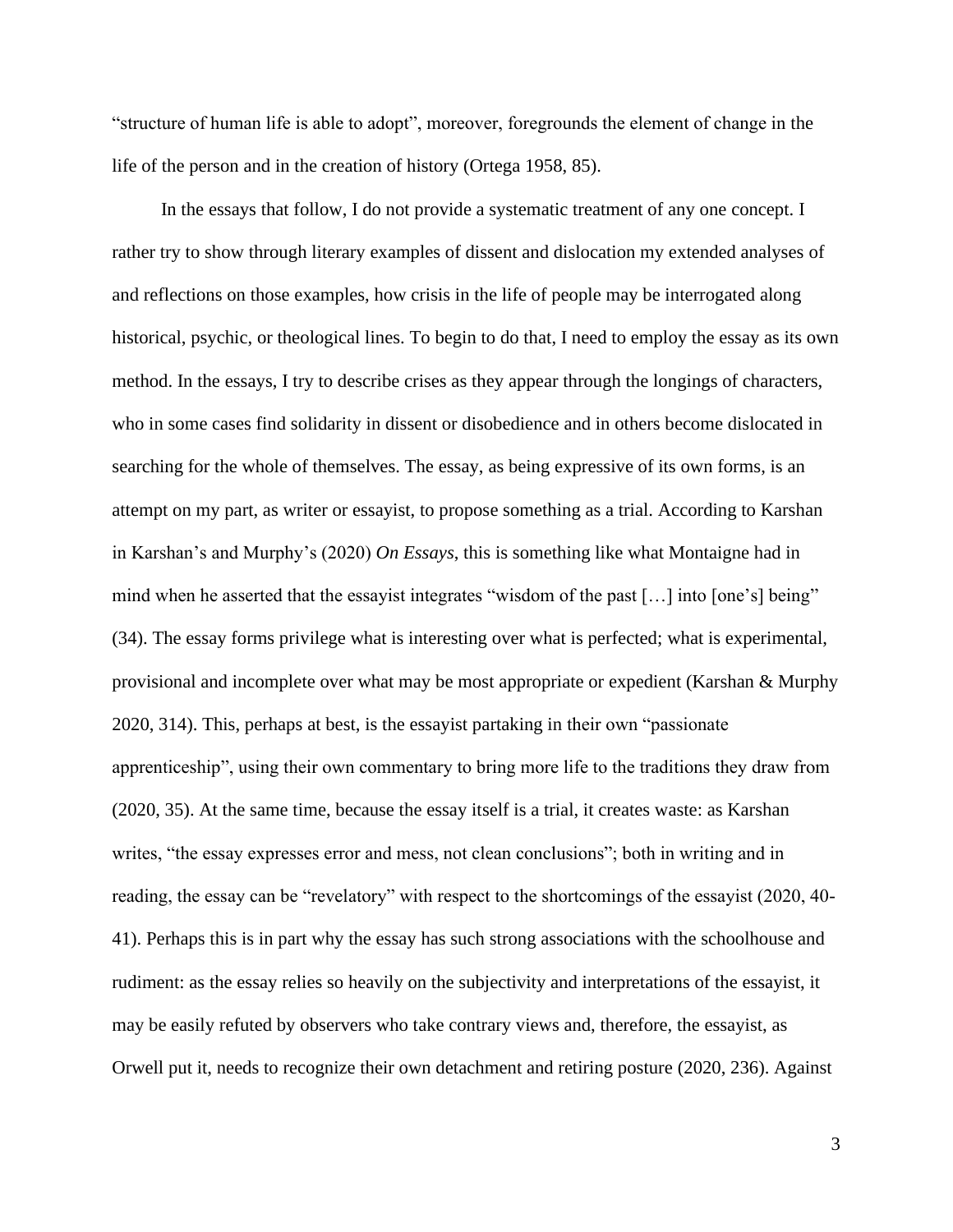shy retirement, the essayist also needs to consider their duties of "public engagement" (2020, 224). The essay, its fuel being texts the essayist has most recently read (but perhaps not always digested), is rarely a "solo expedition" (2020, 240). It is still faith in the subjective that tends to separate essays from other, more positivistic forms like the "treatise, sermon, or article" (2020, 235).

#### <span id="page-12-0"></span>**1.2 Education as context and question**

I find the idea of education intriguing for many reasons. In relation to the concept crisis, education might be seen as the context within or upon which we can find instances of the predicament of history that is crisis as well as how people respond to it. There are many pressing questions to consider in thinking about the relations between education and crisis, such as how should we teach in light of the present environmental crisis, or how the contours of education would shift given the changing dynamics brought about by that crisis, how changes in the world and of the world itself would necessarily impinge on what teachers and students seek to do, like what sorts of questions they might seek to ask.

For me, some of the questions that have emerged are personal and moral ones. They include: (1) what would constitute a radical moral critique of schooling that reconsiders the roles of common schooling participants and that recognizes a crisis of authority in the dominating schooling systems? This first question is taken up in chapter two. And (2) how can I conceive of internal crisis in relation to moral dislocation, and how have those affects been shown in literatures of formation and quest that I most resonate with? This second question is the focus of chapter three. These and similar questions have been initiated by changes I have both witnessed and undergone over the last decade or so working in schools in different capacities and reconsidering my roles there.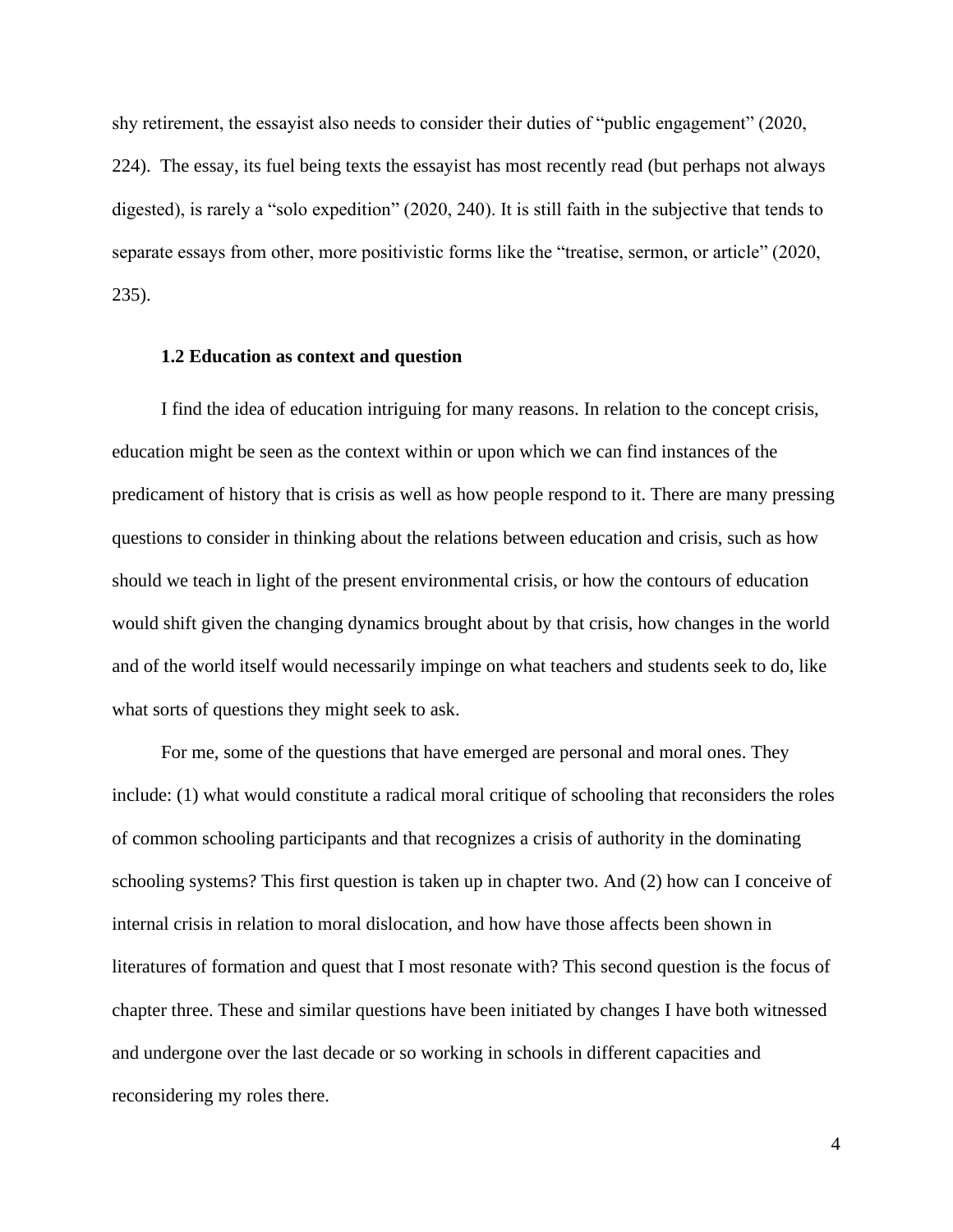In public compulsory schools, I have been a student, a youth basketball coach, a social services worker for non-governmental organizations, childcare worker, beginning teacher, and more recently a teaching assistant in a public school of adult education and in a youth program taking place within that school. In 2015, shortly after I completed my undergraduate studies in Literature at Kwantlen Polytechnic University, I began for the first time the teacher education program at the University of British Columbia. In that program, I encountered some explicitly 'educational' questions (mostly questions of schooling), and I found myself unprepared to face those questions in a humble manner in the context of the public school classroom and outside of it. At the time, I assumed the authority of my role as a student-teacher. I spoke down to students who dissented from instruction or ignored it; I did not engage deeply with their asides or questions I deemed superficial. And in so doing I maintained distance between the authority I assumed and the supposed ignorance of the students I was charged with teaching. I became disproportionately frustrated with what I perceived to be their lack of compliance in relation to the amount of time I had put into a particular lesson. None of these things being resolved through my effort alone, I considered teaching in the public system a lost cause, not something I could do or was equipped to do.

In hindsight, what I needed in the common school classroom was to break with the duality of authority and follower, of teacher and student, one who belongs to be installed as the leader and the others who are mere functionaries. To do that, I needed to engage in moral critiques of schooling that I explore in the second chapter. More than this, I needed to break away from an individuated approach to what I was tasked with doing. I needed to consult more with the students and with the other teachers and my peers, as opposed to wielding sheer authority over them. Instead of blaming or judging myself or others, I needed to understand my struggles as a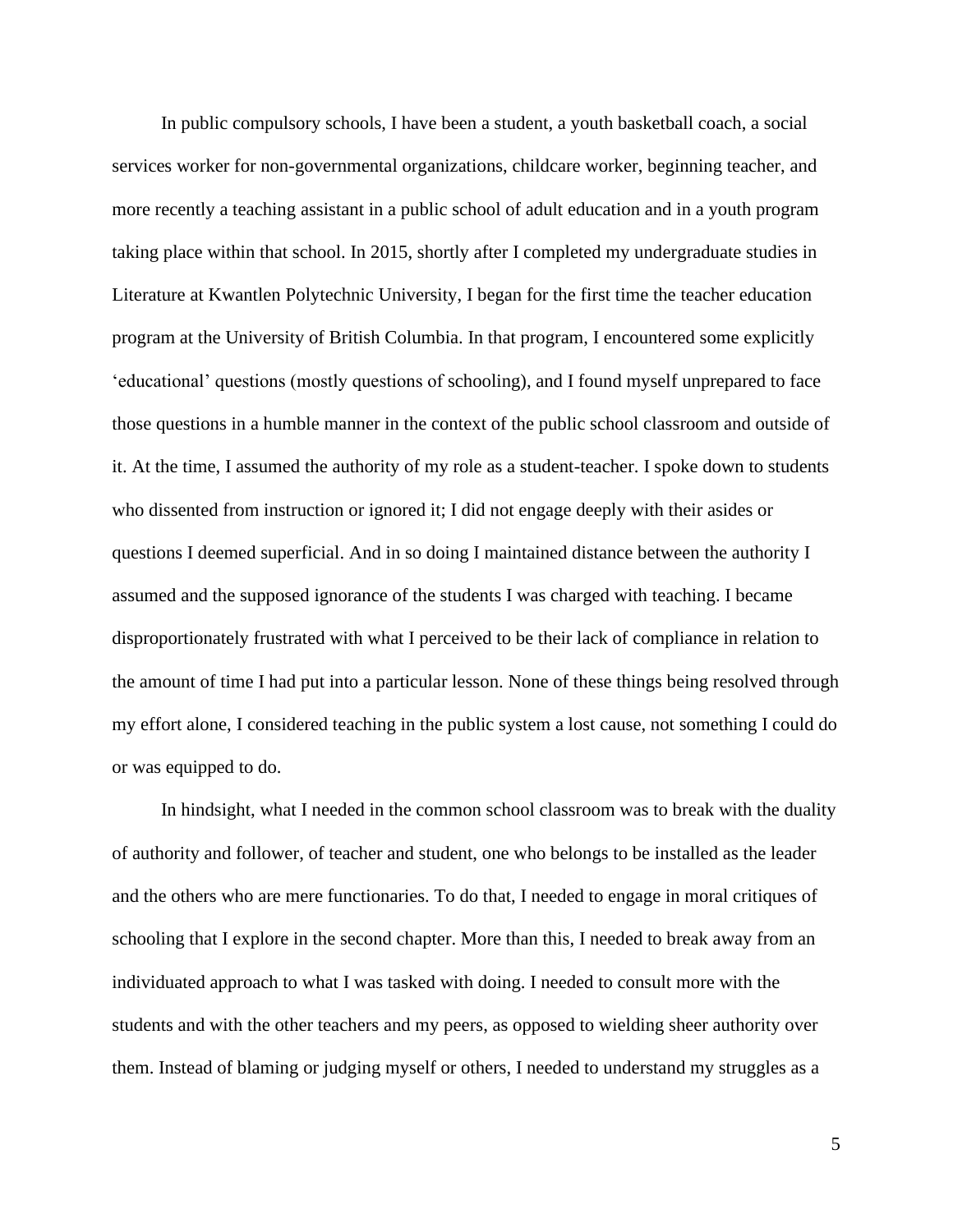beginning teacher in the context of my own formation which is ongoing. But my feeling was that I could not in that moment learn much of anything about teaching, perhaps because I had not yet opened myself to the possibilities of growing through any difficulty, of seeing the crisis through to its overcoming. Perhaps I felt too much of a teacher already, and that was in part my error. I felt scarred from the dissolution of 'education' that I felt I was witnessing, with each passing lesson. It soon felt meaningless for me to take on the false teaching authority wearing a suit jacket; in some preliminary ways, this marked the passing of my teacherly authority and set me off in the direction of this study. And so, as I have already said, I sought moral critiques of schooling, dissent from the popular schooling forms, to help me traverse what I saw as the emptiness of education within the school. Education, then, presented its own context, which is my own personal context of struggle and of angst, within the schooling architectures. What I was seeking more fundamentally was a place for myself in the school, or a new understanding of places where I could fit in within the school as a beginning teacher of English literature, but I did not have the requisite patience or temperament at the time to settle myself. This would become, over a longer period of time, a recognition of myself in the context of interlocutors, and in the contexts of other schools, all of whom I now try to engage, join, and organize with.

Later, in 2017, I would begin the Master of Arts program in educational studies, concentrating on society, culture and politics in education. This present program offered me, by comparison to the former, a moral dimension of studies in education which I was seeking and which I needed to better examine my role in my own teaching failures. I believe that it is only quite recently, after having considered such questions at length, that I can begin to articulate my different roles in schools as a participant who can feel far closer to student experiences than I did before. It is curious that in order to become a teacher of students, it seems I had to settle in as a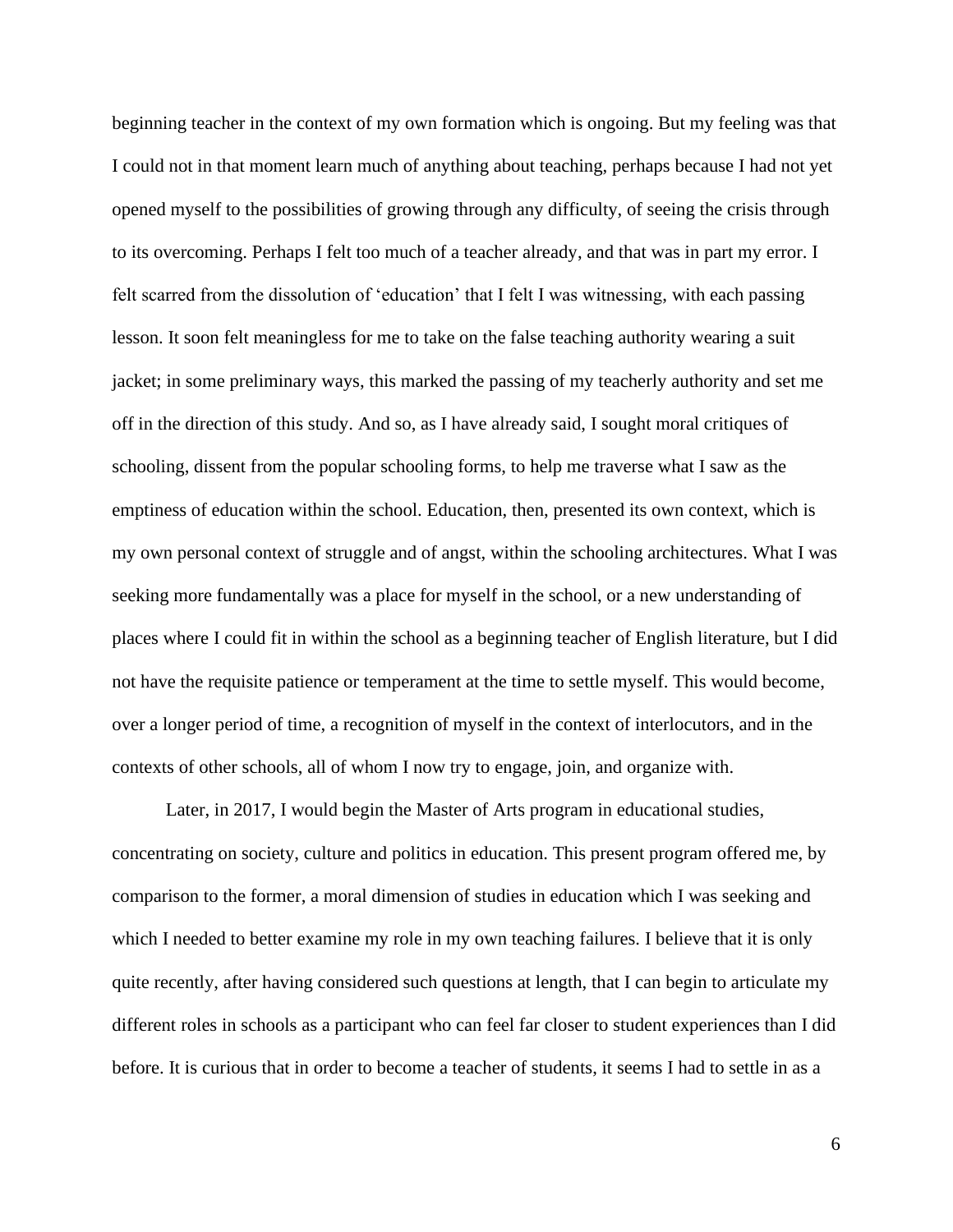student of my own students. Some of these underlying questions I continue to articulate in section 4.1, where I return to elaborate on some of these motivations for the present study.

I believe now that education, as categorically distinct from schooling, describes a human context or setting for self-formation, for change that is personally meaningful. Self-formation refers to the cultivation, transformation, or personalization of the individual self, mind, or soul. This sense of education as the context or conditions for self-formation points to the German *Bildung*, which "refers to cultivation of the inner life, [...] the human mind or human soul", not to the external rewards of training via schooling (Biesta 2002, 345). Of course, how that life could be formed and how it should be directed provide other, social-political questions, but always maintaining a common context for education that is the human subject. This is to say that the concept of *Bildung*, as Gert Biesta (2002), in "*Bildung* and Modernity", writes in accounting for the history of the concept, also has social-political dimensions to it (345).

As a teaching assistant in a public school of adult education, I need to maintain that that setting for personal change can be nurtured in the school, understanding the school as part of wider communities of relations that the participants find themselves in. This is simply to call attention to the education of people within and beyond the school, in relation to support- and social-workers, sports teams, volunteer initiatives, religious communities, libraries, counsellors, and others. This is not to uncover the blueprint of what education is but rather to point to where it takes place, a human context, and where it is directed, toward change that is personally significant, whether inside or outside the school. Surely it is a vast context, reliant on all the cultural, political and historical contingencies that one risks oversimplifying or oversentimentalizing. Still, I want to hold that education provides an easily ignored place, a setting, wherein what is offered to us by our teachers, in different contexts, emerges from their lives,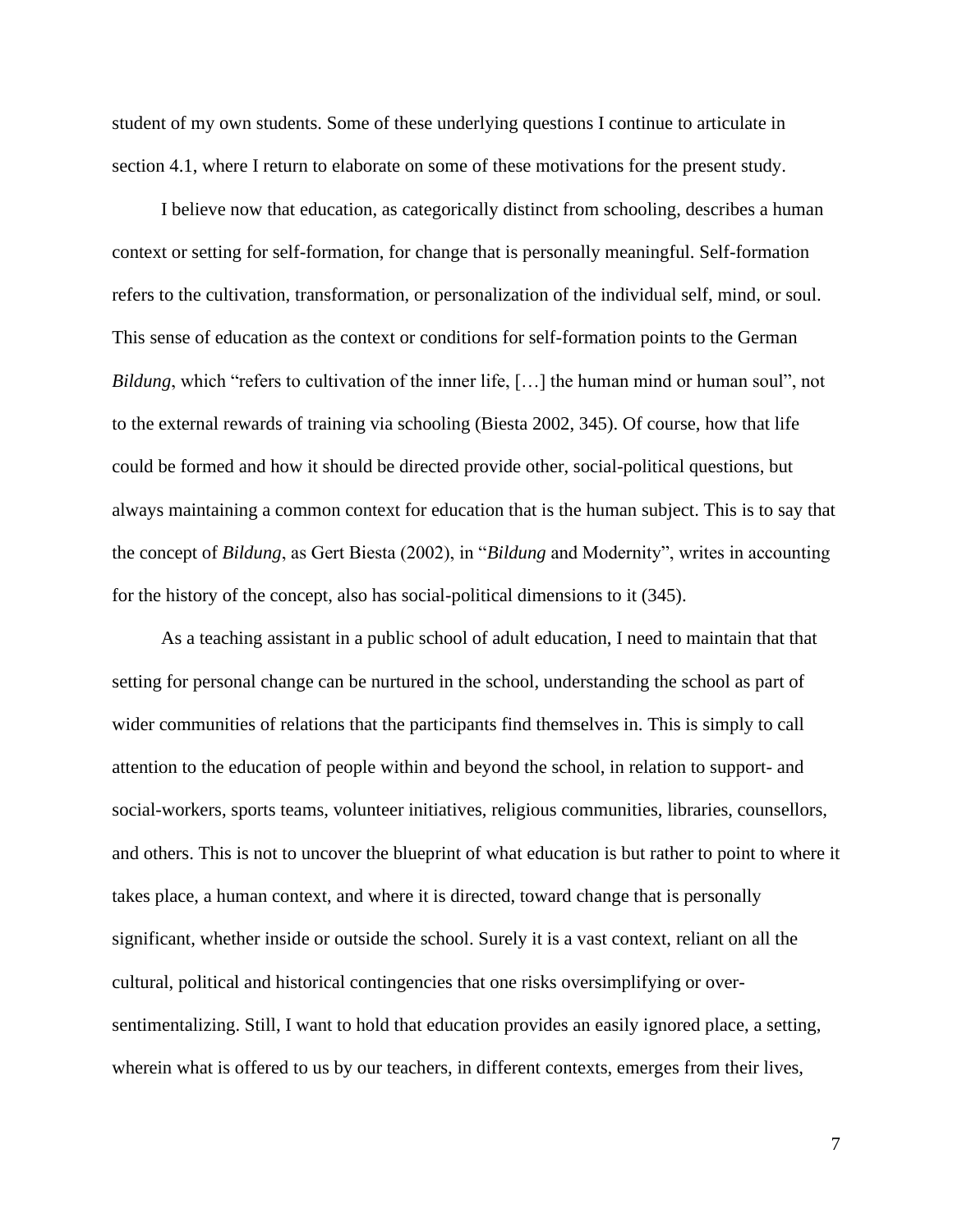from their "personhood that includes flesh, bone, and skin" (Rocha 2020a, 210). This is to say, as Rocha (2020a) writes in "An Existential Dimension of the Syllabus in the Life of a Teacher", that the context for education involves existential relations, communal relations, including physical bodies, extensive bodies of knowledge and pedagogical relations. In those places of education, from a single life to many bodies and contexts of people, how should we remain faithful to the vast existential dimensions? Wondering about this question, like the questions who we are individually and collectively, Rocha writes, is to "accept their invitation into the abyss of unknowing" (2020a, 207). At the same time, Rocha elsewhere proposes at least preliminary answers that help in tracing an approach one could take in trying to be faithful to existential dimensions of not only the syllabus but its place within education, too. In the 2015 *Folk Phenomenology* Rocha's existential dimension breaks with the economized and psychologized, social-scientific or schooled, common-sense contexts for education, as it is commonly taken within the academic field of Education (3).

At the same time, education is employed differently and holds contested meanings today in different contexts. Education means something very specific working in a public school or other kind of educational institution today. We inherit and perceive different technical senses of the concept education. What education is can be clearly laid out for us under the institutional eye. In those settings, we can see that accepting the "ideology of Education and its fundamentalist certainties" in the form of compulsory schooling obfuscates education as "perfectly certain" (Rocha, 2015, 70). In reaction to this certainty, we find what Rocha (2015) calls a "pure, postmodern fiction, where nothing is real and everything is constructed by nothing" (70). Locating education between certainty and postmodern nothingness gets at the heart of the question of education itself: for Rocha, here we find the "phenomenological crisis" of education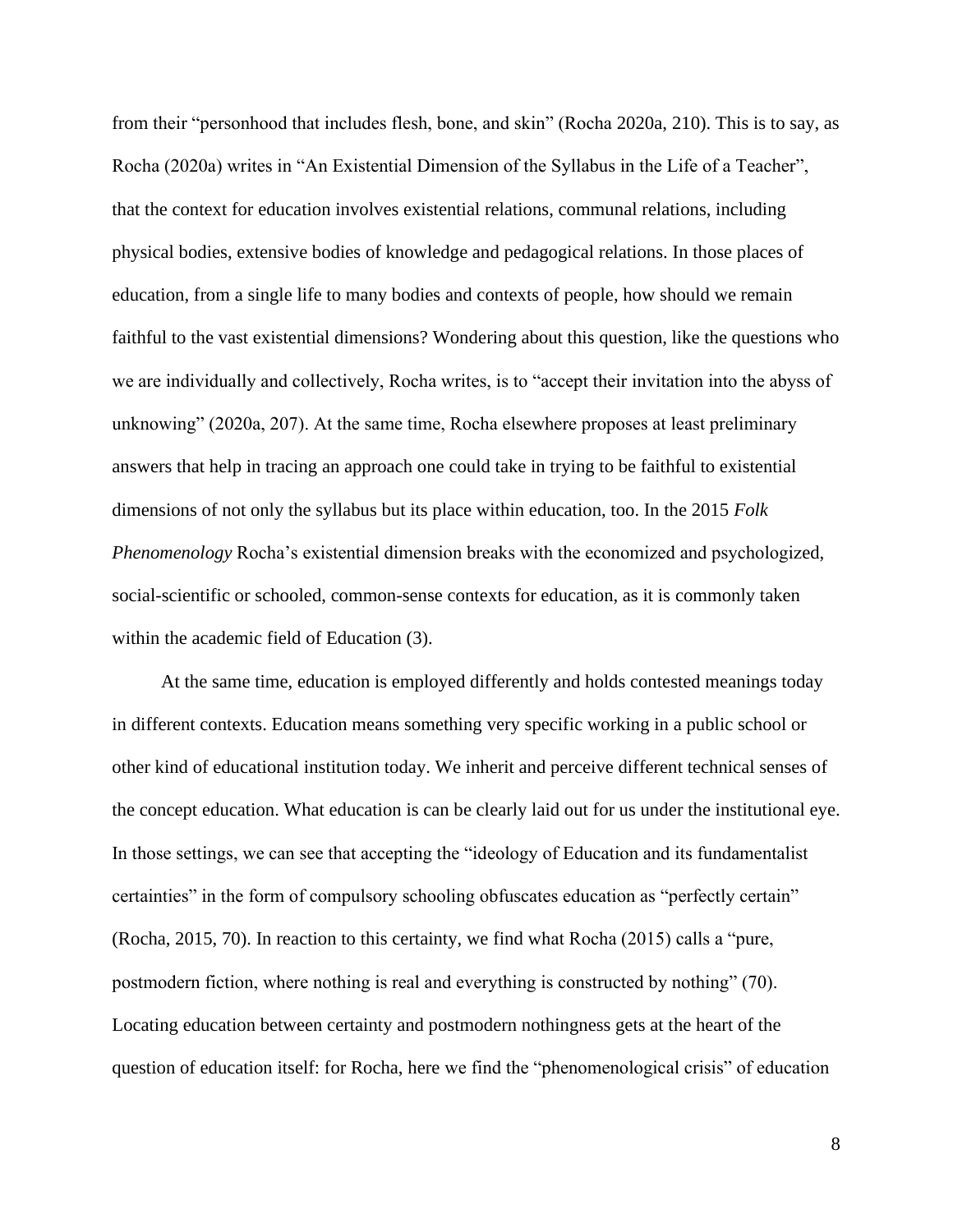or, the loss of education itself (2015, 70). In rejecting education that is "fully revealed", "domesticated, sterilized, disclosed", Rocha proposes a longing for education in "the hope to become a human person" (2015, 72). Education as a question or mystery becomes "too elusive to measure" and yet all the more desirable facing its own loss (Rocha, 2015, 71).

Two years ago, I started as a teaching assistant in my present school, a public school of adult education. Around this time, I was trying to better understand my role in the school and in the face of my ongoing studies of social, political, cultural and philosophical dimensions of in the field of Education and Educational Studies. The public school on its own, the supposed place for education itself, raises many questions for education and the contexts for education within the schooling political-economy. But the questions do not arise on their own, and it was only after studying that I came to view the school and my work in the environment it provides in a manner that was more open to searching out the questions. In the common schools, it is not that the workers disregard questions, or that they go about their daily work without questions. One continually confronts questions having to do with the efficacy or justification for their preferred educational methods or approaches. Surely these are important questions, like why the use of one approach to evaluation and not another, or why the selection of particular activities or exercises and not others, or why this way of course organization as opposed to another, and many others. Strictly speaking, though, these are concerns having to do with the operations and maintenance of schooling and, therefore, may be divorced from conversation about education itself. Even in the contexts of the schooling systems, I find the second class of questions more arresting.

One pertinent educational question that Rocha (2015) raises with respect to the work of the schoolteacher is *"Who shall we teach?*" (104). Therefore, for Rocha, the questions of education are particularly important for one who wishes to attend to the burdens of teaching, one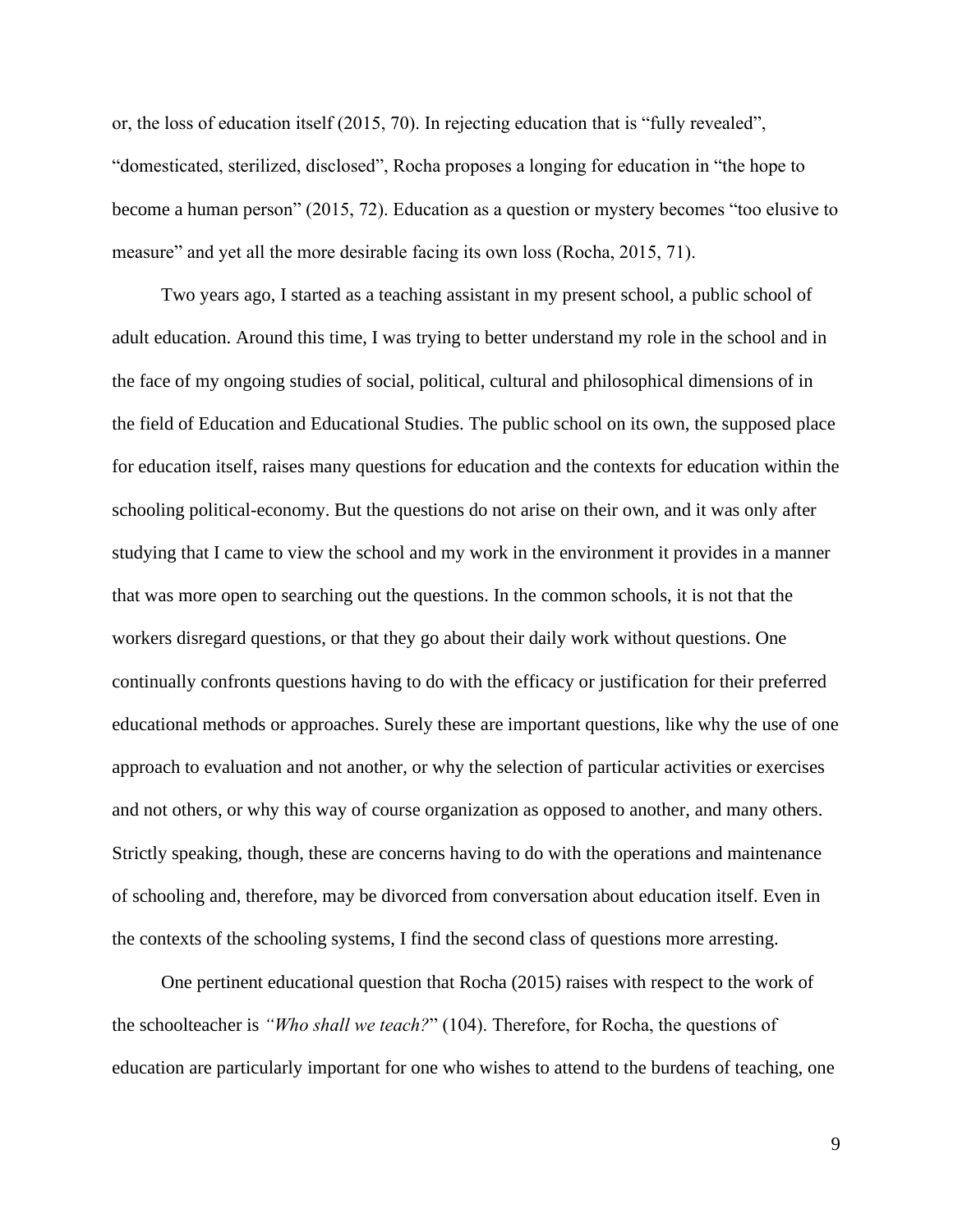who is or hopes to become a teacher. In trying to face those questions repeatedly and obsessively—who shall we teach, or even what is this mystery of education?—one also faces, says Rocha, "the current crisis of disenchanted individualism, the sterilization of the public through the political fiction of the private" (2015, 107).

In my experiences, neither has being a student of various public and private schools over the course of nearly thirty years, including religious schools, colleges and universities, nor working in elementary schools on their own provoked educational questions where education itself is primary. I have rarely been confronted by questions having to do with education in those contexts, perhaps in part due to the nature of my work, or my particular disposition with respect to that work, but that is not to say that the questions cannot be found, or that they are not there, or that they are not worth pursuing. The lack of questions about education perhaps makes it more urgent to articulate those questions in those supposedly educational environments. These are environments wherein the power of questions can open spaces for reconsideration, but also wherein questioning is not always supportive of the schooling system and rather disruptive. Even considering professional training programs for teachers, in programs that are meant to educate teachers on the work of education, education itself rarely is framed as a question, and there is little time to articulate such questions. I think these points show that whatever it is teachers are being trained to do—to teach in schools, to know something about education, to hopefully become educated themselves, even to provide someone else an education or inspire within them the pursuit of education through various means, to manage a classroom or to design a lesson to educate students—it is not clear what these things have to do with education itself as the existential context rather than with schooling. That is, unless we equivocate education with the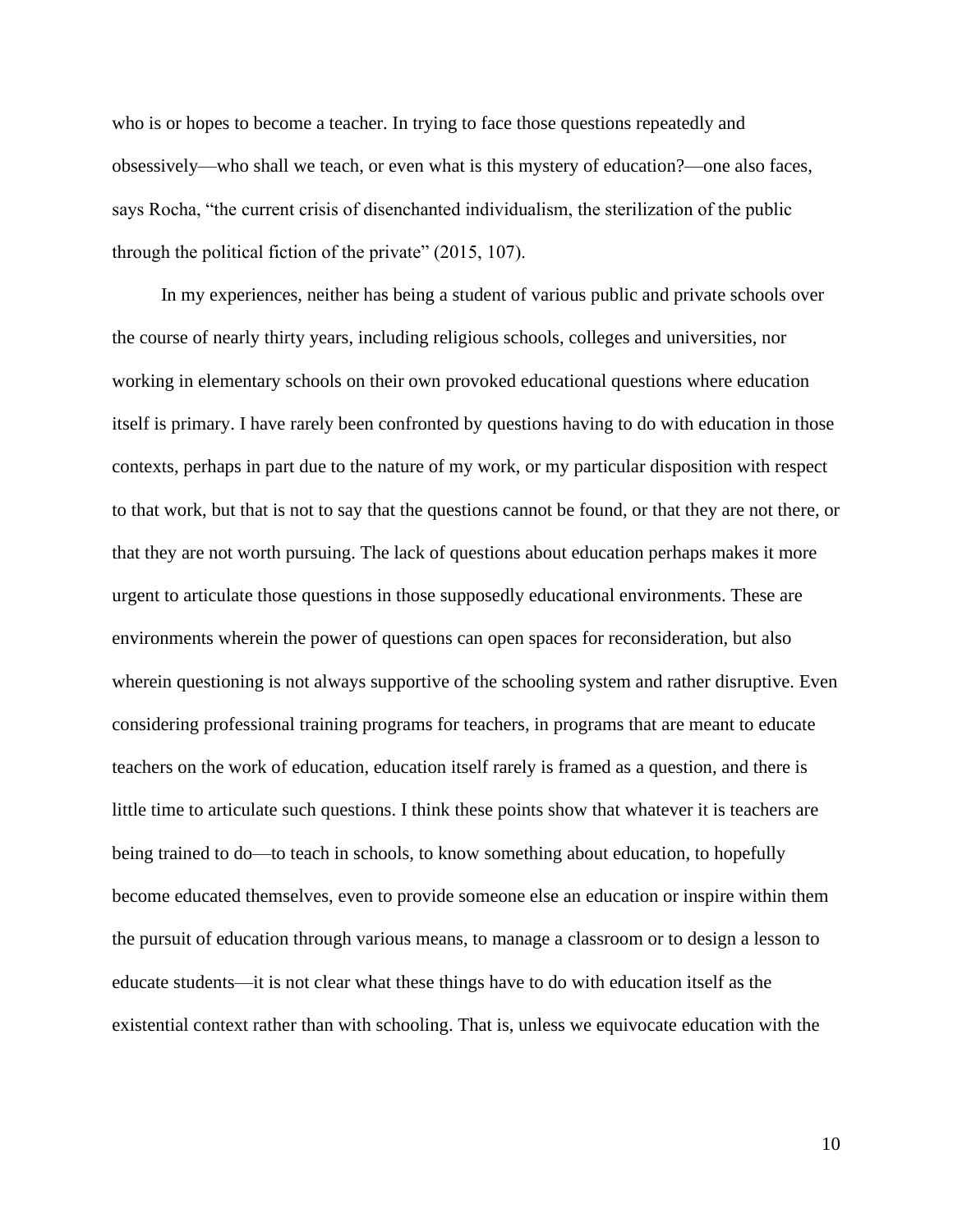processes and machinery of schooling. In the mass compulsory schools education itself is seldom the object of analysis and is rather recognized, if at all, through its absence.

I had not considered education itself in the form of a question until Rocha's 2017 lecture on Ivan Illich's *Deschooling Society*, part of Rocha's course Educational Theories. Rocha raised distinctions between education and schooling in the context of Illich's text that, when accepted, made it very difficult to think about the common compulsory school as a place of education for people. Since that time, after many other courses and readings, and after reading Rocha's *Folk Phenomenology* of 2015, where he provides reasons and examples of "schoolvation", a salvation narrative of class and economic transcendence for "the Educated", it seemed that education hid within it many mysteries, enduring questions, that had been faded and overtaken by schooling and its moral-legal ideologies (2015, 59).

Being a schooled person myself, having paid service and devotion to the myth of "Education […] the redeemer", the question performed its own kind of re-enchantment (2015, 59). I had to reconsider what precisely I was doing and how I would like to live in the face of the open question of education, no longer in the comfort of the school. Education as a question provides us, I think, with a far more broad and rich context than the common associations of education with schooling, not to dismiss those contexts out of hand. The re-enchantment or reorientation was around the "cosmic entity" of education, as Rocha (2021) explained in "An Arbitrary Introduction to Philosophy of Education", a guest video-lecture for Youngstown State University: "Education is a wider cosmos within which schooling is a star. […] The person who doesn't know how to distinguish the milky way from the north star from the cosmos is lost" (Rocha, 2021).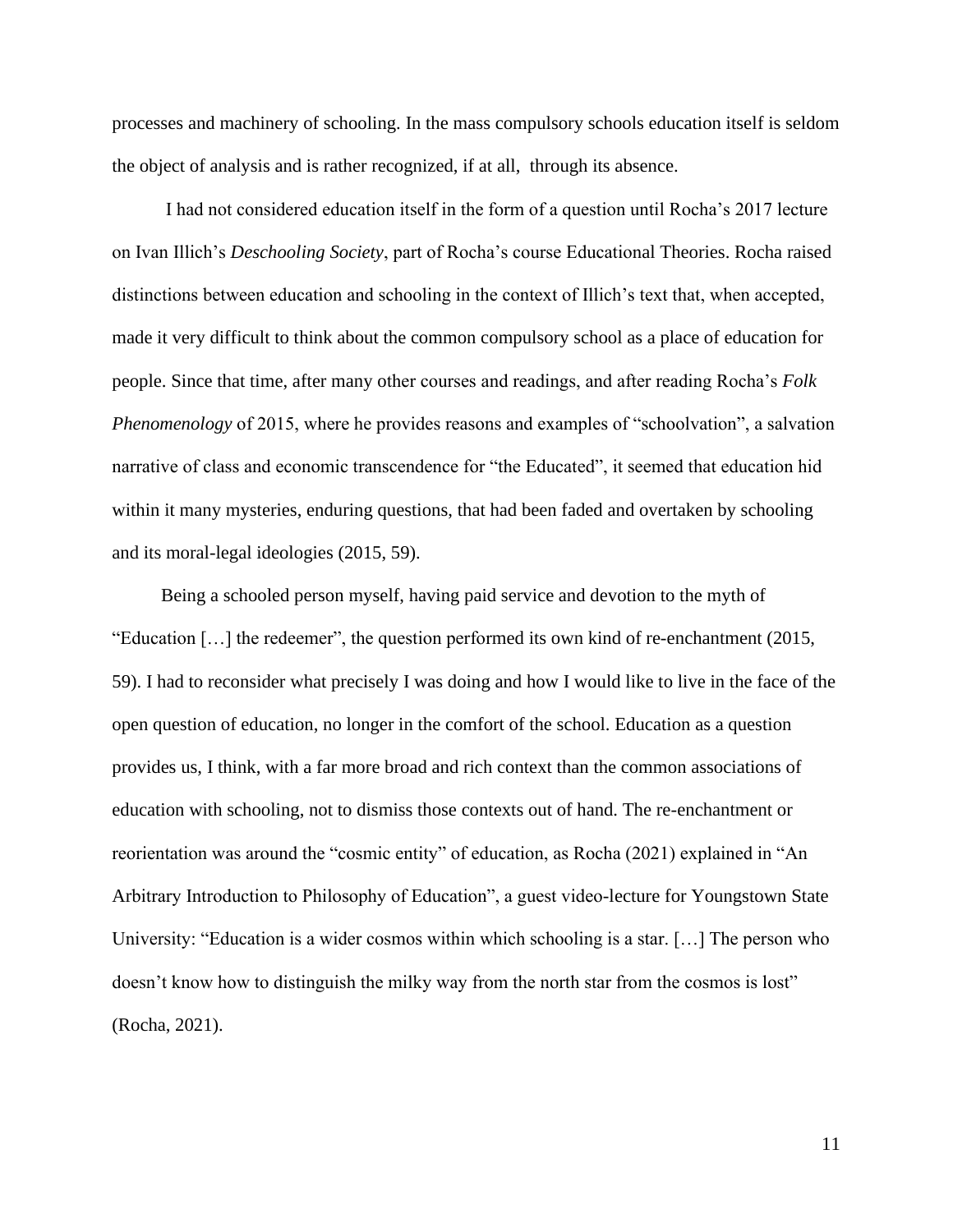It is one thing to be lost and not know it. It is quite another, I suppose, to be lost and at least have the recognition to accept one's being lost and then find a way out. In some ways, this point explains one dimension of a personal kind of crisis. Being always lost in a state of limbo surely presents its own crisis: one can go on being lost and forever believe one is not lost. On the other hand, being lost and coming to know it provides opportunity to reassert oneself on the correct path, at least for continuation of the narrative of one's life within which one recognizes oneself lost but searching, maybe becoming lost again. This second image presents a strong sense of crisis within the quest narrative of one's life. In this case, the crisis becomes necessary to set off the seeker on a quest to find the correct path once more, or to find a resolution, or reach reunion, or reversal, or even to begin to find themselves. The question of education seems to provide its own opportunity for reorientation, a kind of dissent from the imposition of schooling on education. And so, I think that education as a question implies a kind of crisis for schooling, and it is out of that crisis that I try to maintain hope in reasserting education on a wider path.

Rocha's question "what is education?", the question of "perennial curriculum", challenges the authority of the common schoolteacher by holding them to the higher burden of the question itself as opening possibilities (Rocha 2020b, 30). Facing that question, one has to make sense of what they are really doing, to rediscover education not as schooling but as itself a kind of open predicament. I have tried to think about ways to respond to that nagging question of education itself. Not as a definition but stipulative explication, I want to say that education refers widely to a shared human context of concern or commitment, that it provides the social contexts for the possibilities of personal change as self-formation. Those possibilities need to become aware of what is lacking in order for commitment to be held strong. This approaches what philosopher of education Maxine Greene (1988), in *The Dialectic of Freedom*, takes education to be. Greene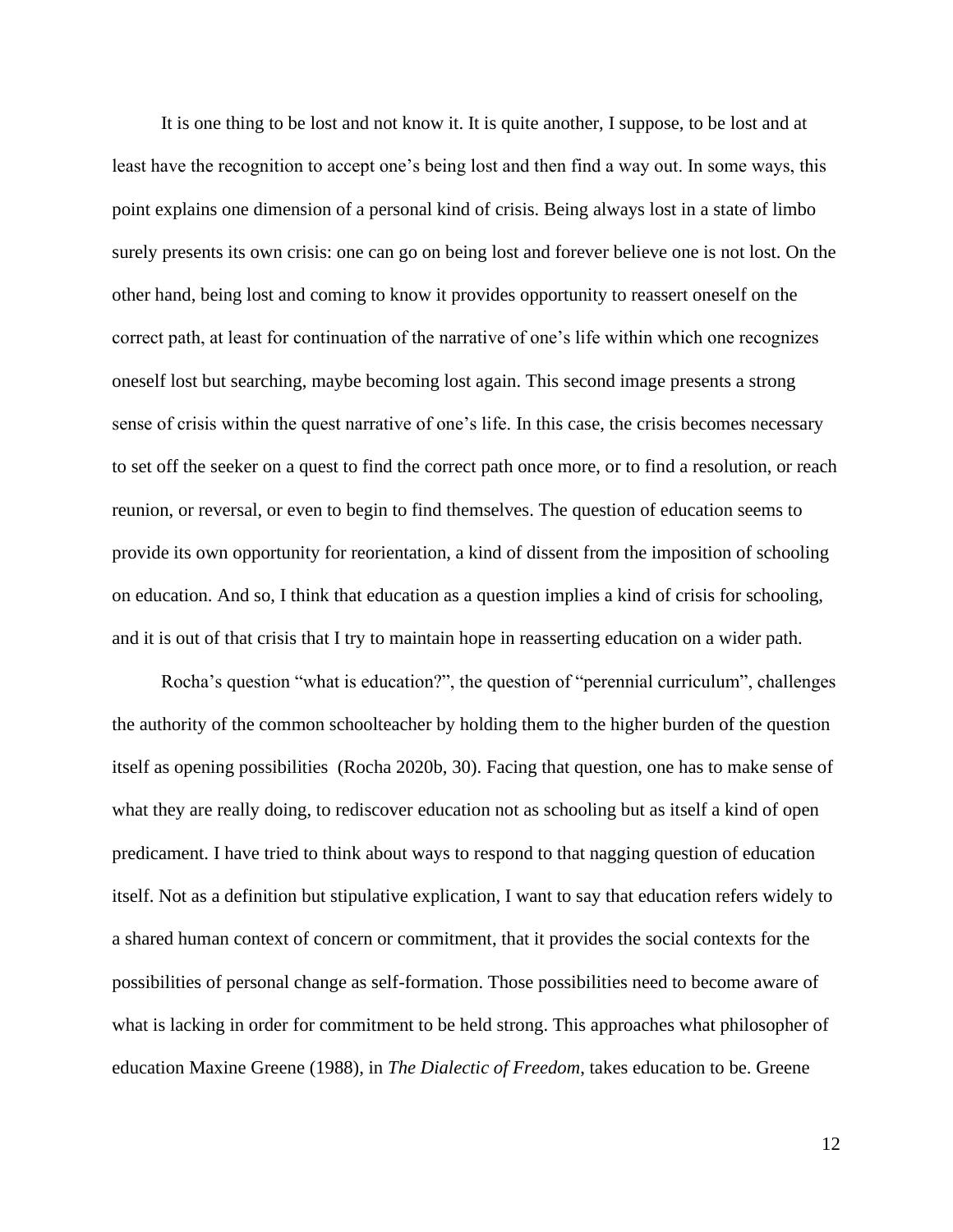writes that education proceeds from a "hunger" for the "desire to feel with the passion to see" (1988, 23). The hunger is a kind of aching to consider the question of education itself as a personal one (Greene 1988, 124). For Greene, the presence of education as a question involves it necessarily in the "thought" of freedom that moves us to action, as it has moved others and through inquiry launched or inserted them into the world on their searches for freedom (Greene, 1988, 125).

What I have just asserted about education might similarly be applied to the concept crisis on a broader scale: crises are so commonly sanitized and deployed in headlines that crisis has become an amorphous inflated concept without clear definition and without the demand real crises make. Crisis is forgotten when it is so managed away, when we infuse it with management orientation, which is more pressing and pragmatic. Though crises may be common, we may not all perceive them, personally and as historic events, even though the temporary overcoming of them, their management, provides deep significance. But perhaps we seldom think about them as we are in them as significant opportunities to disrupt what is normal, as one is easily overwhelmed by the crises of the world, let alone of different histories of crises. It is perhaps easier and more efficient to simply deal with what is most pressing in terms of what is most manageable. Here, I think the sharpness of the initial question opens crisis up for change, as the question itself is an invitation for dialogue with oneself on the concept. Crisis represents change, simultaneously something unique and yet recurring. Education seems to provide a context for the change, for liberation of people as much as their oppression. Crisis as a form that even the life of the person is able to adopt is invariable, understood as parts of our condition. The life of the human person, its conditions, provides the educational context within which crisis can be seen and heard.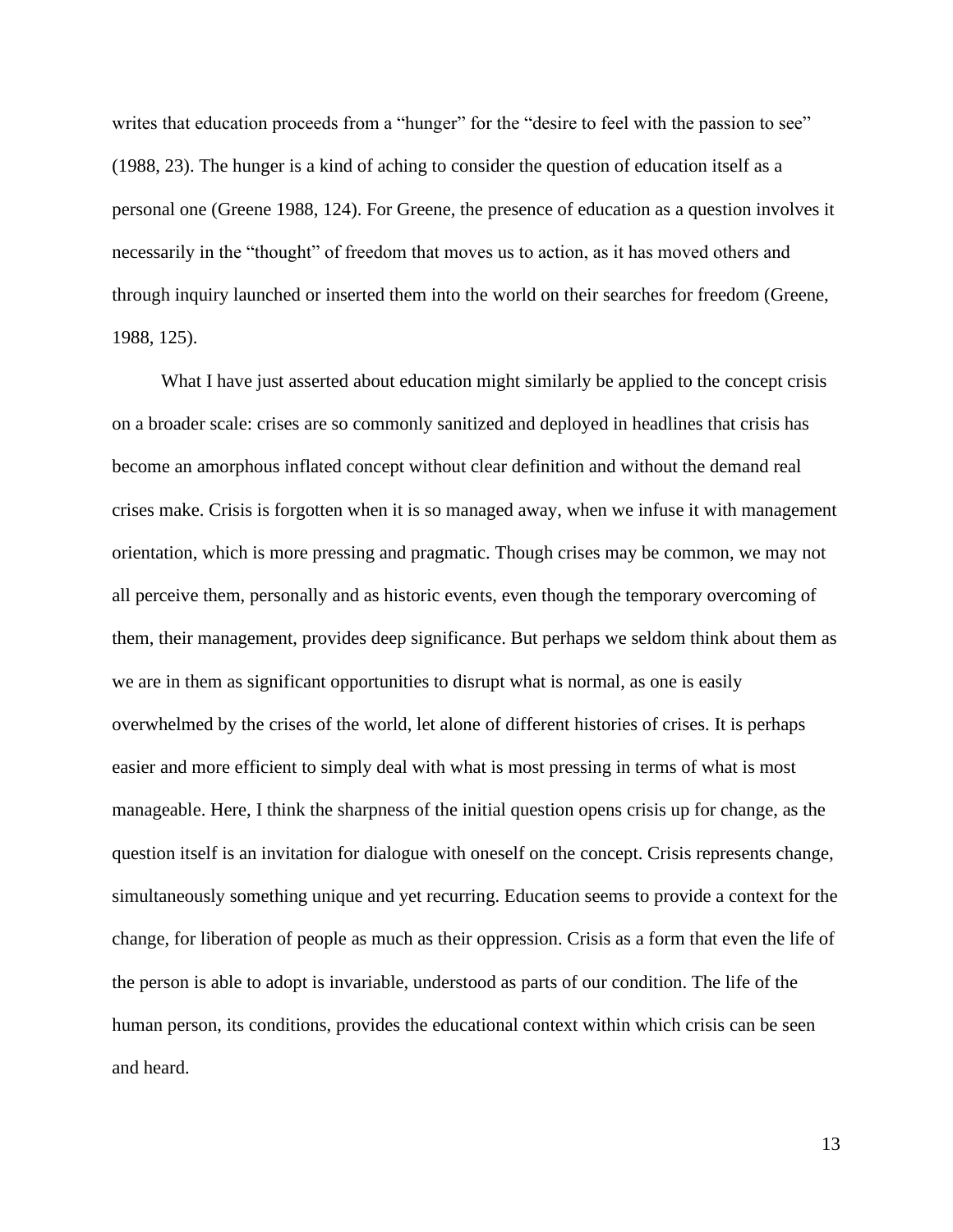Crisis is a historical, psychic, and theological concept and will be described in relation to the lives of people in schools, outside of them, between boundaries and in movement, through dissent and dislocation. Those contexts of living provide a foreground for education and for change called crisis. In brief, this is how I would try, in a preliminary way, to understand the concept of crisis in relation to the context for self-formation, the context for change that education provides.

#### <span id="page-22-0"></span>**1.3 Dimensions of the concept crisis**

I will provide an overview of the concept crisis in brief. Then I will explain how I understand it with respect to my purposes in this thesis. There are different dimensions of crisis to consider. The different dimensions of the concept presented will be relevant when offering examples later. Within the context of the different dimensions of crisis, interregnum becomes the underrecognized period of transition between hegemonies, or interruption or intermission of a particular political-ideological regime.

In Richter's translation of Koselleck's (2006) "Crisis", a conceptual history of the concept of crisis is presented. Beginning with the Greek usage and moving into contemporary parlance, Koselleck maps the different senses of crisis as historical-philosophical concept over time. Today, within the last two decades, the concept crisis is most inflated by different forms of media, in the shape of headlines that employ the adjective crisis, as in "crisis-torn", subject crisis as in "crisis of […]", or to point to vague situations of conflict or unrest (Koselleck 2006, 399). In these and other cases, crisis is not descriptive or analytical but sensationalizing.

Expansion of the meaning of "crisis" came in the seventeenth century, when it seeped into politics, economics, history, and psychology, in the form of metaphor (Koselleck 2006, 358). However, the rarity of its use indicates that it had not yet become a fully formed concept (2006,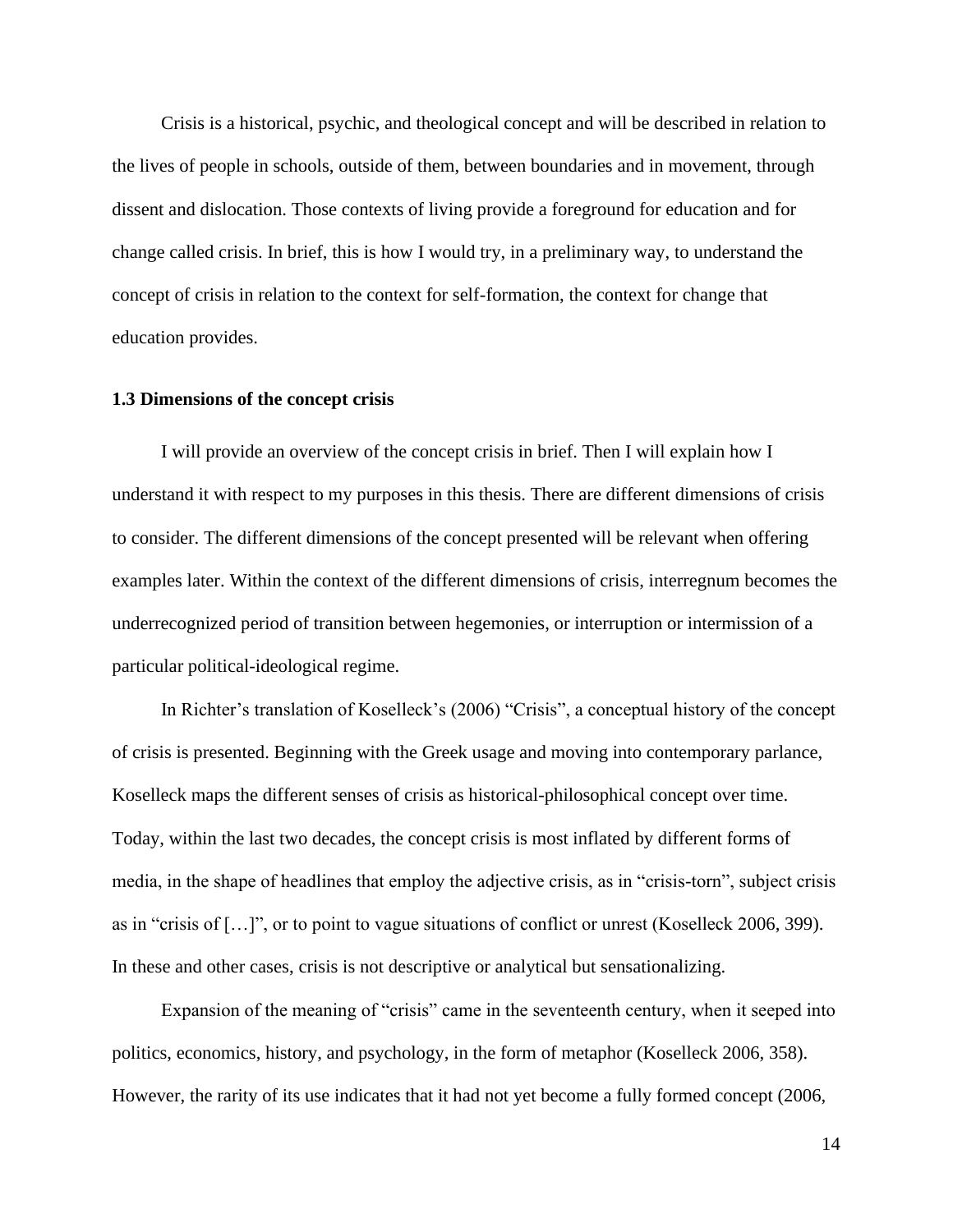361). Once included in national languages—in French in the fourteenth century, and in English and German in the sixteenth century— "crisis" as a medical concept was applied to the "constituent parts" of the political body (2006, 362). Koselleck identifies crisis, only since 1780, as an "expression of a new sense of time which both indicated and intensified the end of an epoch" (2006, 358). This is crisis as temporalization of history or period of transition. The temporal-historical sense can be contrasted with that of the Greeks, who had clear meanings for crisis in the fields of law (judgement, trial, divorce, decision), medicine (judgement of progression of illness), and theology (God as ruler or Last Judge). The Greek concept implied judgement— "choices between stark alternatives": justice or injustice, life or death, eternal freedom or condemnation to hell (Koselleck 2006, 358). These are "unavoidable […] and nonnegotiable" (Koselleck 2006, 399). The medical meaning, however, remained the primary one for fifteen hundred years, until the early modern period (358). Within this medical context, at the time of crisis it is "determined whether the patient will live or die" (360). That is, a "perfect crisis" is one that "led to a full restoration of health", whereas "imperfect crisis […] left open the possibility of relapse" or death (360).

Given its "demand for decisions and choices", the concept is applied to the events of the French and American revolutions, where it gives the image of the "last judgement" a secular connotation (358). With its implication for decision-making, writes Koselleck, there no longer remain areas of life not "interpreted through" the notion of crisis. At present, and since 1780, as mentioned, 'crisis' in historical terms points to a "new sense of time" (358). Only from the "second half of the eighteenth century on" does a generalized experiential notion of crisis become prevalent (371). Considering its medical and theological origins, "crisis" on the one hand refers either to a unique situation or to one that might recur, as in an illness (371). On the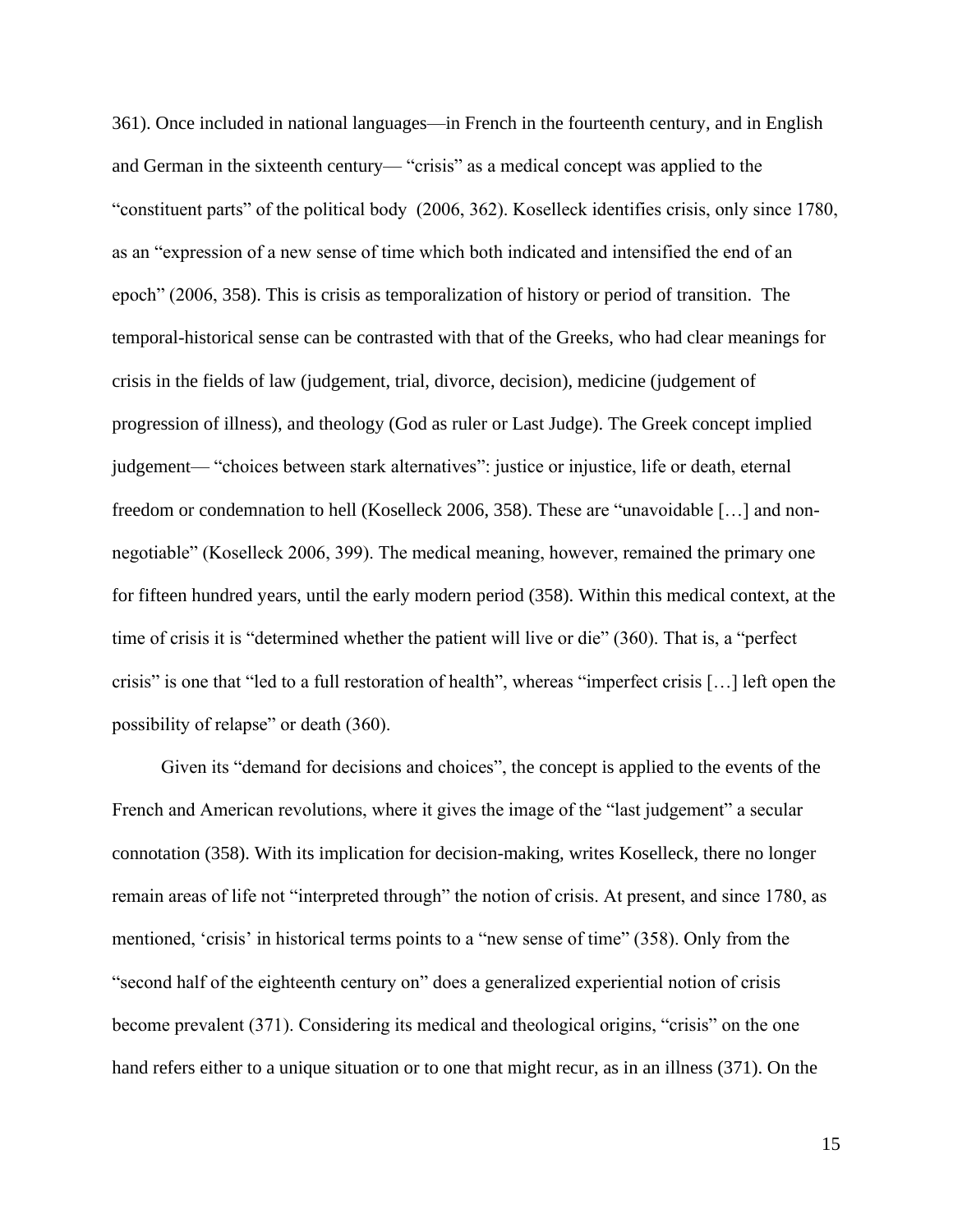other hand, a crisis refers to a final decision, "analogous to the Last Judgement", after which "everything will be different" (371). Crisis lurches between two boundaries: it is characterized both by recurrence and absolute uniqueness (371). This, in other words, makes a single "crisis" representative of all human history. As "crisis" envelopes us, it seems to "constantly and permanently" take place (371). In twentieth-century usage, crisis can be understood within "negative theology" as "immanent [and] permanent condition of the world", wherein the entire human condition is one of continuous crisis, a transitional stage (Koselleck 2006, 398).

Stahl (2019), in an article called "Ruling the Interregnum: Politics and Ideology in Nonhegemonic Times", operationalizes the Gramscian notion of interregnum to understand "the situation of a capitalist economy without an ideological hegemony" (354). Stahl argues that the "nonhegemonic periods" between stabilities, the times of crises, are underrecognized as products of the collapse of hegemony (333). Gramsci's interregnum as crisis for Stahl is not only a transition but an overlooked period in itself: a "prolonged period of confusion and political chaos" without hegemonic ideological leadership (2019, 335). Crises are not just punctuated periods that are uncommon, they also refer to political forms, as "organic crises", the crises of legitimacy for the ruling ideological and political class (2019, 338). Stahl shows that the interregnum periods as "punctuations" amid stability are often substantial historical periods of competition, which may go on for decades before being resolved (2019, 354).

In "When the World Becomes a Problem", the introduction to *Crisis and Critique*, Cordero (2016) posits crisis as the sort of event which "disturbs the common sense of order" within social life (1). For Cordero, it is the "discontinuity and uncertainty" of crisis that makes it a time "ripe for questioning", a time wherein what was "conventional", "justified and functional", is breached (2016, 1). Questioning being coupled with crisis, the moment of crisis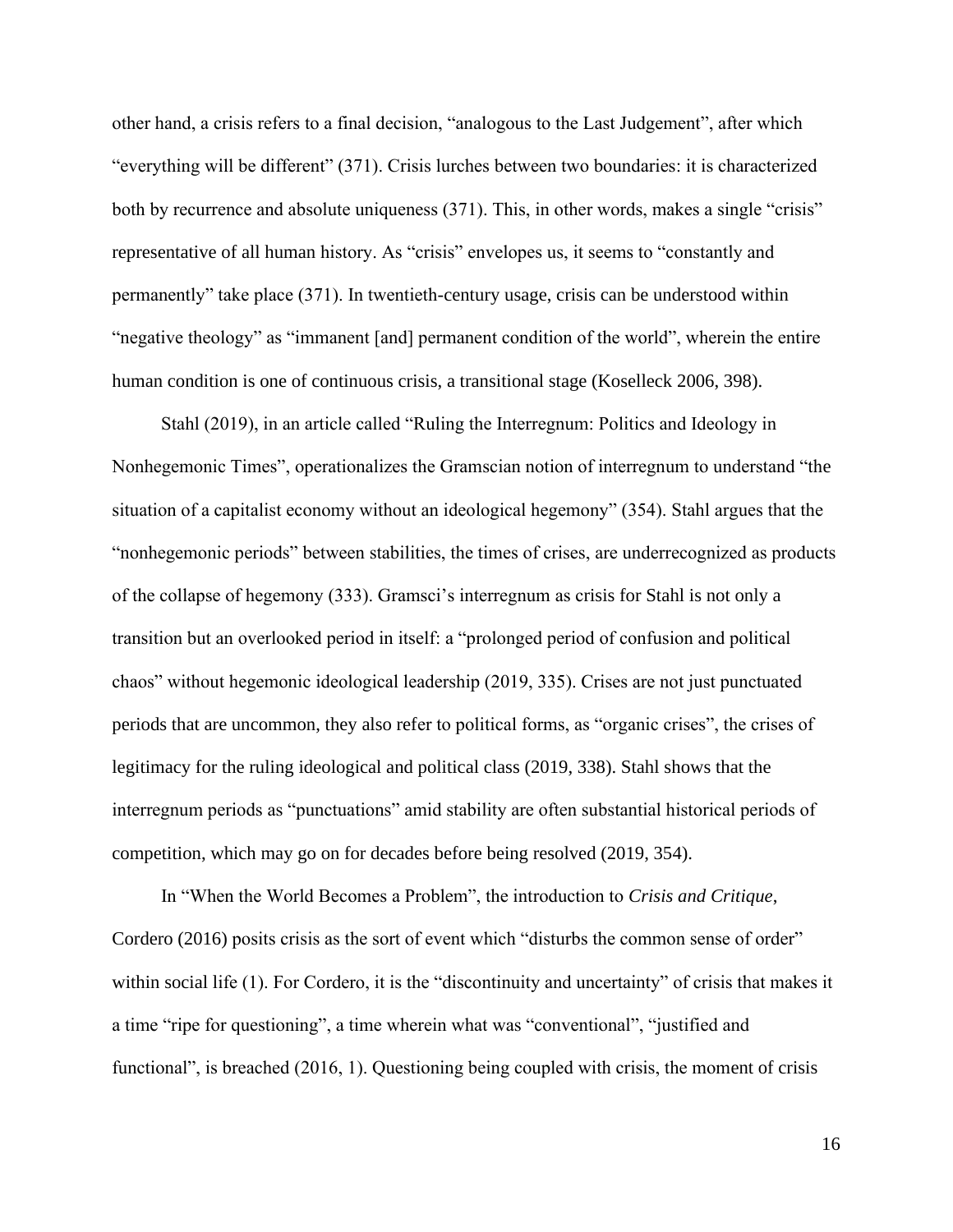becomes the moment of critique, which is necessary as a rupture in the social world and an interrogation of its contradictions (2016, 1). In short, Cordero contends that it is the case that both "crisis provokes critique", that subjective critique requires the objective fissure of crisis, and "critique provokes crisis", that critique takes shape in the context crisis provides (2016, 2). Elsewhere, in "The Critique of Crisis: From Marx to Beck", Cordero posits crisis as a "transcendent norm" or "chronic condition" that accounts for nearly all forms of "socio-historical change" (2016, 15). Under modern capitalism, we see the "absorption, multiplication and stabilization of crisis events", and crisis takes on the character of redundance and indifference; with another passing day comes another crisis, and all crises seem equally pressing, high intensity situations that demand intervention (2016, 16). The trend today is crisis management by experts of state agencies, to the point where "sociologies of risk and disaster" can be perhaps more fruitfully utilized and with fewer ambiguities (Cordero 2016, 16). For Cordero, the phenomena of crisis speak to the denaturalizing work that crises accomplish: they reorganize or destabilize our "sense of order" (2016, 31). In so doing, crises trigger critique, restructuring institutions and opening "spaces for political innovation" (2016, 33).

### <span id="page-25-0"></span>**1.4 Ortega's crisis as element of change in historical life**

Further dimensions of the concept crisis are outlined by Ortega y Gasset (1958) in, among others, *Man and Crisis*. The book is a study of crisis, or universal predicaments of history and of persons as creators of histories. These are transitory settings for history, in-between periods, exemplified by the time between the flat Middle Ages and the expansive Renaissance, the latter of which represents "great historical crisis" for Ortega (1958, 85). Understanding crisis as predicament of history, for Ortega, does not mean we gather the loose and infinite, empirical facts of what happened. It is rather that history proposes who lived the facts, and therefore not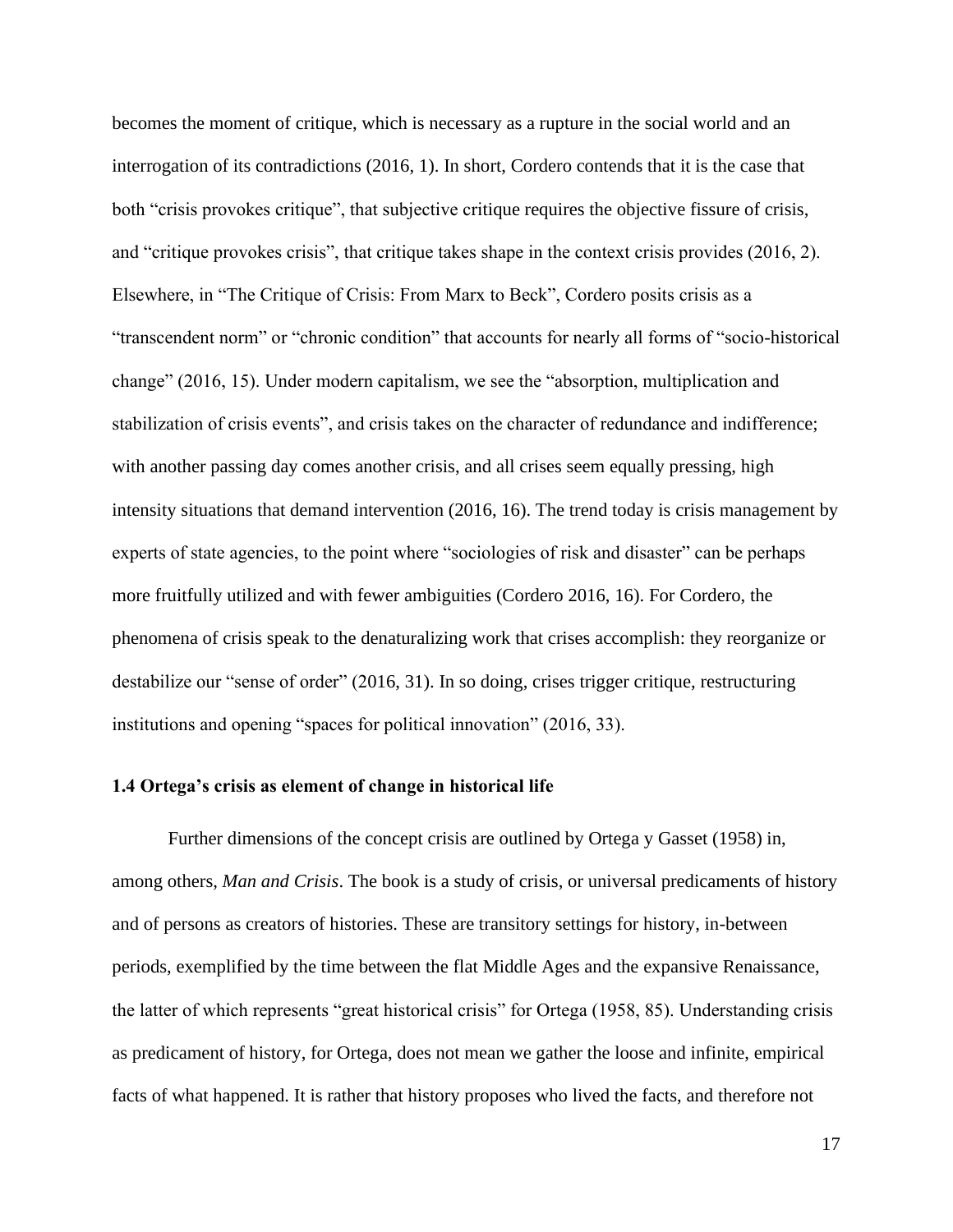the facts themselves but interpretation of what kinds of lives have made history up (1958, 17). History, then, becomes a continuous referral back to the lives of authors, interpreters or writers of history, those who live it and give it expression. This is because the reality of facts is found within the "indivisible unity of every life", which is considered in a context of the same fundamental laws that condition the total living of persons (1958, 17).

José Ortega y Gasset (1883-1955) was born into a middle-class family near the end of the 19<sup>th</sup> century (Domínguez 1998). He is known as one of the great twentieth century Spanishlanguage philosophers, political theorists, educators, essayists, journalists and intellectual leaders of the Spanish republic as a Socialist Republican. He did not write exclusively for other academics or philosophers; his prose is rather plain and direct, expressive of a particularly average vernacular that could be picked up by any Spaniard who may have come across his articles or essays (Westler 2016, 222). His professional-political life and creative pursuits are relevant with respect to my drawing and employment of the concept crisis as element of change and form which the structure of human living can adopt (1958, 85).

Central to Ortega's work are political contexts of totalitarianism, or fascism, which he experienced with the rise of nationalist sentiment in Europe in the interwar period, and "with the rise to power of Franco" (Westler 2016, 247). Ortega's was an age of traumatic crises: "two World Wars, a devastating economic crisis" as well as the "bloody Civil War in his native Spain" (Westler 2016, 247). I want to briefly introduce some of that context, more specifically what is Ortega's examining of it, by linking it to the concept crisis. Ortega can be read as a philosopher of crisis, because in trying to unite Europe amidst its disintegration, amidst its own periods of crises, as a Spaniard (and European) he finds crisis in the idea of Europe itself. Perhaps more foundationally, for Ortega, was the fragmented idea of Spanish identity at the fall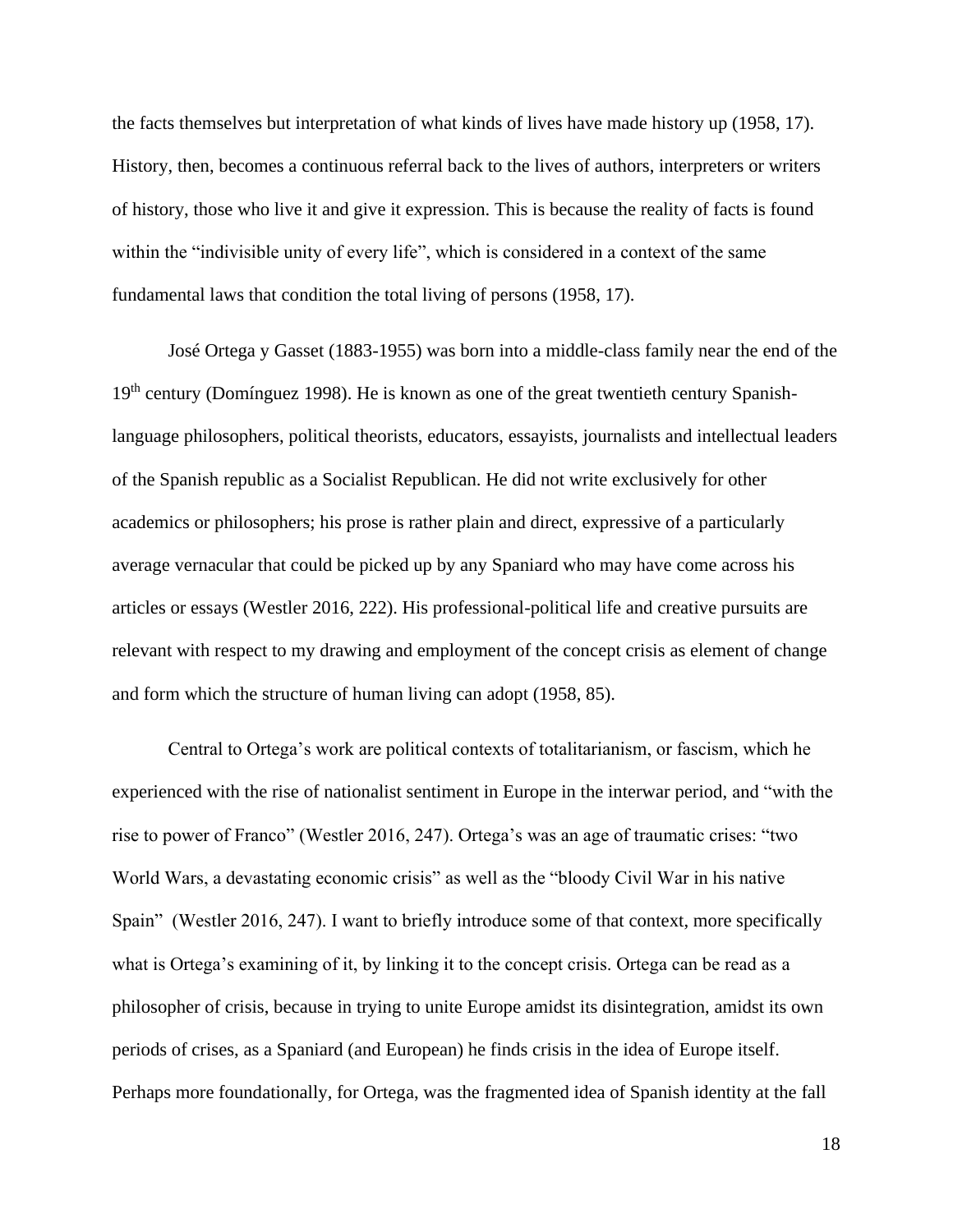of empire in 1898, Spain being spiritually and geographically marginal with respect to the heart of Europe, Northern Protestant Europe (Westler 2016, 156). To see a united Europe in "appreciation of European plurality", then, becomes Ortega's "platform and […] vehicle" for liberalism (Westler 2016, 159).

In "On Fascism", part 11 of *Invertebrate Spain*, the English translation of the 1921 *España Invertebrada*, Ortega (1974) tries to gesture in the direction of the "true reality" of the concept of fascism (191). Ortega's contention is that whatever fascism is, or whatever the word refers to, cannot be found in fascism alone (191). Fascism is not located in what the fascist does, nor in what the fascist says or believes, because in those instances we only find contradiction (as with other human activities) (190). As Ortega writes, what is called fascism appears both as unity of the state as well as its dissolution; the affirmation of authority as well as its total rejection (190). This contradictory condition is not unique to the concept of fascism. In fact, we find the condition as well in the concept of crisis. If we read across some of the aforementioned descriptions as I have outlined them, the crisis appears to be absolutely unique, a product of particular conditions and circumstances, and simultaneously recurring, with roots that can be traced through different ages and in the movements of divergent characters. As historical realities in different contexts of change, the concepts rely on new languages to find expression (192). One characteristic Ortega attributes to fascism in general is that it appears illegitimate (that is, only self-consecrated, virtuous in light of its own violence, or without "juridical basis") in two ways: the first is that, under fascism, power is seized illegitimately, and secondly that power is exercised illegitimately (195-96). It is against "legitimatism", an almost mystical legalism, that Ortega conceives of fascism (197). Against fascistic strategy (because fascism is not an end or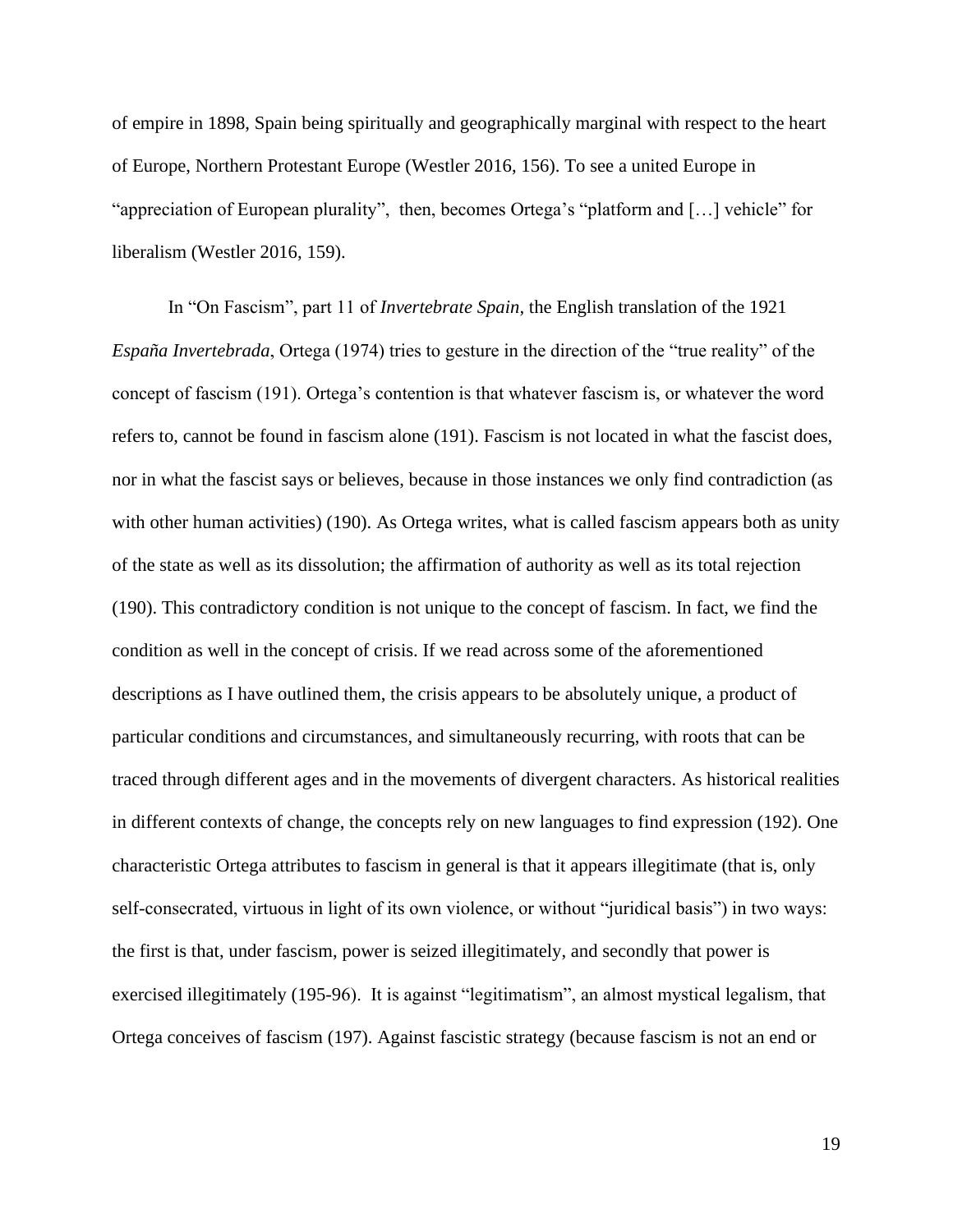"solution" in itself), Ortega argues, what is needed is renewed enthusiasm of the law as a living issue, or peoples' recognition of the inspirational character of the strength of law (198-99).

Westler (2016), in a dissertation, tries to contextualize Ortega's politics, as new liberalism or interwar-liberalism, calling for a united Europe, "between ancient and modern liberty" (10). More specifically, what is distinct about Ortega's political writings, for Westler, is that they are expressive of a "liberalism of generosity", a liberalism that proposes a new idea of Europe wherein Spain is no longer perceived as marginal, a Spanish liberalism that incorporates "Catholic scholastic philosophical heritage" as well as "new Enlightenment rationalisms" (2016, xv).

In the translator's preface to Ortega's (1964) collection of lectures *What is Philosophy?*, first delivered in 1929 in a theatre because of the closing of University of Madrid due to political agitation, Mildred Adams asserts that the vitality of Ortega's work endures despite delays in translating of his work into English. His work has not been "frayed by time", Adams writes (1964, 8). Indeed, in Ortega's work, history itself needs to bend to the "creative and selfdetermining" capacities of persons, or to the mental activities of persons playing a "constructive" role in human experiences" of time (Holmes 2017). History, then, for Ortega, becomes the making of persons and a condition placed upon the subjective person, imprisoning the person, who is forced to think in order to choose, to activate oneself, or to survive, forced to rely on their "initiative and inspiration" or personal "responsibility" (Holmes 2017). Ortega's individual person is confronted with history as part of one's circumstances which cannot be chosen, but within which one must choose between possibilities, and within which one faces a predetermined death (Holmes 2017).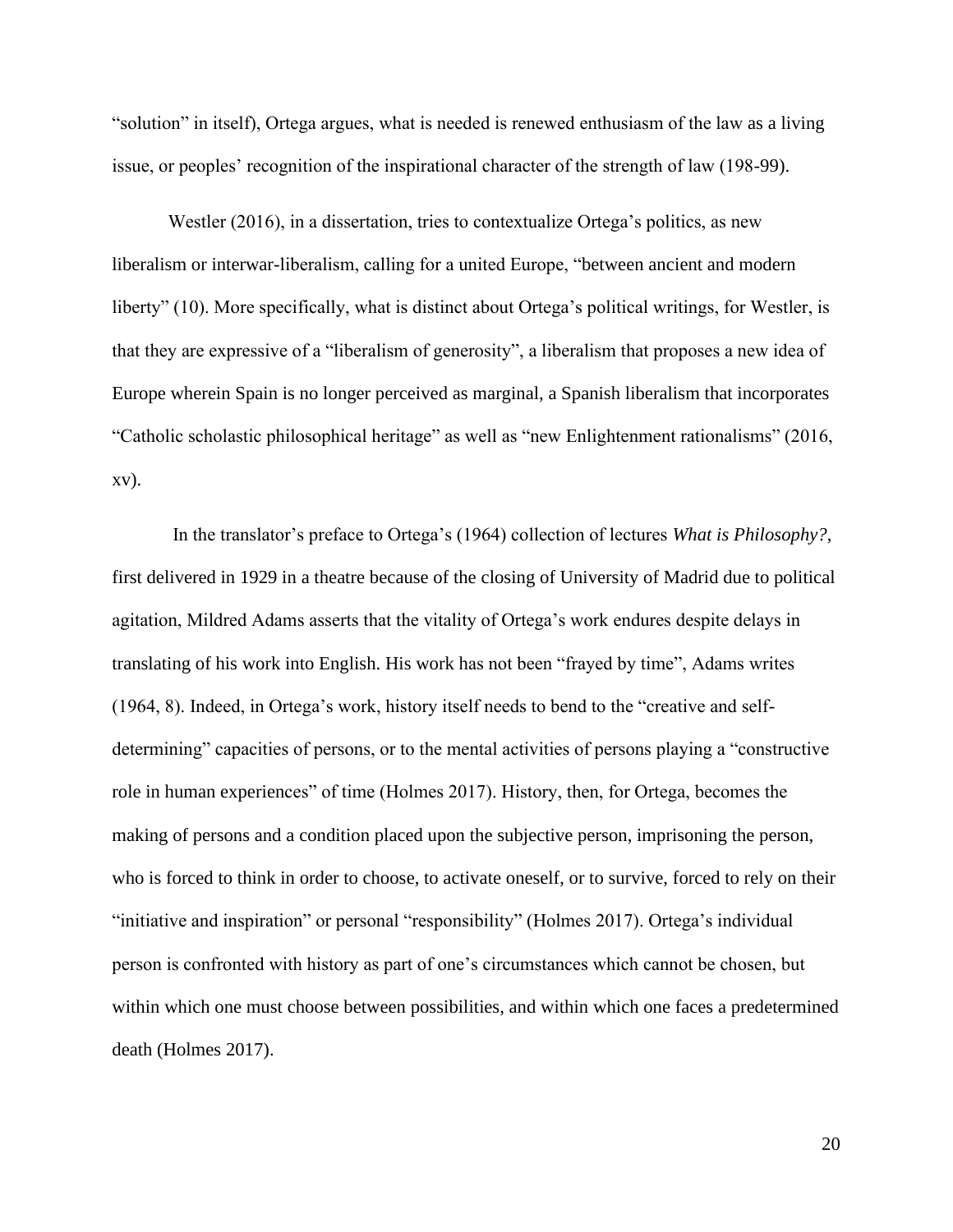Ortega's family was closely connected with the activities of journalism: his mother's family owned the newspaper *El Imparcial* of Madrid, and his father was a journalist and director of that paper (Domínguez 1998) . Ortega's life in journalism is linked to his intellectual development and his particular narrative voice (Domínguez 1998). He founded and directed the monthly journal *Revista De Occidente* in 1923 and established the publishing house Calpe to make available Spanish and European classic and contemporary works in cheaper paperbacks (Holmes 2017). Through these and other activities, Ortega helped to foster the creative sensibilities of a generation of young intellectuals known as the "Generation of 1927", people who would resist the dictatorship (Domínguez 1998)

In 1897, after beginning his university studies first in Jesuit University of Deusto and then in Central University of Madrid where he received his doctorate in 1904, Ortega like others was forced to confront the moral and physical degradation, or disease, of Spain and its national conscience (Domínguez 1998; Holmes 2017) . This came as a result of a historical set of events, including the end of the Spanish colonial empire with the surrender to the United States the Spanish East Indies, all emerging from the Spanish-American war of 1898 (Domínguez 1998). Ortega's generation, those generations who formed around and after 1898, were known as generations born of disaster: they were marked by these events as historical crises (Holmes 2017). Defeated by the "upstarts of North America", the Spanish people, including a young Ortega, expired an "agony of spirit" (Ortega 1974, 9). Ortega was born into and influenced by the critical, "fiercely negative" character of leading intellectual Spaniards of his time, but he also took on a "questioning and constructive" attitude of his generation (Ortega 1974, 9).

After becoming a professor of metaphysics at the University of Madrid in 1910, Ortega published his first book, *Meditations on Don Quixote*, in 1914. In the same year, he founded the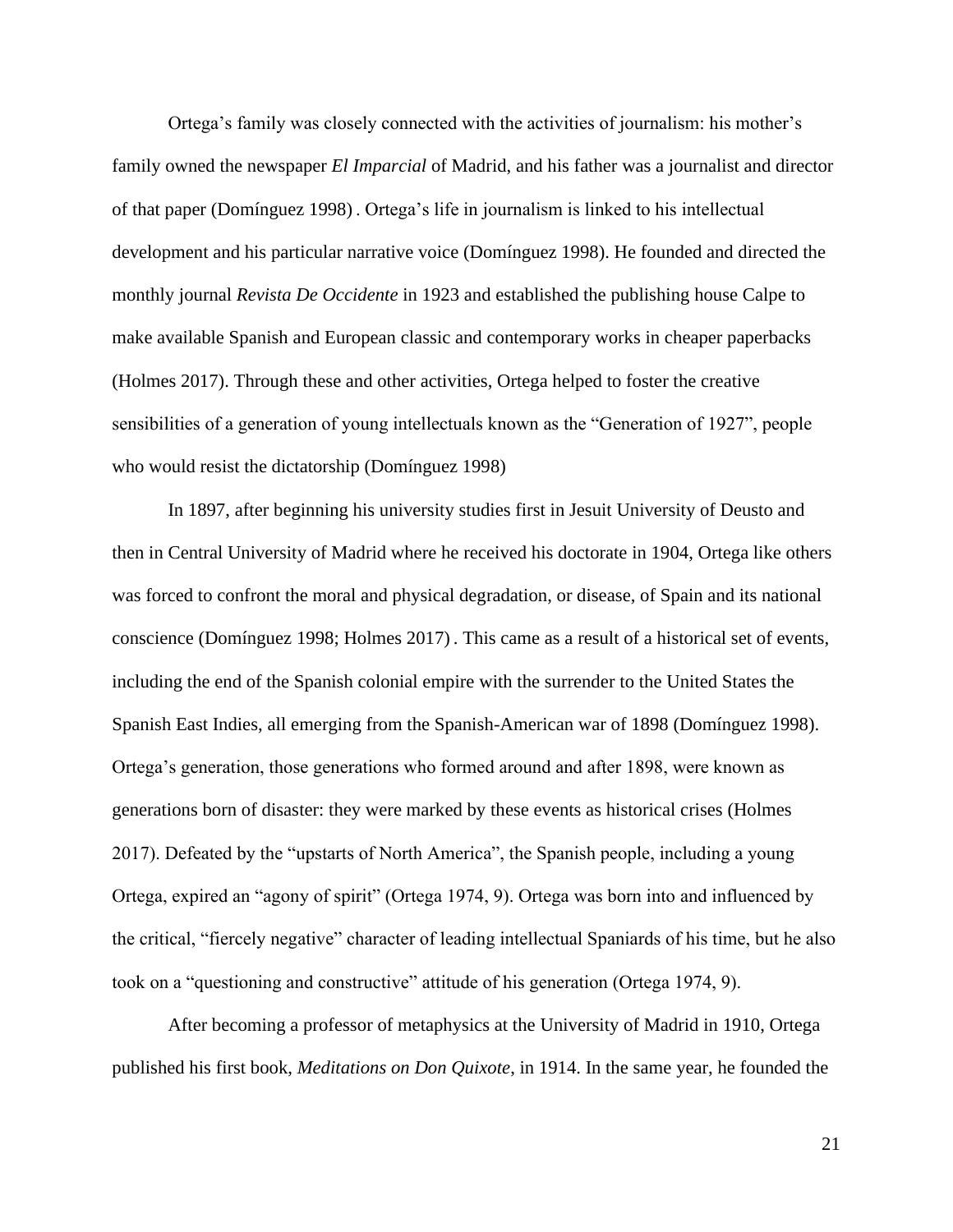Spanish Political Education League to carry out regeneration movements. Later, in 1931, Ortega became the center of an intellectual group advocating for the birth of the Second Spanish Republic, "Agupación al Servicio de la República" ("Group in the Service of the Republic") (Holmes 2017). The group sought to unite the classes under a national banner, under a Republic that could stand between communism and fascism (Holmes 2017). With the birth of the Group in Service of the Republic, along with the new Republic itself, Ortega was elected a member of parliament, becoming one of its intellectual leaders. Ortega self-exiled at the start of the Spanish civil war in 1936 and did not return permanently to Francoist Spain until 1955, the year he died.

In chapter six of *Man and Crisis*, "Change and Crisis", Ortega posits crisis as the "element of change in historical life" (1958, 85). Change, for Ortega, is life-giving or "vital" (1958, 85). Historical crisis involves, firstly, change in the world and, secondly, change of the world itself (1958, 85). These are two kinds of changes that Ortega proposes, but historical crisis presents a further kind of change. He writes:

[...] historical crisis occurs when the world change which is produced consists in this: the world, the system of convictions belonging to a previous generation, gives way to a vital state in which [one] remains without these convictions, and therefore without a world. [One] returns to a state of not knowing what to do, for the reason that [one] returns to a state of actually not knowing what to think about the world. Therefore the change swells to a crisis and takes on the character of catastrophe. The world change consists of the fact that the world in which [one] was living has collapsed, and, for the moment, of that alone. (1958, 86)

The affective result of historical crisis, of being without one's convictions, for Ortega, is that "one feels a profound disdain for everything, or almost everything, which was believed yesterday […]" (1958, 86). This is in part because no positive and genuine convictions have yet replaced the collapsed ones, and one feels disoriented (1958, 86). In the life of the individual as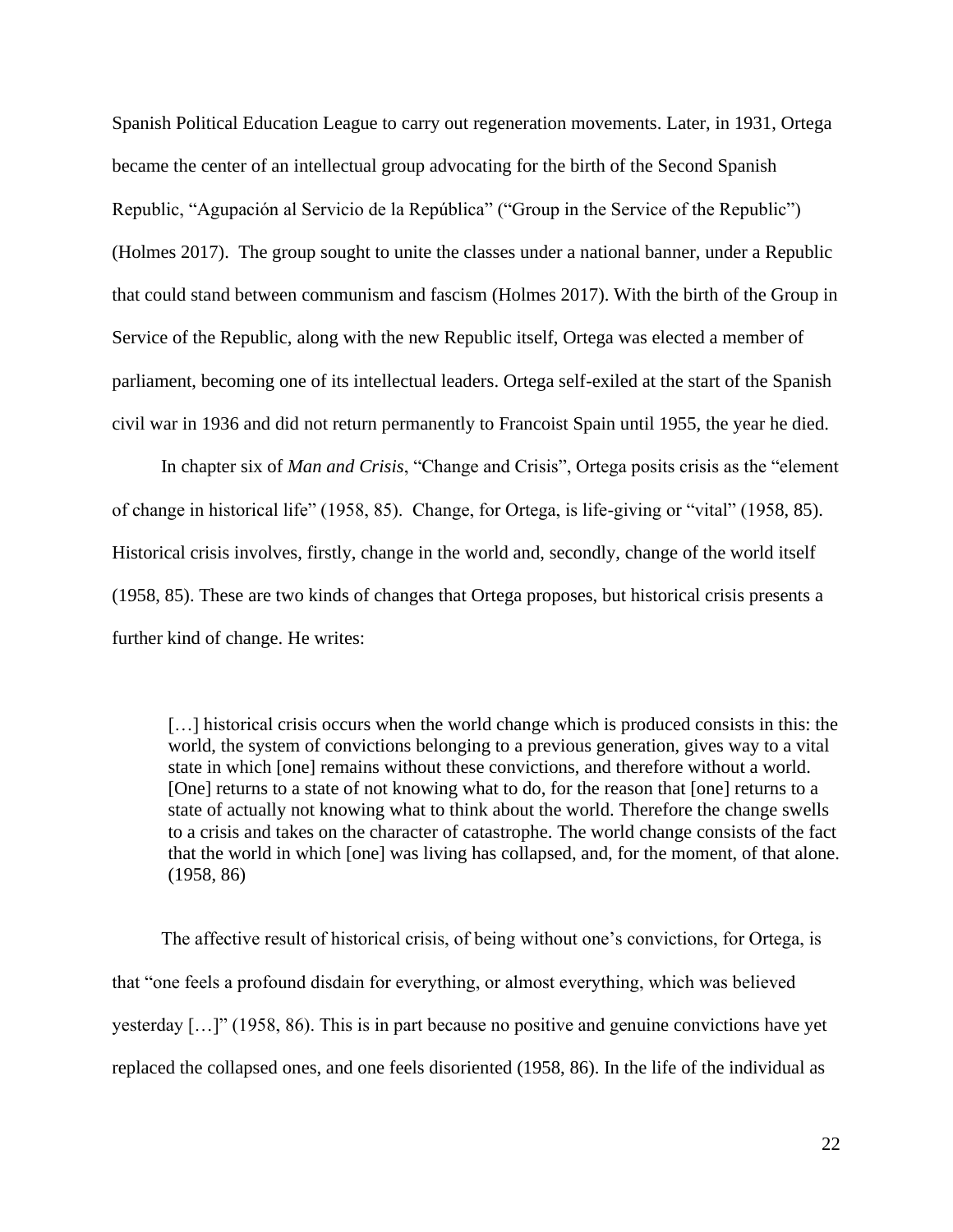in the collective life, crisis shows itself as the holding of only "negative convictions" or empty convictions that are insincere, only superficial (1958, 87). Life crisis, then, the person-in-crisis, refers to a state of disorientation wherein one's overwhelmingly negative convictions about the world leave one without direction and "without effectiveness", without the world that was (1958, 86).

As a universal state of human being, according to Ortega (1958), crisis affect engenders otherness in one's self, which is the opposite of centeredness, "genuineness" (91). This is to be outside the self, to be other than oneself, to confuse oneself with surroundings, including the world and including others. For Ortega, this state of things is shameful: we carry opinions and reasons that we have inherited, instead of being in our solitude and coming to agreement with ourselves, we retreat from the "effort it demands; we hide our own selves behind the selves of other people; we disguise ourselves behind society" (92). This can never be a companionship of love, a true society (Ortega 1958, 92). A historical crisis, interestingly, also creates a "collective mentality", or a "shared identity", which people organize around as a form of resistance (Holmes 2017).

One affective result of personal crisis, within the context of the education of the person, is alienation of the individual from themselves. To be alienated from oneself is worse than being physically alone, for it is to be alone in a particularly penetrating way. It is to be without one's sense of self as an individual, to be othered in the narrative of one's life, to feel a denial of unity between who one is or is becoming and what one is coerced into doing. Not recognizing oneself as themselves, disassociated, perhaps feigning self-integrity, the individual in crisis is alienated in this way, according to Ortega: like the socialized human without individuality, pulled from our life of solitude, it is the human conventionalized, the "complicated, cultivated "I"" (1958, 99).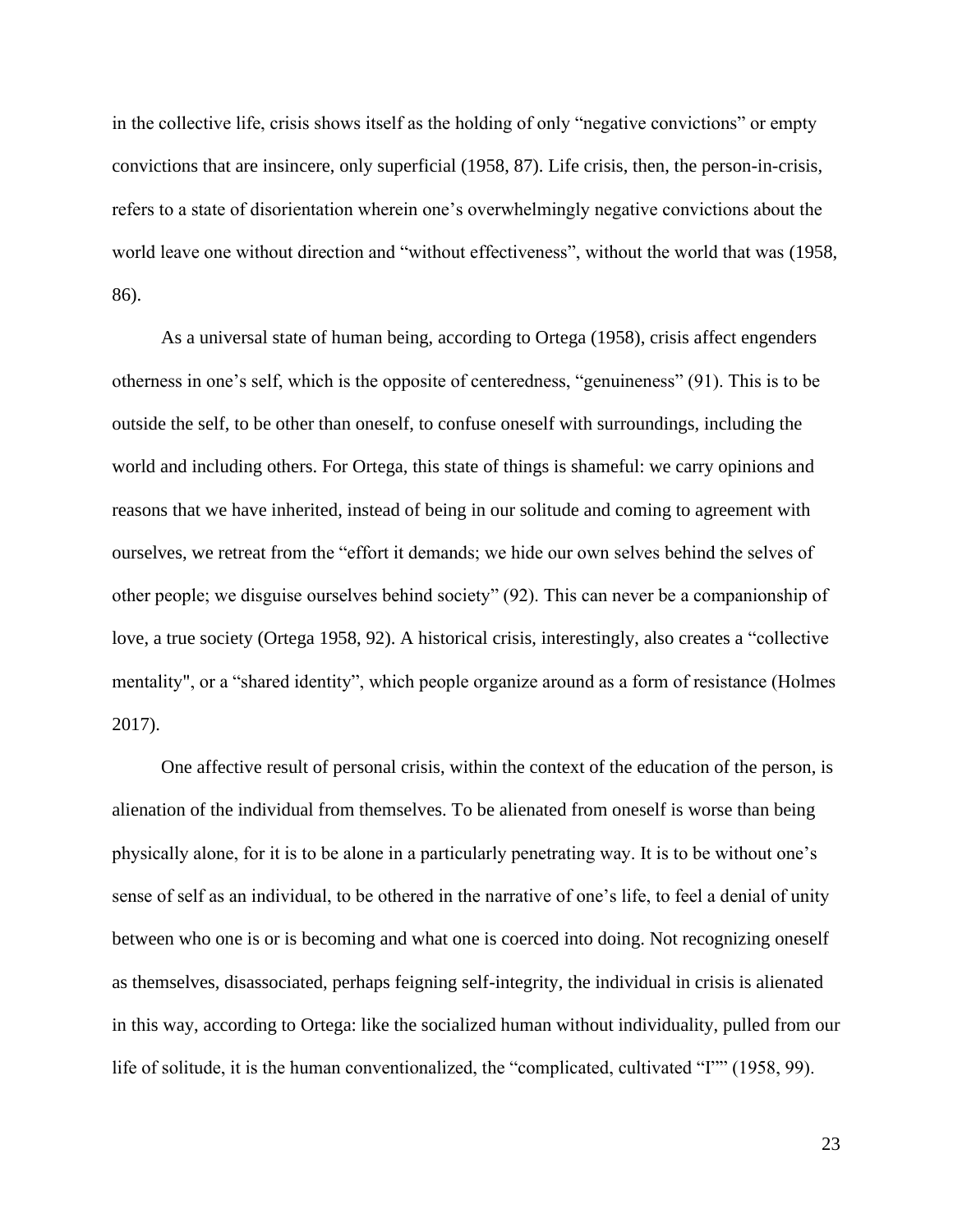Such alienation is when people ritually disappear "beneath [their] social role", like in times of "syndicates, guilds, corporations, states" (1958, 100) , perhaps even professions, where all is a strict performance, all is settled, mundane and routine. For Ortega, therefore, it is only "in the naked depths of [one's] own personal self" where one could be genuine and embark on a true search to "make contact with [oneself]" (1958, 101). Even though the oppressive cultural forms may forbid it, Ortega offers the following:

Culture intervenes between the real world and [one's] real person. So [one] has no course other than to rise up against that culture, to shake [oneself] free of it, to rid [oneself] of it, to retreat from it, so that [one] may once more face the universe in the live flesh and return to living in very truth. (1958, 101)

In chapter seven, "Truth as Man in Harmony", Ortega asserts that we can find dignity in finding ourselves, that we can escape "restlessness, the deep *otherness*, which so many modern lives carry in their secret selves" (1958, 111). The inner terrain of the person, where we can see the striving for formation of conscience and of self, offers some dignity, away from the outer impositions. In other words, we can find dignity through our acts of self-formation as a form of resistance. In the common schools, we can understand this in that each schooling participant is already imbued with this dignity, that their searches for personhood are dignified in their own ways, and we should work in schools to substantiate and articulate this not for but with the participants, namely children.

But "salvation" is not so simple, Ortega remarks (1958, 111). Striving to think for oneself, which is some monumental task if we consider our immersion "willy-nilly in the task of living", is part of our endeavor not to simply have ideas about our surroundings, but to "have them in truth"— to "have our own", to make them as ours through the pursuit of truth (1958,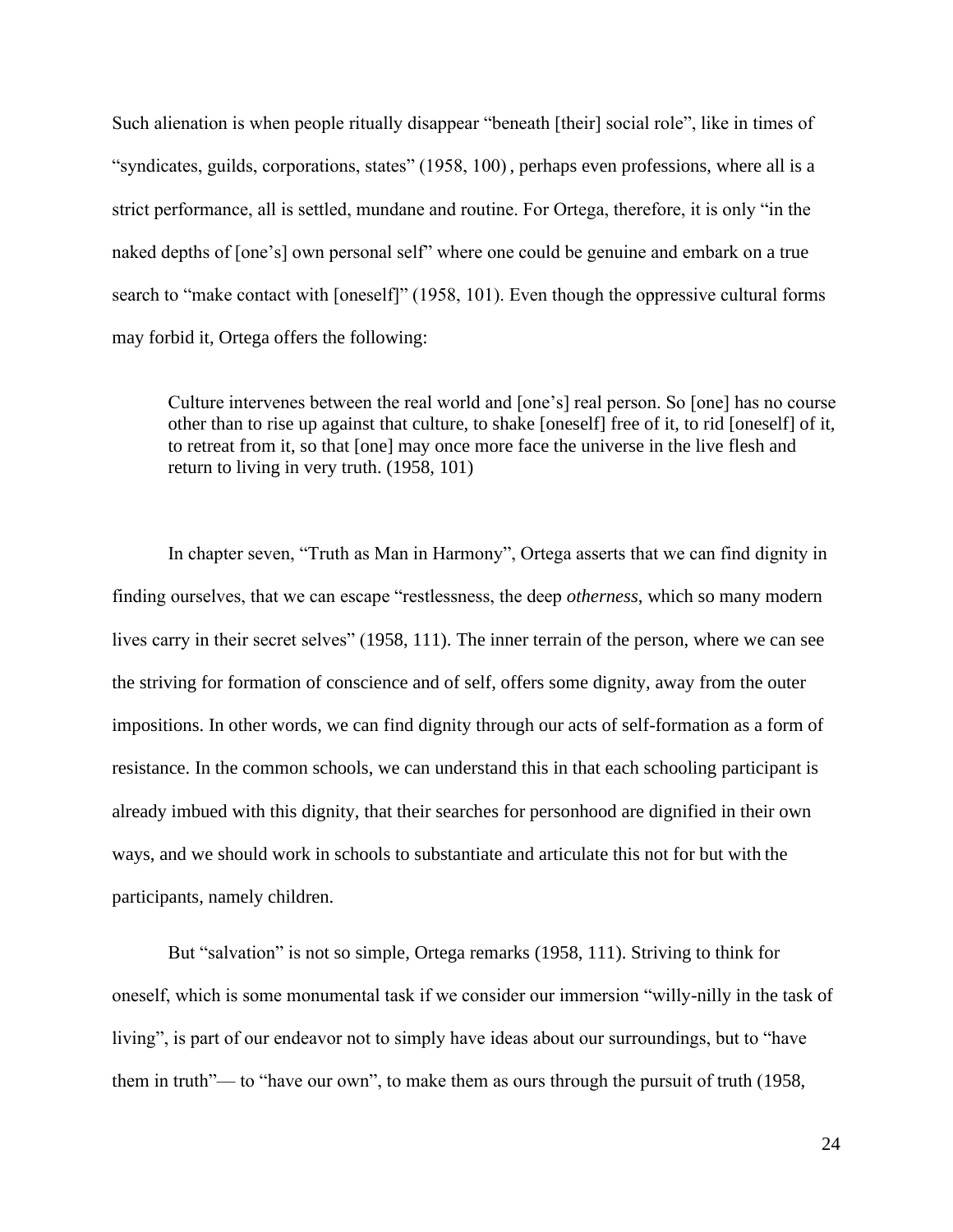112). When we resist being subsumed by that which torments us, if we rather take it as some trial, we take some risk of resisting, even overcoming through the praxis of love, alienation as personal crisis, by exercising our intellects, which are existentially bound, not submitting to a mere life as an intellectual, as if one could live on that intellectuality<sup>1</sup>. This is not to make a "play actor of [oneself]", as Ortega warns against, lurching between insolence and bigotry, but rather to justify our intellects through our ongoing work of creative activities which are inspiring and hopeful (1958, 112). This, for Ortega, means that thinking helps us to be "well-adjusted", thinking always with a sense of "personal and intimate veracity", never allowing us to fall into pure dread (1958, 113). For Ortega, then, our destiny is not to be technical, intellectual, or "acute" but to "resolve" one's life more "loyally and sincerely" (1958, 116). This requires that one does not strip reason "to the bone", making it the opposite of faith, and instead that logos may remain faithful to intuition in a supplementary kind of way (1958, 116). This is a roundabout way of saying that alienation has to contend with the commitment of love of another or commitment to one's beloved. This is dissent away from the prison of alienation and toward devotion, which may be construed as the pursuit of truth itself, truth being the foundation for morality. The theme of love in relation to crisis within the personal context of education is picked up most significantly in section 3.5, a concluding section on devotional folk poetries.

All of this, again, is to attempt to center one's convictions as conceptual activity as necessary elements of our shared destiny in attending to the personal crises of alienation (Ortega, 1958, 113). Where we find alienation may be where the conditions do not prompt selfreflexivity, where there are few positive convictions to be had which would offer resolutions,

<sup>&</sup>lt;sup>1</sup> Ortega (1958) puts it as follows: "Rationalism, having to think as a rationalist, whether [one] wanted to or not, was [one's] fate. Will this type of [human], this form of life which lives *on* reason, be definitive? (114).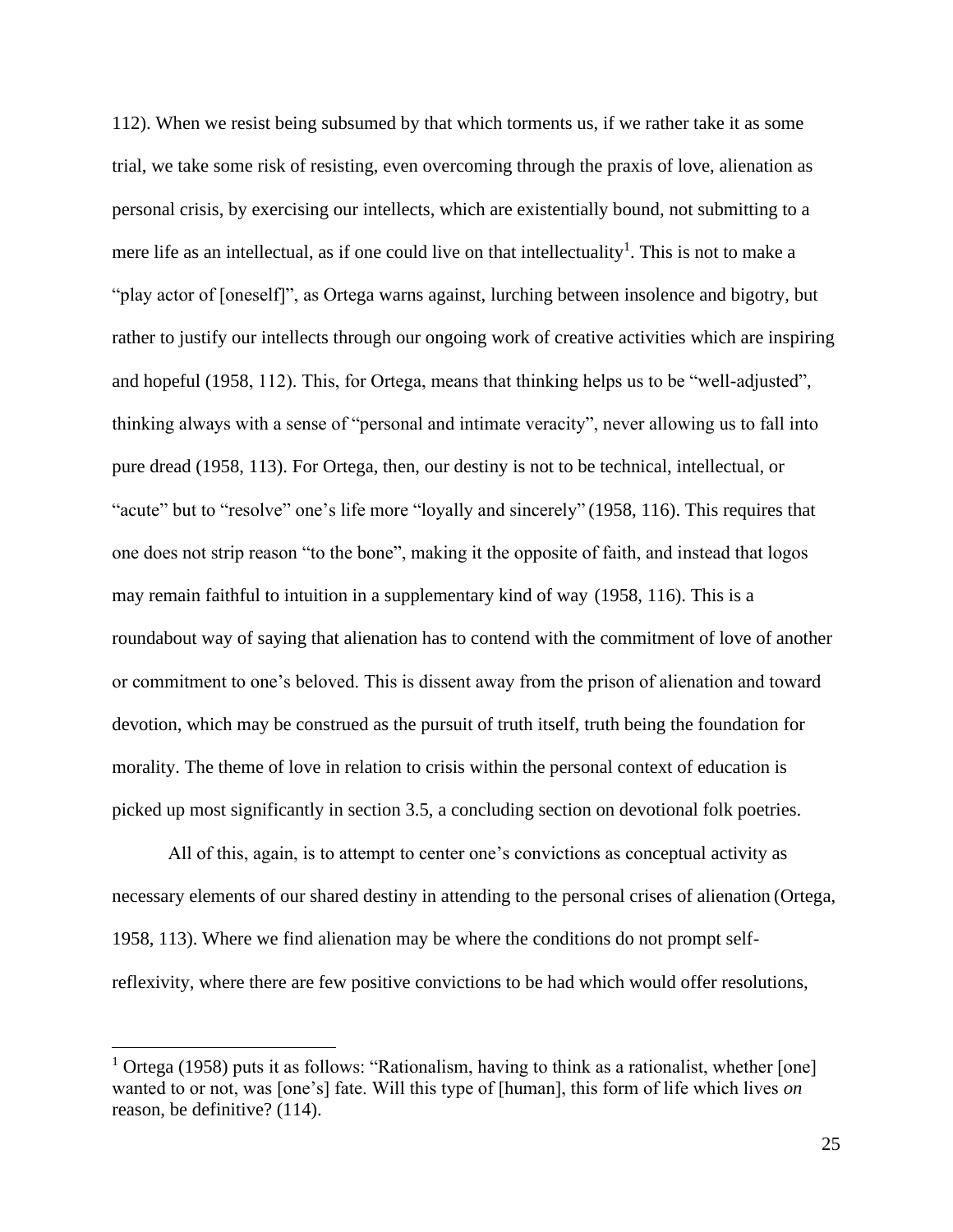perhaps only negative convictions. But this is just another way to associate alienation with crisis. Rather, we might associate more closely alienation, its circuitry, as the affective results of the oppressive inhuman systems that engender the non-thinking attitudes. There is some struggle here to think clearly at all, however, to expedite things and to be finished with the crisis as a topic of investigation. But as Ortega describes, the mere "desire to think" differently is not to already think in that desired way (1958, 113).

The point is summed by Ortega by reference to a maxim credited to Leonardo da Vinci, which I have altered to suit the present context: we who cannot do as we desire, let us desire what we can do (1958, 113). Again, it is the activity of our love, the commitment through devotion, that is important, and not its product. So, this is one response to the question of activity under oppression: out of our confused and misplaced desires may emerge feelings of imprisonment that may be overcome through the pursuit of truth, the articulation of a question that speaks to that pursuit. The maxim reminds us that it is also within our natural limitations that we can find solace, that desire can be found again and reaffirmed on the correct path. The congruence within persons which that maxim tries to uphold, some unity between the external and the internal, is exemplified for Ortega by "average man" in the classical and golden ages, who was "encased within himself", feeling "in accord with himself", knowing his limitations and on what he may rely in facing the perennial themes, some of which have been briefly drawn or outlined in the present writing as questions and reflections on the roles of individuals under oppression (1958, 115). What upholds the maxim is eros, or love, what encases teaching and the context for it, education itself.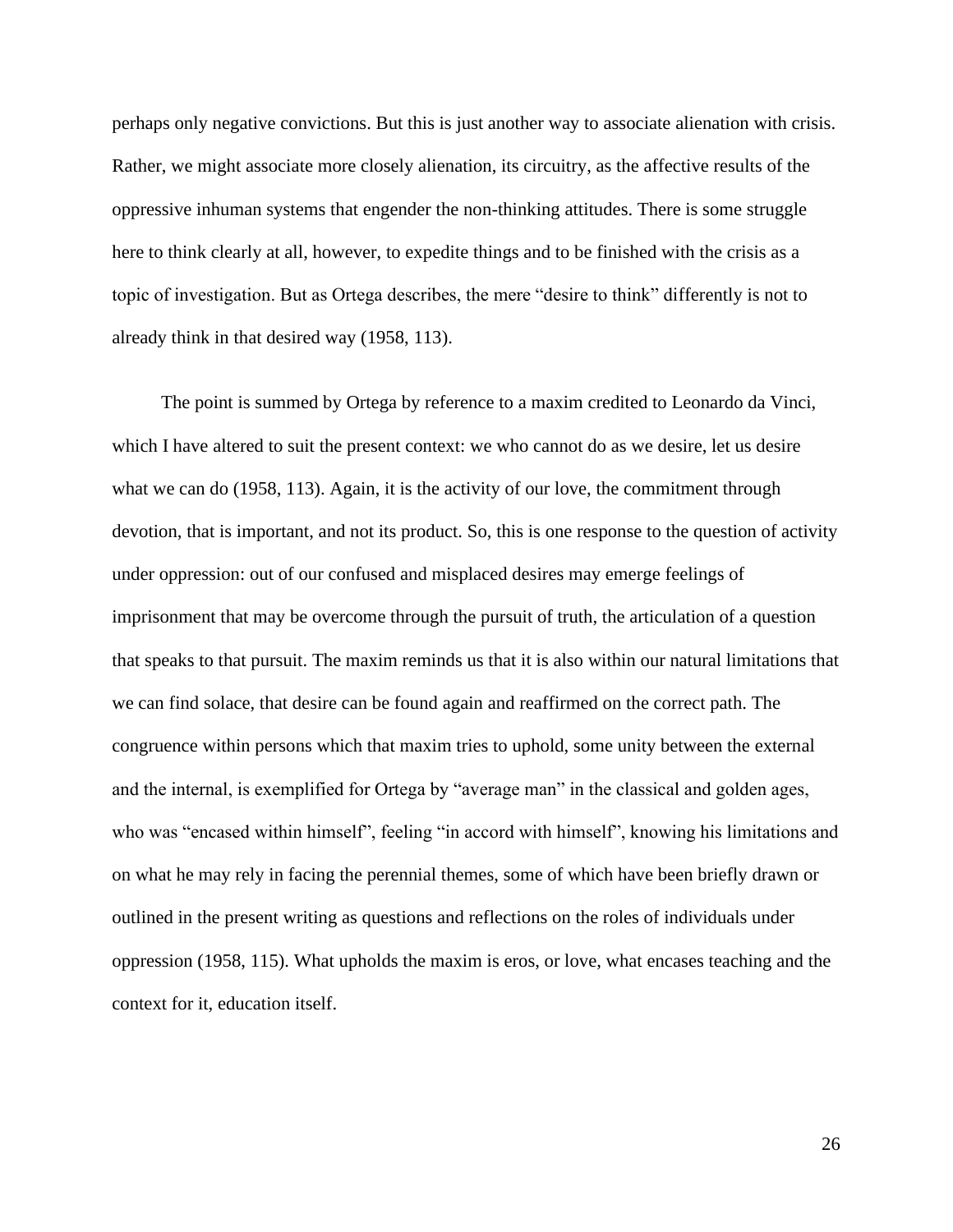A recent speech of Pope Francis in a December 2020 Address to the Roman Curia explored the relations between the concepts of crisis, conflict and change. In it, Francis asserts that "the health, economic, social and even ecclesial crisis […] has become a reality experienced by everyone" (Francis 2020). The historical predicament of crisis being referenced is, of course, the present COVID-19 global pandemic-crisis, which is a reality common to all. Through the work of Jewish philosopher Hannah Arendt, Francis reminds us of the mystery of birth, of newness, which reaffirms faith in or for the world (Francis 2020). For Francis, then, the crisis is not only "a time of trial and testing but also a significant opportunity for conversion and renewed authenticity", a time of newness (Francis 2020). The crisis appears for Francis as a storm, one that uncovers "false and superfluous certainties" that structure our lives (Francis 2020). What the storm of crisis shows is that we have a "common […] belonging to one another as brothers and sisters" (Francis 2020). The crisis is also necessary: it creates unease and anxiety, "upset and uncertainty", a "sifting" that reorganizes our priorities (Francis 2020). The crisis is the time to play one's part "in the history of salvation" (Francis 2020). The meaning of crisis, for Francis, is as follows. Crisis is universal across all ages of history. Crisis is when decisions need to be made under feelings of indecision and anxiety (Francis 2020). For Francis, it is out of crisis, by crisis, that people "played their part in the history of salvation" (Francis 2020). Francis recalls many biblical figures who show, by being "open to being changed by a crisis", that in crisis we can be reoriented (Francis 2020).

Francis (2020) shows that conflict can be separated from crisis in a variety of ways I have condensed here. Firstly, the antagonisms as impositions that conflicts seem to inspire should be made distinct from crisis. This points to the rhetorical strategies of using a crisis to exploit greater conflicts and separations. Whether or not conflicts are necessary for us in our conditions,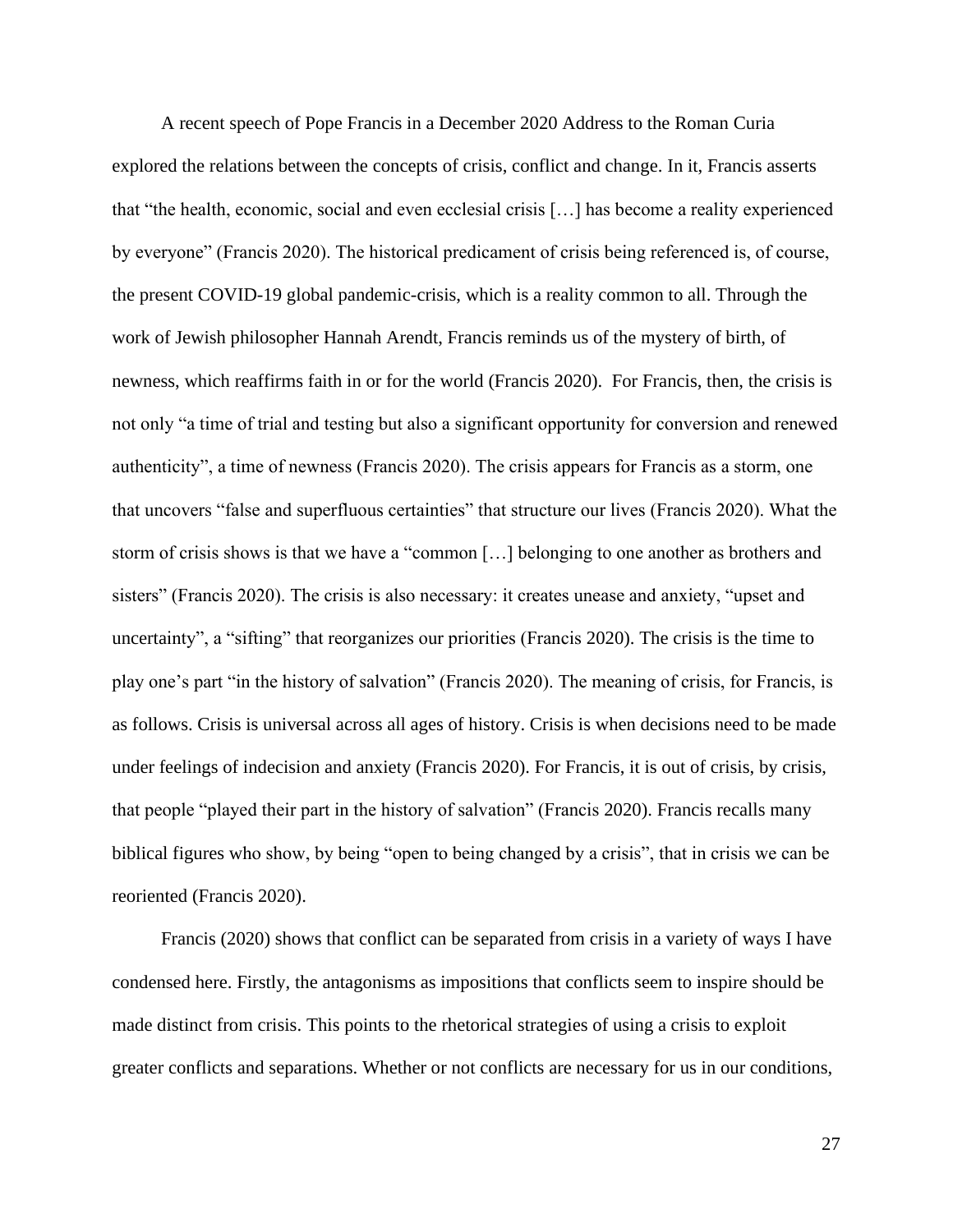and whether or not they may be conceived without antagonisms, Francis treats them as real and calls on people to overcome them. Conflicts as such may be seen as tests, problems to be solved, considered in light of the unity of our broader situations that cannot be broken. A particular sort of conflict needs to be proposed, says Francis, as there are conflicts of different types. Conflicts in general should not distort what is true and most enduring; conflicts should not destroy our ties, for instance. For Francis, one must "enter into crisis", recognizing it as a time of change, to avoid fruitlessness and conflict (Francis 2020). Conflict can be considered within crisis, but in conflict alone we cannot live. Francis cautions against "living in conflict". Instead, there is a particular "docility" of living in crisis that Francis proposes, and which is opposed to conflict. There is, therefore, a particular acceptance to our conditions or passivity within them that Francis calls for that can be considered in trying to conceptualize of conflict. Moreover, a conflict between relations need not destroy relations, even though crises may involve many conflicts between relations, and even though conflicts can be considered in the wider web of our crisis situations. And this is because conflicts may be engaged with in different ways. Conflicts also always result in and presuppose resolutions. It is perhaps in this positive and literary sense of conflict that it aligns with the generative possibilities of crisis.

# **1.5 Conclusion**

Different dimensions of the concept crisis have been proposed in relation to the human context of living that education describes. In the essays that follow, I try to build from the proposed dimensions to consider renderings of the concept crisis within the personal context of people's lives, through their movements of dissent and dislocation. What is described here shapes the structure of the essays with respect to the conceptual underpinnings of crisis as existential-educational concept.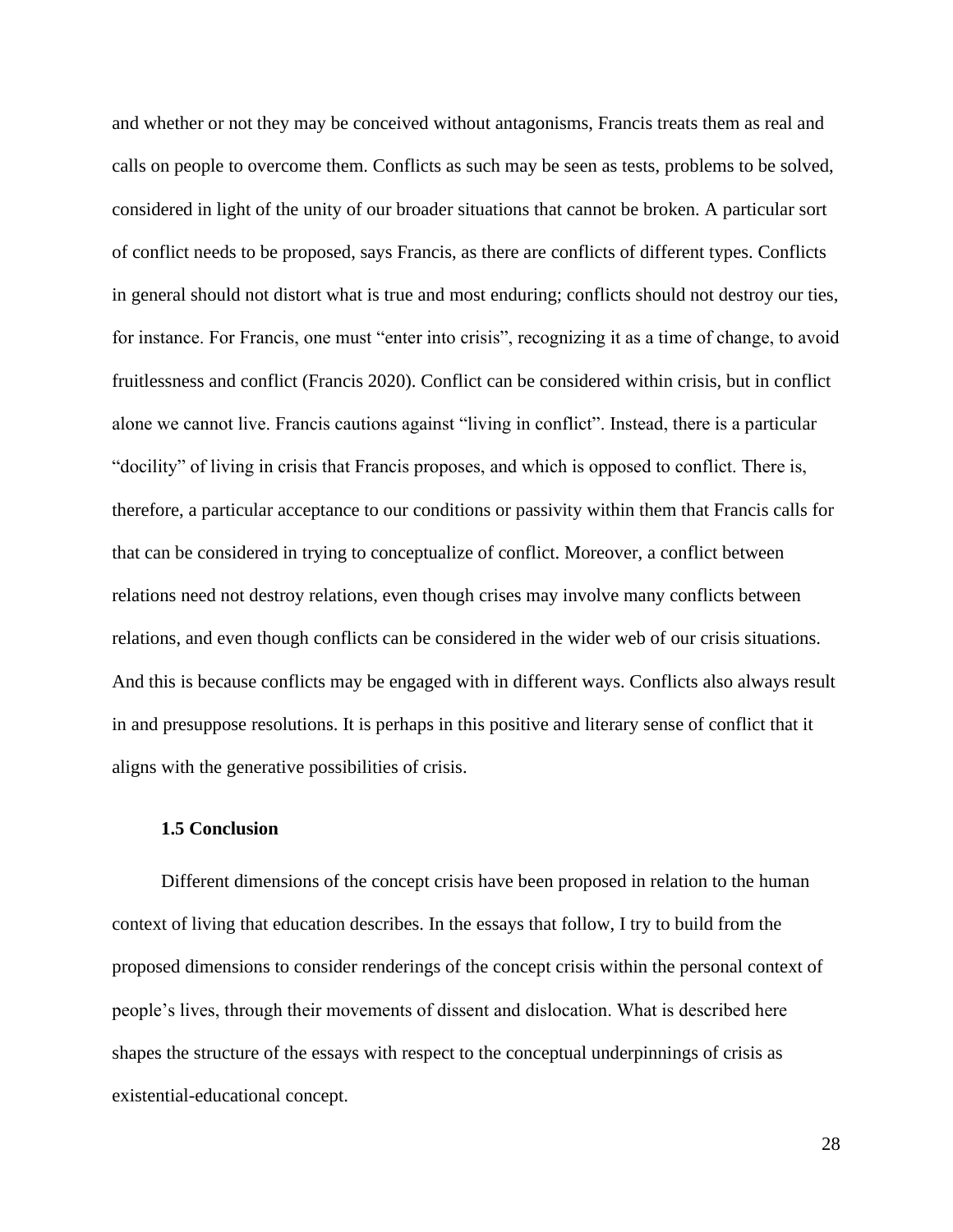As the different dimensions of crisis have shown, crisis is intertwined with the living of persons. Whether we draw attention to its theological dimensions, as in the case of Francis or, perhaps less explicitly, Ortega, or its historical-philosophical, as in the case of Ortega, or a kind of vague disjunctive rupturing that opens possibilities for critique, as in the case of Cordero and which Koselleck describes, or the political-medical usages from the Greeks which denote an inbetween period or judgement of prophecy-prognosis, crisis is only intelligible on the unitary plain of the person, what I am understanding as a necessarily educational context.

Education has been asserted as both context and question. Education as question provokes crisis for schooling. Education, as I understand it, might point to a shared human context of concern or commitment. Education may be, therefore, a setting for change that is self-formation; this is change that is personally meaningful for the individual. Like education, crisis is a similarly scattered and sanitized concept. Crisis refers to the element of change that takes shape against the personal backdrop education provides. Considering the historical usages of crisis, crisis seems to maintain some resemblance to its different origin stories, but most often today refers loosely but simultaneously to a particular condition of the world, a predicament of history, an extended period between hegemonies, and what triggers critique. Ortega's notion of crisis, historical crisis, is change of the world itself, not just a change within the world. Ortega's crisisperson, the person in crisis, is comprised (if even only for the time being) of only negative convictions. The alienation that the state of crisis engenders has to contend with commitment of the person to love and to articulate questions. In the same vein, Francis shows that we should be open to enter into crisis and into its sifting movement that reorients us to our true priorities.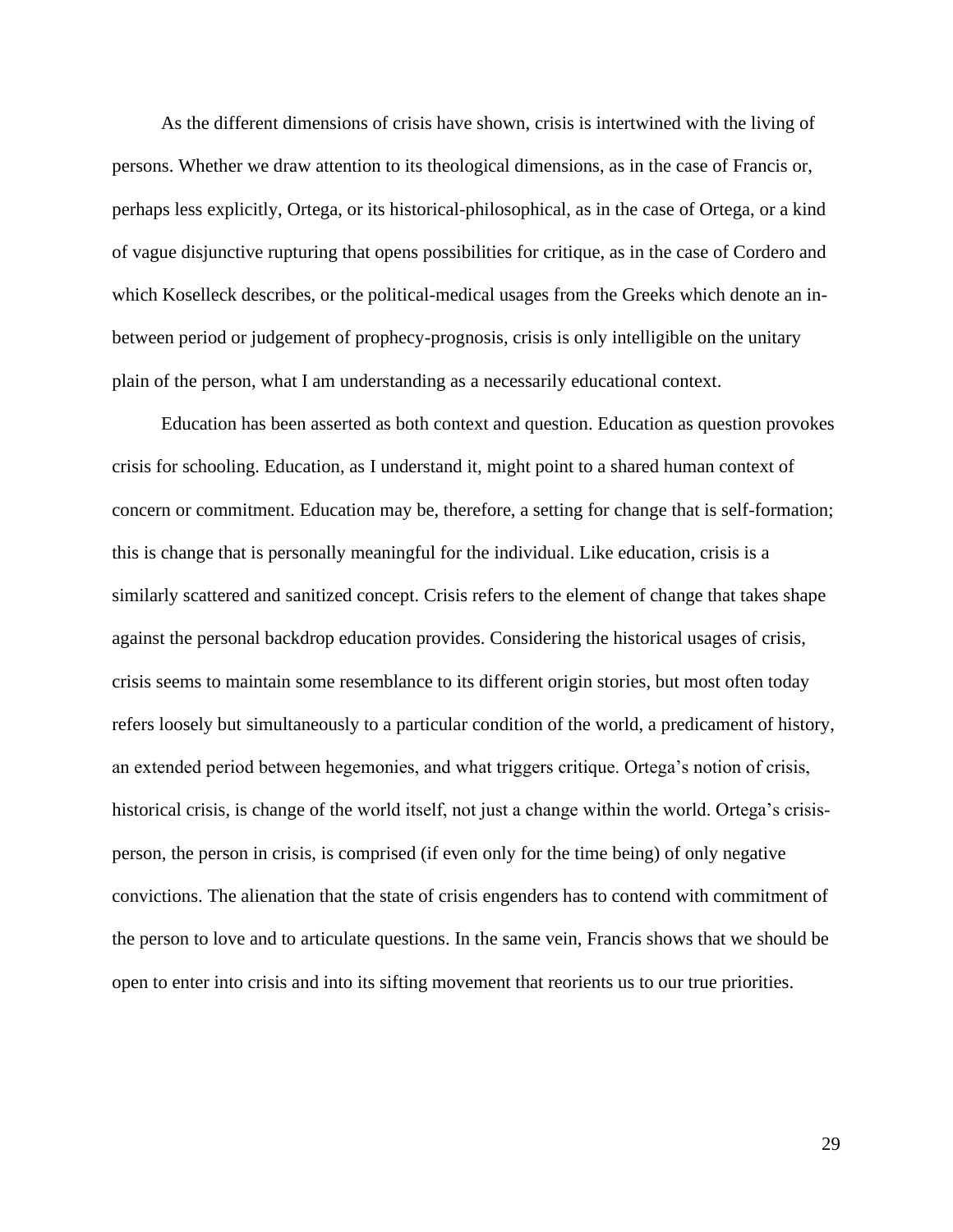#### **Chapter 2: The free-schooling movement in sixties-era dissent**

## **2.1 Introduction**

In this essay, I present dissent characteristic of the sixties era as civil disobedience and in the form of free-schooling through the image of the death of compulsory schooling. Common schooling is understood as a continuation of moral complacency with respect to our understanding of the effects of compulsory schooling on the lives of children and their roles as students and student-workers in initiating personal and social change. The crisis of authority of the United States 1960s provides an opening for compulsory schooling to be questioned and through its death reconsidered in the form of free schooling. These are dimensions of crisis that make up the background for the commentary of the essay; that is, the "grave crisis" of nineteensixties U.S., "the evils of war and of economic and racial injustice", or "personal and collective problems that the crisis presents", as noted by Christian-Baptist preacher and theologian Martin Luther King Jr. (1929-1968) in a collection of written sermons (1964a, 9). The grave crisis King speaks to provokes critique, and the moral critique imposed by King through the black freedom struggle he represents provokes or installs a historical crisis that is destabilizing. I wish to examine parts of King's writings in order to understand how the seeking of truth, via dissent, in the context of the historical and moral crisis of the times, can be seen in the movements he represents. These are movements for social change that can be described as visionary in relation to the changes they wish to install. Dissent appears as part of the movement in overcoming crisis, which is additionally located in the compulsory schools as a crisis for how education is therein conceived.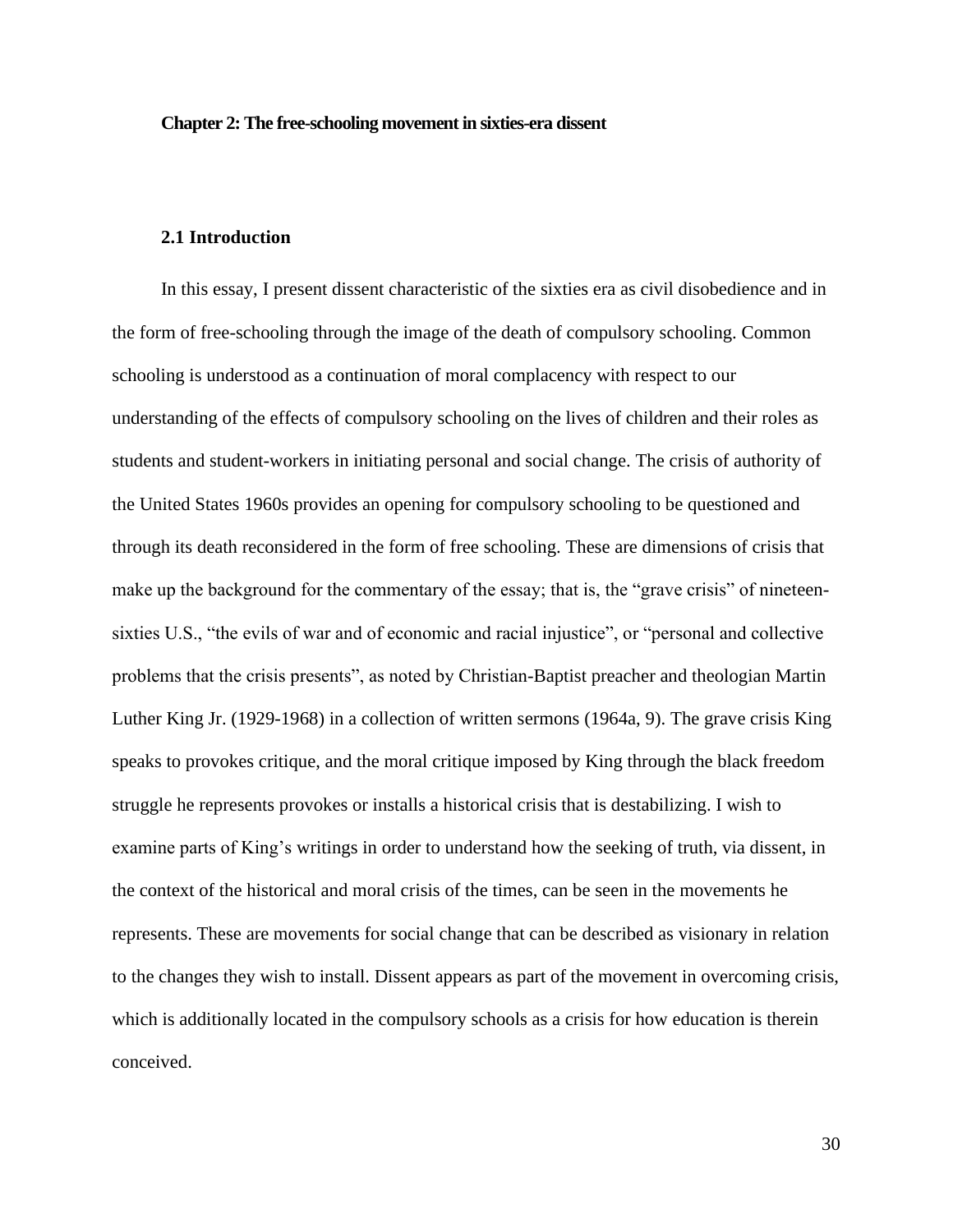I think that the particular character of dissent of the sixties, most notably that character embodied by King, can be helpful today in thinking about what we are doing in schooling and what could be done in its alternative forms. Thinking about alternative forms of schooling becomes its own kind of civil disobedience, considering the stronghold of compulsory, mass schooling on persons, including children, no longer mere things to be acted upon but dignified and with their own agency, desires and abilities.

Why should compulsory schooling be questioned? What is wrong about a child of ten or eleven, or fifteen or sixteen, being grouped with others of similar age, in institutions or factorylike settings that prepare them for adulthood as it is overwhelmingly understood within a capitalistic economy? It is heard commonly, and perhaps generally accepted, that schooling as education prepares young people to compete and work in the world economies, that to invest in our people is to invest in their education in schools and community colleges. This is what the current United States Biden administration argues (United States Office of Press Secretary, 2021). "Any nation that out-educates us is going to out compete us", the President remarked at a community college in Illinois (United States Office of Press Secretary 2021). He asserts that mass schooling, now presumably extended to community colleges through what he calls "free education", is what has and will ensure that children, through their schoolteachers, remain "the kite strings that lift our national ambitions aloft". These sorts of claims and associations represent nothing new. Consider, for example, the "Sputnik shock" of the late 1950s and early 60s, which represented a "total crisis of confidence in the American way of life", a challenge to American technological and scientific exceptionalism (Boyle 2008, 373). There appears to be a discursive continuity to be drawn here between the political and economic functions of mass education that, in the minds of leadership like Biden and Eisenhower before him, should be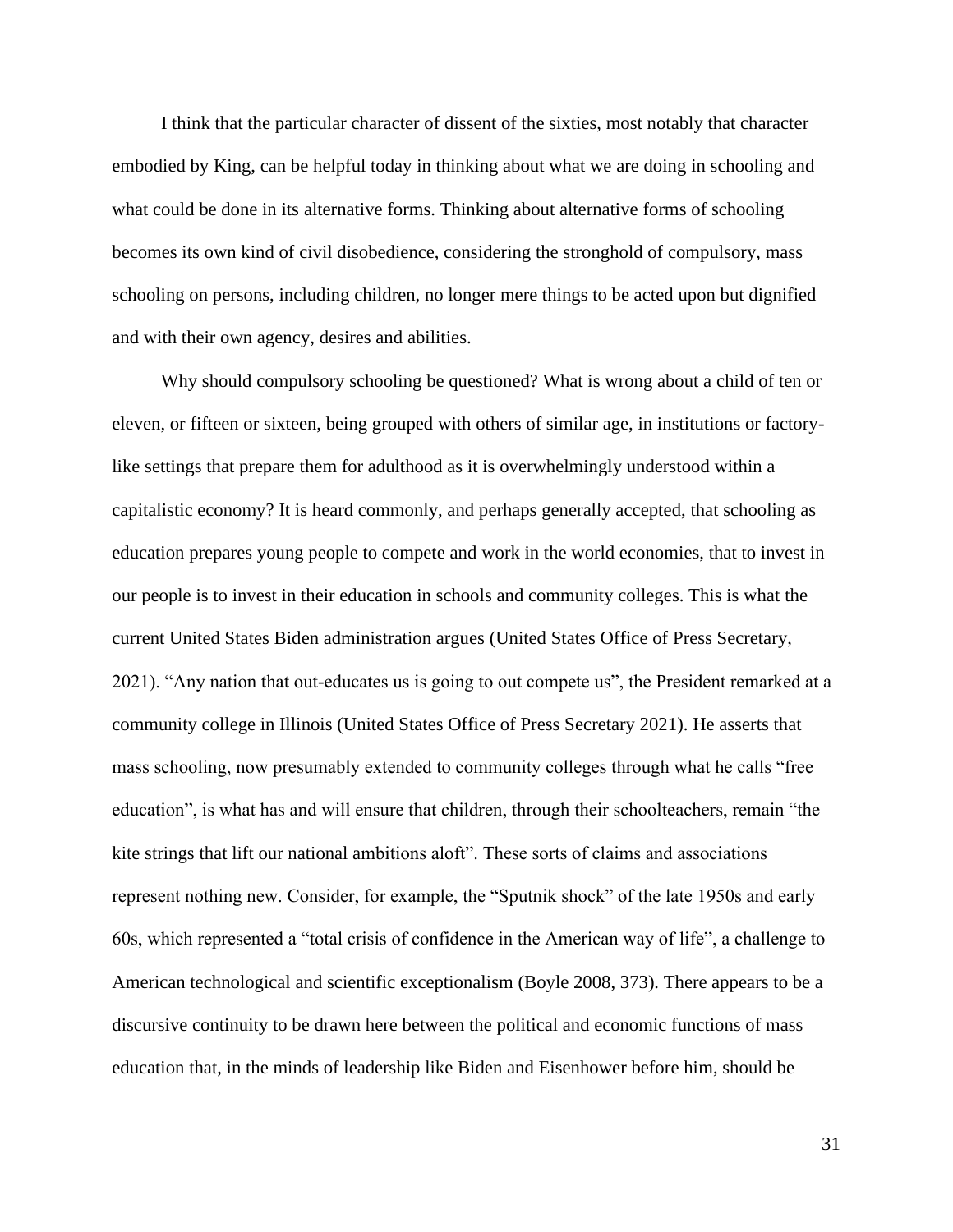positioned in ways to bolster national security and the image of American empire (Boyle 2008, 379). Put another way, after the Russian launch of Sputnik into the sky, educational reform became tied to "defense of America" through scientific and technical expertise (not the fine arts or humanities) that could rival the industriousness of American enemies (Boyle 2008, 380). At the time, the launch of Sputnik revealed what Boyle (2008) calls a "society-wide crisis mentality" that opened post-war American culture up for critique so that American culture itself, no longer only communism, could be tagged as the enemy (373). This shows that the crisis of American life, as well as the crisis mentality it inspires, are entangled. In order for the crisis mentality to be self-reflexive, the being of America itself has to come under scrutiny. So, again, we see that crisis inspires critique, and that for critique to take hold it relies on a crisis situation. Biden's recent remarks show that education as it is conceived in schools, as a rhetorical prop, remains useful in comparing national economic images and quelling anxieties that Americans no longer measure up to the rest of the world.

To the contrary, free-schooling does away with this kind of simple exploitation and instrumentalizing of children. Free-schooling as such provides a moral critique of mass schooling and resituates students as initiators of social change. In so doing, the free school creates a crisis of authority for the compulsory school. The former is fueled by democratic and humanistic sensibilities and ideals, and the latter by more purely and explicit economic ones. The changes being sought are, firstly, to reconsider the place of education within the context of schools, without the moral-legal ideologies of mass schooling and, secondly, to reconsider education as a public good and for the student themselves.

Before moving on, I want to make clearer how the dissent embodied by the free schooling movement, dissent of the sixties, applies to crisis, to at least make connections between what I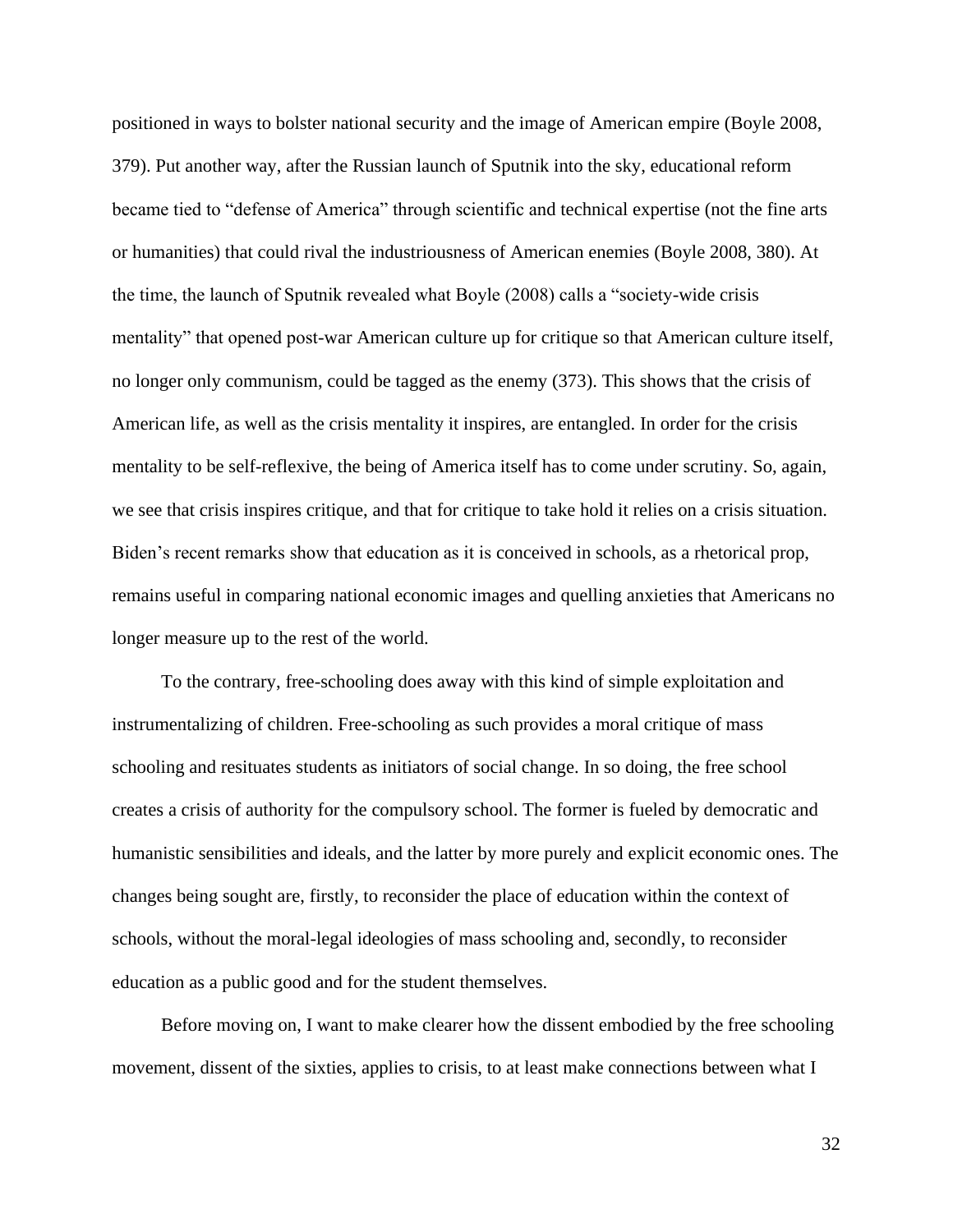am proposing and the concept of crisis as it has already been outlined and how it may be further understood. First, my assumption going in is that education as it is overwhelmingly understood within the confines of common compulsory schools is in crisis. I believe this because the idea of education itself does not appear to me to be an open question, or legitimate area of concern, in the context of the compulsory schooling systems or in teacher training. For me, having spent close to three decades in different kinds of schools, many of them compulsory, the question of education only appeared in high scholarship critical of schooling and, even then, in the context of graduate-level seminars, as I explained earlier. But the issue is not only of my particular time in schools, for the modern, compulsory school of the common school era, since at least the middle of the nineteenth century, has retained its essential drive and nature. It is against that driving character, one of uniformity of students and control over their movements in the direction of economic ends (the transformation of the student into laborer), subordination of their desires, that the free school can be articulated as its own moral critique of the dehumanizing of schools. Stanley Aronowitz (2008), a long time labor activist, founder of various alternative schools, and university professor, asserts in *Against Schooling* that the crisis of education in schools represents a "bankruptcy of progressive education" as well as the "demands of mass society" to train workers and (perhaps less so) to create citizens. In a similar vein, when philosopher of education Maxine Greene (2005), in "Teaching in a Moment of Crisis: The Spaces of Imagination", writes of a crisis of education in schooling, she is pointing precisely to how education is conceived in the common compulsory school. Alongside loss of funding for things like cultural studies, arts, music, literature, and sports, the crisis of education in schools can be seen in the identification of students "by grades and test scores; […] in accord with a bell curve; [...] [by] extrinsic standards" (2005, 77). If we accept this to be the case in general across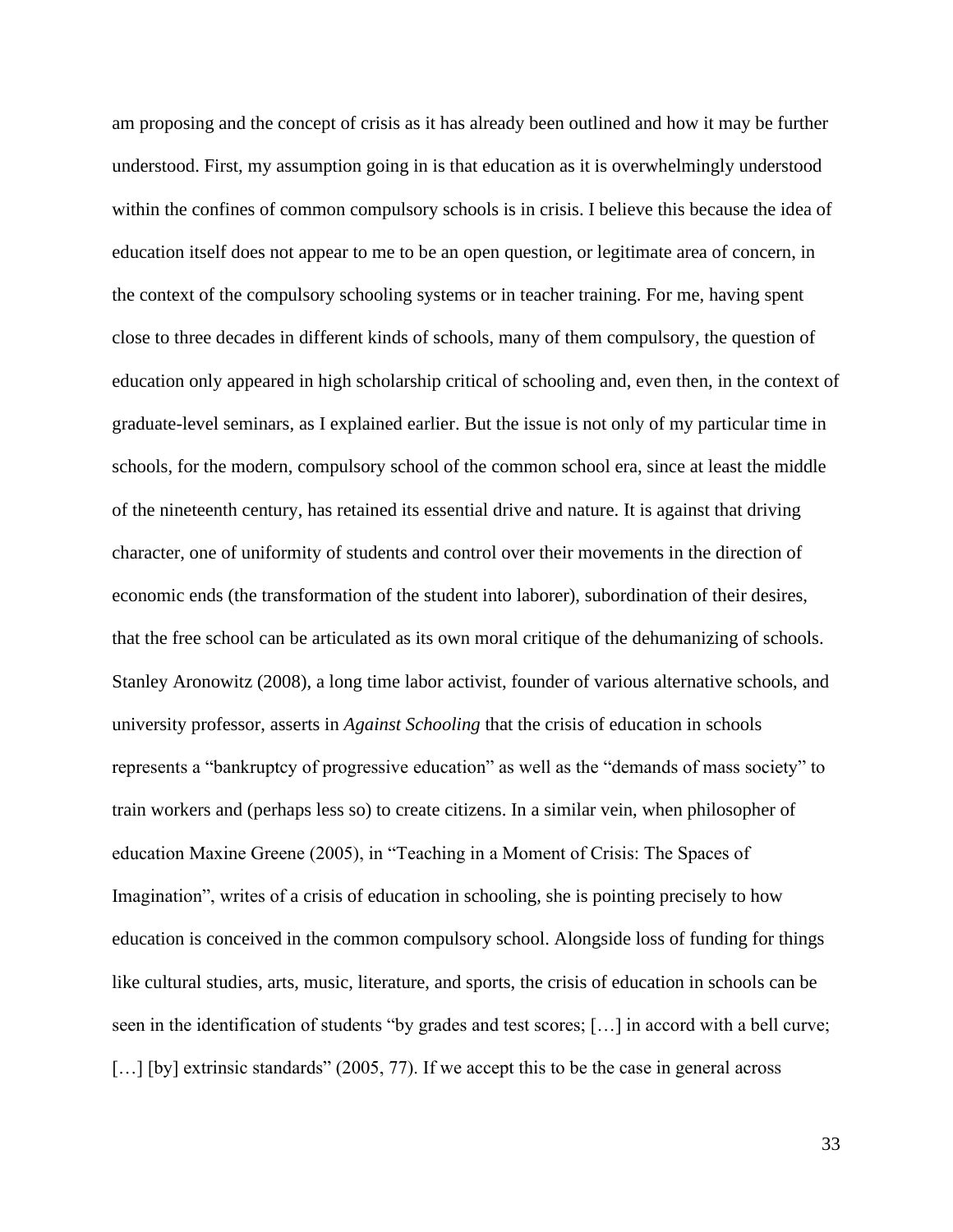compulsory schooling systems, if we accept that initiation into the ritual of work is the driving function of those systems, then it should follow that the school is in need of moral critique that is seeking expression in a "great campaign" of dissent, quite like the campaigns of visionaries who I recall in this chapter (Greene 2005, 79). The need for such a movement, like the free school movement, is due in large part to the dehumanizing character of the schools themselves, their primary functions in, as Aronowitz puts it, "control and subordination" (2008, 14). Because the period of the 1960s exemplifies different characters of moral and cultural critique via dissent that has resonated and reverberated in many ways, and because it was a period of crisis in and of itself, I am proposing that particular period of time as one to focus on for the purposes of this chapter. It was a time ripe of crises and challenge, and therefore it seems reasonable to me to consider that time period, its particular characters of dissent, to revitalize notions of reform. If one is seeking a moral critique of social stagnation with respect to common schooling, what better time period than the sixties, as that time period (it seems to me) is strongly associated with rebellious attitudes and revolutionary rhetoric.

Dissent, like crisis, is a concept that in many ways may be seen to be sensationalized or glamorized for great rhetorical effect in the context of the common school. In the case of counter-cultural movements, however, dissent is more than refusal of a particular student or teacher to do their work. A strong sense of dissent is more than movement apart between schooling participants, or difference in thinking or feeling between them. For better or for worse, dissent shows its democratic function when engagement of dissent is more than pulling a lever, checking a box, or pressing a button differently than most are doing. This kind of embodiment of dissent, one could call it a grave kind of dissent, is a serious and far more dynamic engagement with civil disobedience. We can recall here Gandhi's struggle to uphold insistence on truth, or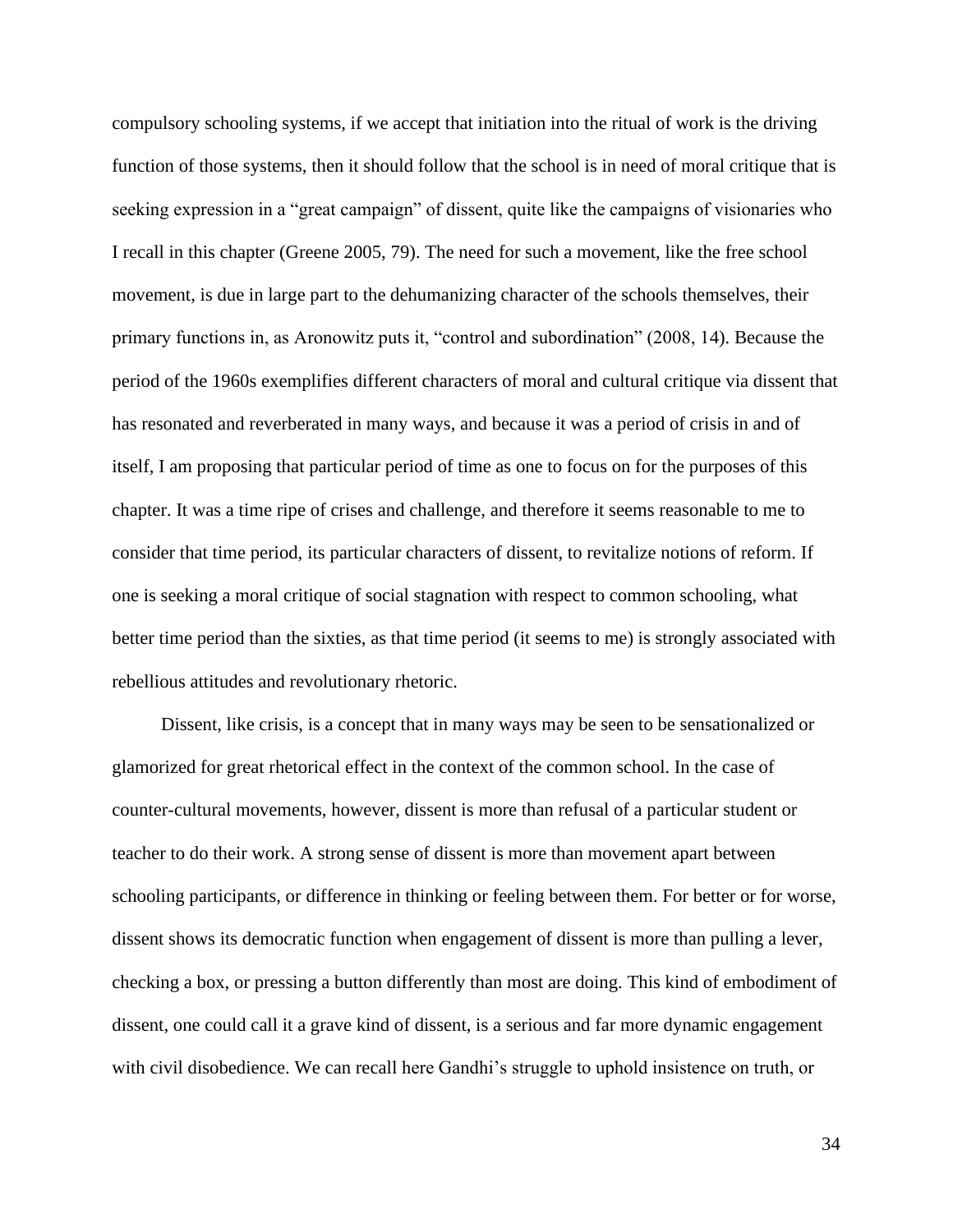*satyagraha*, which is the seeking of truth. It is central to Gandhi's movement and part of what inspires King, too, and which I expand on later. In the schools, this insistence is where dissent from the common schooling ideologies is seen in the reorientation of the free school to the student, whose desires and abilities are seen as central to the movement itself. Those are desires and abilities of persons that the common schools would manipulate in the direction of training for the labor economies. So, to rediscover those desires and abilities, the free school dissents from the common schooling ideology. In the context of the moral-educational crisis of the 1960s, dissent describes the movement to overcome the crisis. The grave dissent I am describing is the moral means in the pursuit of truth. This is truth as an absolute principle, the seeking of which resembles the ultimate sacrifice of oneself that one could make in their lives. When the authority of, for example, moral truth is in crisis, such as in the context of the civil rights movement, dissent is the means, or the movement, in the re-seeking of truth. Here, dissent describes a movement toward truth and as such can be seen as a means to overcoming crisis. To be clear, in this essay, there are to be connections drawn between the free-schooling movement, debates around educational reform and revolution of the 1960s, and particular conceptions of crisis and how it appears through the movement of dissent. It is important that these conceptual connections are established at the outset, for the asides to come can be meandering and, therefore, I will try to reconnect things where needed.

In addition to the aspects of crisis relevant to this chapter I have just mentioned, I have already noted that King refers to a time of grave crisis which provokes critique of the current moral order and, moreover, that the moral critique imposed by King through the black freedom struggle he represents provokes or installs a historical crisis. In other words, there is at least a dual sense of crisis to consider in this essay. Those faces of crisis that King proposes, or senses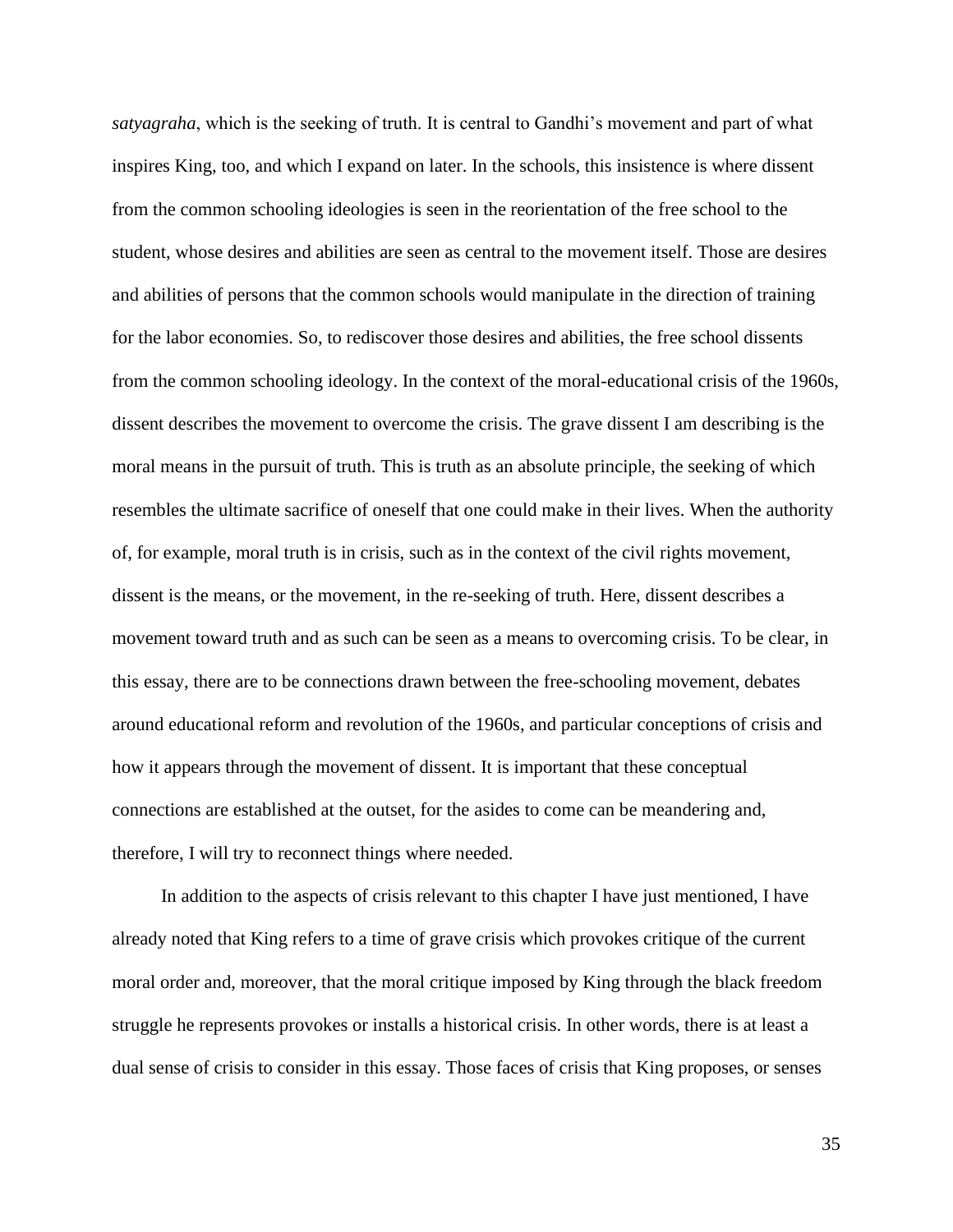of crisis as they relate to what has already been drawn, should be made clear. The first point to make is that the meaning of crisis being appealed to here assumes that the crisis is not only one instance or a one-off period of time. This is to say that the historical crisis of the 1960s, the time of grave crisis, is only one way to propose to apply the concept here. The other sense of crisis is its movement in provoking critique. It is that movement that I think is closely associated to dissent, or which requires dissent to be seen through. The image here is that in the time of crisis, dissent becomes a movement for overcoming the crisis, particularly when dissent reorients us to what is true. Free schooling, as already explained, embodies that movement of dissent because it assumes itself already to be a critique of the established school. It assumes that schools are in the work of dehumanizing persons, and it assumes that dehumanization applied to the human is a mistake. Hence the need for schooling participants to be realigned with what is true, which in this case is humanization, and which demands dissent away from the dehumanizing processes of the schools. And so, the at least dual senses of crisis being offered here with respect to sixties era dissent are as follows. Firstly, the sense of crisis refers to the historical predicament of the sixties themselves, a time for white criticality or the challenging of moral complacency. Secondly, crisis refers to the provoking of critique, and the provocation is aligned with dissent when dissent is foundational to helping overcome a crisis.

## **2.2 The free-schooling movement, what it proposes and responds to**

It might sound strange to think about participants of schooling, primarily young students, children and youth, as initiators of social change, as if they were activists or agitators. Then again, there are present day examples that show children not so much as activists but as people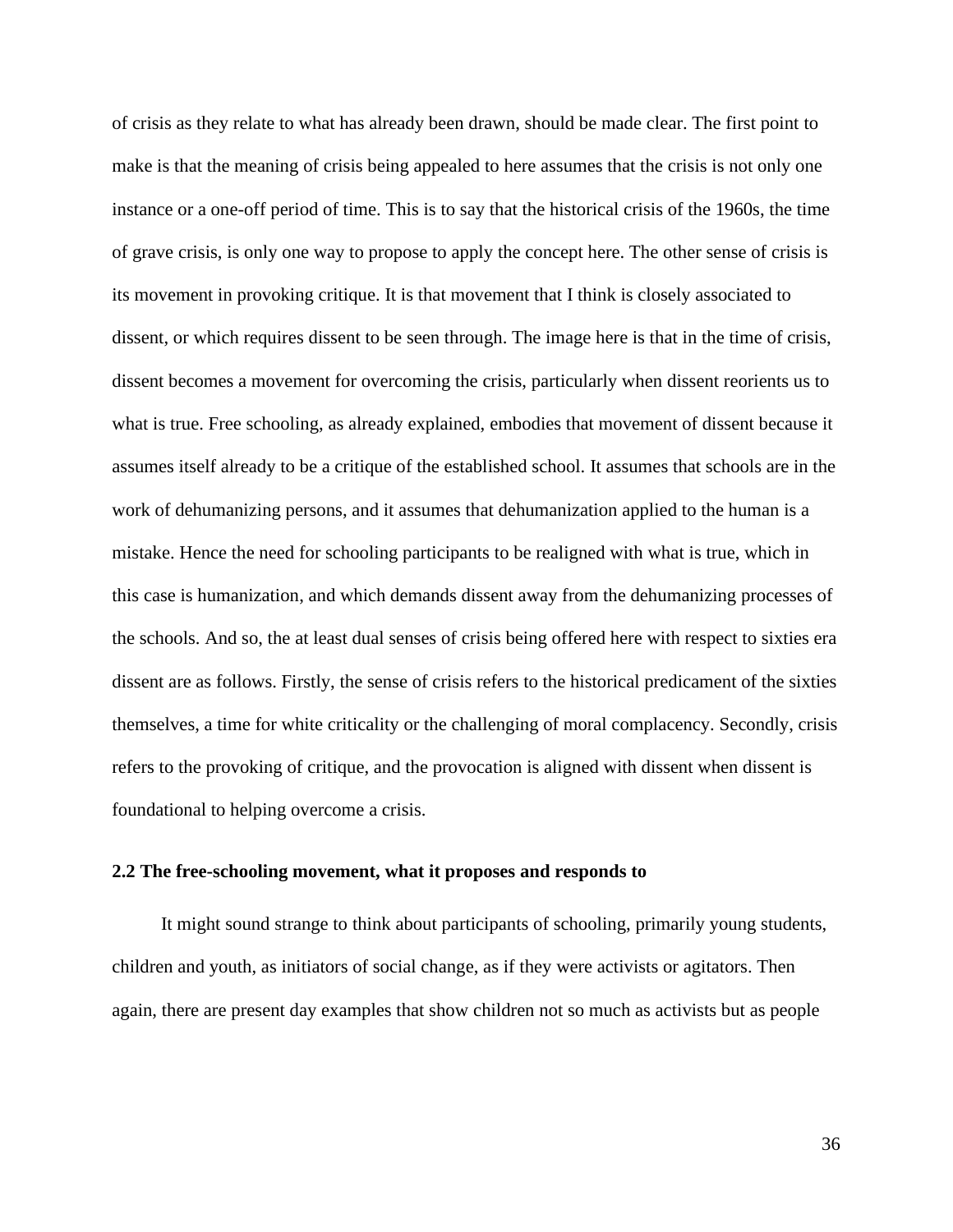concerned with finding what is true, the pursuit of truth<sup>2</sup> itself, and prepared to act and organize in ways that show this as a kind of commitment and deliberate choice to see alternative possibilities. What could this commitment symbolize other than a good, moral education? Consider, for instance, the youth climate marches, occupy wall-street movement, or prison reform or responses to poverty, just to name some recent examples where youth, if they are not foundational, still play their own roles, and some leading roles, in marching and organizing, in pursuing the "life project" of freedom (Greene 1988, 101). Mahatma Gandhi (1869-1948), leader of the Indian struggle for independence, wrote in the introduction to his autobiography that he writes for children, too; that "whatever is possible for me is possible even for a child", that the "seeker after truth should be humbler than the dust" (1945, 7). As well, it is particularly within the context of a stultifying mass schooling-consumer culture that students cannot but be seen as agitators if they so much as question what they are truly doing, and what is being done to them, in common schools. And so, in the face of their current realities in schools being coerced into submission, children can become their own initiators of change if they are empowered and affirmed to question and to think about what they are truly doing, where they are going, who they are becoming, and so on, both within and without the state school. At their very best, the free schools would try to empower and affirm students to take part in this kind of questioning.

In *On The Reproduction of Capitalism: Ideology and Ideological State Apparatuses*, first published in 1971, Althusser (2014) shows that the "know-how" schools teach, things like reading, writing, or 'comprehension', cannot be extracted from the "ideological subjection", the embodied "practise" of that ideology (2014, 52). In the compulsory schooling systems, what is

<sup>&</sup>lt;sup>2</sup> Under King's (2021) philosophy of non-violence, nonviolence is "the relentless pursuit of truthful ends by moral means".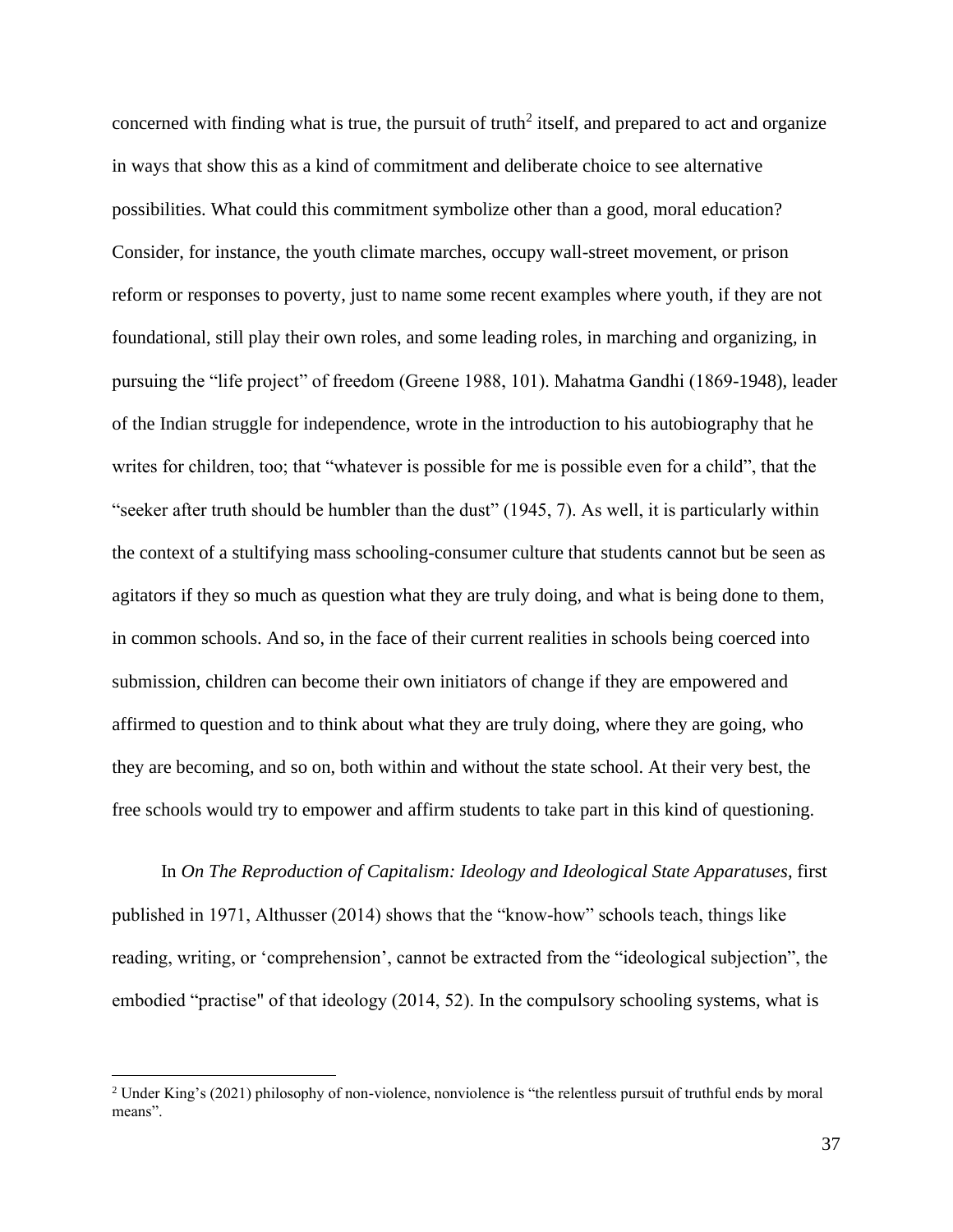meant to be taught should be considered, then, as a function of "ideologization" (2014, 79). For Althusser, the work of schooling is ideological in that the school does not employ physical force or violence (78). The "legal-moral ideology" of the institution of schooling seems to work all on its own, "without recourse to violence" (2014, 79). This is because schools, whether public, compulsory, or private, rely on reproducing the "politics of the dominant class" (2014, 81). In this view, to get an education and to be educated implies being formally schooled in a very particular way. That manner of schooling, as explained, directs children to become efficient workers. It means in the end to receive the appropriate credentials to verify that one's education has been completed according to standard and that one can move to the next stage of civic employment as a laborer.

The free-schooling movement presents alternative forms of schooling that reconsider education as its own movement for solidarity with the participants, namely racial and economic minorities, black and brown Americans. In so doing, the free school takes for granted that the ideologization of compulsory schooling needs to be articulated and challenged. I consider schooling in the form of the free-schooling movement which is a kind of schooling fundamentally different from compulsory schooling: this is schooling not for domestication but for freedom, for real choices, and for social change. I understand free-schooling in the light of the 1960s Civil Rights movement to present a vision of dissent for solidarity, or mass civil disobedience, inspired by the sermons and writing of Martin Luther King Jr. Free-schooling is therefore proposed as a social movement for change. I have already mentioned that for that movement for change to take place, what must be installed is a crisis which may be provoked by critique. Moreover, the free school as a social movement for change relies on its conception as a dissenting form of school relative to the compulsory school. The change relies on questioning the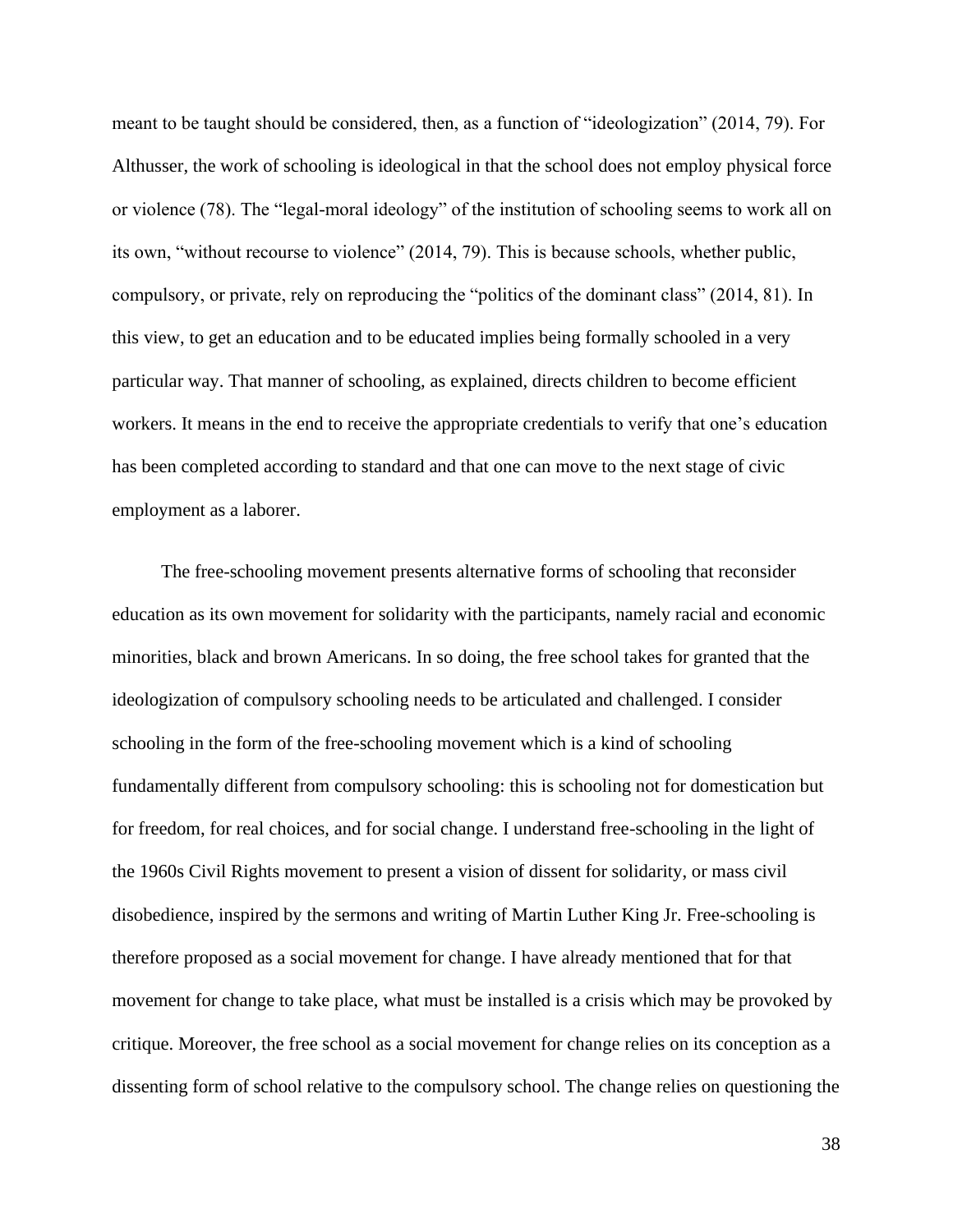purposes of compulsory schooling and considers its rebirth in alternative and counter-hegemonic forms wherein students and other schooling participants are central and not passive with respect to what the school, now a community, endeavors to do. That doing involves provocation for liberation, a kind of channeling of passions and beliefs for a rebellion that rests on dreams of overcoming struggle, of "love and transformation", in the context of a new kind of school, the free school (Kozol 1972, 422).

What the free-schooling movement has proposed and historically responded to should be made clear. The Free-schooling movement of 1967-1972 was an anti-authoritarian experiment in schooling. It follows through on the idea that compulsory mass schooling cannot be reformed or radicalized but must be transformed (in some cases even if through gradual reform). It proposed new, independent, alternative and community forms of public education as social organizations for change, centering the desires and abilities of the participants themselves. As a self-contained subculture it risks being relegated to the status of a sect, seemingly detached from the mass streams, and only meaningful on account of its critique. I want to propose that we can still imagine a kind of schooling, like free-schooling, that can be understood within the legacies of schools and of free schools, and as a dislocation of compulsion within the school. Moreover, there are parallels to be drawn between the changes in consciousness brought about in the 1960s by the civil rights movement, a particular kind of dissent, and present responses to the rise of right-wing nationalism and racist or anti-minority sentiment that particular schools may reproduce or become complacent toward. I consider dissent as civil disobedience of the civil rights movement within the broader stream of dissent out of which the free schooling movement emerged. This is to say, again, that dissent is foundational for the free school for two reasons. The first reason that dissent is foundational for the free school is because the very idea of the free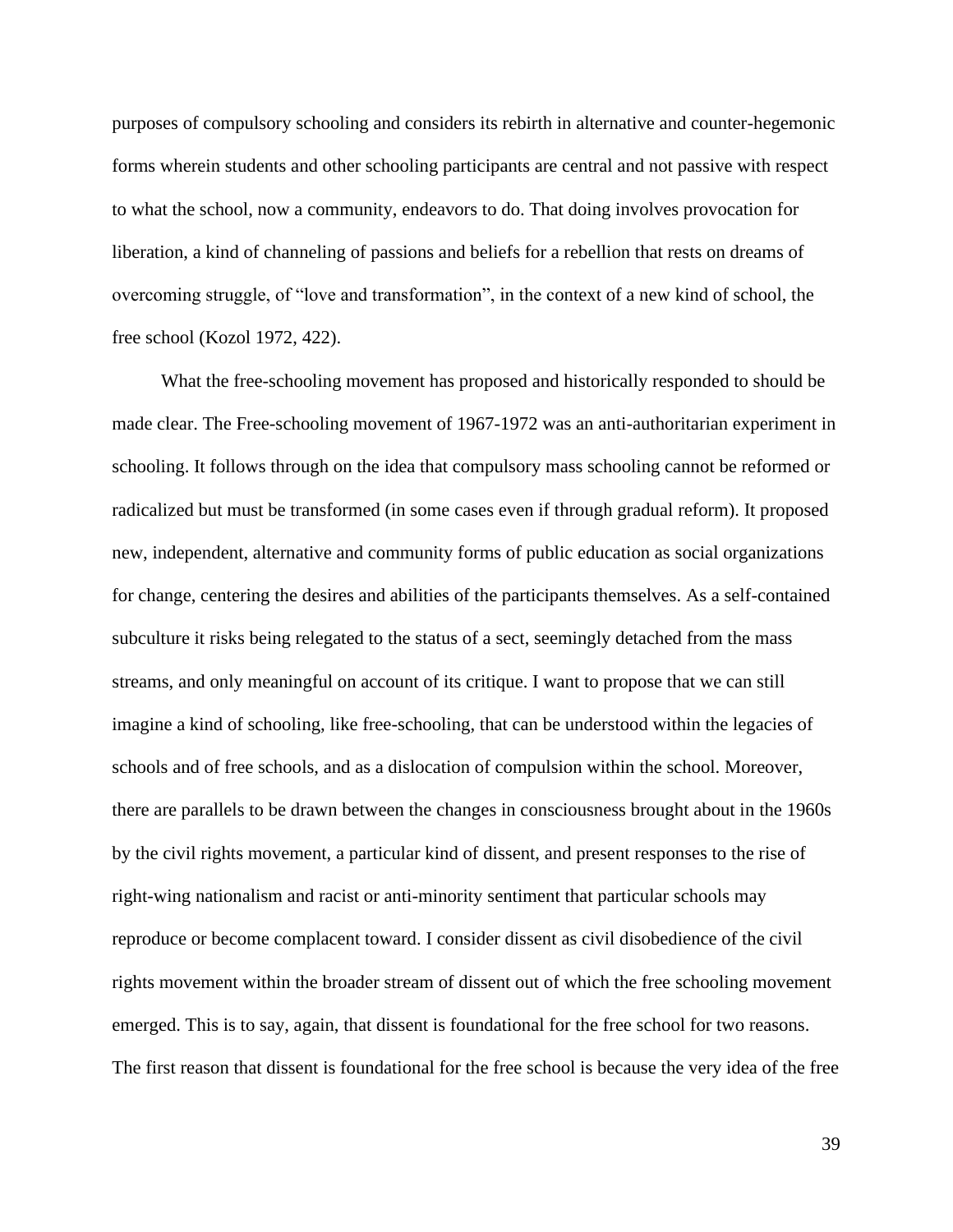school is made in critique of the common compulsory school. That critique symbolizes or relies on the movement that dissent allow. The movement of dissent is needed to overcome the crisis of education within the schooling confines. The second reason dissent is foundational for the free school is because in dissenting away from the purposes of the common compulsory school, the free school envisions solidarity with the schooling participants themselves, who offer their own dissenting attitudes that the free school can recognize.

Free schooling proposes dissent from complacency, even civil order, and a recommitment to something higher, like justice, for schooling participants. It is, moreover, a movement that tries to (and does) establish possibilities for new worlds for education, and not just education as an adjunct of compulsory schooling but a context where true dialogue, reflection and action can take shape. This can involve a revisioning of education itself. I hope to show that free-schooling, if it can maintain dissent from compulsory schooling as central to its activity, represents commitment to social change. The movement of free-schooling in general, then, poses radical alternatives not only to the dominant mass schooling models but to social organization and relations, its embodiment being a form of praxis.

The movement of free-schooling refers to the particular stream of post-industrial schools, spanning the spectrum of ideologies, part of a freedom movement. Chris Mercogliano was an early teacher at the Albany free school in New York, known to be among the first of its kind, which opened its doors in 1969. It was started by a "local group of civil rights activists", the Brothers, after a child "asked his mother to teach him at home" (Mercogliano 1998, 29). Like other free schools at the time, it had humble, neighborhood beginnings, taking place in "an innercity black church in Albany's South End" (Mercogliano 1998, 31). Near the end of the 1960s when the movement took shape, there was not a unified agenda: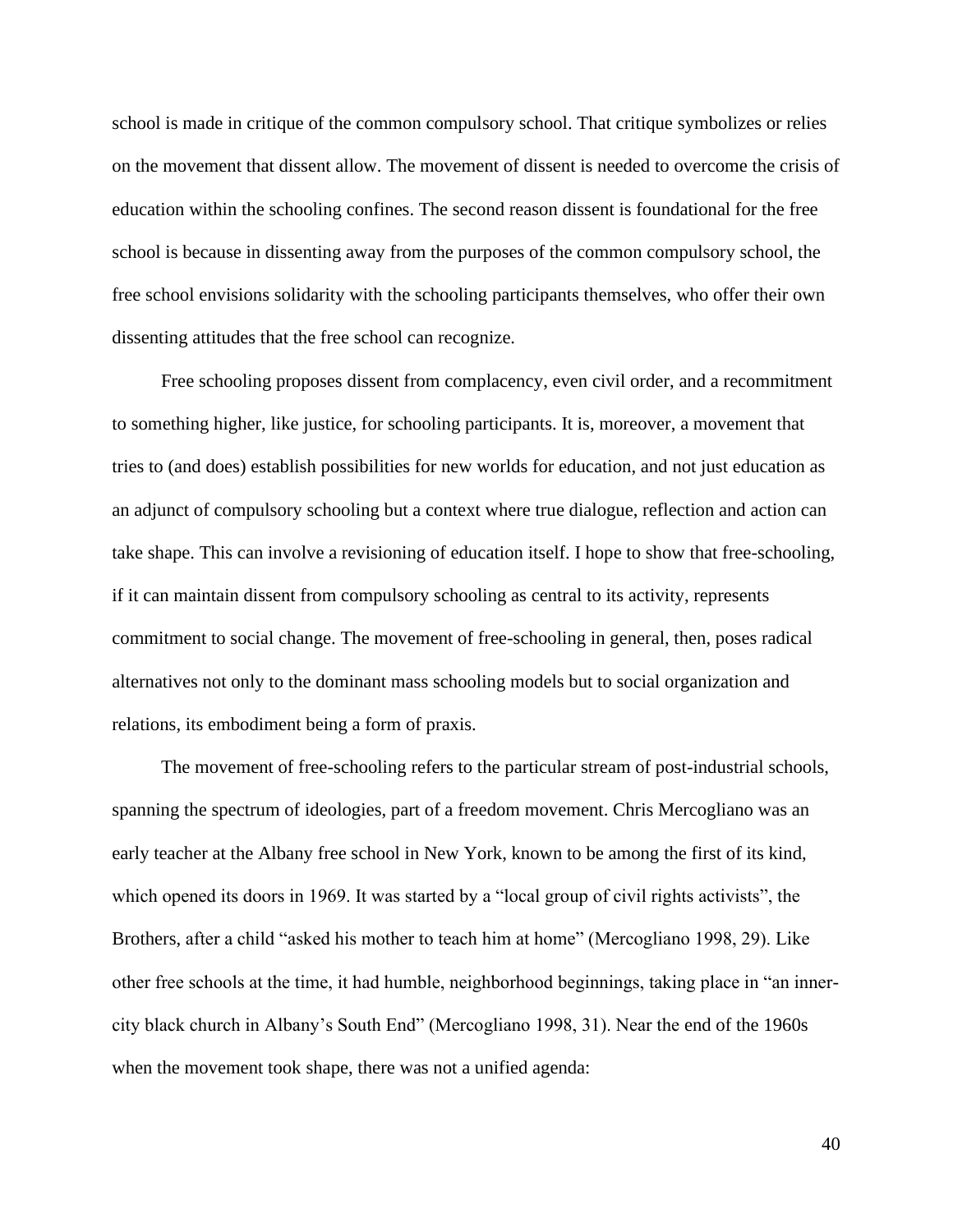Rather, the general order of the day was stopping the war in Vietnam, completing the work of the civil rights movement—especially eliminating economic roots of racism and breaking down the increasingly monolithic control of major social institutions such as the public school system. (Mercogliano 1998, p 26)

Though free schools have been called alternative, open, non-schools, experimental and community schools, even hippie schools, the name 'free school' is an umbrella term capturing shared aspects of them all, namely that generative possibilities abound when children and adults "choose to associate with one another under the same roof (or sky) in an atmosphere of freedom, personal responsibility, and mutual respect" (Mercogliano 1998, xxi). In Mercogliano's view, the free school provides a "living and dynamic context" for education; it is a school whose structure is tied to the individuals who make it up, meaning that the communities of individuals who "participate in its unfolding" give the school its own structure (Mercogliano 1998, xxi).

Believing that all children had some capacities to self-govern, and that to coerce them into schooling as a domesticating exercise was at least now subject to moral critique, free-schooling proposed that the creation of personal meaning for participants is tied to their upholding of communal connections (Mercogliano 1998). In *Free Schools, Free People: Education and Democracy after the 1960s* Miller (2002) tries to distinguish free-schooling from "other forms of alternative, progressive, or holistic education" (7). Miller asserts that institutionalized compulsory schooling has "suppressed radical change" and locked itself into a conservative corporatism, unlike other dissenting movements such as the women's rights movements, wherein "60s-era dissent" has shown lasting effects (even though neither human nor women's rights have ever fully been achieved) (2002, 1).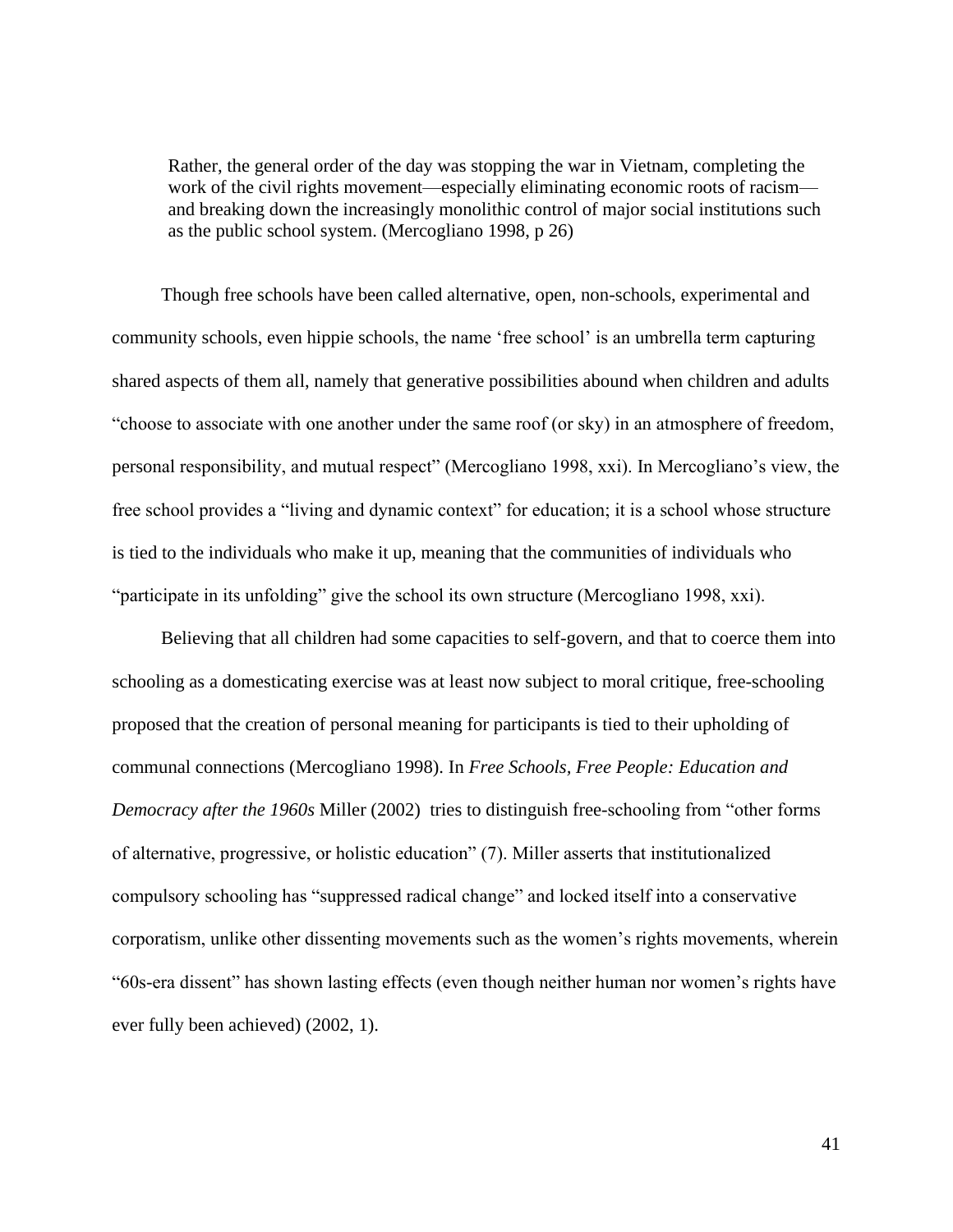The dissent, civil disobedience, of the 1960s provides a backdrop for looking into the emergence of free schooling as a movement. Put another way, free schooling emerged from the character of sixties era dissent. If free schooling truly provides a moral critique of education as it is conceived in the compulsory schools, then some investigation into the dissenting attitudes of the sixties may be helpful. Understanding the leading figures of that particular dissent, their rheotircal approaches and motivations, perhaps, would help in contextualizing the crisis of education during the time period. The dissent of the 60s questioned the deep-rooted faith people of the United States had placed in their institutions of compulsory mass schooling since common schools emerged in the 1830s (2002, 2). Some, like Long (1972), in a dissertation called "The Free School Movement", assert that the 1960s was a time in which "minorities increased their militancy" in the form of such slogans as "Black Power, Red Power, Brown Power, Women's Liberation, and Gay Liberation" (1). The character of the questioning, questioning that provoked crisis, threatened the established white order and, extended to the practices of the mass schools and their effectiveness, is evident in many influential works of the time, which Miller notes, including: Postman and Weingartner's *Teaching as a Subversive Activity* (1969), Goodman's *Growing Up Absurd* (1960) and *Compulsory Miseducation* (1964), Kozol's *Free Schools* (1972) and *The Night is Dark and I am Far from Home* (1975), and Dennison's *The Lives of Children*  (1969), among others (4). Moreover, the dissent of the 60s represents responses to a particular existential discomfort, a lingering disillusionment with a "defining myth of American culture faith in the essential goodness and rightness of the American experiment in democracy" (Miller, 2002, 9). That myth could not contend with the realities of problems and vacancies of hearts in a disintegrated, individuated, "mass consumer culture", and particularly for the oppressed classes of racialized minorities whose subjugation was written into law (2002, 11).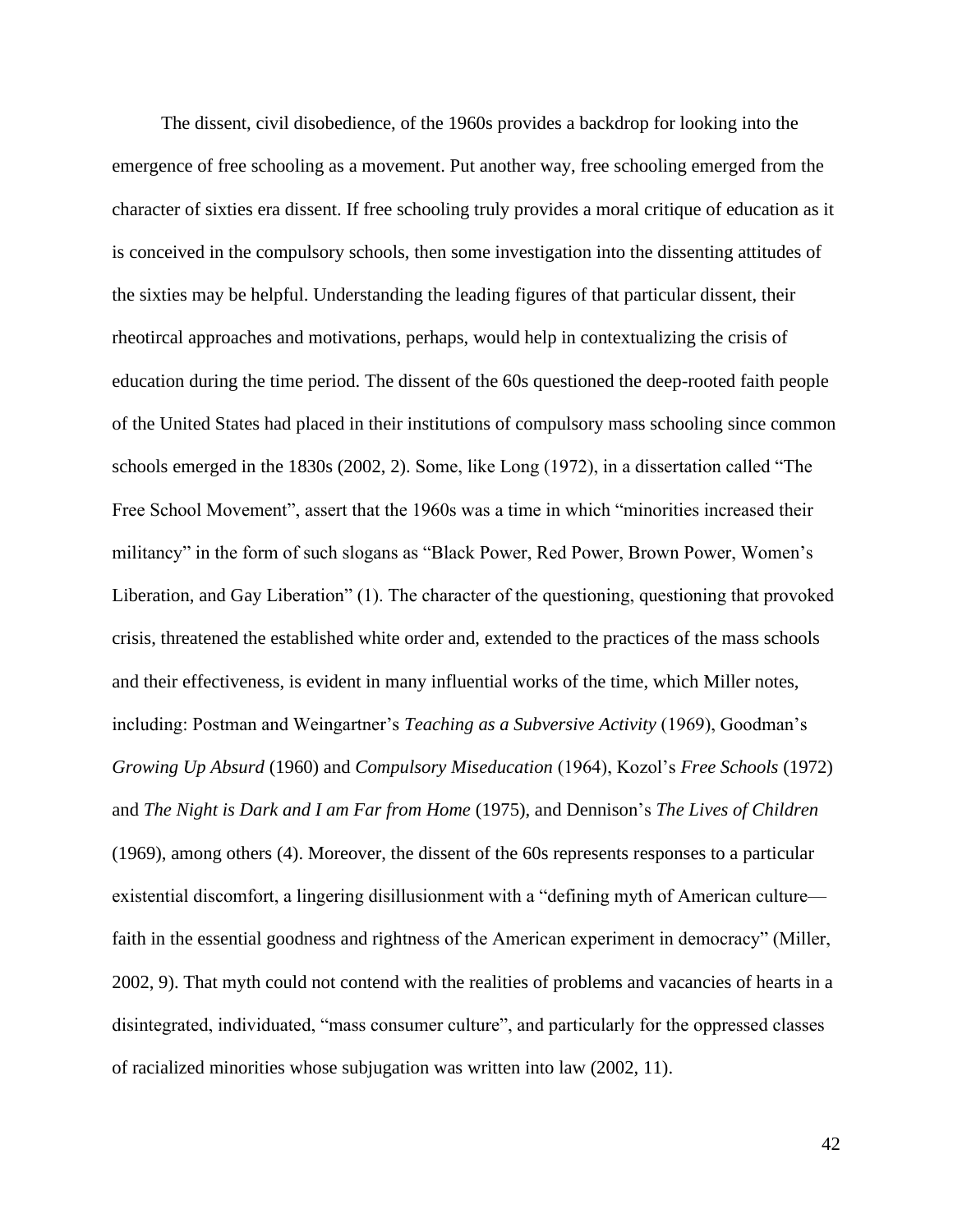The United States 60s are associated with alternative, anarchist, romantic, and anti-war movements and attitudes. The civil rights movement symbolized the time as one of white selfdoubt, and more generally white criticality, a "rare opening for cultural self-examination" (Miller 2002, 18). There were white peace movements, and opposition to U.S. military intervention in Southeast Asia, the Vietnam war in particular, and Black-liberation movements including Black Power and Black Nationalism, showing that King's vision of civil disobedience via nonviolence was not the only initiator of change. There were movements and mass counter-cultural forms in general against exploitative, coercive and dehumanizing hypermodern forces of the technocratic state that may not have been motivated by King as leader of the civil rights movement (Miller 2002, 12). There were invisible union organizers, "nameless ones", who maintained families, taught in schools, artists who attained the freedom of their work, people who sung in choruses, people "yearning beyond" the objectification of their situations (Greene 1988, 94). To put it briefly, the free-school movement was also a response to a general character of dissatisfaction with civil society as it was popularly experienced by the masses. Free-schooling "was a response" to the existentially alienating character of the bureaucratic, machine-like system of schooling that had been deliberately organized earlier in the twentieth century" (Miller 2002, 16). Here, I do not mean to combine all these strands of dissenting movements as if they were a perfectly unified mass without infighting or differences. I only list them to give a general impression about kinds of dissenting movements of the United States 60s. I want to ask what can be learned from these cases? These are general dissenting attitudes and overarching characteristics of dissent of the times that need to be reexamined. And yet, within those commonalities there are tensions and divisions and finer details within the varied dissenting movements, which cannot all be spelled out here.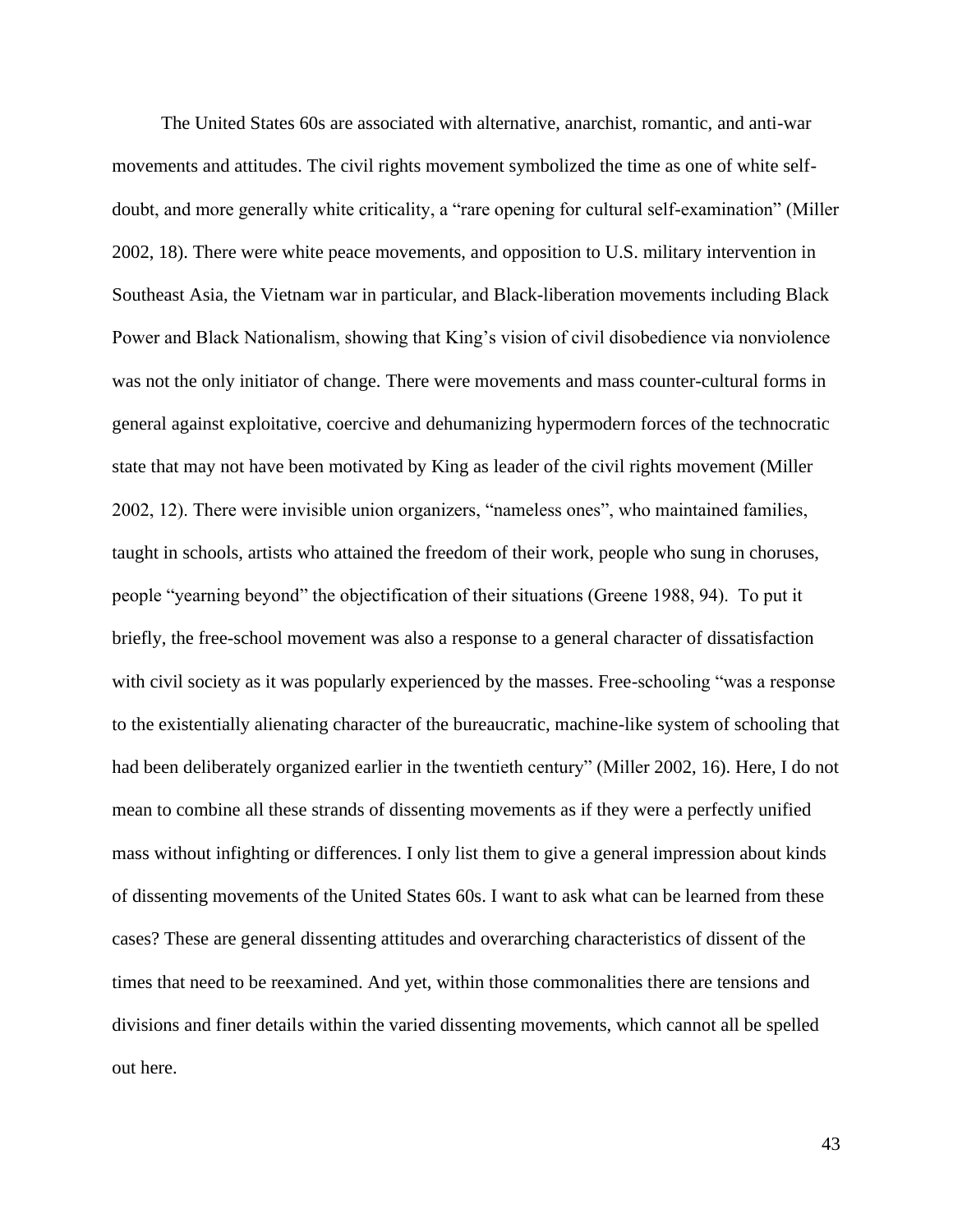Compulsory schooling within that frame of dissent, so long as it was organized to submit to and confirm a racist, "competitive, consumerist, mass-mentality society", could not be reformed entirely from within (2002, 46). Free-schooling as I see it rather relied on a coalition between reformers and revolutionaries, that is inside and outside work, to bring about change in these systems of education and in the broader societies. The work of transforming the compulsory school, then, becomes foundational to what free-schooling is, which is a community approach to the old individuated and mechanistic system of control and subordination. But the nineteen-sixties, the time when free-schooling emerged, particularly near the end of the decade, and the time from which it drew inspiration, was also a dark time. Writing in 1969, Kozol (1990) explains that it was a time of "bitterness and rage", "shock and shame": murderous war raged in Southeast Asia, in the Vietnamese and Cambodian humanitarian crises; Martin Luther King Jr., Robert Kennedy, and Malcolm X had been assassinated, and civil rights were under renewed attack from many directions (18). King's sermons and writings of the 60s also attest to a particular darkness, and light overcoming darkness, as we will see. King fought to reach the "promised land of integration", as he took the racial segregation of the time, problems of race and color prejudice, to be the most significant moral problem confronting U.S. society (Zeigler 2015; Hillis 2013; King 1994). Similarly, the free schooling movement of the 60s was propelled by the somber realization that what is being done to students of compulsory schooling "is deeply connected" to the plights of blacks and other minorities, and similarly to the people of Vietnam. This, then, is perhaps what most succinctly describes free-schooling in terms of its aspirations and intentions: the movement for free-schooling does not see the various crises—moral, political, economic, social-racial— as disconnected abstractions but rather part of a more general and concrete problem. Those crises need to be considered within the context of the unitary plain of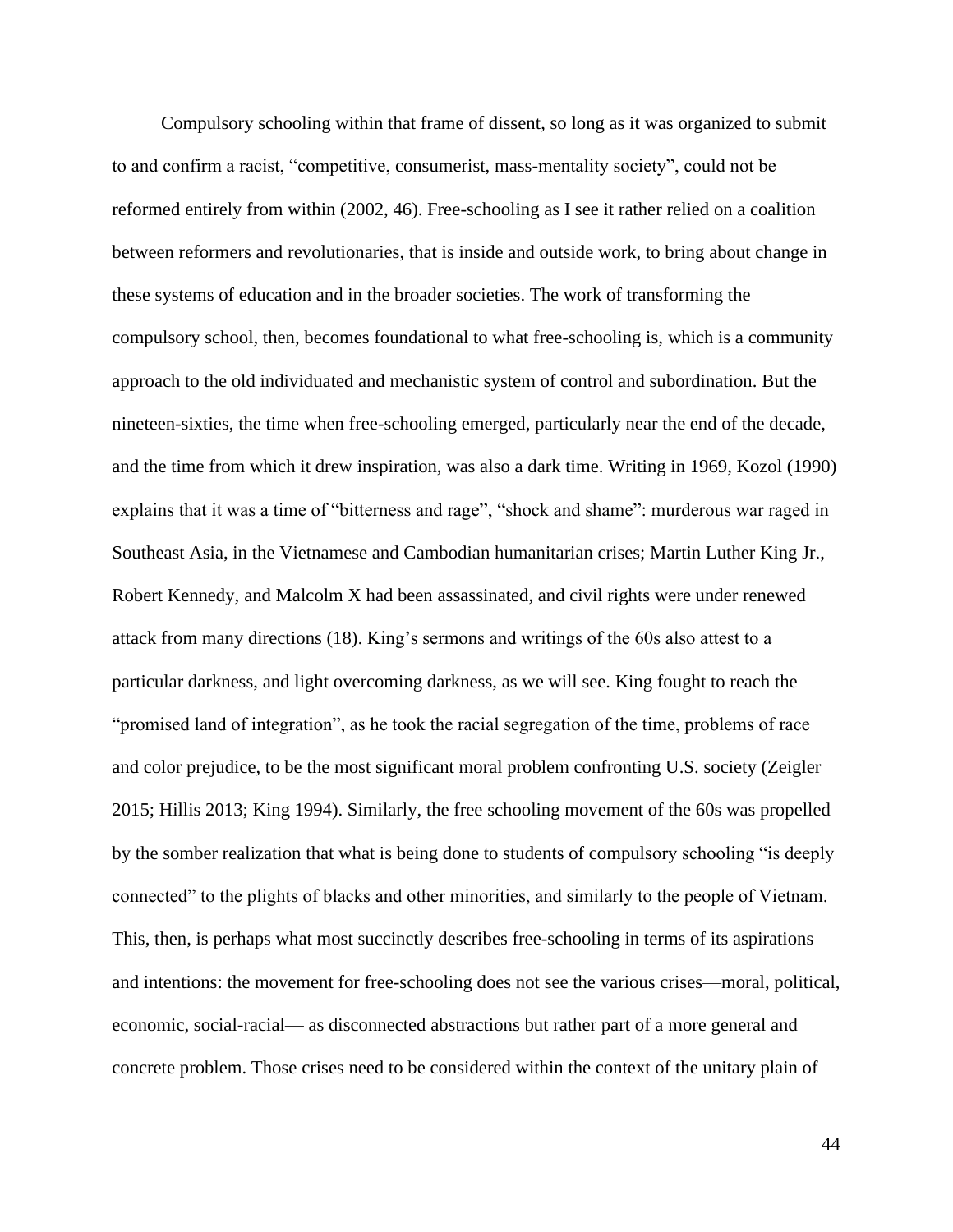the human subject, and in particular the one who experiences needless suffering, hatred, alienation, disenfranchisement and dislocation. Free-schooling at least attempts to recognize, rediscover and empower that human plain of experience, and it relies on the social-moral critique described that provokes crisis. This begins to answer the question aforementioned: what can we learn from these cases of dissent, civil disobedience, of freeschooling? One thing we can learn or at least propose is that the crises we experience are not individuated or abstracted but deeply related. The concern for free schooling over compulsory schooling then, must be related to the concern for antiwar over war, civil disobedience over complacency, and so on.

'Free' in free schools refers to the moral critique that propels the movement: it maintains that compulsory school on account of its objectified, depersonalized and manipulative approach never recognizes the humanity of its participants and rather works upon them through force (Miller 2002, 40). The generational rebellion of the time, that which free-schooling was caught up in, was pushed by students, among others, who "sought open, emotionally authentic, face-toface relationships [and] rejected technocratic systems" (Miller 2002, 40). According to Miller (2002), they sought "mystery, sensuality, emotion, and immediate experience" ( 40). Kozol (1972) explains that through the course of "academic labor", free schools try to "expand the sense of option and the possibilities" for participants to elicit change in their lives and in their societies (418). These are some ways in which free-schools try to counter the complacency of compulsory schools. And it is in that very countering that we can locate crisis, for to counter complacency is to wonder about what kinds of moral principles need to be reasserted, and which of those might be shared in fostering solidarity amongst the schooling participants? Countering of complacency as a form of dissent away from complacency creates a crisis for the compulsory school.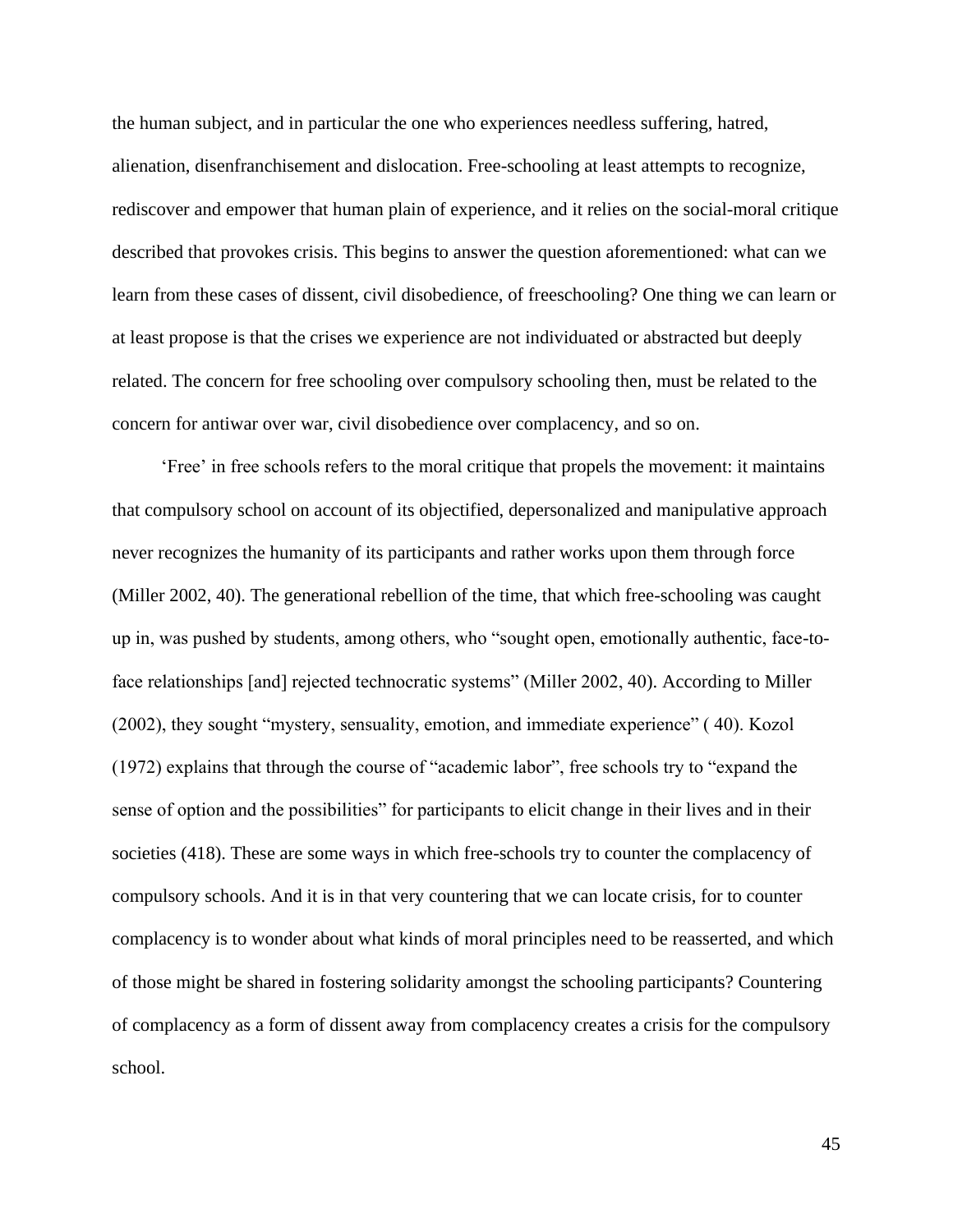A primary aspect that distinguishes free-schools from other alternative streams of education, as mentioned, is the position of students as forces for creative social change, voices for dissent, and "radical educational critique" within the schools and the wider communities (Miller 2002, 22). Students, like other factions of American society, including religious fundamentalist groups, "free market libertarians to advocates for multiculturalism", organized in the decade "to redefine education on their terms" (Miller 2002, 171). In "Unpopular Messengers: Student Opposition to the Vietnam War", Fry (2014) writes that students had a role to play in the dramatic shift in the general moral inclinations of United States persons between 1960 and 1972, when 45 million Americans turned eighteen and college enrollment ballooned (221). It was young people at this time, Fry writes, known as the baby boomers, who questioned the authority of their elders, who were distinguished by their music and dress, who sought knowledge on a broad range of issues, "from the length of one's hair, to economic injustice, civil rights, and U.S. foreign policy" (2014, 221). Student activism arose on the back of this questioning—critique that provokes crisis— and seeking of truth which could not be contained by the universities or religious institutions, even though they tried "acting in loco parentis" by imposing curfews, mandating the keeping of space between students in public areas, making obligatory church attendance, regulating dress, undergarments or facial hair, all of which added to the feelings of captivity (Fry 2014, 222). The state was aware of and acted against such student movements, in part because the student activists showed great commitment and courage: in some cases including "loss of friends, condemnation and rejection by one's family, and expulsion from school" as consequences for their public opposition to war (Fry 2014, 225). Even policymakers of the time had children involved in the anti-war movement who kept the atrocities in public view, increasing the urgency to end the war (Fry 2014, 238). Student dissent from the state's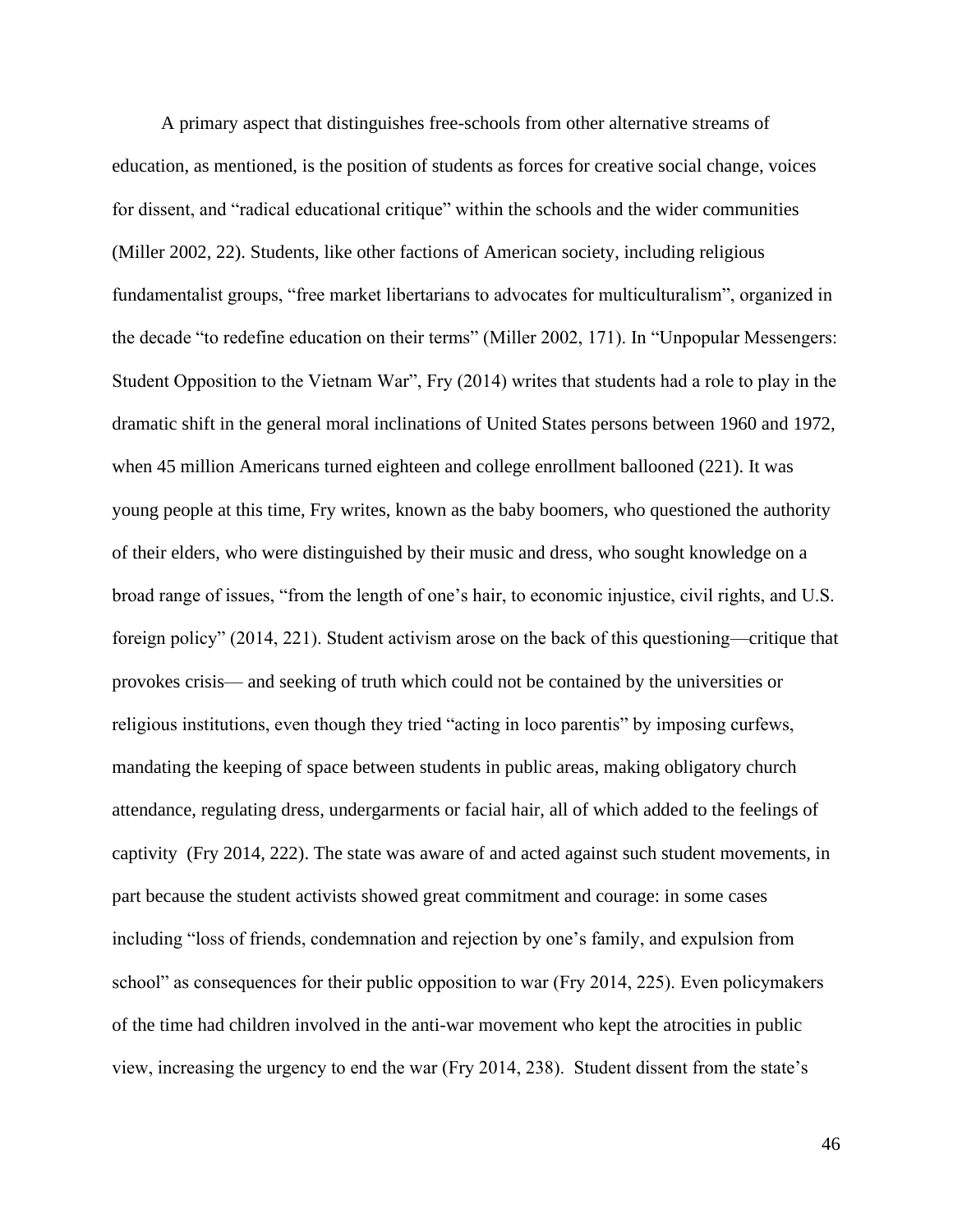waging of war was never "uniformly popular or glamorous": anti-war organizers routinely faced violence and hostility from their prowar opponents who outnumbered them (Fry, 2014, 226). In 1967, for example, only 35 percent of students of the nation identified as opposed to the war (Fry 2014, 227). What these examples show is that dissent from the common schools brings with it new burdens to consider, and those can be an overwhelming price to pay for disobedience. What is implied here, as well, is that a moral crisis takes shape when it becomes too costly for average persons to publicly oppose the state on such issues as foreign policy and war.

In a similar vein, free-schooling ideology tries to empower students to make meaning of their own educations, and in so doing positions students as necessary for the positive "moral vision" of this radical form of education to "[overthrow] the existing social order" (Miller 2002, 173). All of this to say that, in a way, free-schooling requires commitment on part of students to participate, to become student-workers for change in their communities, to be immersed in their own educations, for their own freedoms (2002, 176). Students as such become the free-schooling curriculum, their own communities and needs making up part of that curricular context. This is what Mercogliano has in mind when he asserts that free schools encourage students to be "versatile […] and independent", against the mythologies and mass-production of the common school (1998, 20).

Martin Luther King Jr. (1994) similarly held a special place for the youth of the nation, school-aged persons of the U.S., in organizing for social change. In "Speech Before the Youth March for Integrated School", he remarked that he saw them as the "generation of integration", that the future of the nation with respect to racial integration was in their hands (21). It was the youth, King (1994) said, who through their marching and organizing showed that they understood that the principles of democracy depend on "complete integration of Negro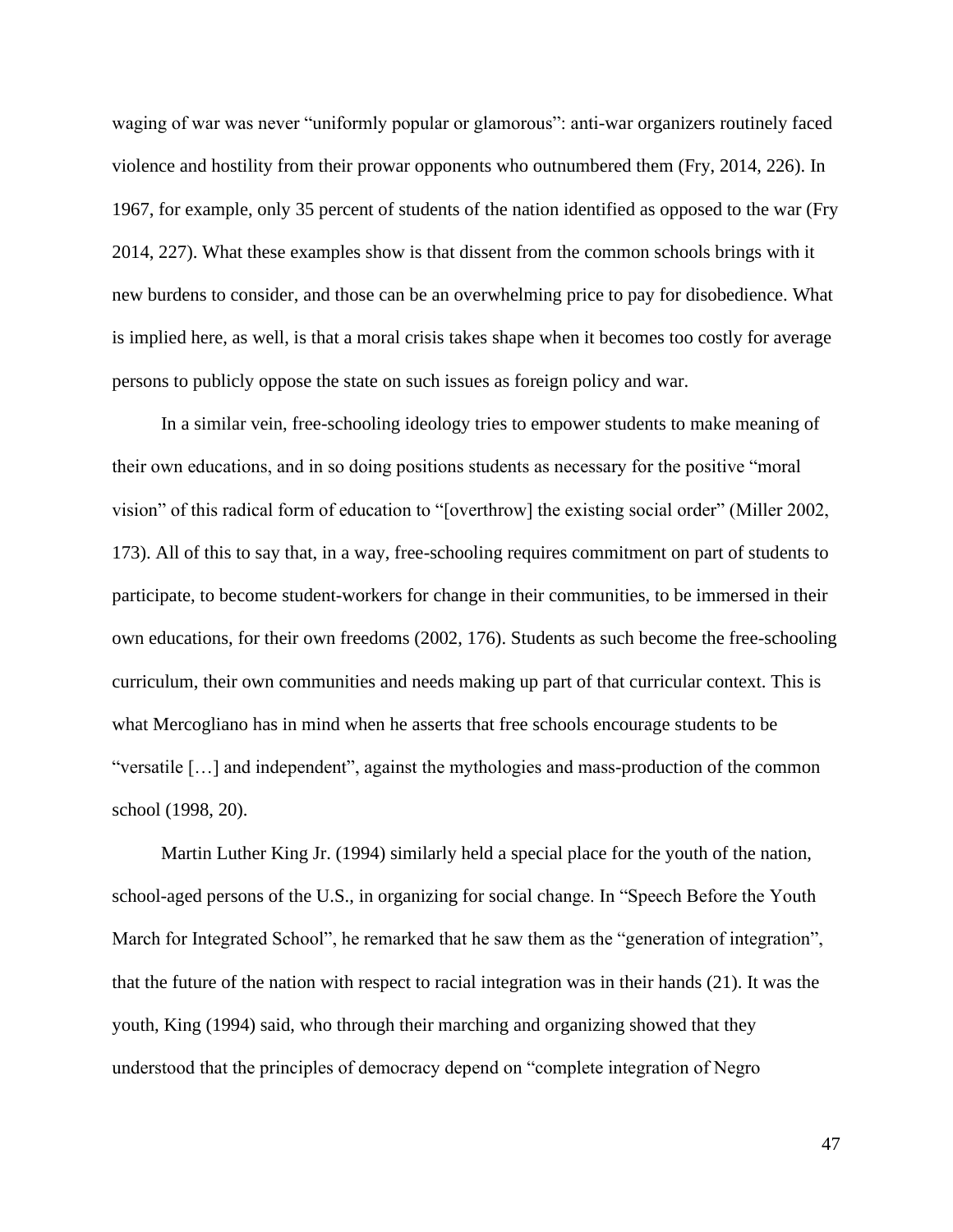Americans" (21). King calls on the youth to become dedicated to the fight for civil rights; it will "enrich your spirit", he tells them, to love and selflessly help one's fellow person, and to "make a career of humanity" (1994, 22). King maintains this special role of the youth: to dedicate themselves to civil rights, and in so doing to shape a great nation and world (1994, 22). Here, King's dissent through commitment becomes a kind of dedication of the person, the young student, to the oppressed.

Free-schooling ideologies arose on the back of American cultural and political upheaval, civil disobedience and dissent, initiated in the 1960s and earlier embodied through the Black freedom struggles. This provides the relevant backdrop for the present discussion about how dissenting solidarities fortified by the free-schooling ideologies may respond to the crises of education, the crises of people in school to be educated and become more themselves. These are crises that are not naturally resolved but that we can attend to through sustained efforts, organization and commitment to the "ideals of participatory democracy, opposition to hierarchy and commercialism, personal authenticity, and political activism" in the context of grassroots coalitions, like free schools (Provenzo 2009). Free-schooling makes it apparent that compulsory schooling as representative of the "conventional character of social facts, norms, and [authorities]" needs to change in such a way that new visions for education, in particular freeschooling, or even quite similarly deschooling, appear as ripe challengers (Cordero 2016, 15). Here, the compulsory school struggles to be reborn as the free-school or an anti-institutional sort of school. This point recalls popular understandings of crisis which maintain that crises reveal opportunities as well as "distress, discontinuity, uncertainty, and acceleration" (Cordero, 2016, 15). The crises in compulsory schooling open education itself up for socio-philosophical critique, and in this way the death of compulsory schooling makes room for potential rebirth. That rebirth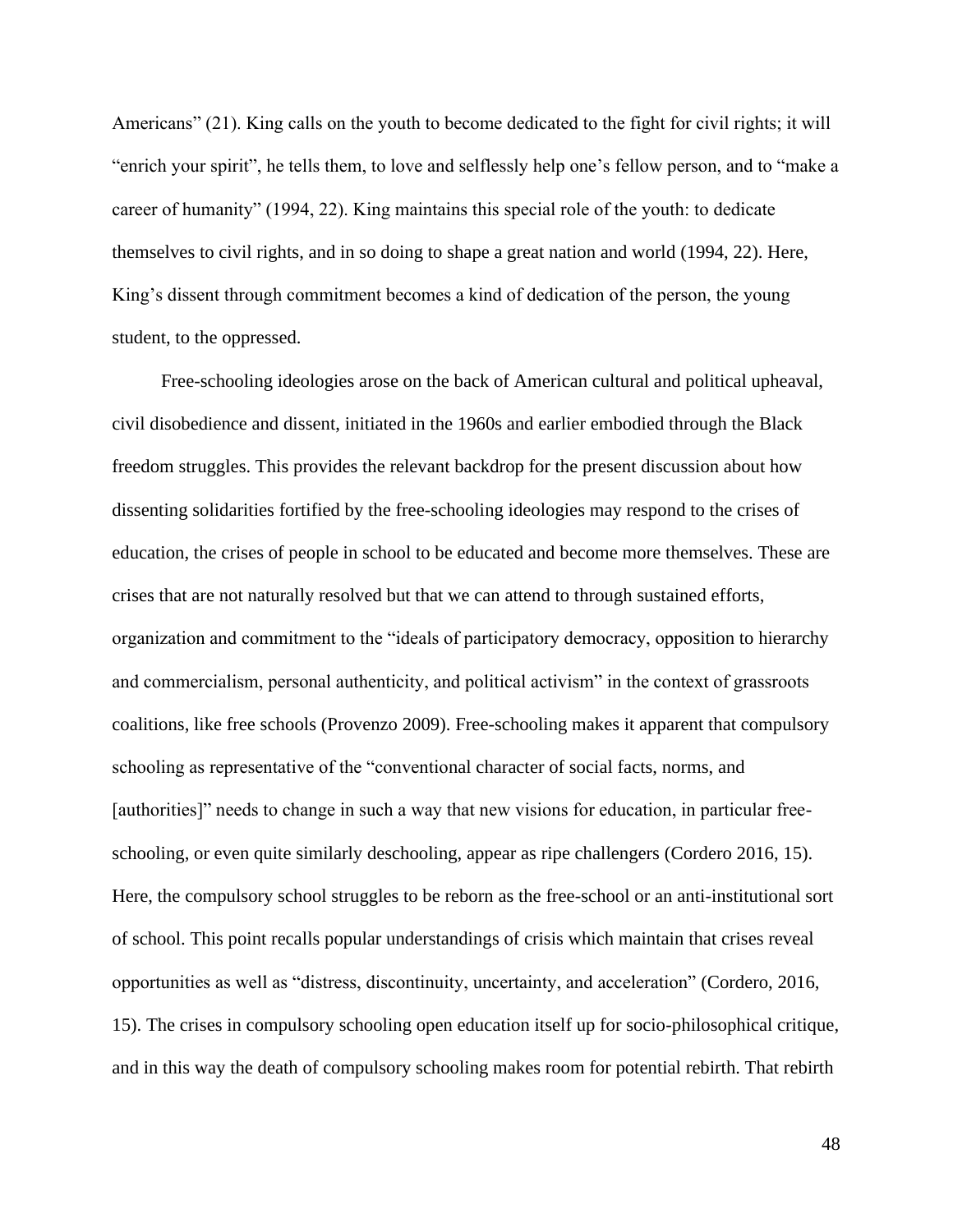presents opportunities for the legacies of schooling to be revolutionized in the form of freeschooling.

This writing represents attempts at understanding that continual unfolding of histories, some as responses to crises around the contested meanings and purposes of education and particularly in schools by compulsory schooling participants themselves. On account of their experiences, school-teachers and their students know what makes their being in compulsory school seem lifeless, irrelevant and unresponsive. They experience and intuit what spurs the sensation that schooling needs changes so that they may truly have their hands in and make decisions about their educations. They know, in other words, how compulsory schooling provides a disembodied sort of education in which participants are coerced into obedience.

The free school movement should be considered within the general character of the timeframe in which it emerged, but also within the context of present intuitions just described. The 1960s in the United States were a time for renewed commitments to civil rights, amid differing conceptions of "justice, freedom, […] democracy" and equality; these were times popularly understood to be of underground newspapers, street demonstrations and studentinitiated rebellions and sit-ins, esoteric Eastern religious practices, "communal living, hallucinogenic drugs, and [...] intoxicating styles of music", and the sexual revolution (Miller, 2002, 1). At the same time, it was a decade "also shaped by anti-communism, Cold War ideology", a time to learn "sobering lessons about white America", particularly for blacks, some of whom were pushed from reformers to revolutionaries through their struggles in organizing (Hall 2006, p187-8). Growing acknowledgement, firstly, that intellectual resources of the state were being contrived for a dominating American world order, and secondly that "universities increasingly came to serve" militaristic and corporate ends, that knowledge itself was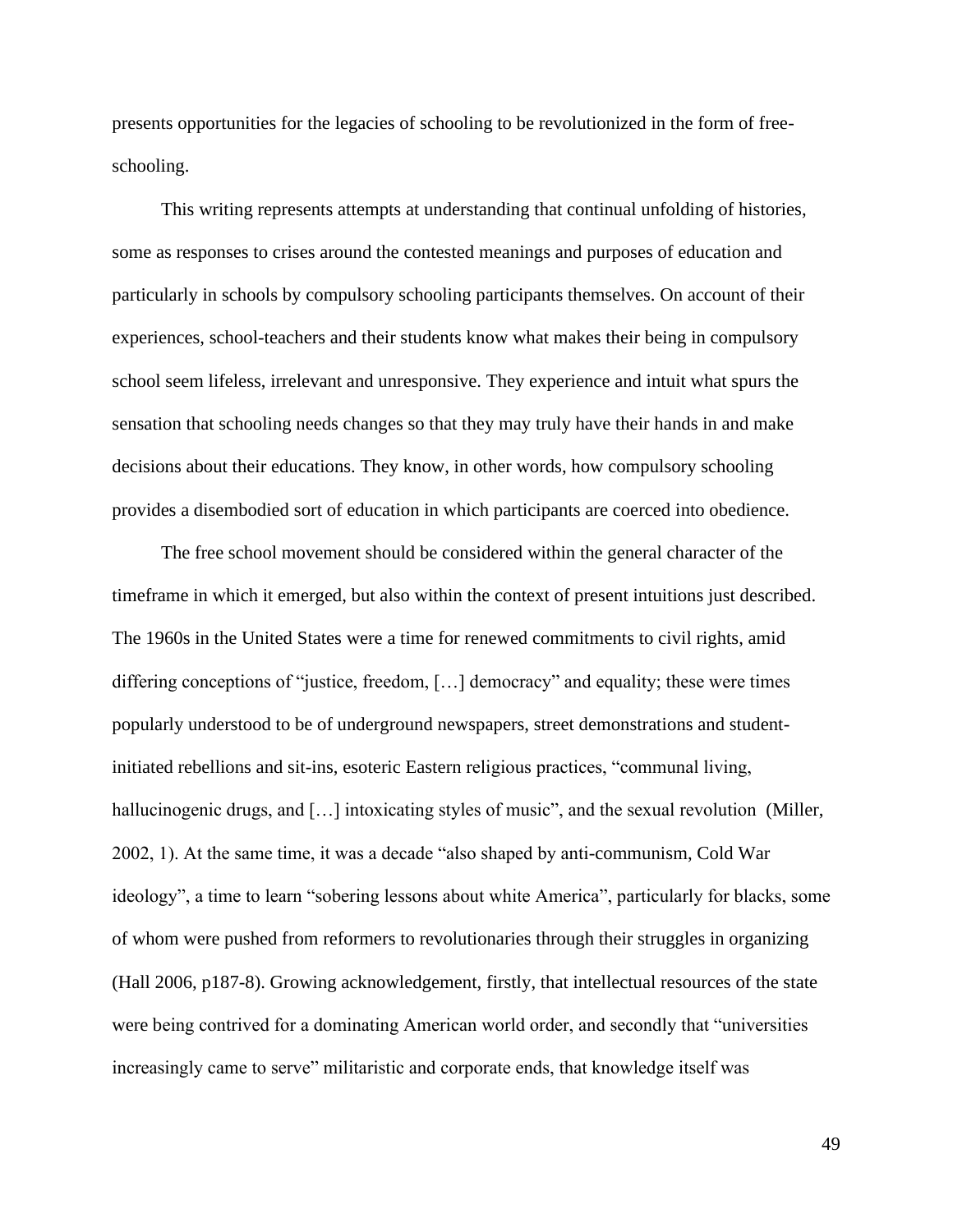industrialized, all coalesced to form a cracked foundation (Miller 2002, 13). There, questions could be posed about the purposes and ends of mass schooling that would help to ignite and justify a free-school movement for a redefining of education. And so, free-schooling came about most forcefully at a time of recommitment to new, differing vision for education (Miller 2002, 13). Free-schooling ideology comes from the background of this social critique and establishes itself within a living movement of civil rights. The free-schooling ideologies are "legitimated by the intellectual and moral claims of the civil rights movement" and, as I hope to show, of visionaries like King (Miller 2002, 18).

Most foundationally, the student- and protest-movements of the 60s are exemplified by the broader black civil-rights movements, including their coalitions and collapses (Hall 2006, 189). Singularly this can be seen in the activism of the black "freedom struggle" of the mid-1950s and early 60s (Hall 2006, 187). It can be seen in the National Association for the Advancement of Colored People (NAACP), considered by Miller a moderate group, one who did not oppose the Vietnam War until 1969, who fought to overturn "legal sanction for racial segregation", making civil rights a national political issue in the years to come (Miller 2002, 19). The black freedom struggles of this time preceded the anti-war organizing. But the 60s were also a time in which anti-war and Black, civil-rights sentiments of the age merged. Howard Zinn, via Hall, put it as follows: opposition to the Vietnam war among Black-radical liberationists, like King, came from their prior 'organizing around dissent'; it came from time in "'cotton fields, the country roads, the jails of the Deep South'" (Hall 2006, 188). Organizing for solidarity is what unites the antiwar and civil rights movements (Hall 2006, 188). And still, political factionalism and "multiissuism" separated many blacks activists from the white peace movements, thought to be disconnected from the pressing needs of "'hunger, poverty, racism […] exploitation and police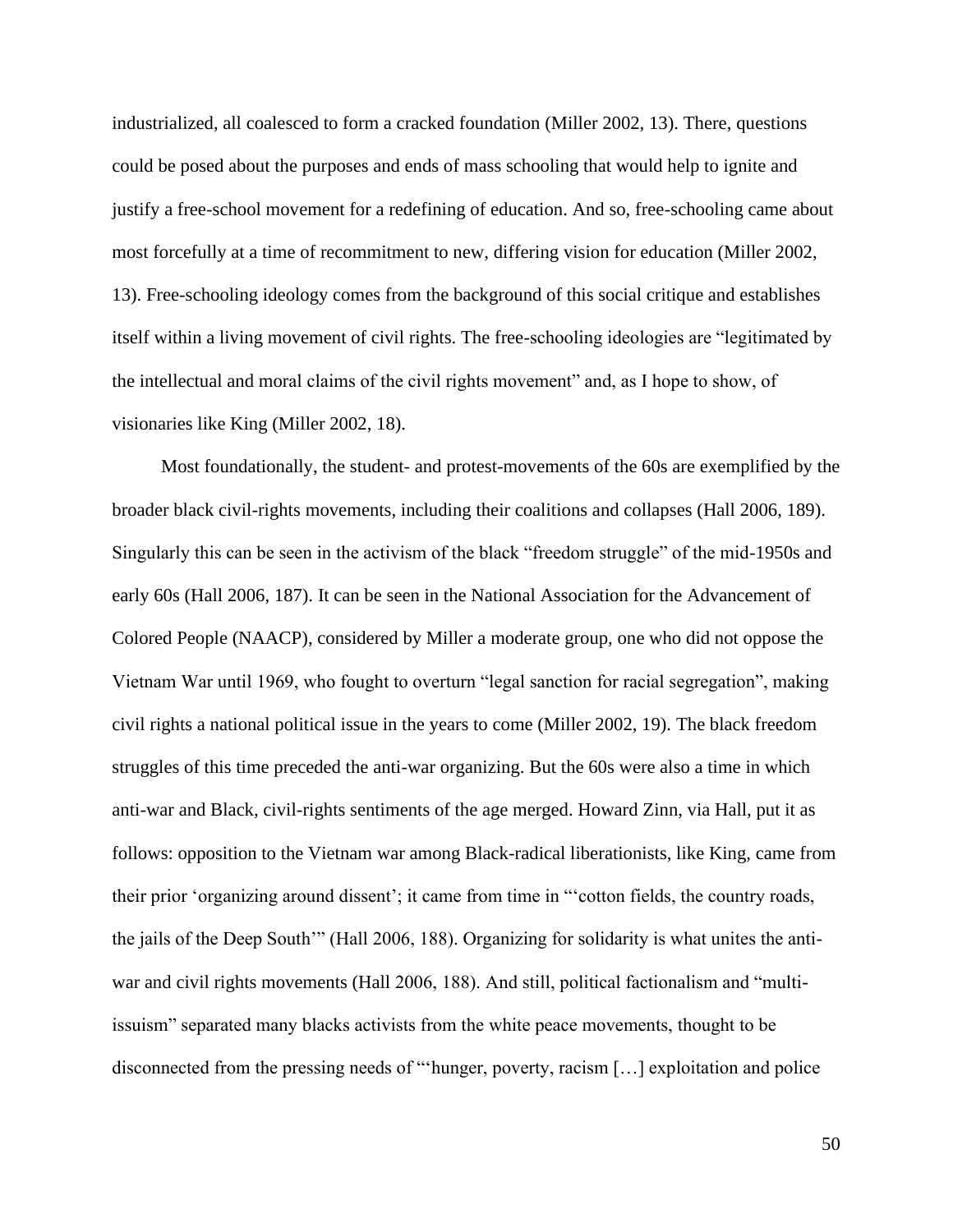terror'" (Hall 2006, 191). The free-school and rebellion movements of the 60s were propelled by the somber realization that what is being done to students of compulsory schooling "is deeply connected" to the plights of blacks and similarly to the people of Vietnam (Miller 2002, 41). Perhaps nowhere were those interconnections articulated more forcefully than in the sermons and lectures of King, who asserted a vision for global justice through disobedience rooted in sacrificial love, and which he was reluctant to translate into the written word, asserting that the sermon represents an oral discourse "directed toward the listening ear" of the congregation and not only the seeing eye (King 1964a, viii).

### **2.3 A leading figure of 1960s dissent: the preacher-activist King**

Zeigler (2015), in *Red Scare Racism and Cold War Black Radicalism*, writes about the anticommunist discourse, known also as "Red Scare" rhetoric, being waged against Martin Luther King Jr.. King's dissenting vision for black freedom, against the traditions and reactionaries of the segregated South, was painted as "un-American" (Zeigler 2015, 19). King seemed to be only un-American in a strict sense, however: he warned in "The Ethical Demands of Integration", for example, that the U.S. destroys itself if the "continued oppression of the Negro" were to persist (King 1994, 117). In other words, it seems that King could be construed as un-American if what being American means is to uphold this sense of "anemic democracy" wherein democratization comes at the expense of the Negro and of the state itself (King 1994, 117). King did not support the self-destructive state as it was, because the state itself becomes "artificial hindrance or barrier" to the fulfillment of one's total capacity through integration, not just desegregation (King 1994, 121). This dissenting intuition against the state is seen as well in the adage "denial of freedom is a denial of life itself" (King 1994, 121). Furthermore, in what sense could King's vision for dissent and civil disobedience be understood as un-American if his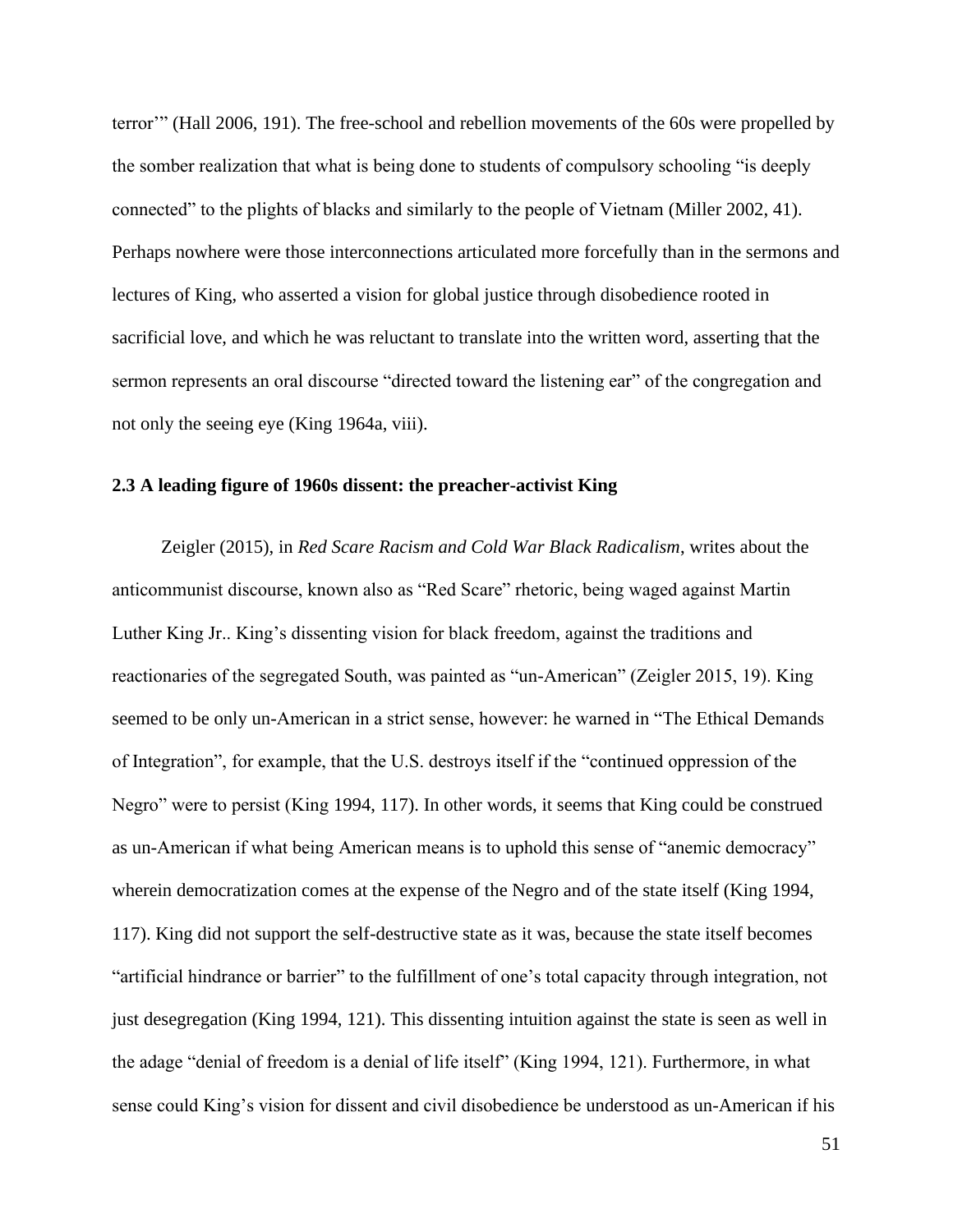Christian devotion that propels the vision could be disentangled from the workings of the American state? It seems to me un-American to place one's religious convictions for civil rights above and beyond the arm of the state, for it is King's religious motivation that overrides concerns for being a proud American. The theological basis of human personality is a primary motivator, a principle, for King, whereas the nation could only be united secondarily, assuming its people could be seen in light of their whole personality (Hillis 2013, 176). But even this is a far cry from what billboards painted King to be, a morally deficient communist, intent on "revolutionary overthrow of the United States of behalf of the USSR" (Zeigler, 2015, 30). As Zeigler (2015) shows in a study of anticommunist discourse "as it bears on the black freedom struggle" (20), the U.S. collaborated with institutions to organize Red Scare rhetoric to "keep racial segregation lawful" (196). If the modern state system was pushing racial segregation, and if to support the state is to support the racial segregation it pushes, then King in his dissenting vision, in his radicalism "to shape a new world", becomes reasonably un-American (King 1989, 50). Perhaps it is because of this, King's embodiment of the struggle to change the nation through moral critique, through his vocation, that he was not a popular figure in his own times.

Michael (later Martin) Luther King Jr. was born in 1929 in depression-era Atlanta, Georgia, and into anti-capitalist sentiment (King 2001, 2). Before becoming a Christian minister, he was born into the church, into Ebenezer Baptist church in Atlanta, where his father also served as a minister. In King's auto-biography, he maintains the belief that all people "seeking to be strong", himself included, "combine in [their] character antitheses strongly marked" (2001, 3). One is both "militant and moderate […] idealistic and realistic", he writes (2001, 3). This belief in the struggle to be a stronger person, in his case a stronger Christian person, can be traced throughout his works. This point also picks up on the theme of crisis as the element of change in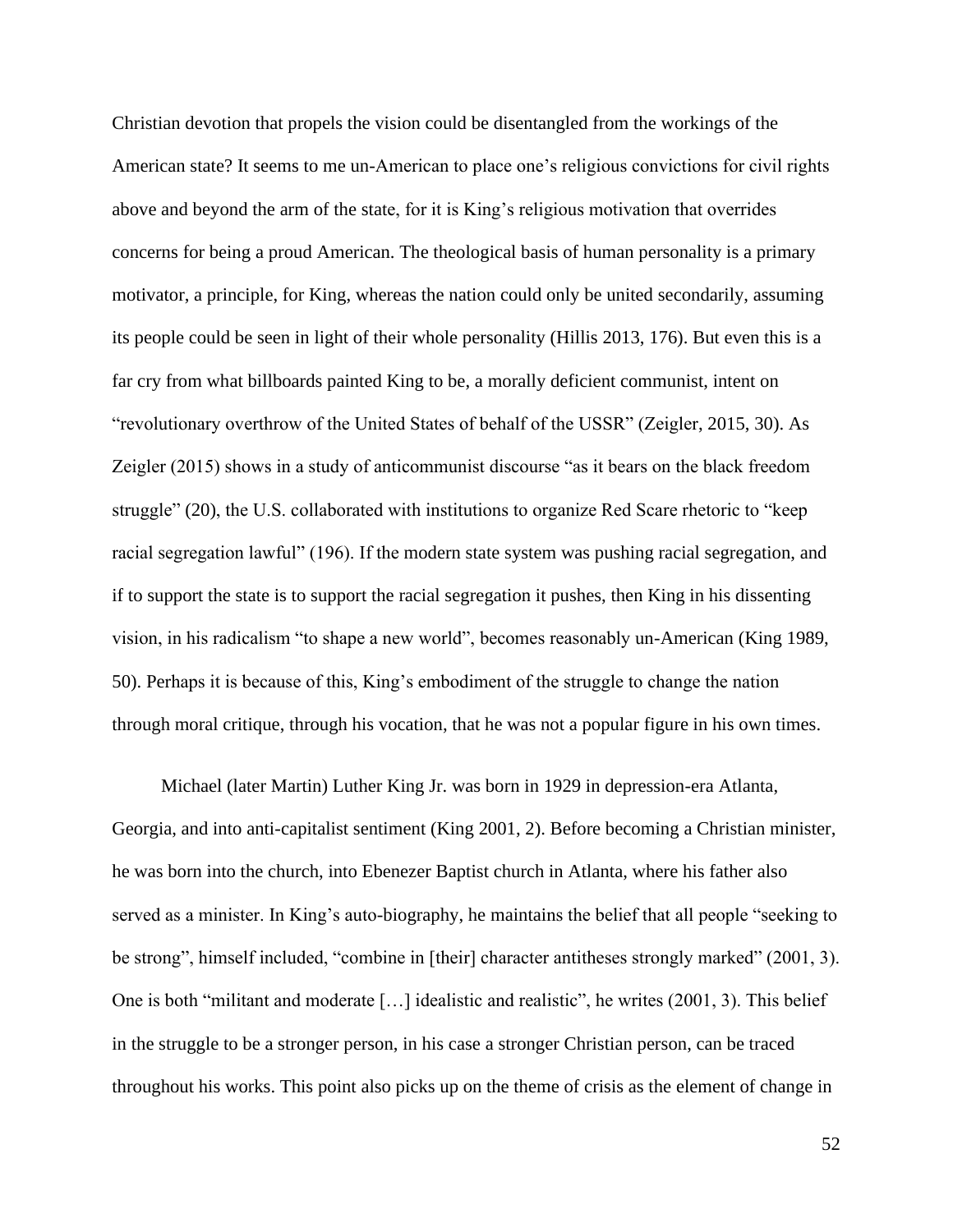historical life, a particular predicament of history, through which we find the destruction of dualities, of either militant or moderate, of either idealistic or realistic characteristics. At the same time, the moral critique of King at once describes the crisis around race relations and provokes the crisis of authority and complacency he is trying to install.

Let us reconsider in more detail the character of dissent, or civil disobedience, of 1960s United States which is multifaceted but coalesced in the vision of the prophetic Martin Luther King Jr.. That vision is rooted not in his work as an activist or "controversial personality" but in the sermons he professed "as a pastor", where the Christian sense of love "is the imperative" (King 1964b). I am not able to present this Christian sense of love as it appears through King's dissent in any exhaustive ways, but I do want to read closely form the first published collection of King's sermons, *Strength to Love*, wherein Christian love is shown to be primary for civil disobedience. King's vision within the general character of dissent of the United States 60s preceded the free-school movement and invigorated schooling reform. The dissent characteristic of this decade is infused into the free-schooling ideals, aspirations and related counter-cultural ideologies. These are differing accounts, a general account of dissent and King's civil disobedience rooted in Christian love, of what was an overarching "Movement" that refers to a particular "surge of political, academic, and cultural dissent during the 60s" (Miller 2002, 31). I will reconsider United States dissident culture in, around and after the 1960s to see how freeschool education may embody and empower dissenting solidarities in ways first established by the black freedom struggles that are described in King's sermons. Those struggles, as I understand them, were articulated by King in his sermons. It is in King's sermon's that Christian love, through dissent, can attend to what he calls the "grave crisis" of his times, and which speak openly to the general character of dissent that King's sermons also appeal to.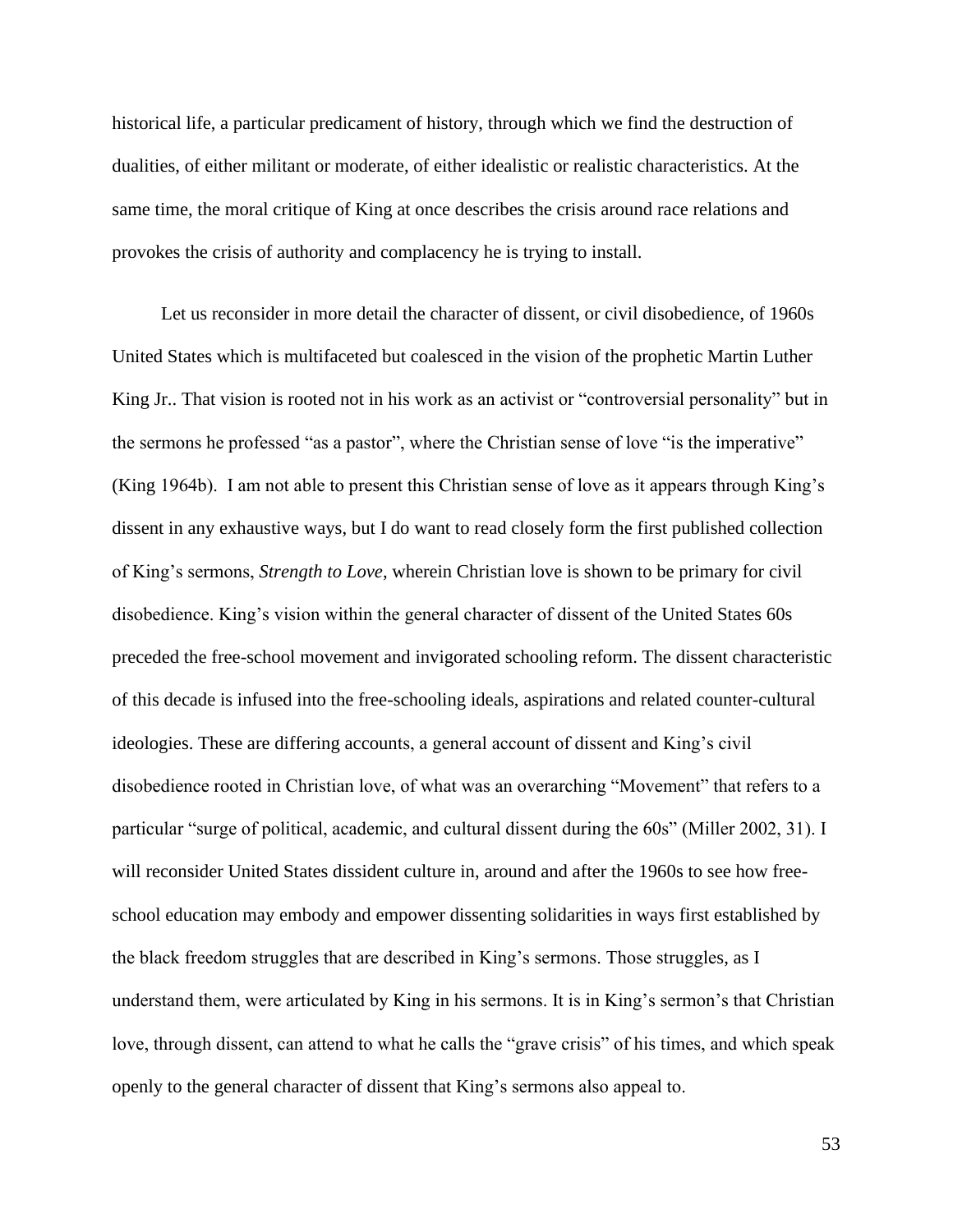Consider that student and civil rights worker Gwendolyn Patton, formed as a child activist during the Montgomery bus boycott, saw the anti-war, white Peace Movement as inherently racist, albeit anti-imperialist, if it continued to drop the question of race from its action (Hall 2006, 191). For Patton, who started the National Association of Black Students at the University of Texas at El Paso in 1969, education on the issues of race relations as a form of consciousness raising is necessary for radical activism or dissenting movement for self-determination: "no education, no movement", she says (Benson 2015, 188). The "student-worker", then, one who tries to take seriously education as a necessary precondition for change, who recognizes within the scholarly ethos they are being initiated into potential for social change, becomes emblematic of consciousness-raising movements for it is the student who shoulders the moral burden of their education<sup>3</sup> (Benson 2015, 188). It is intelligence *and* goodness, therefore, "head and heart", cold analyses and ideal visions, strict pursuit of truth and openness, that is needed for light to overcome darkness (King 1964a, 40) The visionary-teacher and theologian Martin Luther King Jr., chose to "stand between" the complacencies of white America and the despair and "bitterness" of Black Nationalists (King 1963, 5-6). King's 'in-between' position, an extremist position, is relevant in providing an image for crisis in and of itself. This is because crisis creates a chasm between the old and the new, and to stand at the center of the chasm is to be open to the crisis itself when most would not be courageous enough to do so. I think that free-schooling education, that which sees itself already as a force for social change, standing between compulsory schooling and revolutionary deschooling as a destruction of the school, already assumes a similarly dissenting posture that recognizes the abilities of students themselves to

 $3$  King says in his sermon "Love in Action" that the church must never "tire of reminding" [people] that they have a moral responsibility to be intelligent" (1964a, 38).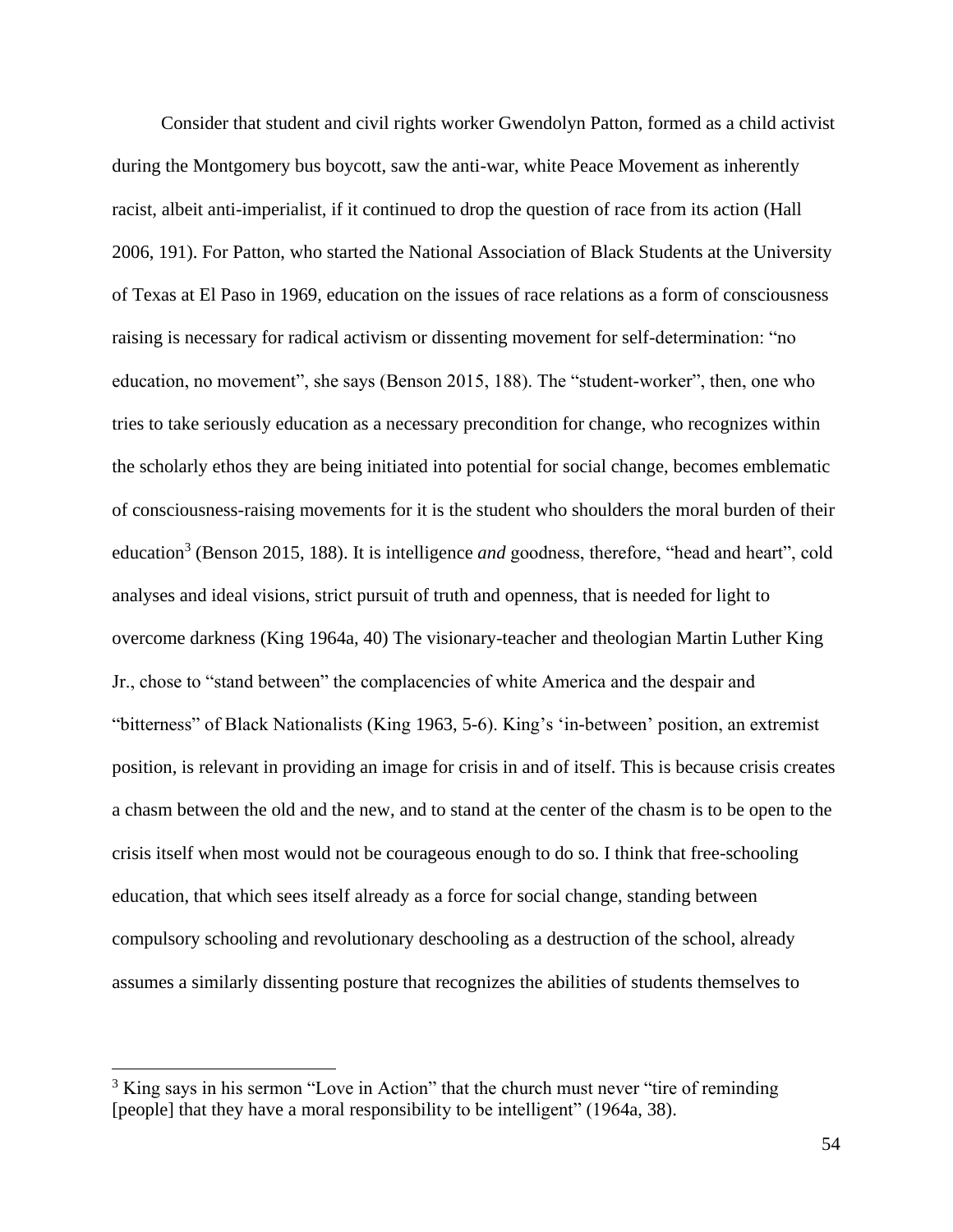initiate change. Extending these descriptions of the movements, I will try to show that free schooling commits itself to a kind of action that initiates a crisis for compulsory schooling. In doing so, the free-school movement draws from King's character of dissent, which is built on a Christian conception of love, and which was captured by the nonviolent movement for social change he directed from December 1955 to April 4, 1968.

King's civil disobedience will be examined. The character of King's dissenting attitude, as a pioneering leader of the 60s protest movements, is shown in the revolutionary force of civil disobedience. King writes to the white moderate while in solitary confinement after disobeying public demonstration laws in Alabama: let the black person march in public demonstrations, let them "make prayer pilgrimages to the city hall" and try to understand why this is necessary for them (1963, 6). Let "nonviolent direct action", even "creative [extremism]", be the product of deep discontent with injustices, with the evils of segregation, indignity and oppression (King, 1963, 5). For King, the sacredness of solidarity ("brotherhood" in his words) relies on the "constructive, nonviolent tension" provided by a crisis situation (King 1963, 2). As King explains, his hope is that such a crisis situation would be strategically installed by his nonviolent direct action, a form of political organization and activism to force dialogue between black communities and their oppressors, and to bring about the death of injustice (King 1963, 2). Nonviolent direct action offers a bridge to dialogue. It takes disobedience against, or negation of, violence as the first step to solidary relations, even if it requires breaking laws that are dehumanizing, accepting and enduring "[ordeals] of jail" and violence or other punishment without retaliation (King 1963, 2). King's nonviolent direct action draws inspiration from the nonviolent character of dissent of the freedom struggle of Gandhi (whom King refers to as the "greatest Christian of the twentieth century" not a member of a Christian church) (Patel 2013,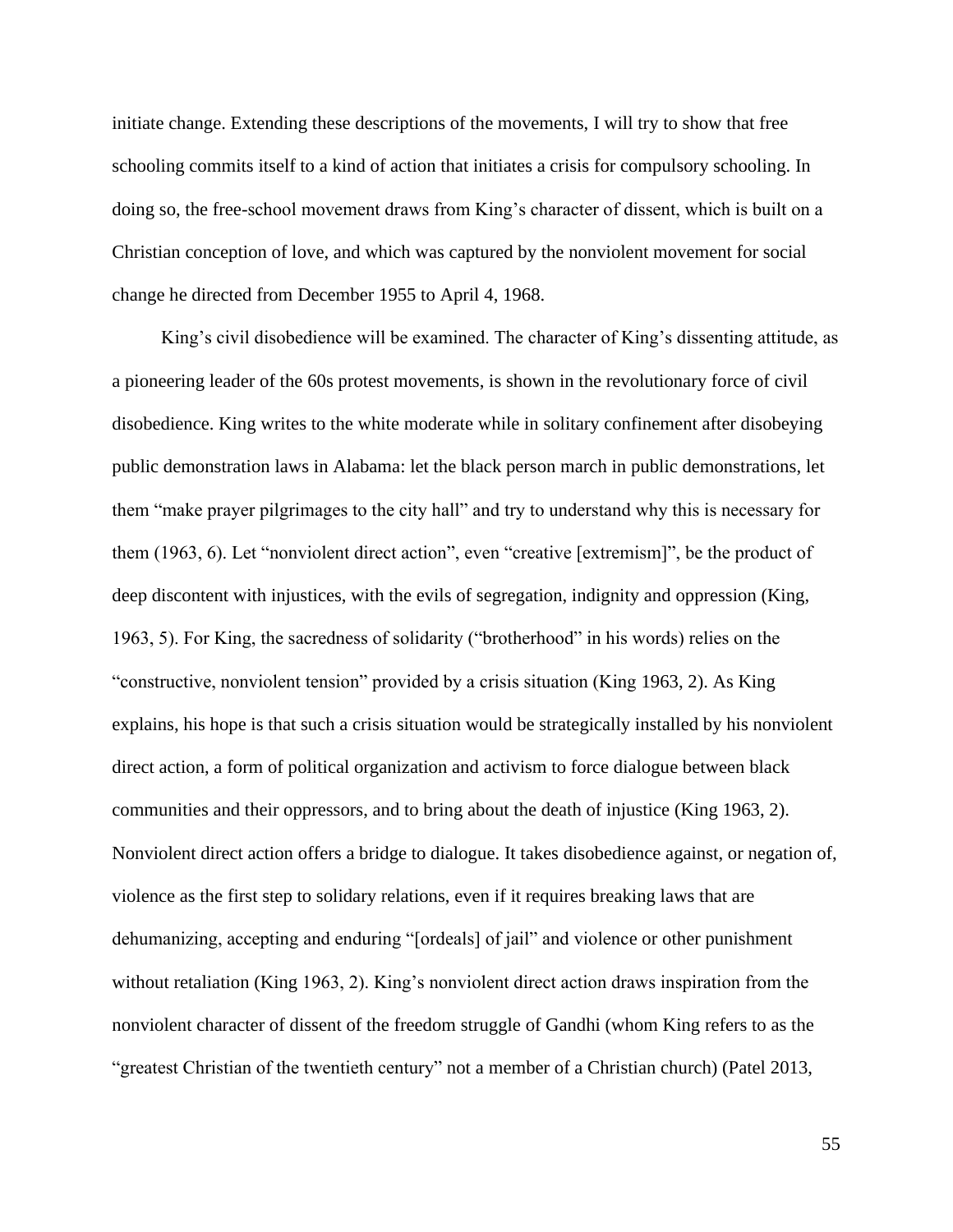274). King's nonviolent direct action relies on analyses to determine injustices, "negotiation", and "self-purification" (King 1963, 1). Direct action follows these steps. It presents Black "bodies as a means of laying [their] case before" the consciousness of the community to respond to calls for justice (1963, 2). In a similar way, the 'bodies' of students themselves make their own cases for liberatory modes of schooling, but only when the participants are understood in a humanizing way.

In calling for such dissent or civil disobedience, King calls for "the highest respect for law", which in turn becomes dissent from civil order or white moderation and complacency (1963, 4). King's nonviolent direct action does not create tensions but only brings into the open or rediscovers tensions "already alive" but ignored (1963, 5). This opening of tensions is dissent from the complacencies of order. It represents hopes for solidarity with "the light of human conscience […] the air of natural opinion" which needs to "protect" the human dignity of the oppressed (1963, 4-5). This is to say that such dissent symbolizes a greater commitment for solidarity. Through its ideals and commitment to a particular kind of dissent for solidary relations, free-schooling can be read as a continuation of King's legacy: free-schooling is a coalition of similar dissenting attitudes, a stand between dissenting attitudes, which begin in dissent from complacency and which call us to higher demands, not of law or civility but of justice for compulsory schooling participants to be seen as persons who can initiate changes (1963, 5). For King's "creative psalm of brotherhood", of solidarity, it is necessary that the "stagnation" of white complacency be disrupted by human effort and political organization (1963, 5). Free-schooling shares in those ideals in the following ways: free-schooling submits to a unifying vision for society to limit the "fracturing in our schools along lines of race, gender, social class, and religion" (Hillis 2013, 175). This is reminiscent of King's vision for a "beloved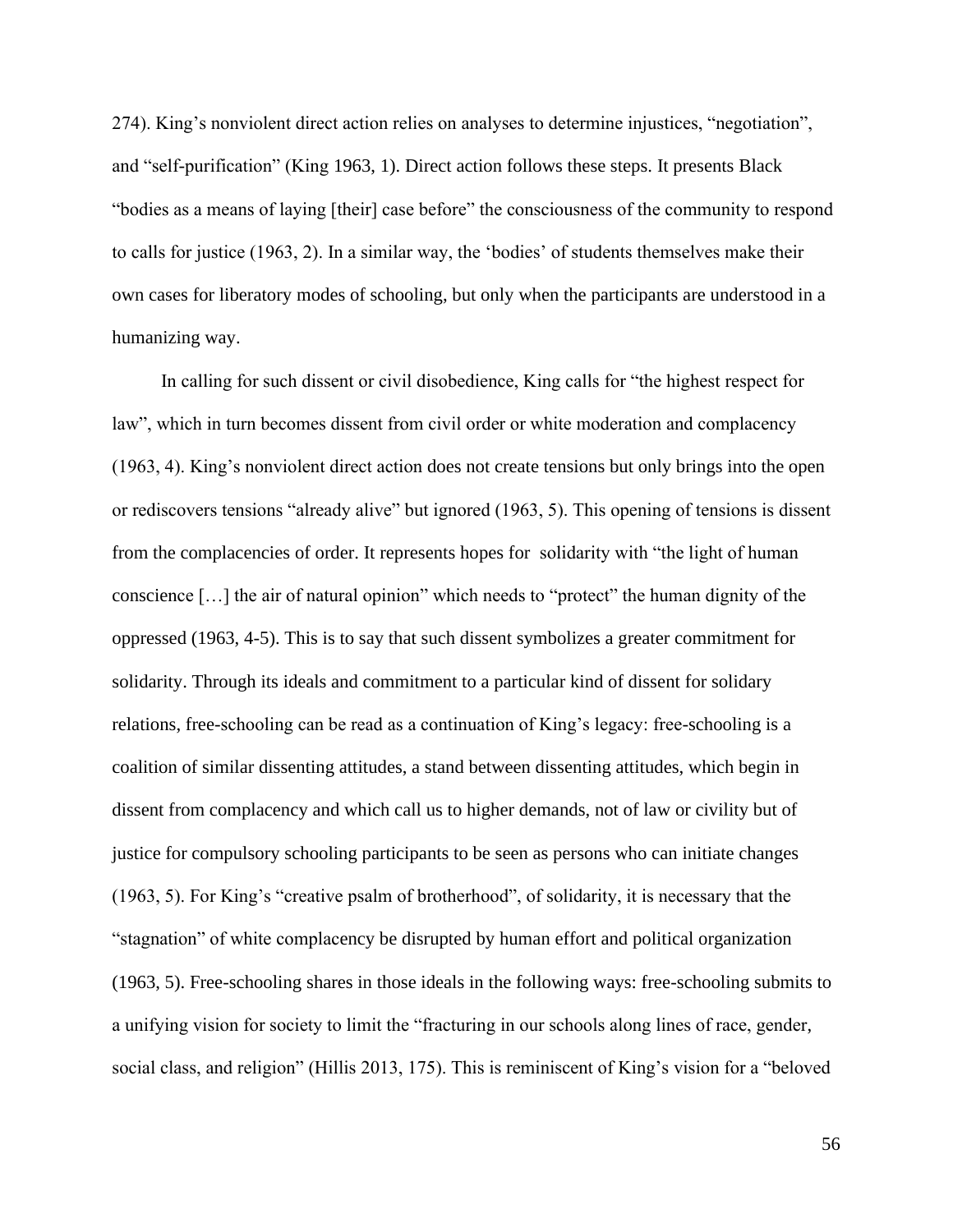community", a kind of reconciliation wherein we move from the old into a new age (King 1956). A second point on which free-schooling aligns with King's dissenting vision against the dehumanization of persons has to do with the universality of "human personality", an upholding of the dignity, sacredness, and contribution to the whole of humanity of individual persons, including children (Hillis 2013, 173). Solidarity, or "brotherhood", relies on the creative power of love, its redemptive potential; this is love as an active force, reminiscent of the Greek *agape* (Hillis 2013, p 177).

#### **2.4 Strength and love: mass civil disobedience**

Calling for a "reign of freedom and a rule of justice" as he accepted his Nobel Peace Prize in December 1964, King describes the state of race relations in the United states: "only yesterday [...] our children, crying out for brotherhood, were answered with fire hoses, snarling dogs and even death […] And only yesterday more than 40 houses of worship […] were bombed or burned because they offered a sanctuary to those who would not accept segregation" (King 1964b). Before the Voting Rights Act was passed in 1965, before racial discrimination in voting in the United States was prohibited, unprovoked state troopers attacked and drove back nonviolent activists who protested voting rights as they attempted to cross the Edmund Pettus Bridge in Selma, Alabama, "en route to the state capitol in Montgomery" (United States Department of Justice 2017). This came on the heels of the murders of voting-rights activists in the city of Philadelphia in Mississippi which, along with other violent acts, "gained national attention", and which King recalls in his acceptance speech (United States Department of Justice 2017). Later, after President Johnson signed the Act into law, and after the Watts riots erupted, at the emotional and political peak of the struggle, King provided some of his final impressions of the civil rights movement for freedom in an address called "Impasse in Race Relations" captured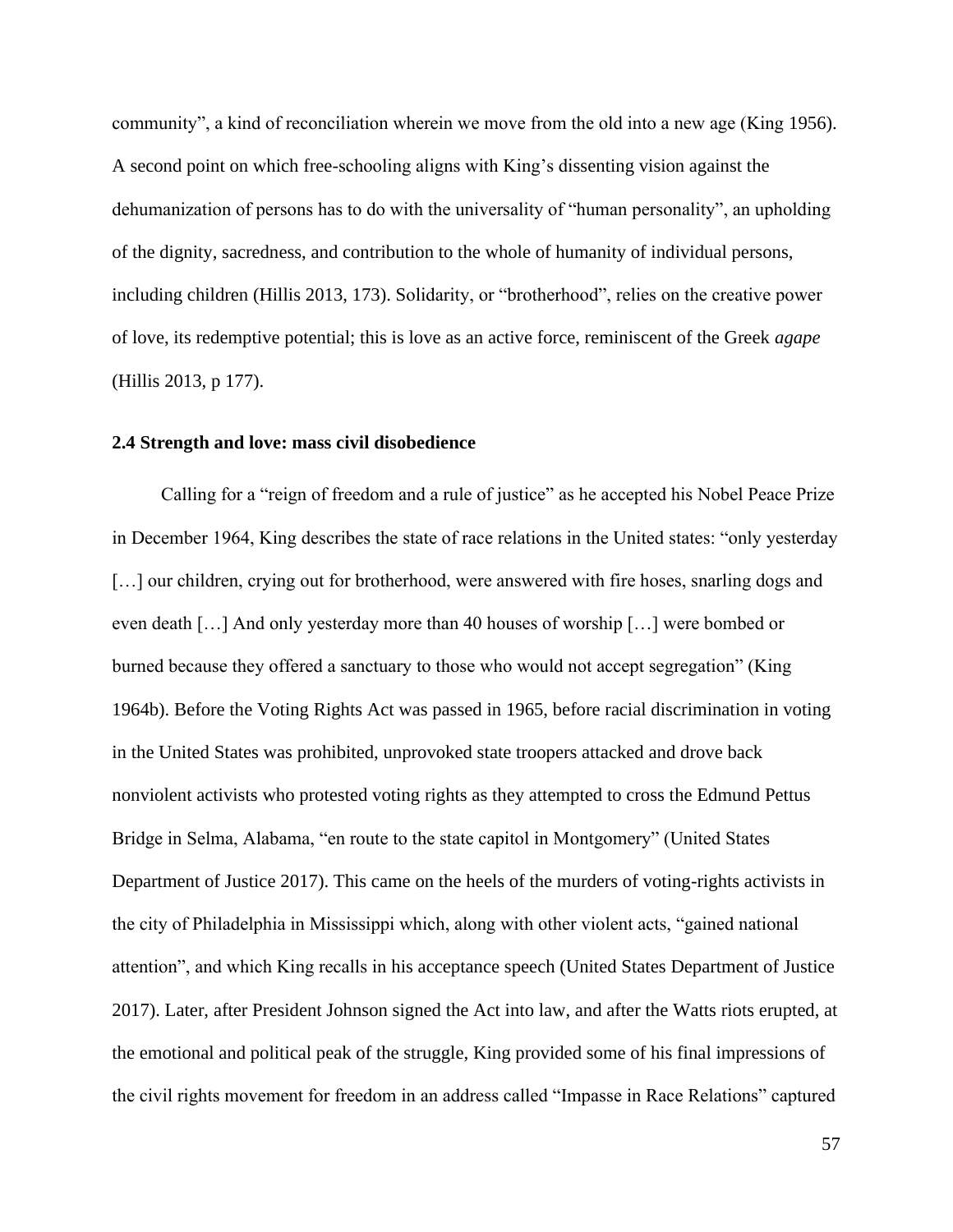in a collection of his lectures originally published after his death in 1968 *The Trumpet of Conscience* (1989) (Livingston 2020, 700). A key point of King's made in that address, and which is picked up in a study by Livingston (2020), is that "mass civil disobedience", a new method for having white authorities yield to justice, should become the higher law to which "nonviolent protest" needs to submit (King 1989, 15). The point of this new method, for King, is to openly and without violence "dislocate the functioning of a city without destroying it", which is more difficult for authorities to stop than wanton destruction (the latter can be overcome by "superior force") (King 1989, 15). The implications for the free-school, in my mind, are perhaps clear: free-schooling similarly tries to disruptively question the functioning of the compulsory school without totally destroying it. This is to say that dissent does not destroy relations between old and new, but would instead, perhaps, allow us to see how we should reorient ourselves to those initial relations. And within that disruption of questioning, an open act of disobedience, may be an opening of spaces for reorientation to the purposes of education, in the context of freeschooling, for change. Reorienting not only oneself but the masses to new forms of organizing around a transformative education is a response to the evils of compulsory schooling. The student themselves, then, and in King's case "the Negro", through their struggle for liberation, becomes one who horrifies authorities as a product of the dehumanizing conditions bestowed upon them (King 1989, 15).

For King, Christian love is a force against evil. Drawing from the Gandhian conception of *satyagraha*, known in English as "passive resistance", though much close to "truth-seeking" or "insistence of truth", which King understands as a love-force or truth-force, King asserts that nonviolent resistance is a Gandhian method "furnished" by a Christian "spirit and motivation" against social evils (1964a, 183). This is King proposing and embodying an interreligious and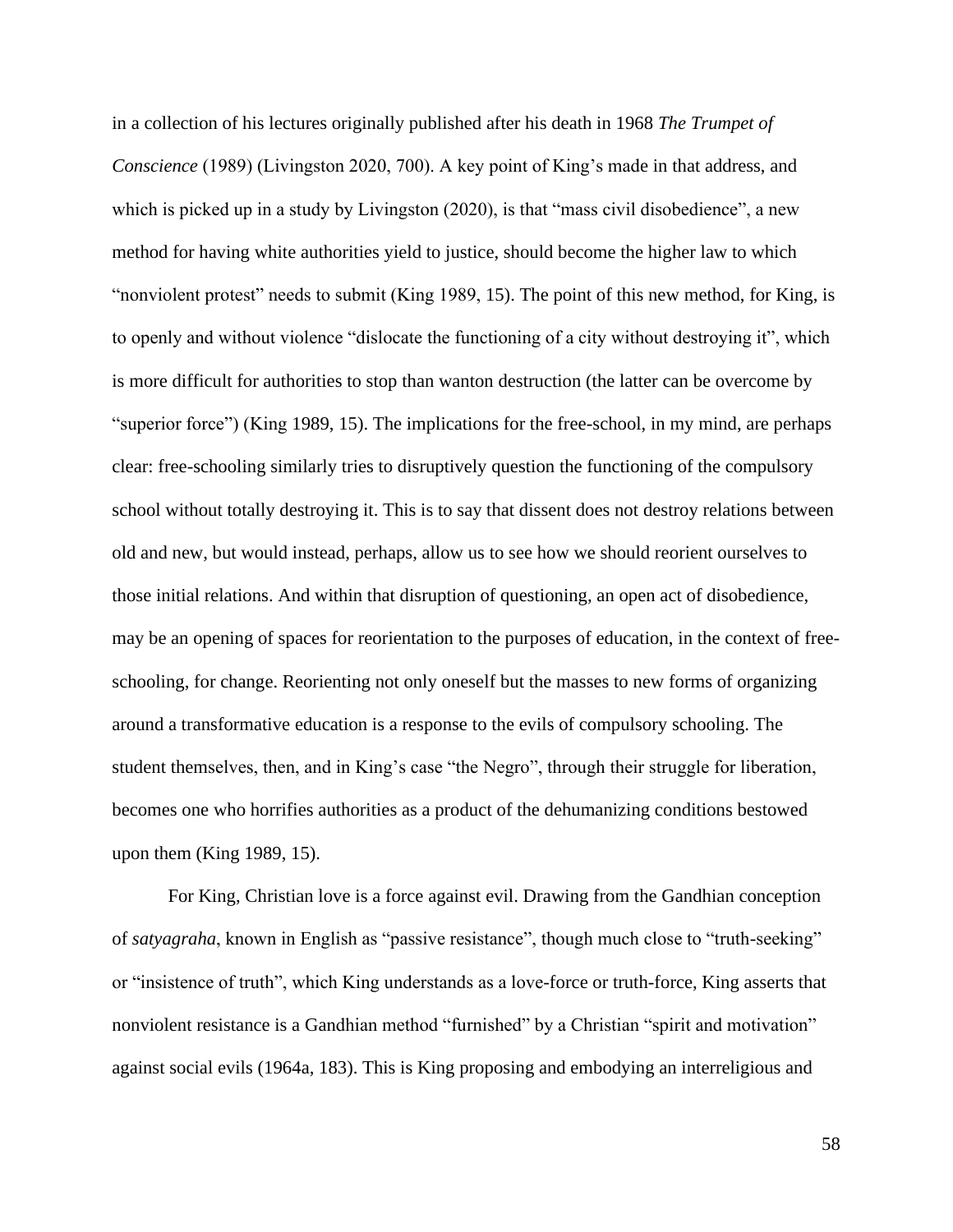international vision, a calling. As King wrote from the United States upon returning from India, the conflict between colonial powers and the Asian and African peoples, exemplified by Gandhi's freedom struggle, is among "the most momentous and critical struggles of the twentieth century" (1964a, 75). In that struggle for freedom and justice, says King, we see the death of evils, of colonialism and imperialism (1964a, 75). Similarly, in King's United States there is a struggle against evil, against oppression and colonialism, and we are seeing its death (1964a, 75).

It may be helpful at this time to review in brief Gandhi's *satyagraha* in the context of Gandhi's (1945) autobiography *The Story of My Experiment with Truth*, originally published in Gujarati in 1927. Here, in Desai's translation, we find that Gandhi was influenced by the Christian anarchist Leo Tolstoy and the Jain poet and social reformer Rajchandra, also known as Raychand, who become Gandhi's mentor. From Tolstoy, Gandhi took that "the kingdom of God is within you", which overwhelmed Gandhi (1945, 172). Gandhi's appreciation for Christianity was fortified by different interpretations of the Bible, which seemed to support his Hinduism (1945, 172). It was Christians, writes Gandhi, some of them in conflict with each other, that "awakened" in him a particular religious quest (1945, 172). From Raychand, Gandhi gathered much through correspondence while the latter was in South Africa. The maxim that Gandhi carried from Raychand involved a "burning passion for self-realization", symbolized in the adage: "I shall think myself blessed only when I see Him in every one of my daily acts" (1945, 112). When they met initially, Gandhi observed that Raychand, at the time a jeweler, tried to intertwine "godly pursuits" with all aspects of his life, including business—this had a great impact on Gandhi, at that time a "briefless barrister" (1945, 113). Raychand, as a spiritual guide or teacher, became Gandhi's "refuge" during times of "spiritual crisis", as Raychand provided a real example for Gandhi of having "living contact" with spirituality (1945, 113-14).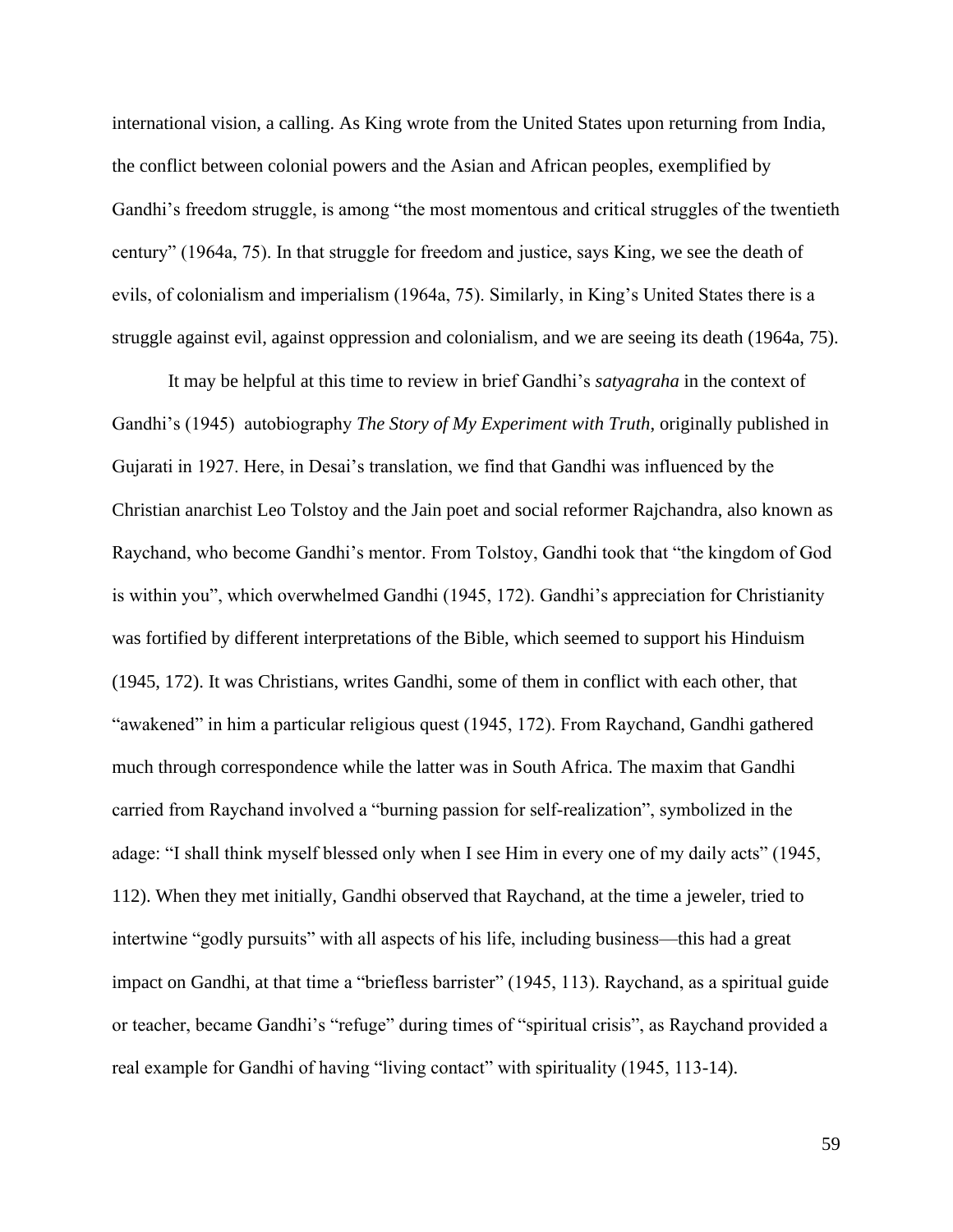In chapter ten, "Glimpses of Religion", Gandhi (1945) writes that Gujarati devotional poetry "gripped [his] mind and heart" (51). His guiding principles are summed by this didactic stanza:

For a bowl of water, give a goodly meal; For a kindly greeting bow thou down with zeal; For a simple penny pay thou back with gold; If thy life be rescued, life do not withhold. Thus the words and actions of the wise regard; Every little service tenfold they reward. But the truly noble know all [persons] as one, And return with gladness good for evil done. (1945, 51)

Returning with good for evil done is a principle that motivates Gandhi's designation of struggle, *satyagraha*, or "passive resistance" in English, which he describes in chapter 26 "The Birth of *Satyagraha*" (1945, 389). *Satya* translates into truth and *agraha* into firmness. Clearly, "passive resistance" is too narrow a phrase in English to describe the weight of something like 'insistence on truth', where truth-seeking becomes primary to the struggle that Gandhi exemplifies. As described earlier, insistence on truth can be understood as rooted in dissent if we allow that dissent describes a particular movement that enables the overcoming of moral crisis. For example, the moral crisis enabled by the dehumanizing processes of compulsory schools on the lives of its human participants presents a violation of the very being of those human persons. The dehumanized person presents a false portrayal of the person, and, therefore, must be rejected in the name of the seeking of truth. This is one example which tries to connect this struggle for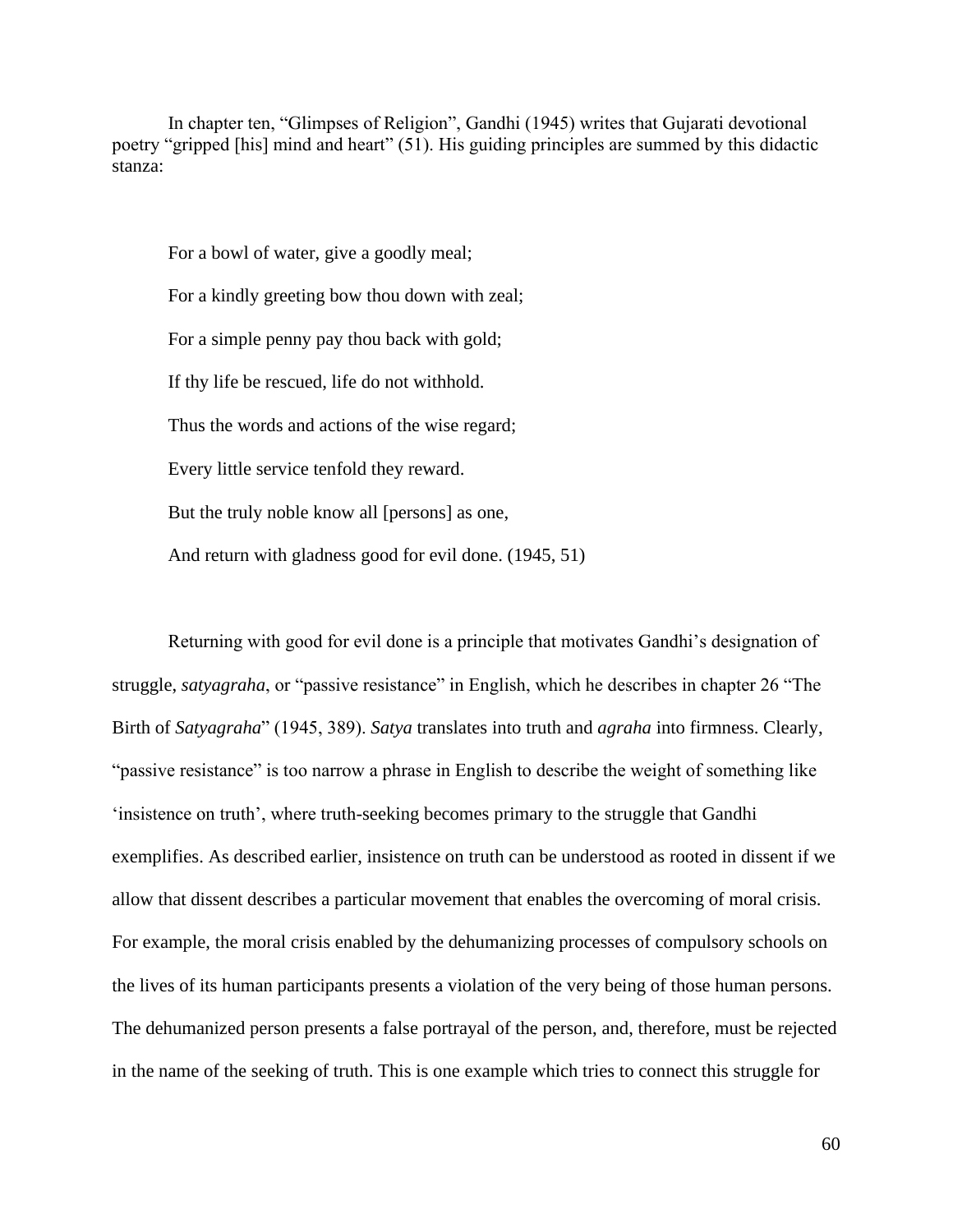insistence on truth to the moral crisis of education in the context of the compulsory school. This is one way in which Gandhi's struggle fits into the narrative picture of the free school as a force for public good and social change.

Like King, Gandhi's dissent is rooted in a religious-moral system that is exemplified through a commitment to truth: "let hundreds like me perish, but let truth prevail", Gandhi writes (1945, 7). "Truth", for Gandhi, is the "sovereign principle", not only truth of words, but truth of thought; not only truth that we can conceive as relative truth, but the Absolute Truth, that is God (1945 6). On their quest for Truth, affirmed as well, according to Gandhi, by Christianity and Islam, both were willing to sacrifice those things most dear to them, including life itself (Gandhi, 1945, 7). Truth, both Absolute Truth and the smaller relative truth, is foundational for injustice to be met with the firmness of what passive resistance has come to embody.

In *Strength to Love*, a collection of his sermons published in 1964, King tries to bring the "Christian message to bear on the social evils" of "economic and racial injustice" (1964a, vii). In other words, King tries to attend to the "grave crisis" of the day through a conception of Christian love. I think there are insights to be drawn from particular sermons of King with respect to the dual nature, the political and social preoccupations and commitments of freeschooling advocates. Those commitments, on part of civil rights activists, anti-war activists, and free-schoolers, can be seen as common in that they all try to speak with and humanize the oppressed in the school and in society.

For King, the person of "tender heart", not only of "tough mind", never "depersonalizes life"; this person rather sees all people, including the oppressed, as people, not as industry or utility or military regiments (1964a, 5). If we extend King's principle here to the schooling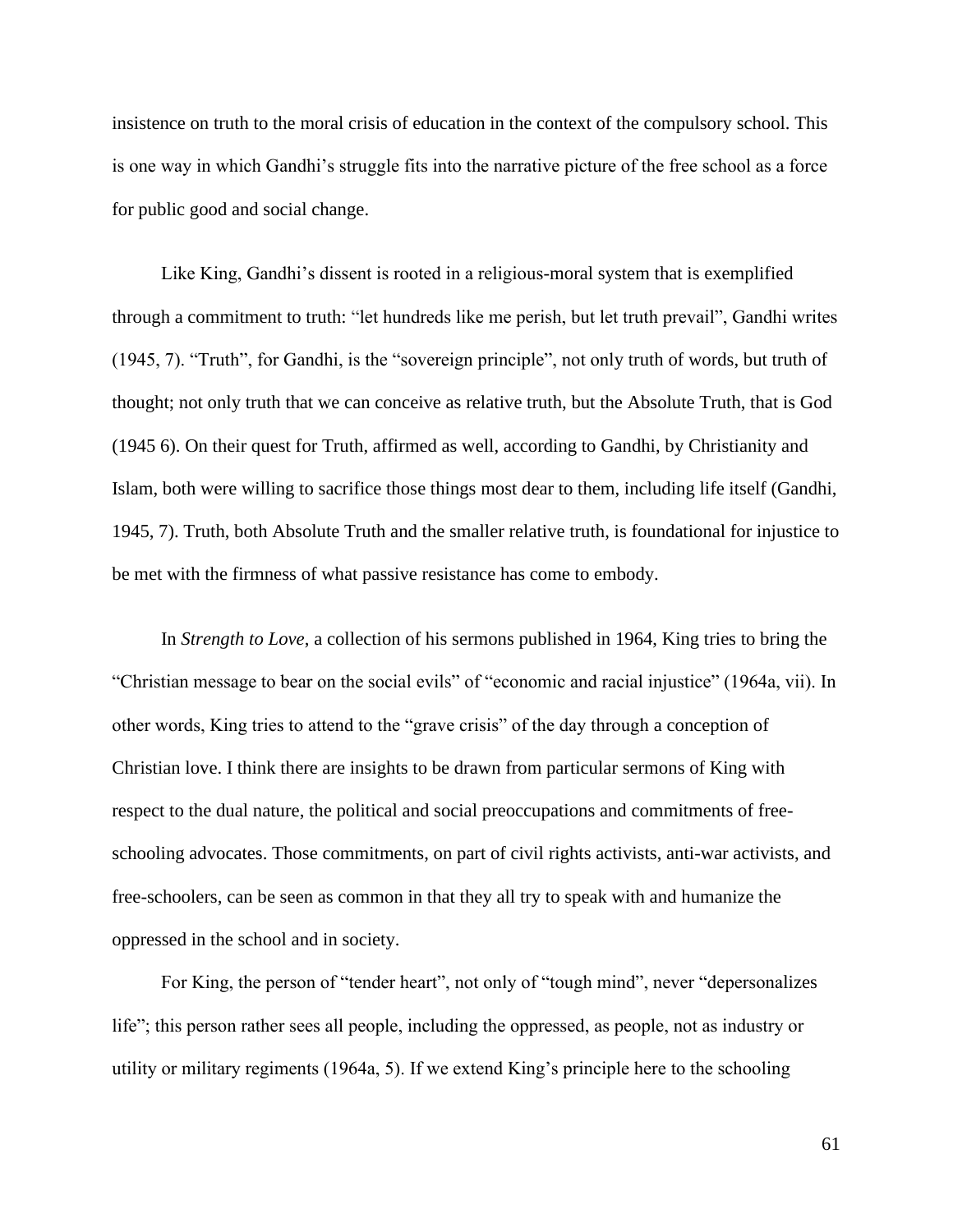systems of compulsion, "unjust [systems]", we can see that to "passively accept" such systems is to become complacent; it is to partake in their "evil" (1964a, p6-7). And so, it would seem freeschooling, in opposing the evils of compulsion and segregation, no longer runs with the complacency, the evil, of the schools of old. That kind of insight for change requires not just a tenderness of spirit, to see the participants as persons, but also a toughminded approach to interrogate through analysis a method of fighting and resisting for justice. In the "quest for freedom", says King, through "nonviolent resistance", a form of dissent, one combines "tenderheartedness" with "toughmindedness" to guide one's "action in the present crisis in race relations" (1964a, 7). This imagery recalls, for King, the strength of God's justice as well as the gentleness of God's embrace (1964a, 8).

In "Pilgrimage to Nonviolence", King writes:

In spite of the tensions and uncertainties of this period something profoundly meaningful is taking place. Old systems of exploitation and oppression are passing away; new systems of justice and equality are being born. In a real sense this is a great time to be alive. Therefore, I am not yet discouraged about the future. Granted that the easygoing optimism of yesterday is impossible. Granted that we face a world crisis which leaves us standing so often amid the surging murmur of life's restless sea. But every crisis has both its dangers and its opportunities. It can spell either salvation or doom. In a dark, confused world the Kingdom of God may yet reign in the hearts of men*.* (1964a, 187)

King's employment of crisis is relevant here, as there is profound meaning to be drawn from these dark times of instability. Even within the predatory organization of a capitalistic society that compulsory schooling reproduces, there are opportunities as well as dangers to consider. Whatever we face in the present crisis, there are always opportunities simultaneously arising; in the restlessness of our times there is both birth and death to be found. Free-schooling can extend this principle in its reimagining of education in a new form, the free-school. The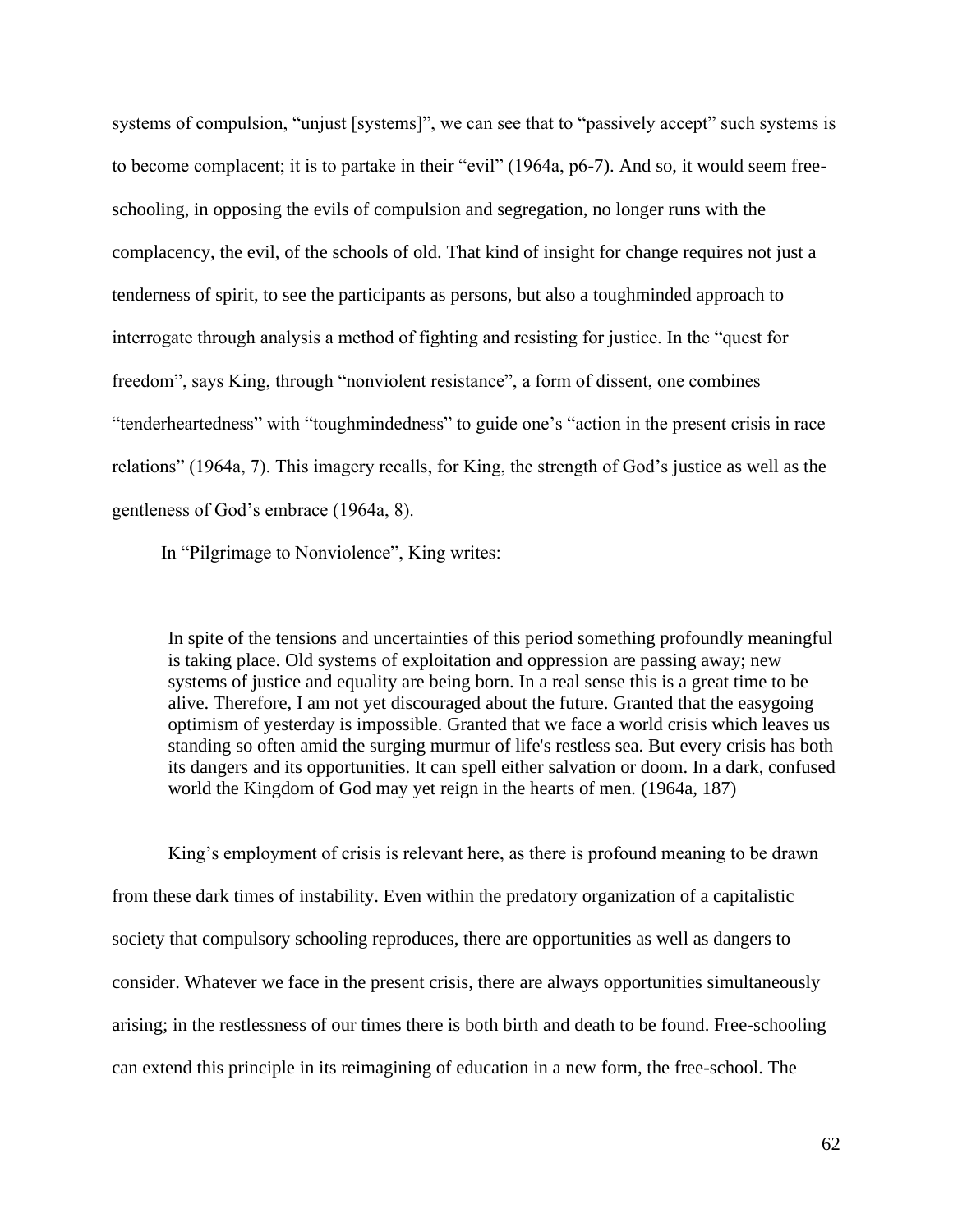1960s presented this critical juncture that King recalls: between the deaths of "exploitation and oppression" and the births of "justice and equality" emerges a movement for Civil Rights out of which free-schooling is realized, however temporary and fragmented (1964a, 187). It is within our "hearts", King says, that the movement takes shape and where one could attend to the crisis, not exclusively at the level of policy legislation or institutional mandates (1964a, 187). It is that personal sentiment that free-schooling, at its best, could run with to reposition students, now student-workers, as participants in social change who take with them not only a tough-minded approach to social analyses but a tenderness to love, to see love as its own creative force. Patterson (2018) writes that it was studying under the Boston personalist school that gave King the insight that personality was the basis for the covenant of heart relying on personal revelation.

#### **2.5 Covenant of heart and worldly fellowship**

Patterson (2018) asserts that King's beloved community is irreconcilable with "secular democratic theory" because it relies on personal conversion into King's Christian faith. This relies on a particular and limited conception of conversion. The beloved community as an alternative to the present community also relies on a broader dissent from the current injustices or social evils. That dissent requires "sacrifice of individual interests for the common good" and shows that "King preserved a covenant model of personal responsibility to community and God" (Patterson 2018). For King, according to Patterson, democratic dissent had to obey the moral authority of the church to produce social change (Patterson 2018). Through his "reinterpretations of the Protestant covenant", Patterson writes, King believed in personal responsibility to achieve community goals (2018). Nonviolent direct action (even though for King it was an expression of sacrificial love) as a means to justice was embraced by student organizations (like the Student Nonviolent Coordinating Committee) and lives on as an emblematic example of civil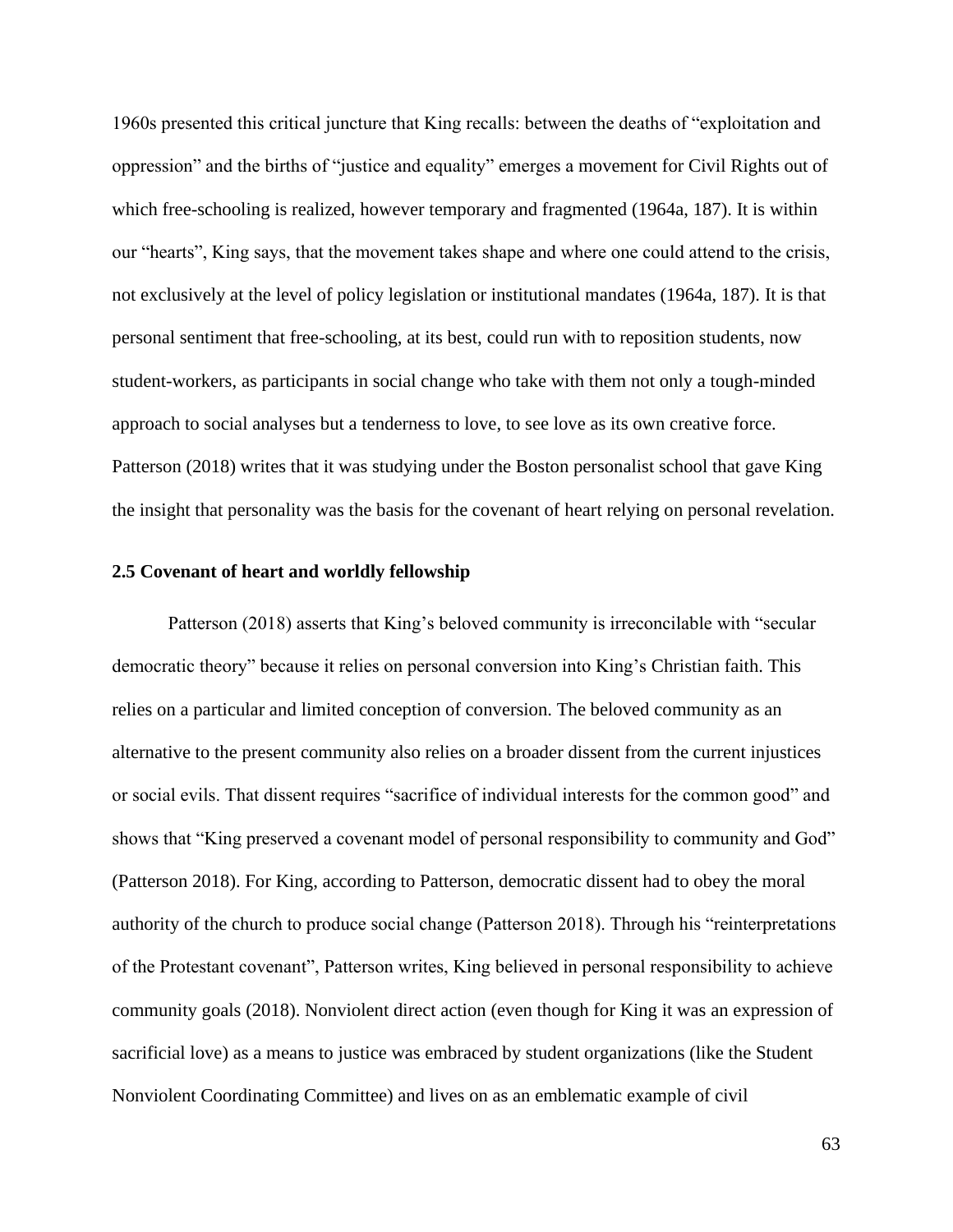disobedience already in dialogue with democratic forms of organizing (Wright 2010). King's vision, however irreconcilable as it may be with a particular rendering of secular democracy, preaches the "consequences of loving action"—the personal freedom to choose as well as reject God's love— as well as its causes, which was rendered as a universal calling that "transcended" political labels, denominations, and appealed even to nonbelievers (Patterson 2018). There is a central role for dissent from violence as civil disobedience in King's unifying and comprehensive vision, one that can be understood within the characters of dissenting attitudes and movements of the times. Patterson (2018) argues that King champions "divine law mediated by the church", divine monarchy, over "democratic law", and therefore that King proceeds from a language foreign to secular democracy (127). This does not speak to the notion that religious sentiment, in many varieties, is already infused into the functioning and imaginary of the secular democratic state. Nor does it recognize the radical and revolutionary tenor of King's vision surely such radical social visions would not be reconcilable with the current status quo, and this precisely why King's disobedience represents a wide-ranging social critique and proposes political upheaval against injustice. The secular democratic state had to be transformed; the state as it was could not integrate King's vision for the vision required a personal integration, or conversion. If we take the state-religion to be the natural one, then, of course, any movement away from that becomes irreconcilable with its natural purity. Moreover, King's vision was not only a "national calling" (Patterson 2018, 125) as Patterson portrays it but a more radical worldly calling, a world-wide fellowship that tried to do away with differences of race, class and nation: King writes that "disciplined nonconformists [...] dedicated to justice, peace, and brotherhood" would uphold hope for the world and meet "the demands of the gospel" (1964a, 15). So, while there is no denying King's particular religious commitments, how those commitments are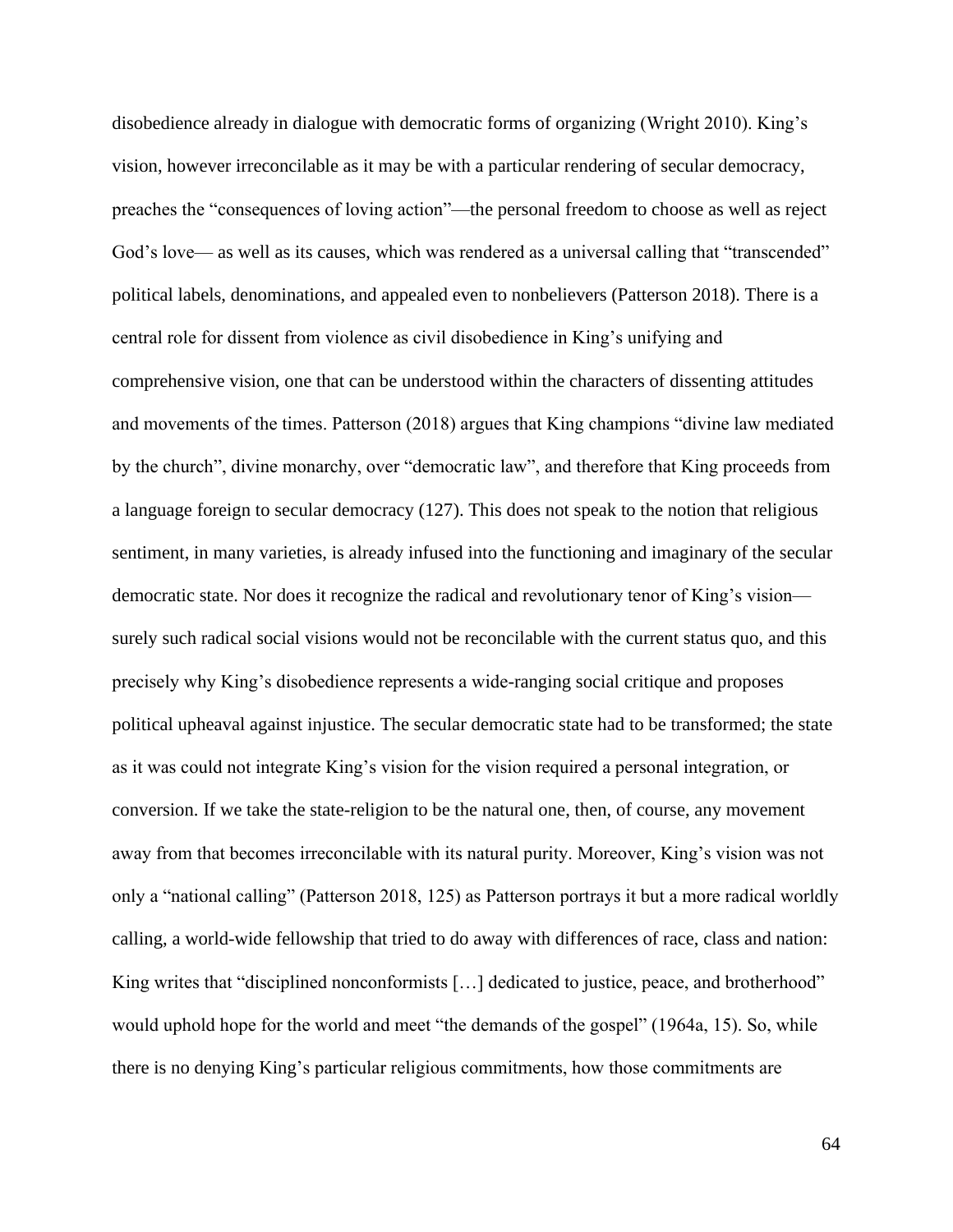already in dialogue with other traditions, where we can draw commonalities between traditions, and the unifying character of a strategic dissent in general (through the pursuit of truthful ends by moral means) are aspects of King's ecumenical vision that can still be foregrounded. It is an error, in my mind, a kind of sanitizing of the struggle that the vision attends to, to trivialize it by comparison with the state-religion of complacency—it is precisely that kind of complacency that the struggle needs to be situated against.

Drawing from Miller (2002), Hall (2006), Gandhi, and from King, I have tried to present a partial vision of the character of King's dissenting vision in relation to the conditions for freeschooling. That vision is understood in the context of King's sermons or religious professing to a congregation, and it is within those sermons we find sacrificial love necessary for civil disobedience. As a movement, free-school similarly called for a re-commitment to education as a social movement for solidarity with its participants, and in many respect can be linked to the precepts of King. Free schooling takes as foundational its dissenting position in relation to the compulsion of mass schooling, just as King dissents from the state-religion of complacency. It is clear that free-schooling owes a debt to the black freedom struggles, as free-schooling itself becomes the "practice of civil disobedience", the installation of crises, or the movement of crisis through dissent (Miller 2002, 20). I have presented descriptions of dissent as civil disobedience through King. And so, I have tried to describe what is a vast scene wherein different streams of dissent, different "streams of intellectual influence and activist struggle", feed into overarching dissenting movements or forces against differing conceptions of injustice (Miller 2002, 18). The free-school movement arose on the back of "social, political, and intellectual tensions" that had been boiling for much of the century (Miller 2002, 18). Free-schooling as an anti-institutional expression of dissent calls for a new kind of participation in what was previously known as mass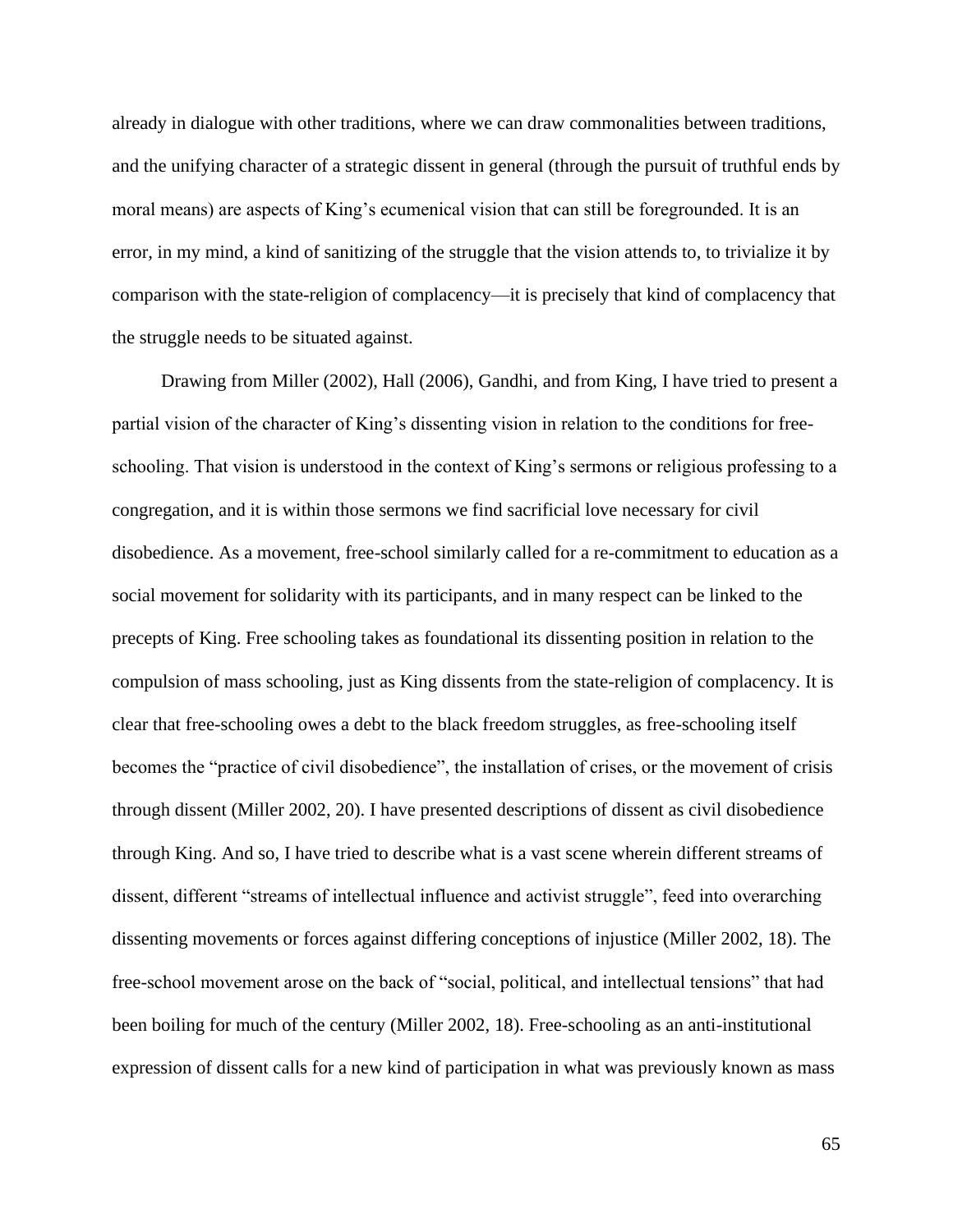schooling. But since there are many alternatives to mass compulsory schooling, what freeschooling as a movement proposes can be articulated across many examples. Freedom Schools are one such example. Dissent in the freedom schools is shown to build trust or solidarities across boundaries, particularly for racial and economic minorities. Free-schools as such are the sites of true coalition as opposed to segregation. These are places where strangers become teachers and teachers are severely underqualified by traditional standards of competency.

As a living example, we can consider the aforementioned Albany Free School. As former co-director and "figurehead" Mercogliano (1998) writes in *Making It Up as We Go Along: The Story of the Albany Free School*, today free-schooling is joined by "alternative" and "homeschooling". The Albany free schools presents a vision for free-schooling that, while it dissents from the compulsion of mass schools, does not see itself explicitly as a broader social movement for change. It is documented in Suchak's and Root's documentary film *Free to Learn: A Radical Experiment in Education* (2010). The documentary shows that the free school has strayed far from its ideological beginnings. As a private entity, it is rather cut off from the mainstreams and yet sustains itself from the same, public means. In this school, children are free to learn in some ways because they are free to dissent away from the old ways of compulsory schooling, but the teachers there do see themselves empowering young people to influence the broader societies or attend to injustices, and they reveal as much. In the Albany free school, while there is no need to feign any authoritative appeals to the old organization of compulsion, there is not a comprehensive creative project, or vision for solidarity, at the heart of the activities taking place there. The children themselves, even having become the curriculum, even keeping up the school building by replastering its walls, are not intentionally understood as contributing to their larger communities; it is rather the case that the school still employs an individuated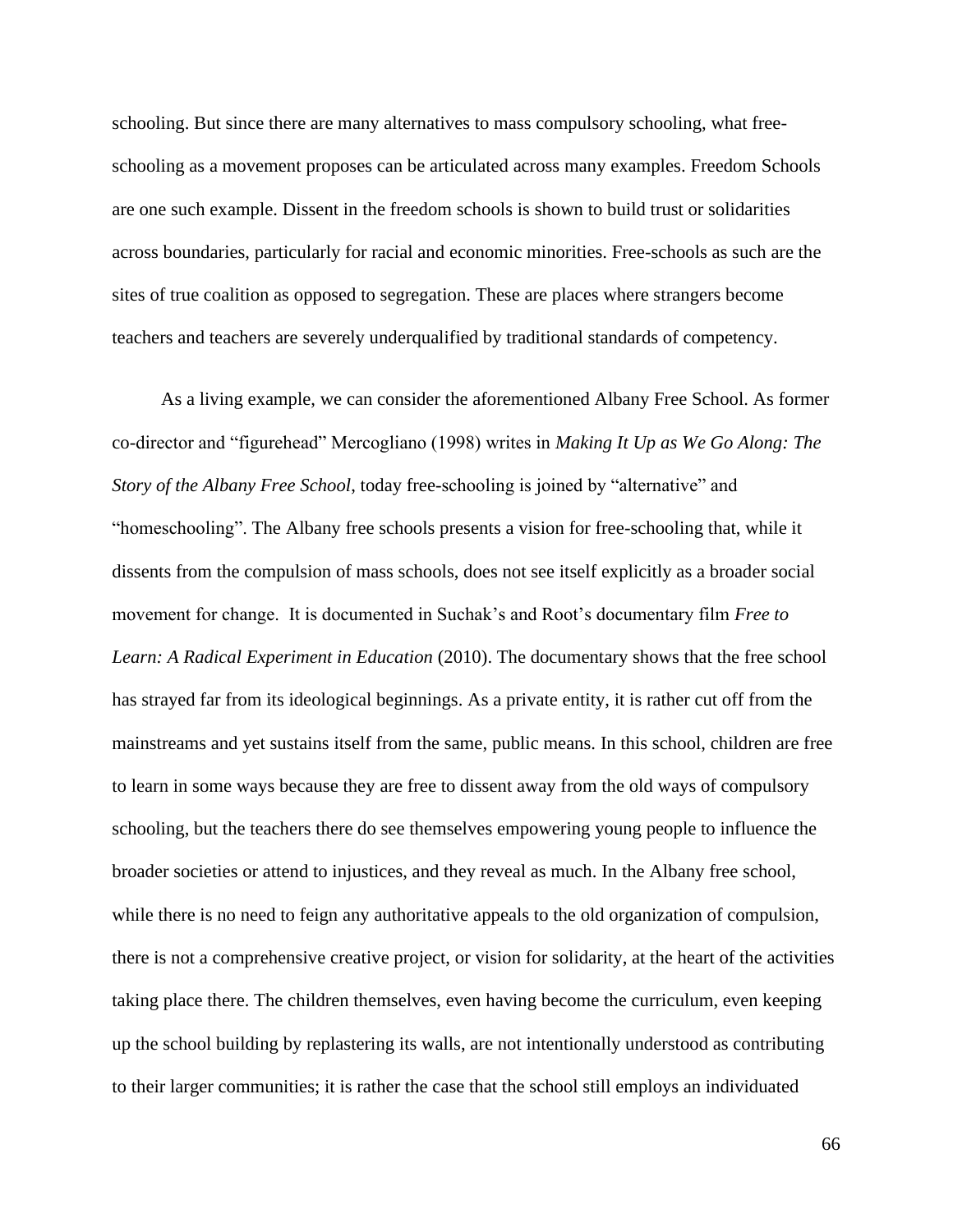approach. Here, even though the children really get to 'feel' being part of the decision-making processes that in common schools would be administered away from them, they are not seen to be included in and influencing their social contexts. And so, while the Albany free school appears as an attempt at some democratic organization of the school which tries to center the power of its participants, it only does so within the very narrow margins of a whitewashed and sedated conception of education. There remains a disconnect between education as presenting its own setting for formation of the individual, and education as it is conceived in a manner external to the motivations of the individual person. Still, the primary subjects of the Albany free school, on account of their very being organized, as children and as 'autonomous' persons, appear to represent a radical departure from the moral-legal ideologies of the compulsory schools that center a faceless conformist production. The ways of old compulsory schooling rely on external judgement and approval wherein ignorance of the pupil is first assumed as a gap that the teacher fills. The Albany free school, by contrast, relies on a sense of standards that for the individual are personally meaningful—this represents the beginning of a free-school that could be something greater with respect to social change. That conception of the personal, however, is never considered within a broader community, a context, for social change, and therefore the person of this particular school never commits themselves through sacrifice to any higher forms of justice, or relationship, for the community. The Albany free school, therefore, provides a ready example of free-schooling that shares much in common with the compulsory schools: it becomes its own entity, interested not in justice or coalition but with maintaining its own significance, feeding from the run-off of the mass systems it tries to counter and critique.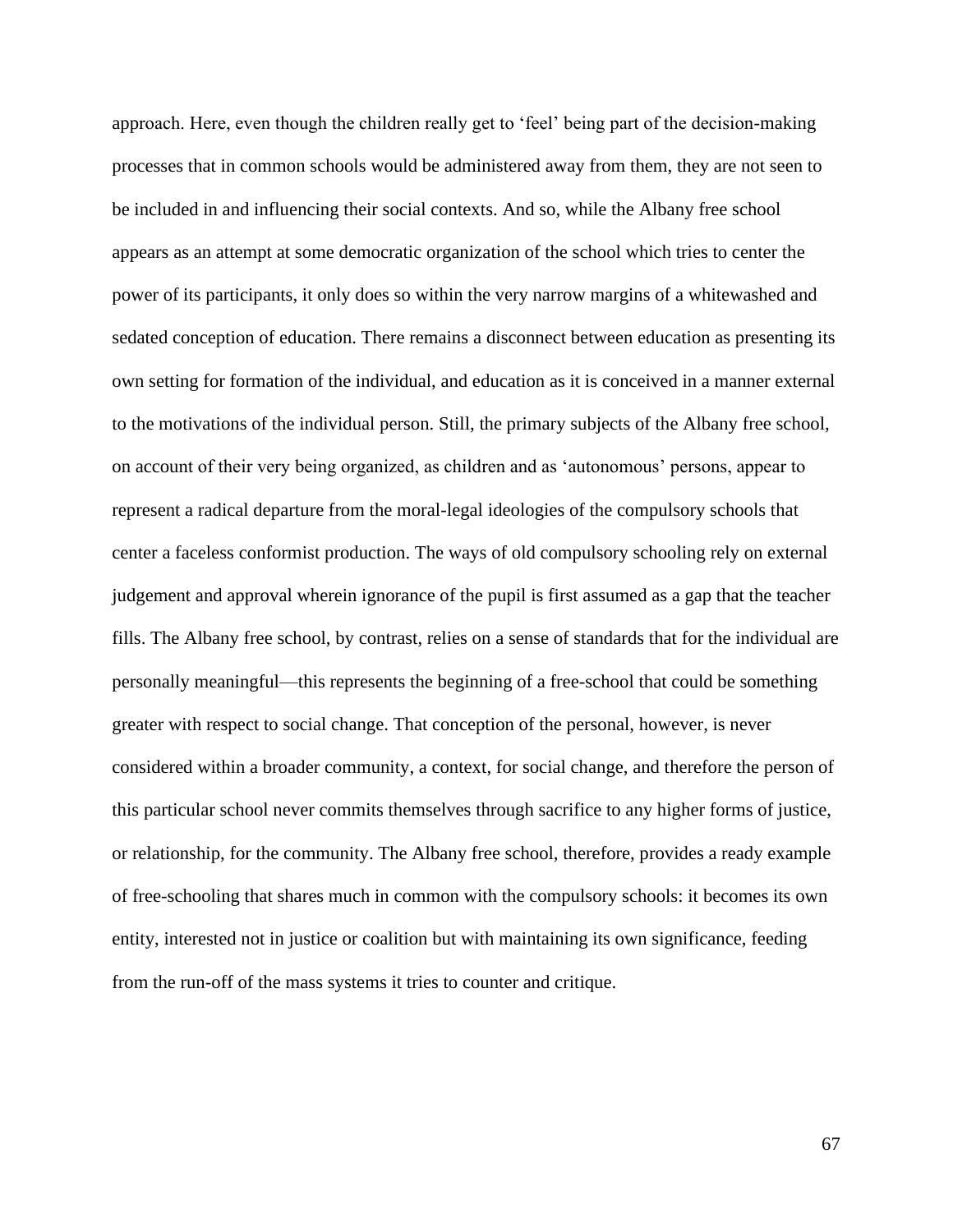#### **2.6 An approximation of free-schooling ideology in Mississippi freedom schools**

What free-schooling proposes has been articulated in relation to a particular vision for dissent in broad strokes. Closer to what was envisioned in this writing early on, we find an example in the Mississippi freedom schools of education working for social change. The example of the Mississippi freedom schools provides an approximation of free-schooling ideology as I have tried to reinterpret and present it here in relation to moral crisis, crisis as predicament of history, and in relation to dissent that enables the overcoming of crisis.

Howard Zinn is the author of *SNCC (Student Nonviolent Coordinating Committee): The New Abolitionists*, and in the mid-sixties taught in a Mississippi freedom school. In the article "Schools in Context: The Mississippi Idea", Zinn (1964) asserts that "education spells danger to certain people at certain times" (3). Zinn was writing in reference to a triple murder of civil rights workers in the city of Philadelphia in Mississippi who had planned to set up a freedom school at Mount Zion Baptist Church (1964, 3). Zinn maintains that the freedom schools of Mississippi represented a particular "promise" of education for "Negro youngsters" between the ages of 6 and 26 (1964, 3). The classroom of the freedom school was "assembled in church basements or on the streets or in the fields", altogether without methods for evaluating student progress, without the keeping of attendance records, and without grades (1964, 3). Zinn is careful to not sentimentalize the experiment: because the freedom schools cannot be judged by the ordinary standards of success or failure, one should not champion them too enthusiastically (1964, 3). An account of one freedom school, in Oxford, Mississippi, made the dangerous situation clear for the teachers and students: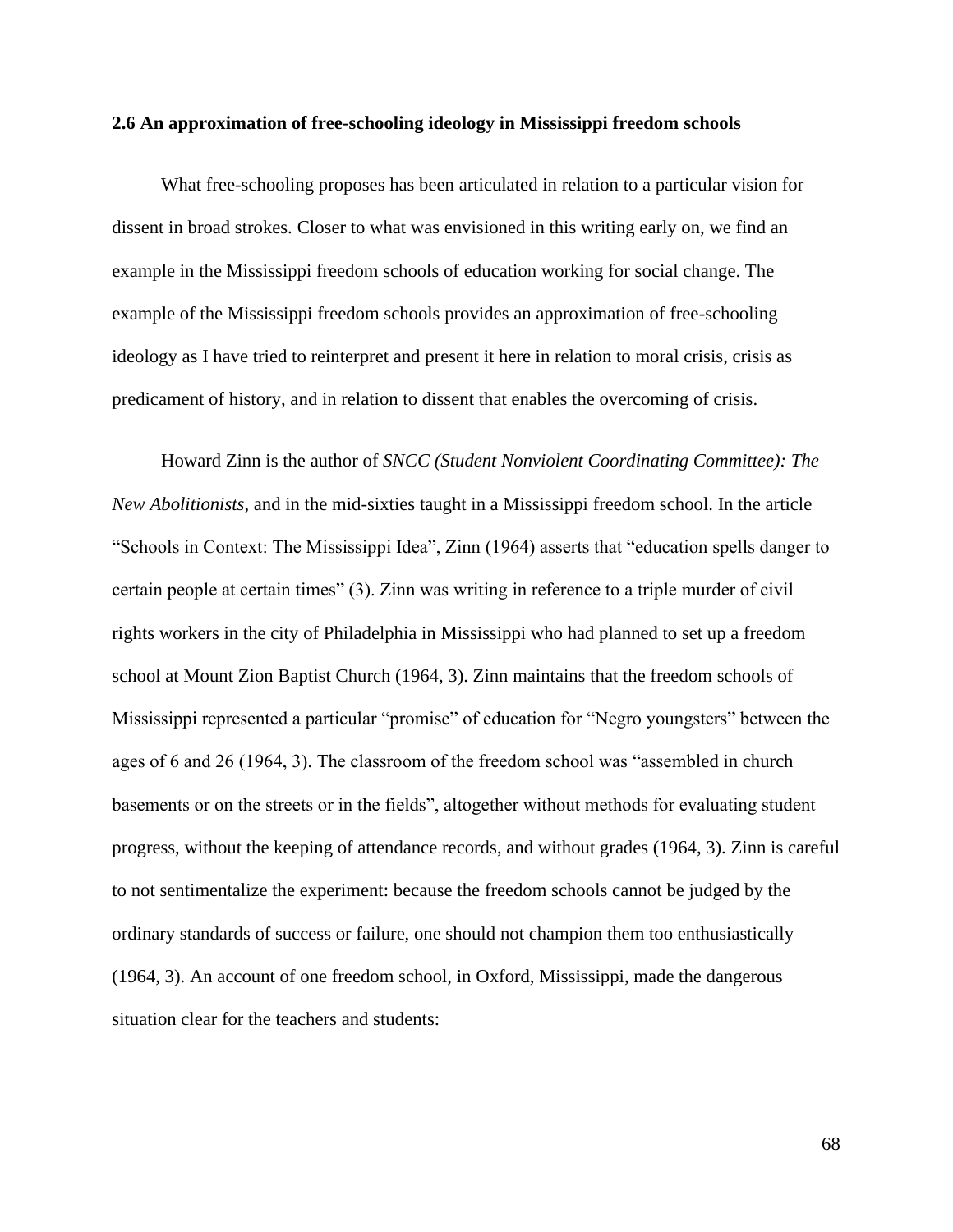"You'll arrive in Ruleville, in the Delta. It will be 100°, and you'll be sweaty and dirty. You won't be able to bathe often or sleep well or eat good food. The first day of school, there may be four teachers and three students. And the local Negro minister will phone to say you can't use his church basement after all, because his life has been threatened. And the curriculum we've drawn up—Negro history and American government—may be something you know only a little about yourself. Well, you'll knock on doors all day in the hot sun to find students. You'll meet on someone's lawn under a tree. You'll tear up the curriculum and teach what you know." (1964, 4)

Eventually, enrollment grew through word of mouth to two-thousand, as the teachervolunteers spread over the state, even though they were told to prepare themselves for "violence, injury, even death" (1964, 4). Some freedom schools were burned down, others were bombed, and others were sensationalized in the headlines, described as intent on teaching people to disobey the law (as if there were no laws higher than state laws) (1964, 5-6). Door-to-door teachers and students went advertising how freedom schools taught civil rights, "Negro history [...] maybe Spanish", in ways regular schools could not (1964, 5). Teachers stayed in neighborhood black homes, and some students slept in the schools. The teachers of freedom schools had to be nimble, as some acted simultaneously as "principal, janitor, recreation supervisor, and father confessor" (1964, 4). What sorts of teachers would open themselves to these experiences, to work for free in the Mississippi heat and risk far more than they normally might risk? For Zinn, these are teachers of particular enthusiasm and, above all, social conscience (1964, 6). The setting which was created for and by the freedom school community was not merely academic but personal and moral, understood even by the young ones as part of a "universal plea" for education (1964, 6). As Zinn shows through different examples, this was a kind of schooling that pushed students from study to action, whether it was writing letters to the editor of a publication, role playing to consider different arguments, writing and analyzing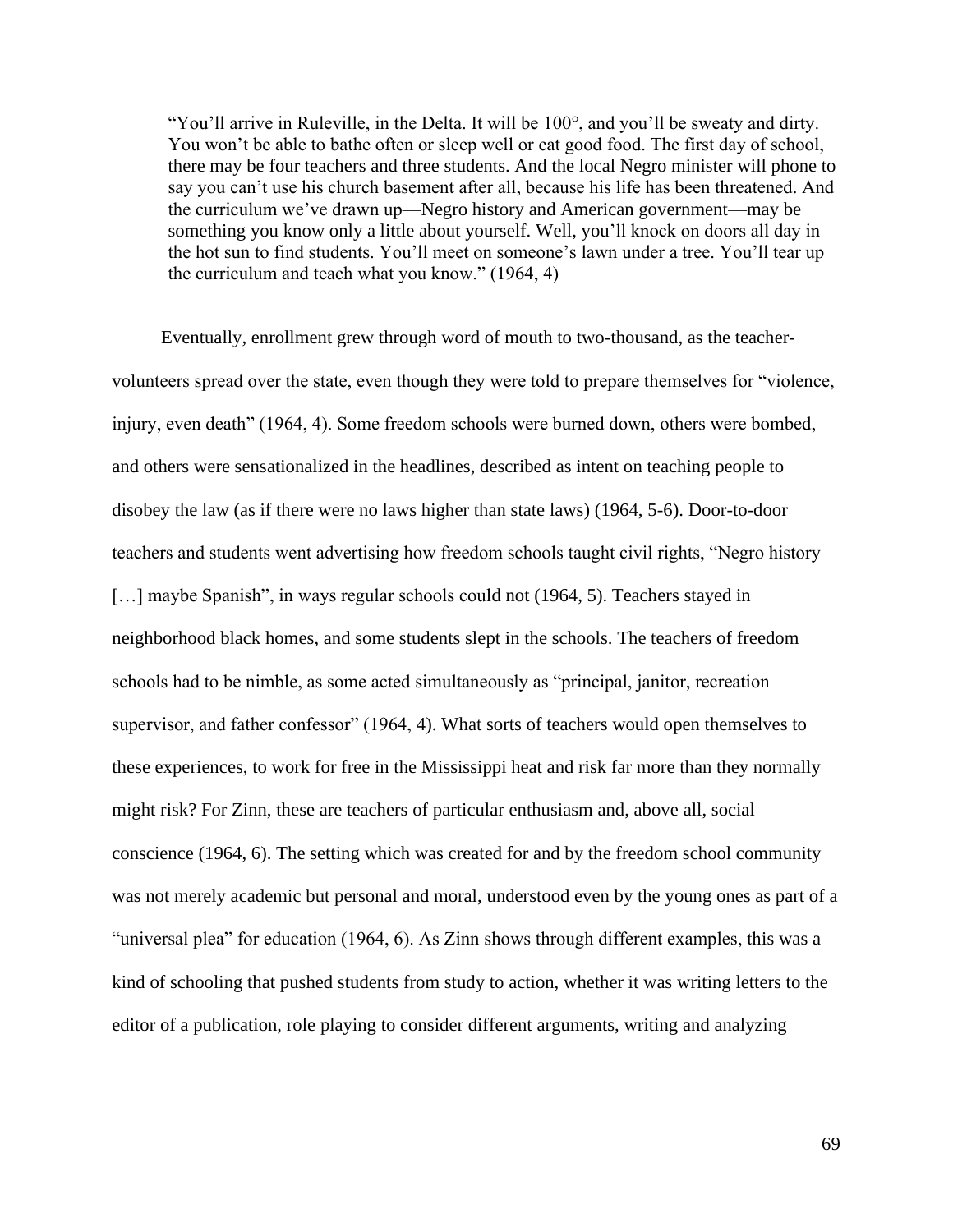literature, or later attending mass rallies, helping to register voters, in general to truly "question things around them for the first time" (1964, 10).

The black Mississippi Freedom Schools were anti-authoritarian and anti-statist movements of the times. They are examples that show quite clearly the dangers as well as the possibilities for dissenting movement in overcoming and responding to moral crisis situations. The freedom schools were schools that "violated all the rules and regulations of educational orthodoxy" (Zinn 1964, 3). Many teachers in the black freedom schools were not formally trained, and they consulted not textbooks for lessons but their lives, "trying to link the daily headlines with the best and deepest of [human] intellectual tradition" (Zinn 1964, 6). The foundational questions posed by the freedom schools are not unlike the initiating dissenting forces of the free-schools: the Mississippi experiment asks can we bring students and teachers together "not through the artificial sieve of certification and examination but on the basis of their common attraction to an exciting social goal?" (1964, 10). Such questions were posed "inside a common cradle of concern" for one another, and so affection inevitably sprang up between the participants (1964, 6). Zinn articulates the primary propositions of the Freedom Schools:

Can we solve the old educational problem of teaching children crucial values, while avoiding a blanket imposition of the teacher's ideas? [...] the educational process cherishes equality, justice, compassion and world [solidarity][...] Is it not possible to create a hunger for those goals through the fiercest argument about whether or not they are worthwhile? [...]

Is there, in the floating, prosperous, nervous American social order of the sixties, a national equivalent to the excitement of the civil rights movement, one strong enough in its pull to create a motivation for learning that even the enticements of monetary success cannot match? Would it be possible to declare boldly that the aim of schools is to find solutions for poverty, for injustice, for race and national hatred, and to turn all educational efforts into a national striving for these solutions? (Zinn 1964, 10)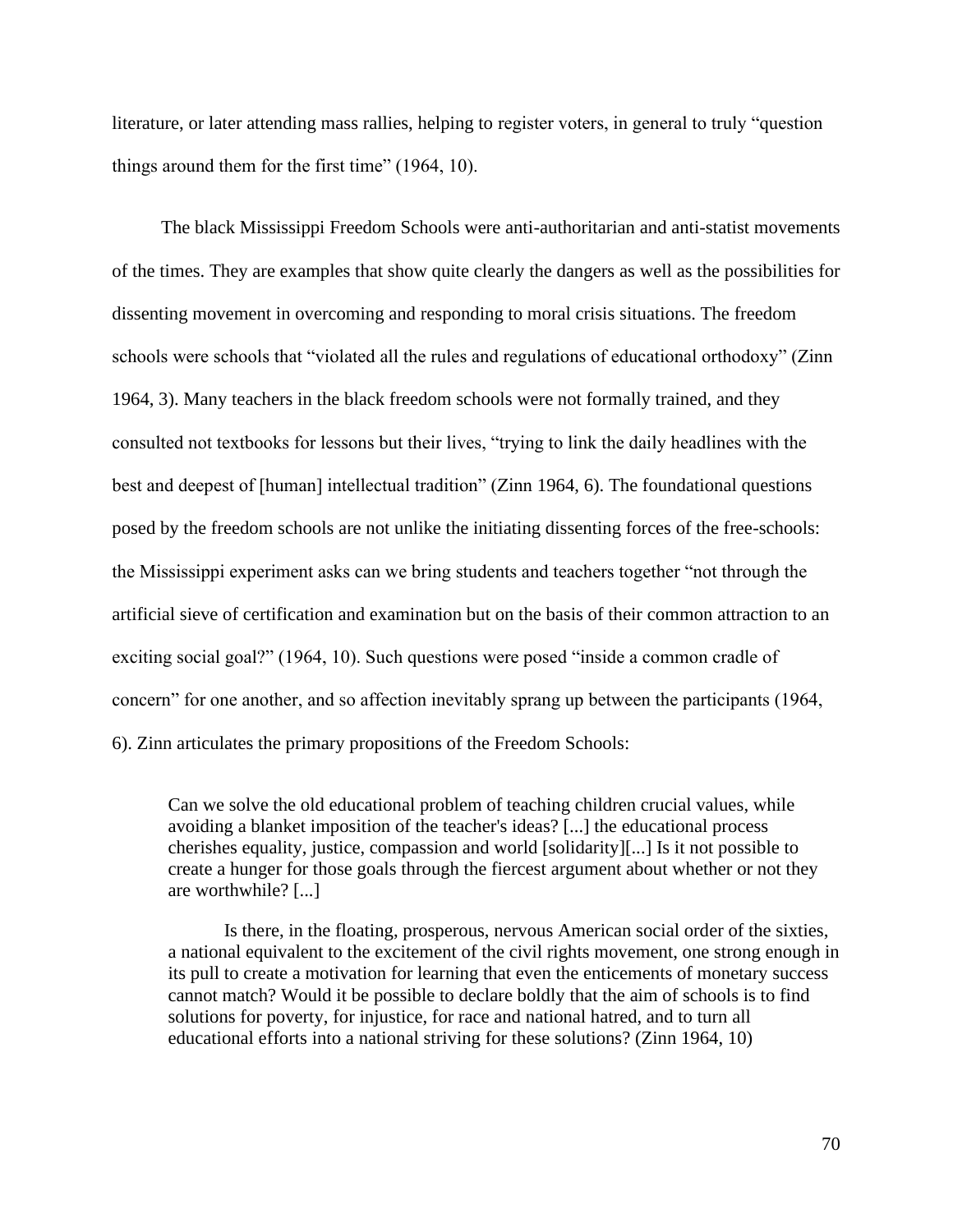This is Zinn spelling out the hopes for reorientation to the seeking of truth in the context of a democratic education as its own public good and for justice and social change. The departure from coercion-conformity proposed by freedom schools, those departures as the strivings described by Zinn, coupled with the vision for schools as freedom movements in and of themselves, in my mind, represents a greater commitment to dissent, which itself shows a particular re-commitment, a relationship, to the dissident, that is the person (the student or teacher) who dissents from popular opinion, from popular schooling, in the name of truth, or freedom of the participants. Freedom schools show that through the movement of dissent may emerge possibilities for solidarity building, and that building relies on a kind of questioning of complacency, or the installation of a crisis via critique, to challenge injustice and reaffirm what is true, "in the constant awareness of exclusion, humiliation, and threat" (Greene 1988, 88). Maxine Greene, in "Multiplicities, Pluralities, and a Common World", chapter four of *The Dialectic of Freedom*, shows that the black freedom struggle and black intellectual tradition of the United States gives expression to the "archetypal predicament of the outsider" (1988, 87). Free-schooling in the shape of freedom schools of Mississippi show an experiment of democratic education, the hopes for an emancipatory public pedagogy, the death of mass school, and the birth of a free school, one that gives expression to struggle and solidarity, to truthseeking by moral critique and moral means. For King, this kind of dissent away from popular opinion, even the state itself, has to be willing to uphold the pursuit of truth (King 2001, 337). This describes the commitment and calling of King, which he explains through anti-war sentiment infused with his religious faith. In "Beyond Vietnam", King recalls his early days of ministry of Jesus Christ: he takes from the Pauline adage "Be ye not conformed to this world, but be ye transformed by the renewing of minds" that one needs to work even against national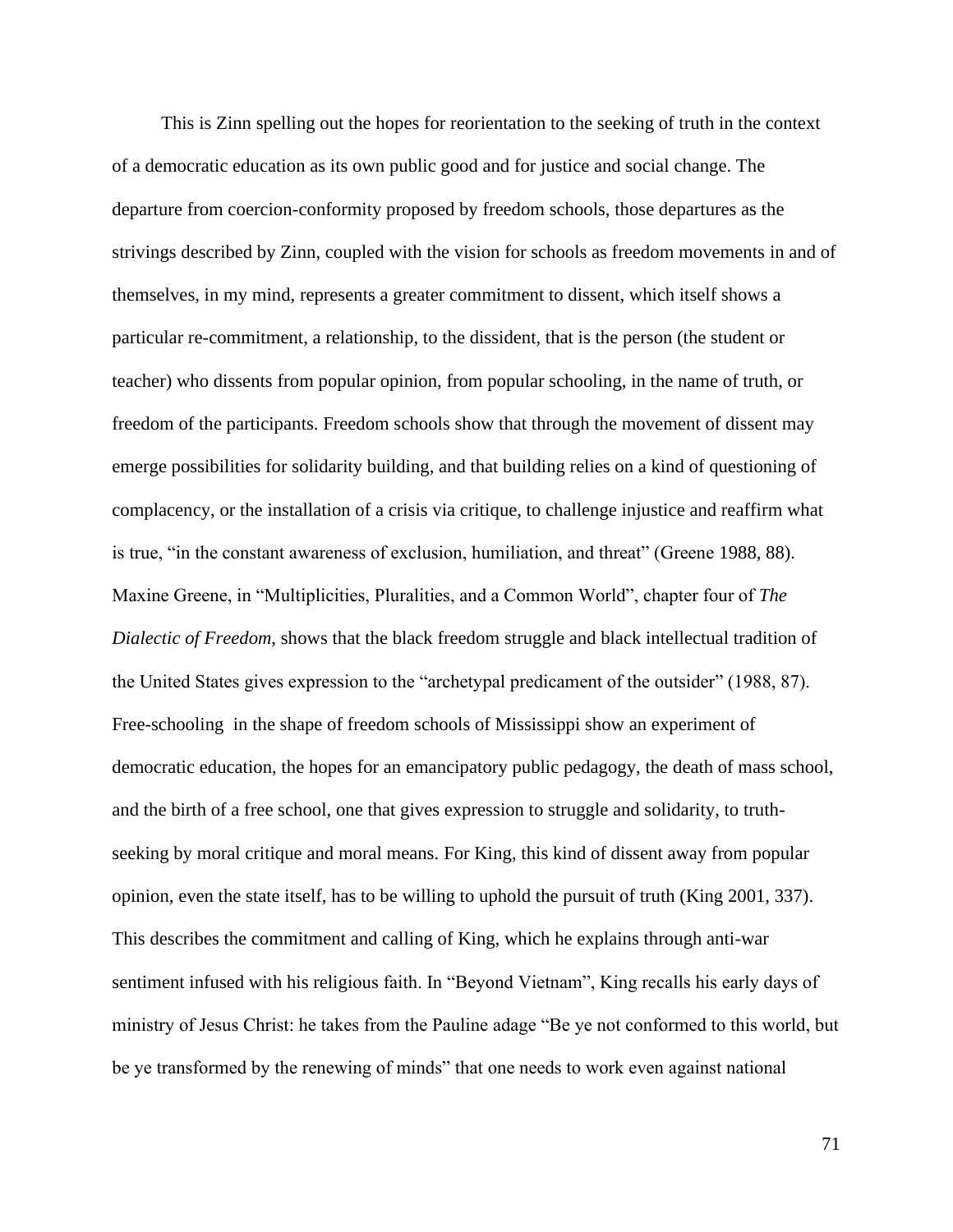allegiances, or allegiances to the common schooling systems, to affirm truth as revealed by God (King 2001, 337-38).

As Zinn (1964) writes, the freedom schools of Mississippi show that schools of radical flavor "can be created in any community outside the official order" if leaders can remain critical of the suppositions of mass schooling (10). This sort of education, Zinn writes, ought to "be dangerous" so as to be its own social movement for change (1964, 10).

In Jon N. Hale's (2016) *The Freedom Schools: Student Activists in the Mississippi Civil Rights Movement*, a history of the Mississippi freedom schools is presented. Segregated schooling of the Deep South of the time, of the Jim Crow system, "governed by hegemonic racial sensibilities […] was a microcosm of the larger segregated society" and against which freedom schools arose (Hale 2016, 3). Hale shows that the civil rights activists who organized freedom schools did so as part of broader efforts to "register disenfranchised black voters" (2016, 69). More than this, the particular pedagogical and curricular commitments of the schools show that what organizers had in mind was the active inculcation of youth "with a participatory notion of American citizenship" (Hale 2016, 69). The history of schooling in the south is marked by "denial and exclusion" (Hale 2016, 20). The reason for this is that, since the beginning of the schooling system of the northern colonies of the Untied States in the seventeenth century, enslaved communities were forbidden from learning to read for reading set out a "pathway from slavery to freedom" (Hale 2016, 22). In this context, learning to reading, becoming an educated person, meant learning "though illegal and clandestine means" (Hale 2016, 20). This, in other words, can be understood as learning through a kind of dissent. More importantly, becoming an educated, literate person became part of the struggle for freedom and for citizenship (Hale 2016, 20). The nineteenth-century abolitionist Frederick Douglass exemplifies this struggle to fight for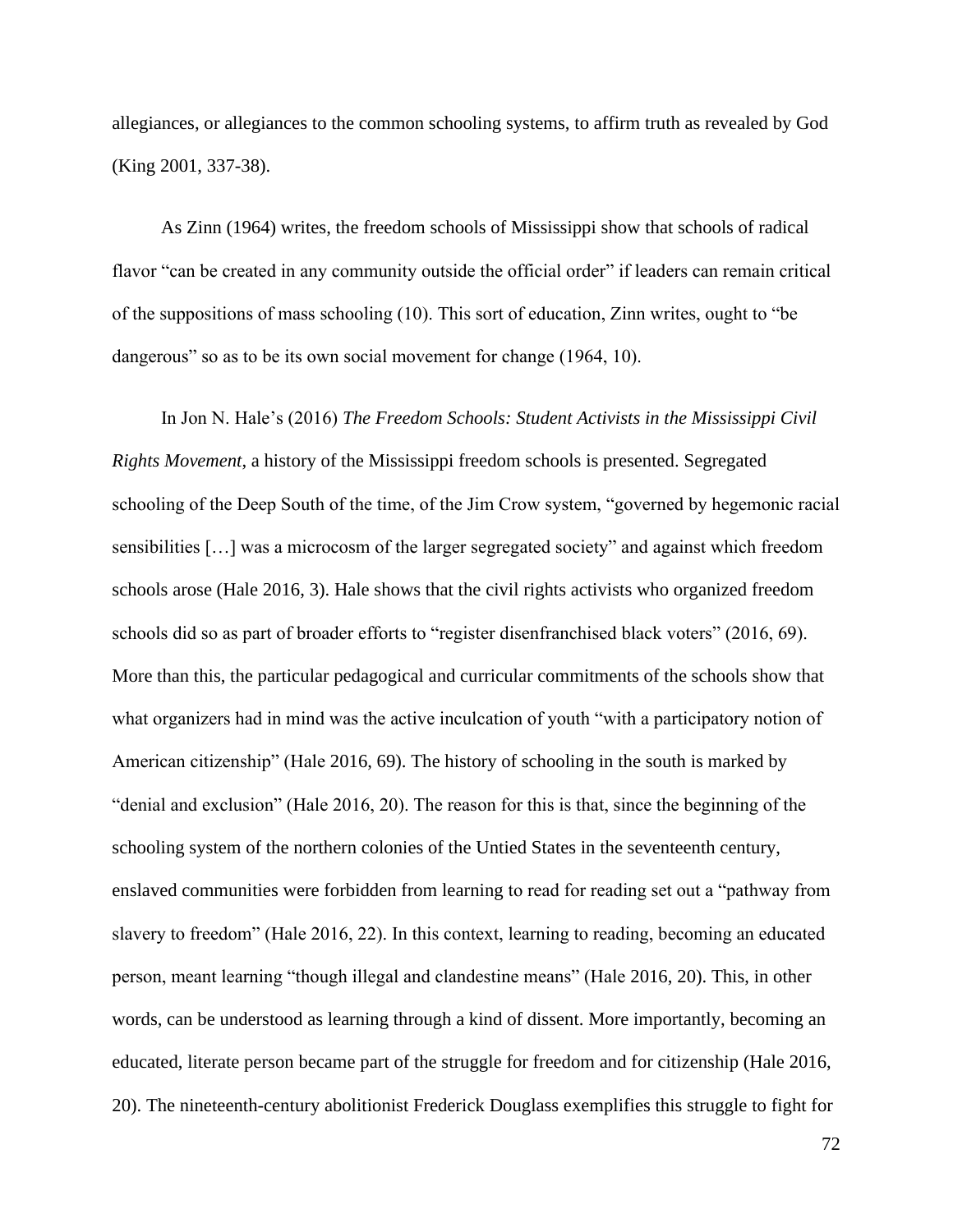even a basic literacy The freedom schools were organized accordingly and similar schools built off of generations "passing down transcripts of resistance" became demanded by freed slaves during the start of the Civil War and throughout American history (Hale 2016, 20). As Hale writes, contextualizing the Mississippi freedom schools in this history of resistance shows that this particular kind of schooling against injustice advanced the civil rights activism, even after the *Brown v. Board of Education* decision of 1954 which desegregated the southern school system (Hale 2016, 20). Freedom schools as such were interested in the work of resistance, dissent through integration, and the concretization of the promises of democracy—in short, education as the practice of freedom, advancing the civil rights movement (Hale 2016, 34). Education as the practice of freedom, against education as it is conceived in the common compulsory schools, becomes education through dissent from schooling.

# **2.7 On death of the compulsory school**

With all this concern for moving beyond our current situation of compulsory mass schooling, there is a more primary concern for how to attend to the death of school as we know it today. But it should be clear that death of the compulsory school does not entail a total loss or destruction of compulsory school or school in general. Afterall, the free school is still a kind of school, even though it works actively against the mass, state school of the day. In Rocha's words, "moving beyond or outside does not entail [...] forgetting" (2020b, 30). As abovementioned, the free school presents a dislocation of compulsion, which opens schooling up to be reconsidered, or more fully remembered, not to "civilize and urbanize" education but to reassert the educational character of the school in the form of a question (for Rocha, "what is education?") (Rocha 2020b, 34). The history of schooling for disenfranchised persons, namely racial and economic minorities, and slaves, in the United States illustrates the power behind such a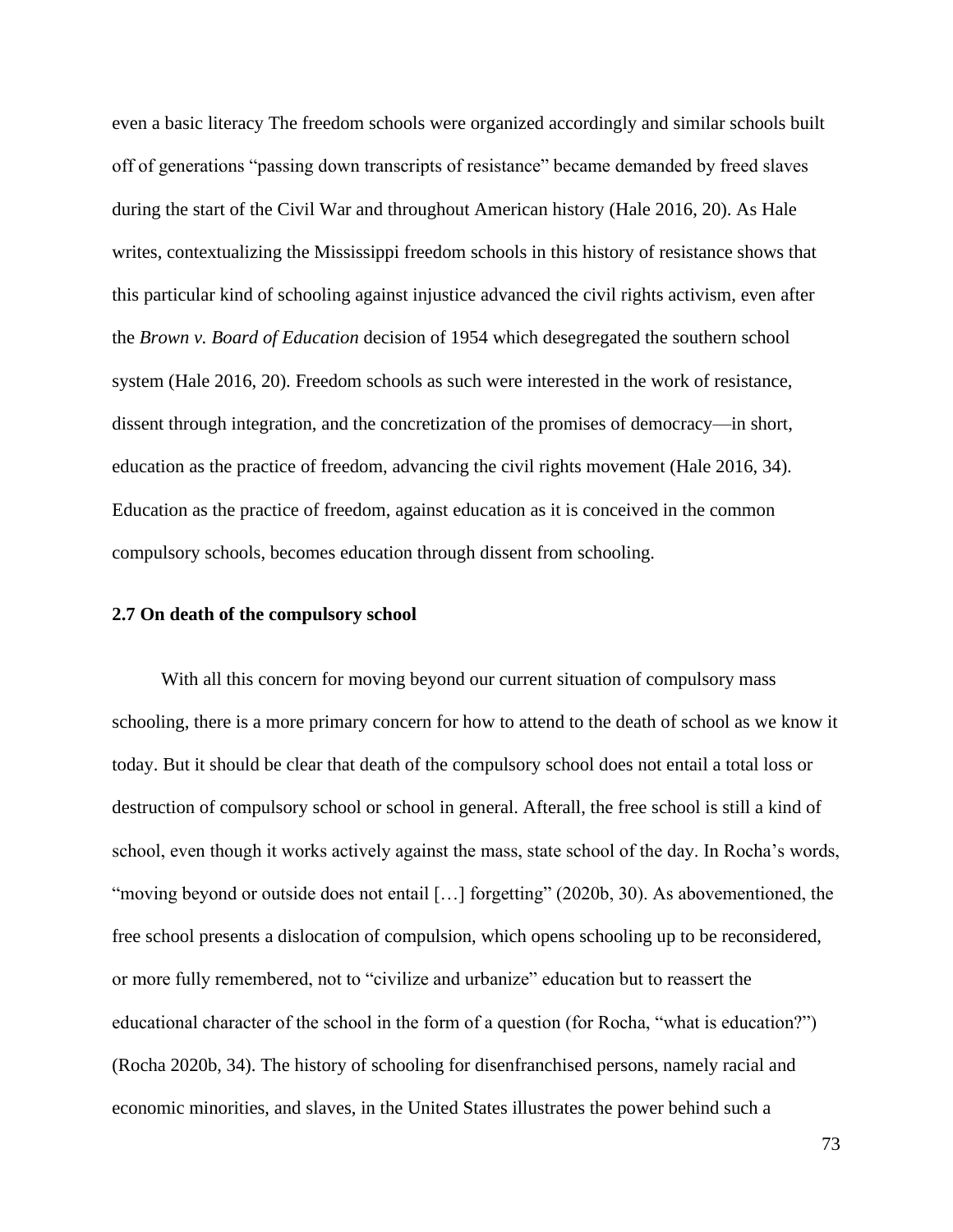question. In my view, following these strands, dissent from compulsory schooling is not a total upheaval of relations between participants and the school but a kind of recommitment against "miseducation" that we see in the "objectified subject", the person, of the compulsory school who is dehumanized (Rocha 2020b, 29). Dissent from the compulsory school is not an entire rejection of relations but carries with it understanding, mystery even, from the old school to the new school, where the subject would remain central. This is to note, first, that the compulsory school, the people of the school, cannot be abandoned entirely, as explained by Rocha (2015) in *Folk Phenomenology*, and that to dislocate schooling from its common surroundings is to attempt to "re-enchant education with mystery", thereby shaking the compulsory school of its "living [death]" (52). Elsewhere, Rocha (2020b) in *The Syllabus as Curriculum*, builds on these assertions to show that even though we might reject the processes and assumptions of the compulsory school by signaling its death and moving to the free school, we still carry on some life of compulsory school or some of its baggage. After all, again, even the free school does not drop the school moniker, even though it is altogether functionally opposed to the operations of the compulsory school. In free-schooling, the death of compulsory school signals a crisis of authority, which provokes critique. The death of compulsory schooling, as Rocha (2015) writes, refers to the particular mood that would set in in this absence of compulsory schooling authority (7). Free-schooling, in questioning the authority of the compulsory school, already prepares itself to fill the void left by that death. The point here is that death, in one sense, needs to be a total transformation: even if afterlife is granted, it is of an entirely different character, being situated on a different stage. So it is for the relations between the 'old' compulsory school and the 'new' free school. While the compulsory school may live on in many ways after its death, even if it is rebirthed and appears in different forms, it cannot survive its own death. That death, in my mind,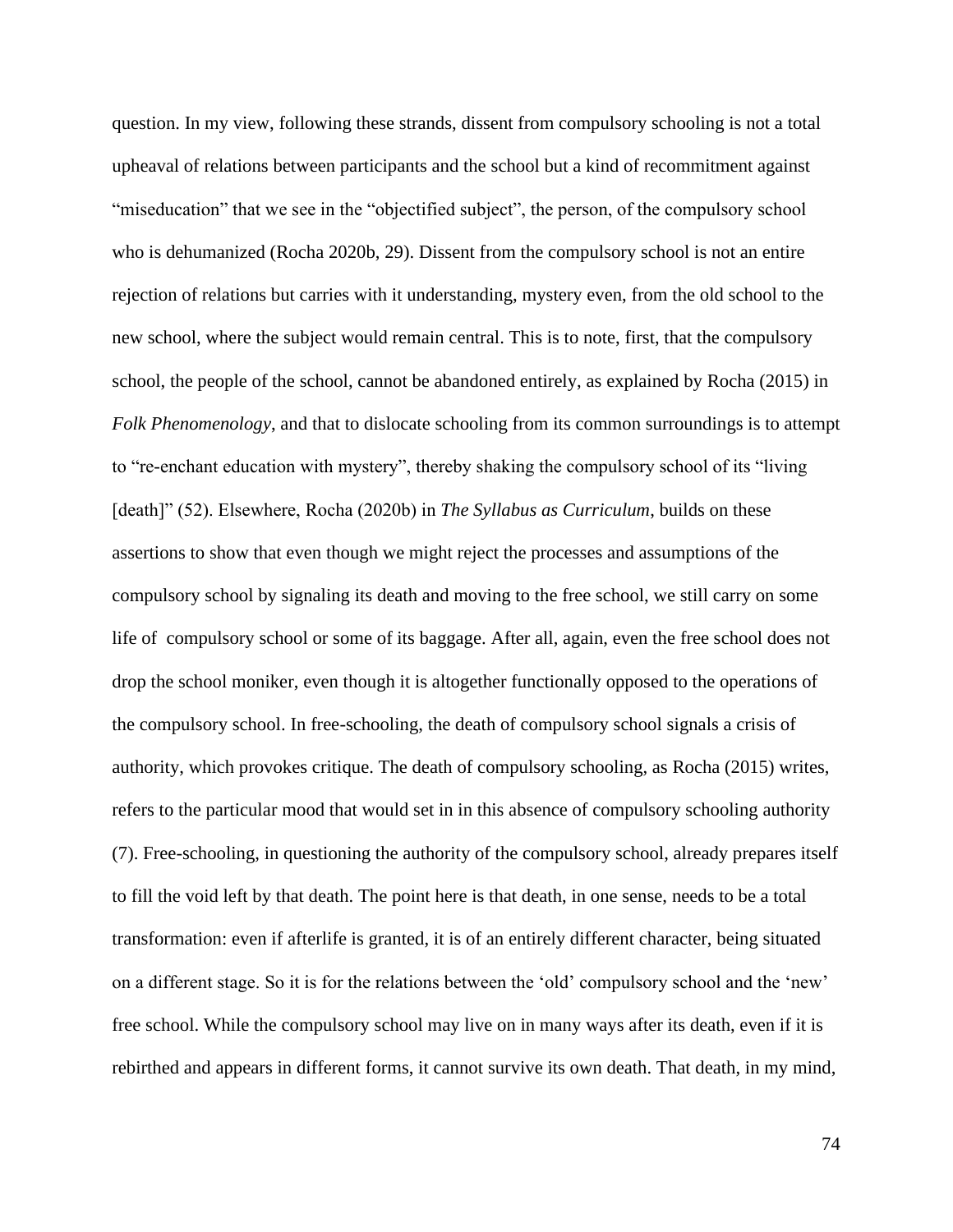a kind of transformation, is what free-schooling signals when questioning the authority of compulsory schooling, in attending to the death of compulsion in schooling.

## **2.8 Concluding thoughts: against individuated schooling**

I have tried to show that one can understand free-schooling in the light of the 1960s Civil Rights movement, particular forms of unpopular activism, to present a vision of dissent for solidarity with schooling participants, or mass civil disobedience, primarily inspired by the sermons and writing of Martin Luther King Jr.. Free-schooling, therefore, I have proposed as a social movement for change that comes with many risks and uncertainties but is also an expression of the common yearning for freedom. In thinking again about some of the connections I offered between the themes in play in section 2.1, I want to assert again that different senses of crisis have been outlined as requiring the movement of dissent to be overcome. The particular character of dissent I am nesting in the time period of the sixties era, for it is out of that time and that character that free schooling as a re-orienting of participants to education occurred. Therefore, it is from those times, from those dissenting visions and characters, that we can stand to reflect on what we might learn. One thing that we can learn is that the crises situations, historical instances or predicaments and moral crises, crises of hearts, are not altogether unrelated, that death of one schooling regime does not rid us of problems with conceptualizing education nor of the primary setting for the idea of education for the individual to be articulated.

It seems any movement that would obsessively advocate for 'freedom' "at the expense" of other values should account for and guard against potential excesses or slides into "madness" (Miller 2002, 32). This is true at a practical level because there are real "dangers associated with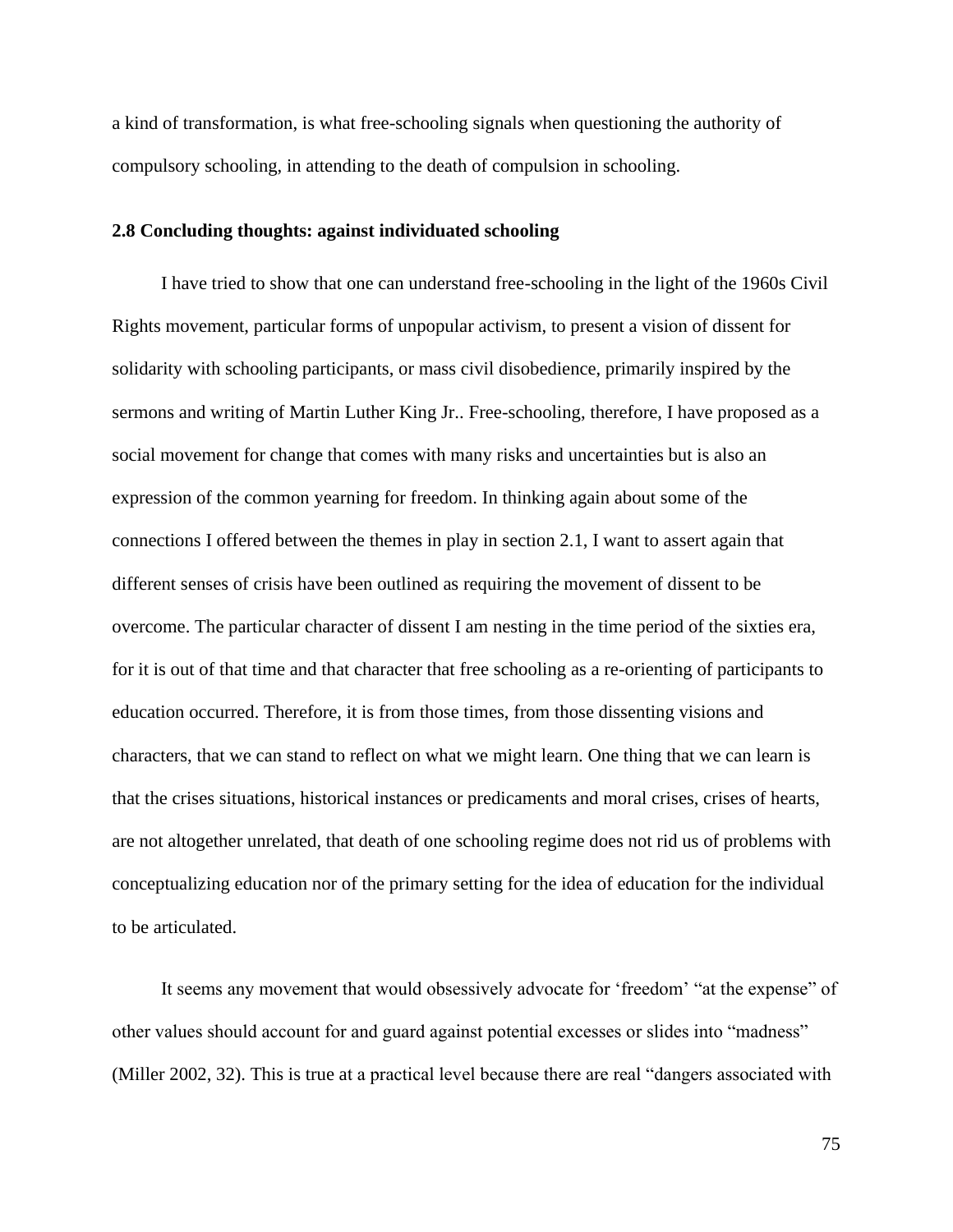challenging the white establishment", as has been established (Cordero 2016, 8). Many young students who initiated and continued the civil rights movements did so on the basis of a sustained "critique of modern culture" for a "transformation of consciousness" which the compulsory school could not escape (Miller 2002, 32). This gets to the heart of the free-schooling movement's ideology: it is a defense of what is authentically human against technocracy, "an onslaught of mechanization, standardization, and routine" (Miller 2002, 33). This makes freeschooling a critique of "liberal reforms of public education" as well, which would not attend to broader questions about the relevance of formal schooling for the education of racial and economic minorities (Miller 2002, 37). So free-schooling is truly a wide ranging and multifaceted moral-social critique more than it is a commentary about schooling proper. The free-schooling movement, then, was in fact representative (through its various instantiations) of the 60s counter-cultural movement that sought "a total transformation of American society", a movement that can be traced to the beginnings of resistance to the disenfranchisement of slaves (Miller 2002, 39). I think that considering free-schooling as a continuation of the ideals of the civil rights movements of the 60s, shows its family resemblance to something like deschooling, which proceeds from similar critiques not only of schooling but of the organization of larger society, of social relations, and of the place of schooling within those contexts. Free-schooling, like deschooling, also proceeds from the personal critique that maintains that compulsory schooling has personal affective consequences, that it instrumentalizes the person: Peter Marin remarked that, in compulsory schools, it is the "will" of oneself that the student is pushed to relinquish in order that they become sedated, "manipulable and obedient'" (Miller 2002, 40). That is a depressing state of things which the free schools on account of their very being are in positions to counter. In place of the rigidity and coldness of the compulsory schools, free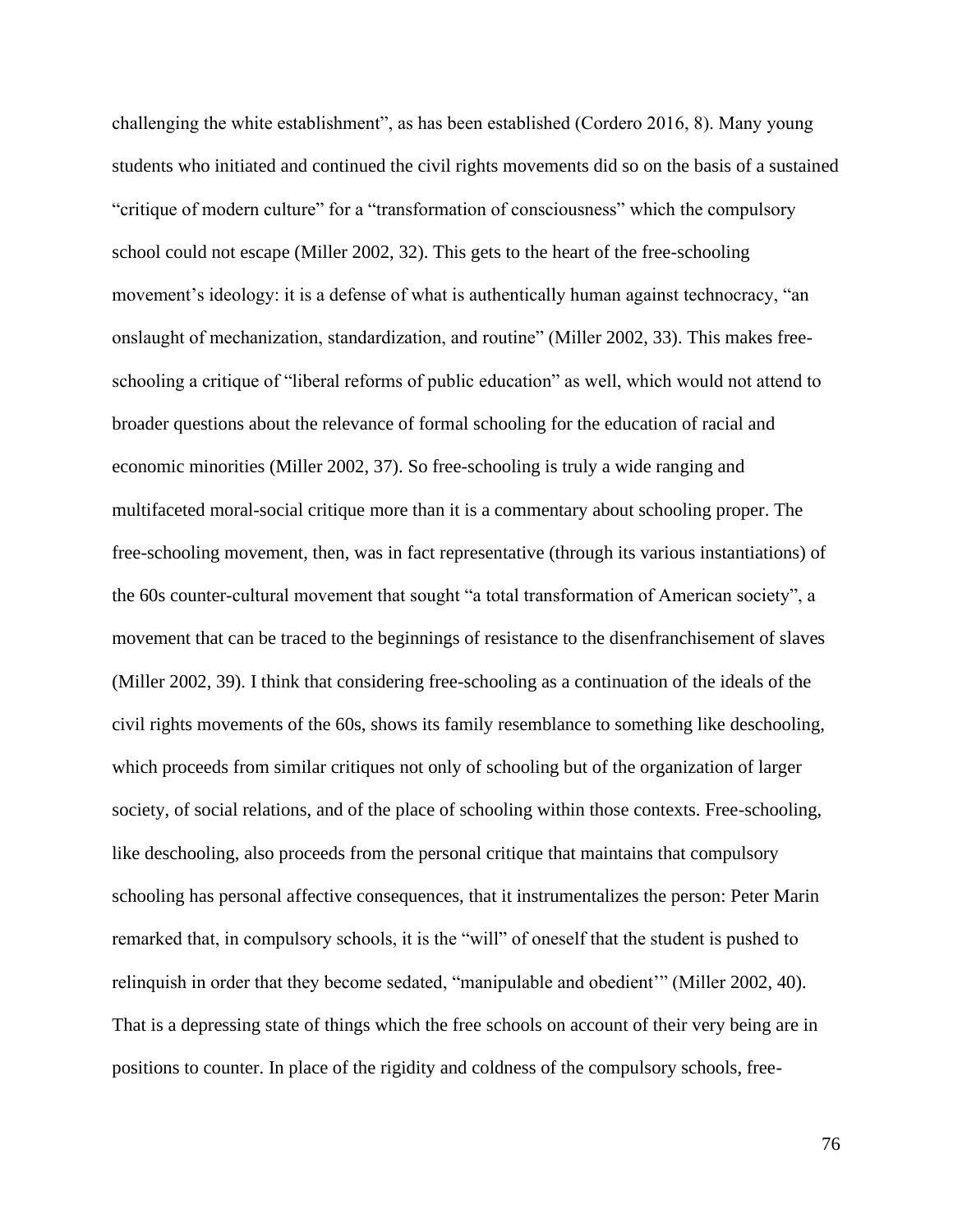schooling envisioned a cooperative and encouraging community, which recalls King's beloved community, a unifying context for addressing pressing issues (Miller 2002 42). And so, as I have tried to show, primary to the free-schooling ideology is dissent from the complacency and repression of students under modern, mass compulsory schooling, which is the kind of dissent that engenders crisis. This kind of dissent is necessary for redefining education as a context empowering social change and solidarity with students, their personal experiences, needs and expressions (Miller 2002, 43).

Like the Mississippi freedom schools, the free-school is against an individuated approach to issues of schooling and rather proposes a collective or community approach to solving schooling issues. In the compulsory school, on the other hand, issues of schooling are placed on individual shoulders: the teacher singularly is responsible for teaching their particular classes of students, and likewise students are individually to carry their burdens of learning what is taught and showing and proving what they have learned. This point is articulated by Kristan Accles Morrison in a 2007 book titled *Free School Teaching: A Journey into Radical Progressive Education* (vii). To conclude, I want to engage with Morrison's text to show that, beyond the moral critiques already alluded to and offered, progressive educators offer other, multifaceted examinations of problems with the modern states of compulsory schooling. Articulation of those problems can help in returning to what the free school proposes and why it is important to consider in relation to the crisis of education as education is conceived in the common compulsory schooling systems. This concluding section, then, provides a review of some reasons why continual critiques of compulsory schooling are needed, and how abandoning those critiques only reasserts the crises for education, crises of educational authority within the schools, that I began with.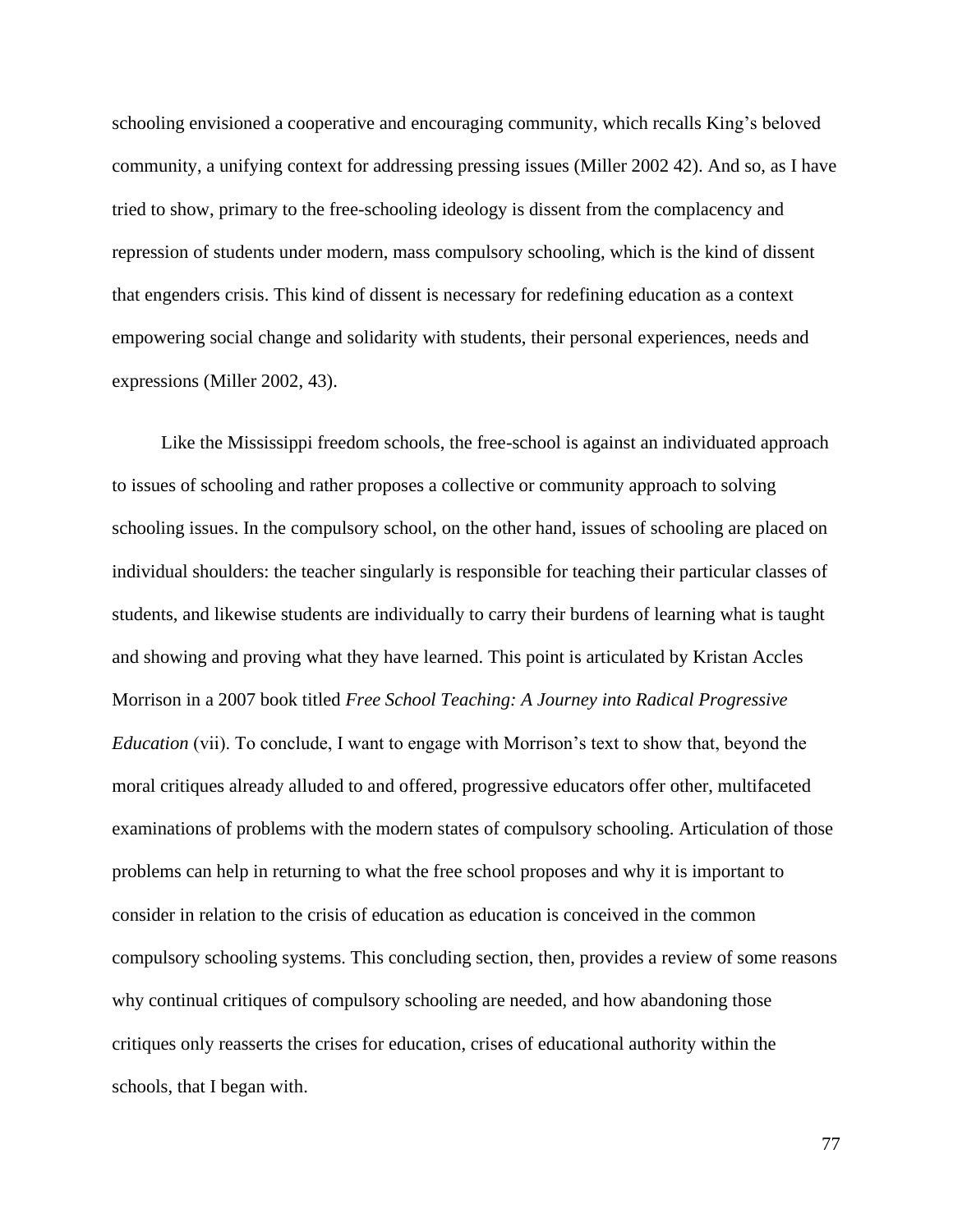Morrison asserts that the fundamental issue of schooling reform is the position of the reformer who attempts to "tweak" to solve issues within the school instead of looking more systematically at the compulsory schooling contexts. Morrison calls this flawed approach a "personalized" one, where systemic issues become "personalized" (2007, vii). I instead refer to this approach as an individuated, internalized or disassociated approach where systemic issues are placed on individual shoulders, disassociated from their social contexts. For Morrison, students who within the compulsory schooling systems become "losers" feel that they themselves (or other individuals) are to shoulder the blame for not being gifted enough or "not working hard enough" to meet the demands of compulsory schooling (2007, vii). This can put individual teachers and students at odds, making one responsible for the shortcomings of the other (2007, vii). The individual teacher may find themselves unable to grasp student issues, being armed with the incorrect methods to transform poor students into good, high-performing ones. The student, meanwhile, may see the teacher as the hunter and them the hunted. Outside of schools, parents may internalize the failures of their children, feeling that if only they spent more time collaboratively on schoolwork, the child would fare better in school (2007, vii). The individual voter, similarly, may see 'failures' of schools as a product of incompetent administrative leaders (2007, vii). These individuated approaches to issues of compulsory schooling, those that place blame for the failures of schooling on individual shoulders, of schoolboard trustees for instance, fail to recognize the compulsory schooling system in its systemic context (2007, vii). Individuated approaches to schooling are content with judgment and the placing of blame. This is the foreground upon which issues of compulsory schooling within particular societies arise and without which issues of schooling are not properly intelligible. Without a systemic context of compulsory schooling issues, according to Morrison,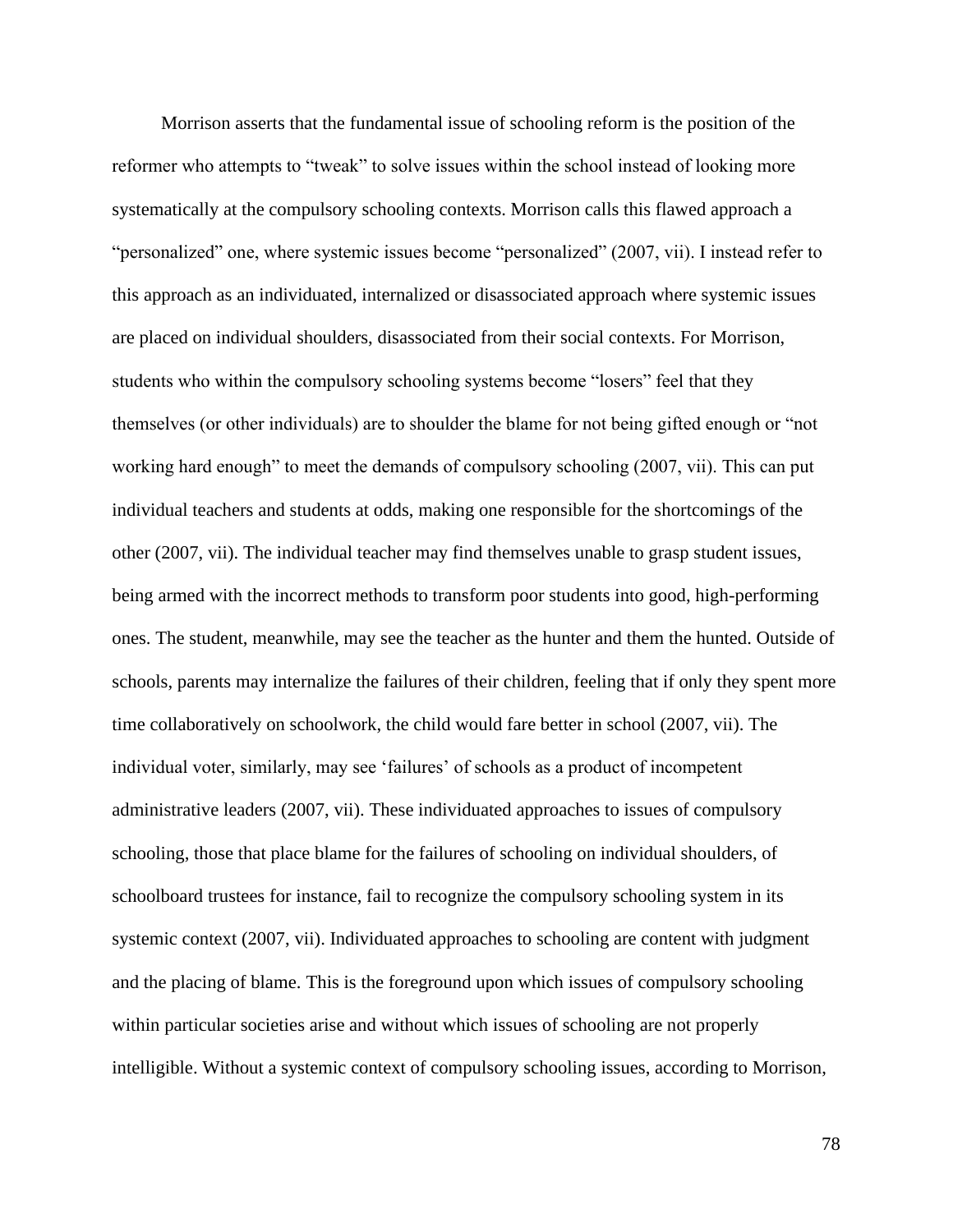one would attempt to address individual aspects within the compulsory schooling system (2007, viii). The thrust of Morrison's argument assumes that we need to conceive of new visions for education (but, as I would add, only after the death of compulsory schooling systems) (2007, viii). This entails a death of the disassociated, internalized or individuated approaches to issues of compulsory schooling, as well.

In signaling the death of compulsory schooling, free-schooling proposes differing visions for the education of the person, including the child who is no longer a mere thing to be manipulated. This kind of education for a person to become more themselves, to become their own force for social change, needs to be made distinct from questions having to do with compulsory or common, state schooling. After considering some consequences of compulsory schooling, the need for the death of schooling as a conceptual tool may be clearer.

The free-schooling ideology helps to show that the terms 'schooling' and 'education' are used loosely, interchangeably, or indiscriminately among policy makers in order to align compulsory schooling with particular training for work in the labor economies. The descriptor 'free' or 'freedom', on the other hand, changes the setting of compulsion fundamentally. Compulsory schooling describes the formal systems that emerge historically as an instrumentalrational mode of social control of mass populations, trainings for initiation into the market economies. Such compulsory schooling is formal in that it is temporally bound, set within a defined framework wherein success and failure are pre-determined, and wherein class cultures and workers in the labor-economies are produced. For John Taylor Gatto in "The Curriculum of the Family", one of the primary functions of schools is to teach young people how to remain perfectly sedated in a continuous present, much like the present media interfaces try to do, or more simply it teaches them "how to obey orders" (2001, 14). By extension, the implication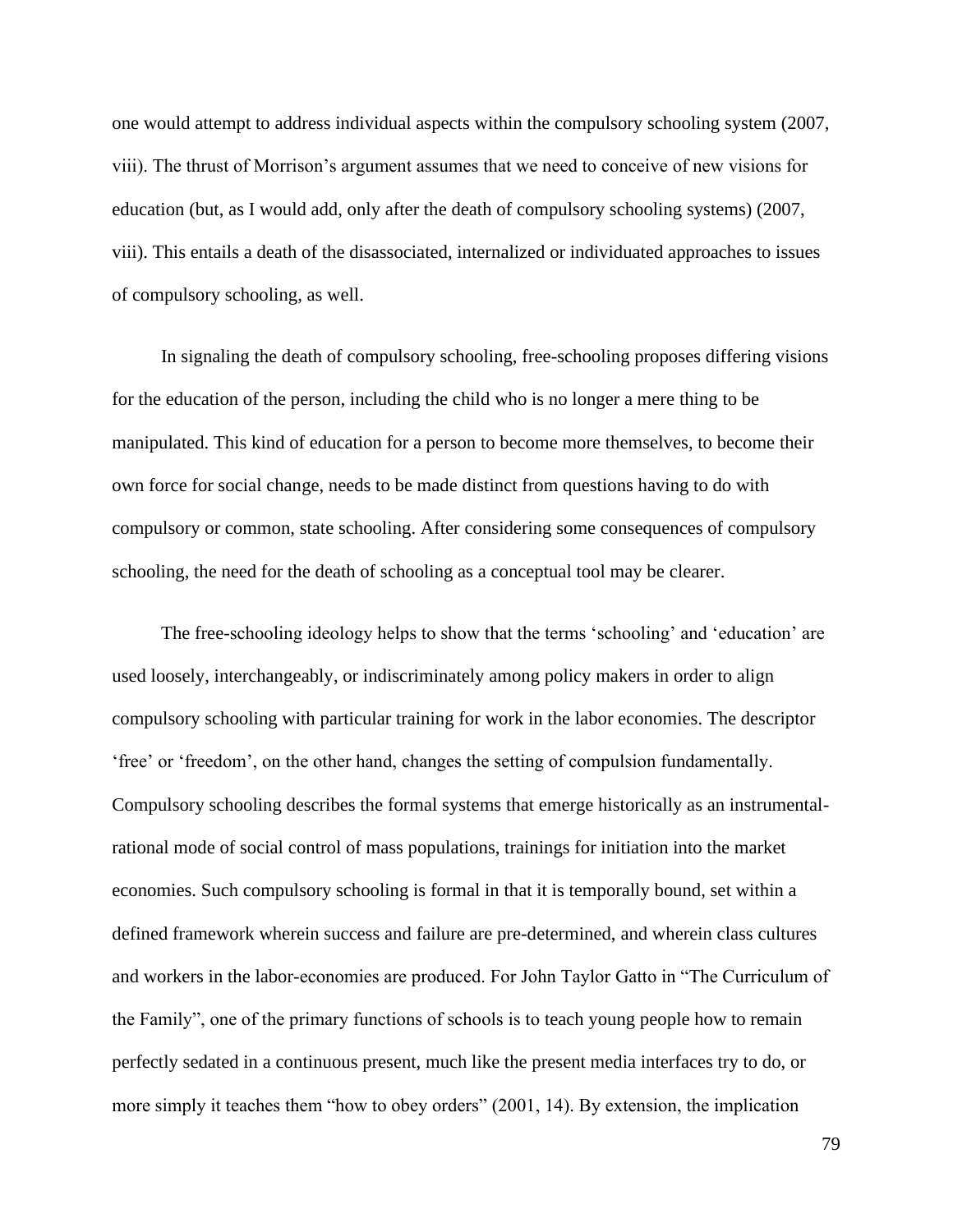becomes that the deadening of compulsory schooling has no interest in the education of the person to become themselves and transcend the schooling enclosures to elicit change in their surroundings. Instead, the disciplinary aspects of school are tightly bound with the kind of education installed by the compulsory school.

And yet, there are relevant counter-cultural and dissenting forces already living within the compulsory schools themselves that are articulated alongside and against the school. In *Learning to Labor*, first published in1978, Paul Willis (2000) describes British compulsory schooling as a site of resistance for "working class, unqualified, disaffected" young boys who in their coming together as "the lads" make up a creative counter-cultural force against the school and its conformism (Willis 2000, 119). My reading of Willis is that the lads are not given special status in the school to transcend it as much as their unique informal grouping is articulated as a counter in its own right whose powers emerge in subtle ways against the dominating school. These students challenge and reject the deep-seated fallacy that "opportunities" are created by compulsory schooling itself, that to be educated by such schooling is to push oneself, as an individual, upward to new openings for the challenging of class structure (2000, 127).Willis tries to show that the schooling of these young boys is at least complicit in legitimizing and reproducing a class society, "class position and privilege" wherein "[refusals] to compete" in the schooling hierarchy, the rat-races of credentialism, become "radical [acts]" (2000, 128). Again, dissent appears at the center of the moral critique and provides bridges for overcoming the moral crisis; this is dissent from credentialism and movement toward more solidary relations. The compulsory schools as such are not concerned with the education of the person but with the filtering and stratification of people into class societies. The informal grouping of the lads presents a pointed case for counter-school culture that penetrates the naturalized schooling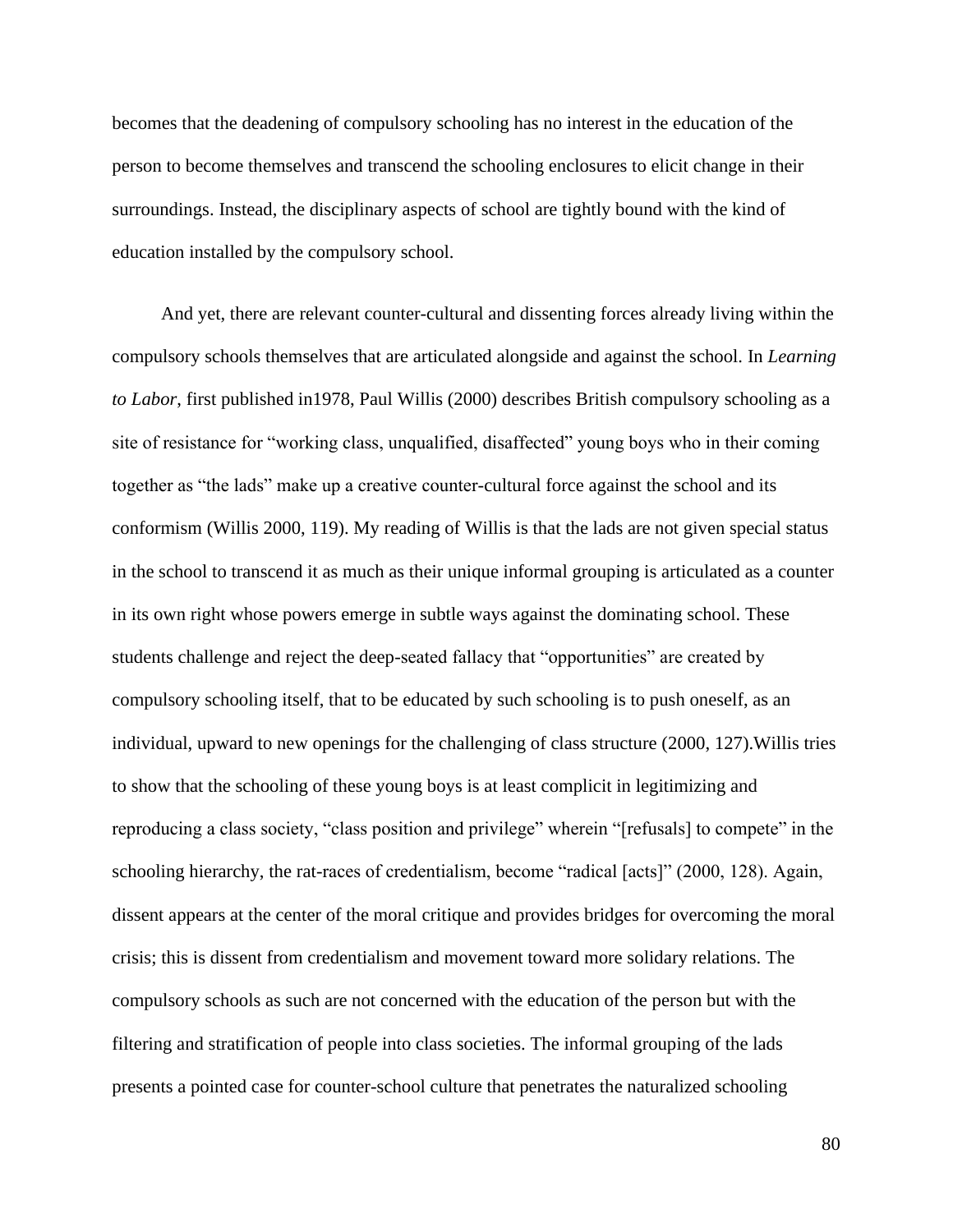ideologies to uncover the true 'work' of school which reflects the social organization of labors, of capitalist production, of the working-class (2000, 146). Primary to his general argument, Willis notes that under "advanced capitalism", mass compulsory schooling for the state functions to reproduce "the [structures] of society itself", legitimizing some appearance of its own institutionalized autonomy relative to other social systems (2000, 59). The undercurrent of Willis' ethnography is an articulation, or more accurately a sustained questioning, of the "legitimacy of school as an institution" (2000, 18) and particularly for working class children whom under the schooling logics become "ignorant", "awkward", "disobedient" (2000, 72). For Willis, youth culture partially penetrates the schooling mobility myths, and through that penetration desperate questions are raised about the transition for youth into adulthood. The transition describes the step-by-step training for movement from schoolwork, including homework, to the real-world work of labor. One point to make here is to propose the following: even in compulsory schooling, what are children already doing, how are they organizing in ways, and how might we empower them in their dissenting ways to focus those energies for solidarity? This is where the free or freedom schools become relevant in nurturing those self-governing and dissenting capacities of persons to engender social change, capacities which are already being developed even within the mass schools, albeit covertly.

In sum, critics of free-school education should note that free-schooling emerges from the distinct dissenting attitudes of civil rights activists of the American 1960s. Free-schooling owes a debt to the black freedom schools and student protest movements. But free-schooling is more than a utopian, romantic dream that was the product of historical contingencies. This is because the ideologies of free-schooling, its educational visions, call us to higher concerns for personal meaning, for justice and solidarity that have been articulated. Free-schooling already recognizes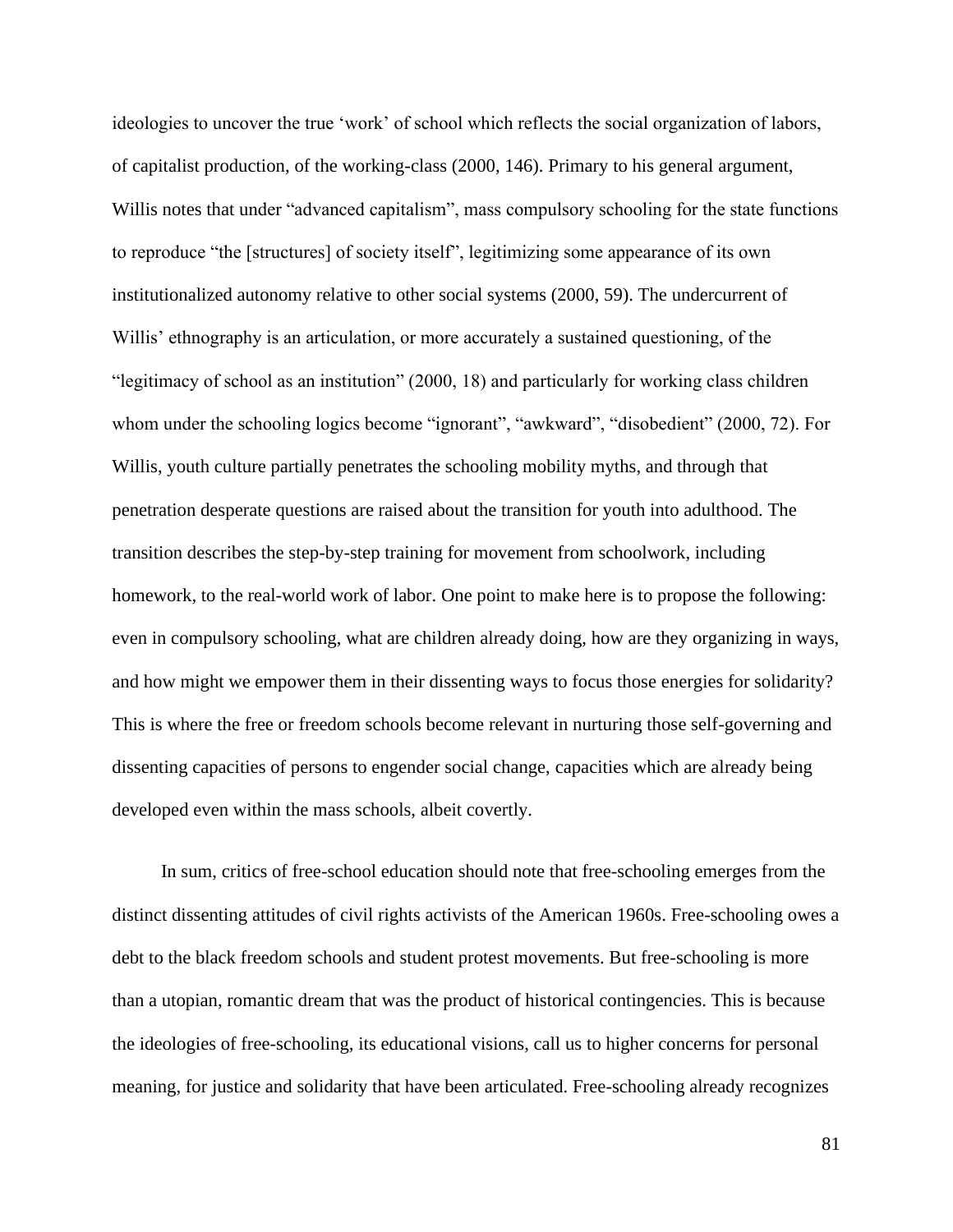that students on account of their very being pose challenges for the coercion of the compulsory school. Free-schooling as such shows a commitment to the schooling participants, allowing them to be primary to curricula. It is worth noting the ways in which compulsory schooling participants already form counter-cultural forces that are personal and dissenting. And it is always within a spirit of dissent for organizing around solidarities that any conception of freeschools must begin, because free-schools represent forces for social change that recognize the primacy of students as persons. Free-schooling, then, is a creative as well as dissenting force that answers to the alienation of the modern technocratic and predatory-capitalistic state.

I have tried in this essay to present dissent as civil disobedience and in the form of freeschooling. The death of compulsory schooling comes as a result of sustained schooling critique, and it allows us to reconsider the how schooling itself as imposition not only invites rebellion but creates a crisis for the idea of education itself. The death of schooling implies that schooling needs to die in order for education to be something living, rather than the competition-economy that the politicians continue to paint it as. It is the death of schooling that initiates a crisis for schooling to be reconsidered, and it is the moral crisis of the sixties through which free schooling and freedom schooling ideologies emerge and through the pursuit of justice and solidarity coalesce. Rocha warns of messianism via schooling masquerading as education. It is the same kind of messianism of the orator that one needs to guard against in the sermons of the preacher King or the revolutionary Gandhi. It is a good thing, then, that there are mounds of literary-moral substance to back up the rhetoric of both; this is not the mere rhetoric of activism for its own sake, commercialized and toothless. King's world vision, for example, as expressive of the black freedom struggle is more extreme and unpopular, initiating one into the life project of the search for freedom. Free schooling, as it was established by activists, emerges from that struggle for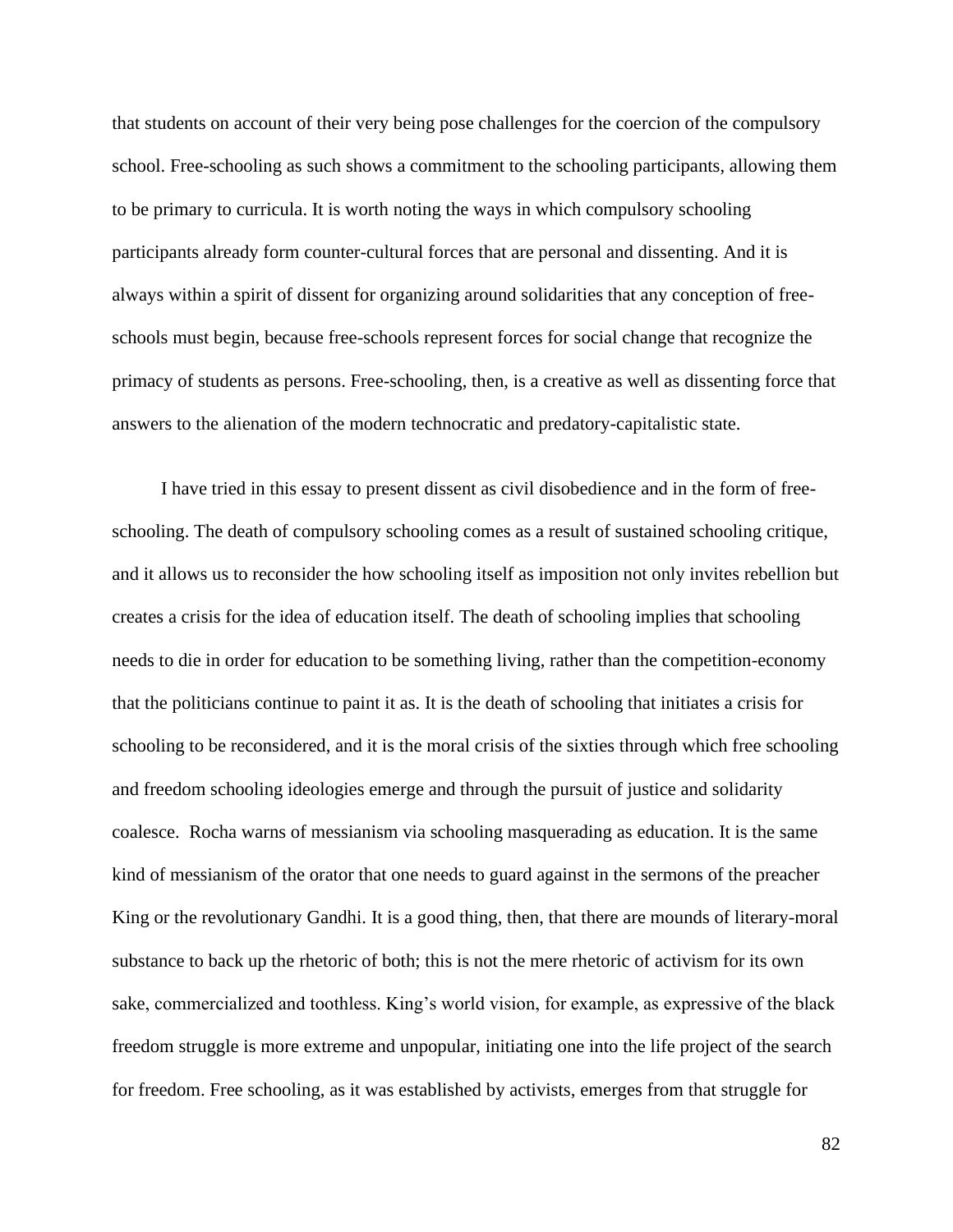liberation, seeking to continue the work of the civil rights movement, but it is also born out of the basic desire for a child to be taught by his mother in the context of a home, in a more free atmosphere than the common school allows. The free school movement, then, including the Mississippi freedom schools, has its roots in organizing for social change. King, through his Christian love, that which is sacrificial, understanding, and absolutely common within all persons, shows that the oppression of the Negro, as well as that of children caught in war, was related in a necessary way to the conditions placed upon school children. Truth is at the center of King's faith, and it is commitment to the seeking of truth (recalling Gandhi's *satyagraha*) that motivates the moral critique of King, which at once describes the crisis around race relations and provokes the crisis of authority and complacency he is trying to install to disrupt complacency and order.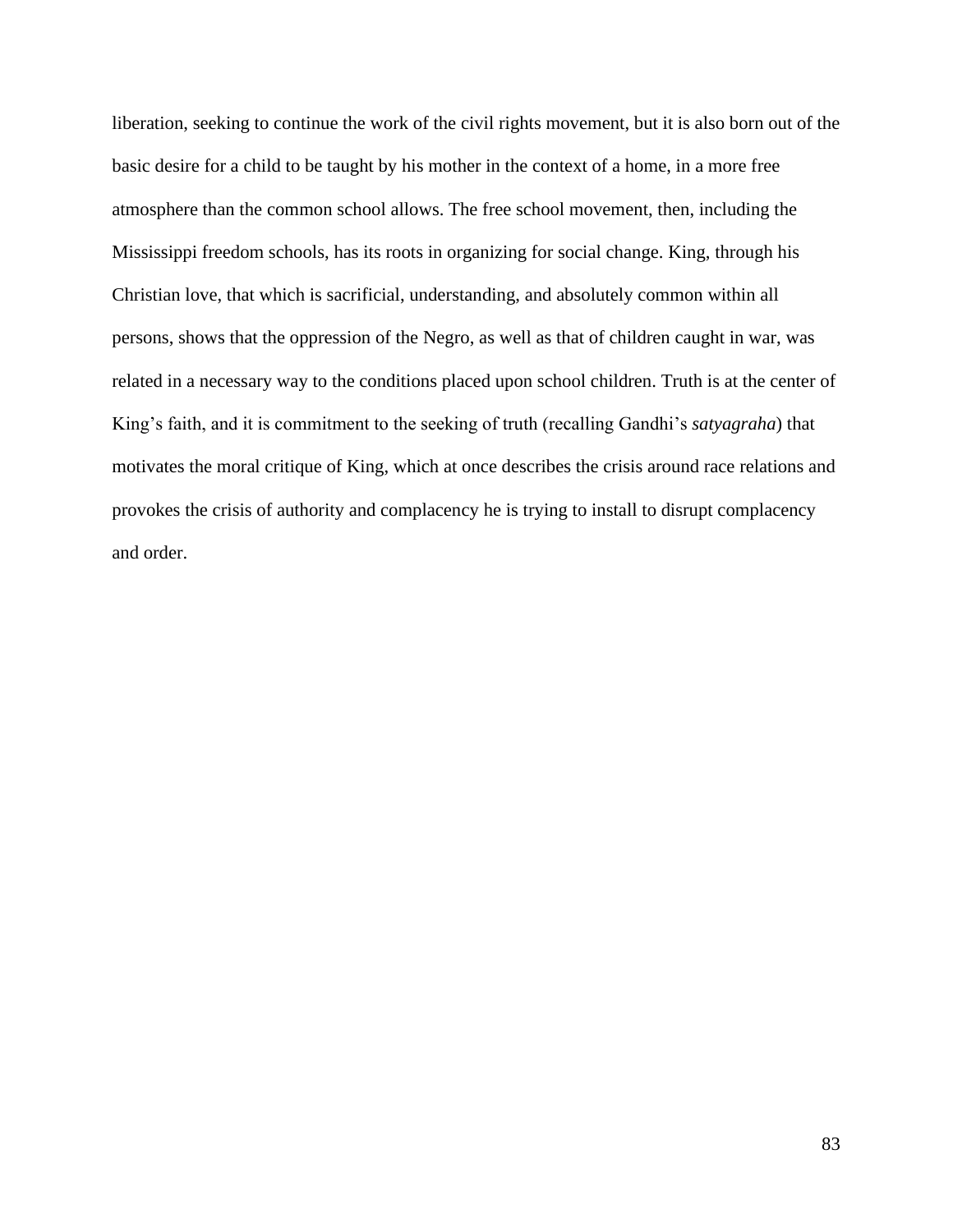**Chapter 3: Reconciling internal crisis, and dislocation through diaspora and journey**

### **3.1 Introduction**

This essay considers dislocation of the migrant as a point or initiator of internal crisis. I want to say that the internal crisis allows for or provokes dislocation, and that dislocation can carry with it images of crisis through quests and movements across geo-cultural boundaries. The movements are embodied by the migrant and their particular, local affiliations and identity articulations which undergo change. The movements are shown in literary depictions of migrant affiliations to accentuate and at times disturb their hyphenated social-political communal identities. Through dislocation is opened possibilities for new sightlines through hybrid positionalities. Migrant characters are considered as parts of the literary image of dislocation, as it is experienced internally and expressed in different settings, over generations, emerging and reemerging, and "residing in private and/or collective memory" (Malak 1993, 277) . For the migrant, their homeland is at times the ambivalent force of fate. They can be caught between memories of past homes while trying to belong in new ones. Within those stories of constraints, I locate identity-spiritual crises. While there is risk around assuming such in-between positions like fluid movement across ideological boundaries (the neither-Hindu-nor-Muslim Vassanji, for instance) there is also hope expressed through translation, that it offers needed third-views, 'outsider' views, or what Rushdie (1991) in *Imaginary Homelands* calls "stereoscopic vision" of the migrant (19). At the same time, however, cultural translation as a fragmentation, a reopening and re-making of boundaries, is threatening to images of purity and it is hardly, if ever, a smooth process of mutual transaction. Evidence for this can be seen in the varied reception of diasporic works: some see the diasporic writer as a savior of tradition, and yet others as infidels or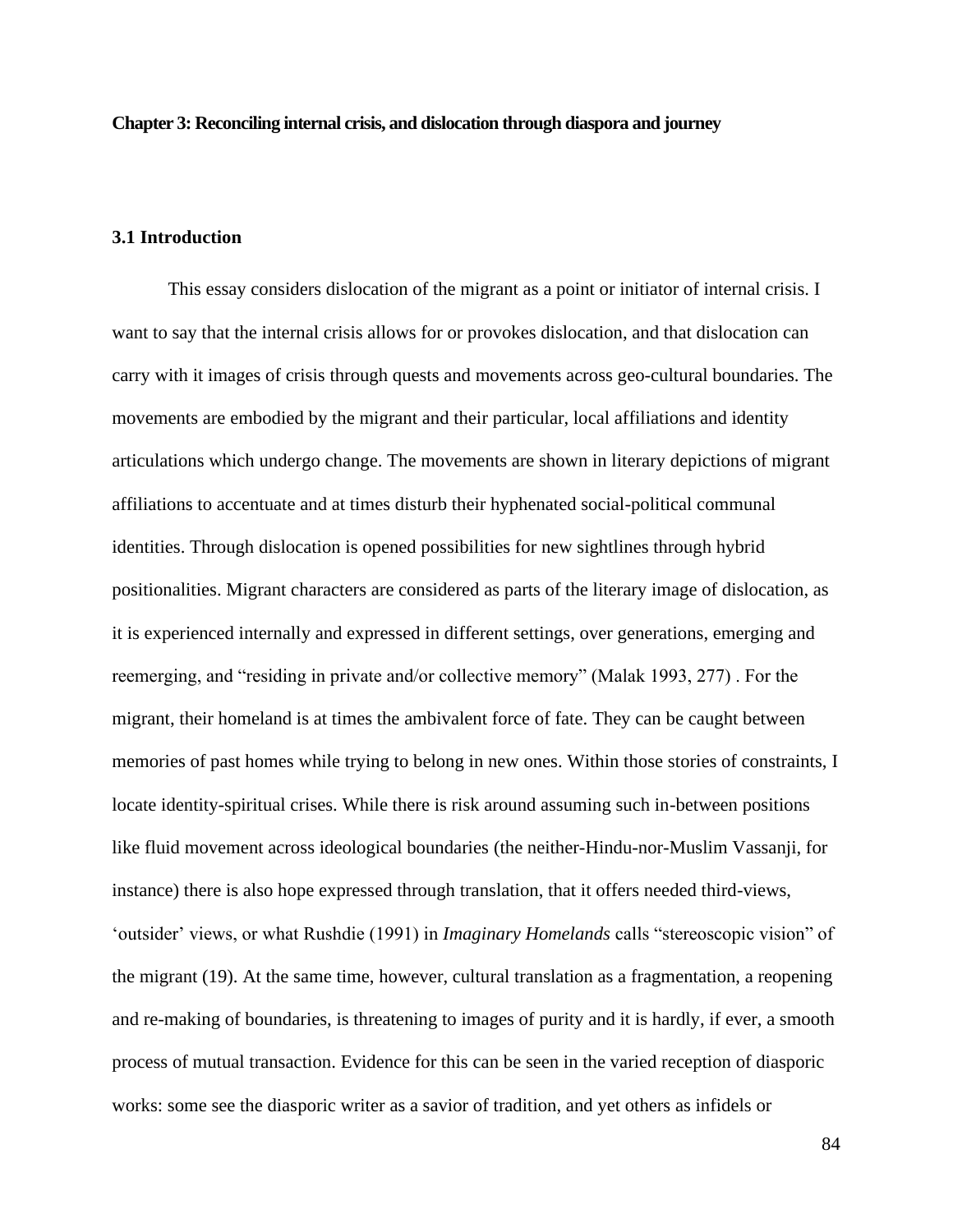apostates. In other words, dislocation in the migrant literary imaginary, as it is given expression in different media, has to at least contend with loss. Neither is there a pristine homeland for the migrant to return to; nor it seems is there an idyllic new land to transform into home in one swift motion. In Vassanji's novels, short stories and travel writings it is instead that despite a diasporic, geo-cultural displacement triggering decolonization as a transformation for the individual, the home of old seeks remembrance and is always haunting the possibilities for new life (Ozawa 2019, 84). Within stories of migrant displacement, for the writers as well as their characters, personal-communal identities become difficult things to reconcile.

I understand crisis as an internal state for the migrant. It is sometimes expressed as a spiritual sickness, or a rot. Crisis describes experiences of discontinuity with respect to one's identity, through the movements of the migrant. This is sometimes referred to as 'identity crisis', but I want to show that it sometimes appears as a symptom for the deeper sickness of soul which sets the character on a quest of a different character. Both the sickness and quest are given expression as a kind of longing in different literary or poetic media that I will examine. The image of a deeper dislocation can be located in many literary figures and literatures, and is not limited to English literature of the Afro-Asian diaspora, or to diasporic literatures in general. In my mind, it is instead that English literatures of the various diasporic communities can be housed within the journey literatures.

In this chapter, to begin, I will try to articulate the forces of formation behind the experiences of identity crisis as internal state for "Muslim East African Asians from Tanzania with historical roots in India and Pakistan" transplanted to Canada in M.G. Vassanji's longshort-story *No New Land* (Steiner 2005, 459). I want to see what has pushed people, writers and their characters, on their quests to reclaim and challenge identities and to reconcile their internal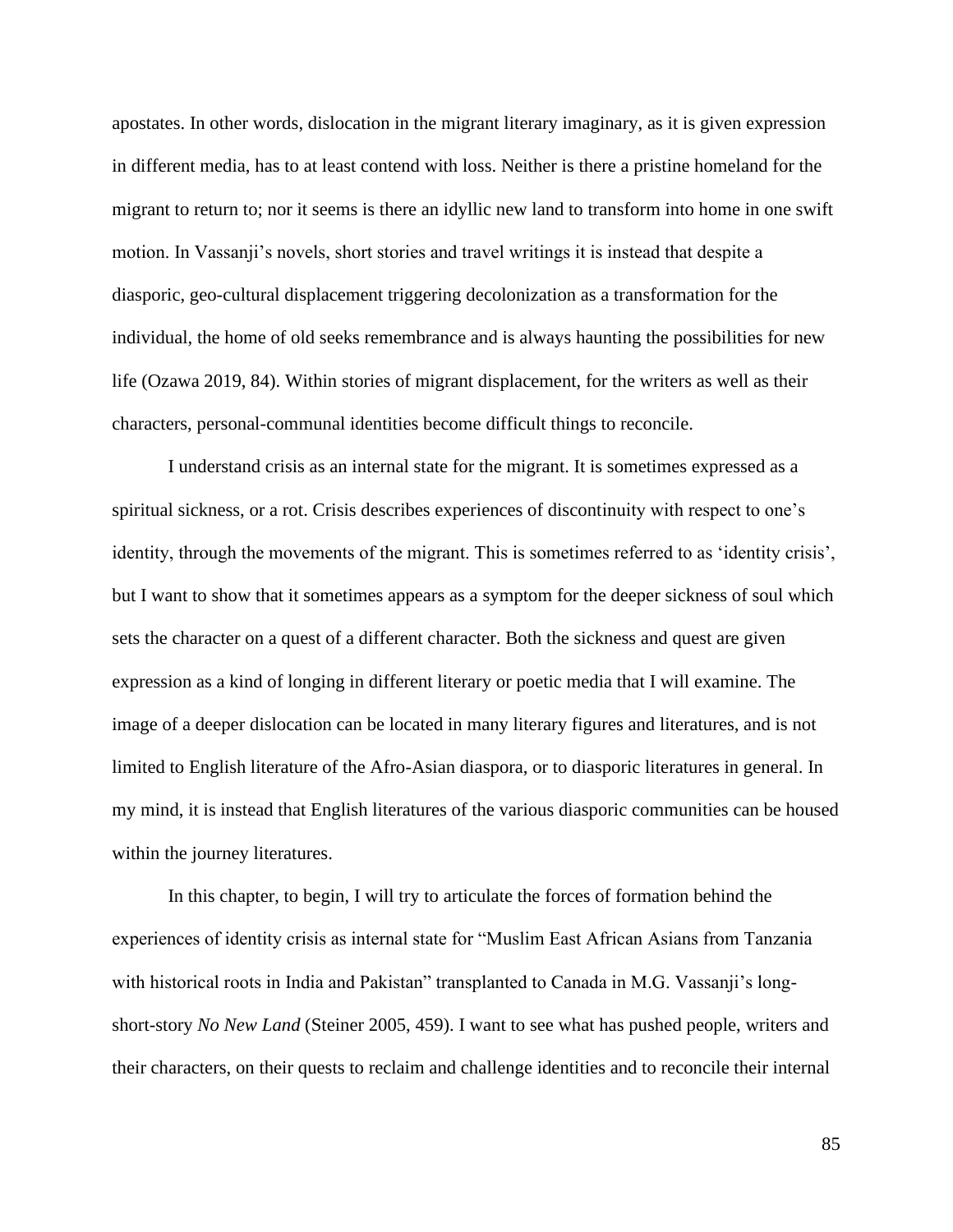crises. This requires some flexibility in re-reading and re-telling stories of displacement and identity formation, many of them disturbing, across generations.

Along the way I present different portrayals of responses to this internal crisis, what are searches for self-integrity for writers and their characters. In other settings, there are filial tensions around obligations and inheritances that spur the internal crises. The minority-migrant stories explored illustrate the everyday struggles and everyday faith of developing more tolerant and insightful capacities for seeing through study of oneself, which becomes a particular dedication or devotion.

I conclude with reflections on the seeker's quest as a literary motif in devotional folk poetries or hymns. This analysis centers the position of the folk poetry, which takes place both inside and "outside elite languages" and "courtly settings" (Murphy 2018, 245). In this concluding section, I am motivated by the claim that through translation these literatures present their own dislocations across theological or ideological boundaries. Perhaps these are crises of a different but related character. The transplanting of folk hymns has to account for crises as spiritual quest, including loss of dualities, "color, vitality, significance" and meaning (Vassanji 1999, 3). For me, what folk poetries and stories of migration contribute to understandings of internal crisis today is an opportunity for reflection in dialogue with literatures of diaspora and quest literatures more broadly.

## **3.2 Identity dislocation in Vassanji's diasporic literary journeys**

Reading Vassanji requires that we allow some movement to go to different places in different times. It is not a work of deductive theory or proof but a fictional story framed within other stories and based on real histories. In trying to dislocate ourselves and enter into narratives that hold numerous points of overlapping, and at times surprising, historical and mythological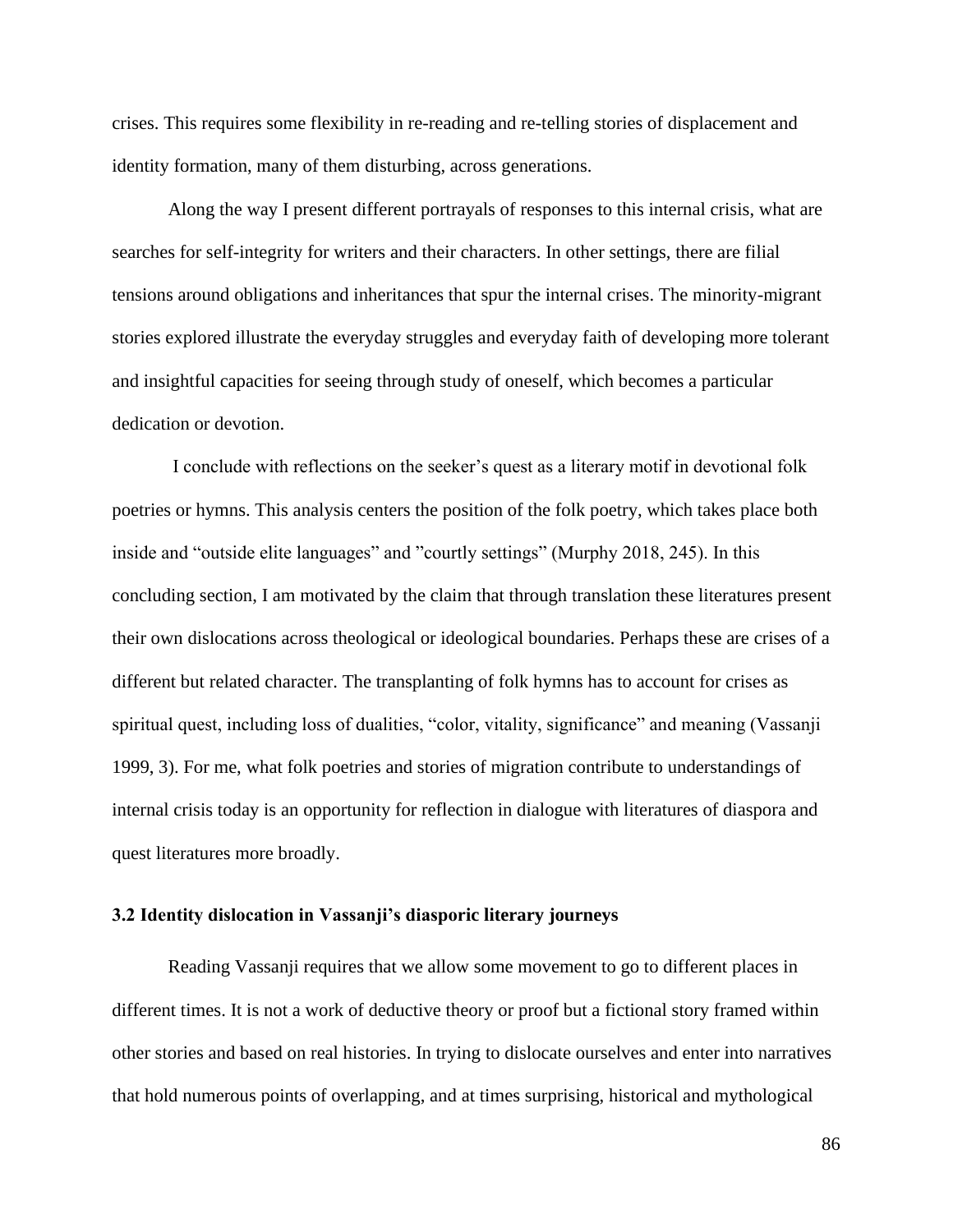reference, some willingness to move is needed. One reason for this movement, found in the restless character of the writer themselves, is that Vassanji's writing is colored by his personal experiences of dislocation, of living as an East African Indian who migrates to the United States and Canada. Another reason for the movement can be found in the style of the writing itself. As metafictional tales, Vassanji's writings, including novels and travel-journal memoirs, present narratives within larger stories and ancestral histories that blur the lines between fact and fiction, belonging and not belonging. These stories are, of course, fictional, but the experiences, questions and myths those stories rely on and uncover are not. Vassanji's is literature in English of people of the African-Indian diaspora who engage in life-writing through the writing of fictional narratives of characters seeking identities through dislocation and who try to make sense of their fragmented pasts.

There is a further reason to consider movement as a primary theme in Vassanji's stories of dislocation, because it is against perpetual movement that the migrant seeks themselves. The seeking of the person against, in light of Ortega's words (published originally in 1969) in "The Self and the Other", a "state of tumult", against "alteración", "otheration", is the seeking of a particular kind of life-identity wherein one lives "from [oneself], and therefore not from "what is other" than oneself (Ortega 2019, 180).

The multinational Moyez G. Vassanji was born in Nairobi, Kenya, raised in Dar es Salaam, Tanzania, migrated to the United States in early adulthood where he studied nuclear physics at MIT, and resides in Toronto, Canada (Moss 2013, 75). He left his work as a physicist at the University of Toronto to become an author, but he maintains that as a writer he only seeks through different methods the same questions of the physicist—these are questions of fundamental physics, questions of absolute truth, 'who am I? What am I?' (Vassanji 2014, 110).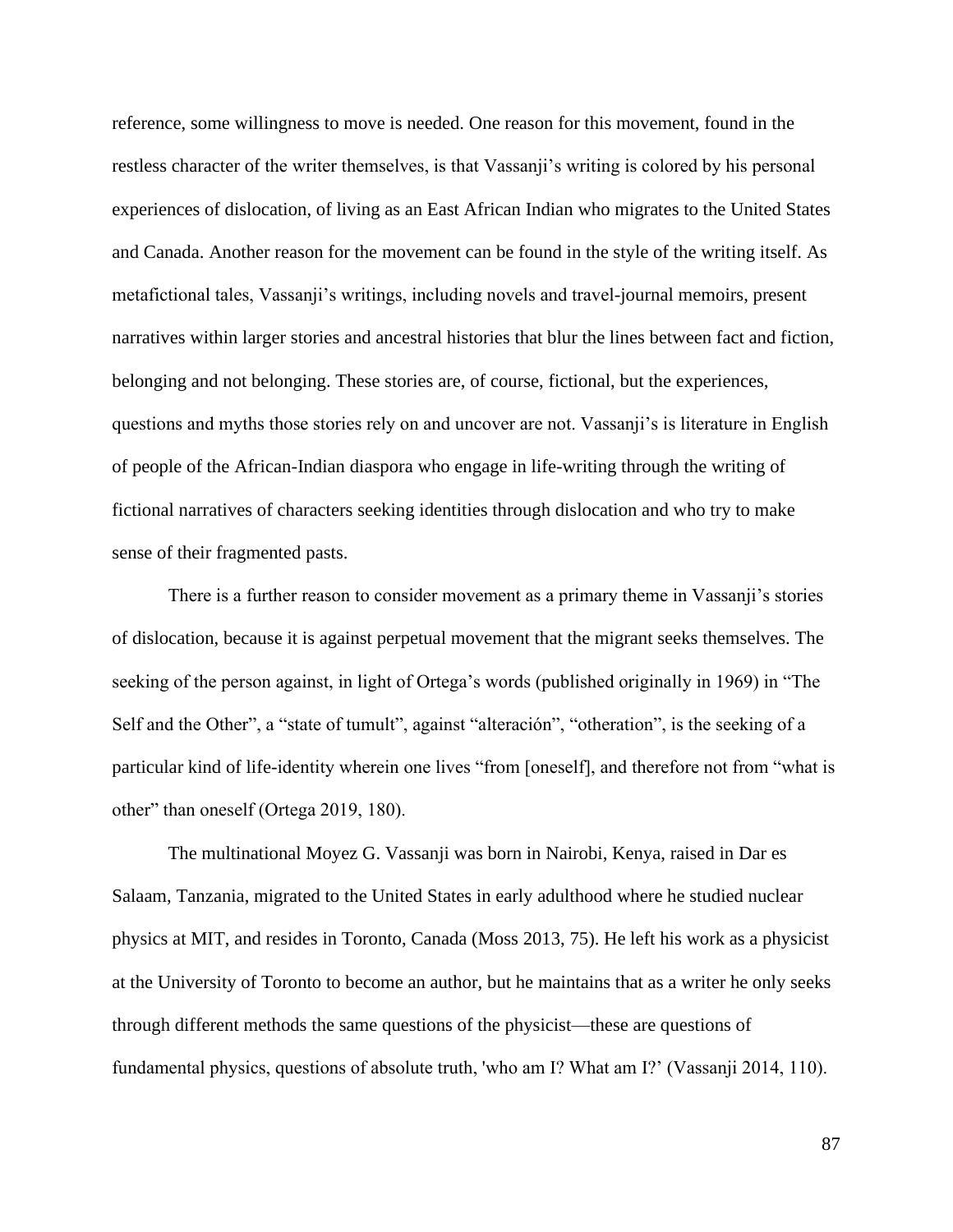His ancestors migrated from the Indian subcontinent to Africa in the second-half of the nineteenth century (Ozawa 2019, 42). *No New Land* is a story that, like all of Vassanji's work, takes as a point of departure his ancestral displacement, movement and personal-communal struggle between tradition and looming historical change. The historical change represents a crisis wherein our communal way of living is threatened, wherein the world as we know it is disappearing. It is a story of East-West migration, a kind of time-travel, and reflects the personal story of Vassanji as an 'Indo-Anglian' writer's exploration of trans-national identities, diasporic experiences, in the contexts of intertwined territories. For Vassanji, in the context of *No New Land*, place spans Eastern Africa's Ivory Coast (colonial and post-colonial Tanzania), South-East Asia (British-India and "syncretistic" ancient India), and most prominently the luxury and wilderness of a distant-cosmopolitan Canada where a new home is made (Munos 2016).

As Vassanji writes in his travelogue-memoir-historiography of India *A Place Within: Rediscovering India* (2009), the ancestral homeland of a colonial British-India, in particular the western coast state of Gujarat, is a place whose people are of particular significance for the writer Vassanji—he recognizes them as his people even though he was not raised there and is alienated from their present realities (Vassanji 2009, 24).

Gujaratis were "indispensable to colonial expansion", being of a mercantile caste, shrewd, and brave enough to set up shops in small numbers in the most remote corners of East African Kenya, Uganda, Tanganyika, and Zanzibar (Vassanji 2009, 245). Vassanji's maternal grandfather was born in the same city as the father of the Indian republic, Mohandas (later the venerable or Mahatma) Gandhi, in the port town of Porbandar (2009, 245). Gandhi embodies a young Vassanji's image of Gujarati personality: nonviolent, tolerant, a show of self-effaciveness, and with a sense of humor. But this vision of his people and their place has to contend with the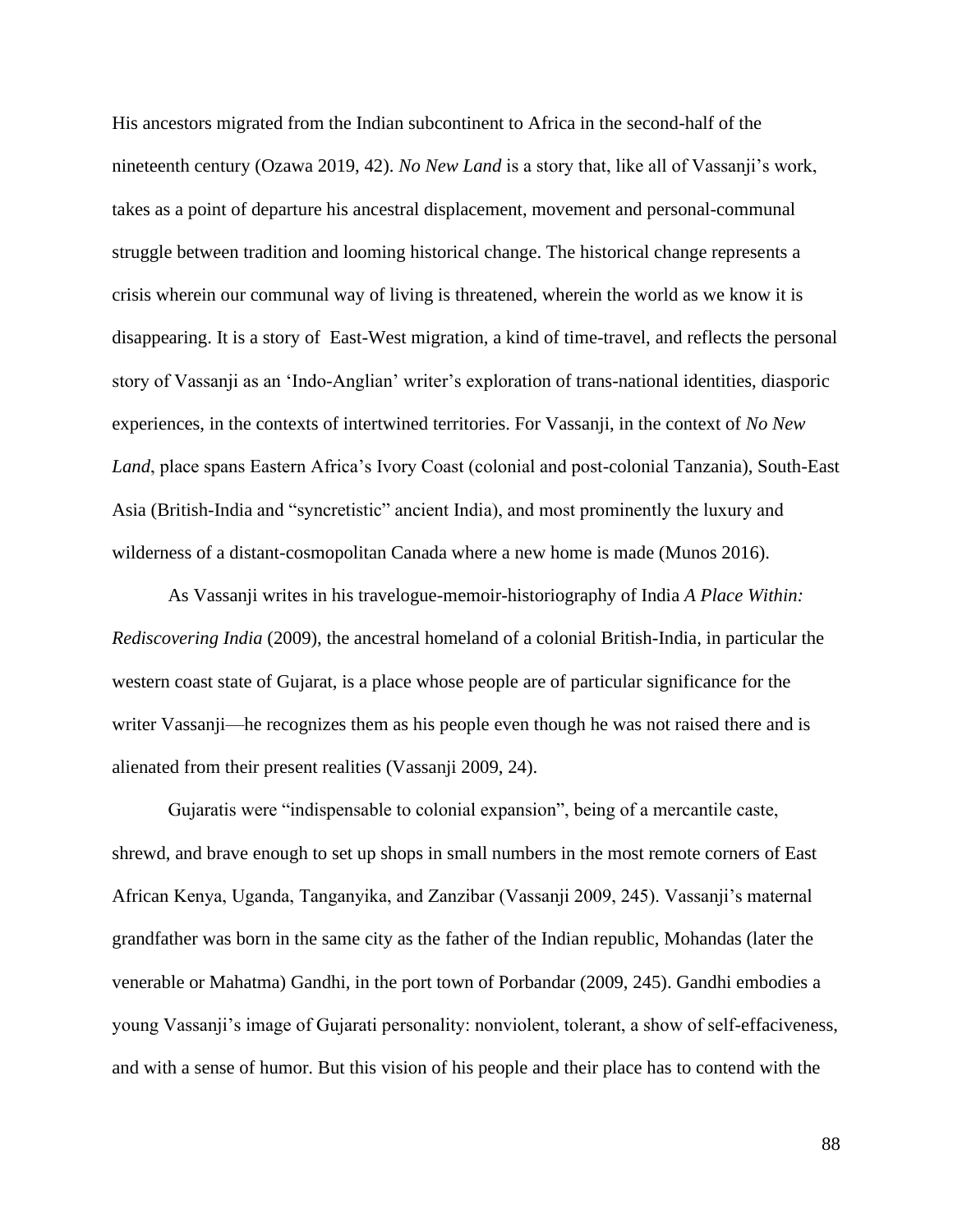present realities of hatred, of communalism (as the Hindu-Muslim conflicts are called), that he witnesses on his trip and which alienates him (Vassanji 2009, 246). That violence is part of the naïve homeland, as well, and perhaps explains why it is possible to be simultaneously "immigrant Guajarati father", "liberal democrat" and "supporter of Hindu fascism" (2009, 246). This tension in part describes the struggle of reconceptualizing the ancestral homeland: the home of migrant-ancestral imaginaries, both that of the writer and his characters, seeks stability between myth and the real, ongoing ruptures of communal violence, politics of bigotry. That kind of fragmentation, in light of Vassanji's writing, is part of the Indian freedom-struggle story, one that started before Gandhi but which Gandhi sees through to completion. All of this symbolizes the questions that motivate Vassanji's travels: surely, the Indian subcontinent geographically, itself "the village", is the ancestral homeland, but "Where Is It?" (2009, 19). Where is that India of memory truly found, how should one identify with it and rediscover it, and how to come back in truth to it, and is that possible? Is the homeland found in the "gaping mouths housing extreme poverty", in the small, rural huts or "barren yards", or in the Muslim and Hindu shrines, or in the fears of disease, of contact, of the smell of people that destroys the "North American puritanical cleanliness"; is the homeland found in that shocking exoticism that whizzes by when travelling the country by train (2009, 22-23)? From afar, from the coastline of Dar es Salaam, a child Vassanji "could look north-eastward to India without wishing to live there"; for Asian-Africans, names like "Bombay" were metonyms for a mythical India. The names themselves had a ring of ancestry, "just enough to live by" within small East African towns "that allowed us, and other Indians, to retain wholesome but not static identities" (2009, 342-43). The "open seashore" of Dar stages the "mysterious communion" carried out by its Asians (Vassanji 2014, 4). However, now, being physically dropped into the ancestral homeland,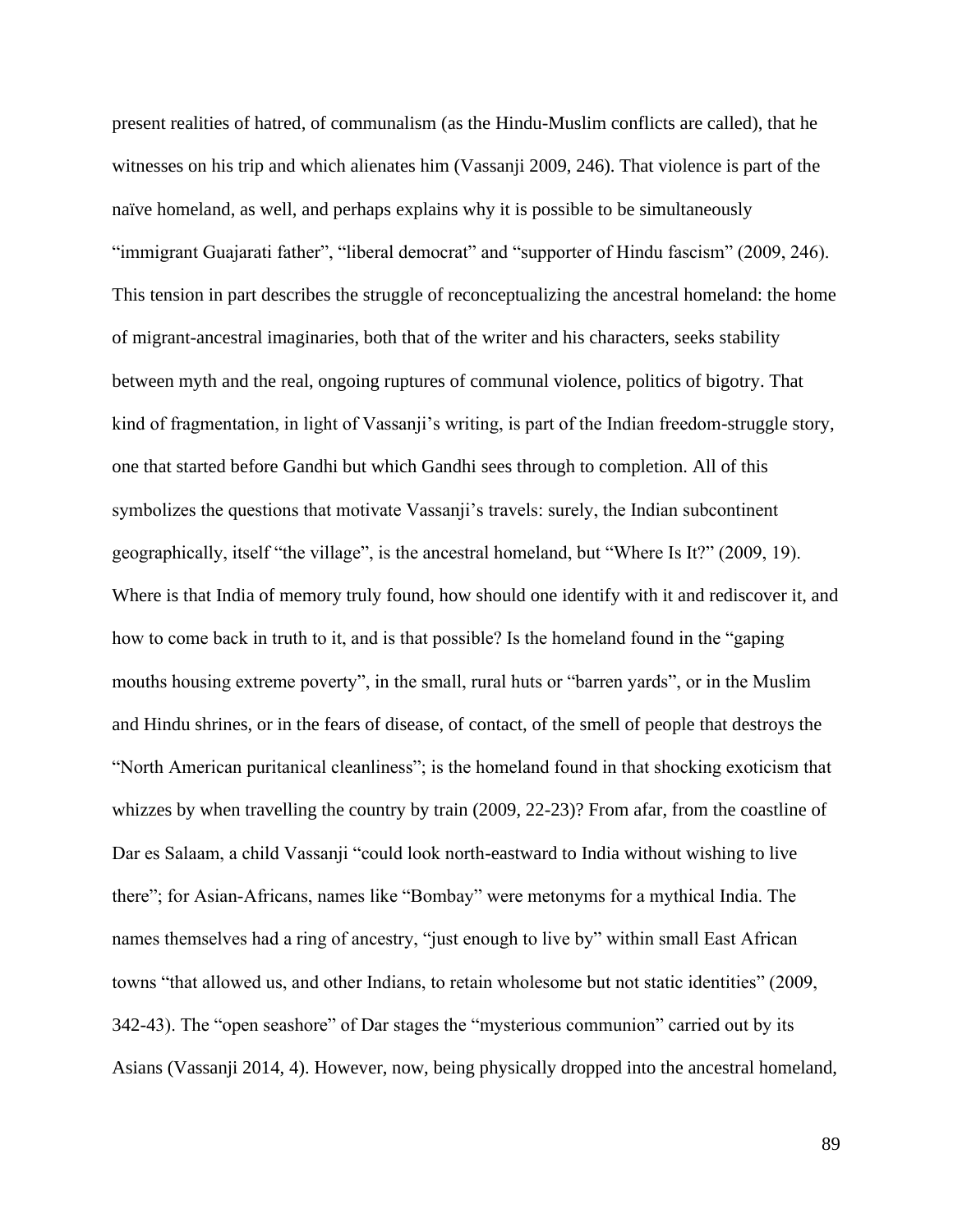on a journey within it, it seems even more difficult for Vassanji to spatially locate the mythical homeland, identify and relate to it, and return in truth to it at all. "A Place Within", the title of the work, seems to attend to these questions of location. Later, in a 2014 memoir-travelogue of East Africa, *And Home Was Kariakoo*, Vassanji asserts that in relating to the homeland or, indeed, in relating to any lands, we need to move beyond a "perpetually poor relation" and remember that there are people on those lands, and there is life (2014, xiv). There is abundance as well as need, there is color and joy, there are complex universes unto themselves (2014, xiv). And there is change, particularly in the context of return or rediscovery after exile or dislocation, not only situations "deserving pity" or the disappointment of outsider insensitivity (2014, xiii). More than this, the homeland is returned to differently for different people, and at different times, as Vassanji writes: through the building of "precious narrative and self-knowledge", the reconstruction of the homeland, "prompted by nostalgia" and instinct, is its own re-exploration of home itself (2014, 3). To re-explore histories in relation to personal experiences of home is part of the work of the migrant life-writer who is dislocated, who on account of their dislocation can explore opportunities for the retelling of stories of being displaced.

That narrative of displacement even upon return to the homeland may be traced to the beginnings of the Indian independence movement, which is a period known as the Mughal twilight of 1857. There, similarly, we hear of locals being dislocated at home, experiencing that the homeland they knew had shifted right before them. This is during the rise of corporate nationalism as 'civilizing mission', an earlier period between hegemonies and of historical crisis, between the colonization and subjugation of Mughal India and the consolidation of the British Raj, the British Crown in India, as a project of empire, for the next ninety years until independence. The shift, a break in the thread of continuity, a kind of crisis, can be noted in the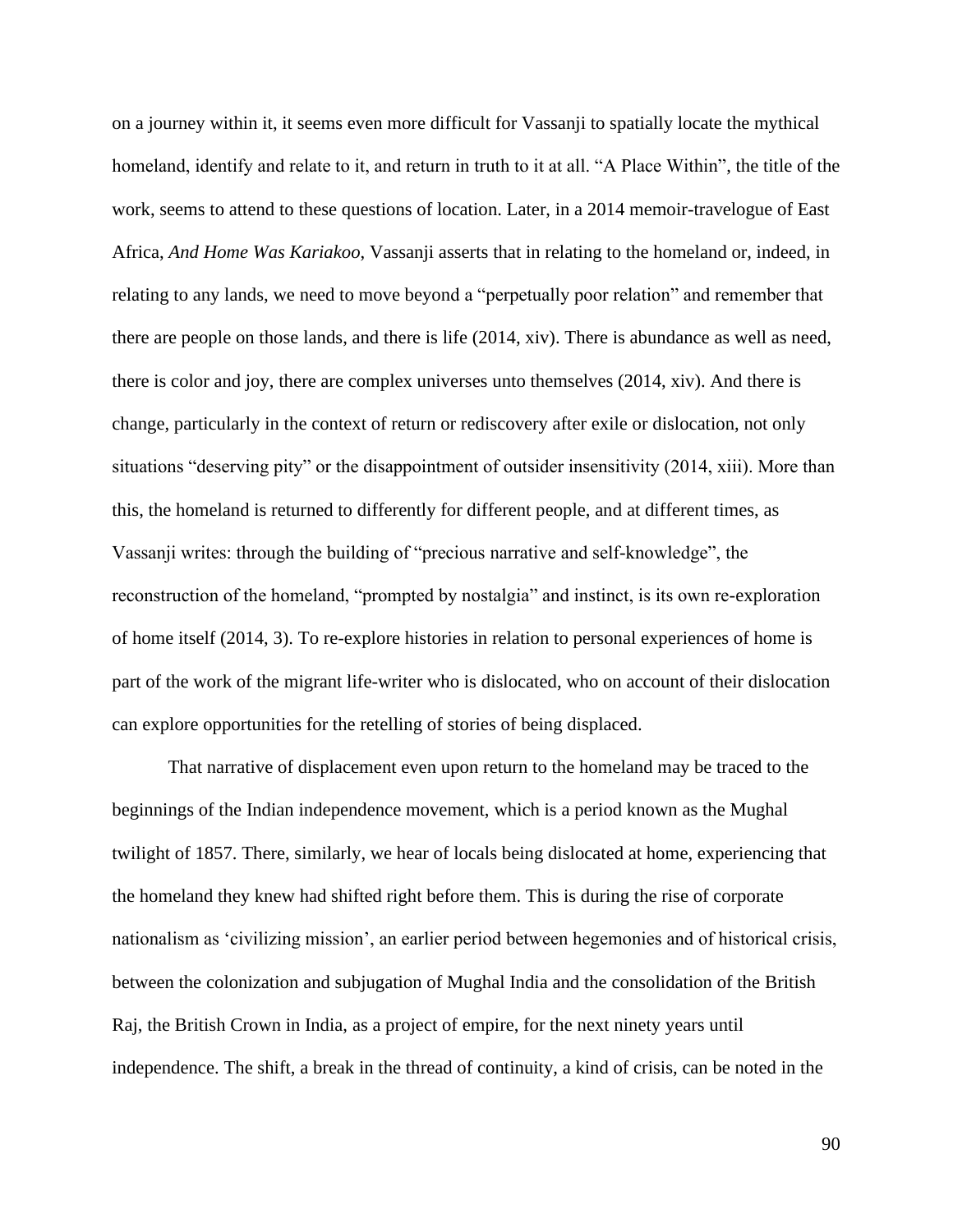bloody British takeover of the former Mughal capital, Shahjahanabad, now Old Delhi (Vassanji 2009, 127). It is a period covered in detail by William Dalrymple in several books, notably *The Last Mughal* (2009) and *The Anarchy: The Relentless Rise of the East India Company* (2019), untold stories of colonial oppression, corporate violence and the possibilities for liberation of the overlooked crisis-interregnum period. The possibilities refer to the "groans of birth", which follow the fall of empire—might this, too, symbolize the homeland? Its foundation is destruction, "blood is in its soil" (Vassanji 2009, 128).

In the western most coastal state Gujarat, the threat of violence pushes Vassanji to reconsider his dress. He recalls having to disguise himself in a turban while travelling with great expectations in the home-state of his ancestors, the birthplace not of his parents but grandparents:

[...] it was always with a little sadness and a tangible nervousness that I would travel in Gujarat, with nightmarish visions of rampaging mobs drunk on violence, of getting caught in a train by such a mob and being asked to prove physically my communal affiliation. And yet, I have always felt a sense of wonderful elation while travelling in India. It has helped that I remain, and indeed feel, communally anonymous and ambiguous, identifiable only by that cipher of my very Gujarati last name. (Vassanji, 2009, 246)

On account of his traditions and history, Vassanji feels anonymous because he positions himself between the "two cultures, two peoples so close to each other, yet so apart" (2009, 247). For Vassanji, the India of ancestral memory is unlike Dar es Salaam on the coast of East Africa, where he grew up "India […] seemed to do something to the soul; give it a certain ease, a sense of homecoming, quite another kind of nostalgia"—it was a place to be sought intimately and without satisfaction, something that one creates and puts oneself into (Vassanji 2009, 10). The point here is that one cannot accept the "embrace" of the homeland, with all its inconsistencies, and yet "turn away from the violence"—as far as one relates to the homeland and its people, one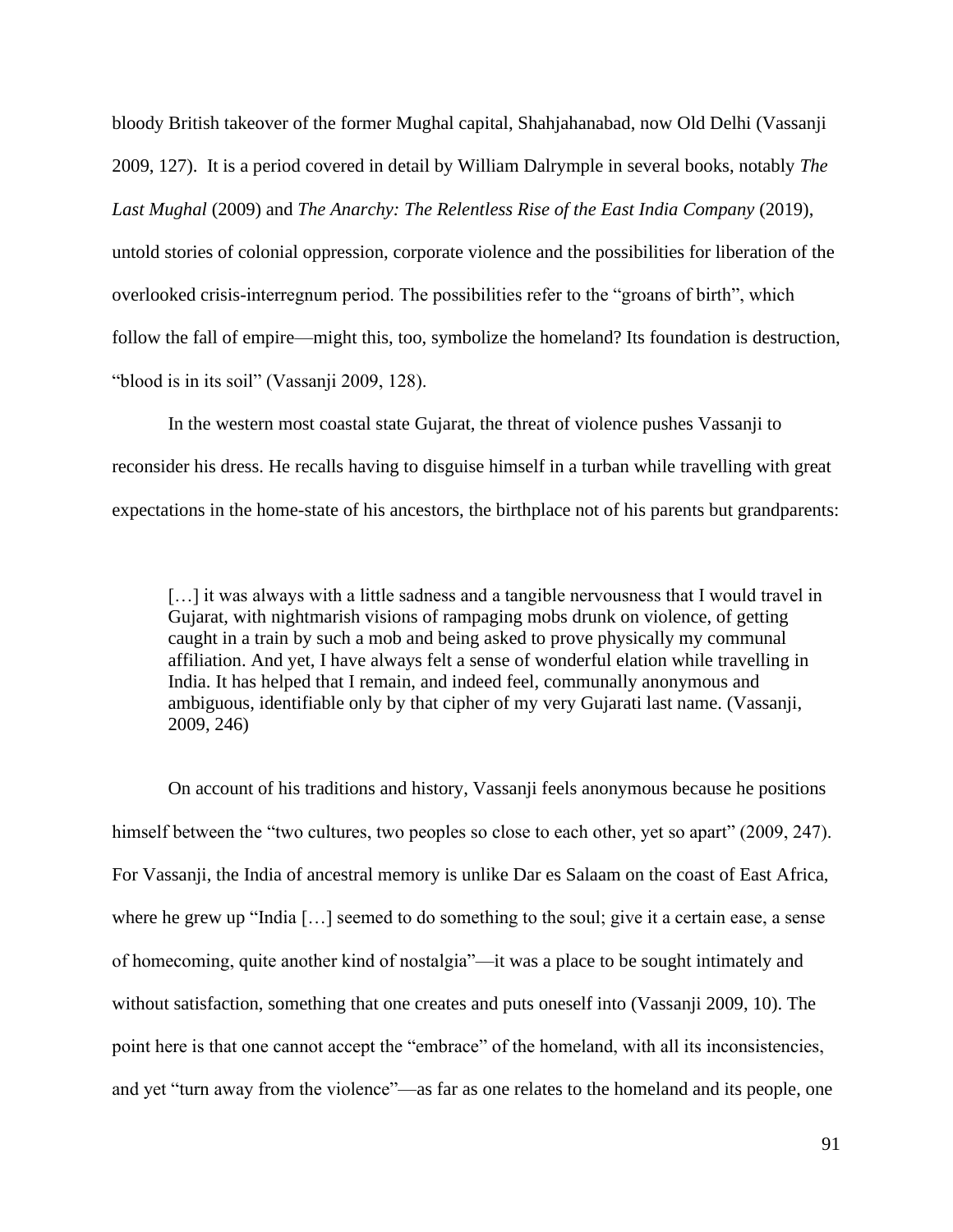must also relate to the violence (2009, 247). Therefore, Vassanji's position here can be interpreted as so long as there is no pure people, there is no pure homeland. "Far away from the watchful eyes of orthodoxy", Vassanji's India of ancestral-mythical memory is syncretistic, relying on an "inclusive system of beliefs", tolerant and flexible: a "combination of mystical and devotional Hinduism and Islam, without a thought to internal contradictions […]" (2009, 12). Historically, that India is located in the life of Islam within India and more importantly Sufism, the mystical-musical thread of Islam, over 800 years as a living example of pluralism and heterodoxy. The Gujarati Gandhi, who spent many years in South Africa, brought this romantic image of India, a Mother India as an object of worship, closer to Vassanji (2009, 13). It was during his fifteen years outside of India, in South Africa, that Gandhi, "at that time hardly with a political or historical or literary idea", recognized a kind of Indian community dislocated but enduring that could override religion and caste (Naipaul 1991, 7). And with that vision of a pan-Indian "religious-political mission", with that India of great civilization, Gandhi would attempt to make the old truths of syncretism a living reality in the form of a national freedom struggle and independence movement (Naipaul 1991, 7).

By contrast, in V.S. Naipaul, known as one of the greatest English-language writers of the twentieth century, born in Trinidad and Tobago in 1932, we see the legacies of colonialism holding the ancestral homeland not in tension as Vassanji tries to do but in contempt. In his later works, mostly of non-fiction, long after his post-colonial satire exemplified in the fictional *A House for Mr Biswas*, a tribute to his father, it is as if Naipaul looked back with humiliation and defeat, not seeing within himself anything Indian (Dharmic-Islamic) to achieve comparison with Europe, not beauty nor dignity. As French (2008) writes in the authorized biography of Naipaul, out of mind entirely is Trinidad, where in 1845 "the first indentured Indian immigrants docked in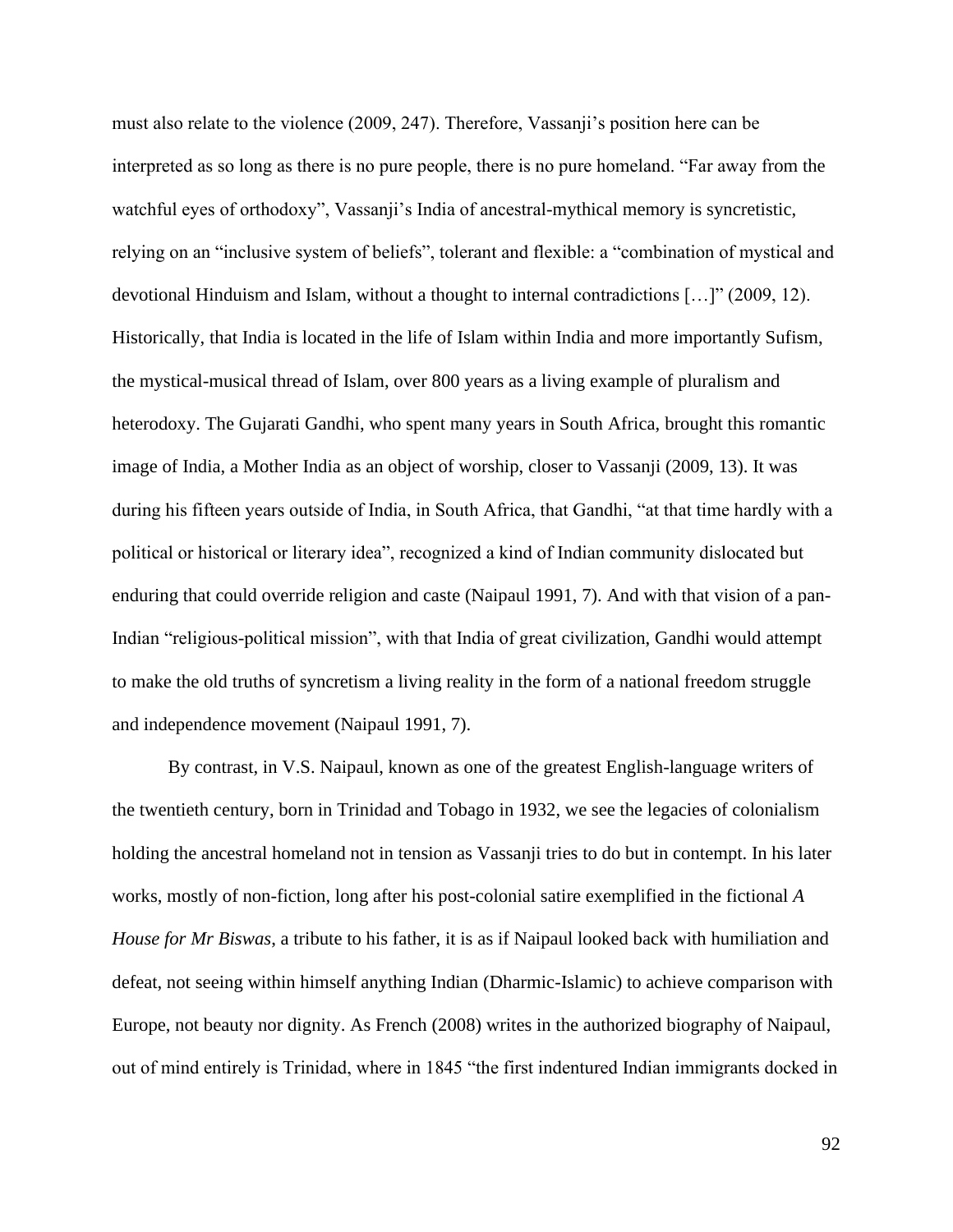Port of Spain", at that time an "undeveloped plantation colony" (9). For Naipaul, after much success in the literary industry, the non-western homelands provide a traumatic and blurred backdrop to have insecurities projected onto (Ghosh 2001).

Naipaul studied English at Oxford beginning in 1950, and first visits India in 1962, fifteen years after independence. Compared with Vassanji's open optimism, Naipaul carries a tragic view of his ancestral homeland. Naipaul (1991) writes twenty-seven years after his first trip in *India: A Million Mutinies Now* that his image of the India from which his ancestors had migrated "was like a neurosis": it represented great anxiety and fear, it continued the legacies of agricultural poverty, backwardness and impotence that his Hindu-Indian ancestors carried with them and faced in colonial Trinidad working on sugar estates as indentured laborers, slaves by other names, and living in "thatched, mud-walled huts" (Naipaul 1991, 7). Naipaul's apology for colonialism in India begins with the destitution of his homeland and lives through the desecration he deems necessary for moral, industrial and technological progress. That reasoning follows a known trajectory, as Naipaul's family faced destitute realities as Hindus in India that they had hoped to improve through their initial migration as indentured laborers. At the time Naipaul was born, legends of the 1930s held that Indians in Trinidad were "poor, mean, rural, heathen, aggressive, ethnically exclusive and illiterate" (French 2008, 13). So, one can see how the hatred becomes internalized, how it seeps into a limited imagination and into the homeland itself, producing its own kind of fissured identity.

Indentured servants worked in various parts of the British Empire, including "Fiji in the Pacific; Mauritius in the Indian Ocean; South Africa, and [...] the Guianas (British Guiana and Dutch Giana) and Trinidad" (Naipaul 1991, 7). For them, the continental view of a unified India lived through their dislocation, their isolated minority positions that allowed them their own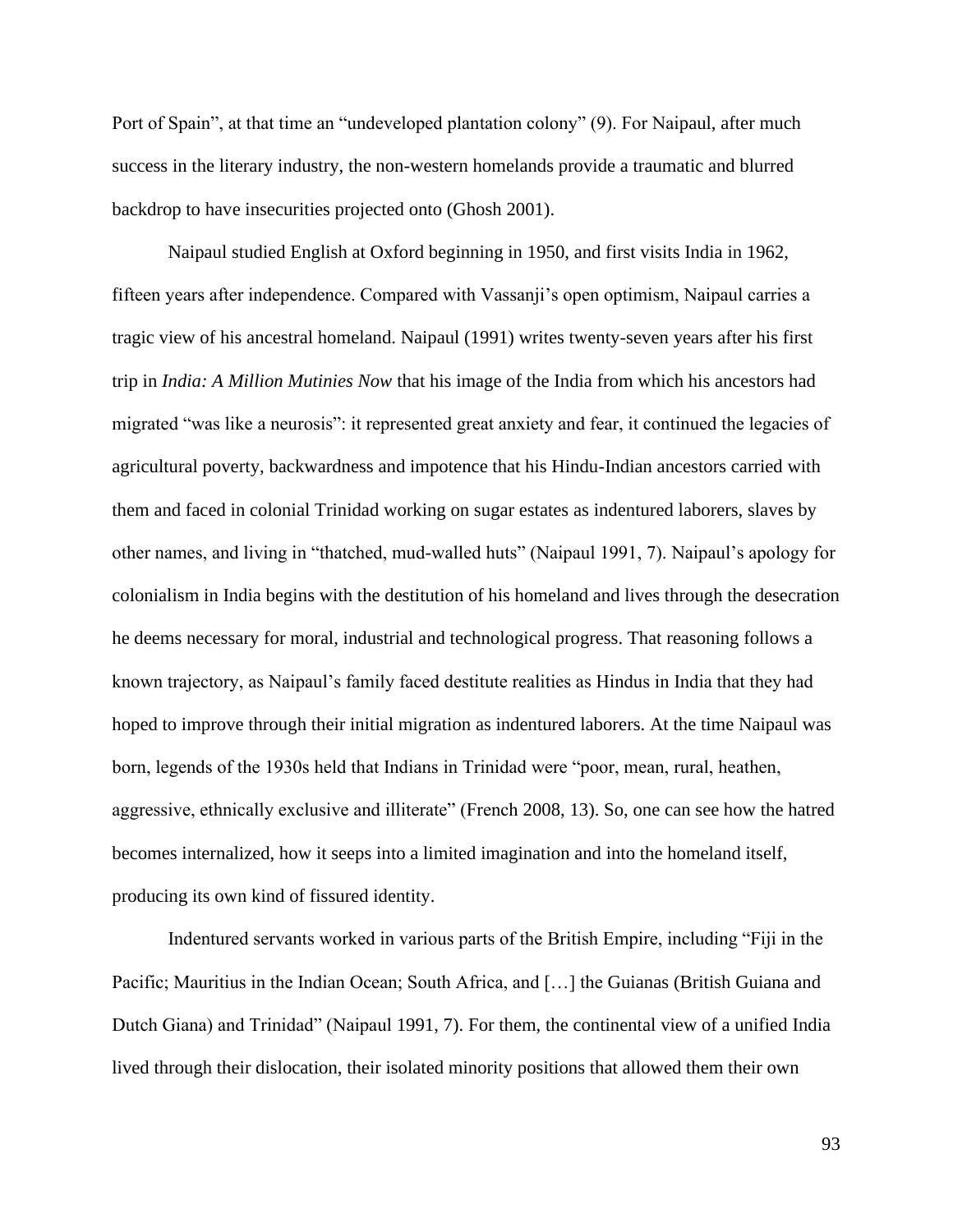enclave. But within India, Naipaul writes, "the continental idea" of belonging to a singular homeland was meaningless (Naipaul 1991, 8). Perhaps it is in part due to Naipaul's fear of the homeland, that he performs a kind of self-hatred in some of his non-fiction, most notably his writings on Islam and Non-Arab Islamic peoples—Indian Muslims in particular. As the Arab-Christian Edward Said writes in a review of Naipaul's *Beyond Belief: Islamic Excursions Among the Converted Peoples*, Naipaul's proclamation that the convert can never be part of the authentic whole, that the non-Arab is never a true Muslim, is "intellectual catastrophe of the first order", a kind of intellectual neo-colonialism (Said 1998). If accepted, it neglects the rich Indo-Islamic civilization out of hand and disregards the literary productions of the meetings of civilizations—the translating of the Gita into Persian, for one— the work of indigenous saints who were religiously tolerant, and popular south Asian mystical, devotional poets, the Sufis and others. By extension, the view that the dislocated figure must renounce their past, be "doomed to a life of imitation and incompetence" as a mere convert, presents a false colonial destiny for the migrant writer that Naipaul, in some ways tragically, lives out and that his fiction cannot fix (Said, 1998). There is still a consistency of approach that writers can identify with in the pioneering and wounded style of the postcolonial writer Naipaul. I maintain that Naipaul's vision for (or ignorance of) the dislocated homeland provides a compelling foil to Vassanji's hope of a syncretistic, Hindu-Muslim hybrid one that is beyond Turk and Hindu (this is in reference to Gilmartin's and Lawrence's (2000) edited collection *Beyond Turk and Hindu: Rethinking Religious Identities in Islamicate South Asia*) (Gilmartin and Lawrence 2000).

In *The World Is What It Is: The Authorized Biography of V. S. Naipaul* by Patrick French (2008), we find that Naipaul's disposition with respect to his homeland, his wounded psyche that he projects onto the homeland, what may be understood as something rooted in a kind of crisis of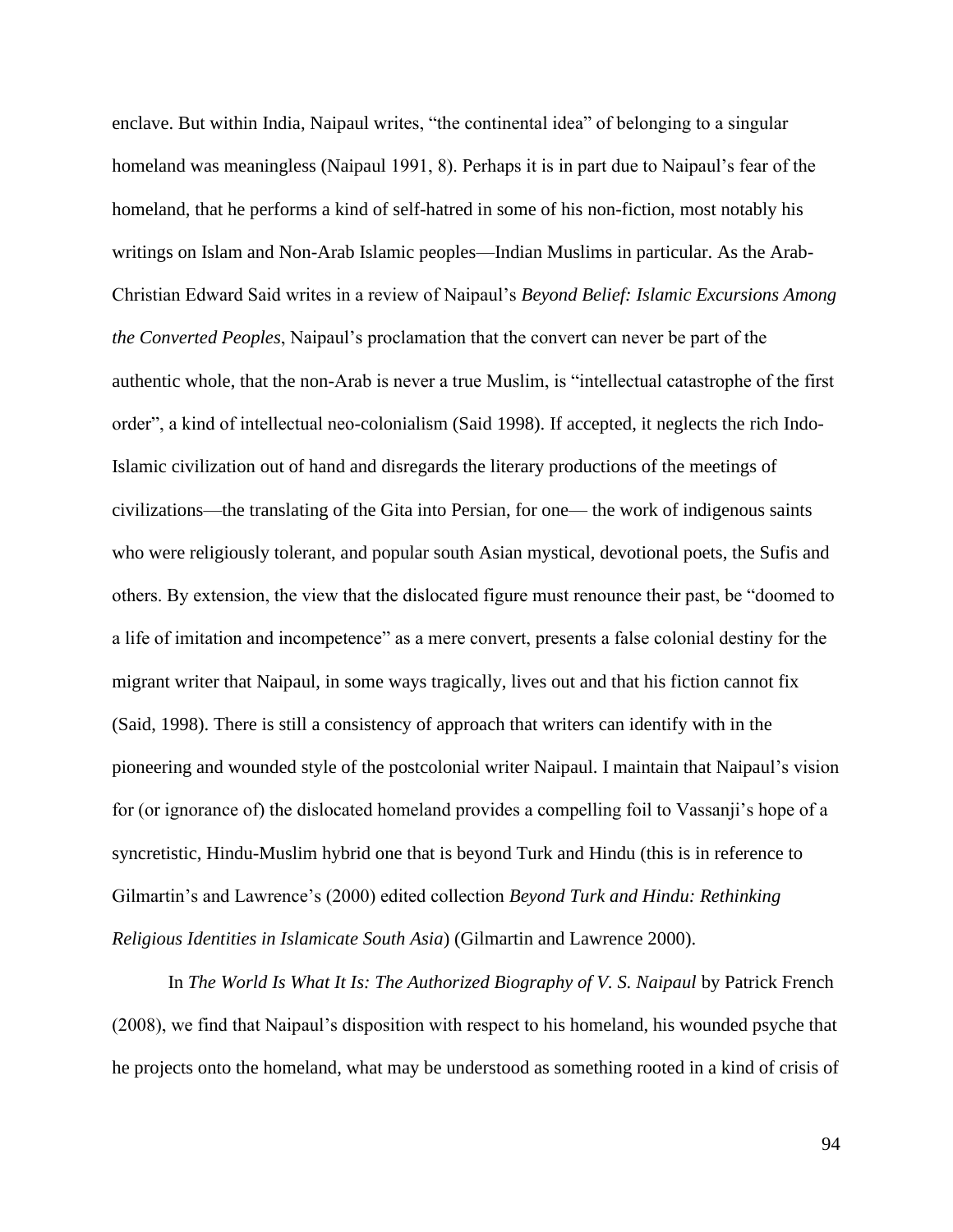identity, however much it may have been played off or delayed by the writer, shows itself in the mental collapse of Naipaul's father. Again, we find here generational and filial aspects to crisis that characterizes it as living, internal phenomenon. The collapse or crisis involves the individual straying from filial obligations and communal sensibilities and authority, and facing what are sometimes shocking consequences of individualism cut off from traditional wisdom that cannot always easily be translated through dislocation. Perhaps at worst it is the total rejection of the mythical homeland as related to the present day concerns of migrant writers or diasporic writers.

The crisis of identity that Naipaul's father suffers shows itself in his own tragic, migratory journey, a kind of moral-spiritual decline. The senior Naipaul, Seepersad Naipaul, was born into the "shackles of indenture", his family being sugarcane-cutters (French 2008, 17). But he miraculously escapes agricultural labor by teaching himself to read and write in English, by conquering English itself. He had dreams of becoming a journalist, and these dreams he would achieve in Trinidad as a freelance reporter with a weekly column for the *Trinidad Guardian*, whose editor was a former correspondent for the *London Times* (French 2008, 19). Earlier on, before the *Guardian*, in the *East Indian Weekly*, writing against "race annihilation", Seepersad argued that the outer-self reflected the person within, that to succumb to the wearing of the jacket-tie uniform was to fall into a demoralized and whitewashed, Western Indian identity. And yet, in the "urban setting" of the Guardian, in the heart of Port of Spain, Seepersad found himself in a "tie, shirt, and cotton blazer" (French 2008, 19). Before long, the intimacies of the Indian community, their feuds and idiosyncrasies, were being put on display and sensationalized in Seepersad's column, and this was met with disturbed resentment by his fellow Indians (French 2008, 20). What began as complimentary narratives were soon taken as mocking and judgmental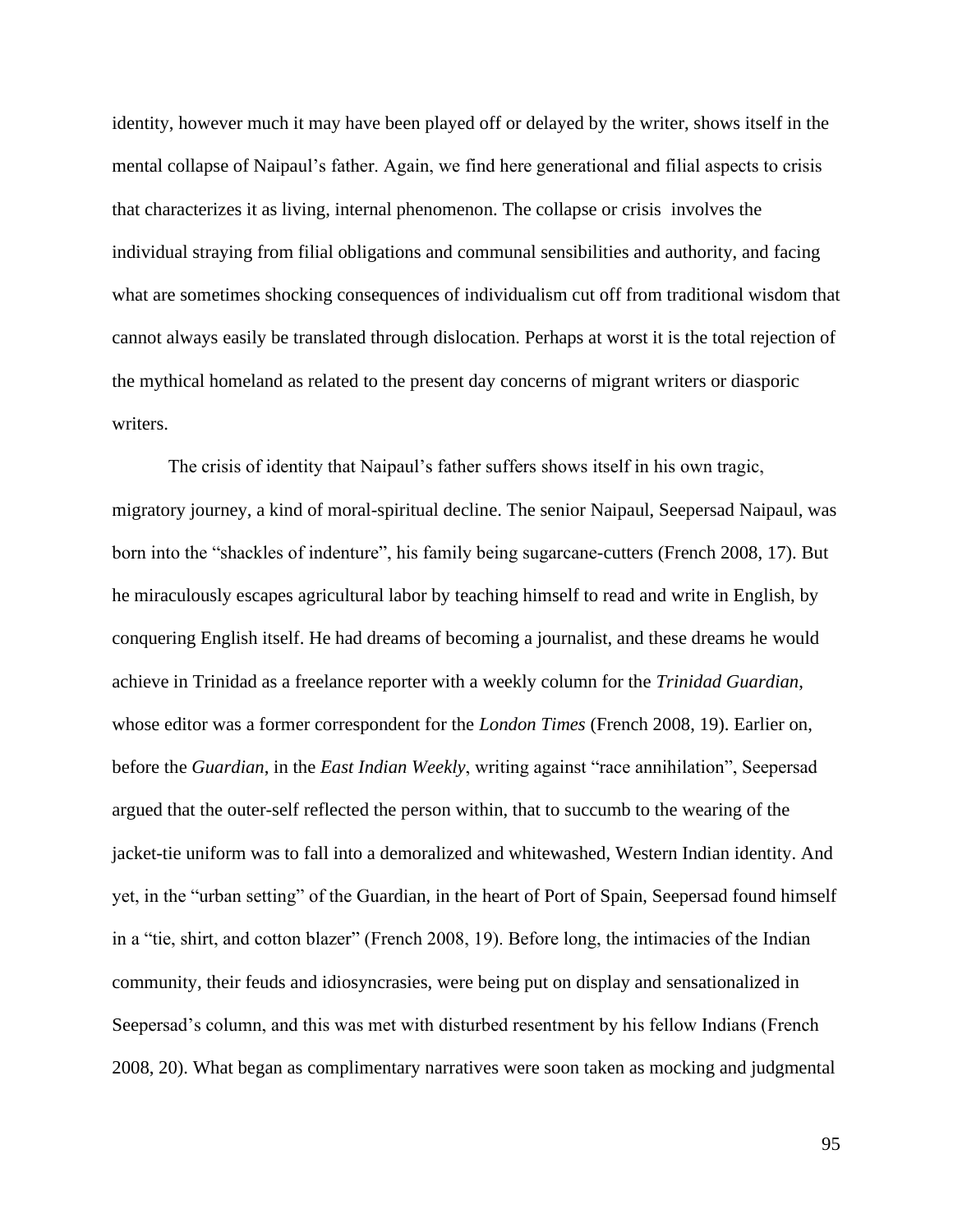portrayals that betrayed, particularly when Seepersad, professionally obligated, reported on personal troubles and political activities of Indian's (French 2008, 20). Slowly, the columns became contemptuous toward the heart of Hindu's, and it was alleged that Seepersad's critical, social-reformist stance vilified the Hindu deity Kali (French 2008, 20). In an anonymous letter, Seepersad was threatened with death unless he made an animal sacrifice to "appease the wrath of the goddess" (French 2008, 21). Under immense pressure at this time from his wife and her family to make the sacrifice, the modern journalist gives way, humiliated and deeply wounded by his capitulation (French 2008, 22). In 1935, after changes in editorship, Seepersad is let go by the *Trinidad Guardian.* This is his story of madness, of identity in crisis, that in many respects seems to plague the adult writer V.S. Naipaul though in different ways. Both presents characteristics of fragmented identities in search of wider identities that are cut off from their Indian traditional ones. Vido, as he was known as a child, was not marginal in trying on different identities, as French (2008) writes:

It was not rare in Trinidad for people to remake themselves, to change their name or adjust their background. […] Adrian Cola Rienzi had once been Krishna Deonarine […] Ganesh Ramsumair [….] would become G. Ramsay Muir […] Almost nobody knew their real personal history. They might come from West Africa, or Venezuela, or Madeira, or south India, or from some complicated intermingling or ancestry, travels through different places; only in exceptional cases would the family journey be clear. Each community was divided and subdivided. Among Indians there were Hindus, Muslims, and Christians; among the Hindus there were caste divisions […] At the heart of Trinidad lay the void, the void of dispossession and extermination […] The spirit of the dispossessed could be felt […]. (53-4)

The issue, however, is not one of identity formation strictly speaking, but the re-telling of stories of identities dispossessed across generations. These are not only the trials of selfformation through the trying on of different outfits, but of the lingering affective dimensions of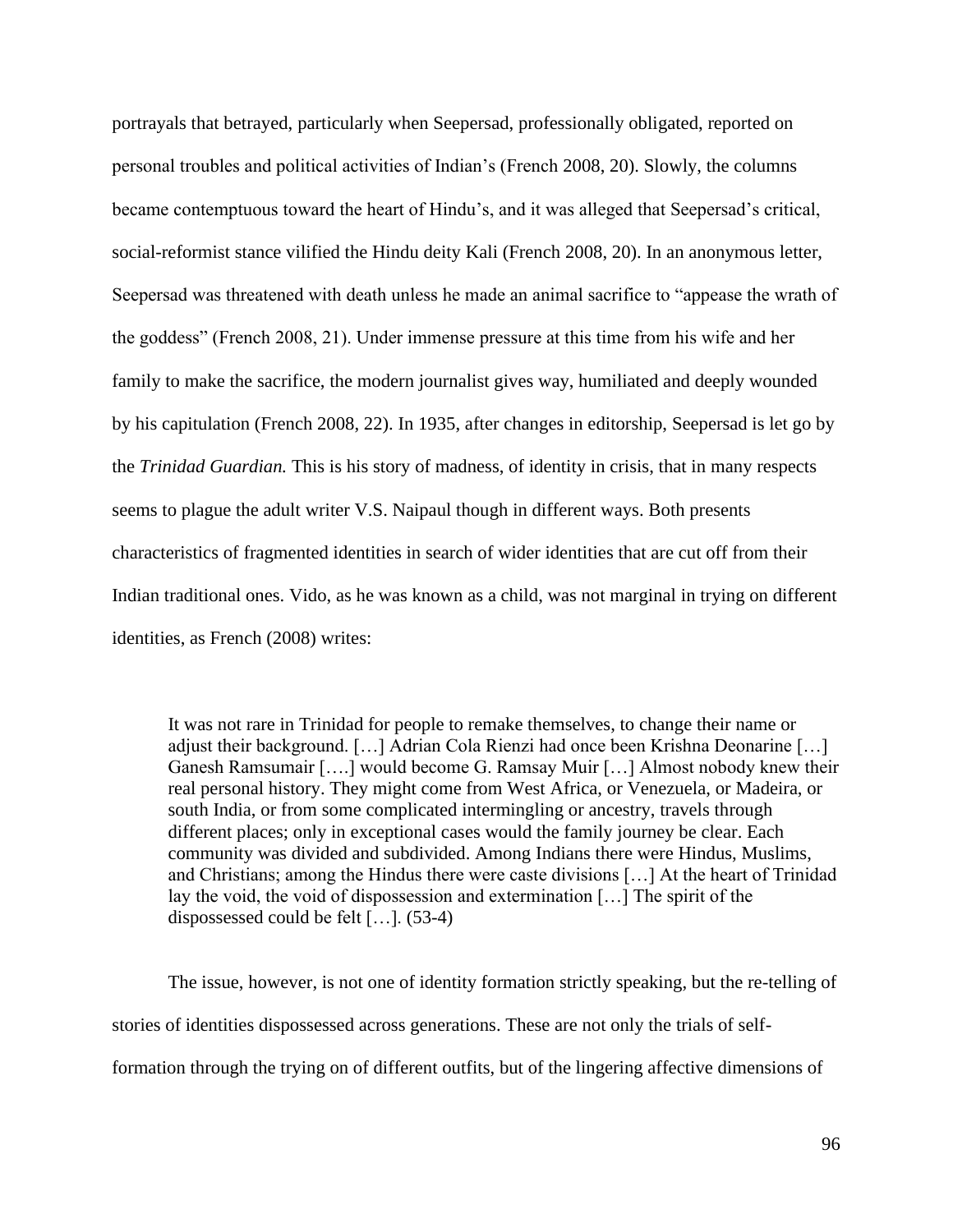stories of personal crisis. The stories describe how identities are articulated through dislocation or decolonization, or recolonization, which Naipaul struggles with.

In conversation with Edward Said "On Palestinian Identity", for example, Salman Rushdie (1991) in a similar vein meditates on the creation of migrant homelands and identities in the face of Said's challenges to belonging and not belonging, what is internal and external struggle (166). The external struggle as a push and pull between Eastern and Western cultures is one thing, but it is the specificity of the "inner dispute or dialectic at the heart of Palestinianness" that through new modes of literature can be articulated, conceptualized and concretized (Rushdie 1991, 183). This takes us back to Vassanji's meta-narratives and, indeed, literatures in English of Indian or migrant dislocation in general: they are post-colonial, diasporic narratives of the migrant attempting to conquer English, and that risk being eroded if not preserved through new retellings. Rushdie's reading of Said's 1989 portrait of broken Palestinian identity, *After the Last Sky*, presents a portrait of identity in crisis similar to Vassanji's. Perhaps one difference is that for Said, he says outright that there appears no clear "redemptive homeland"— Vassanji seems to be agnostic or ambivalent about it (Rushdie 1991, 174). The migrants of such nations of exile cannot but defy the ordinary rules of citizenship and belonging, and therefore they disturb the literary forms as well: Said shows, says Rushdie, that "it is necessary to work through a kind of chaos or unstable form that will accurately express its essential instability" (Rushdie 1991, 168). Again, in our reading we submit to a movement. Like the Gujarati Vassanji who carries in his memory the vision of a syncretistic, ancestral-mythical India, a particular cultural code that designates him as being from a particular group, so, too, does the Palestinian child of Lebanon, born in a refugee camp and having never been to Palestine, carry "the inflections of Haifa, or Jaffa, in his Lebanese Arabic" (Rushdie 1991, 175). These streams of migrant writing, their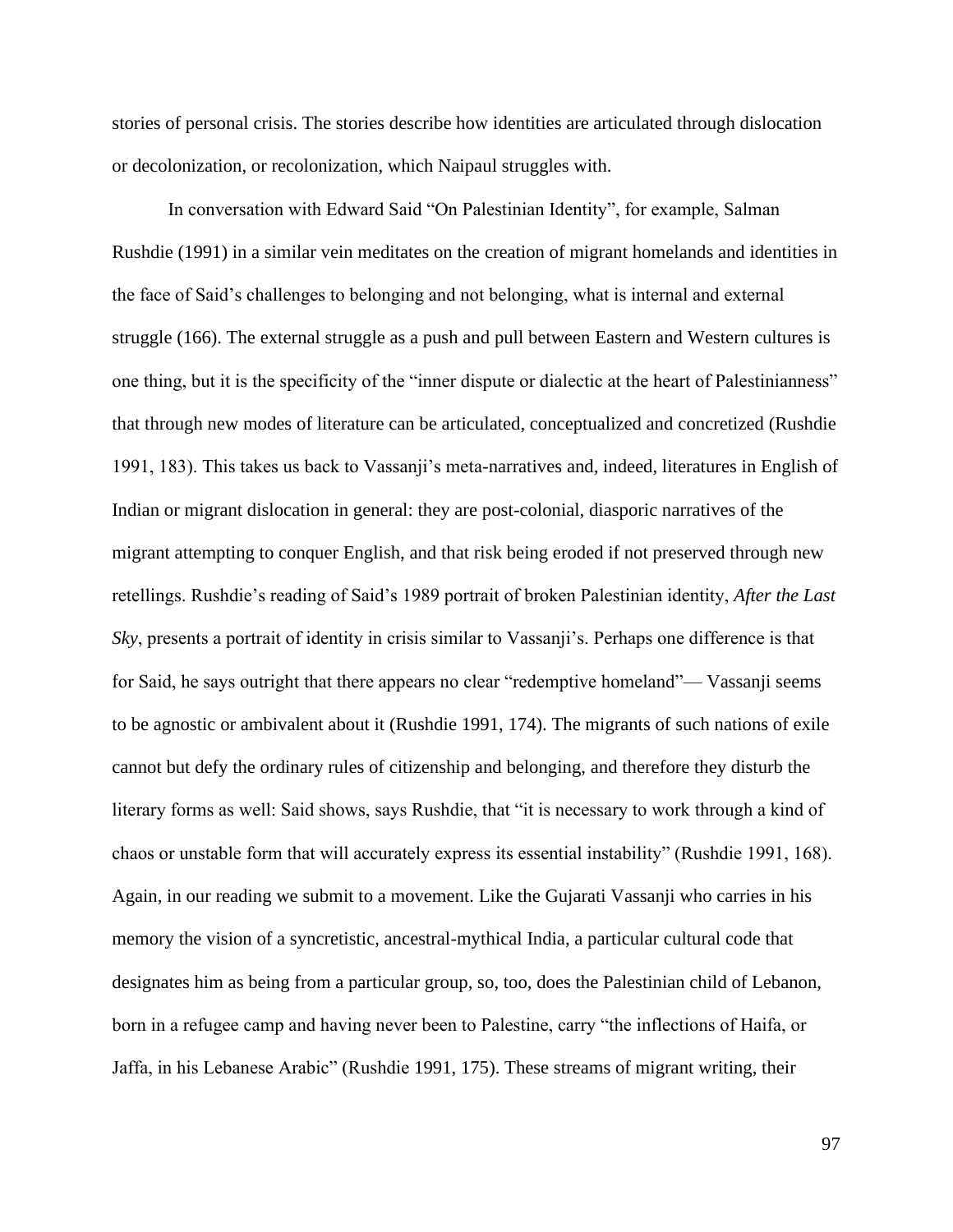experiences, are testaments to the demand that minority-migrant narratives in all their instability and discontinuity be told and retold. In the context of literature, the "endless temporal motion" of parallel migrant experiences, "in which past, present and future intertwine without any fixed center", need objective existence against the institutionalized colonial narratives that discredit them (Rushdie 1991, 180).

As Rushdie puts it in his defense of his novel *The Satanic Verses*, a fictional work of magic-realism that affords the author movement in-between binaries, "a fluctuating hybrid identity" (Pervez 2004, 153), through the creative work of literature the migrant not only finds literary renewal but in putting their experiences of dislocation, "disjuncture and metamorphosis" in writing "[derives] a metaphor for all humanity" (Rushdie 1991, 394). This is the migrant writer trying to embrace and rejoice in their own internal crisis of identity, their own "mongrelization", turning the novel into a self love-song—rather than, in the case of Naipaul, seek a kind of fanatical purity of colonization (Rushdie 1991, 394). Perhaps it is through sympathetic readings of migrant stories in dialogue with one another, those of Vassanji, Naipaul, Rushdie, Said, and others, that readers begin to appreciate them in their dislocation as whole. Rocha (in press) in *Philosophical Research in Education* reminds us that this kind of "sympathetic literary attitude", which comes as a result of responsibility to a call, and ultimately a choice, turns the eye toward encounter with a human face, in this case the face of the migrant or dislocated person (in press, 140). Rocha compares sympathetic literary attitudes to cynical and fanatical ones, asserting that the sympathetic reader reaffirms a capacity for decency and charity that the fanatic and cynic in their tragic ridicule cannot claim. This in part has been my motivation in trying to read migrant narratives in dialogue with each other in something approaching a sympathetic posture with respect to literature. For Rocha, adoption of a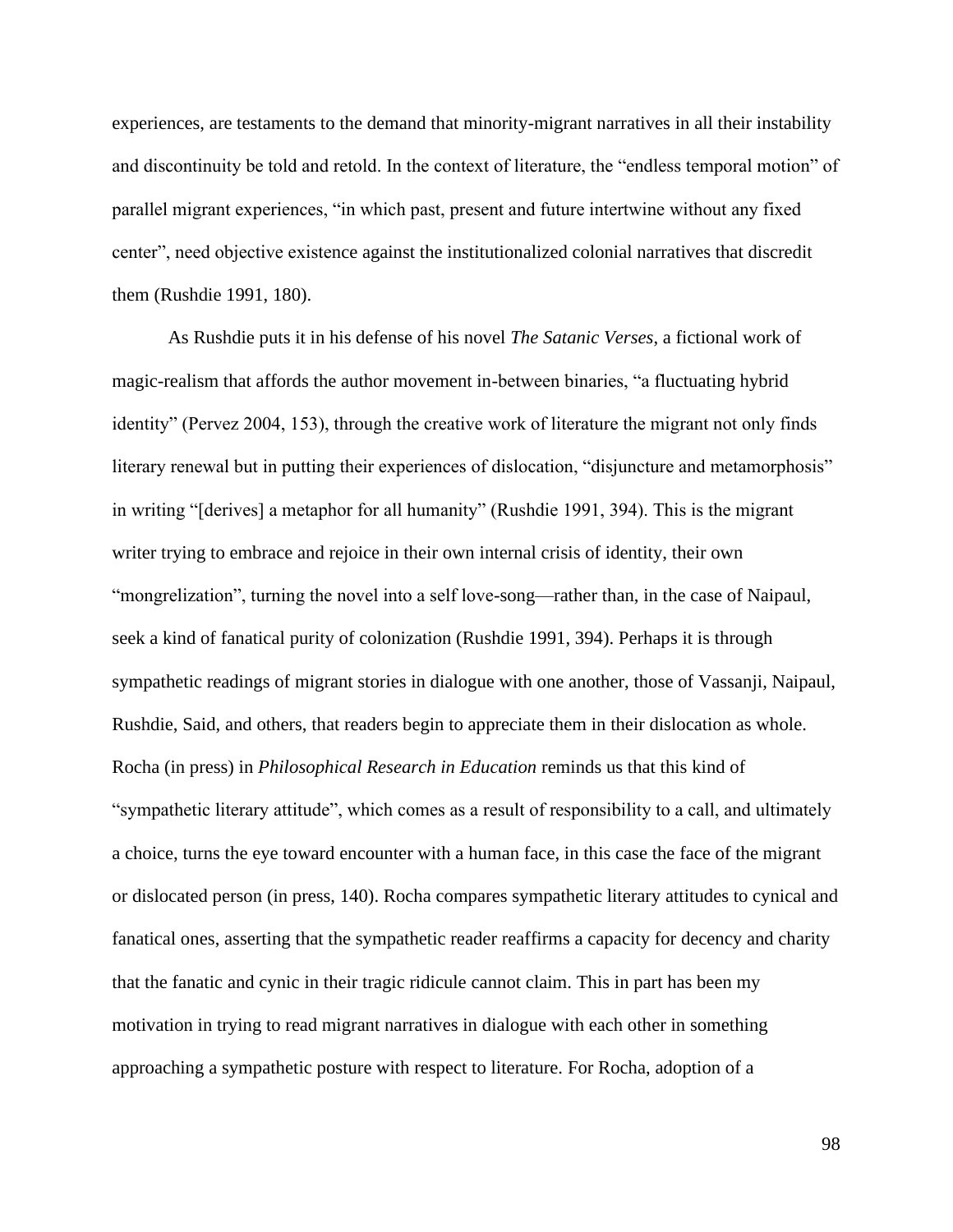sympathetic literary attitude provokes a deeper critique denied to the fanatical and cynical reader because the adoption symbolizes the radical act of freedom to choose (in press, 147). This freedom is an opening, exemplified in the work of Maxine Greene—far more than a method for reading or study— for the "unique and primal power of stories" to take hold (Rocha in press, 143).

I read Vassanji's works in dialogue with his travelogue-memoir *A Place Within: Rediscovering India*. There Vassanji describes his trips to his ancestral homeland intertwined with the historiography of his family, to present different layers, multi-dimensions, of dislocated identities across different journeys. The primary migration in Vassanji's *No New Land*, for instance, takes shape after the establishment of the republic of Tanzania in the 1960s but relies on earlier movements from British-India to Dar es Salaam and other indentured-labor capitals. To come to know those places requires reading their literatures, the writings of those persons of those fractured lands.

In what follows, I will examine the relations between dislocation and identity-crisis, primarily in *No New Land*, in dialogue with Vassanji's travelogue-memoir *A Place Within: Rediscovering India*.

First, I will situate Vassanji's generic commitments with respect to literature of the Indian diaspora. Internal crisis for migrant characters is a theme for many of what have been called literatures of the diaspora. The literatures in question, often literatures of quests more broadly, are written by authors who have moved (not always so simply by choice) from their homelands or places of origin, and whose writing is a reflection on their personal and sometimes generational displacement. They can show struggles for reunion with tradition, or quests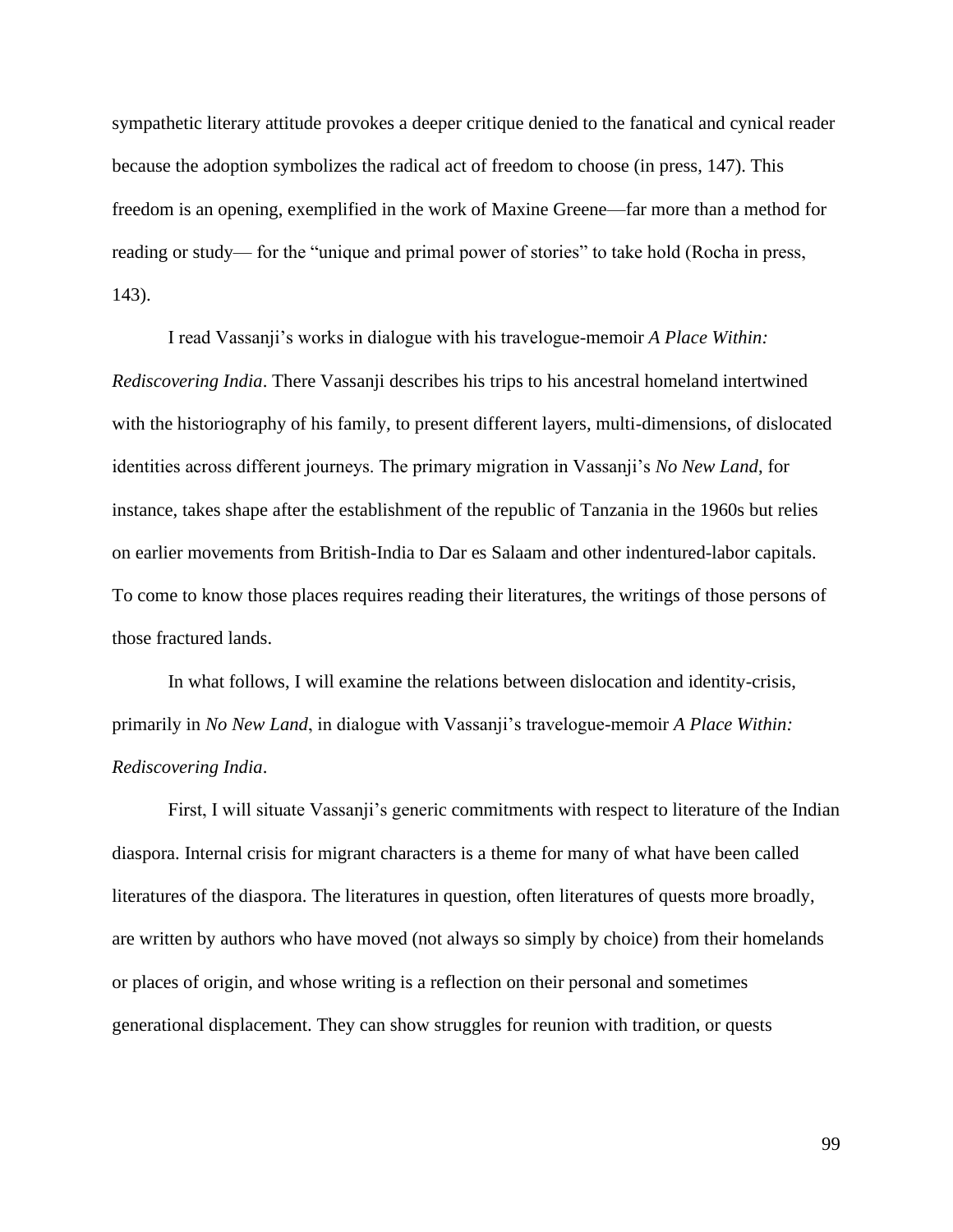(sometimes many failed ones) for self-fulfillment, searches for identity, through migration and dislocation.

Generically, the quest literatures, or literatures featuring displacement as part of personal journeys, include such classics as *The Epic of Gilgamesh* and *The Odyssey*, and more recently Mark Twain's *The Adventures of Huckleberry Finn* (1884), Jack Kerouac's *On the Road* (1957), the memoir *Wild* (2012) by Cheryl Strayed, or Barry Jenkin's 2016 film *Moonlight*. In all cases, the main characters are exiled in some ways from their home societies, they struggle to or are unable to return home, or struggle to find a sense of belonging in places they try to call home. Often there are crises that initiate the journeys, like war, revolution, alienation, personal tragedy, deep longings for safety and stability (a loving and trustworthy father in the case of Huck Finn), meaning or change, or dissatisfaction with the current state of things, something that cannot be shaken but propels movement or escape. In Toni Morrison's 1996's introduction to *The Oxford Mark Twain: Adventures of Huckleberry Finn*, for example, Morrison writes of what propels a child to escape from home and embark on a personal quest. What motivates the singular child to reject filial obligations overlaps with what motivates the dislocated migrant, as well a migrant life-writer, who similarly runs from or tries to make meaning out of their searches for filial piety. We can see that there are different migrant dispositions to consider, different sorts of dislocations of characters in movement that rely on moral or sympathetic intuitions of readers, as Morrison writes:

Although Huck complains bitterly of rules and regulations, I see him to be running not from external control but from external chaos. Nothing in society makes sense; all is in peril. Upper-class, churchgoing, elegantly housed families annihilate themselves in psychotic feud […]; he sees the public slaughter of a drunk; he hears the vicious plans of murderers on a wrecked steamboat[...]. No wonder that when he is alone, [...] he is so very frightened and frequently suicidal. (1996, 3)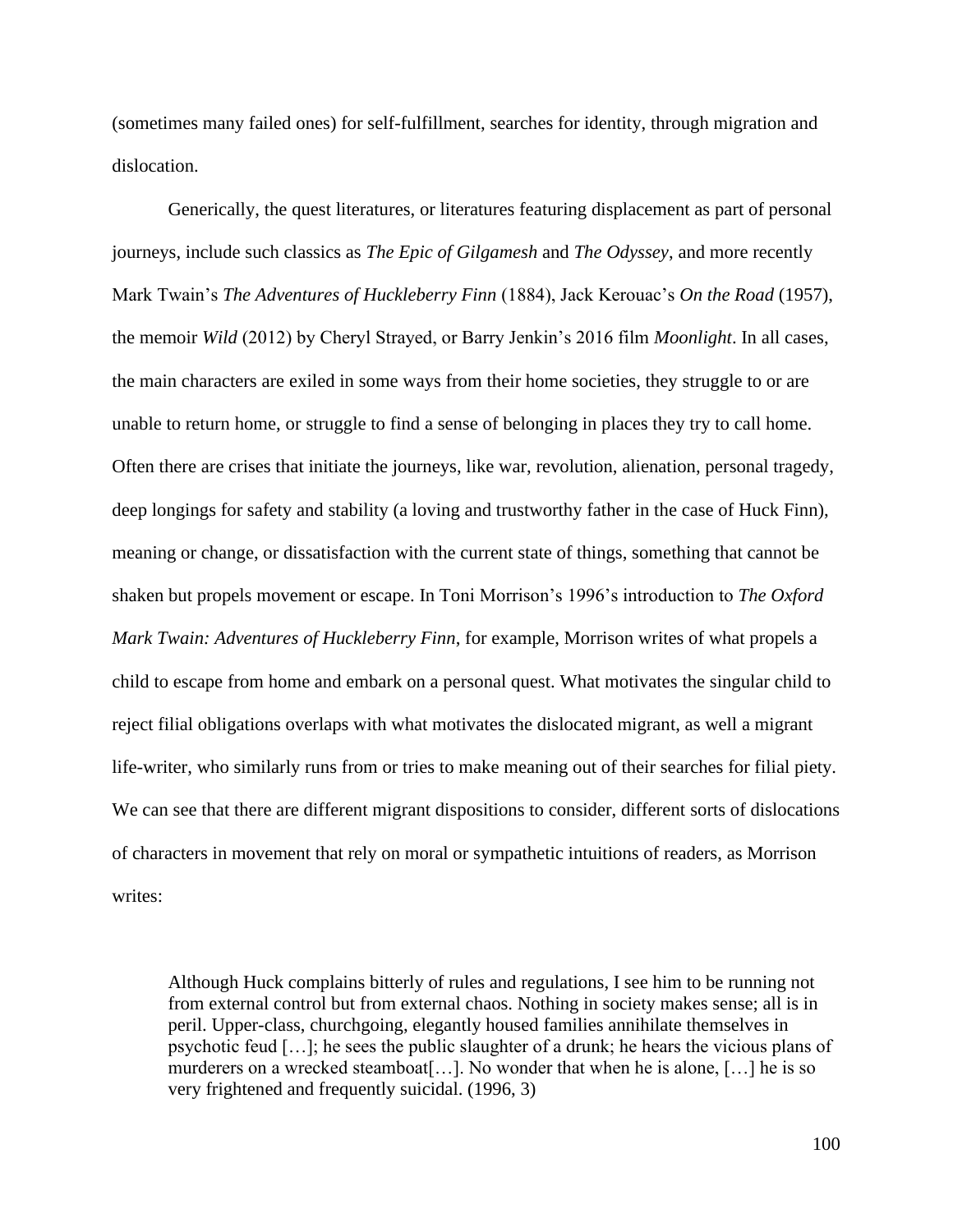As a white child without a home and who suffers neglect from his father, the only peace that Huck finds, Morrison writes, is in relationship with Jim, a black slave also on the run, who functions as an illicit black father for Huck (1996, 3). It is only within that particular friendship, a kind of healing union outside the normal movement of the world, that Huck finds dislocated, the anxieties of life no longer "within" him but "outside" (Morrison 1996, 3). The "consolation" that the relationship with Jim provides Huck is created by Jim's "highly vocal affection", which describes a particular moral vision Huck needs to venture outside of his home (or destroy his home) to find and receive (1996, 3). Jim is Morrison's answer to the question "what does Huck need to live without terror, melancholy, and suicidal thoughts?" (1996, 3): the slave Jim is the "father-for-free" that not only advises and offers trust but whom Huck can control, without the life-long obligations of a white father (1996, 5-6). In other words, it is loving relationship, a new moral vision against the degradation of the day, that temporarily relieves Huck of his personal crisis. It is only within the possibilities for loving relationship that "terror gives way to pastoral, idyllic, intimate, timelessness minus the hierarchy of age, status or adult control" even though the relationship must be cloaked by secrecy in a blatantly racist society (1996, 3). Huck's love has to contend with responsibility that he can recognize, even though he controls the slave Jim. I present this brief aside to try to include diasporic literatures within the broader tradition of literatures of quests or journeys, and vice versa. Vassanji's works then can be seen as contemporary quest narratives just as Twain's *Adventures* may be considered as a particular story of moral crisis-dislocation or even moral migration.

Migrant characters in the diasporic literatures, in particular English literatures of people of Indian diasporas, are often similarly seen to be running or seeking or embarking on personal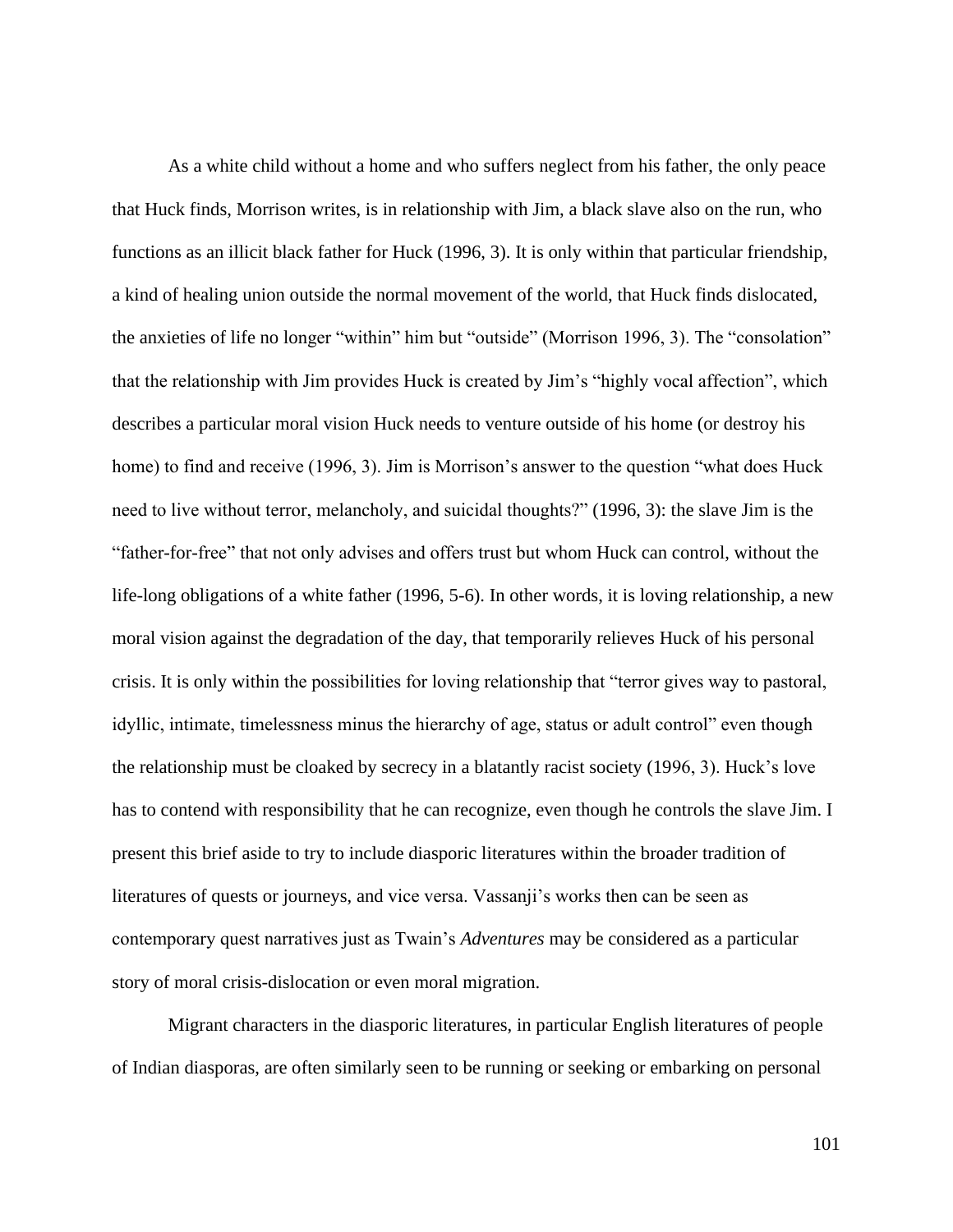quests. I see Vassanji's works, like those of other diasporic writers, not unlike the other quests narratives: migrant narratives are carrying forward what is a particular sensibility around the possibilities that personal crises can uncover and set into motion in the form of quest. And these are possibilities for in-between positionalities, minority narratives including Huck Finn's, which challenge the dominant views of the day and open new, dangerous sightlines. We find those sensibilities overwhelmingly in the journey or quest narratives of diasporic writers or featuring diasporic characters that disturb boundary markers.

The particular figures I will discuss, however, show their formation through international migration, across languages, religious traditions, generations and other boundaries—not just travel as part of a singular journey but historically forced cultural and religious exile, conversion, millions of cases of indentured labor from all over the Indian Ocean to the other British colonies in Africa and the Caribbean, without a return home, in some cases because the literal home was destroyed or through partition disfigured and forgotten. The formation of these people plays out in how they belong in the home and in the world. Consider how Naipaul describes in his Nobel speech of 2001, "Two Worlds", the conditions of belonging simultaneously to two worlds. While there is much to be gained in that protective hermeticism of the total belonging of home, there is also an impoverished darkness of being so insulated against what is outside:

So as a child I had this sense of two worlds, the world outside that tall corrugated-iron gate, and the world at home – or, at any rate, the world of my grandmother's house. It was a remnant of our caste sense, the thing that excluded and shut out. In Trinidad, where as new arrivals we were a disadvantaged community, that excluding idea was a kind of protection; it enabled us – for the time being, and only for the time being – to live in our own way and according to our own rules, to live in our own fading India. It made for an extraordinary self-centeredness. We looked inwards; we lived out our days; the world outside existed in a kind of darkness; we inquired about nothing. (Naipaul 2001)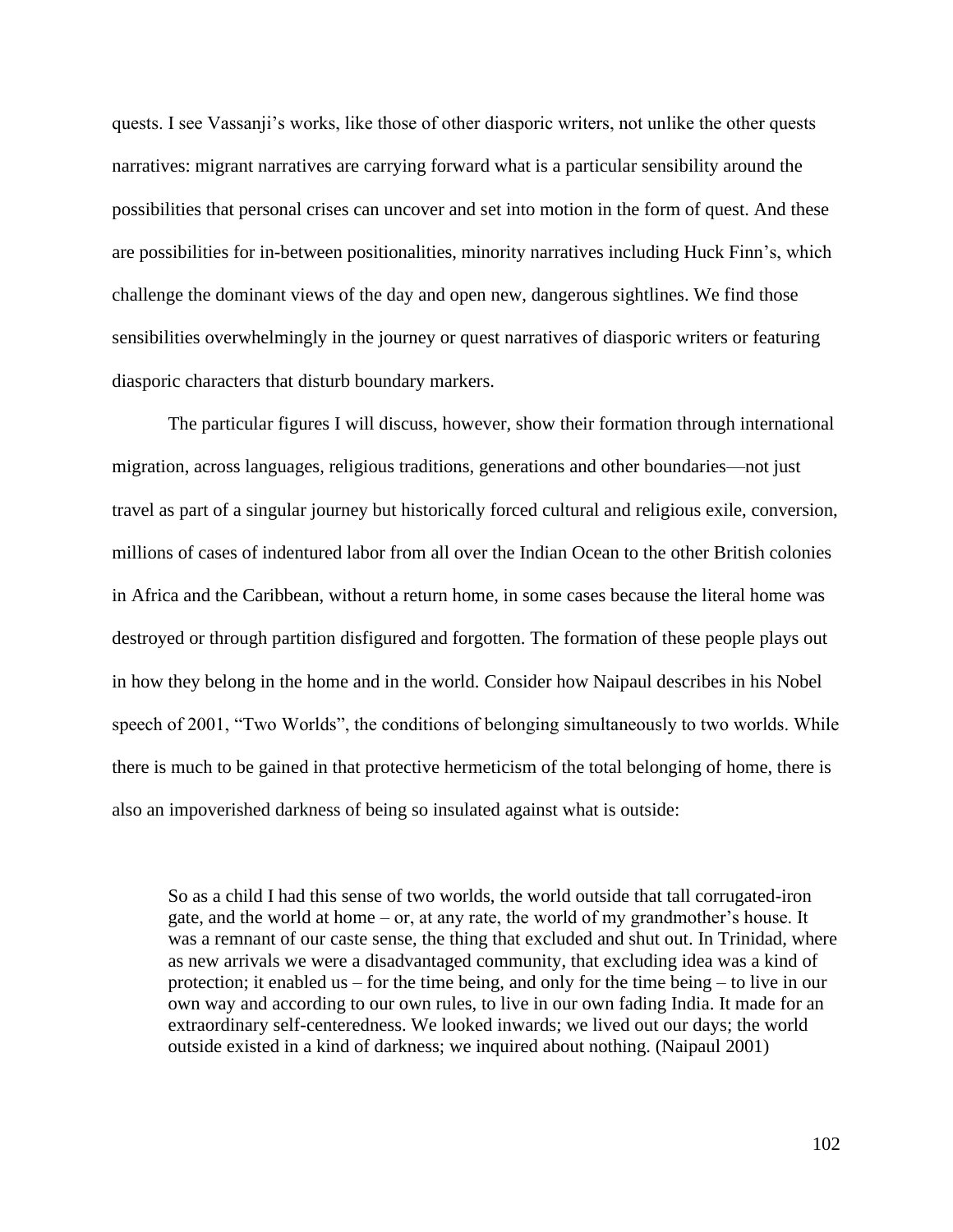For Naipaul, belonging requires a kind of exclusivity, and the loss of belonging limits or destroys the possibilities for cross-cultural or plural identities; it is a defensive posturing or defense mechanism needed for the home culture to endure and upon which self-definition and belonging rely. In Vassanji, we find a similar case and explanation. Vassanji's characters are East-African Indian migrants to Canada in the 1970s who feature prominently across his works and who try to maintain, through similar defensiveness, a consciousness of their homelands which are no more. In order to maintain that consciousness, there is a kind of compartmentalizing that takes place in the individual, which is a sense of division or exclusion that recalls Naipaul's 'inquiring of nothing'. Knowing more or too much may destabilize the enclave by opening the fraternity to outside interference; the eternal-internal home, in other words, relies on a meditative posture, its own strength and force. The defensive posture of abandoning inquiry, for Vassanji, symbolizes the "sin of ignorance" of his youth, which later he has a "desire to make amends for" as an adult returning to his neighborhood of Kariakoo, Tanzania (2014, 107). In *And Home was Kariakoo*, Vassanji's memoir and travelogue of East Africa, he writes that his desire to atone for his past sins of ignorance represents something of a desire between voyeurism, curiosity, and resentment. "[…] Most of us, Africans and Asians", he writes, "had grown up in such insular communities that we did not know how people down the street from us lived or worshipped" (2014, 107). The desire comes up then to understand different anthropologies of prayer or worship, to pluralize religion as different modes of worship (though not necessarily to pluralize the Absolute reality). This is the continual reconstruction of the home in light of what is outside, or it is the small attempts to destroy what differentiates the inside from the outside. The examples may show that belonging to a home, or the construction of the mythical home itself, for the migrant writer, may rely on their particular ignorance of the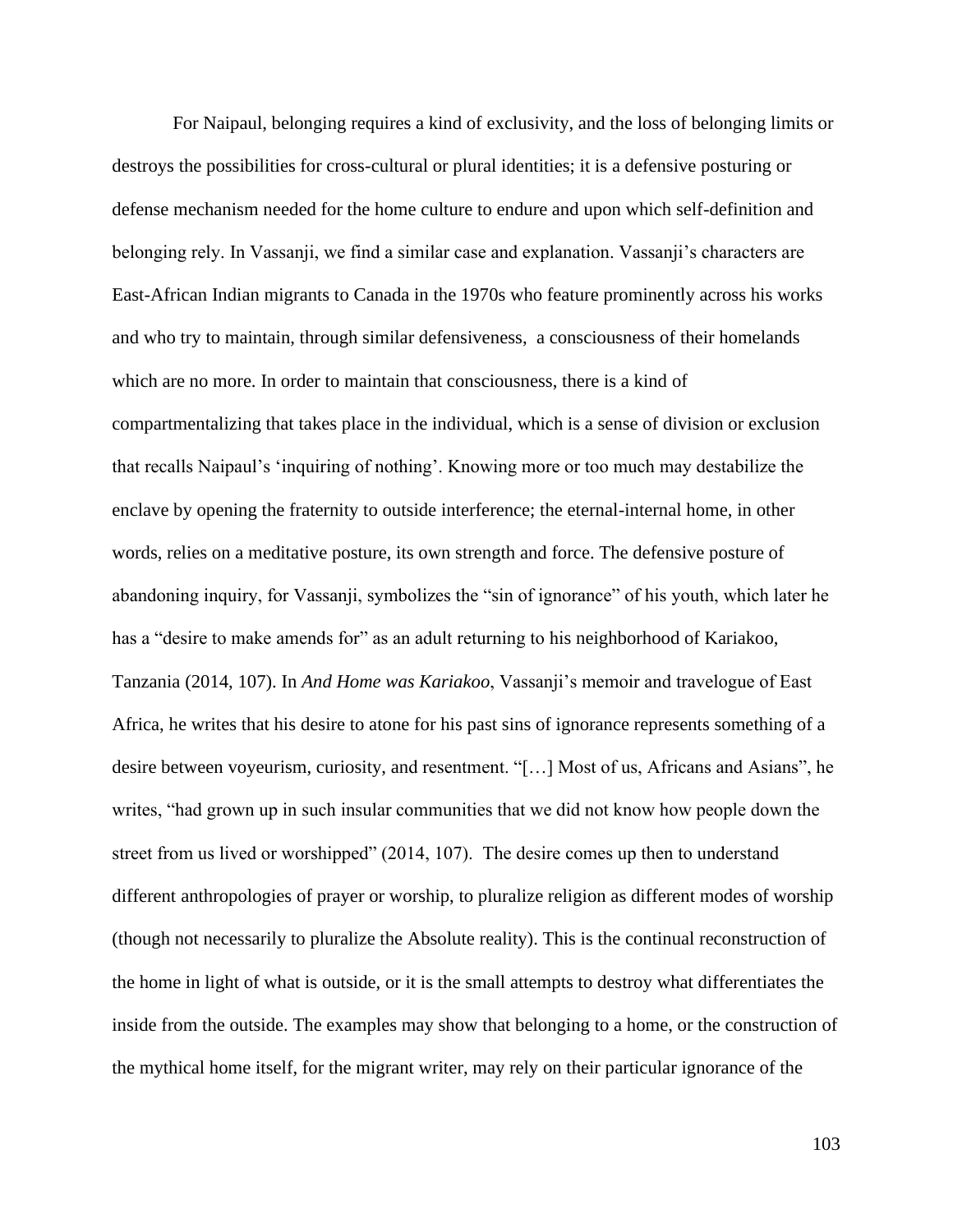complexity of their homes and who else inhabits it. They know their home in such a particular way that makes it idiosyncratic and self-centered, and yet through dislocation the contours of the home can be both narrowed and expanded. There is a dimension of faith in that particular ignorance, too. As ignorance is not knowing, and faith may be to reject knowing to experience the trust of relationship beyond knowing. The personal faith narratives of the migrant writers keep up these images of home; these are narratives intertwined with the everyday living or "everyday faith" inherent to this particular kind of ignorance of what is outside but nearby (Cochrane 2017).

There are many English writers of the East-Indian diaspora whose major works make up a body of English literature of Indians on the move, including Indian-born Canadian Rohinton Mistry's short stories *Tales from Firozsha Baag* (1987), or the works of 'world citizens' Salman Rushdie in *Midnight's Children* (1981), or Anita Rau Badami in *Can You Hear the Nightbird Call?* (2006), or Janice Goveas (2008) in her collection of plays *Margaret in Search of Herself*, among many others.

Focusing on Vassanji's works, I will describe and analyze the motivating forces of the primary migrant characters, their forces of formation, with respect to differing portraits of identity-spiritual crises. But first to establish what these divergent forces of formation of identity for migrants might amount to.

## **3.3 Pursuit of history in formation of migrant identity**

Self-Identity will be considered in relation to the movement of the migrant along different reorientations to shifting lands and feelings of rootlessness. As Guha (1983) writes, to recognize the migrant, like the peasant, as the "maker" of their own rebellion, through their own vernacular and particular understandings and motivations, is to humanize them, it is to "attribute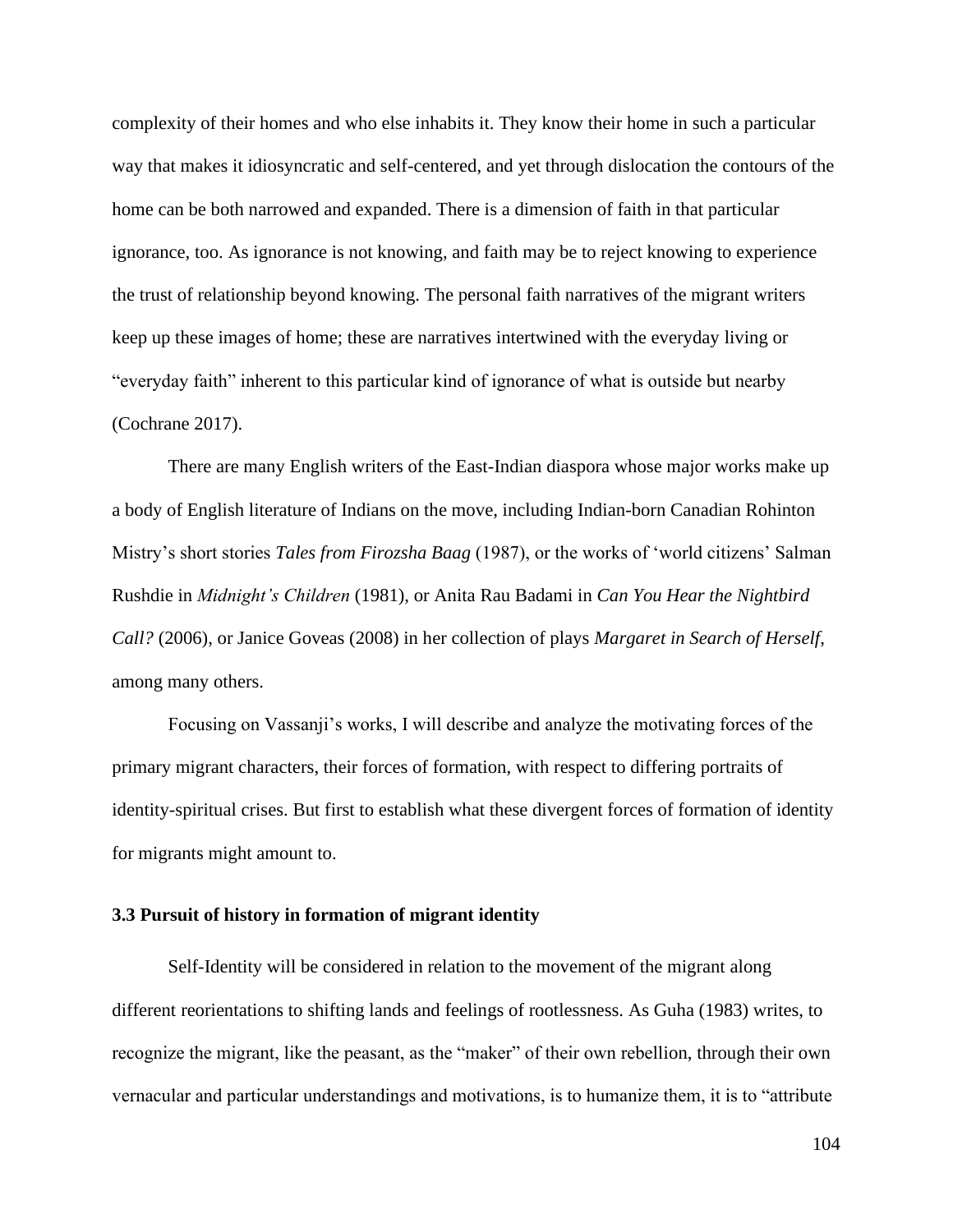a consciousness to [them]" (4). Vassanji presents humanizing portrayals of migrants to show how dislocation brings with it possibilities for transformation within which migrants are pulled and pushed between old and new worlds. It is in this sense that Vassanji through his portrayal of the migrant relies on possibilities for a "syncretistic" experience of dislocation, that it adds just as much to the migrant perspective to be in-between cultures, traditions and homes as it subtracts (Ozawa 2016, 47). And so, to link identity to the personal displacement of the migrant is to attend to their own stories—their own interpretations of their histories and their continual unfolding. This is because to ask who a person is, according to Charles Taylor (1989) in *Sources of Self*, is to make them significant to themselves through self-interpretation in a manner personally significant (34). Here, crisis emerges in the "essential link" between loss of identity and disorientation, or dislocation, when trying to locate the "self in moral space" (Taylor 1989, 27).

In Vassanji's novels and other writings, there are always central figures who are dislocated, trying to reconstruct themselves in light of their pasts. These are people who, on the one hand, desire to recreate what they remember, but who also face troubles of refusing to not forget. That desire for reconstruction is an obsessive one for Vassanji, who confesses it is "uncontrollable and perhaps vain", because "to know and record who I am" demands a fascination with one's history, to study it and take part in it (Ozawa 2016, 45). In this view, the dislocated recognize themselves as characters in their own histories, as players in their own family sagas. But the desire to know who one is in relation to their histories is also a result of a nagging "rootlessness" or homelessness that can be a motivating force for the migrant to firmly embed themselves. These are, after all, displaced persons, families of them, seeking refuge in one sense or another, who must face an inescapable past before them and all around them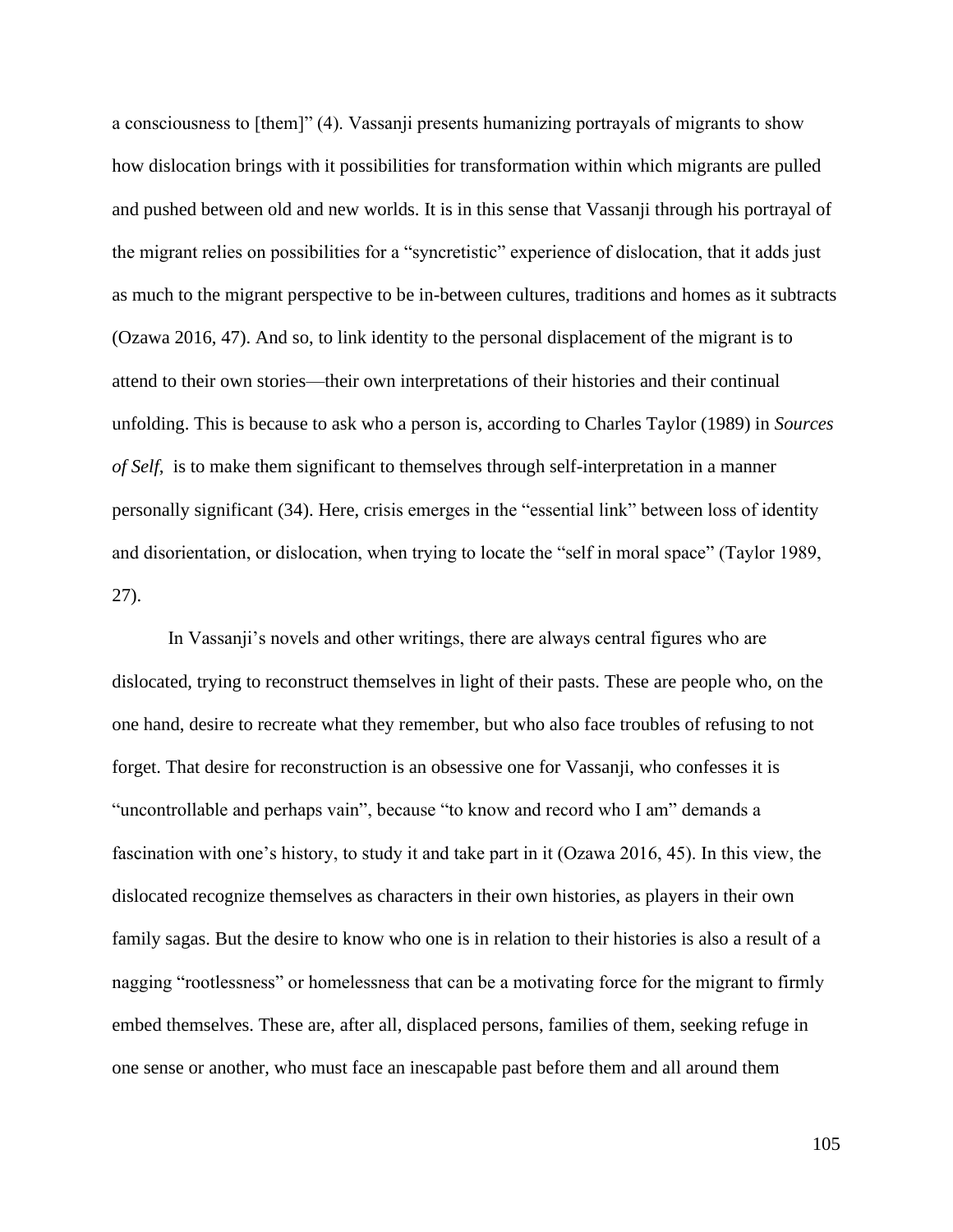(Ozawa 2019). The past provides a shifting context for the liminal crises of the migrant characters: the past is not detached as something 'behind' the dislocated but rather part of the unfolding "fate and identity" of Indian East-Africans (Ozawa 2016). This means that the internal crisis, the spiritual longing or sickness, can be seen as an unfolding of histories to be attended to and understood, to be created, potentially as an opening to hybrid identities, whether through rediscovery of languages, literatures or other artefacts that evoke and speak to the necessary questions. History as such is not a buried relic of the past, part of the long gone distance, to be uncovered to soothe modern worries. It is rather that the past helps to form and even determine the passageways or transitions of migrants into 'new' lands and livelihoods, as the past needs to be recreated. The histories of the migrant, then, as histories of particular peoples, as "immemorial continuities", can never be entirely "past and gone" (Gaur 2016, 151).

At the same time, the past presents obstacles of translation for the migrant who tries to recreate and recapture the Indian districts of African Dar es Salaam, Tanzania, in Toronto, Canada. The new Dar, "however close they tried to make it to the original", was never the same as the Dar of old (Vassanji 1991, 171). "The spirit, perhaps", the narrator says, was not quite the same here: "Rushing to mosque after work in your Chevy, through ice and slush, for a ceremony in a school gym", could never compare with "strolling to your own domed, clock-towered mosque fresh after a bath" (Vassanji 1991, 171). In *The Location of Culture*, Homi Bhabha asserts that the "indeterminacy of diasporic identity" presents a secularized crisis or the "heresy" of "hybridity" (Bhabha 1993, 322). For Bhabha (1993), the crisis of "irresolvable, borderline [identities]" appears in this two-fold way: it is both a time of "cultural displacement" and a context for what cannot seem to be translated from old to new (322). Cultural translation performs its own subversion by "opening up a space of discursive contestation" and through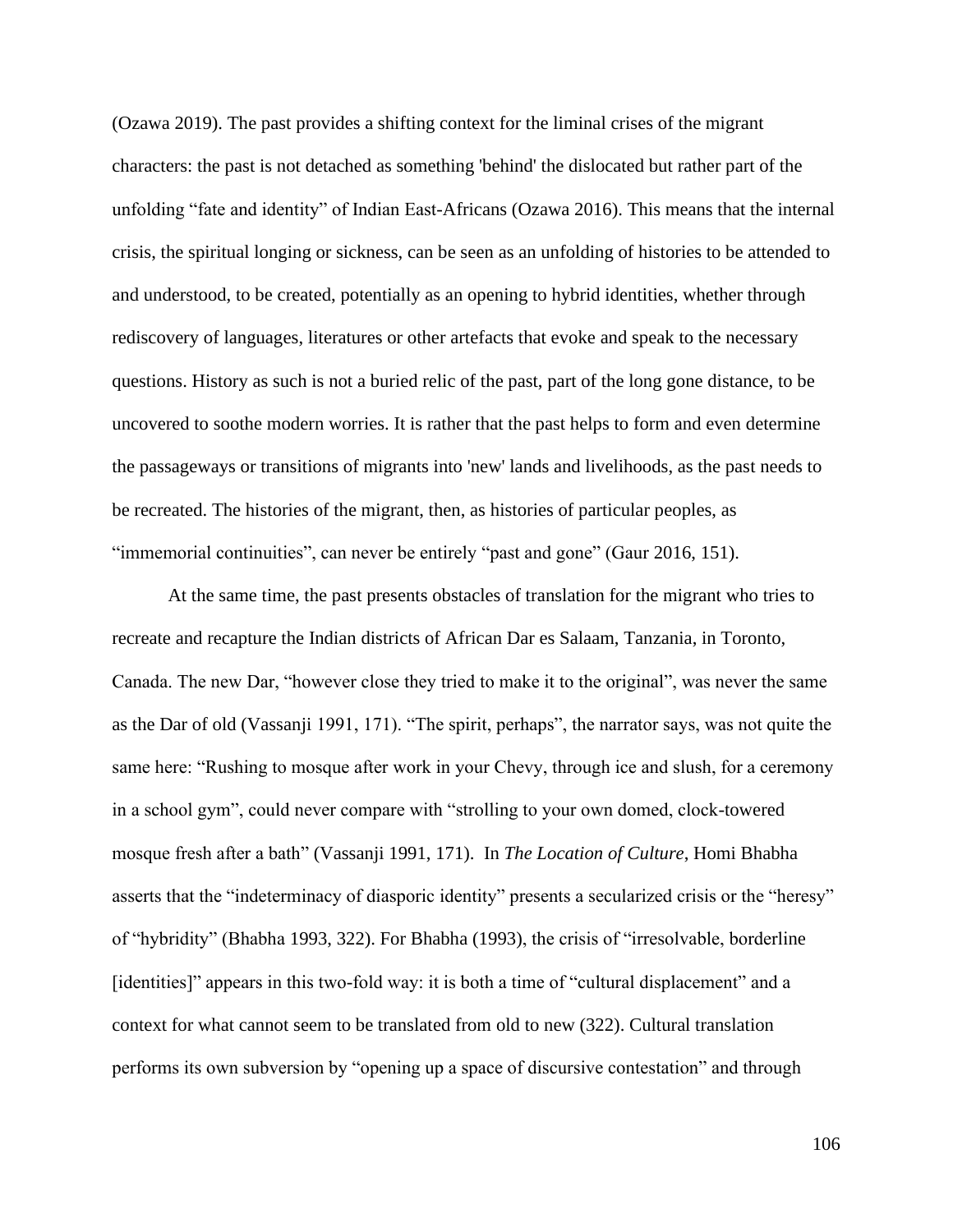reinterpreting migrant narratives (323). One migrant narrative shows itself through the dreams of survival for the migrant, where translation is possible and therefore to blaspheme is possible (324). At the same time, as Rushdie (1991) recalls, because blasphemy relies on belief, without an affirmative belief, there may be no blasphemy (405).

Let us consider the story of migrant Nurdin Lalani, the protagonist in *No New Land*. He is a shoe-salesperson who moves from Dar es Salaam of the democratic republic of Tanzania, on Western Africa's Ivory Coast, to an apartment-complex suburb of Toronto, Ontario, Canada, called Don Mills. Along with Zera, his wife, and their teenage children Fatima and Hanif, the story is one of the immigrant Nurdin's identity transformation, his personal struggles in coming of age, in 1970s Canada. The drastic changes that the Lalani's face, like other migrants to Canada who try to maintain a mark of respectability in relation to one another, are rooted in a dislocation, and moreover a kind of rootlessness or othering that has to confront the limitations and possibilities for cultural translation. For Nurdin, the tensions are around maintaining a communal identity in a more individuated setting wherein the individual immigrant is lonely (resigned to celibacy, whose wife is "wedded to God"), frightened (without a sense of purpose, disoriented), discriminated against (witness to and victim of racist attacks), undignified (pulled by foreign desires to partake in infidelities and deceptions), insecure (on the outskirts of tradition, with cultural-religious anchors being openly questioned and rejected), and unwanted (by his children and even othered by himself) (Vassanji 1991, 175). Bhabha (1993) contends that this experience expressive of migrant discourse, of being othered even by oneself in relation to oneself, asks how one can "encounter the past" in a way that "continually introduces an otherness or alterity into the present" (226). At the very least, from this we can assert that the migrant never leaves the past but continues to pursue their past and, in encountering cultural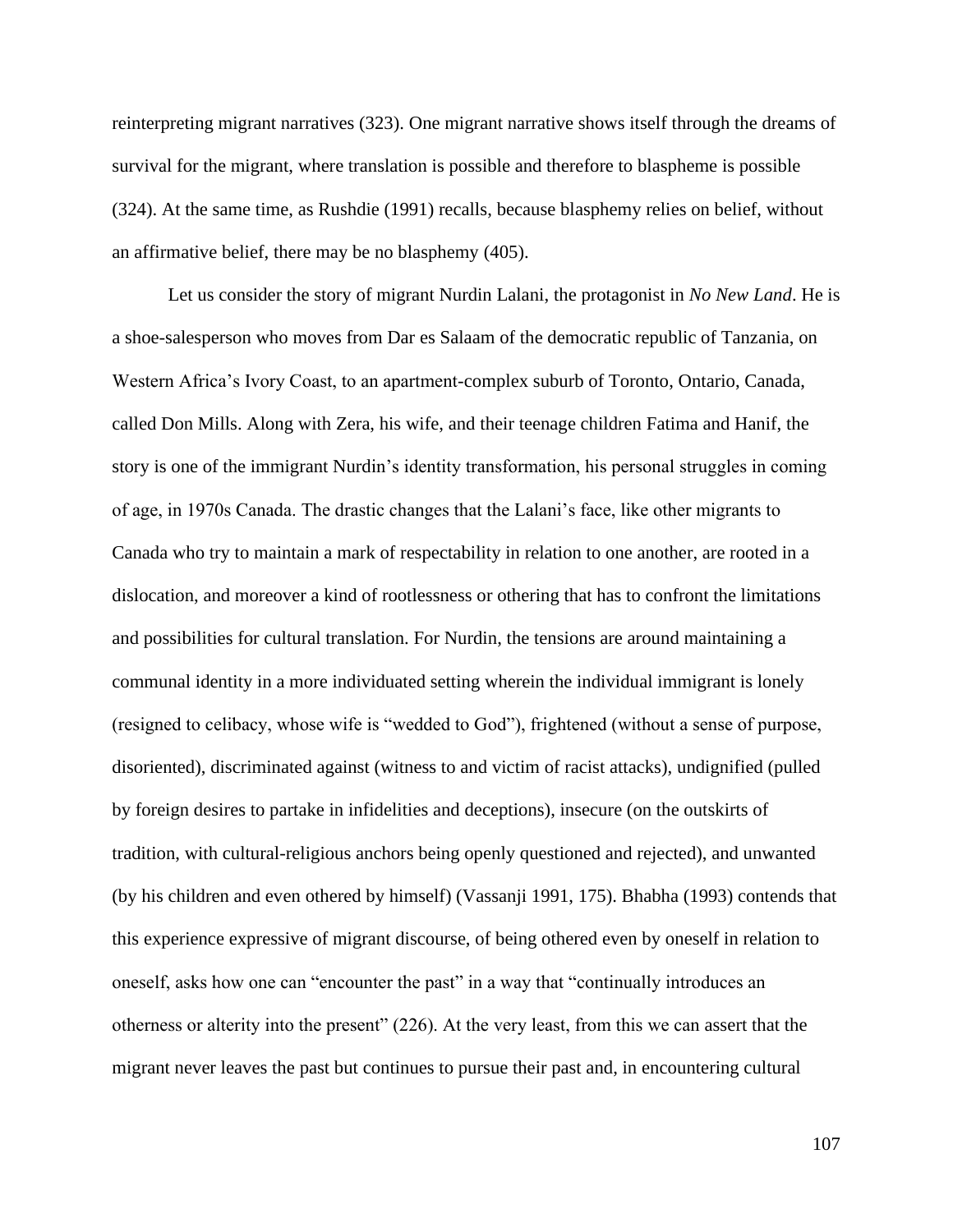difference, the past performs its own "spatial disjunction" onto the present history of, in this case, the national community of Canada (Bhabha 1993, 228). In the face of this disjunctive otherness, Nurdin is forced to articulate new ways of being that are "not necessarily accumulative, teleological, or dialectical" but "interdisciplinary", shifting and nimble enough to construct a sense of identity through alterity (Bhabha 1993, 234). Bhabha's analyses take as a point of departure "the question of agency" for minorities, including the migrant, refugee and diasporic peoples, in the postcolonial and postmodern world (1993, 245). In this context of analysis, the formation and transformation of migrant identity becomes an act of collaboration as much as survival, uncomfortable and disturbing (Bhabha 1993, 251).

Nurdin's quest seems particular to his generation of Asian-Africans who do not fit into the emerging dominant African nationalism of a post-colonial Tanzania. Those personal struggles for citizenship or identity can be contrasted with what motivated the movement of the prior generation, that of Nurdin's father, Haji Lalani. What the two generations share, however, is the movement itself, expressed as a kind of yearning for betterment and recognition of lack. To account for Nurdin's "predicaments", the narrator tells us, we must "go back in time and begin at a different place", the place of Haji, who moved from British India to British-German East Africa in 1906 (Vassanji 1991, 9). Both generations, Indians of British India and Indians of Tanzania, sought better qualities of life and in some cases new lives altogether. This shows in a basic way that the migrant's predicament is an intergenerational one, not totally particular to any one generation but involving intergenerational movement and the possibilities of communication and translation between generations. Vassanji's writing, then, as diasporic writing, represents the attempt to write across worlds, about shifting people and places whose stories are not always popularly retold.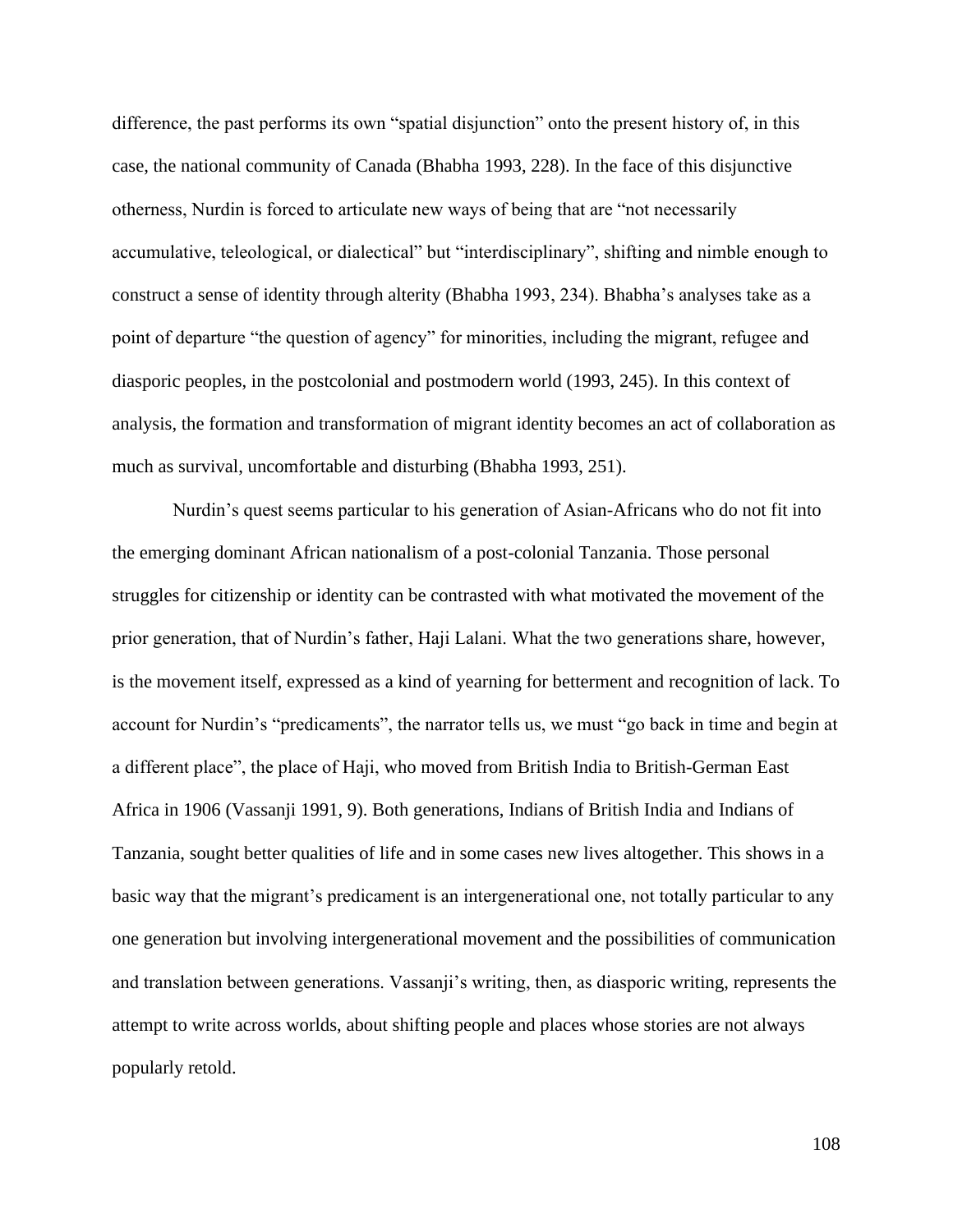We might go back in time and begin with the poet and writer Ghalib, "a household word in northern India", one of the most revered Urdu-language lyric poets (Vassanji 2009, 118). He was personally torn by being witness to political and cultural upheaval and transition: between the passing of the elite Mughal order and the emerging "new hegemonic dispensation" of British rule (Abrol 2020, 184). He may therefore be understood as a poet of crisis. Born in Agra as Mirza Asadullah Khan in 1796 to parents of Turkish ancestry, Vassanji and a companion go searching for his residence while retelling the first battle for independence of 1857, the Uprising or mutiny. This was the first widespread Indian challenge to British supremacy, more accurately the first multinational corporate-military entity known as the British East India Company. Ghalib's is the poetry of this primary crisis: he wrote "under conditions of extreme personal and historical trauma", namely the fall of the Mughal empire and the rise of the British East India Company as an anglicized, expansionist, multinational political and military power after the uprising was quelled and savage retribution followed (Goodyear and Raza 2008, 112). The setting of Ghalib is one of "seismic change to the culture of [Delhi] and the politics of the subcontinent as a whole" (Goodyear and Raza 2008, 112). The setting itself is one of monumental shift, of historical crisis. The change started as an uprising of 300 mutinous Indian infantry privates, employs of the Company, and whose aftermath a sorrowful Ghalib recalls: all these things lasted only so long as the king reigned (Dalrymple 2009, 34).The things being lost referred to by the aristocratic Ghalib, poet laureate of Mughal Delhi, are the things of a nowdestroyed court culture: high poetry, literary and religious ambition, "Sufi devotions", and poetic symposia (Darlymple 2009, 31). What Ghalib would transcribe is what would become "the single most serious armed challenge any Western empire would face, anywhere in the world, in the entire course of the nineteenth century" (Dalrymple 2009, 184). As Vassanji notes, the poet's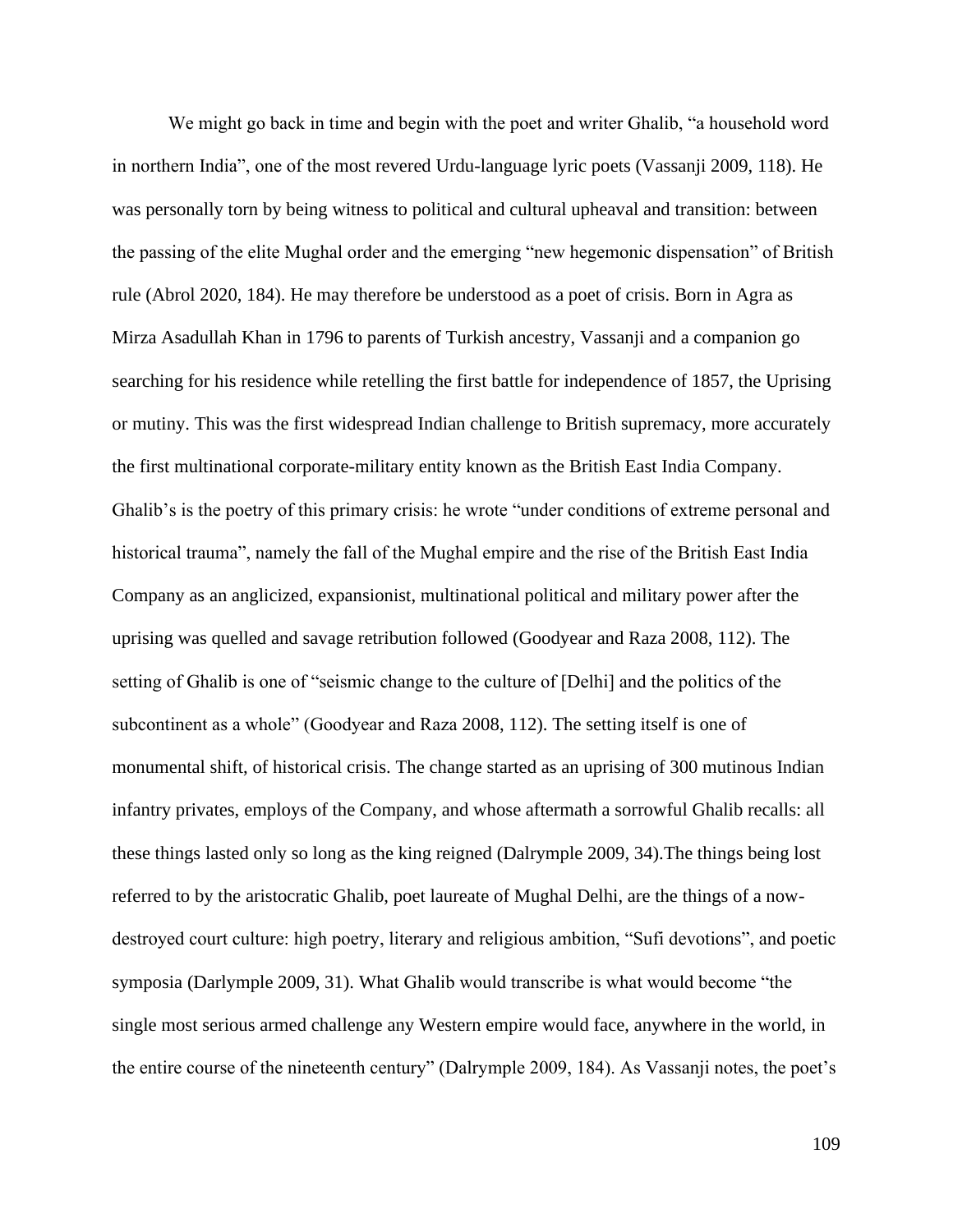residence is now a small heritage site in Old Delhi, known as the city of poets, or city of djinns, once the walled Mughal capital, and still with the particular Muslim presence of veiled faces not seen in such numbers outside the walls (Vassanji 2009, 118). As Goodyear and Raza (2008) write, Ghalib employs the form of the Urdu *ghazal*, an ode which centered the world of the heart, a form that crisscrosses "the metaphysical and the erotic with no discordance, an aching interplay of desire and loss" (112). More to the point, the poet Ghalib also exemplifies Vassanji's fluid, syncretistic, and at times amorphous understanding of religious-communal identity. As Dalrymple (2009) writes in *The Last Mughal, The Fall of Delhi, 1857*: it is through the seeking of God within the individual that liberates one "from the restrictions of narrowly orthodox Islam, encouraging the devotee to look beyond the letter of the law to its mystical essence" (Dalrymple 2009, 93). This is Ghalib's call to the seeker, which initiates the attempt, a quest to see within, to attune oneself to the particular "music of His secrets", to see through the surface-level personal crises to something deeper (Dalrymple 2009, 93). On this, via Russell's (1995) translation, Ghalib says:

The object of my worship lies beyond perception's reach; For [persons] who see, the Ka'ba is a compass, nothing more. (Russell 1995, 150).

The sentiment here, one carried forward by Vassanji's similarly syncretistic and reconciliatory vision, is that if the Sufi axiom is true, if God truly "lay within" (within persons and not exclusively within men) and must be "reached less by ritual than by love", then there is a shared essence among followers of Hinduism and Islam and across Indo-Islamic civilization (Dalrymple 2009, 94). The poet's pilgrimage is a personal one of transformation, not to be overtaken by the routine activity of ritual. Abrol (2020) recalls that Delhi for centuries upheld a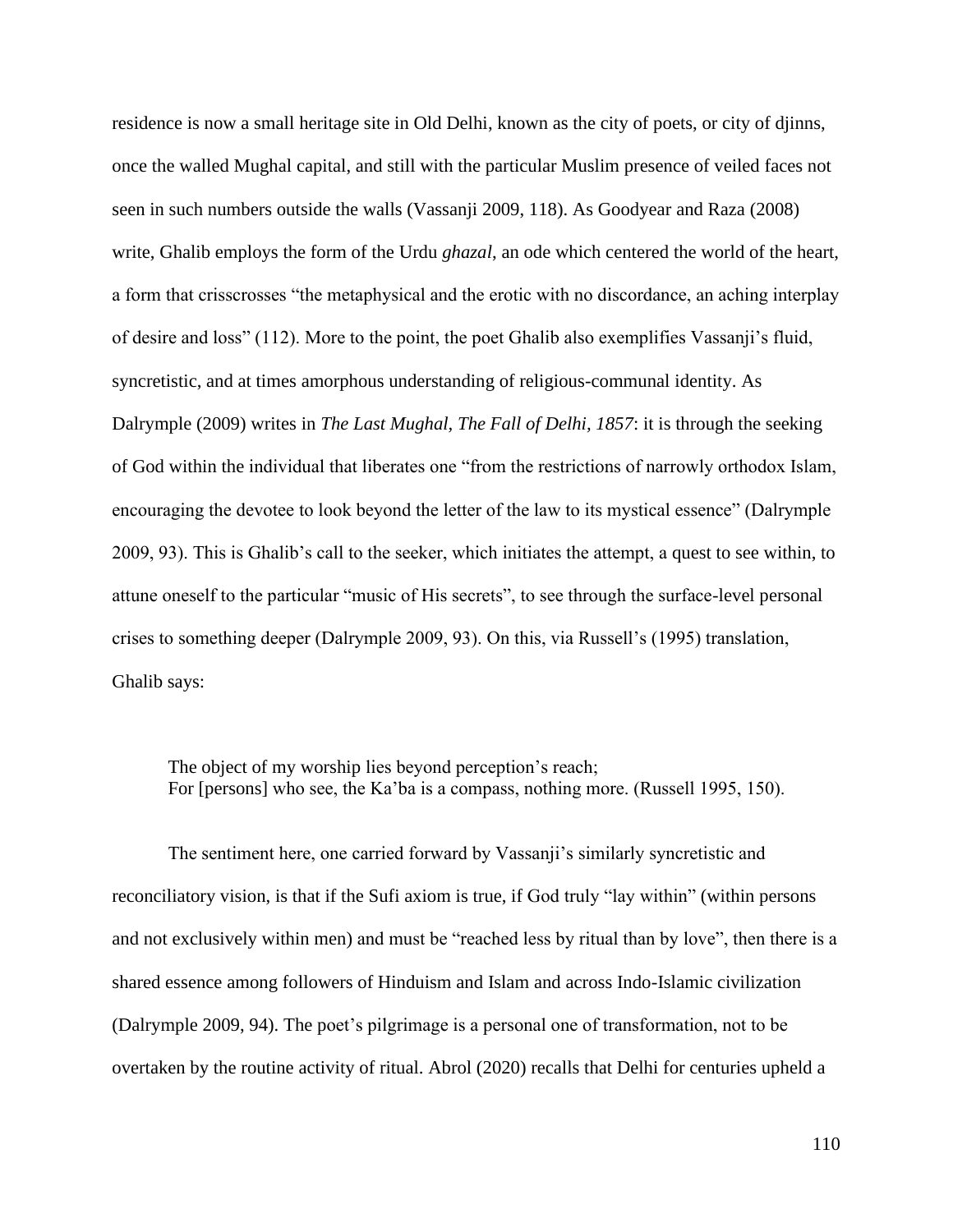mythical past, a cultural and political transitory nature, "an aura of sanctity", at many points in history, with historical remains to prove it (179-80). Through Ghalib's Old Delhi, I think, we see a particular kind of migration without (as in the case of the migrant) international movement of the individual: "waves of cultural transition actually passed through [Ghalib], his times, his thinking, his personality, and his poetry are witness to that" (Abrol 2020, 182). Here, we see movement passing through the poet, not the poet themselves necessarily in movement; this is a different kind of dislocation. And so, in Ghalib, we see a particular kind of dislocation, change, or movement working through the poet and being infused into their creative effort. The poetry is what gives voices to that particular crisis as internal dislocation.

A different sort of dislocation is offered by Vassanji's character Nurdin, particularly if we read his ancestral story that is characterized by his father, Haji. As laborer-traders from India, Haji's generation becomes assimilated into British-German East Africa and helps to build the empire, while Nurdin finds himself on the margins of the post-colonial Tanzanian republic where a nationalistic African identity takes hold. They are a fictionalized portrayal of Guajarati-Ismaili Khojas, called Shamsis, positioned within a sub-sect of Shia Islam. Khoja Ismaili or Indian Ismaili can be used for clarity. While Haji understands his religion as a marker of communal identity, Nurdin's affiliation to the (not his) religious community is far more ambiguous. It is through a kind of conflicting dissent and opening questioning that Nurdin lives out his religious affiliation in Canada. It can be said that he, like Vassanji, tries to maintain a religious sensibility, something closer to a cultural affiliation which recognizes the penetrating power of devotion, but is nothing close to an orthodox follower. Vassanji's conception of religious identity is one that harkens to an ancient Indian conception of communal-cultural identity. It is a fundamentally a syncretistic understanding, or dream, of identity itself as something that relies on an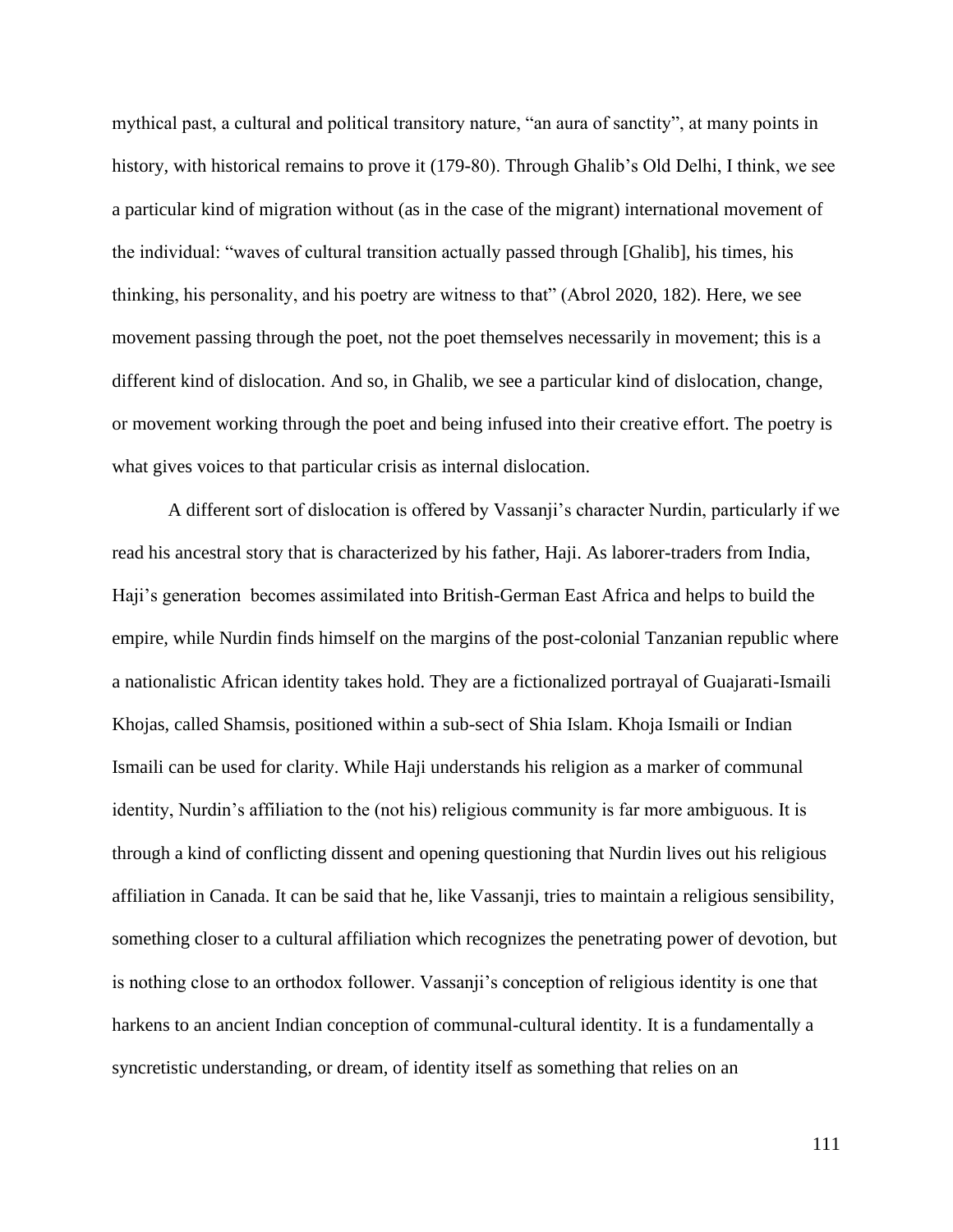inclusiveness of generations and pluralities of experiences as they are seen between observers of different traditions. Vassanji considers this dream in the face of present communal violence aforementioned, that which is predicated on difference between religious identities, namely the monolithic categories of 'Hindu' and 'Muslim'. My reading is that Vassanji's drawing of characters as 'Guajarati-Khojas', Shamsis, is selected over the descriptors 'Indian-Muslims' or 'Hindu-Muslims', because the latter appear "dogmatically exclusive", representative of fundamentalist ideology, not in company with the syncretistic experiences of the Gujarati Khojas (Ozawa 2016, 47). Vassanji's characterizations rely on the unorthodox, mystical movements within sub-sects of Indian Islam. Here, 'unorthodox' may give somewhat of a false impression. To be clear, Vassanji's sub-sect, though "distanced from the mainstream", finally is not separate from the Islamic spectrum but necessarily within the broader Islamic tradition, as it is another "[mode] of being Islamic"(Milani 2017, 118). Extending this kind of logic and sentiment, this is how "thundering Allah"' becomes "a form of reposing Vishnu'' for Vassanji (Ozawa 2016, 48). Vassanji's ancestors "converted from Hinduism in the fourteenth century", as Shizen Ozawa (2016; 2019) and Amin Malak (1993) explain. "Originally Krishna devotees", though influenced heavily by "Islamic mysticism", Sufism, Vassanji considers Gujarati-Khojas representative of the Indian subcontinent's "syncretistic tradition" and not "historical anomaly", even considering all "internal contradictions" (Ozawa 2016, 48). This descriptive insistence is Vassanji inserting himself into the push and "the pull between old and new" of making 'new' identities in a host culture (Steiner 2005). Through his many writing of migrants characters, Vassanji performs his own reconstructive project. That project in some ways culminates with his rediscovery of India as his ancestral homeland and which is explored in *A Place Within* (2009), a travelogue and tale of unravelling family histories.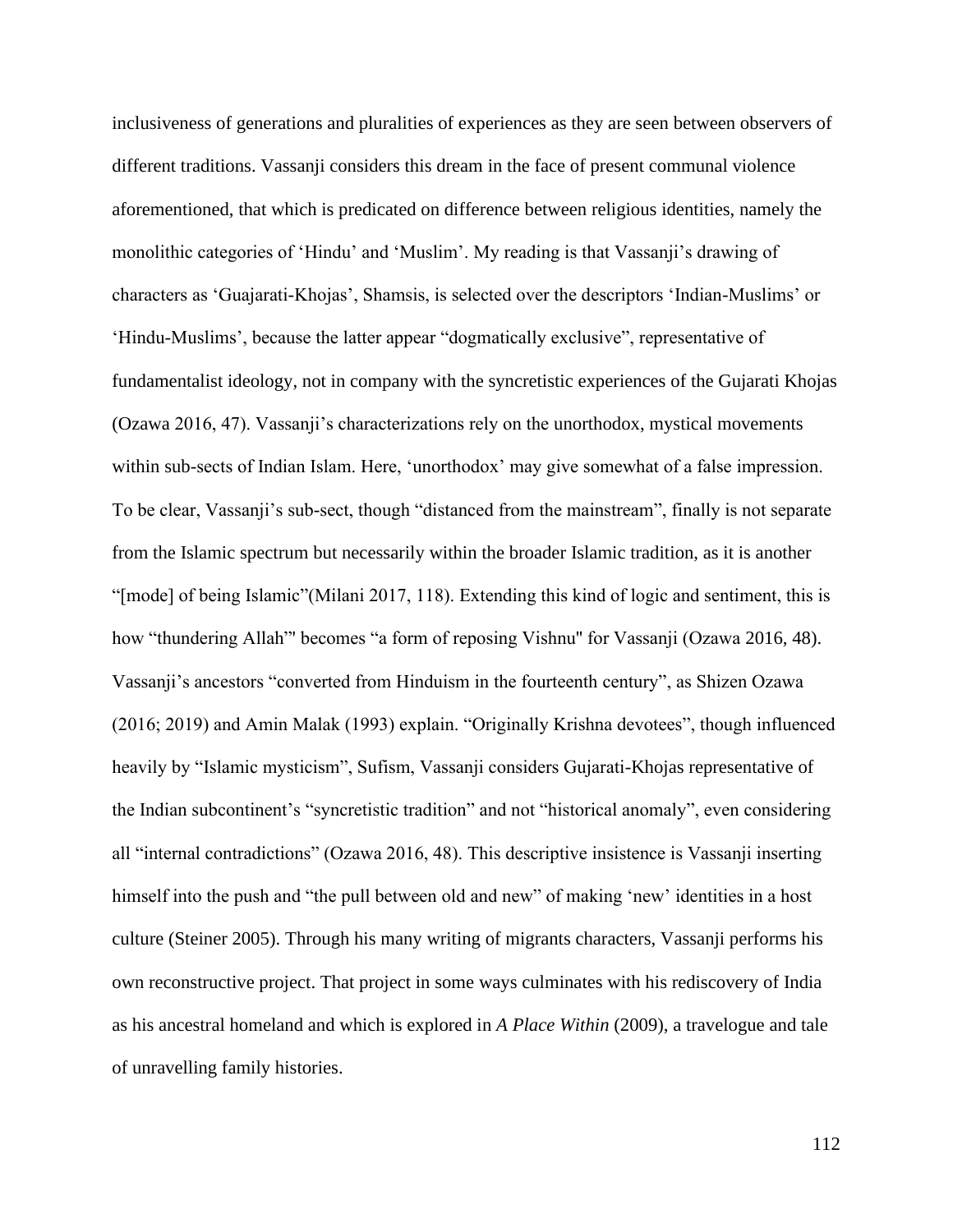Haunted by the authoritative visions and expectations of his father that hang over him, Nurdin is alienated and marginalized in the new, post-colonial republic of Tanzania and even more so in the vast expanse of Canada. His father's communal convictions seem only to serve him in this new world by way of comparison, through a kind of relentless stalking-judgement, against his individual desires. So, to emigrate to 'multicultural' Canada, the land of promise, represents new opportunities, a fresh start at a new identity, and the mysteries of escape into uncharted lands where one could reestablish oneself. The sensation of this particular struggle around inheritances is examined throughout Vassanji's writings, notably as well in his *The Assassin's Song* (2007). It tells the story of Karsan, whose father is the *saheb*, or lord, of an ancient Sufi shrine in Gujarat, and desire as he may to dissent from guardianship of the shrine, Karsan must succeed his father. On account of their birth, these characters have to accept the responsibilities of their ancestral inheritances. In this way, the questions of agency around identity, precisely because they are presented as non-questions for the characters but obligations, ensures that the migrant can never be a mere "ordinary mortal", assimilated as "one among many", "without presupposition" (Vassanji 2007, 184). Such experiences expressive of desires for dislocation illustrates the limitations around abandoning the pursuit of history which, in some cases, has been fated for the individual to follow.

There is no true escape for Nurdin; like Karsan, he remains anchored to his past in a way that makes him, at times, feel helpless and directionless. Torn between East and West, between Tanzania and Toronto, German East Africa and British-India, he submits that he, like all persons, is a creature of his origins (Vassanji 1991, 9). Echoing the words of poet Constantine Cavafy (1975) in "The City", the epigraph to *No New Land*, one experiences the sensation that one wanders and grows old in the same streets without end, even though one may go on searching for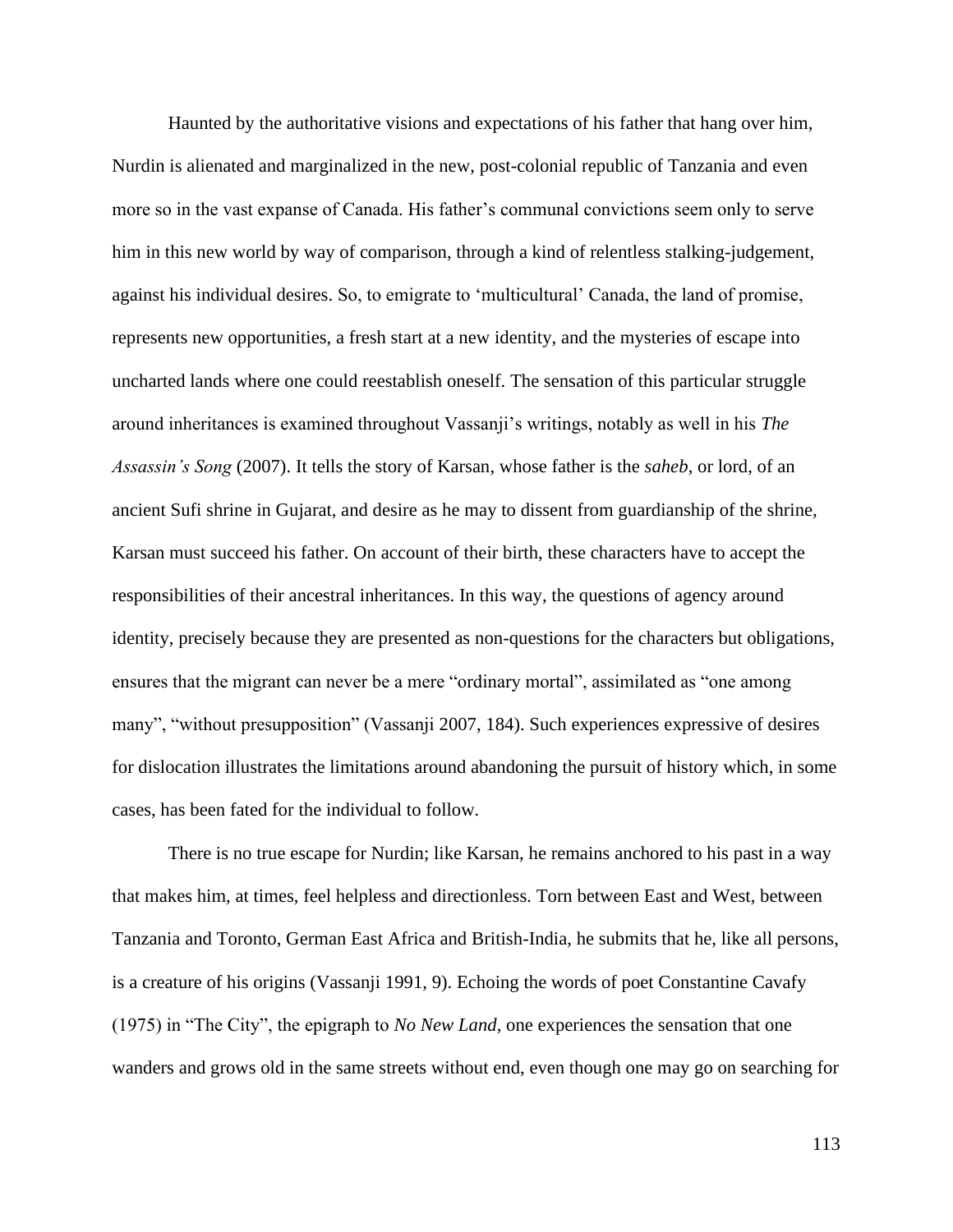distant shores, for new lands and new seas. Cavafy's poet contends that there is neither new land nor new sea; "the city will always pursue you [...] Don't hope for things elsewhere". The crisis, for Cavafy's poet, is that wasting one's life "here", even in the homeland, means destroying it everywhere in the world. Of his own Dar, Alexandria, Cavafy says that the land is always someone's fate. It is in the land that hearts are buried, where "ruins of [one's] life", like anguished desire, are seen. In this view, because every city has its life stories, its own characters and their histories, there is no difference between "measly backwater" Dar and Alexandria, or even between Dar and Cairo, Bombay or Toronto (Vassanji 2014, 11).

For the migrant like Nurdin and Karsan, that 'here' refers to the ever-present place of the personal internal terrain that is invariable and inescapable. A similar disorienting sentiment can be seen in Vassanji's *Amriika* (1999) epigraph in the form of Walt Whitman's "Facing West from California's Shores": one must always come to "face home again", though one may wander and seek tirelessly against the true home of fate. The point I want to draw here is that as much as identities become refracted by "class and generation", split by migration, or challenged by cultural and political ruptures, there remains a longing for a "defining locale", what Steiner calls a "restorative nostalgic position [...] against contamination and movement" (2005, 480). Nurdin's, Ghalib's, and indeed Vassanji's histories of migration put self-identity into the stranglehold of fate. Suddenly there becomes no identity to establish for history has already uncovered a posture for identity to assume, which one has been assuming all along, even if that posture is one of movement that has to pass through the individual. The question of identities is therefore a question for the individual to accept or come to terms with. These points are perhaps more explicitly drawn in Vassanji's *The In-Between World of Vikram Lall* (2003).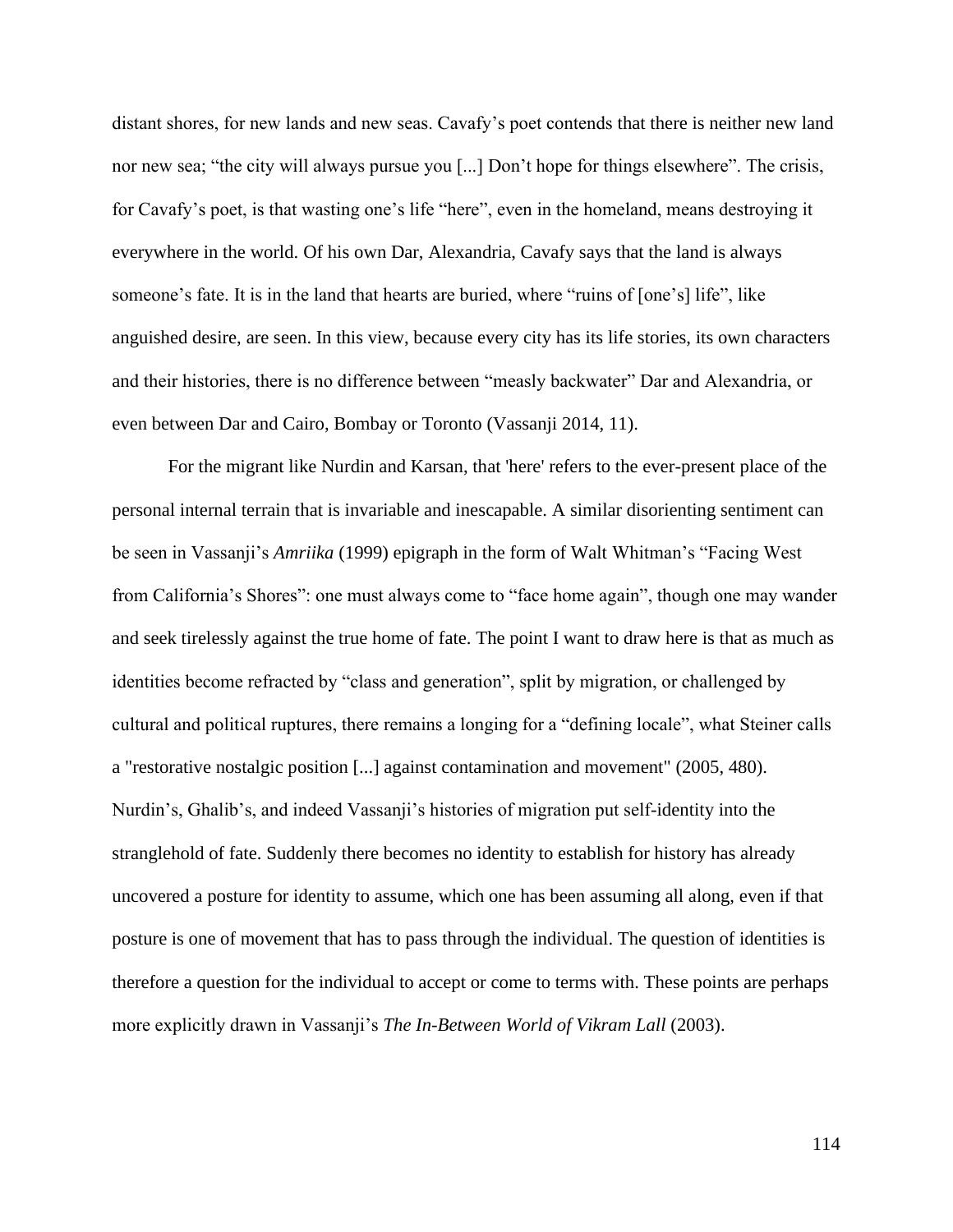For Haji, a first-generation Asian migrant, the Tanzanian republic itself, first as British-German East Africa, is the land to integrate into the security and uniformity of colonial society. In Haji's case, cultural and religious distinctiveness provides a buffered identity as a kind of enclosure. There is little assimilative pressure to develop a modern sense of self identity for Haji remains, in a sense, in an old world. And so, while for Haji, for whom there is no desire to escape but integrate, Nurdin faces change through more explicit generational conflict. As a longing for unity or the security of sure footing, Nurdin's search is initiated by political upheaval, and elsewhere the appeals of a combative capitalism, unknown luxuries, a kind of radical change or critical juncture. He is both attracted to the promises of hybridity and other luxuries in Canada and threatened by their displays of excess of "bestiality" (See Ojwang (2008) in ""Eat pig and become a beast": Food, Drink and Diaspora in East African Indian Writing"). This describes a context for Nurdin's internal crisis. It is a quest to decolonize by "redefining his relationship" with what he perceives to be his homeland and his ancestral homeland. His context can be differentiated from his father's quest that is of another character, though they share in the jolt and promise of movement. Upon reaching Canada, Nurdin cannot immediately recognize the possibilities for newness, for new articulations of identity, that his personal crisis provides. The crisis of the medieval folk poet, by contrast, as I have tried to show in the example of Ghalib, is carried through recitation and song. It represents openings to better understand and "know my Beloved's mysteries" (Ahmad 2004, 101). Here, crises become evidence for a teleological view of history, which rests on a particular faith in the overcoming or even the reversal of a crisis situation (Ahmad 2004, 101). It represents a courageous kind of faith that fortifies one with the vision to see a crisis through to its end, reversal or reunion. But attempting to resolve the poet's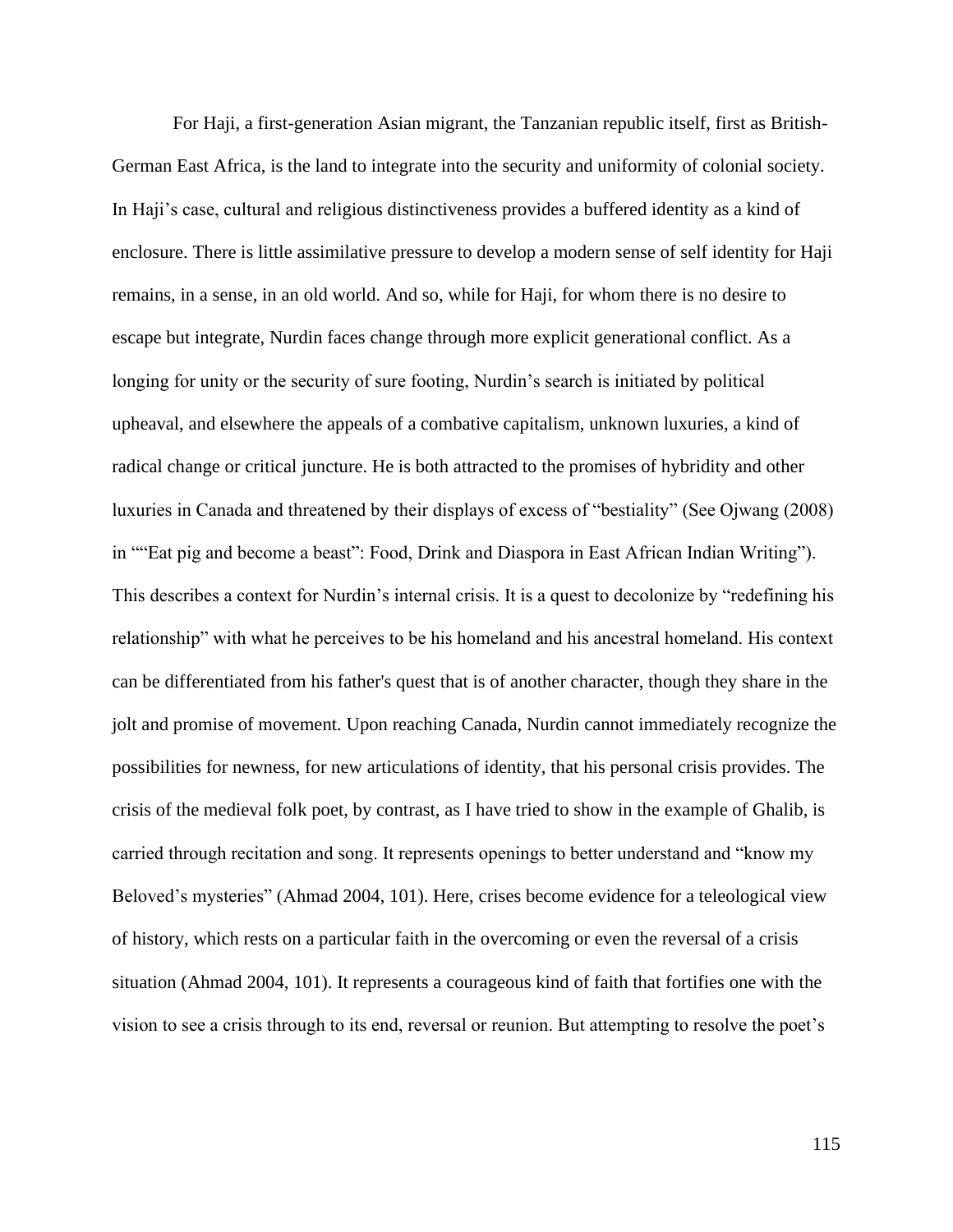crisis of longing is through love of God, a submission to the eternal unknown that migration alone cannot disturb.

Nurdin's movements in other ways mirror his father's, the Asian-African Haji, similarly twice-dislocated as a Tanzanian (formerly of the Tanganyika territory, the British share of German East Africa) of Indian origin. Haji moved at sixteen years of age, in 1906, to Tanganyika from India when the German's recruited British Indian subjects "to build the German empire in Africa" (Vassanji 1991, 11). These immigrants were seen as "colonial functionaries" and, as traders, "semi-skilled laborers'' (Ozawa 2016, 44). Being noticeably of Asian-Indian descent, Haji and those like him were treated better by the colonialist Germans, British, Belgians, and the Portuguese, than indigenous Africans were. Like other Asians, the Indians kept up a measure of cultural distinctiveness (Ozama 2019, 86). The Asians were seen as "buffers between white rulers" and the black Africans (Ozawa 2016, 44). Later, after the republic was declared, when mutiny struck and the descendants of slaves sought "bloody revenge" and slaughter in neighboring Zanzibar, with the overthrow of the Arab sultanate there, the Indians would not be spared by the revolution. This bloodshed was part of the uniting of the regions known as Tanganyika and Zanzibar under the name of Tanzania. After Haji's passing, a new era of nationalized cultural identity would be installed. One where Nurdin would find himself out of place, "squeezed [...] out of the newly independent African [country]" (Ozawa 2016, 42). As Bhabha (1993) writes, this divergent dual experience is a product of the "deadly embrace of imperial power" that produces a creeping residue of conflicting identities within the migrant whose desires for a reconstructed selfhood appear as a threat even to themselves (ix).

The young Haji apprenticed at an Indian firm in the "old slave capital Bagamoyo", meaning 'pour your hearts' or more perversely 'relinquish your hopes' (Vassanji 1991, 12). On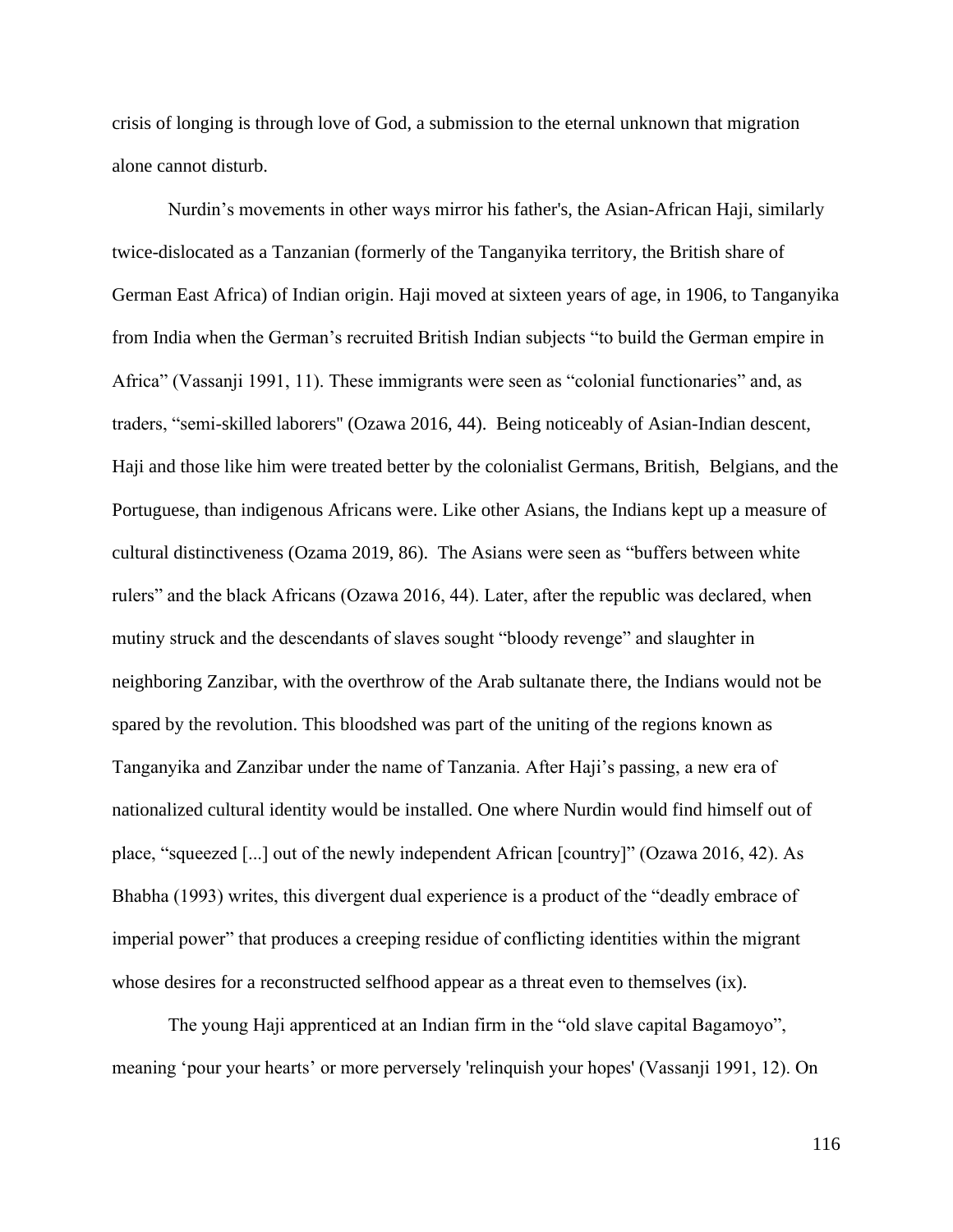the east African coast, it was rivaled by British Kenya's Mombasa. Over the previous fifty years, slaves in the thousands poured into Bagamoya, alongside "sultans, slave traders, ivory merchants, missionaries, explorers, shopkeepers, and moneylenders" across what was known as the Swahili or Ivory Coast (Vassanji 1991, 12). Bagamoya was soon abandoned by the Germans for a neglected village called Dar es Salaam, 'haven of peace', which would become the foundation for a newer European capital. The same was true for Mombasa, which would be left by the British for the railway junction of Nairobi, another of Vassanji's East-African childhood homes. Haji soon became manager of the firm and later a shop-owner. He was a strict moralist who befriended the fathers of the German Catholic Mission as well as the sheikhs of the mosques through theological discussion and debate (Vassanji 1991, 13). Dar was taken by the British soon after war broke out, and before Haji approved a woman in Dar for marriage. Haji Lalani became a prominent citizen of Dar, and his shop a landmark. He was early on a presider of a mosque, and exercised his license over the community just as he frightened his children, in particular his sons. Nurdin "cowered before his father", knowing he would be whipped for misdeeds, not as the Germans whipped offenders with hide of hippo but with a cane (Vassanji 1991, 17). Haji was part of communities of Indian East-Africans who upheld coloniality and reaped the privileges. They "spoke proudly of Churchill" and were reassured by the chimes of Big Ben on the radio (Vassanji 1991, 22-3). Vassanji reveals, in *A Place Within* (2009), upon his first visit to his ancestral homeland, that England, not India, had always been his family's "imperial center as the ultimate cultural anchor" (Ozawa 2016, 43). This is what Ozawa calls "internalized colonial values", and so to rediscover India represents something of a decolonial quest for Vassanji, his own attempt at reconciliation (2016, 43).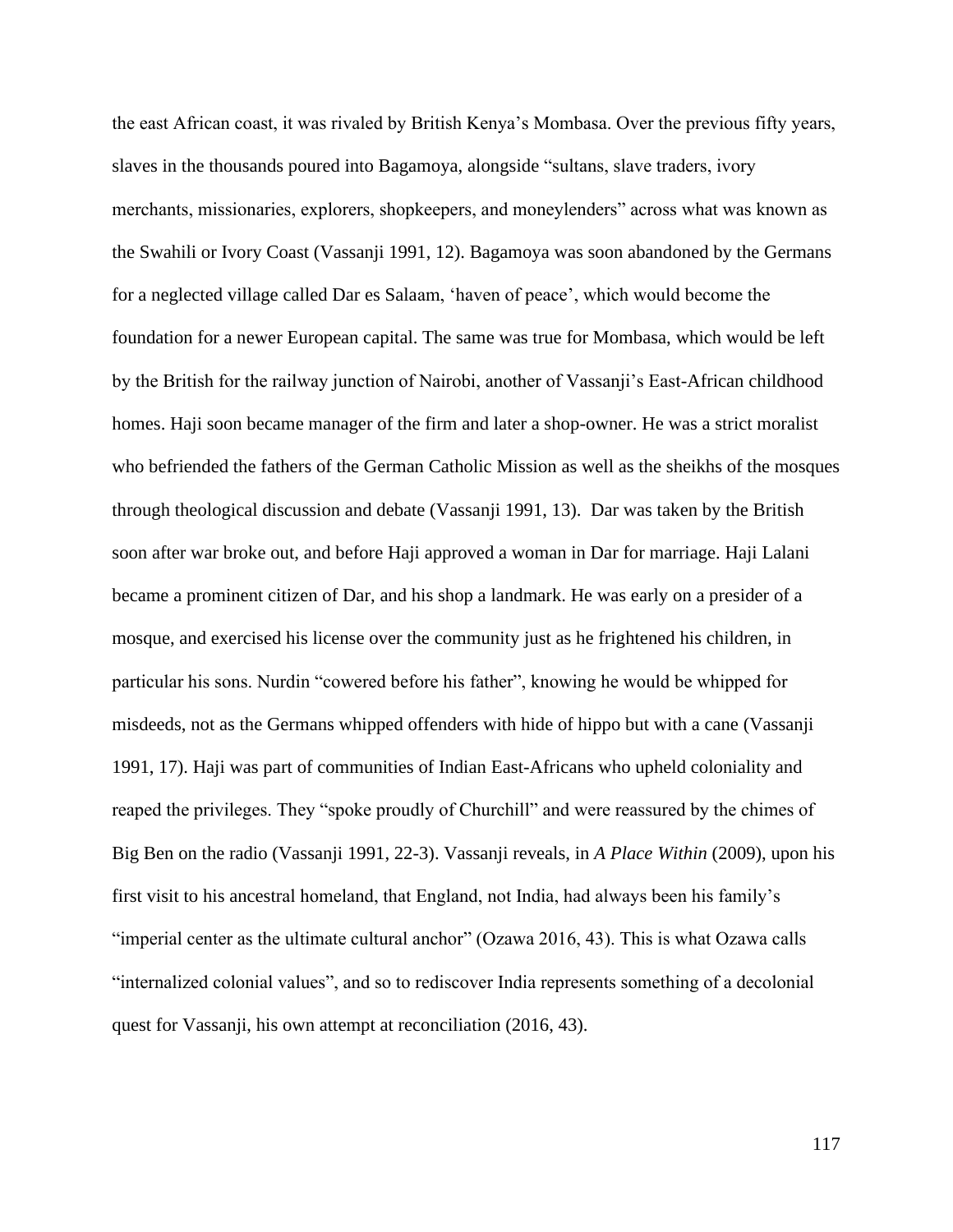By briefly outlining these intertwined histories of crisis and movement, those primarily of Nurdin to the extent that he mirrors Vassanji's, I have tried to show the shifting terrain upon which searches for new spaces are intertwined with crises of the psyche and soul for the migrant. Migrant is understood broadly to include such characters as the poet Ghalib who does not move so much as movement goes through him. Vassanji's ancestral travels, mirrored by Nurdin and father Haji, show the extent to which attempts at personal reconciliation rely on abstracted conceptions of national selfhood filtered through imperial power. As Amin Malak explains, Vassanji as a post-colonial writer contends with divergent affiliations, on top of shifting landscapes, "[manifesting] themselves at emotional, cultural, ethnic, linguistic, or political levels" (Malak 1993, 277). I hope that the asides and readings offered give glimpses into dimensions of these internal crises that cannot be removed from the objective predicaments of history that are historical crises.

As a shorter story, *No New Land* stands out as one of Vassanji's slimmer, earlier works (it was his second and least successful novel). It is set primarily in sedated Canadian contexts but dealing with traumatic and colorful experiences of diasporic displacement, the "politics and poetics of diaspora" for the doubly-dislocated migrant Nurdin and his family (Ozawa 2019, 82). Vassanji shows that 'Canadian' stories, too, as stories of migrant identities, can "span histories, generations, and countries"; and Canada is not the desolate, colorless backdrop it is sometimes painted as (Moss2013, 71). Staging those experiences on a Canadian foreground provides for several awkward scenes of out-of-placeness, of slow and methodical slides into assimilation and against cultural conservation. Consider newly-arrived Gujarati Khojas at their first "party" being treated to a lingerie fashion-show by their ingratiating, "superficially polite", white-Canadian hosts (Malak 1993, 280). "You cannot look too hard, you cannot look away, [Nurdin] thought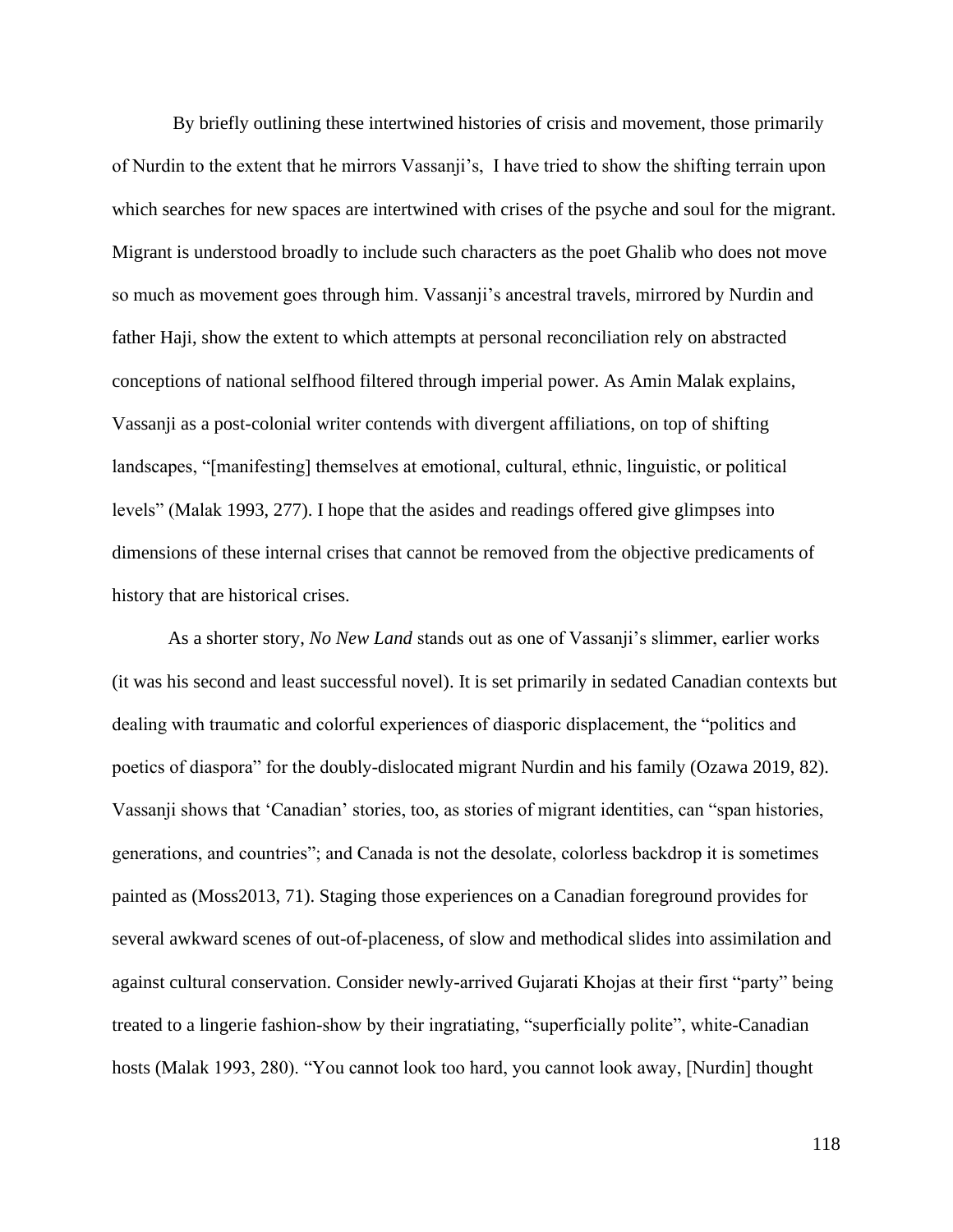uncomfortably to himself" (Vassanji 1991, 55). A scuffle ensues when the Ismailis take the show to be a shameful procession of nakedness. Or consider Nurdin struck by the moral tensions around eating pork sausage. This scene replays Appadurai's (1981) "gastro-politics" wherein food is its own "biomoral" semiotic device or medium, its own language of worship (509). These instances satirize "radical displacement" or dislocated moralism showing itself in the everyday uncanny arrangements of incongruities (Ojwan 2011, 86). For Nurdin, the move to Canada as a cultural translation marks a point of internal crisis that had long been stewing. That movement competes with the authority of his father's visions which go on living in a penetrating and all-embracing way, through his son's seeking of tradition on new lands. Haji was evidence for the fact that Guajarati Khoja communal identity can be transplanted and integrated into the empire, that migrants can in fact take their stories with them like luggage. From British-India to German East Africa, to the Tanzanian republic, and then to Canada, it is hoped that a sense of that particular community can be carried forth. Haji's Africanized-Indian identity rests comfortably in a middle position, between the imperialism of the German-British Empire and African nationalism, and indeed pan-Africanism, of Tanzania. The elder Haji died believing Islamic-India had settled in Dar es Salaam. He perhaps over-confidently maintained a personal link with mother-India even through dislocation. Nurdin, meanwhile, flees the new republic and the turbulence of decolonization (Ozawa2019, 88). Still seeking new land, he uproots his family to live with nearly 250 other migrant families at an apartment complex at Sixty-Nine Rosecliffe Park, Don Mills, on another continent.

Part of Nurdin's internal crisis can be seen in his reluctance to be able to speak for and find himself—to articulate his identity in a new language— within his diasporic Asian-African community across geo-cultural boundaries, now transplanted, in the 'new' land of Canada. He is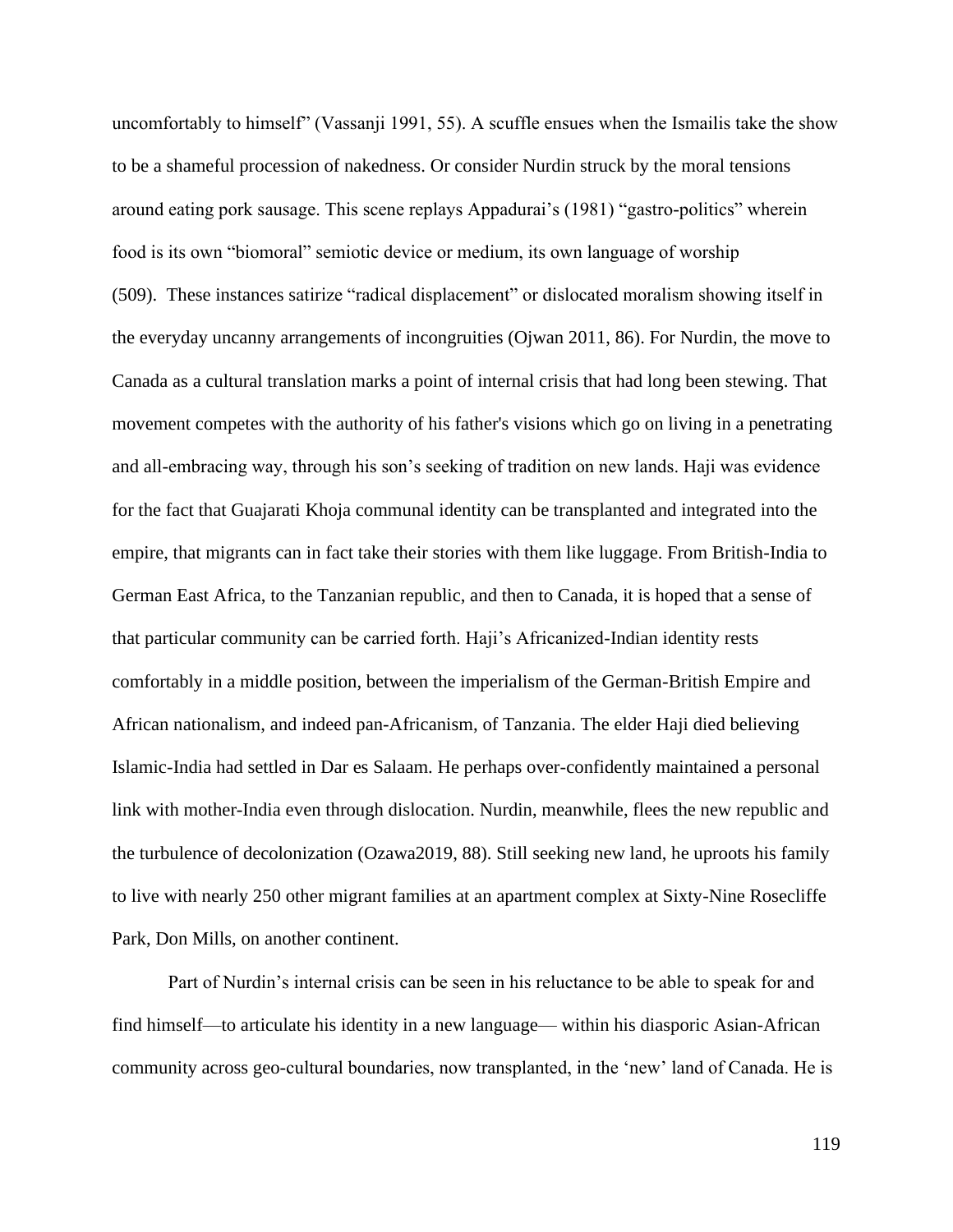initially poorly equipped in Canada to face those living histories, or so he thinks. These are histories which his father represents through relentless "judgement" (Vassanji 1991, 83). In this way, Haji maintains a "real presence", and authority over Nurdin, crippling him, even in Canada (Vassanji 1991, 83). Nurdin's longing for true ethnic belonging, a pure and stable identity articulation, is negated by his family's heterogenous, syncretistic history, one that he cannot shake or even fully perceive, as "somewhat unorthodox, hence insecure" members of a self-contained Islamic sect called Dar Shamsis, the Shamsis of Dar es Salaam (Vassanji 1991, 13).

## **3.4 Crisis and rot, or spiritual crisis**

Drawing from Ozawa's (2019) examination of identity transformation in *No New Land*, and from Bhabha's (1993) proposition of "double-lives" of the diasporic, I try to show here how the "borderline conditions" of dislocated characters can lead to deeper "psychic [anxieties]" or what I am calling spiritual crisis as rot (Bhabha 1993, 306). Crisis as rot refers to unattended personal affects of internal crisis that restrict the "fluctuating" capacity for sight or insight, the migrant worldview (Pervez 2004, 153).

In "How Newness Enters the World: Postmodern space, postcolonial times and the trials of cultural translation", in *The Location of Culture*, Bhabha (1993) writes that there is a particular "space of […] translation of cultural difference", a profane, in-between position, that the migrant occupies (321). The space allows for moments of movement "between purity and danger" dramatized in the novel narratives and recognized in life narratives of diasporic writers, "a moment of transition". Tradition "reinscribed" through the narrative form of the novel, a minority mode of expression, becomes a sort of heresy that dislocates meaning which, for Bhabha, is perhaps best shown through the well-documented, controversial reception to and the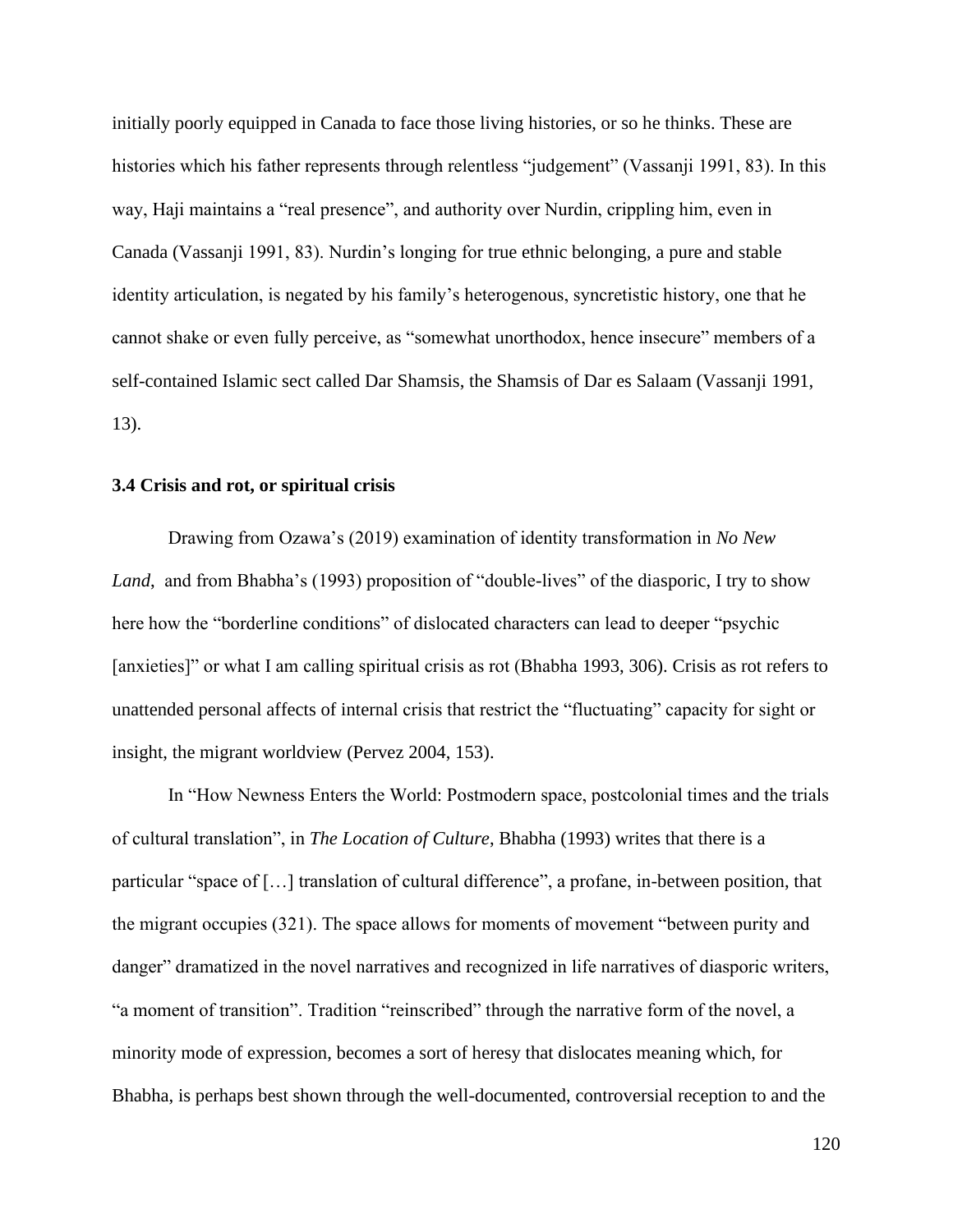writing of Rushdie's *The Satanic Verses*, which was taken by some to be an act of profanity, or heresy, which Bhabha calls the threat of "hybridity" (1993, 322). The migrant voice in spiritual crisis calls for renegotiation of boundaries, and in adopting new tonalities brings death to the old borders. And, of course, there are many costs associated with that bringing about of death.

In the context of Vassanji's *No New Land*, the migrant Nurdin's spiritual crisis is a problem of perception, a way of looking, of conceptualization, or self-reflection, perhaps approaching a kind of neurosis that cuts the ability to engage with in-between spaces, reminiscent of Naipaul. As Ozawa (2019) rightly points out, Nurdin becomes deadened to the generative possibilities for translation: he is "incapable of perceiving his cross-cultural sensitivity" as its own newness (95). The migrant's personal anxieties linked to their uprootedness in relation to their cultural-religious traditions, are marked by movements along international and intergenerational dislocations, as I have tried to show (Steiner 2005, 462). This is in keeping with Taylor's (1989) suggestion in *Sources of Self* that the different articulations of self as a social entity should be considered in relation to interlocutors (36). In the case of the migrant writers, their interlocutors break geo-cultural limitations of the self-narrative as a purely singular quest, though the self remains unified in a "space of concerns" (Taylor 1989, 51). Another way to put it, as Ortega does, is to say that our interlocutors leave "space" for us, and that our being relies on this space created or left by them (1974, 191). Dislocated or cut off from those interlocutors, as in the case of the migrant Nurdin, or the modern blasphemer novelist who is exiled, the migrant experiences a decline in their capacity for hybrid lines of sight that precipitates internal rot. This is to say simply that even while living doubled lives, in carrying fragmented identities, the migrant's self is unified or seeks a unified point of view through connections that cultural and cross-cultural interlocution maintains. Pervez's (2004) reading of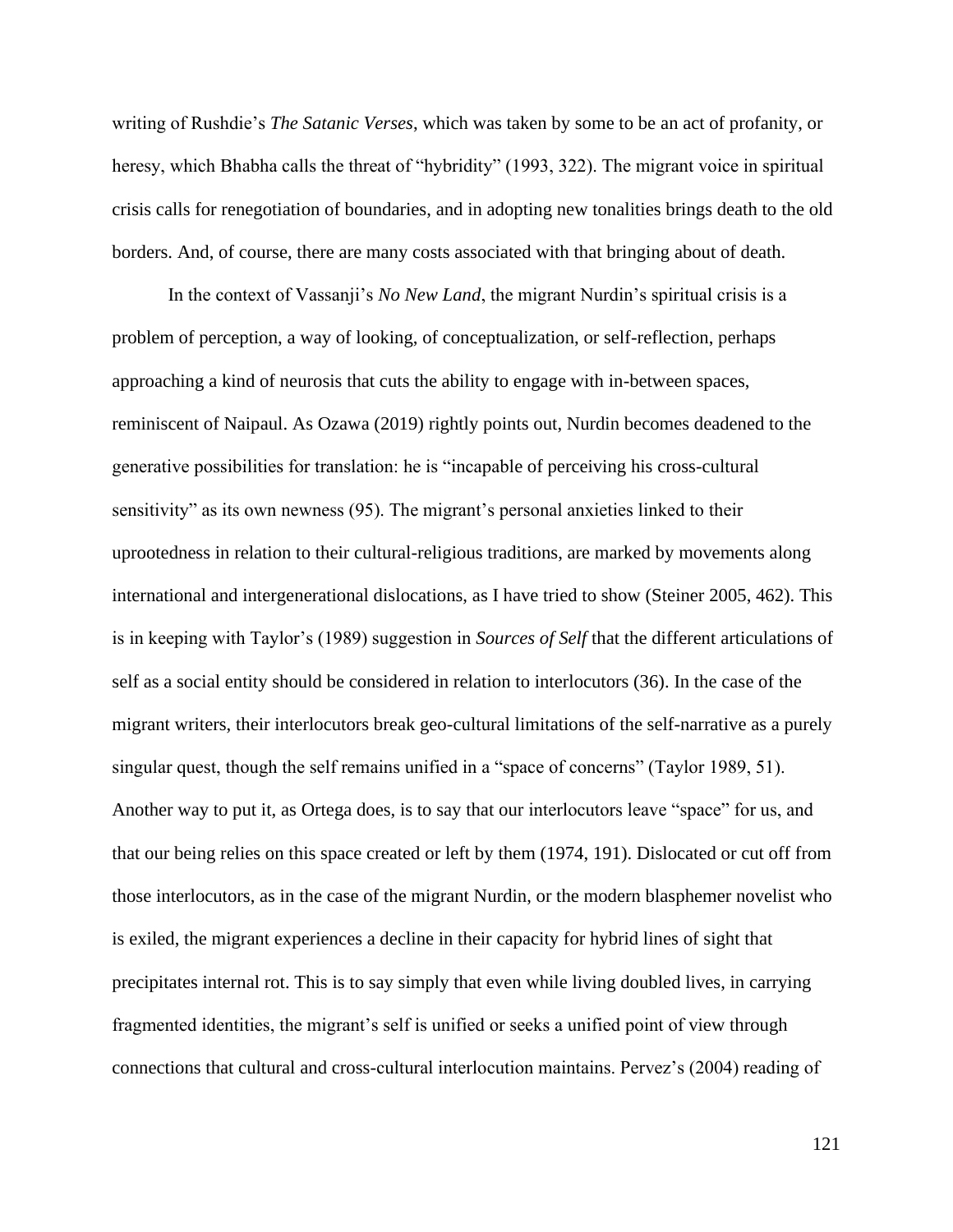Bhabha shows that the doubled-self "disturbs both sides of the border" (154) and portrays the migrant identity as always "plural and partial" (Rushdie 1991, 15). This is to say that borderline identities, recognizing their own personal crises, always seem to be engaged in a kind of negotiation, in gain but also potential loss of "moral and cultural footing" via dimensions of assimilation against their will (Ozawa 2019, 95). All of this adds to the migrant worldview that, again, refers to a capacity for sight that is needed to remake boundaries. The disruption caused by the migrant's movements is blasphemous and transgressive, revealing "contingencies, even the incommensurabilities, involved in the process of social transformation" (Bhabha 1993, 323).

I want to describe further dimensions of what I understand spiritual crisis to be in the context of migrant-minority narratives. In a way, the spiritual crisis in general might refer to the soul in crisis, or the loss of God in one's life. In another respect, spiritual crisis emerges from attempting to mark out the holy dimensions of living apart from the profane as a matter of one's conscience, or to ask as Rushdie (1991) does "Is Nothing Sacred?", which can be a peculiar thing to try to do or to be faced with doing publicly. In response, one might reply that everything is sacred, or reply that it is a question of mutability, that what is sacred changes depending on the historical-political time and place, but this only seems to reassert the crisis which seeks a unified answer. To say the answer moves and shifts is cold and rational; it is little consolation. Having lived in Pakistan, India and England, Rushdie (1991) provides a particular reading of the sacred. He recalls as a child kissing holy books, dictionaries and atlases, comics and novels, and other fallen objects, like bread, whenever they were dropped as an act of apology for disrespect. This gives the impression that all those things were sacred—"food for the body and food for the soul"—that they should be handled with a level of care, that this care should be maintained as a mark of respect, and that this is shown through the ritual of kissing the fallen object (415).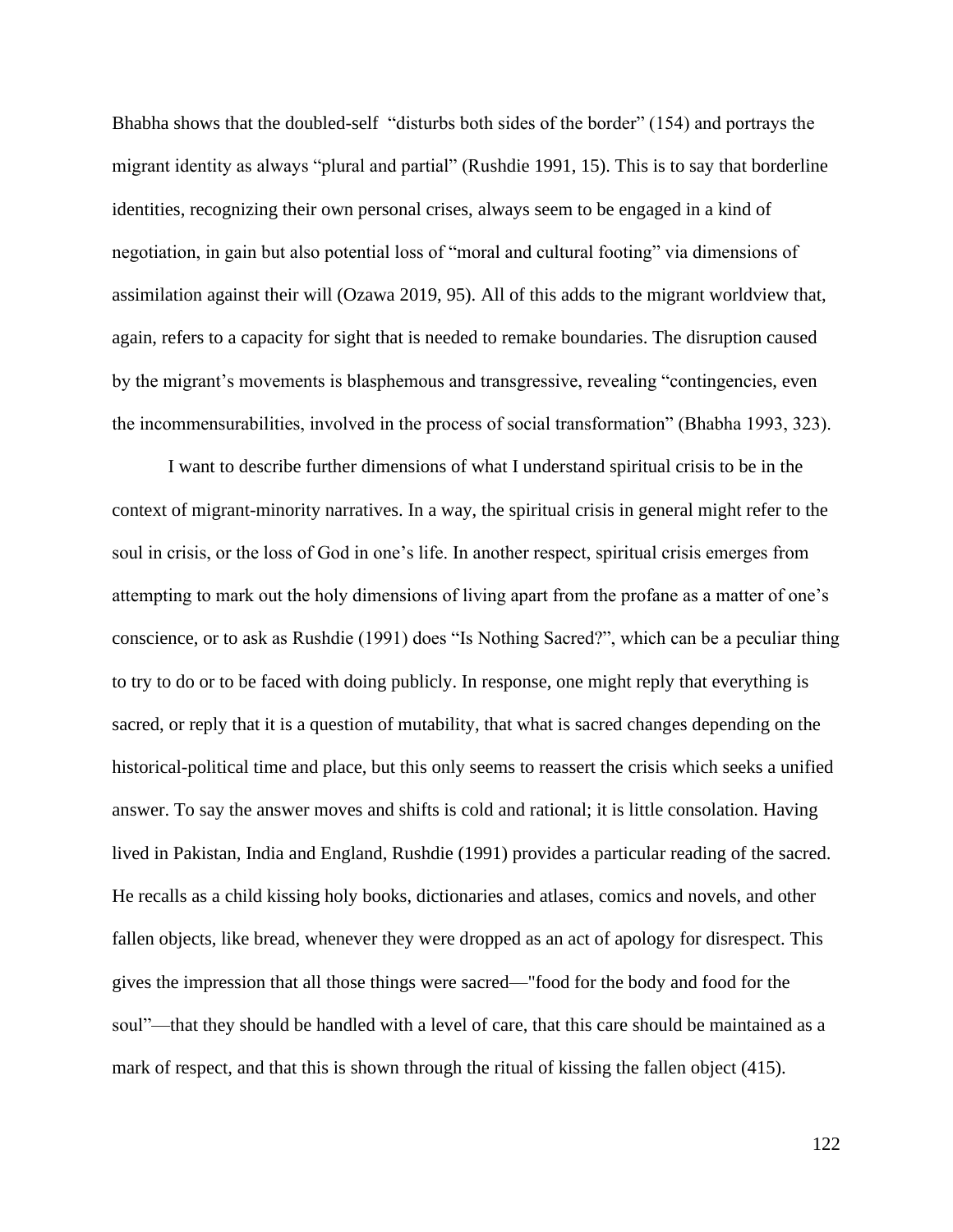To ask what can remain scared across boundaries and through dislocations, how sacredness could be protected against profanity, might be even more difficult. How are we to maintain the sacredness of that sacred thing when it has been abused, disfigured, forgotten, transplanted, translated, or reimagined? Books, beloved and sacred for the writer Rushdie, for instance, are not as attractive to others as they are to him (1991, 415). But the books are not mere things to be tossed around and dropped or attacked, they symbolize a particular form, the novel, for example, and way of life, at times a medium of censure, whose meaning, when disregarded, needs to be reasserted by the lover of books (1991, 415). The question then becomes how should the sacredness of something be shared so as to protect it against rot, so that the sacred thing would not waste away? How does the sacred most endure? Rushdie maintains that it is the devotion of the lover who can share the sacredness of books with others, but never through force (1991, 416). It is perhaps best in that context of loving devotion that sacredness may be shared, even extended to the writer who opens "a space of discursive contestation", subverting the authority of what is sacred when asking, wondering, what is sacred at all (Bhabha 1993, 323). But when that sharing takes a defensive posture of protection, of trying to maintain a level of respect to what is sacred against other interpretations, against any change or question, suddenly there is paralysis that is profane to even the "secular fundamentalist" metropolitan novelist (1991, 416).

Noor Naga (2020), who was born in the U.S., raised in Dubai, and lives in Egypt, in *Washes, Prays*, a collection of poetry that blurs the boundaries between poetry and prose, similarly asks what is sacred. Naga examines what it means to be a faithful Muslim woman, to belong in the correct ways so as to be accepted, but also to love, to desire, and to believe against and beyond what has been determined for her to be sacred. It is a novel in verse about the crisis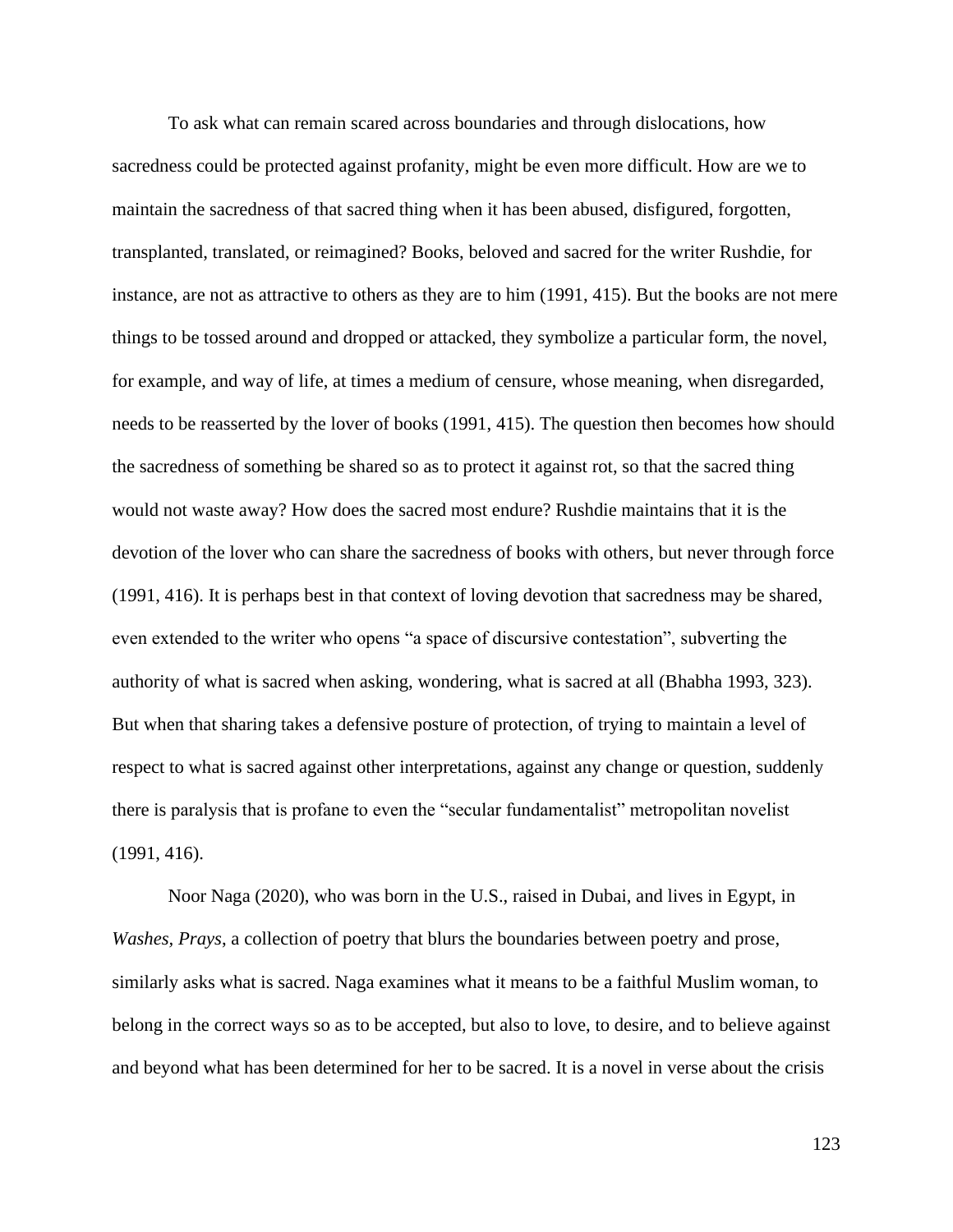of faith of a Muslim woman, one who is lonely and who desires to be a good Muslim and at the same time lover to a married man. For Naga's narrator, "divine precision" causes all crises: "it could be only-you only-now-like-this […] a javelin hurtles through the ages with your name inscribed in its hollow wooden soul" (Naga 2020, 14). The spiritual or internal crisis as such, in presenting a context within which the sacred can be questioned and deviated from, is a fated dimension of the seeker's quest. And so, it seems in a strange way, the seeker moves away from what is sacred only as part of a broader movement toward their own renewed sense of what is sacred to begin with. Wander as one may, there is no dislocating of fate. The underlying question, then, is how to know what is sacred, if we have not felt what is sacred becoming rotten, if we have not asked ourselves what is truly sacred to us? How can one be sensitive to those seeking in this way, against what they have inherited, one not having similarly sought for themselves?

In continuing this line of questioning, we can consider, for example, social love and love of God, human love and divine love. It is a bracketing of our experience that asks us to make distinctions between what is low and what is high. Perhaps one had never considered such distinctions or what upholds them. The bracketing symbolizes a kind of obstacle that the dislocated person faces in new places where old tradition is without its usual weight and ritualistic intelligibility, integrity or second-nature. This shows a dimension of the spiritual crisis: it describes the affective dimension of a time when what was previously relied on within the home as duty, fidelity, righteousness, observance, the "amalgam of beliefs and practices" rooted in particular and shared (even enforced or taken for granted) social realities—in a word 'religion', a scattered concept— is now seen outside the home to be without the same sort of meaning that once gave it an all-encompassing life (McGuire 2008). It is a time wherein the life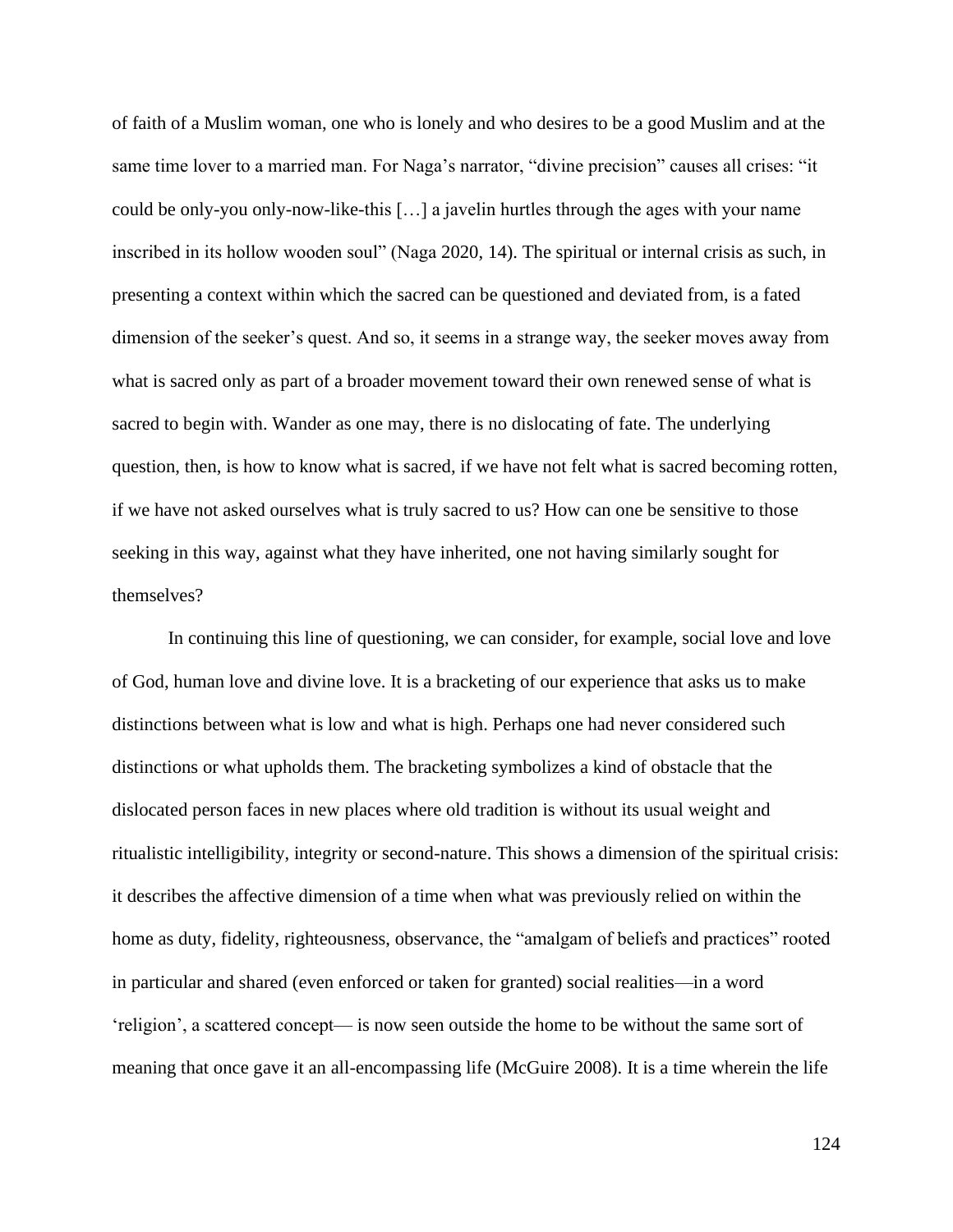of old can, in fact, be bracketed away, wherein nonbelonging or rejection of tradition becomes in some cases an attractive option and in others a necessity to be accepted for notions of progress and change. One simply can no longer belong in the way one had, no matter one's desires: this religion is a very practical matter, "not sentimental […] not just fuzzy heart-feels […] it is a code of law" (Naga 2020, 50). Such religion "stops talking to you", leaves you without knowing how to go on, if you overstep it; there is not a prayer for everything, after all (Naga 2020, 50). At the same time, 'religion' perhaps at its most broad, inclusive and evasive can refer to "selfrealization or knowledge of self", truth of the self as the substance of all morality, as Gandhi notes in chapter ten "Glimpses of Religion" in his autobiography (1945, 27). Here, not knowing oneself describes the spiritual crisis, and identity crisis becomes a religious matter to be reconciled. My point here is to outline or propose some anxieties around spiritual crisis that may be provoked by moral dislocation as opposed to geographical.

One might look at the states with deep sadness, because through dislocation it shows a kind of amnesia with respect to one's origins, a place of belonging that may physically be no more but one also that relies on exclusion of other possiblities. At the same time, the migrant clings<sup>4</sup> to a hope that through the dislocation something can be gained and a new home can be created even through loss. This, in part, I believe, is why the old world, ancient syncretistic India, for instance, as home is an appealing image for someone like Rushdie to articulate in English: the ancestral home must be recreated; that is, in a sense, Bombay in London, like Tanzania in Toronto. Rushdie (1991) was neither raised in a "narrowly Muslim environment" nor an alien Hindu one detached from "Islamic heritage", that home is already in-between worlds (16). He

<sup>&</sup>lt;sup>4</sup> Rushdie (1991) asserts that while "It is normally supposed that something always gets lost in translation; I cling, obstinately, to the notion that something can also be gained" (17).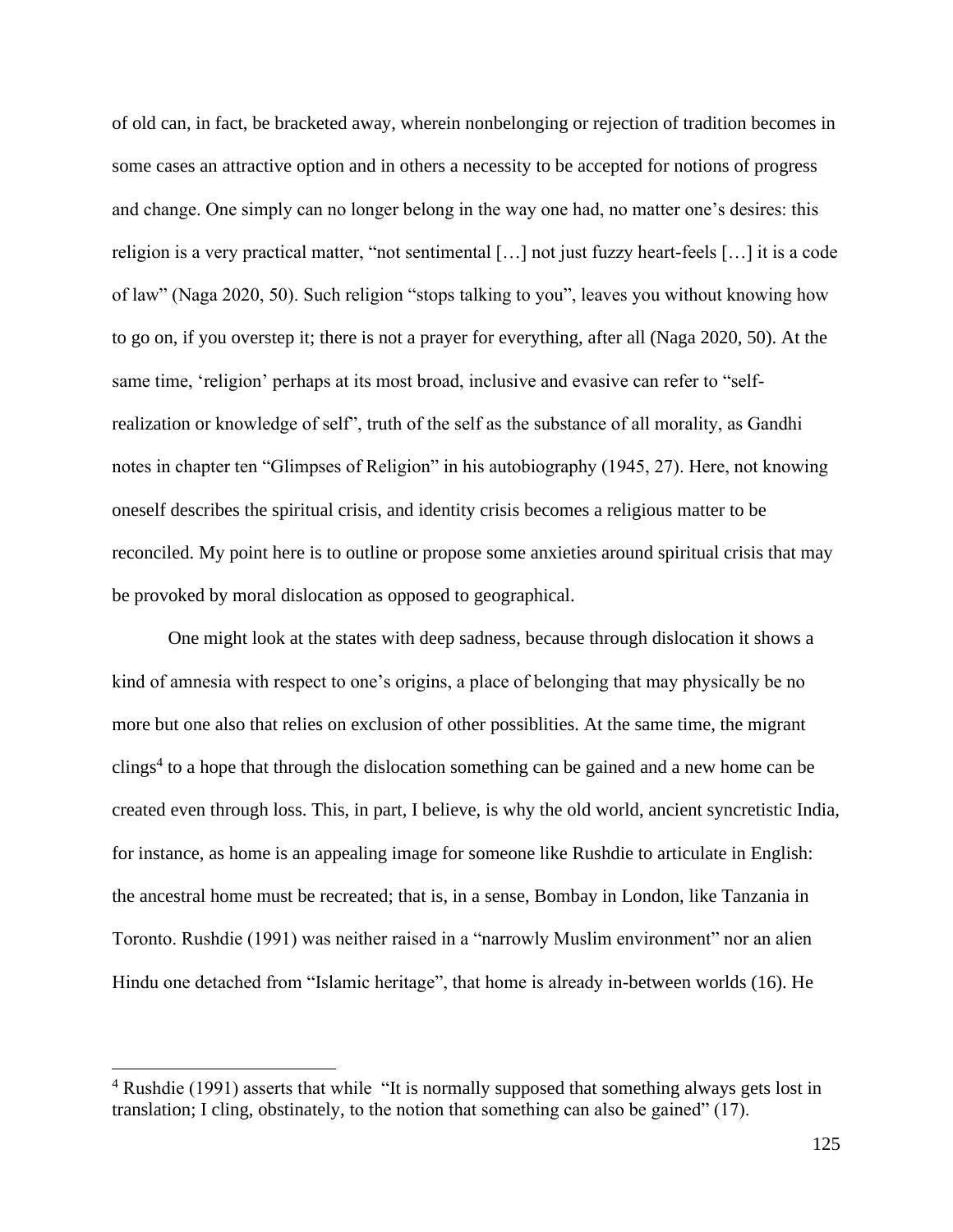recalls that he was sold the religion of non-sectarianism, of a 'secular' India, which enables the "talent of non-stop self-regeneration" to flourish (Rushdie 1991, 16). Spiritual crises, then, can be calls for self-regeneration, a kind of ongoing reorientation of the self to the individual. But it requires that the self first becomes strange to the individual, "plural and partial", that one at once belong and not belong (Rushdie 1991, 15).This is continuity of the self being located in hybridity. Amidst a strange problem of belief and nonbelief may the migrant self then struggle to be articulated; this describes the identity crisis in a religious tone. That problem I am calling a spiritual or religious crisis which, without being perceived, when unattended to or unrecognized, descends into a rot.

Internal rot is something that Nurdin experiences and comes to be able to recognize and attend to. At the beginning of chapter 7, Nurdin meditates on the question "When does a man begin to rot?" (Vassanji 1991, 83). In posing the question, he begins to build a response to it and relate to it. In silence he asks it repeatedly to himself. In articulating the question, he initiates a personal discourse within himself. Here, Nurdin is only "vaguely aware" of his own rot and the opportunities it may provide for cross-cultural transformation (Ozawa 2019, 95). He is on the verge of recognizing himself in a disintegrating state and is quick to reproach himself. He meditates in light of "tremors of change" and "new yearnings" hitherto silenced (Vassanji 1991, 128). The question of rot is what initiates this internal dislocation; suddenly the rot inside becomes pursued or rediscovered by the question. The question is significant because it crystalizes in a new language and new setting the underlying conflict between communalreligious identity in the face of the "incorporated dominant identity" (Mohan 2019, 88).

Nurdin's rot, however, is not simply the result of tasting a little pork sausage or beer, which he does, but the accumulative affects of lustful thoughts, of eating from the more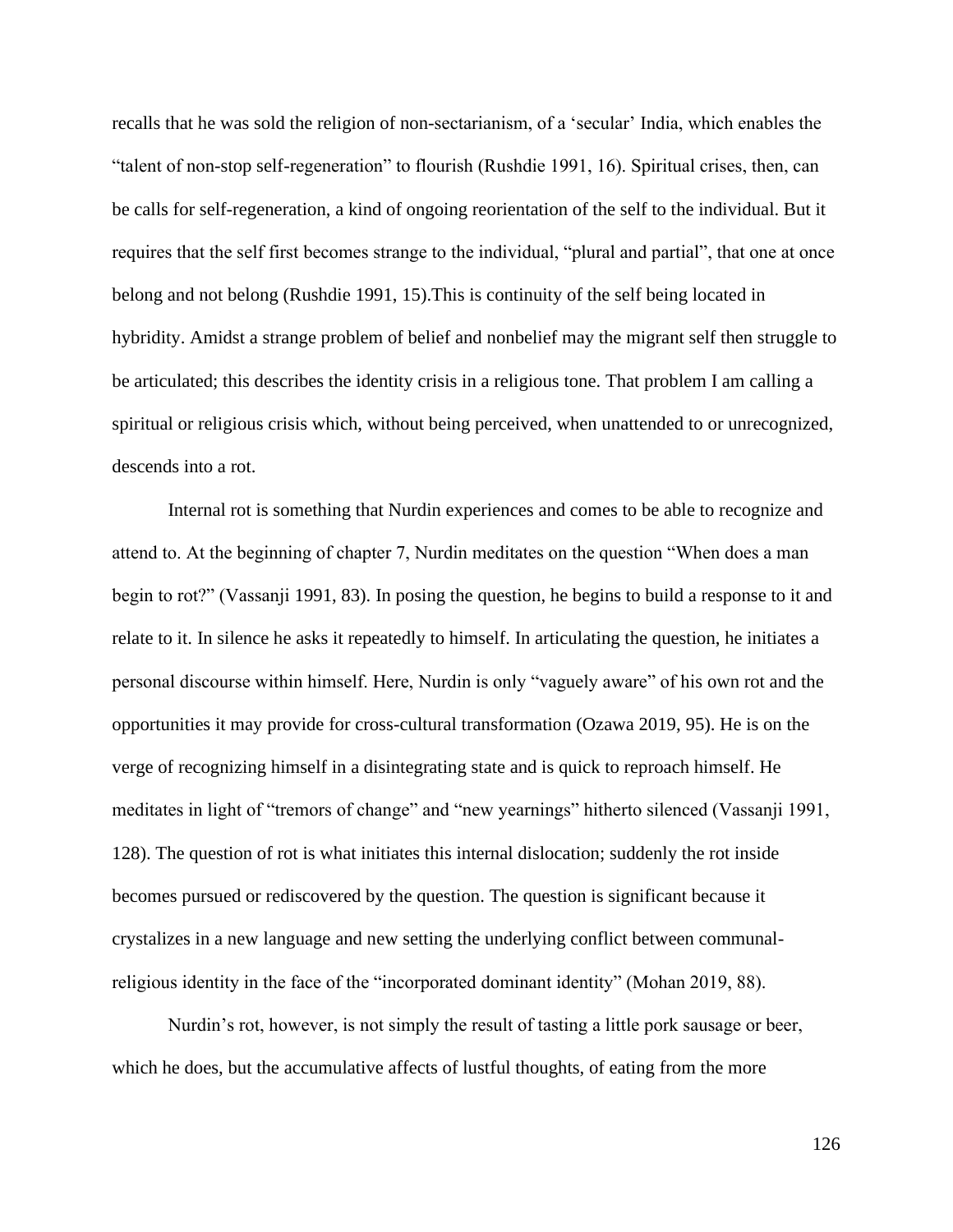substantial Canadian offerings: including open opportunities for new forms of cruelty, promiscuity, unfaithfulness, "divorces, crimes", all kinds of bestiality and godlessness, as if there was something sinful in the Canadian air he could not avoid (Vassanji 1991, 136). In the face of his communal values, those traditional Shamsi norms represented by his father Haji, Nurdin finds himself in a state of internal crisis, a sickness of the soul, and is alarmed at who he is becoming and who he has left behind. He is suddenly a person without roots, unable to place himself within his own history. In this new world of fresh desires in Canada, the convictions of Dar are seen as empty. The religious-communal sensibilities of old seem incongruent here and need reconstruction. Guilty, he recalls the demons of hell, how he was told as a child the sinful will "cry in anguish, mercy, mercy" (1991, 142). The question "when does a man begin to rot", therefore, positions Nurdin on the verge of transformation, on the boundary, and recalls the crisis-person of Ortega (1958). Crisis-person is not only a person struggling through cynicism and negative convictions to release themselves from one vital perspective and preparing themselves for latching onto another, they symbolizes the promise of the modern world itself; that is, the crisis-person attempts to carry on living "in a new style, face to face with another ancient and traditional style" (Ortega 1958, 76). This is crisis in the person, or the internalization of historical crisis.

On the wall of the family apartment is a 1940s portrait of Haji. It stands cutting into Nurdin's mind. He is normally unable to face Haji directly, the fez-capped head and the bushy eyebrows being a testimony to how much Nurdin had failed by comparison to maintain his communal affiliations (Vassanji 1991, 83). Here, readers can begin to see the character of Nurdin's identity crisis, which finds its root in a spiritual crisis or crisis of spirit as I have so far described it. It is an identity that struggles to construct itself in the image of that spirit and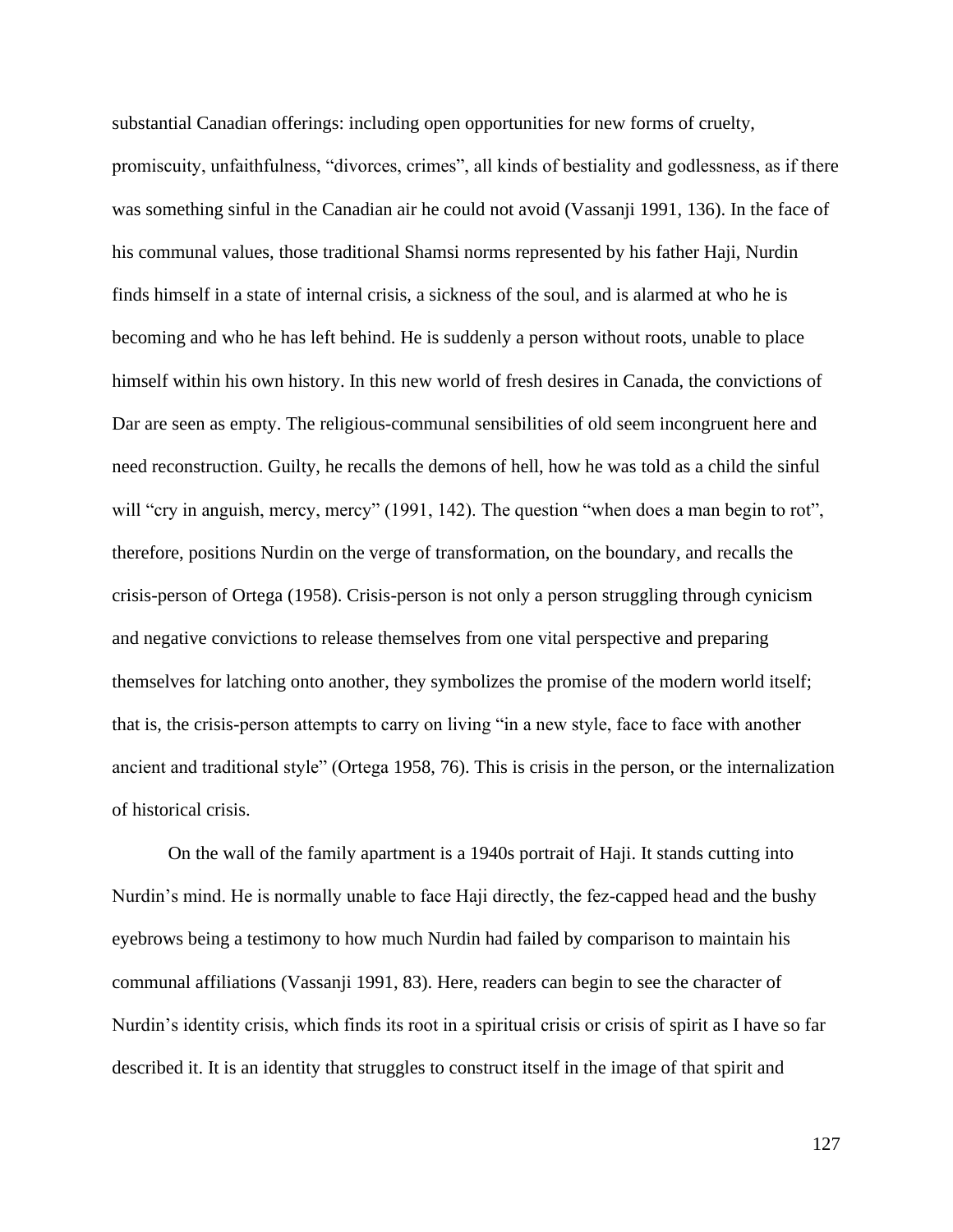against a dead but 'pure', communal history that sits, like a watchful eye, over and above any individual dislocations or intentions. Nurdin's struggle recalls the general migrant condition of the "ambivalent processes of negotiating transcultural identity" (Steiner 2005, 459). The tension is one between the 'push' to "seek shelter" in the diasporic migrant community and thus to maintain connections with a modest past and a "breaking away" from history, a 'pull', to find new communities that meet the new desires (Steiner 2005, 460).

The Shamsi community provides a buffer against total assimilation, and community as such shows its healing properties. Nurdin's community is living evidence for the past being present; this is the past being unshakable, its essence translatable and invariable. Community represents the hopes of reconciling internal crisis because the community is never destroyed by movement; though it may be weakened or strengthened it never releases its essential character, which is ultimately accepting of the wounded Nurdin. Both Jamal, 'the Persian' to those who knew him, the Lalani's showy lawyer-friend, and Nanji, a modest lecturer who taught an evening course in Linguistics, knew Nurdin had been "tempted by this devil of a world"—they could see it plainly and through his change in demeanor (Vassanji 1991, 165). After news of Nurdin being spotted after hours at a peep show, they agree to try to "warn him and save his soul". (Vassanji 1991, 165). Nurdin recognizes his own fall: as well as dissenting from Haji's teachings, he submits to the image of Haji, too, particularly when he recognizes himself straying from what he knows in his heart to be wrong.

What is ironic but in some ways expected is that a religious leader, known affectionately by the Dar Shamsis as "Missionary", helps to rid Nurdin of his inferiority complex; he becomes functionally Nurdin's savior by exorcising Haji's control over his son (Ozawa 2019, 96). As Ozawa (2019) recalls, there are particular sensibilities around the preserving, accepting and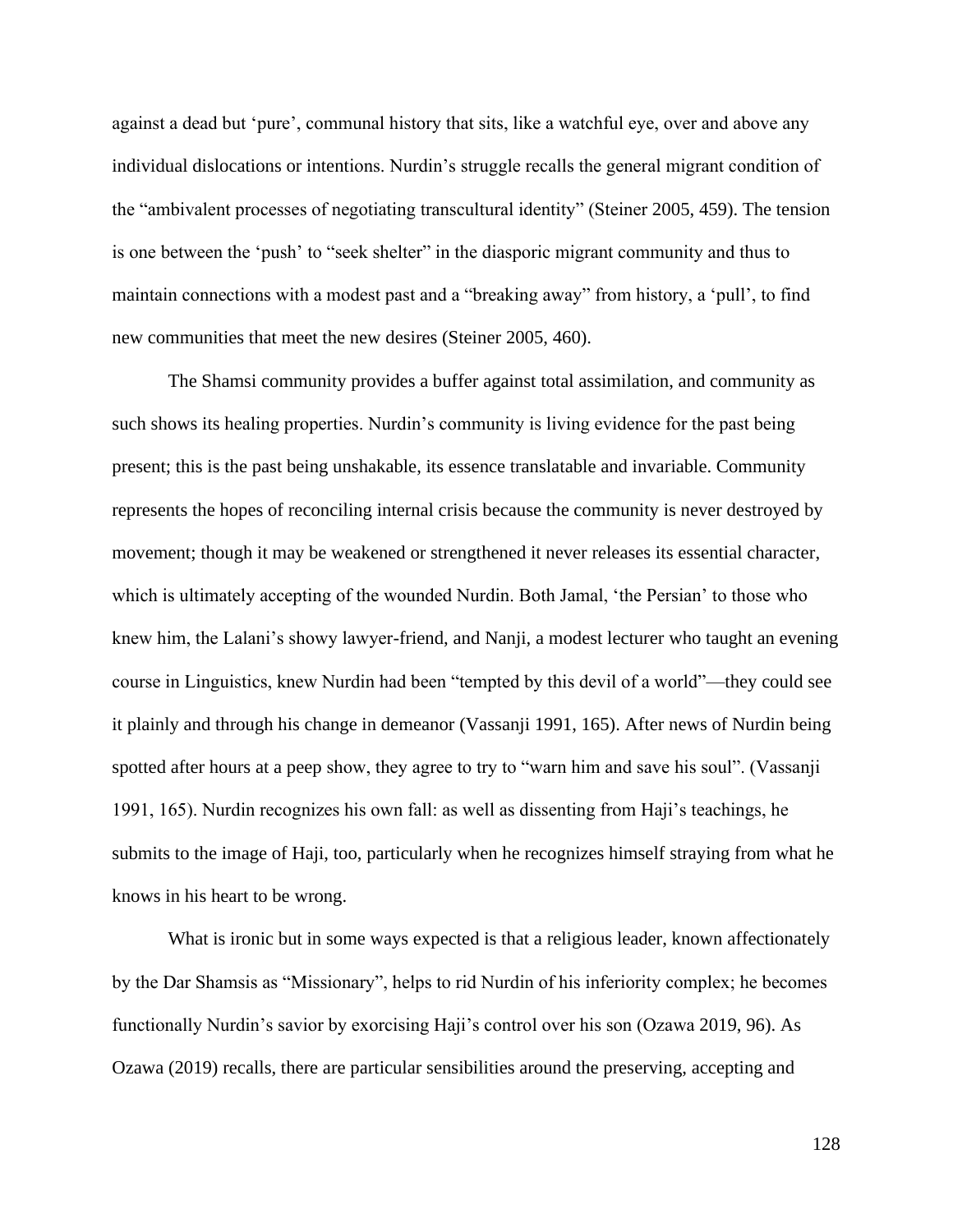creation of history that the migrant adopts as a kind of defense mechanism to protect their "disappearing world" while engaging in a new one (98). One need not always face the past with either stoic reverence or existential anguish; there is equal if not greater need for a creative dispensation, an exploratory, inquisitive, or playful sense, when looking back in order to traverse the impending crises of dislocation and their affects. Missionary, the Shamsi's religious leader, entrenches the past into the hearts of the dislocated community upon reaching Toronto from Tanzania. He brings with him Haji's old red fez, and in an act of play wears it in front of Nurdin and the family. Jokingly, he asks Nurdin what kind of punishment he deserves (Vassanji 1991, 196). Through Missionary's simple play, the fez is recognized by Nurdin as the "dead object it was"; Haji's photograph on the wall is similarly deadened now with blank eyes and a meaningless expression (Vassanji 1991, 197). In this way, Nurdin can recognize the object, either fez or photograph, for what it is: no longer the reference point for his final judgement, an easy out for his inferiority, it becomes real. This is Nurdin reorienting himself in the context of his community, which in this case is a forgiving community that bestows a sense of belonging to show Nurdin his true path and exclude the appeals of new, alternative paths. Vassanji's narrator captures it: "Before, the past tried to fix you from a distance, and you looked away; but Missionary had brought it across the chasm […]. Now it was all over you" (Vassanji 1991, 207). Now, with this particular past being made, and having been made concrete, "with this past before you and all around you", one embarks on a future with past in mind and closer at hand (Vassanji 1991, 207).

The gradual decline of Nurdin's spirit is captured most prominently in an episode in the fifteenth chapter. Here, at a downtown addictions clinic where he works as an attendant, Nurdin is accused of sexually assaulting a white woman for whom he is caring. It is not immediately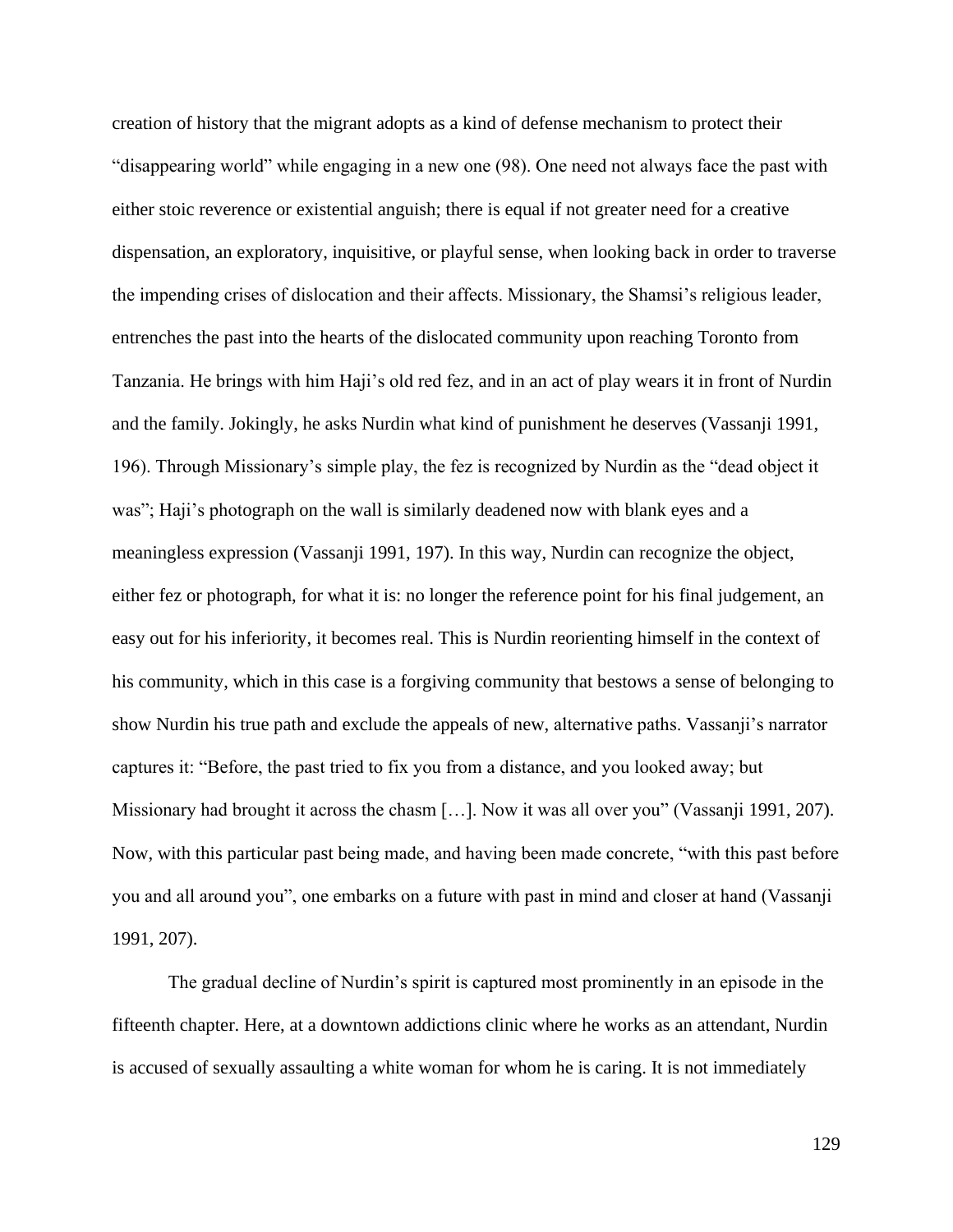relevant that Nurdin is innocent; he only touched the woman's shoulder out of genuine concern for her, though he was tempted to go further. But his wife and children react by questioning his innocence, even before they know the details of the story. Missionary's arrival around the time of the incident symbolizes a clash of worlds, as well as a time for reckoning. Missionary, as a positive emblem of the old world arrives at an opportune time, when his strength of identity is needed as a reminder to impose itself on Nurdin who feels inadequate and lost.

It would be too simplistic to say the migrant should become a novelist, artist-poet or, if only they were simply writers, then they could tackle these transgressions head on or reach transcendence. No, there is no such privilege to act as a savior or fool-proof ointment beyond the privilege of the acts of contemplation, recollection, perhaps the contexts of education, and not their products. The point is rather that in the context of a loving and ultimately forgiving community, Nurdin comes to find and reassert himself. In the context of that community support—of lawyers, lecturers, religious leaders, family— a necessary space is created wherein he can exorcise his demons of the past and see himself in the world anew.

## **3.5 Quest of crisis in the texture of the devotional and poetic**

To conclude this essay, I examine and reflect on forms of devotional poetry that pick up on the theme of crisis as quest, or spiritual crisis as expressed through longing for reunion with the beloved. It is in keeping with Vassanji's universal religious sensibility, which tries to reject the exclusivity and finality of common religious identifiers, that the poetry be fret with contradiction as well as universality of sentiment that provoke wonder through the simplicity of expression. Devotional folk poetry translated across Indo-Islamic worlds in its varied mystical forms presents a character of submission to internal crisis as part of a quest for "Unity of Love", and so there is a lack already assumed which wonder may fill (Sahlani 2004, 115). Here, I am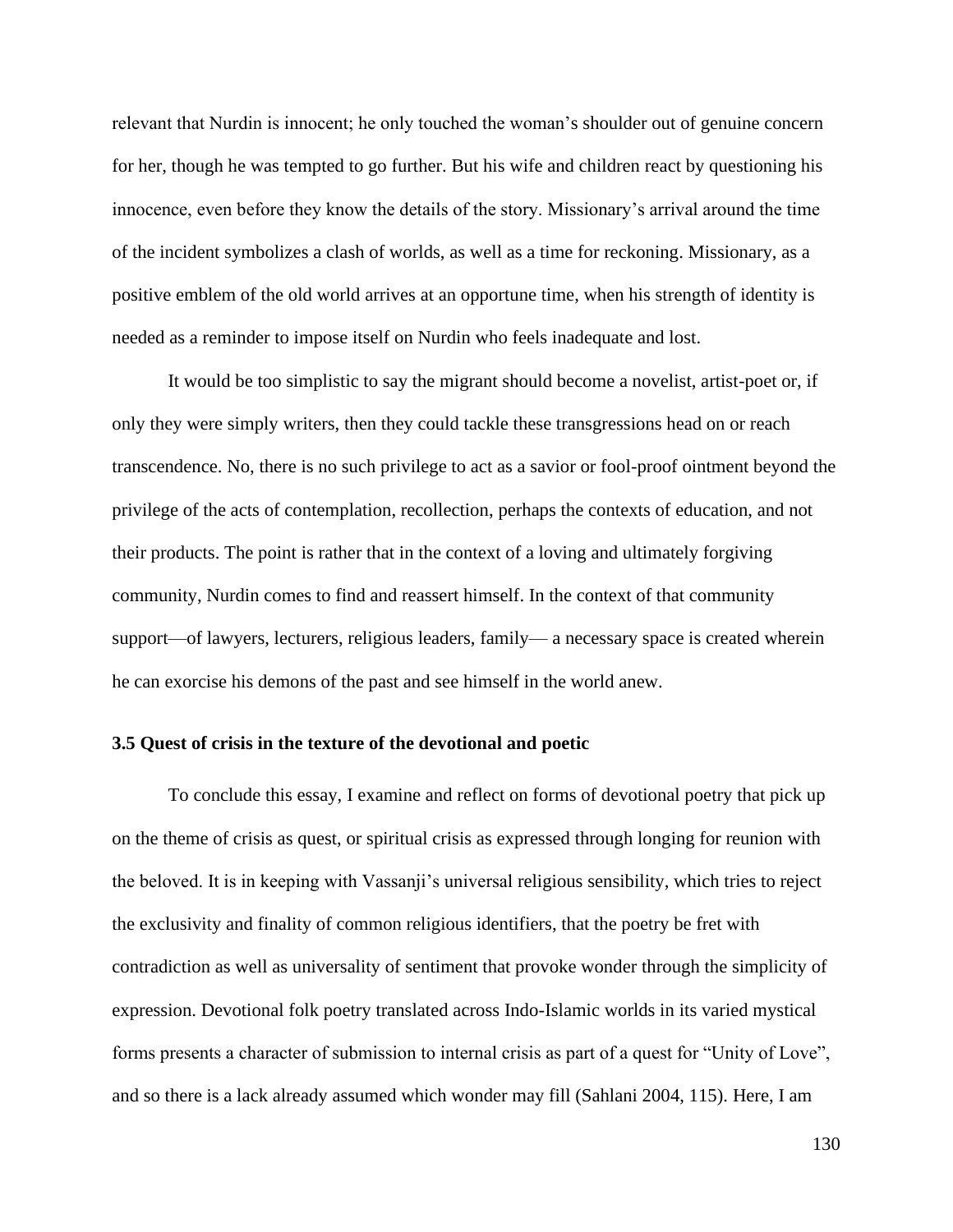specifically speaking to the devotional aspects, the devotional content, of devotional poetries or songs as genre. While devotional folk poetries within Indo-Islamic traditions can refer to a particular corpus, I want to refer generally to the vast multitude of genre that include common devotional content, whether we use such terms as ode, hymn, love-song, even recitation, *bhajan*, *ghazal*, Vassanji's *ginan* or others. My point is that there is a quest having to do with personal crisis within the texture of these devotional works, which are typically short, religious poems or songs intertwined with the daily living of people.

The poet who describes the quest recalls the seeker. The poetry of quests speaks directly to conditions of longing and separation through song, at times describing the quest of the seeker who abandons their quest and becomes lost in their search. The poet's work expressed through song and accompanied by music is its own devotion and a kind of tonic for worshippers, participants, listeners. Across different settings of devotional-Sufi poetry, love poetry of mystics, the poetry is instructive against affliction of the spirit, or the internal crisis described. I see it as an attempt to reconcile the internal crises not by supplying answers but calling the seeker to their quest, reorienting them to their path and doing away with superficialities.

But the seeker is sometimes chosen, as in the case of Vassanji's Karsan Dargawalla, who is "destined to succeed his father as the avatar" of a thirteenth-century Sufi shrine in Vassanji's (2007) *The Assassin's Song*. It is through the quest that a unity of identity is being sought, even though Karsan desires to reject his filial obligations.

This devotional-folk genre assumes an "innermost transcendence" as a theological motif, characterized by the quest of a seeker for the divine (Barua and Khalid 2020). The poetry was not written or recorded but shared through song and oral recitation. There is a sense in which the seeker, lyricist or poet is in a perpetual state of crisis or loss that resonates with a quest for the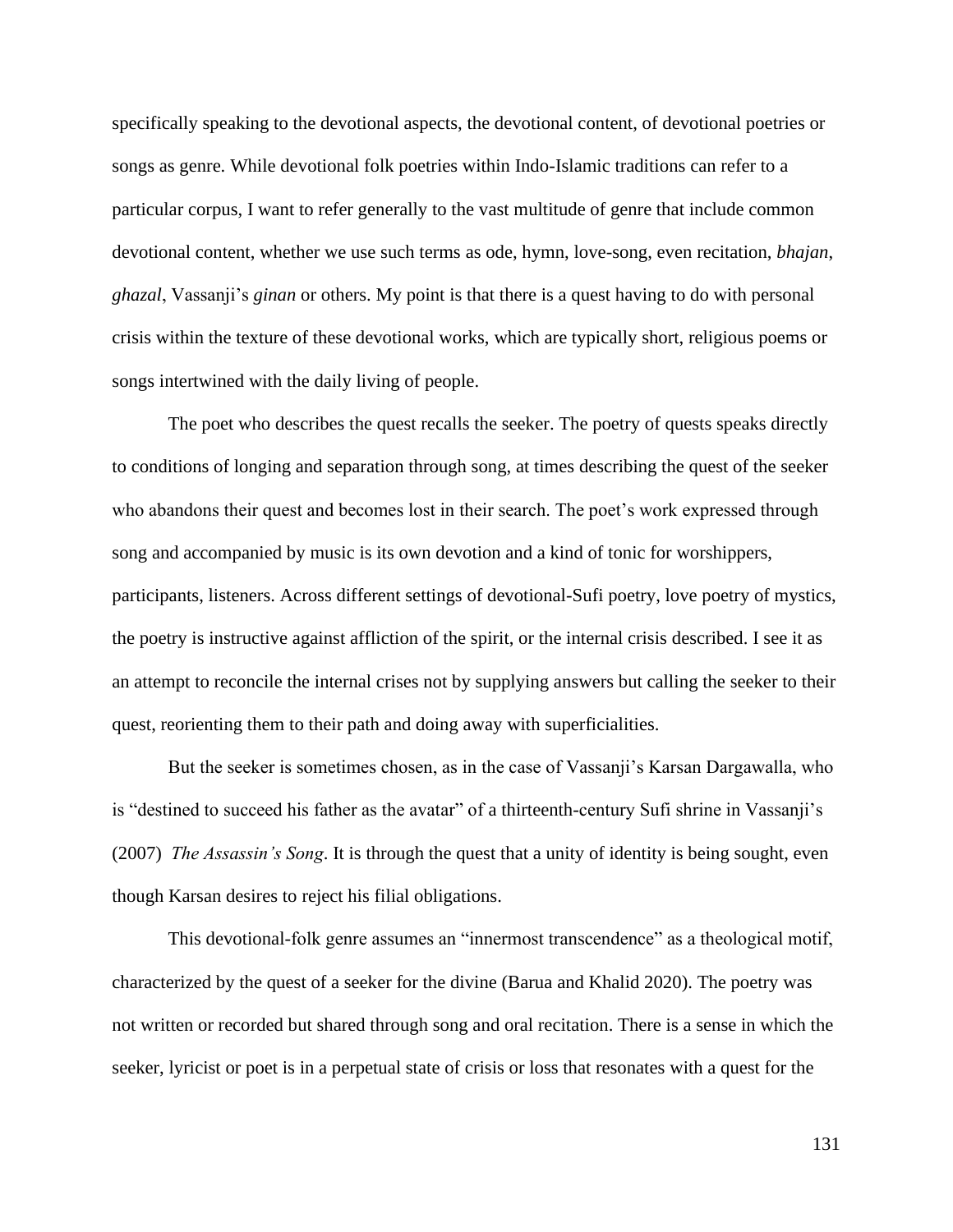"eternal unknown" that is given voice through the poetry (Barua and Khalid 2020, 4). It is always in relation to the Divine that the person and their quest are understood. One particular genre of medieval poetry indigenous to the Punjab region of Northern Indo-Pakistan is the *kafi* of Shah Hussain (1539-99) and in particular Bulleh Shah (1680-1758), among others (Gaur 2016, 141). The *kafi* form is recognizable as a type of ode, between student and master analogized from the soul-Creator relation. These were poet-scholars of the Quran and Islamic Gnosticism, and they spoke for the peoples of the Punjab region, of a particular "indigenous space and soil" with "specificity and sensitivity" (Gaur 2016, 141). As Gaur (2016) writes, these folk literatures as poetry of the people do not accommodate "reductive religious and nationalist orientations"; the folk domain of literature, in this case, rather presents "marginalized layers of [histories]", enabling new encounters between readers and the folk traditions (145). In part for this reason folk poetries can be regarded with "suspicion and disdain" (Asani 1988, 82). In presenting its own "poetry of history", these literatures as "counter-hegemonic discourses" rescue the local vernacular, as Gaur (2016) points out. At the same time, as Asani (1989) writes, while "pioneering" Sufi poetry of the folk vernacular of the mid- eighteenth century helped sustain and develop Indic languages, the poet also looked to assimilate a mystical-personal Islam to the Indian environments (83-84). The folk poet as "keeper of folksongs, proverbs and customs", attempts to translate precepts of their faith, in this case Sufism, through a common language of oral poetry and song.

The devotional folk poet shows crisis through a submission to quest for the divine, and the sentiment of longing is transmitted through forms such as the *kafi* for "universal appeal" across religious doctrines (Asani 1988, 91). Here, I am considering a theological dimension of crisis, as a separation from or break in union with God, which centers the relationship between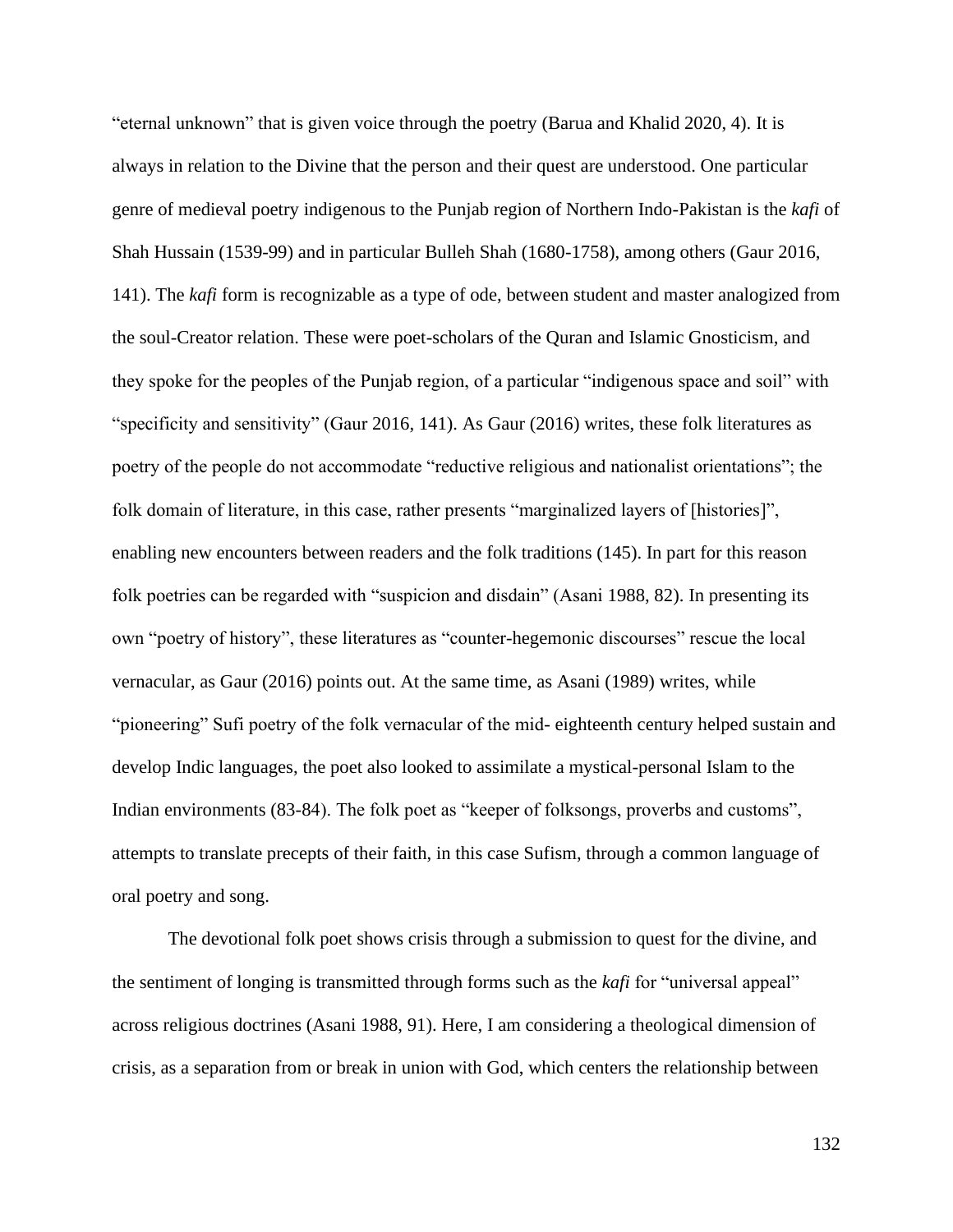soul and Divine. The quest centers one's "relationship with the Divine" (Asani 1988, 91), and one must suffer through transformation to overcome separation and "break through to the Oneness" (Sahlani 2004, 117). Sahlani (2004) helps to show that the mystic-poet of Sufipantheism, though a faithful commitment to this quest for union, finds unity even in difference: all experiences of the spiritual are rooted in a single sentiment; and God assumes many names in many languages (121). The Sufi poetry in question tries to break with dualities and instead seek a unity or "Reunion with God" through a pantheistic vision (Ahmad 2004, 9). Sufi-pantheism from the ninth century onward proposes among other things the following, as Sahlani (2004) in an examination of Rumi's transcendental pantheism explains: God and the World are one. This is the One Real Being for all existence; the Universe is co-eternal with God; God is both Immanent, appearing in phenomenal form, as well as Transcendent as Absolute Reality (Ahmad 2004, 116).

Saeed Ahmad, in *Great Sufi Wisdom* (2004), through the words of Sufi poet Mian Mohammad Baksh, asserts that the kafis of Bulleh Shah help to destroy "inner infidelity" (9). Devotional folk poetries of the northern subcontinental region carry a debt to Islam. For Asani (1989), the Sufi message that lives on is the impenetrable "will of God" and that through "transformation of the self", through love of God, one submits. Islamicate civilization, in the form of Arab conquests, since at least the year 711, has been integral to the folk landscapes of the Punjab, a cultural and geopolitical area of northern India and eastern Pakistan (Fowler 2017, 129). Sufi folk literatures challenge reductive religious and nationalistic orientations and emerge from the local vernaculars (Gaur 2016, 145).

Folk literatures in the case of the poetry of the mid-eighteenth century Sufi-poet philosopher Bulleh Shah, for example, is "widely recognized for its universality" (Hussain 2018,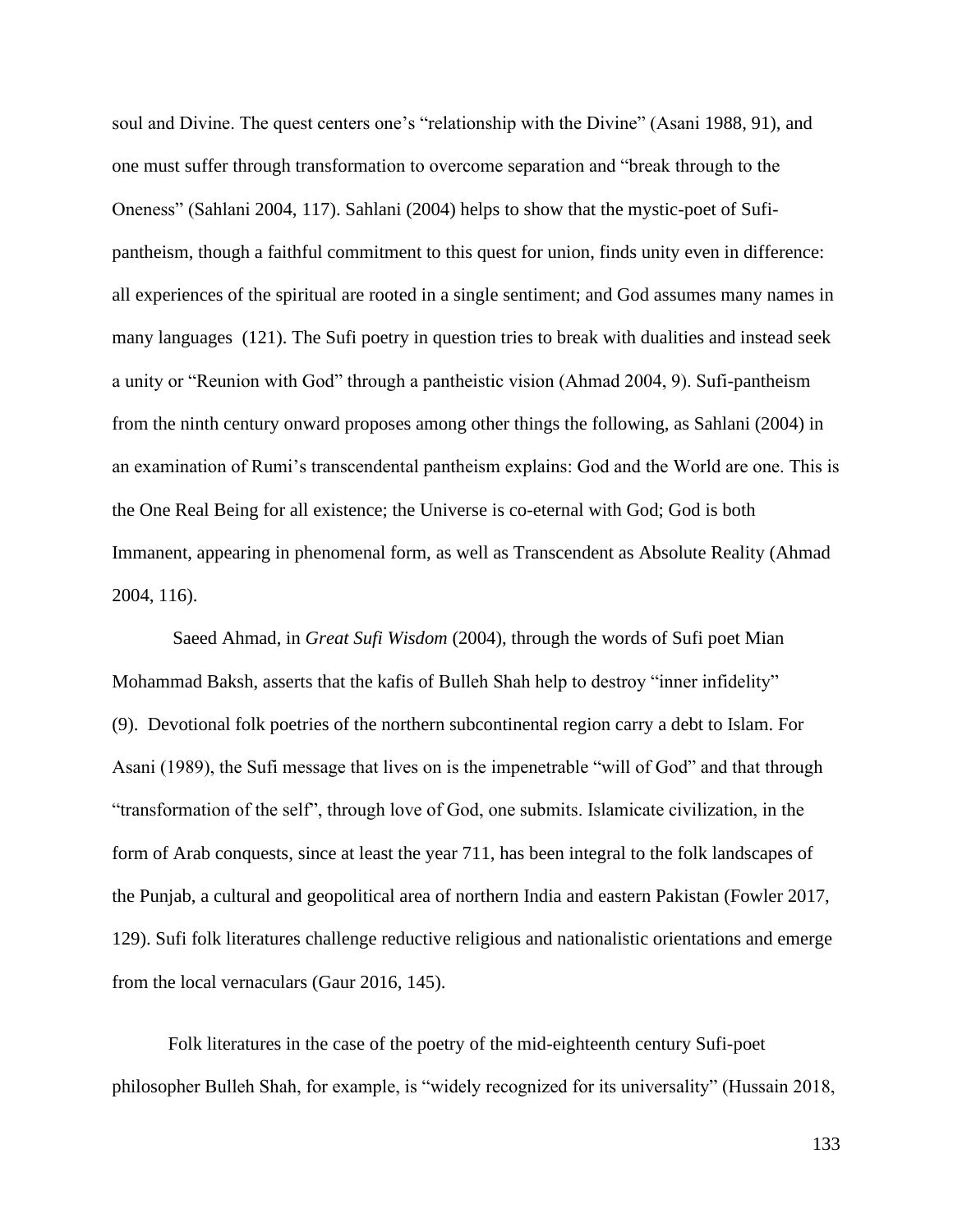51) of sentiment along "non-conformist, counter-hegemonic, non-sectarian and rebellious" lines (Gaur 2016, 162). Christopher Shackle (2000) puts it as follows: "Sufi lyricists of the later Mughal period" influenced "a diffuse conception of South Asian religious identity" that "transgressed by love" "time and place, creed and class" (57-58). Such a sensibility for transgression is identifiable as well in the modern novelists and writers I have already examined. This quality of crossing boundaries, of course, is a commentary on a "distinctive language of identity", which always seems to uphold a constant tension within the "generic contours" of the particular texts themselves (Shackle 2000, 58). The point here, for Shackle, is that this folk poetry is evocative of the eternal through its ability to move between "different registers of verse and connotation", even though it is reliant on particular "cultural geographies" of the Punjab to make those evocations (2000, 57-58). Folk literatures, moreover, propose "alternative or counter [archaeologies] of knowledge" (Gaur 2016, 140). The rebellious-unifying sentiment is embodied by Bulleh Shah himself, who lived in late Mughal autocracy, and who rejects the social code of caste in submitting himself to his spiritual teacher, Shah Inayet, who is of a lower caste than he. The Punjabi literary tradition of which this folk poetry is a part needs to be situated on the peripheries, as the language "was not adopted by any religious tradition as a primary and elite language" (Murphy 2018, 245). This in part adds to the poetry's wide appeal among Punjabi Muslims, Sikhs, and Hindus, considering the religious distinctions that have separated Punjabis across the Indo-Pakistan-Bengali borders since at least 1947 (when partition was made legal) (Murphy 2018, 245).

The folk literatures in question can rely on conceptualizations of crisis internal to the person. The quest for self-formation of the seeker, through reunion with God, depicts one sense of crisis as a longing. Another sense is similar to the migrant sensibility around movement. This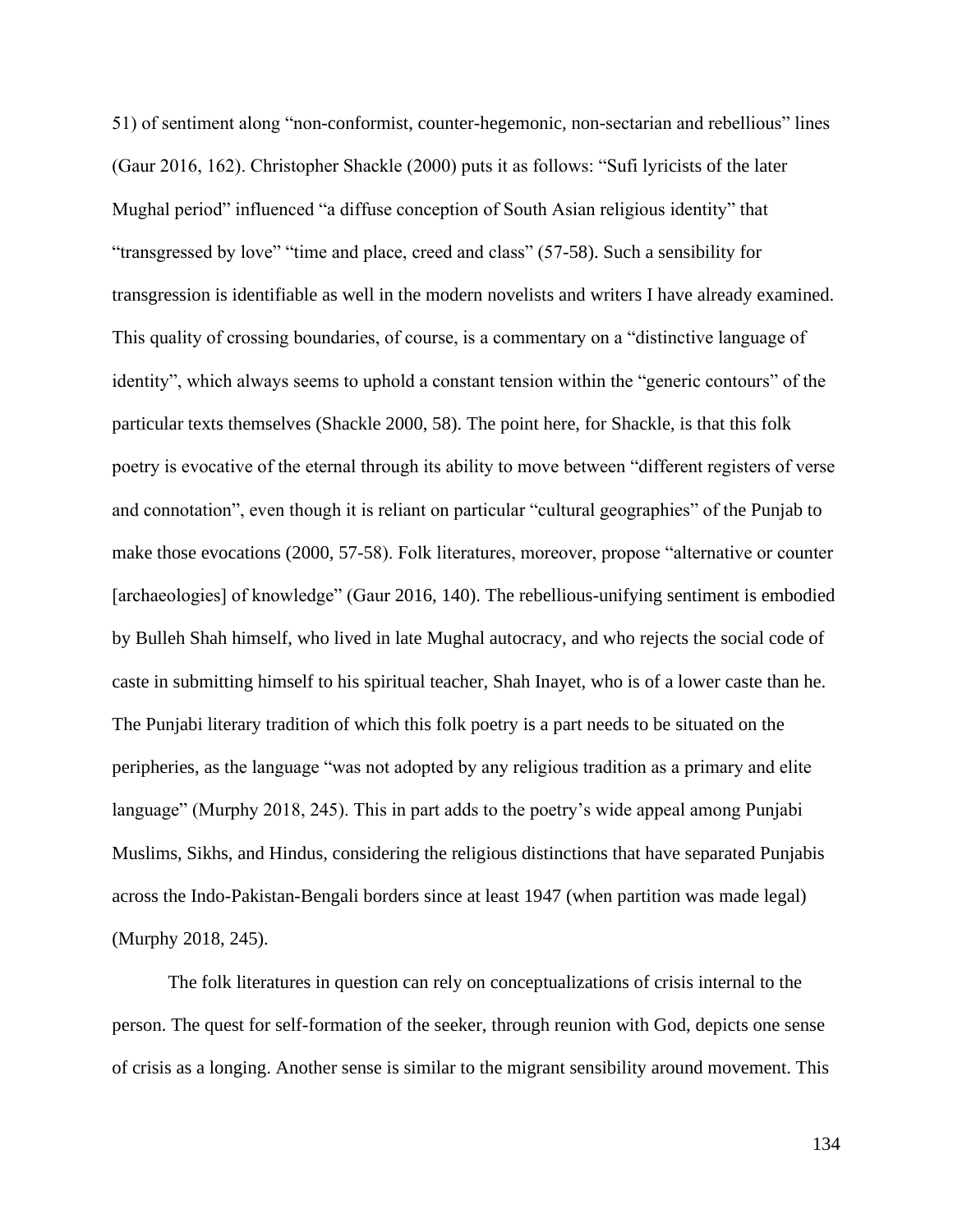sense of crisis, inspired by Islamic mystic poetry, blurs religious and cultural boundaries through rejection of all dualities.

There is a universality of sentiment with respect to personal quest and reunion in devotional folk poetries. Of concern is how the mystical practice of self-emptying shows itself as a response to the longing for reunion, a personal crisis situation. There is a revolutionary rhetoric of this poetry<sup>5</sup> that tries to dismantle exclusive and singular conceptions of personal-religious identity, and in this way self-emptying becomes a kind of unifying existential force, an attempt at "Reunion", at becoming reunited with the beloved-God (Ahmad 2004, 9). For Ahmad, Bulleh Shah's poetry rejects a duality between the humanity of the person and God, between soul and creator (2004, 8). This rejection of the self provides the condition for the seeker who struggles to be reunited. The image of self-emptying also shows itself through commitment, submission, or covenant with the other. As seen here, it is through commitment or devotion that the lover is freed to dissent from themselves, or is dislocated, and reoriented to their beloved:

There is no bit of 'I' left within me, since love for you has overcome me. (Murphy 2018, 248)

The above excerpt of Bulleh Shah's verse shows a "shared religious imaginary" (Murphy 2018, 247). That capacity for sharing, according to Murphy (2018), is the capacity of poetry to "extend community boundaries", invite diverse interpretations and open a space for individual autonomy toward love, which the seeker is open to and which passes over the person; devotional love overcomes the seeker (247). I want to conclude with these thoughts on devotional poetries

<sup>&</sup>lt;sup>5</sup> In referencing translations of Bulleh (also spelled Bullhe and Bullha) Shah's poetry, I draw from Ahmad's (2004) text *Great Sufi Wisdom: Bulleh Shah (1680 - 1752)*, Murphy (2018), and Shackle's (2000) chapter "Beyond Turk and Hindu: Crossing the Boundaries in Indo-Muslim Romance". Ahmad provides both Punjabi-Gurmukhi and English translations of the original Punjabi-Shahmukhi (Perso-Arabic) text as well as transliterations.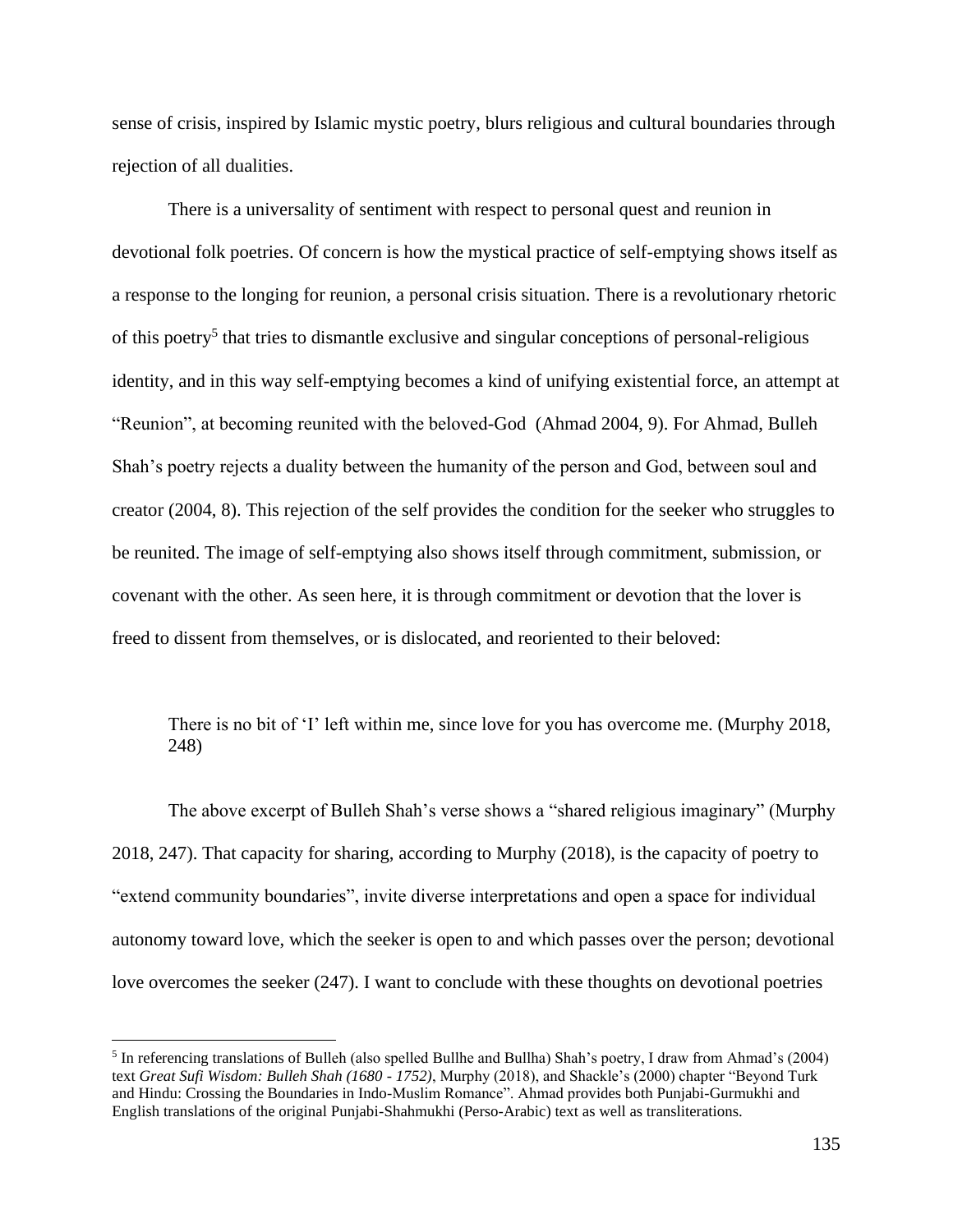because the genre strongly symbolizes the themes I have been exploring in this writing: most notably, the challenging of convention through the personal movement for reunion and the remaking of boundaries by re-telling migrant-minority narratives. In the single poetic line, we can notice as well the theme of self-emptying: "I" is no more within me but tied to the acts of journey or quest through devotion. It seems that through the act of devotional love, the self is remade, or that the question of self is no more, and this calls into question the context for selfformation. There are many lyrics of Bulleh Shah that express "timeless and eternal" thematic content around this particular language of identity where not religious but other social categories are the primary point of articulation (Murphy 2018, 247). This crossing of boundaries is apparent in, for example: "I am neither Sunni nor Shia,/ and have taken the path of equanimity towards all"; or "Neither do I cry, nor do I laugh./ I am neither uprooted, nor am I well settled."; or quite simply, "I am not a Hindu, nor a Muslim" (Murphy 2018, 246). For the folk-seeker character, outside of "courtly and institutional religious contexts", and beyond religious difference of the early modern period, "I" can both never be contained by such categories nor is who I am ever made up by me or found altogether within me (Murphy 2018, 266).

Like dissent, dislocation presents another sort of movement through which we can recognize what initiates internal crisis, responses to internal crisis, as well as initiation as longing for unification or reunion. Migrant-minority narratives feature characters on the peripheries, inbetween boundaries, and life-writers who engage in the dangerous actions around the disturbing and remaking of borders. The migrant identity in relation to the homeland, in some cases the mythical-imaginary homeland, contends with fragmentation and cultural translation as a kind of loss. The loss also enables openings for new sightlines and new possibilities for life on 'new' lands. Vassanji's literary journeys, across his travelogue-memoir, fiction, and other writing,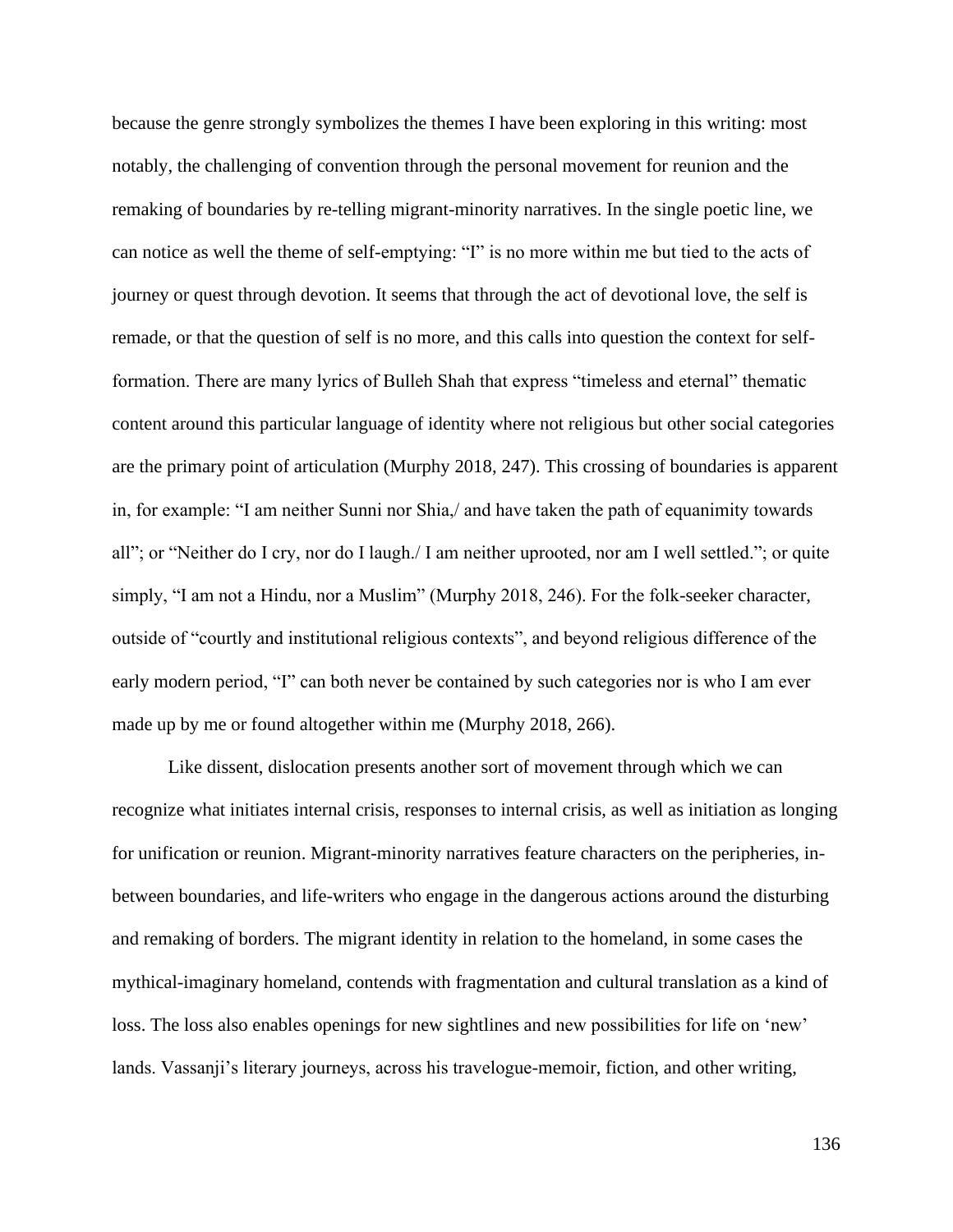proposes a religious sensibility or communal identity, rooted in the folk hymn and syncretistic vision, that is more plural-partial and sympathetic than it is fanatical, exclusionary, final or cynical. Moral or spiritual decline for the migrant is overcome or reconciled by community affiliations that encourage self-regeneration, as well as by new attempts to articulate what is sacred and opportunities for self-emptying through the destruction of dualities.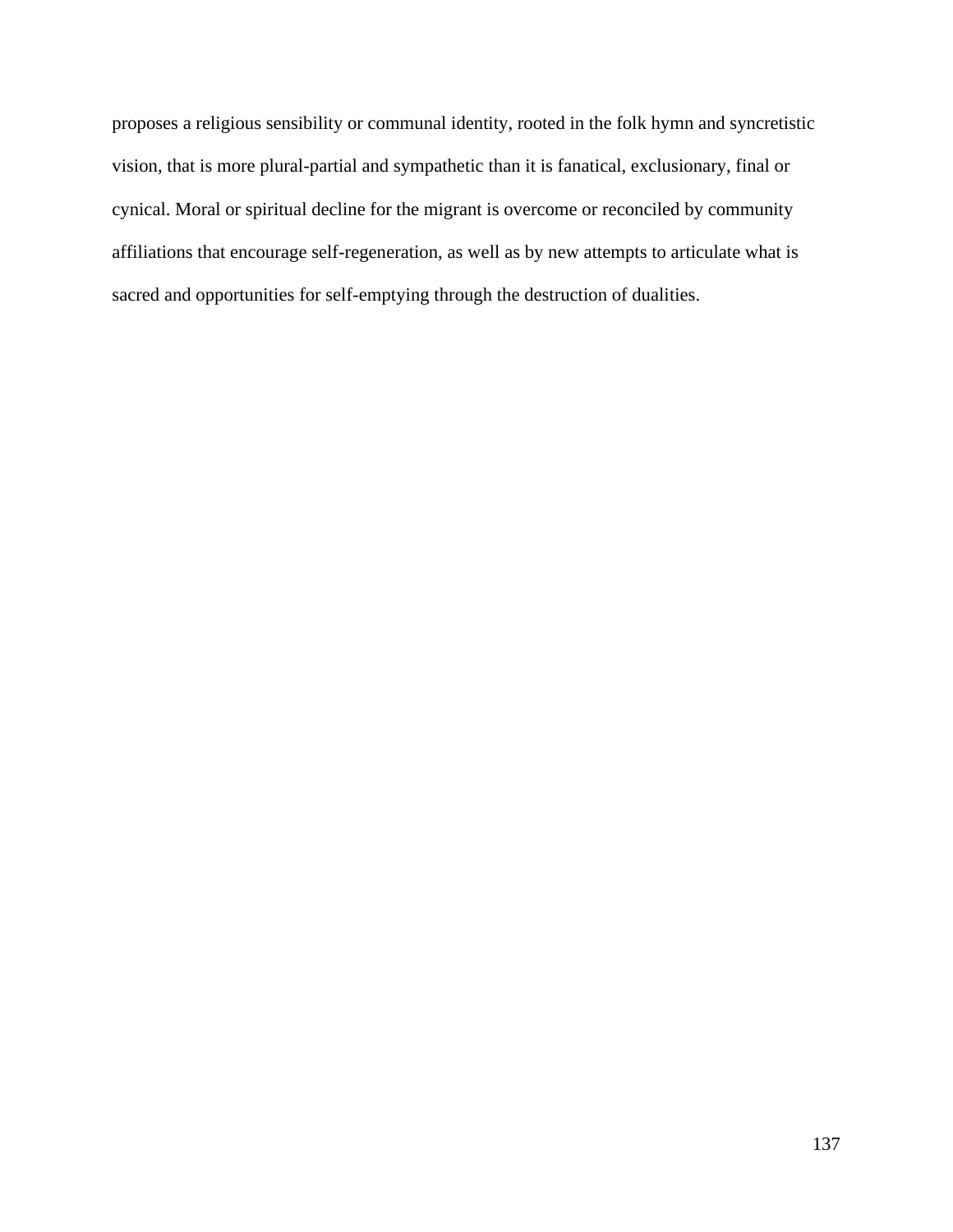**Chapter 4: Reflections on the essays and my positionality**

## **4.1 Seeking of personal questions motivates this study**

This thesis is an articulation of some questions that have been seeking expression. In their very articulation I have attempted to attend to them in the context of the expression that is this writing. This writing has responded to myself, to questions and prejudices and problems I have been carrying with me. My responses have shown me that I can, in fact, begin to attend to my own questions and articulate them (but, of course, with lots of help along the way). That assistance has taken the forms of engagements with different literatures, many of them journey literatures, that have tried to employ and provide portrayals of dimensions of the concept crisis. Of course, that engagement has taken place within the context of my current program of study. Reflections on those literatures in the context of my current program of studies and professional work has provided the bones for this study. The divergent portrayals have shown that crises appear in different ways, that they present different appearances that are taken up across different literary, philosophical and religious literatures.

For myself as the essayist, this writing of this thesis provides preliminary opportunities and motivation for a particular kind of healing or therapy. This describes a central purpose for my writing. Attending to questions that I have been carrying and wondering about has its own therapeutic appeal. My writing, as it proceeds from my material conditions as a participant in schooling and an Indo-Anglian person myself, inevitably reflects some of those conditions or speaks to them. Now, in the context of this thesis (its concluding section), I have been able to ask how those conditions reveal themselves, which sorts of prejudices they have enabled, and how I can better choose to respond in my ongoing work beyond the present writing. For me, coming to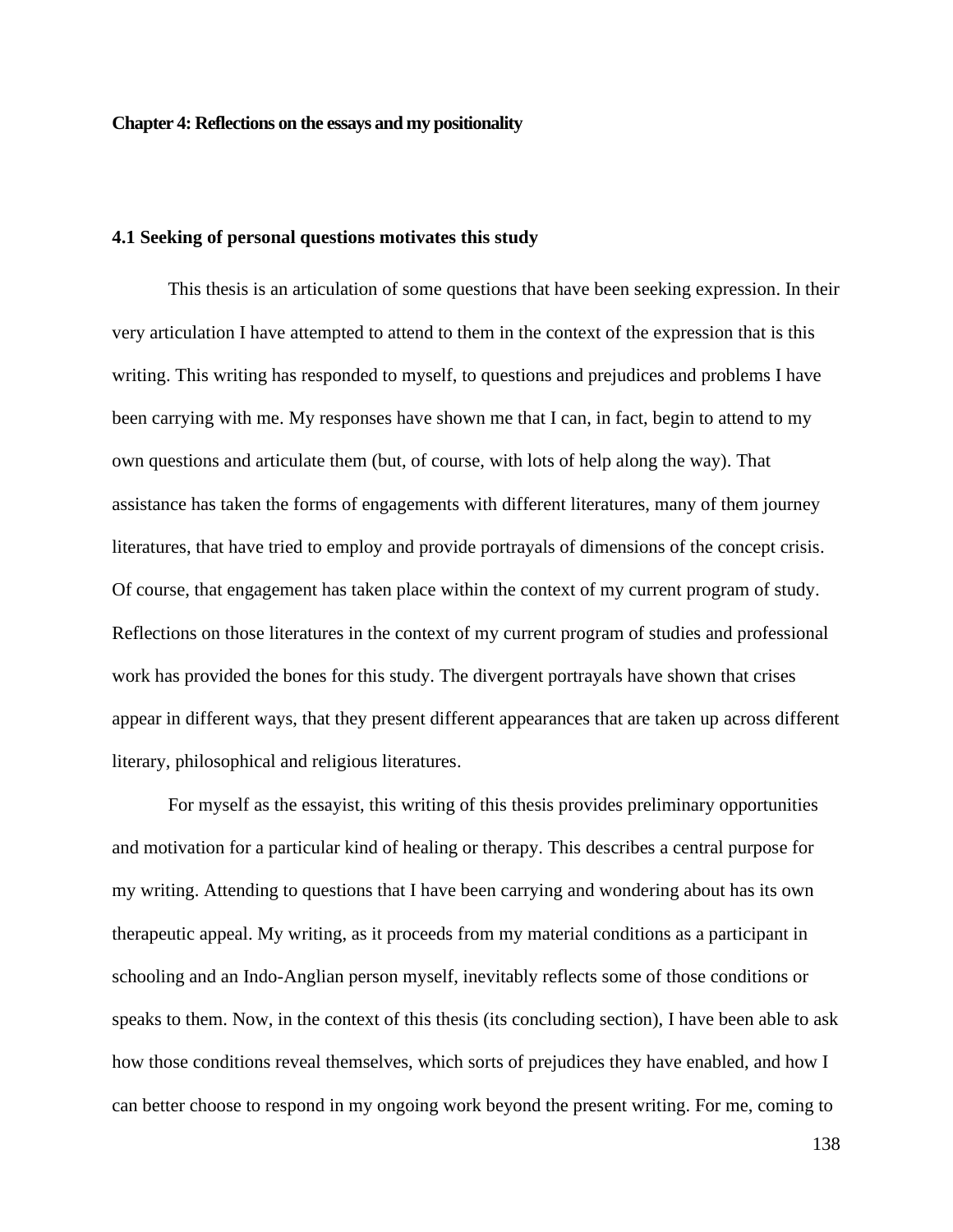greater understanding of the world and my conditions within it is filtered through understanding of the self. In other words, the claim is that understanding of one's conditions is continuous with understanding of the self—that the self is continuous with the natural world. This is to allow that persons are continuous with their material environments, and to think about what this could entail. So, it could be that better understanding of the self, knowledge of self, to the extent that it may be achieved, at least contributes and relies on knowledge of the world environment, and perhaps the reverse may similarly stand. This has been a motivating factor for me in pursuing this study. How I may communicate my personal interpretations of texts in dialogue with one another in ways that are healing and responsive to my own situations and difficulties as a beginning teacher and as a first-generation Indian-Canadian who has questions about identities, then, becomes evocative of its own questions. And as the mark or seed of crisis can appear across the questions, this study has provided the preliminary analysis needed for further investigation and articulation into what may become more pointed conceptualizations of pedagogies of crisis, or different ways that attending to questions of crises necessarily attends to questions of education of persons. Might there be pedagogies of crisis that could be built upon? With respect to the place of judgement in contemporary mass schooling, the experiences of personal crises in teacher education, in overreliance on the schooling and education distinction, might there be space to assert that the varied appearances of crisis have pedagogical outcomes?

One very general insight that I draw here is that if crisis is symbolic of change of the world itself, a historical predicament of the world itself, then it also entails change of the individuals themselves, as well, as being continuous with the world, or being located within the world as parts of it. Those individuals being central to talk about education makes crisis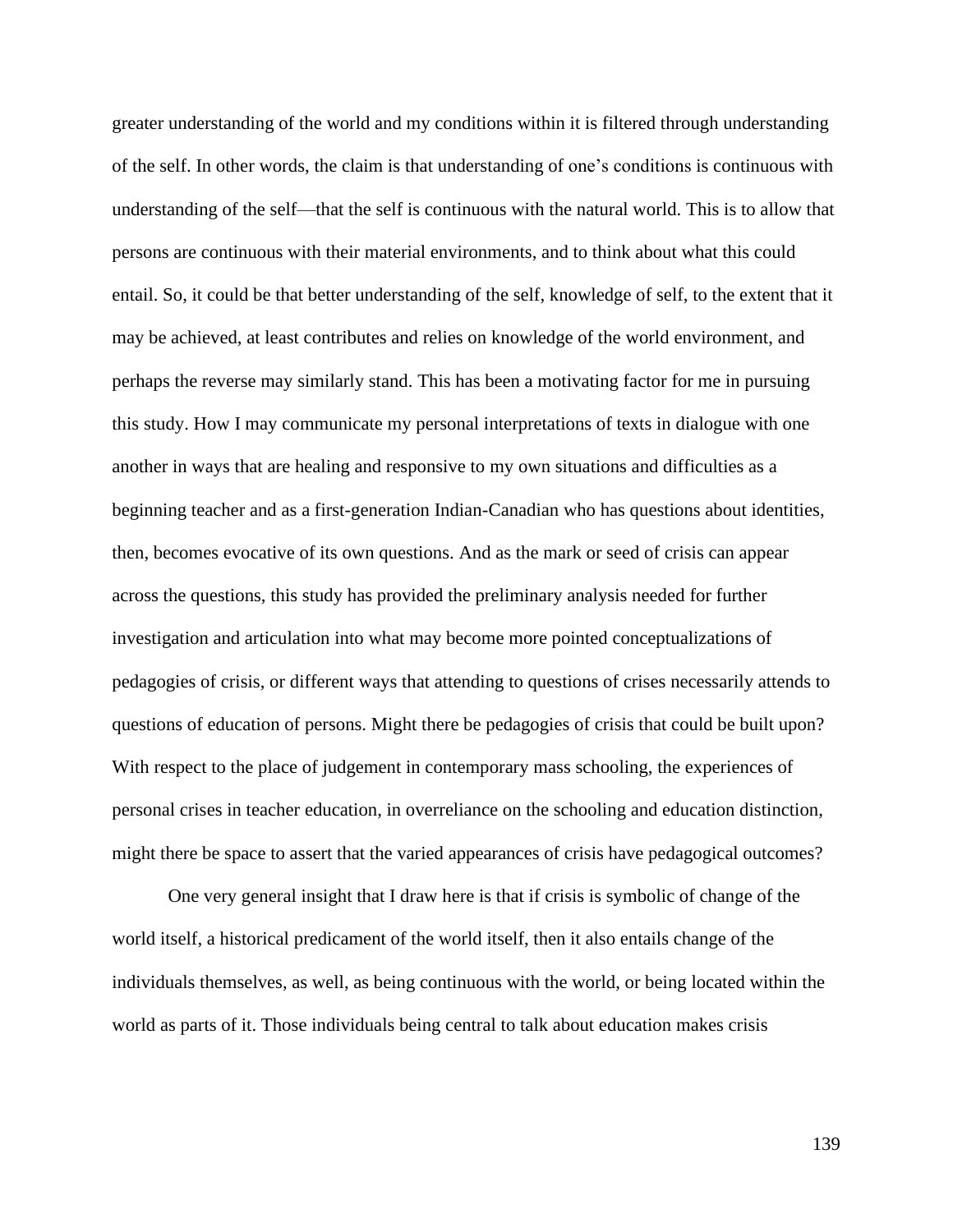something to consider as it is carried by persons in their memories, even where crises are never resolved.

The concept of crisis, the sort of malleable and rich concept that it is, invites analyses on historical, psychological, psychic, theological and philosophical lines. The concept provides a vehicle to the expression/articulation of the guiding questions. It is through the writing of this thesis that I have come gradually to refine and tighten the questions around the literary theme of crisis and how I could better relate to it. This begins to describe another motivation for me in pursuing this study: I have tried to make crisis personally significant for me. This is in part why I understand dissent and dislocation as two kinds of movement that flow from crisis or through which we can find portrayals, or appearances, of crisis and ways to respond. Dissent and dislocation, then, become their own sorts of responses to the historical crises that are internalized. This is to say that through dissent or dislocation, one can find dignity in selfformation as a form of resistance that is faithful, or hopeful, and reasonable. This is following chapter seven of Ortega's *Man and Crisis* (which I examine in chapter 1, section 1.3).

Another motivating factor for me has been to respond to my own feelings of disassociation or alienation from my family and from my tradition, the Sikh cultural-religious tradition I was raised in, complete with all of the incommensurabilities between it and the schooled order I was being socialized into. This is in part why I have sympathized with portrayals of figures such as Naipaul, those who have held the ancestral homeland in contempt and been accused of being neocolonialists—they, too, have tried to pick up (sometimes too harshly) on the supposed incommensurabilities between ways of being. Their movements also show the mark of crisis.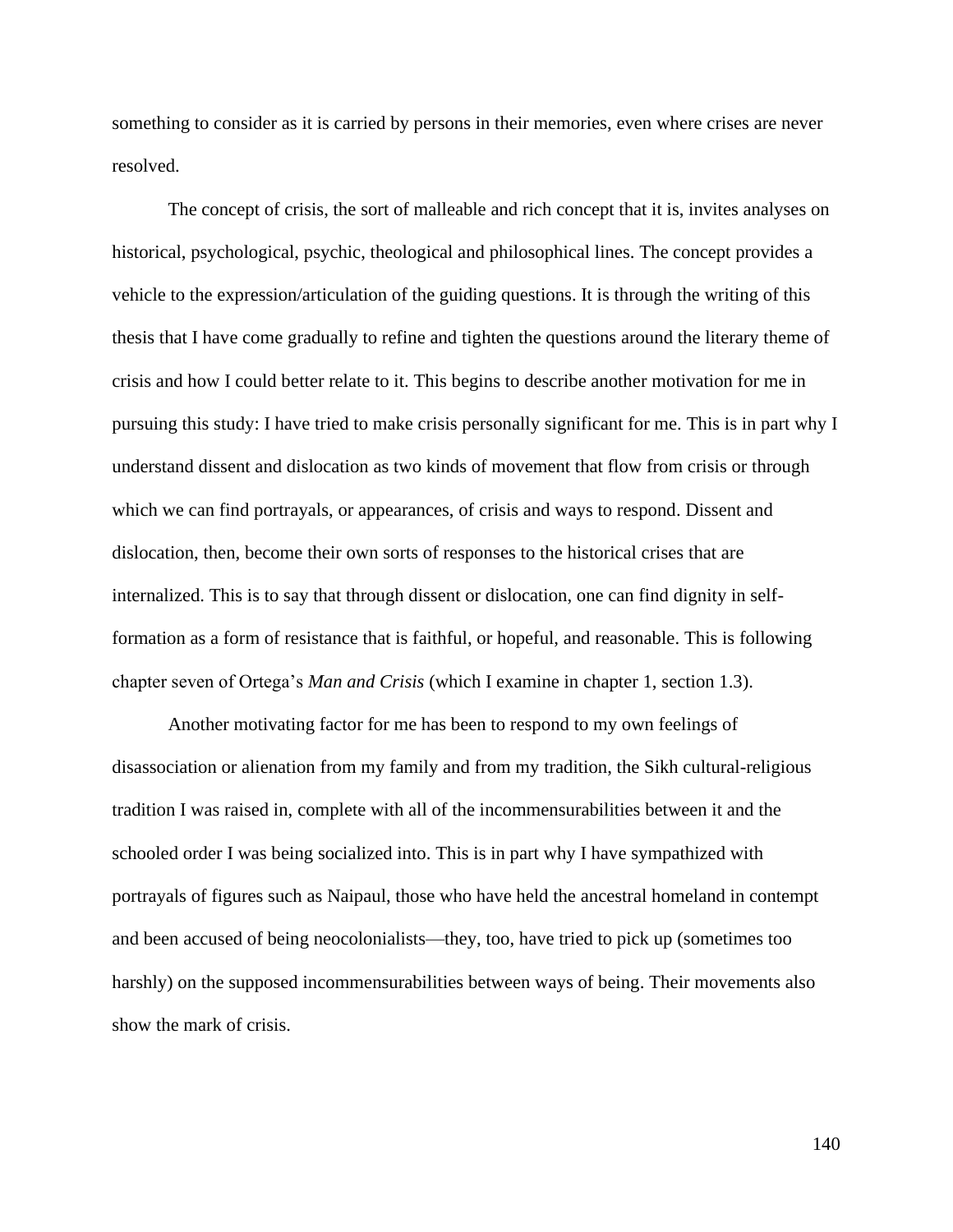This is all to say that I had to come to accept, in a way, who I was— in many ways "a city boy", a "soft Asian"— who I am trying to become, and where I come from—this was not something that had to be sought necessarily, but rather understood so it could be accepted, including the prejudices it had wrought (Vassanji 2006). This is to say that through study, I can come to terms with who I have been, as a child, and later in simple adolescence, and in early adulthood, and where I am going. Hence, I have engaged with literatures and themes that I consider to be symbolic of my understanding of a particular ancient and syncretistic Indian identity (one that is Dharmic-Islamic), one that blurs the boundary markers and challenges reductive and exclusionary visions of the self, through the portrayals of poets and writers that I have provided in the thesis.

Another purpose of this thesis is my attempting to attend to the primary motivating questions of this thesis. This makes the thesis itself aspirational as well as therapeutic in its intent. The first question I try to attend to is what are the affective results or dimensions of a crisis of authority or a crisis of identity for a beginning teacher in the mass schools? And, related to this: how might moral critiques of the mass schooling systems reconsider the roles of schooling participants? The second question I try to attend to in this thesis is how can I conceive of internal crisis as moral dislocation, and how have affective dimensions of crisis been shown in the personal formation stories and quest literatures, or migrant-minority narratives that I have most resonated with?

In the present writing, I have taken the personal questions just mentioned as points of contention and points of departure, as motivators for the study. Part of this study has been to better articulate those questions in ways that would be fruitful. The study itself has provided me with opportunity to articulate those questions, and the questions have all along been the subtext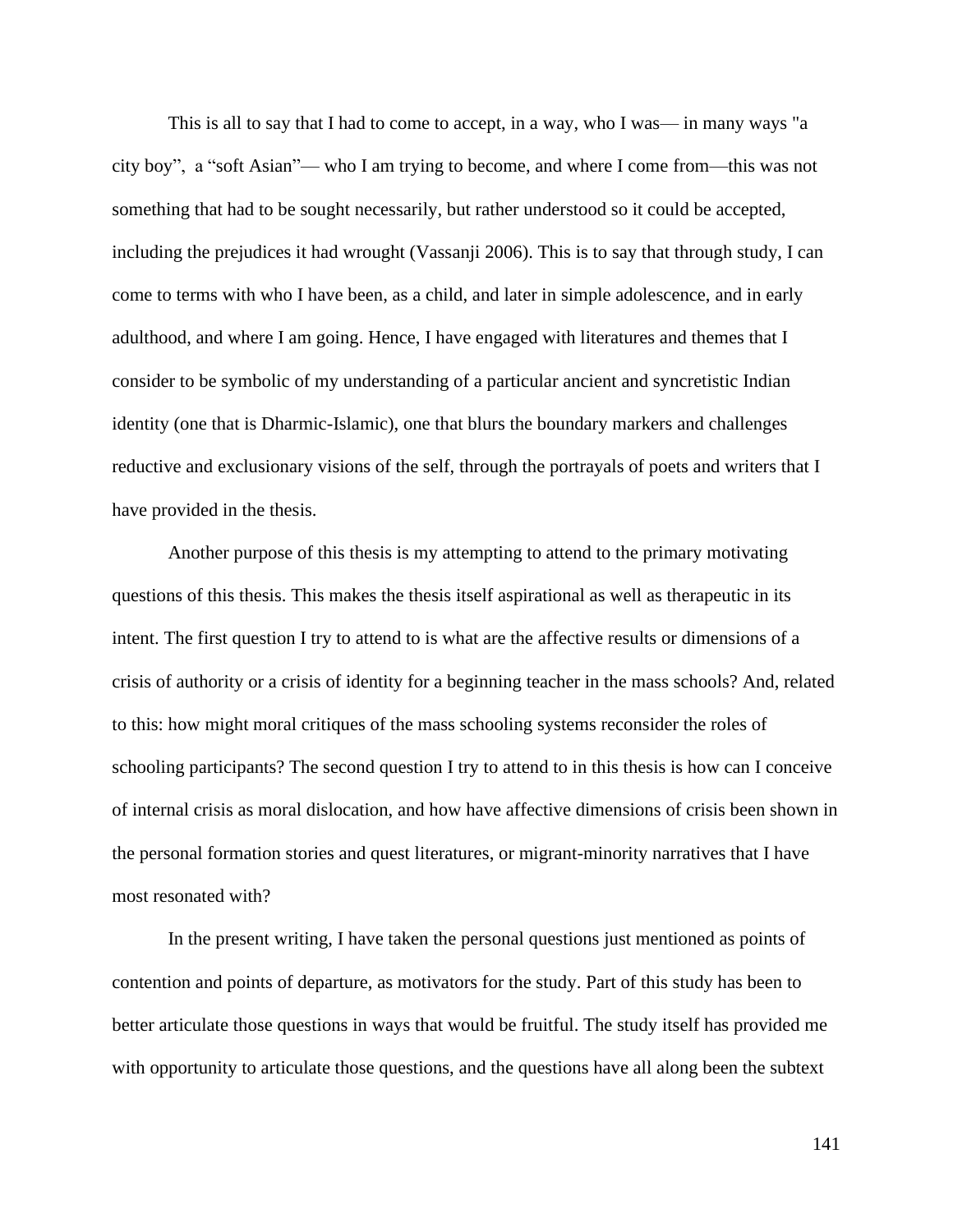of the study. The questions at the center of this work emerge from my thinking about dissent and dislocation as descriptions of the movements of people, including myself. The movements are considered in different ways, through different relations to different senses of crisis. The questions ask what is at the heart of the crisis in education as education is understood in the contexts of mass schooling. To put this another way, the question motivating the second chapter seeks a moral critique of schooling, which relies on a crisis of the idea of education itself within the schooled contexts. I relate to that crisis of the idea of education because I have experienced the disillusion of education in the context of schools. Though I have worked and otherwise participated in those contexts in a variety of ways, prior to this study I had not articulated what those contexts could represent and how I could work to better and more intentionally influence them.

In the second chapter, I intend a critique of the purposes of contemporary mass schooling, including the naturalized positions or roles of schooling participants as subservient to the schooling processes that are administered upon them. One of the effects of this submission, I claim, is that there are false characterizations of the self that schooling perpetuates in the individuals (these are people who are being trained to become mass workers, the people of mass societies). My intention in the second chapter is to claim that this, a crisis of education for persons in the mass schools, can be located in the affects of alienation on the individual. In other words, this crisis of education represents a moral misunderstanding of children and other schooling participants in terms of what education as self-formation means to them. Through my critique I try to show that students of free schooling *can* assume active roles in their own formations if we take seriously the claims and founding principles of free-schooling. The roles that free-schoolers can assume are more interested in personal desires of the individual, and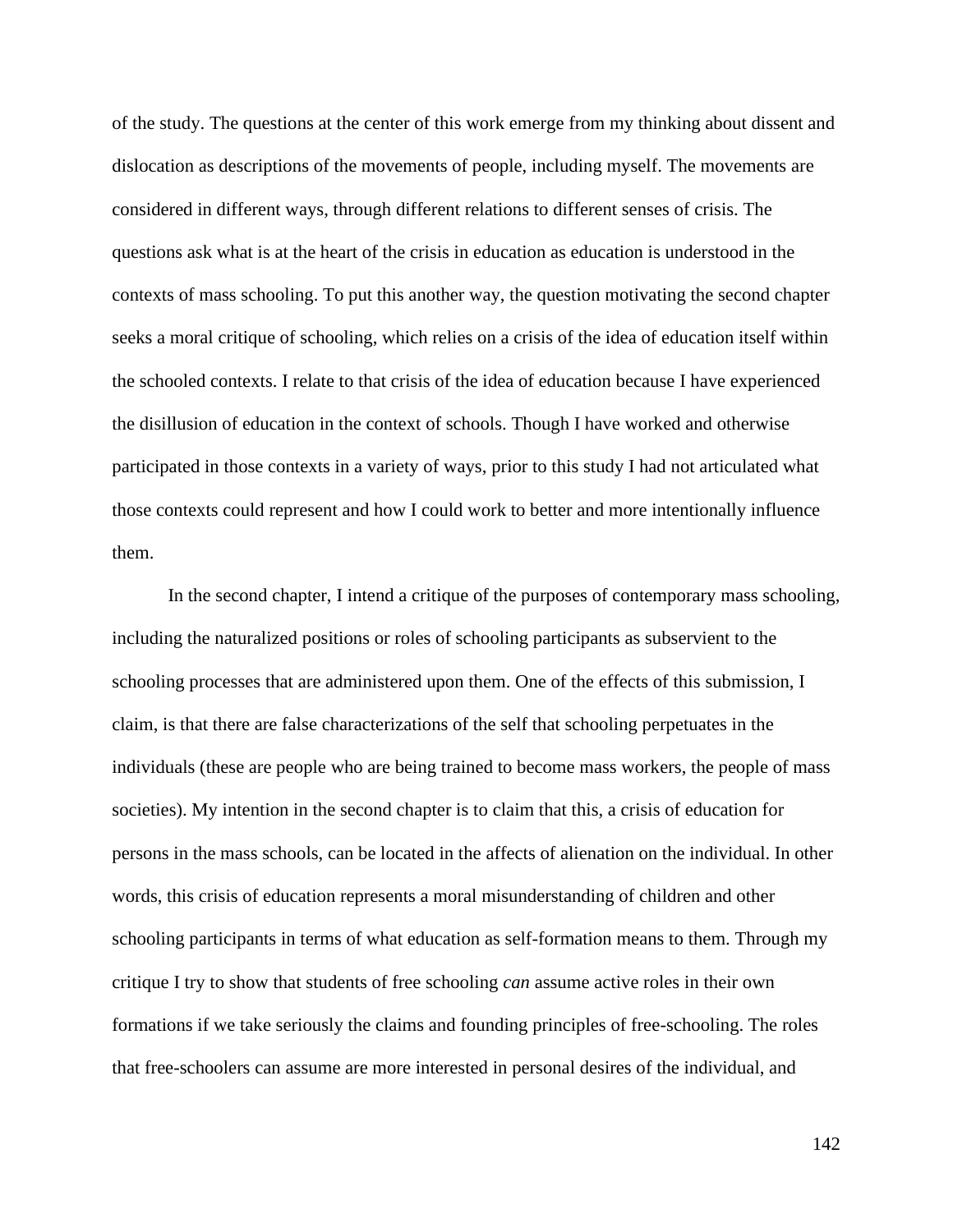moreover in social change, in questioning one's place in society through critique of the moral degradation of mass culture. Mass schooling, on the other hand, assumes that students need to have their experiences, their educations, filtered through mass schooling administration. This is all to say that the idea of education itself within the mass schools can be said to be in a state of crisis. Crisis is noted in the positioning of the student, in this case a child, relative to the other participants of schooling who together operate upon the child's sense of self in the context of the false political economies, meaningless 'gold-star economies', of the mass schools. The mistaken conceptualization and instrumentalization of the self of the child that mass schooling empowers is where we can locate the self-contradictory notion of 'compulsory education' or formation of the self through force or relinquishing of the child to the state apparatuses. To describe education, which is self-formation, as 'compulsory', in my view, is to present a logically inconsistent picture. In compulsory schooling, the passions of children, their own desires in relation to who and what they are becoming, need to submit to the authority of administrators who employ compulsion. Here, children are not being consulted with and schooling is instead something enacted upon them through sheer force. I use myself as an example, my own experience trying to teach high schoolers, to show that this attitude of domination needs to be at least conceptually challenged for education to have a place in the mass schools. Hence, what I try to show is that the education of the individual in the mass schools seems to be in crisis— that is to say that the very idea of education for the individual itself is in crisis— in the mass schools. What free-schooling ideology proposes, then, is at the very least a smaller stage for the performance of schooling— this is an image of the community school, which imagines a radically different kind of schooling and on a much smaller scale. At the same time, it may also be said that 'free-schooling' is similarly a contradiction in terms, because it remains questionable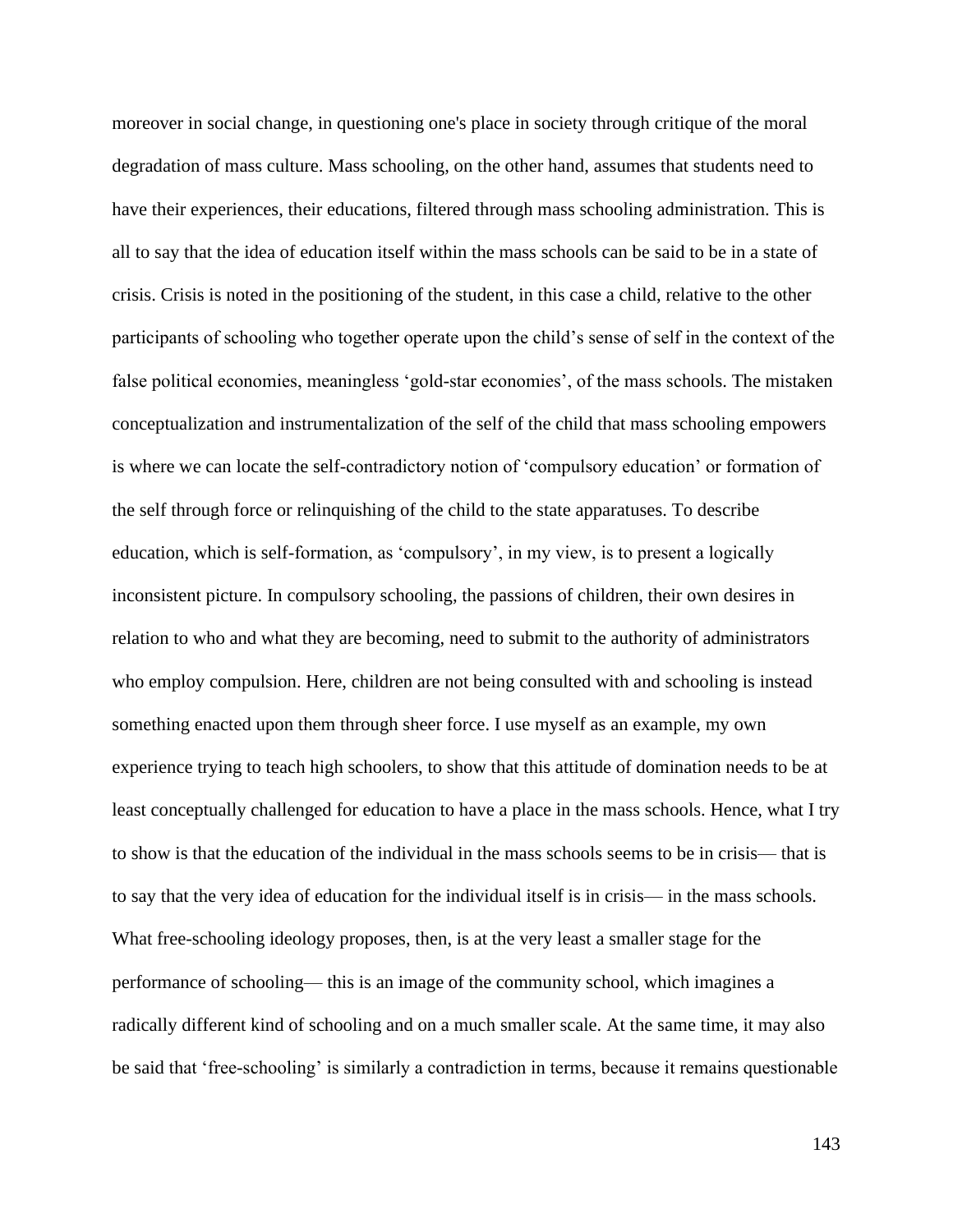how free schooling could truly be. At best, free-schooling promises a kind of education that recognizes the self as its own force for social change; this is a kind of schooling that is responsive to the self in the social world; a kind of schooling that dignifies the individual and empowers them with the skills to seek their own freedom collectively. In order to make claims that would substantiate these sorts of propositions, I rely on moral critiques of mass culture that are most forcefully put forward by free-schooling advocates, like the historian Howard Zinn, activists, and visionaries like M.L. King and Gandhi who put forward mass civil disobedience and truth seeking respectively as radical forms of dissent. In so doing, I try to propose that there is a character of dissent being offered in and around the 1960 in the United States (one that I locate in the free schooling movement, which itself owes a debt to the black freedom struggle) that recognizes in the actions of civil disobedience a moral cause that is of global concern and responds to global crises of person of mass societies.

Crisis might spur the movement of people as much as become visible through the movements of people. Perhaps my authority was in crisis at the front of the classroom in 2016, when I posed as a teacher, and as I witnessed children ignore my instruction. Instead of judge those individual students or reprimand them, I had to reconsider the affects of years of schooling on those students, on their morale and on their particular characters. I had to recognize their humanity, as well as the open questions that recognition would allow. My own crisis of authority, if I may call it that, pushed me away from a narrow and individuated conception of education within the school and toward a more hopeful and personal vision for education. That sense of impending crisis, for me, inspired its own movement as I was left questioning my position in the classroom, including the place of teachers in relation to students.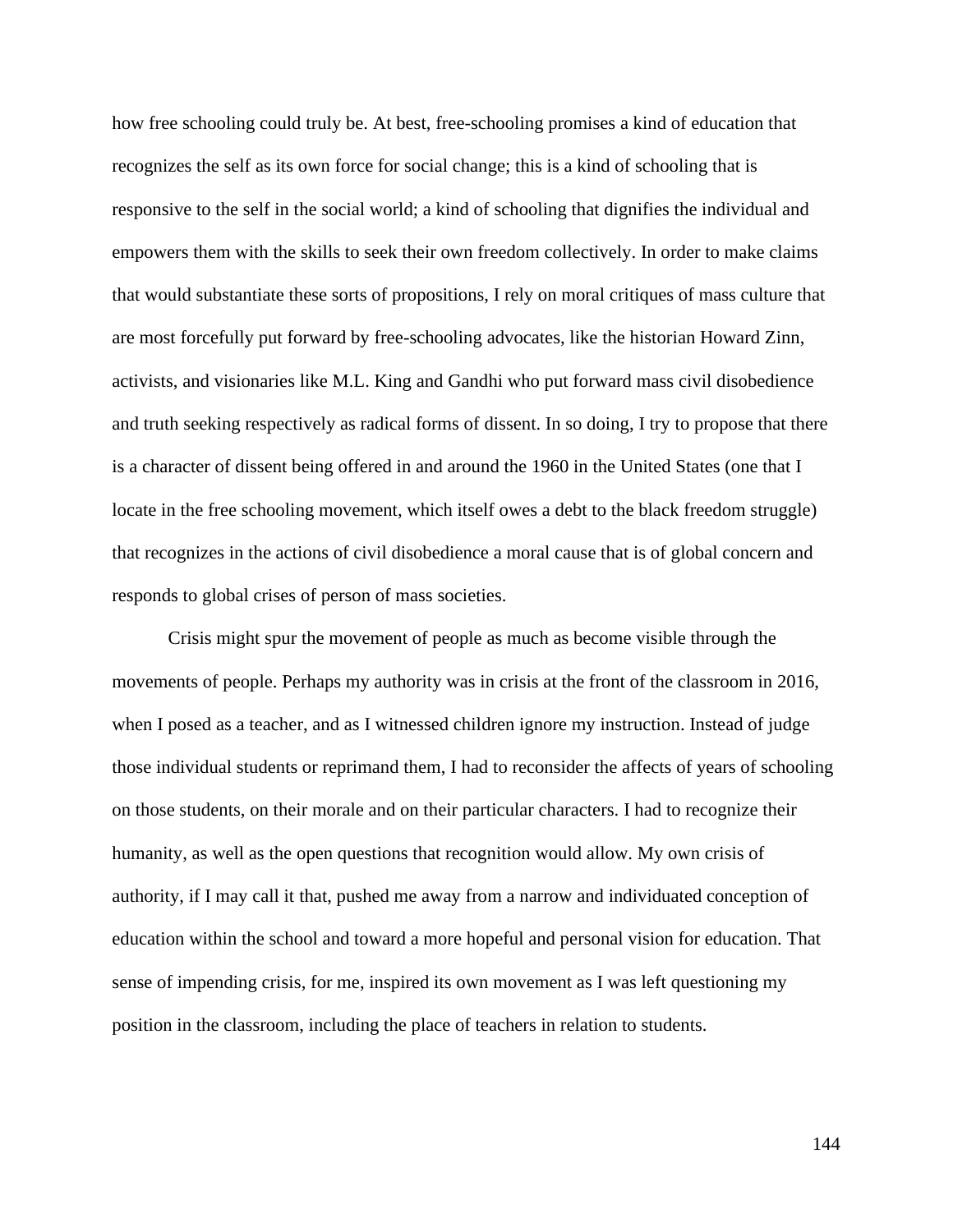The minority narratives, whether of free-schoolers, novelists, philosophers, activists or migrants, have framed similar questions in particular ways, and they have helped me to see many ways that crisis has been and continues to be interpreted. Reading those interpretations has provided their own fuel for my articulations. I have resonated with the works here that I have tried to outline and build with. My interpretations and articulations of those questions and of the particular narratives (themselves interpretations) are artefacts unto themselves. My writing, then, which is motivated by personal questions that I am trying to articulate, is not representative of manifestations of crisis in the world here and now. My study has been to explain what those manifestations as narratives mean to me, or to interpret different narrative manifestations of crisis in dialogue with one another, not to study the situations of crises as they appear in the world. Those crises are far more complex than my present study may imply: the meanings of crisis in light of schooling, in alternative forms of schooling, within the contexts of education, and crisis in the formations of cross-border identities, or crisis as expressed in migrant stories in general, or through personal experiences. My writing draws from many sources, but in the core essays themselves I have not inserted myself explicitly into the writing as my own source to reflect on my positionality in relation to this product of writing. I try to do more of that now.

My reading and interpretation are my own, though they have been directed and limited by my particular selection of texts, and within the context of a particular program of study, under various authorities, out of particular socio-economic and cultural conditions, with particular intentions, objectives, prejudices and audiences in mind, and so on. I am not, for example, a migrant or dislocated writer in the same way that Vassanji is; his life story is not mine. I am not the congregation or witness to the sermon of the preacher King; I am not the folk of the folk poetries or the metropolitan novelist; I am not a participant in the Mississippi freedom schools;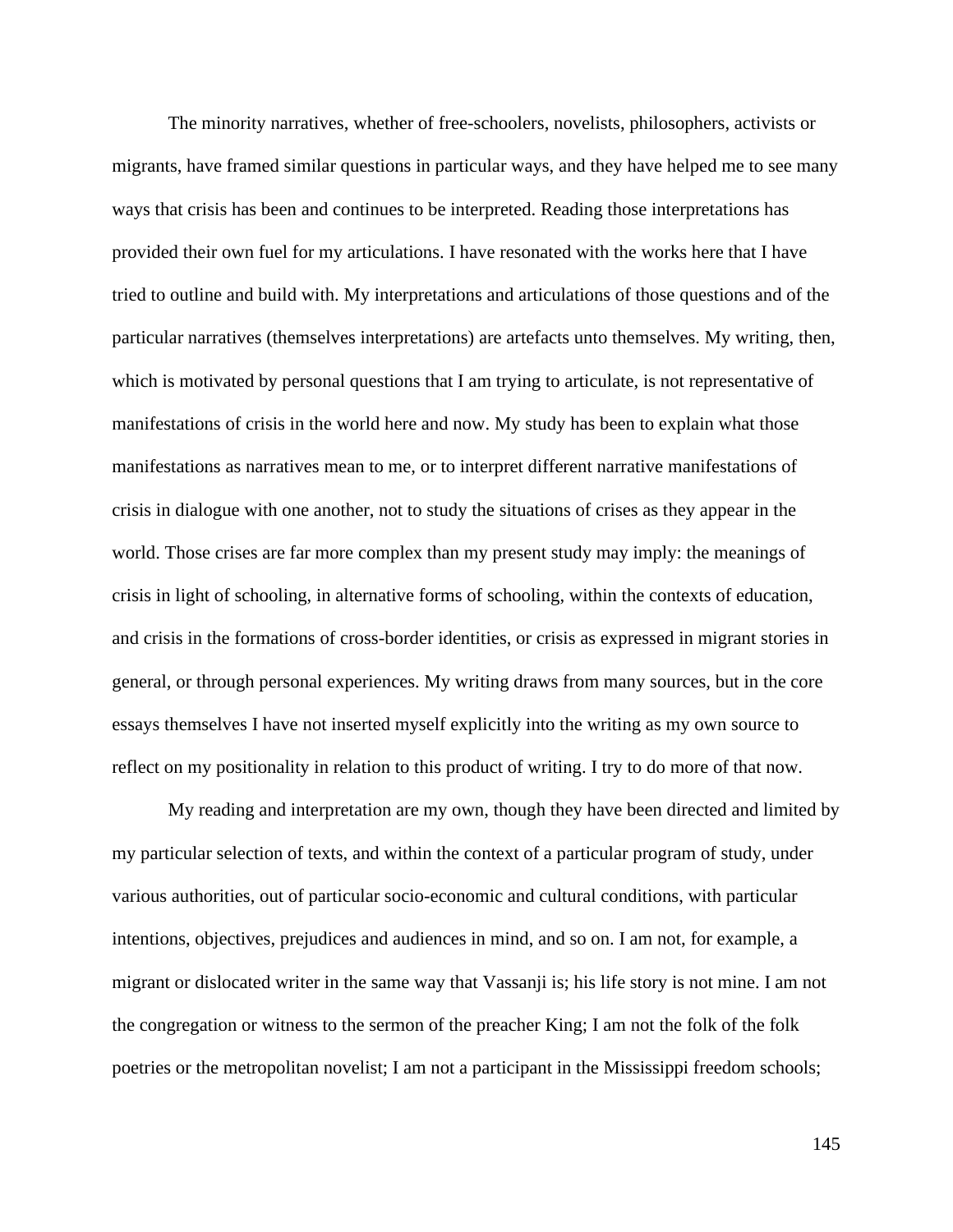nor am I a civil rights activist or organizer of the sixties. Their crises are not mine, though I still relate to them, which is the task of my particular study, which presumes a kind of sensibility that can be translated. Trying to relate to the works I have included, trying to understand them in a way that is meaningful for me, has been part of my task. This task of trying to relate in a more intimate and wider sense with the constituents of education, whether the settings of the schools or the personal settings for formation, is one that helps to refine the motivating questions for this study. Those questions I need to consider now as a participant in schooling and person in the world who can influence change. While I do not take the work that has inspired this writing to be representative of my beliefs, nor perhaps could I in a strict sense, I am sympathetic to it all. Here, what I mean by sympathetic is that I am provoked by the works I have examined in their appeals to what I identify as shared feelings across the works. To be impassioned by those appeals, in the context of putting the works into dialogue with each other, and to give the provocation expression, is to point to the qualities of emotional provocation, or emotional qualities of texts that move me. The works resonate with me and affirm what I am calling a shared sensibility, the hope for common understanding across boundaries and perhaps even through the destruction of boundary markers. In trying to interpret and read across texts, to try to draw a series of related points that are not entirely rhetorical or fleeting, I have tried to relate to these works in personally significant ways and in ways that may be communicated in the context that this thesis, as a collection of essays, provides. I want to now articulate some personal reflections that give the thesis its structure.

My particular choices of texts and my interpretations of them leave many questions open. These are questions I have not explicitly elaborated upon in the present writing. They include: why have I overwhelmingly resonated with the work of male-gendered authors? The dominating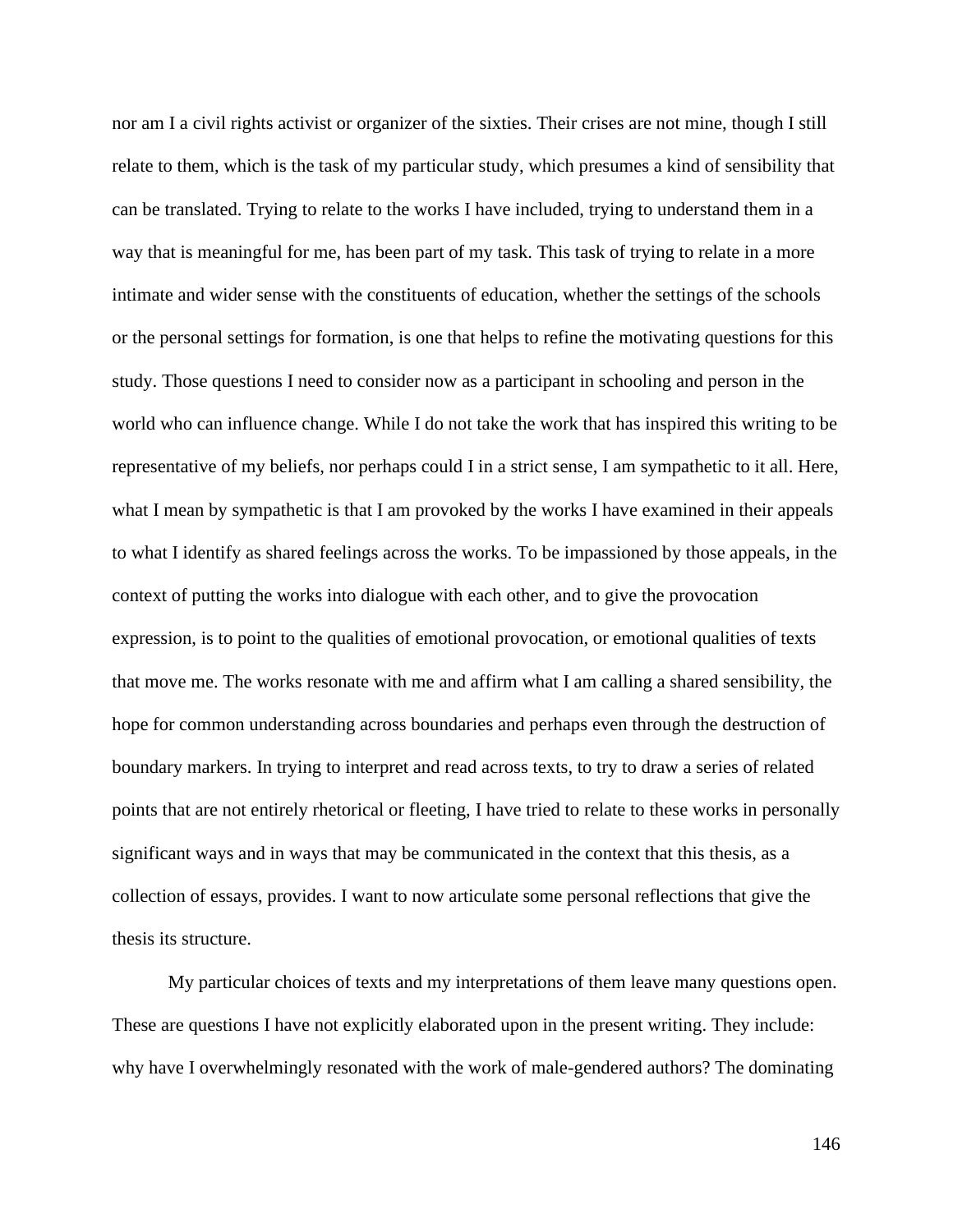voices have been masculine ones, ones projecting revolutionary rhetorical styles in male voices. Some are the voices of sexual prejudice, or of patriarchal social organization, of naturalized, gendered social hierarchies. All of this alludes to open questions having to do with gender and what it means to me in the context of this study, considering I have drawn from primarily masculine-gendered persons in different positions of power and social-economic privilege: the scholars, authors, revolutionaries, the neo-colonialist and metropolitan novelists. Here I can consider the particular questions and prejudicial answers that my understanding of gender has implied and ignored. A reader may get the impression that the journeys and self-formations presented here, those that I am attuned to most closely, are those of men. A scan of the core texts I most refer to, for example, may give such an impression, with such titles as *Man and Crisis* (not Persons and Crisis, and certainly not Woman and Crisis). What this shows in some ways is my personal ignorance with respect to my own privilege as a man, one who benefits in overwhelming ways from being raised within a patriarchal social arrangement. As a man, trying to apply the crisis metaphor to my life is representative of the wider literary tradition wherein men could, on account of their social positioning, take on philosophical questions of grand significance, the assumption that every discourse is a personal discourse of intimate significance and of cosmic significance. Men can see themselves as central to their life narratives is this way, whereas non-men cannot or have not been granted the material conditions to transcend the body and take on such an authorial view of things. My own gendered prejudices, therefore, can be seen in my selecting of texts dominated by men, themselves benefitting from their own patriarchal arrangements. By portraying images of men who struggle with transcending the determination of their conditions, I have similarly positioned myself as the one who must choose to act in order to alter my conditions and comprehend them. Clearly, that is a mark of gendered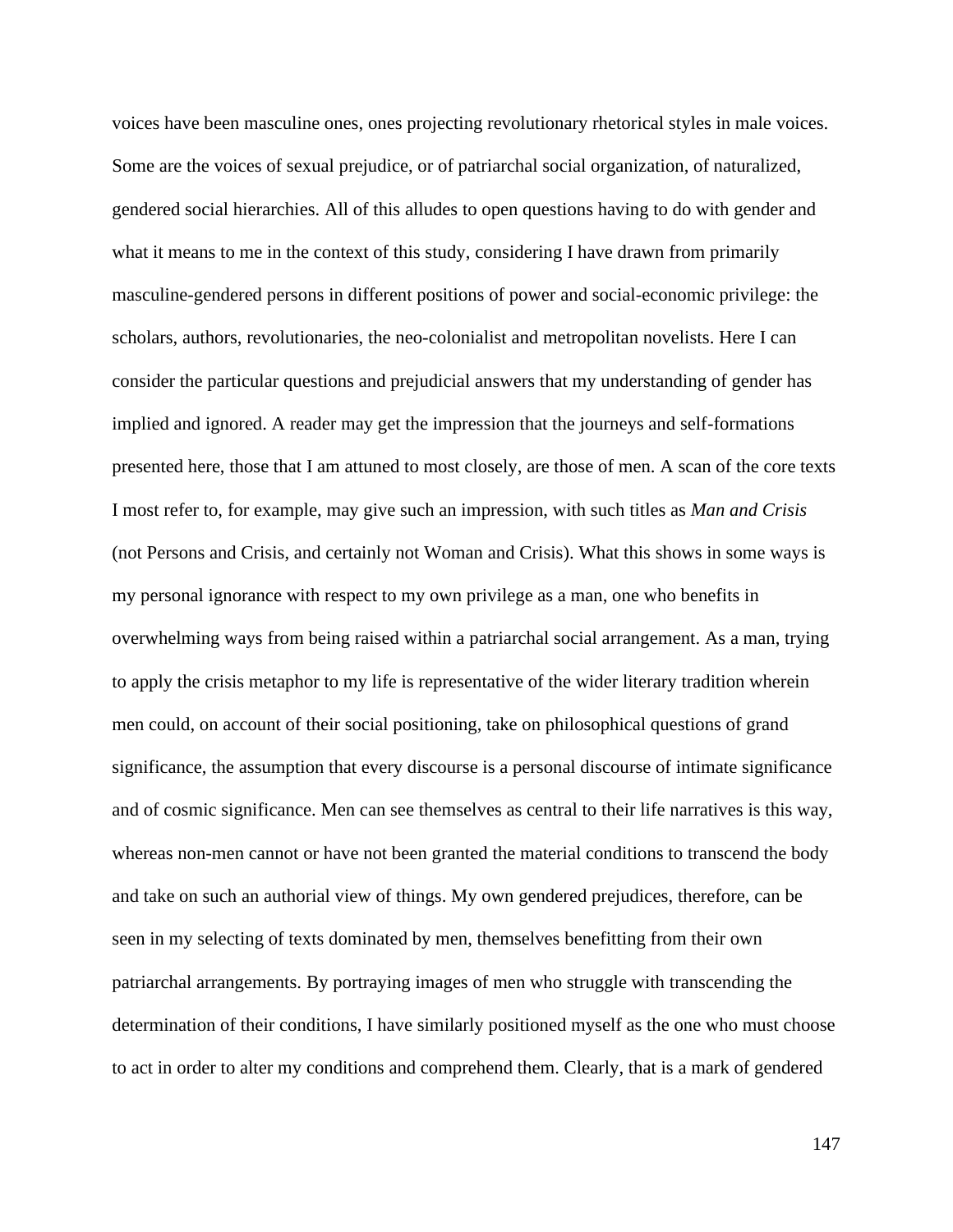privilege, and particularly so as a schooling participant in the different settings of public schools. This is all to say that being able to articulate the questions I have, and to draw them out in this drawn-out fashion in this writing, represents its own form of continued gendered privilege that I need to answer to.

Related to open questions of gender is my rendering of freedom. This is another point on which I have remained mostly silent. I noted earlier, in section 2.8, that the question of freedom itself can be spoken to, specifically that the question can be seen in the obsession with freedom in, for example, the revolutionary free-schooling ideologies. The question 'what sense of freedom am I appealing to in advocating for free schooling?' can be proposed. What I did not consider in initially gesturing toward that question is that gendered minorities as well as racial minorities have their own experiences and understandings of the pursuit of freedom as a life project. Women in particular have paid different prices for freedom historically than have men. In other words, compared with the attention paid to male-gendered journey narratives, my study has not considered the standpoints of non-men as leading their own life narratives, their own searches and yearnings for freedom in the face of crisis. The claim here is that formation stories of gendered minorities provide their own examples of people writing their own lives as authors. These are also people becoming aware of their own subjectivities and the conditions placed upon them. The different ways they relate to their own "existential commitment[s]", their own crises, provide their own particular, situated examples and counter examples to mine of people other than men, like women, struggling to choose and choosing to act for freedom (Greene 1974, 65). Having largely been silent on these stories, my study of formation stories along the lines of inquiry that crises provide has been evocative of my own gendered prejudices.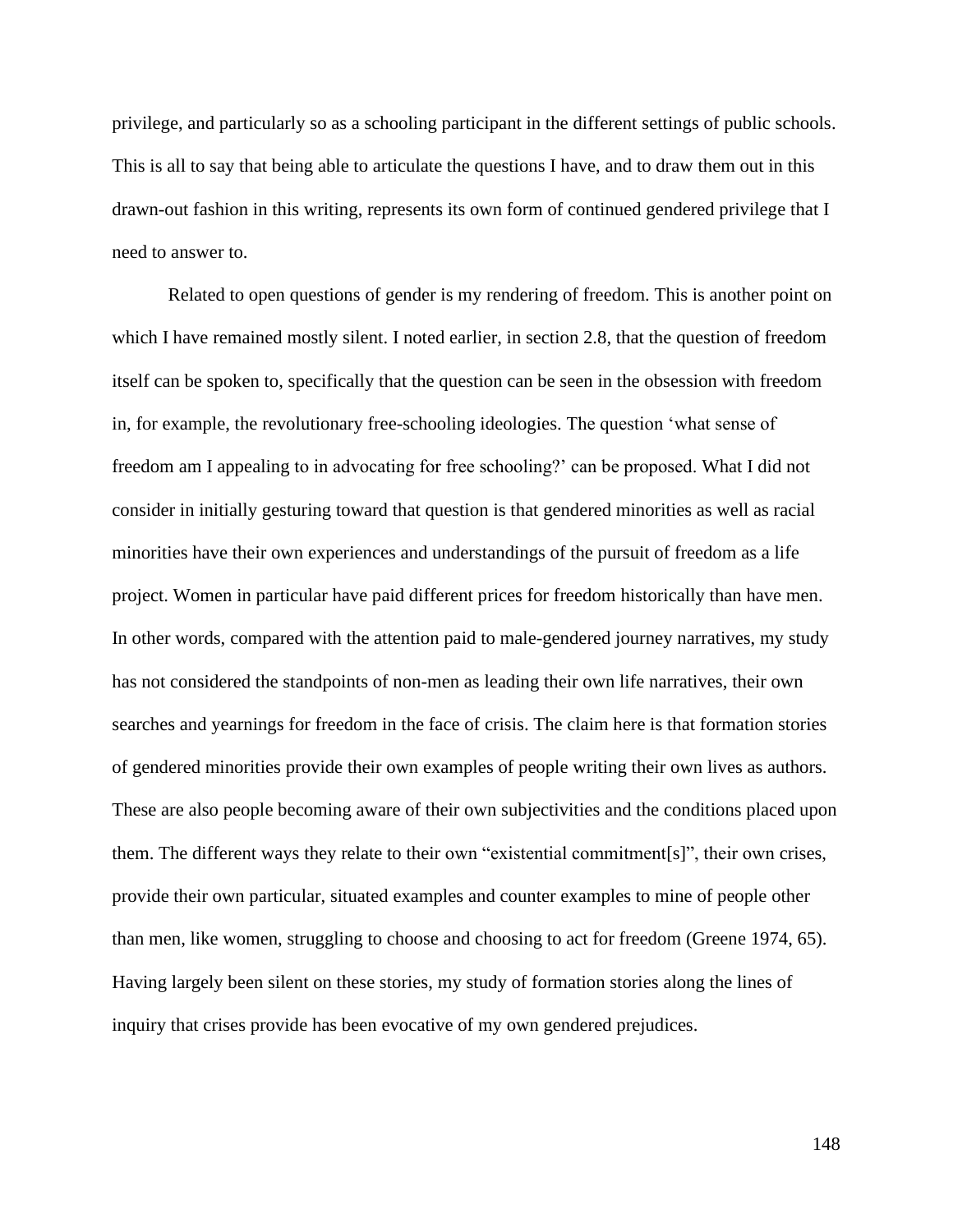In chapter three of Maxine Greene's *Dialectic of Freedom*, "Reaching from Private to Public: The Work of Women", one question around women and their searches for freedom looms above others: what particular prices have women paid for their freedoms, and what, if anything, have those freedoms guaranteed (1988, 58)? The searches for freedom by women represent their particular "struggle[s] against confinement and constriction"—these are struggles against the narrowing of their spaces within which they can hope to choose alternatives (Greene 1988, 60). Patriarchal social organization, at the very least, narrows the spaces for choices; this is a narrowing of the spaces within which women could choose at all (Greene 1988, 60). This is to say, again, that searches for freedom, that freedom itself, imposes particular prices for women to overwhelmingly pay. The upshot here is that in the context of the open questions having to do with gender and freedom—questions that the present study has been silent on— I have unwittingly presented a narrowed and reductionist conception of the self. That narrowed, male self does not consider the existential pursuit, the "central life task", of seeking freedom for gendered minorities in the subjectivity of their particular situations and histories (Greene 1988, 67). This misguided view of the self represents its own estrangement from the particularities of women, persons who have not been granted "freedom […] as an endowment" in the ways men have, and in the ways I have (Greene 1988, 72). In short, freedom for women, as presented by Greene, is illusory if not disentangled from escapist notions, like mere "negative freedom", or 'freedom from'(Greene 1988, 72). This is all to say that degrees and qualities of freedom in relation to the particular histories and experiences of gendered minorities need to be considered; there is little hope for talk of generic searches for freedom when spaces for women to "decide", to "join with others", to "share", to "organize", to "demand provision", to move, and to "grow" have so historically been narrowed (Greene 1988, 72).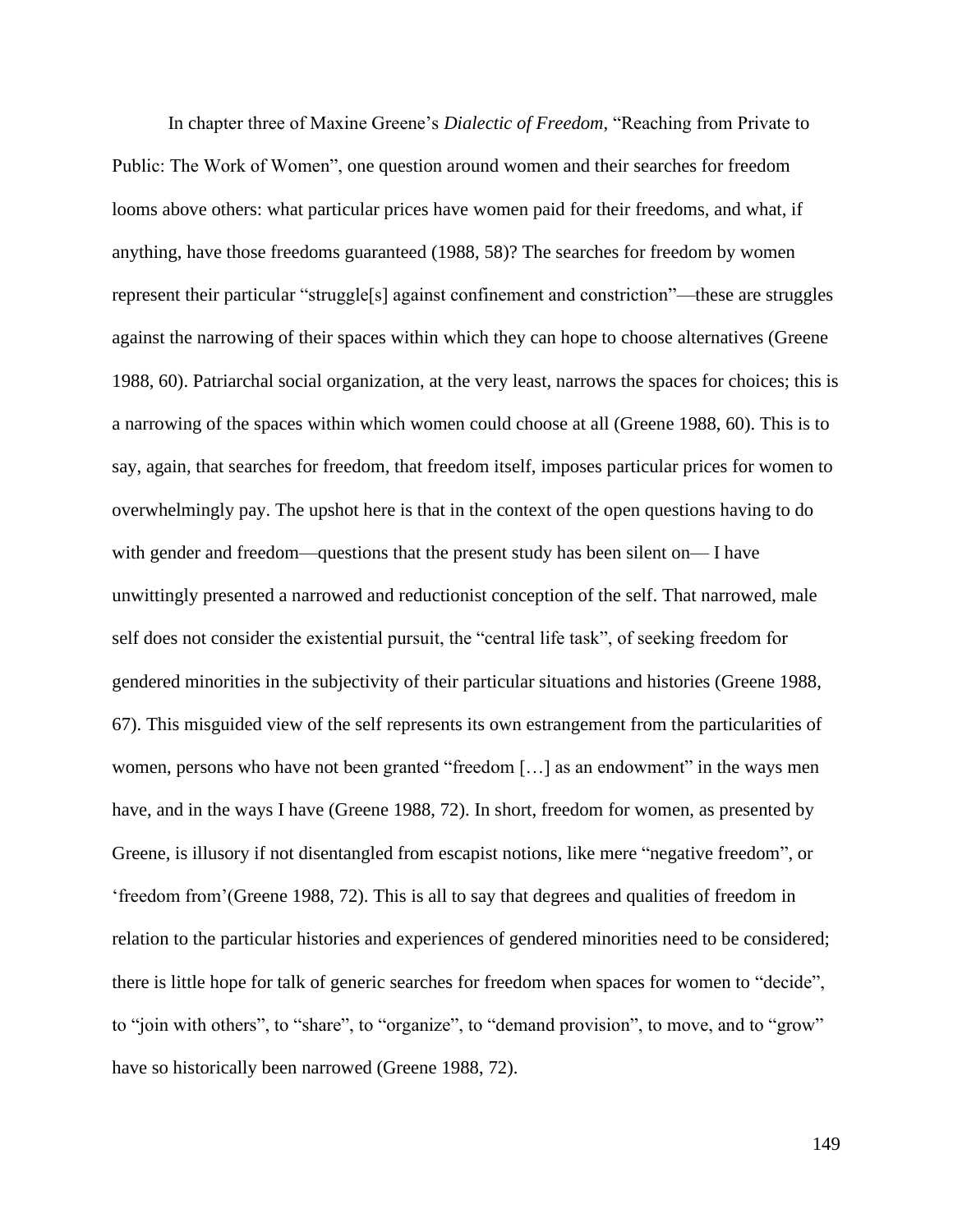If I may, a further point about searches for freedom may be relevant here. The point is simply that freedom is relational, that it cannot be reduced to individualistic notions of singular choice, of first-person cause and effect, of freedom from obvious restraint. Though human choice can be situated between living and dying, powers "to act" and "to choose" are located in the social world and given meanings though shared associations (Greene 1988, 76). Here, I have reflected on some of these shared associations, including personal prejudices, as they impinge on social realities, such as gender in general and gendered searches for freedom in their particularities.

## **4.2 Dissent and dislocation are personally significant**

 Dissent and dislocation, two concepts that flow from crisis, are personally significant concepts for me. Dissent is relevant in relation to my experiences in the mass schooling systems as a participant: as a student and worker. That experience started in the early 1990s in an urban center of the lower mainland of British Columbia, Canada. As participant in mass schooling there, dissent describes my everyday posture in relation to those systems since adolescence, around the ages of 15 or 16. Since that time, until perhaps most recently, I have strongly associated schooling with feelings of captivity and coercion, with harsh judgement and a paralyzing self-consciousness, which is not altogether representative of a marginal experience. All those I had known closely in my youth, my friends, also rebelled against their schooling in similar and in different ways. We found spaces for ourselves on the outskirts, where we could congregate, before, after, and between classes, and in extracurricular and community spaces that broke with the common confines of the school itself, confines within which we often found ourselves trapped. We took advantage of soft-hearted teachers who let us continually get away,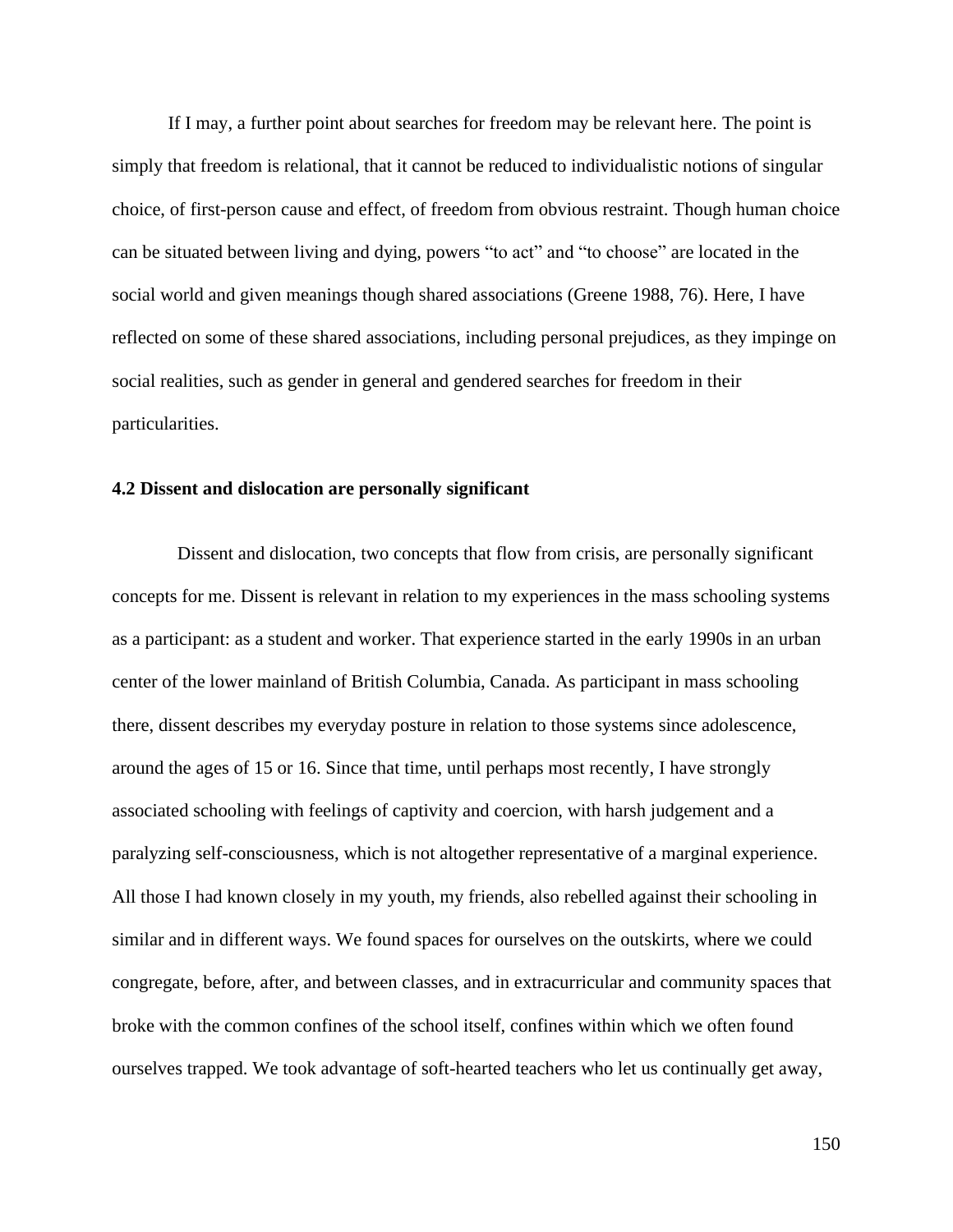and we avoided those teacher who were most harsh or policing. Against that desire to rebel, I had my Sikh-communal upbringing, my extended family (and later my parents) having migrated from Northern India since the 1970s. As my upbringing had instilled, we (my siblings and I) tried to be respectful of our schoolteachers as authorities. They were like our parents in a way, and we were told simply to obey them. That particular sensibility can be located more in my years prior to adolescence. In some ways, my cultural and religious upbringing had to succumb to my formation in the context of the school, which was far more extensive and pressing a context. It was drilled into me, as was common for many others and, I suspect, still is, that schooling itself held within it the promises of life success. All one had to do was obey and obtain the required certificates and highest grades, and then the highest paying jobs available. Soon after he arrived, my father apprenticed as an automotive mechanic, and later maintained a home business doing repairs. Before working at the postal service, my mother was a teacher of English back home in Shimla. Their quick assimilation into the working culture of this place gave us an example of what success in the world, via the correct sorts of schooling-training, would inevitably look like.

In my early childhood, I loved school and what it represented for me. As an extension of the home, the school and most of what came with it symbolized a comforting and familiar ritual. It represented much of what I desired as a child: the draw of friendship and endless play, the safety and structure of it all, the security and feeling of acceptance, the low stakes, the ease with which one could show they had grasped some menial tasks and get by. That sense waned, however, as it does for many, during my teens and young adulthood, and later into my undergraduate studies. It was there, in college and in higher studies, that one could break with the play-time routine of compulsory schooling and get to the business of trying to deconstruct the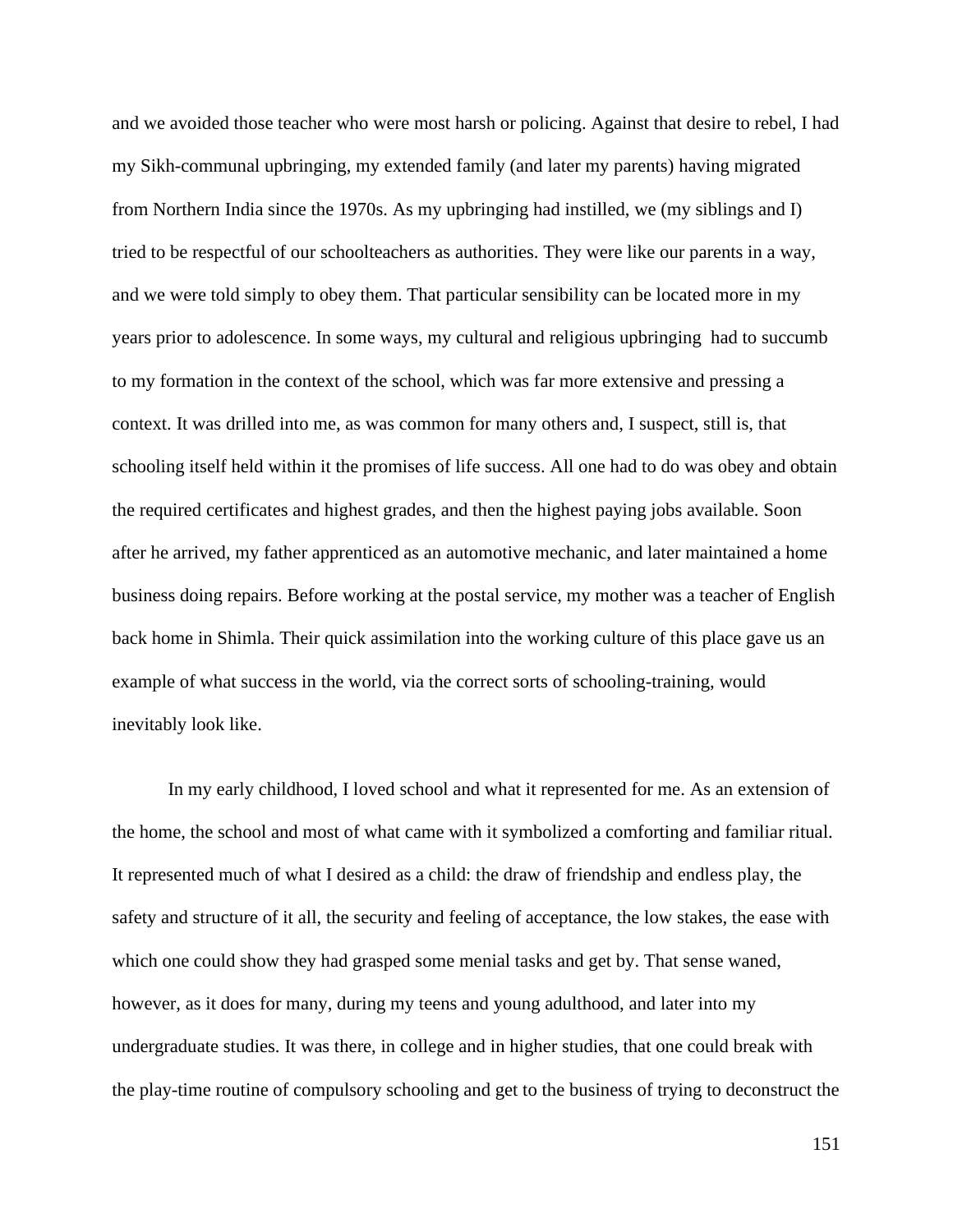authorities, including my communal-religious authorities, in a serious way and for the first time. Around the time I began my undergraduate studies in literature, it was suggested to me by a community counselor that I pursue volunteering with local non-profit, non-governmental and social services organizations. Through that volunteer work and later employment, of sports coaching and youth work, which allowed me to work in schools, I thought that teaching in the schools could be something for me to consider as a career.

It is not purely cerebral or academic to assume a posture of challenge in relation to all of the forms of schooling, and schooling in many forms could provide the setting for the cultivation of dissent that is worthwhile for the individual in many ways. I have affection for what those systems of schooling have promised, for what those systems can provide or the conditions they can offer in terms of helping to sharpen one's creative abilities through discipline and allowing some flexibility for dissenting attitudes. In my experiences, there are necessary extra-curricular spaces, around sports teams, recreational clubs and after-school spaces, spaces that make use of the schooling architecture but largely abandon its ideology, where dissent is never marginal to what is going on. Therefore, it has been personally significant for me to examine free schooling as, first, a kind of alternative schooling that responds to the moral crises of complacency of compulsory schooling and, second, which assumes itself as a moral critique of the present dominating attitudes around schooling that oppose alternatives. Free schooling, in this way, is both dissenting from compulsory schooling and flexible to some of the conditions that the student themselves provides. Like the fringe spaces we had carved out for ourselves in our youth, where adults could not catch us, in alleyways and in the gymnasium, the spaces that free schooling seems to provide similarly rely on and embody critique of the established order. The difference is that adults of the free schools seem more compassionate, forgiving and accepting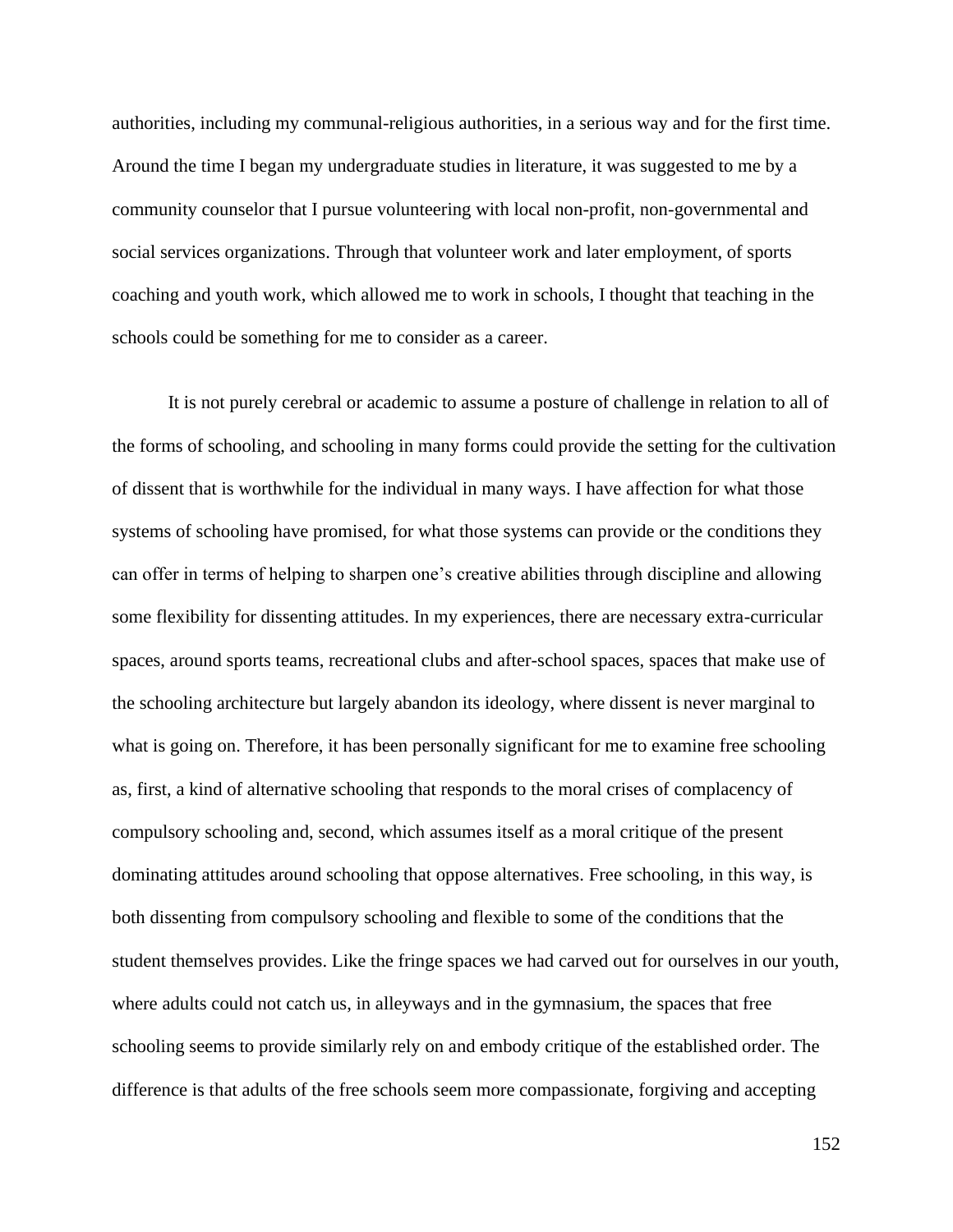than those of the common schools. Even in the context of compulsion, the student provides their own conditions, their own personal confines, that free schooling recognizes and uplifts. Those particular subjective conditions of students and of all others in schools are ones I have had to become more sensitive to in order to do meaningful work in schools. That is because it is precisely a crisis for education that common schooling enables. It is the student as worker, then, who has proposed for me a moral crisis in relation to my roles in the mass compulsory schools. This opens space for the schooling participants to organize around and initiate change. This is appealing to me in my present work wherein I meet with students who are seeking more opportunity for responsibility in their lives in schools. Today, working in a school, being in schools as a different kind of participant, I still relate to my feelings of dissent from schooling which are bound up in affection for schooling. It is precisely a moral critique of mass forms of schooling (and in turn a moral articulation of dissent from schooling, moral articulations of the place of people within schooling) that I have been seeking as a student and beginning teacher, as a participant of schooling and now as a student of the history of ideas around schooling. It is perhaps along moral lines, to accept the school in its multiple dimensions and contradictory forms, that one could both love the promises of schooling and be sensitive to the dissenting attitudes that constitute the school. These are some preliminary ways that dissent, in the context of schooling, initiates crisis and that dissent can be central to the overcoming of educational crisis.

This is all to say that believers in the promises of compulsory schooling, myself included, need to become more aware of the limitations of individuated approaches to schooling. This is so because critiques of schooling continue to inspire crises of schooling that destabilize the schooling mythologies that Rocha recalls. The mythologies of schooling need to be opened up to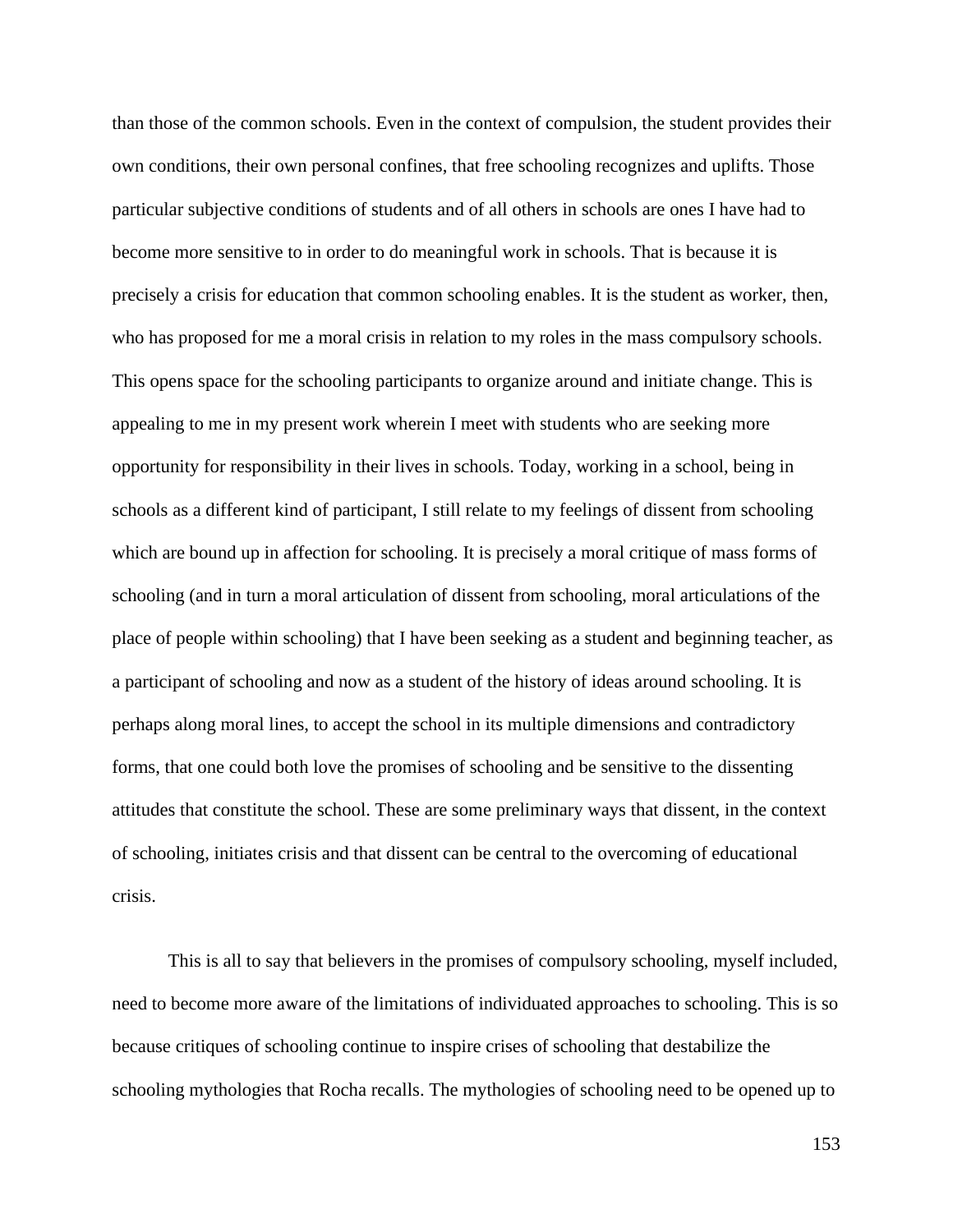consider the people being schooled in the context of their communities. Leadership in schools can work in subversive ways to recognize and contest the deadening that the old structures enable, to reorient schooling to its primary characters, many of whom already oppose the way in which it functions. Some of the limitations of compulsory schooling I have examined and presented in chapter two, which takes the free-schooling movement to be expressive of a particular kind of dissent situated in the upholding of truth, which can be seen as a kind of faithfulness or commitment to the person who dissents, the person who installs a crisis for the current complacencies. To ask how schooling could respond to its own crisis of authority is to wonder if there is space in the common schools for the dissenting person, including the child (or student or teacher) who disobeys. Leadership who is sympathetic to and understanding of dissent could help to cultivate those fringe spaces and opportunities for the dissenting persons. That person is the student and the teacher. Understanding that particular person, or the persons more generally, to be at the center of talk about education within the context of schools has been something I have been convinced of in the course of my studies in the last few years. And so, it is out of a desire to examine the potential places for the dissenting person in the school that motivates the second chapter of this study.

Through dislocation, as well, can be seen different dimensions or images of crisis, both in schooling and in the lives of people being schooled into, for example, cynical-nationalistic or colonial narratives against their cultural-religious identities which by comparison appear at odds. That is crisis also seen in the movement of migrants. In relation to identity formation of the migrant, dislocation as expressive of crisis is significant for this writing as it is for my personal history. This provides some background for the topic of the third chapter.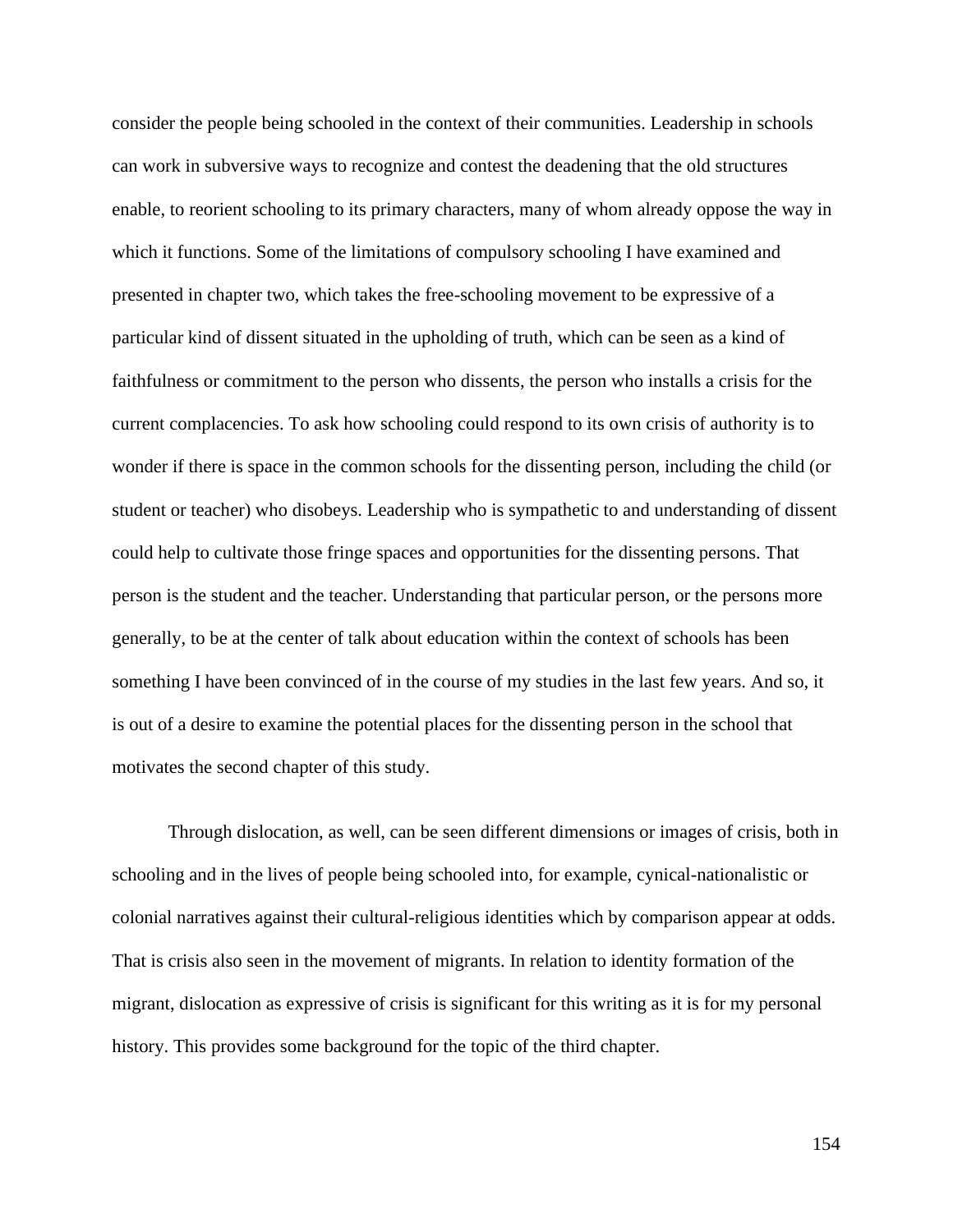My parents and extended family immigrated to Vancouver, Canada from Punjab (five waters) and Himachal Pradesh, India in the early 1970s. This makes my siblings and I part of generations of first-generation Indo-Canadians, Punjabi and Hindi speaking Sikhs, who grew up in the 1980s, in the case of my siblings, and in the 1990s in the case of my cousins and myself. Along with Punjabi-Hindus and Punjabi-Muslims, the Punjabi-Sikhs have had particular relations to this part of the world since at least the late  $19<sup>th</sup>$  century. This study, particularly its third chapter, represents some of the different ways in which one could relate to this dual belonging or fragmented sense of identity that, geo-culturally dislocated, can sit lurching between the boundaries of Indian and Canadian. The relating to both Indian and Canadian, for example, with whatever incommensurabilities those categories might carry with them, between the village-agricultural folk and the "parceled geometry" of the western urban space, between the Sikh and the Secular, the Punjabi or Hindi and English or French, the communal and the individual, is expressive of crisis, too, in that it provokes particular critiques of singular and static identity articulations; it is a deadening as well as an opening for opportunity in light of the possibilities for plural sightlines and whole visions (Vassanji 2014, 1). This is why one can say that 'I am neither Canadian nor Indian', to put it simply. This in part can explain my interest in dislocation of the migrant or migrant writer being expressive of internal senses of crisis. How those writers, some of them self-professed non-believers, have made sense of their culturalreligious identities resonates with me because of their struggles in articulating in the present who they are becoming against what they are, in a sense, ancestrally destined to become on account of their inheritances. There is a sense in which those inheritances cannot be denied. At the same time, dislocation presents its own rupture that forces reconsideration of what inheritance represents in the first place. There are both possibilities for new conceptualizations of cultural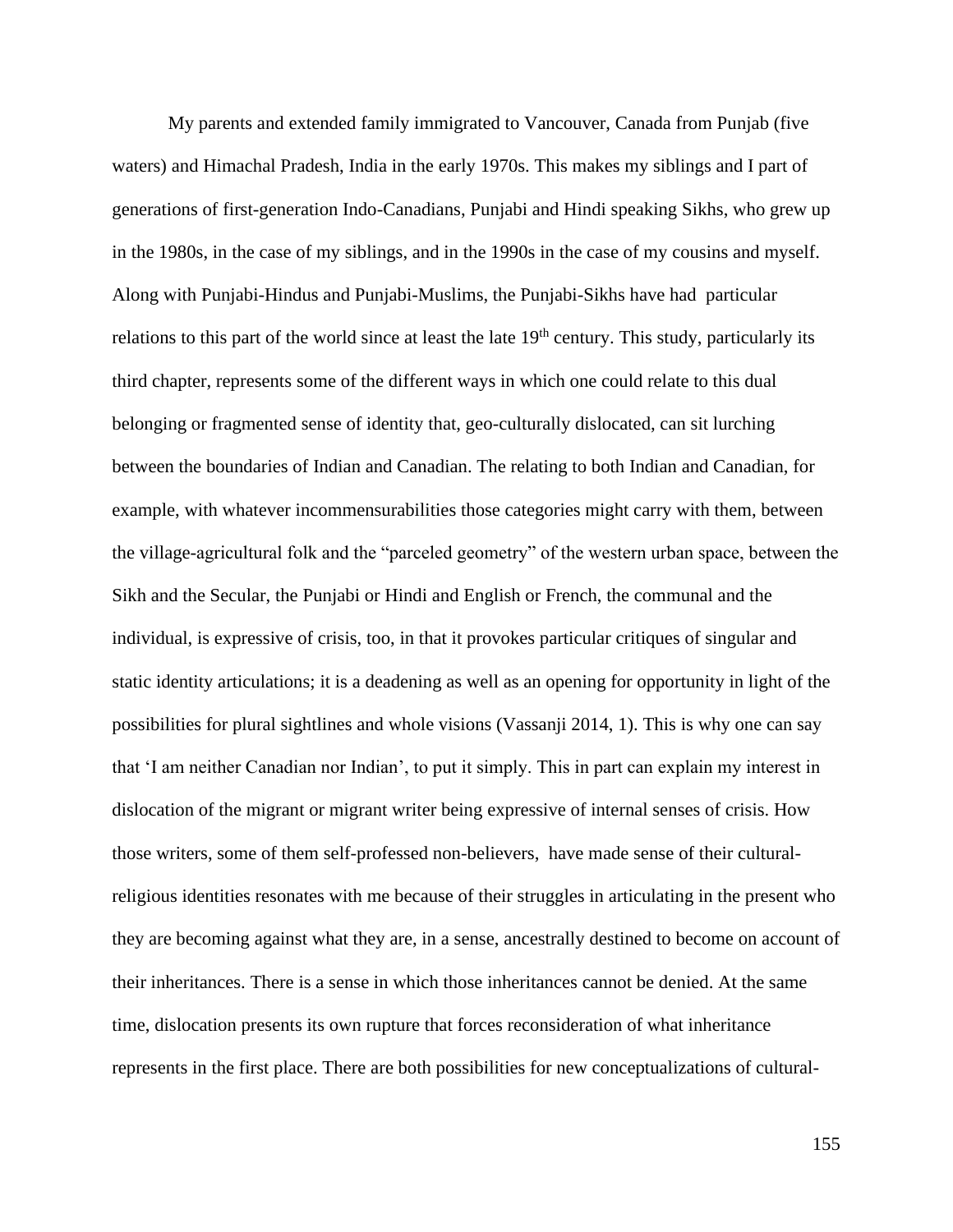religious inheritances, as well as unshakable histories that give the inheritances their weight. Within that tension I see the migrant narratives expressive of many aspects of the movements of people like my parents and ancestors, people with whom I must relate.

Early on in my life, I associated my own religiosity, or the character of being a religious person, with two attitudes that I witnessed. I want to try to express those attitudes here as they offer some reasons that explain my choice of literatures that I have examined. The first attitude was rooted in a kind of moralism which I overwhelmingly associated with men. The second is a kind of sentimental attitude that is able to understand the character of being religious in the plurality of one's everyday living, not necessarily as part of a sequestered, sacred space cut off from the mainstream of life. It was also through various rituals and recitations that I found the sentimental attitude expressed, most notably by matriarchal figures. In trying to articulate these early associations between living (for example, in a school) and being religious (for example, outside of the school, at home), I have reflected on my life as a child and the initial ways I understood these things, both in the context of the home and that of the world. Here, the world is mostly the world of the school, for as a child that was the extent of the outside for me. The school was always important for me because it is against the shaping of the common schooling, which I started in the form of pre-school around the age of three, that one understands being religious. There were also the Sikh Khalsa schools that I attended, but which in the 1990s and early 2000s were entirely supplementary, additional add-ons to the common schooling ritual. It is in this way that I started to see being religious in a particular way: as against the shaping of the common school, after hours, not at all part of the dominant curricula. These associations, of course, were later challenged in the contexts of higher studies. Through engagement in, for example, undergraduate courses in Asian Studies, English literatures and their diasporas, and in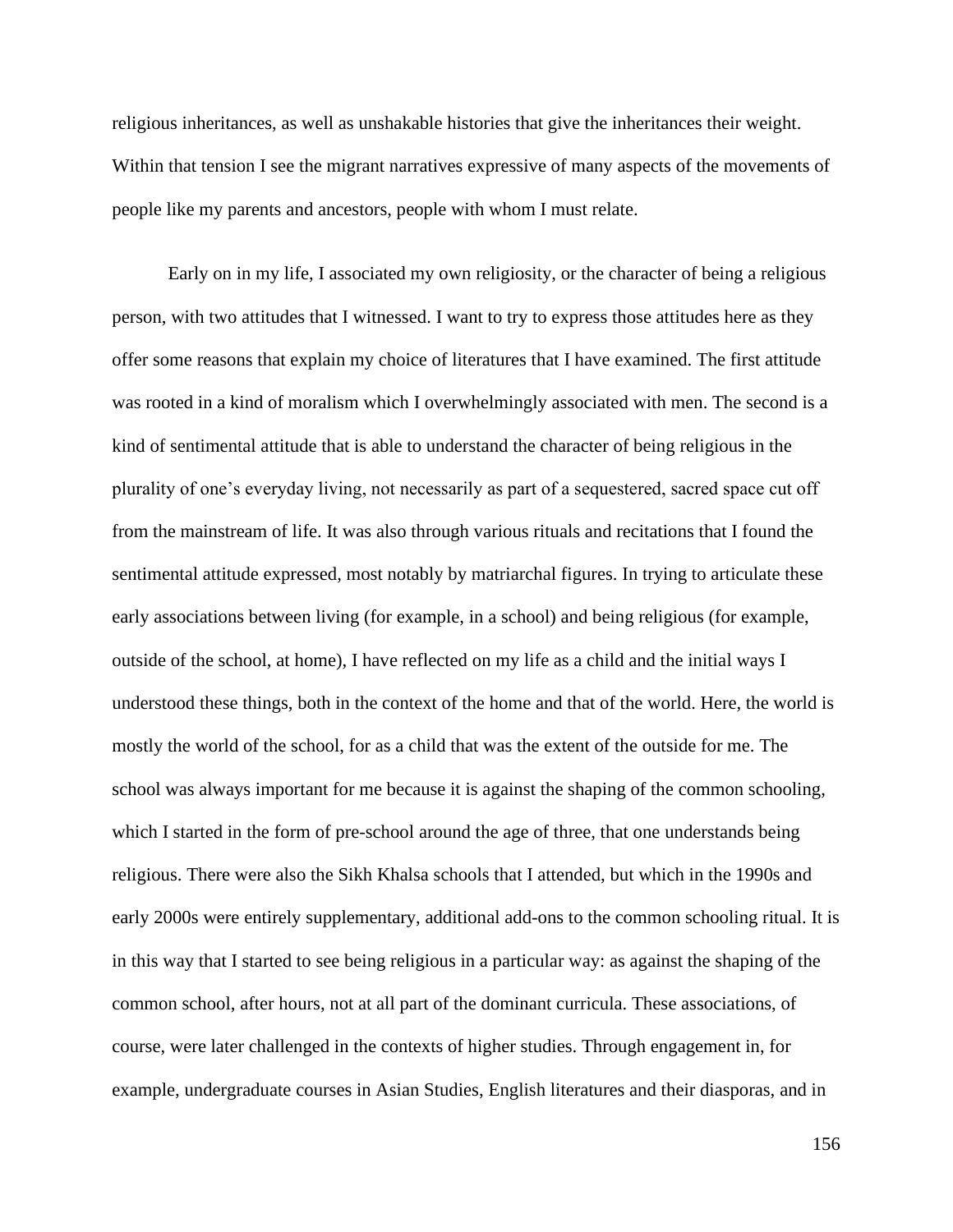introductions to the philosophy of religion, the rituals I witnessed as a child took on a different quality. What I earlier referred to as the sentimental attitude I try to see with fresh eyes in the context of common recitation, in the musical threads of the devotional poetic expression that have been passed down and shared with me. Slowly, those things have taken on new significance as I can reconsider what I have seen and heard as a child in relation to my ongoing studies. One thing I have drawn from the recitation and prayer is that they seem to remind me that individuals are not alone, and one needs to retain relations to their past, even if in a moralistic manner, and even if through a religious conception of non-belief, which is what I personally most strongly associate with. This, combined with reevaluation of education in the context of schooling, the topic of chapter two, which is at bottom a reevaluation of all the schooling categories themselves, empowers me to still see the school but somewhat at distance. I could then take up something like philosophy of education, or other literary studies, with renewed enthusiasm and feeling more grounded. No longer feeling emotionally and morally dependent on the limited capacity of the school to provide any moral continuity or concern for its inhabitants as persons, one can look elsewhere in further places.

I first read English literatures of the Indian diaspora in South Asian Canadian Literature, an undergraduate course by Summer Pervez offered in 2011. There I saw for the first time, in the context of the academic bubble of English literary studies, the sentimental and moralistic attitudes I associated with religiosity being spelled out in the works of Vassanji and others. Those particular spellings reflected shared associations, even across religious and linguistic boundaries, or shared religious imaginaries. Some of that writing I first encountered now a decade ago has become fuel for the third chapter of this thesis. I have drawn on those texts in this thesis because they represent, for me, the possibilities of migrant life writing to be responsive to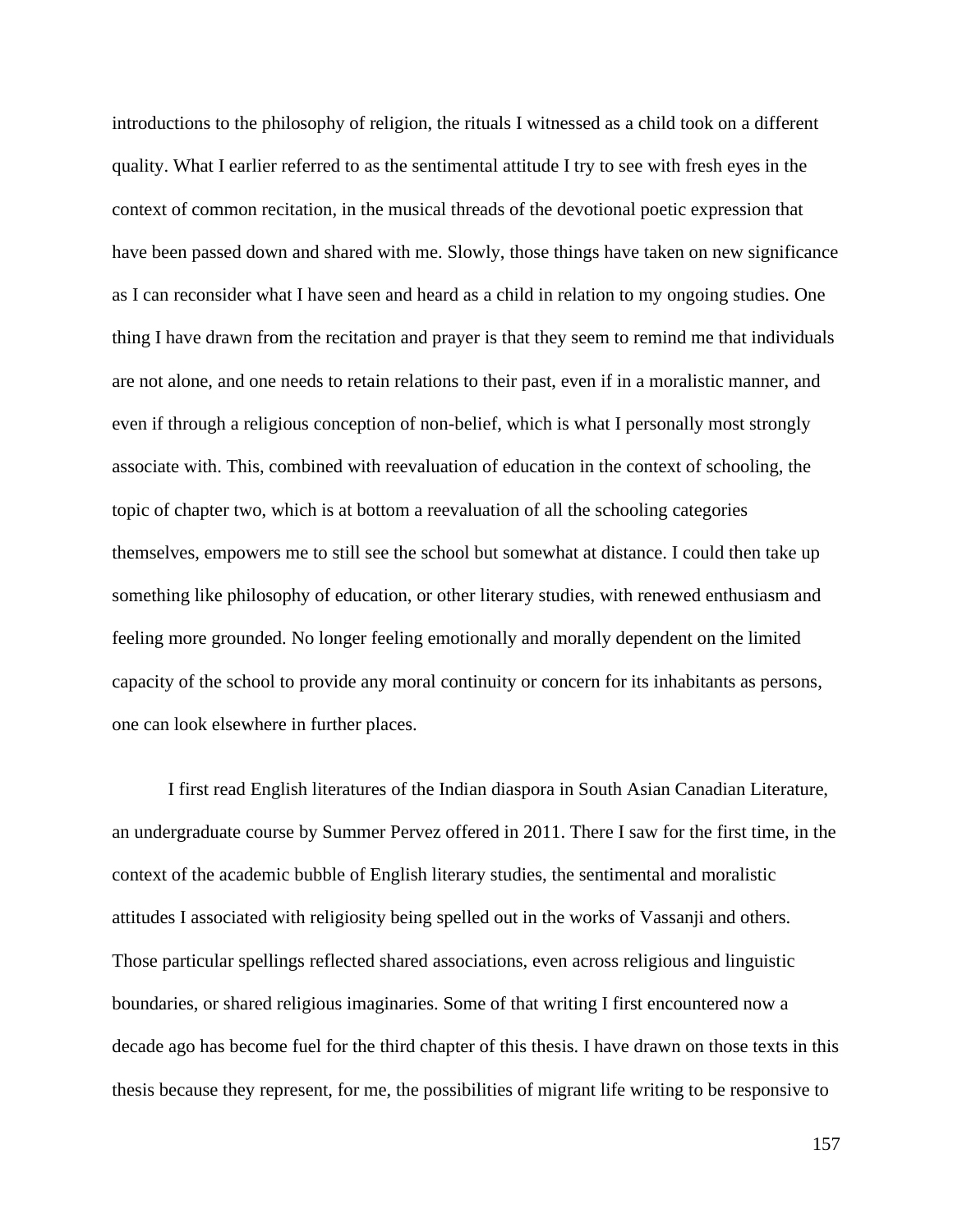the affects of alienation or cultural-religious dislocation. I have sensed a similar dislocation in my own life, particularly with the passing of elders as the keepers of particular cultural forms. The migrant is not only one who has moved, but one who has been moved by the historical and internal predicament of crisis, and who is continually moving or seeking in their journeys. The texts I have examined in the third chapter represent some re-attunement to this internal crisis or moral dislocation. The novelists pick up on the mystical aspects of their formation, which are seen in the poetic expressions of the seeking of persons. The primary writers I have drawn from, even though some are self-professed non-believers, or atheistic or agnostic with respect to particular conceptions of God, maintain through their non-belief shades of the sentimental and the moralistic. They maintain an explicitly religious association even if through outright rejection or denial. The shades are simply their own renegotiated relations to particular understandings of religiosity, which are housed in their senses of cultural belonging.

It must be noted as well that I cannot claim the same kind of dislocation that my parents and ancestors, as migrants, did. Their movements from small agricultural communities, village lives—outdoor, communal kitchens; multiple generations in a single dwelling, monkeys on iron rooftops; lizards on concrete walls; at the foothills of the Himalayas— to the urban sprawl is not one I can simply analogize. I have been pushed to look into those histories, however, to see what they and many others had endured in their journeys to seek new lands, to find the vibrancy and struggle of that movement. It is not lost on me that it is a mark of privilege to seek the questions I have asked. At the same time, this study represents the mark of my personal needing to know. I have been pushed to consider how I understand myself in relation to the movement of my ancestors, how the affects of dislocation are not entirely specific to one or another generation. Movement to Canada, across religious-cultural and national identities was seen, on the one hand,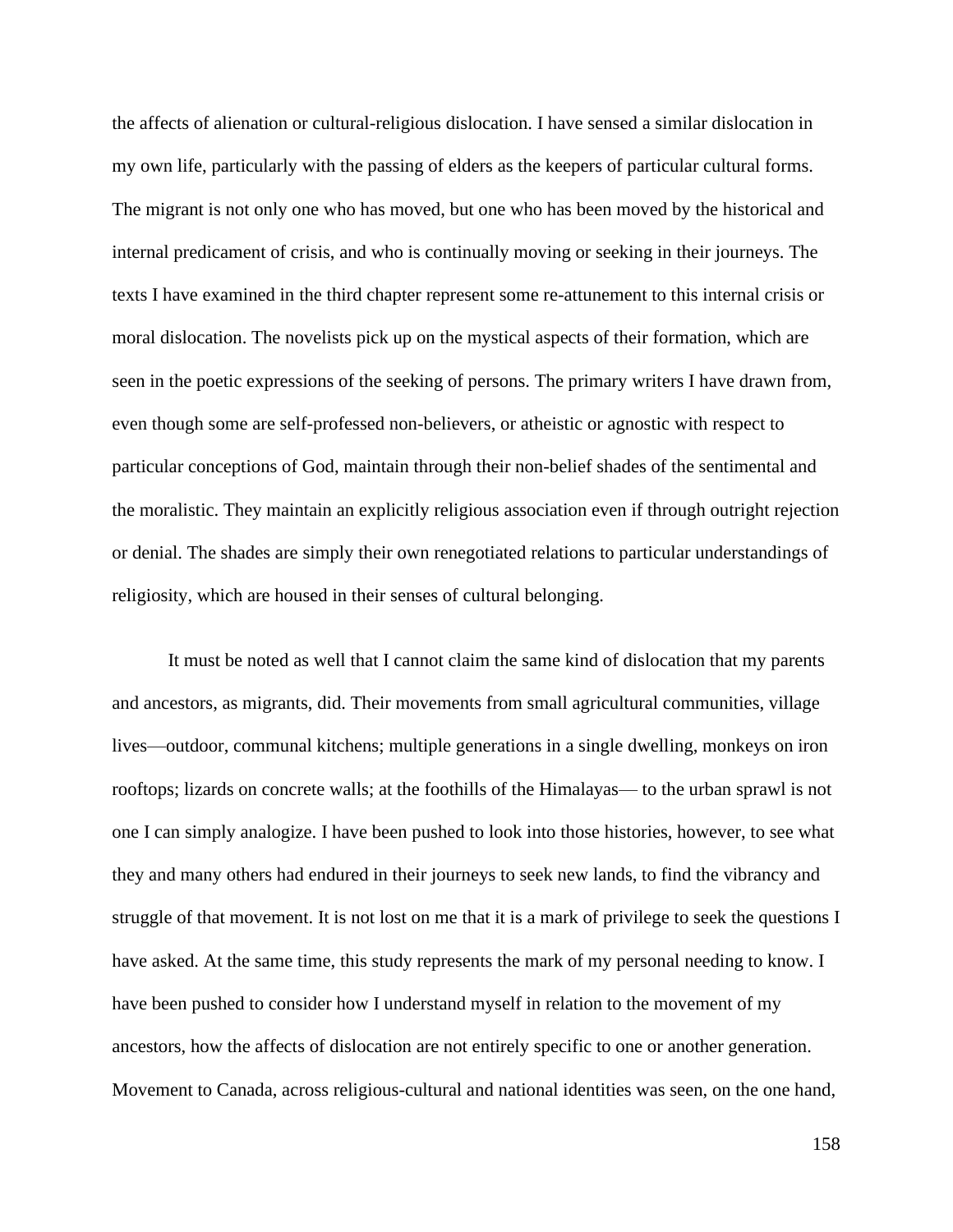to concretize the conditions for belonging, even if through a kind of ghettoizing or the reassertion of borders, or even in through assimilation that still disturbs both sides. Indeed, as Nayar (2012) explains in *The Punjabis in British Columbia*, the partition of the states of Punjab and Bengal that came in 1947 with Indian independence, like the countless dislocations via conquest and invasion before it that Punjab witnessed, in many ways reaffirmed boundary markers that separate Punjabi Muslims into the enclave of (at that time) the Islamic Republic of Pakistan, away from the Sikhs and Hindus and others with whom they share a common, even syncretistic, folk tradition. This is to say that independence, or a supposed freedom, brings with it many additional burdens and challenges for the individual migrant, who reorients themselves to the new boundaries, to again navigate their sense of who they are.

This sort of rediscovery of what may be seen as syncretistic possibilities, part of the imagined homeland, in relation to tradition and identity in the face of personal or internal crisis represents, for me, the promises of reconciliation beyond dislocation. The formations of migrant characters has been outlined by reading works in dialogue with other life writings. The journey writings, migrant or minority narratives of personal quests, show reconciliation to be intertwined with the struggles in imagining or recreating of both home and identity under threat of dislocation.

## **4.3 The mark of crisis in the questions**

The mark of crisis is found in the questions that constitute the human condition (Ortega, 1958, 20). Some of those questions, such as how are we to live in schools, or how might identities endure dislocation, I have outlined and responded to in preliminary ways in this thesis. This is another way to say that crises are found in our need to know. In this way, we are captured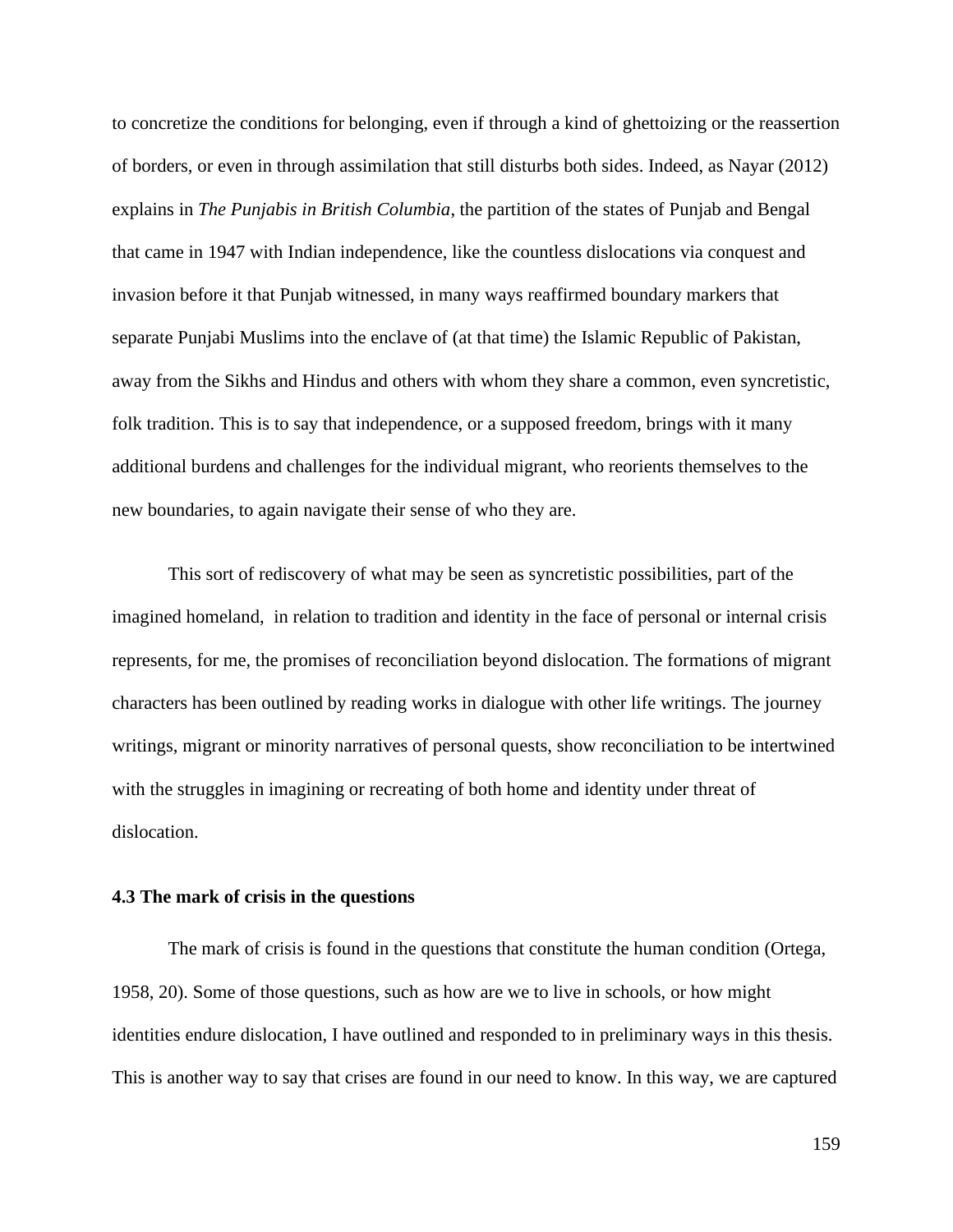by the question 'how ought I live?', which (arguably) is the same as 'what am I?' or 'who am I to be?'. It is precisely those questions that intervene with who we are, questions which demand that we become "irredeemably engaged" with the intellectual tasks of creation and interpretation, which is what Ortega understands to be the tasks of human life against the backdrop of a universe that relies on our convictions (Ortega 1958, 25). In the absence of total or final conviction about one's belonging, one utilizes the crises around multiple identities to reinterpret oneself. This sentence describes, in my mind, the thrust of this thesis: questions of my personal identity have been the subtext, whether in the context of the school, or in the human setting for formation that I have referred to as education, or through the movements of internal crisis that I have examined in the examples of migrant characters. The particular references to medieval and modern folk poetics, to King's sermons, Ortega's historical process, Vassanji's stories, and many others, are in some ways superfluous by comparison. Surely, a very similar study may have been undertaken by reference to an entirely different set of texts. It is through my particular engagement with those texts, however, putting them into dialogue with one another, that I have tried to articulate visions for crisis, its movements in dissent and dislocation, which for me has been personally significant and instructive.

Crisis is a fluid and flexible metaphorical concept whose historical, psychic and teleological dimensions have opened avenues for study. Instead of analyzing the concept in a systematic way, my essays and reflections have tried to show crisis within different narratives around dissent from compulsion through recommitment and dislocation that is potentially generative for the migrant (broadly conceived) in reconstructing and challenging boundaries. As I mentioned early on, the essay represents a trial, and it proposes a particular taste that comes prior to complete digestion. This is not to dismiss the essays as unserious playthings; quite to the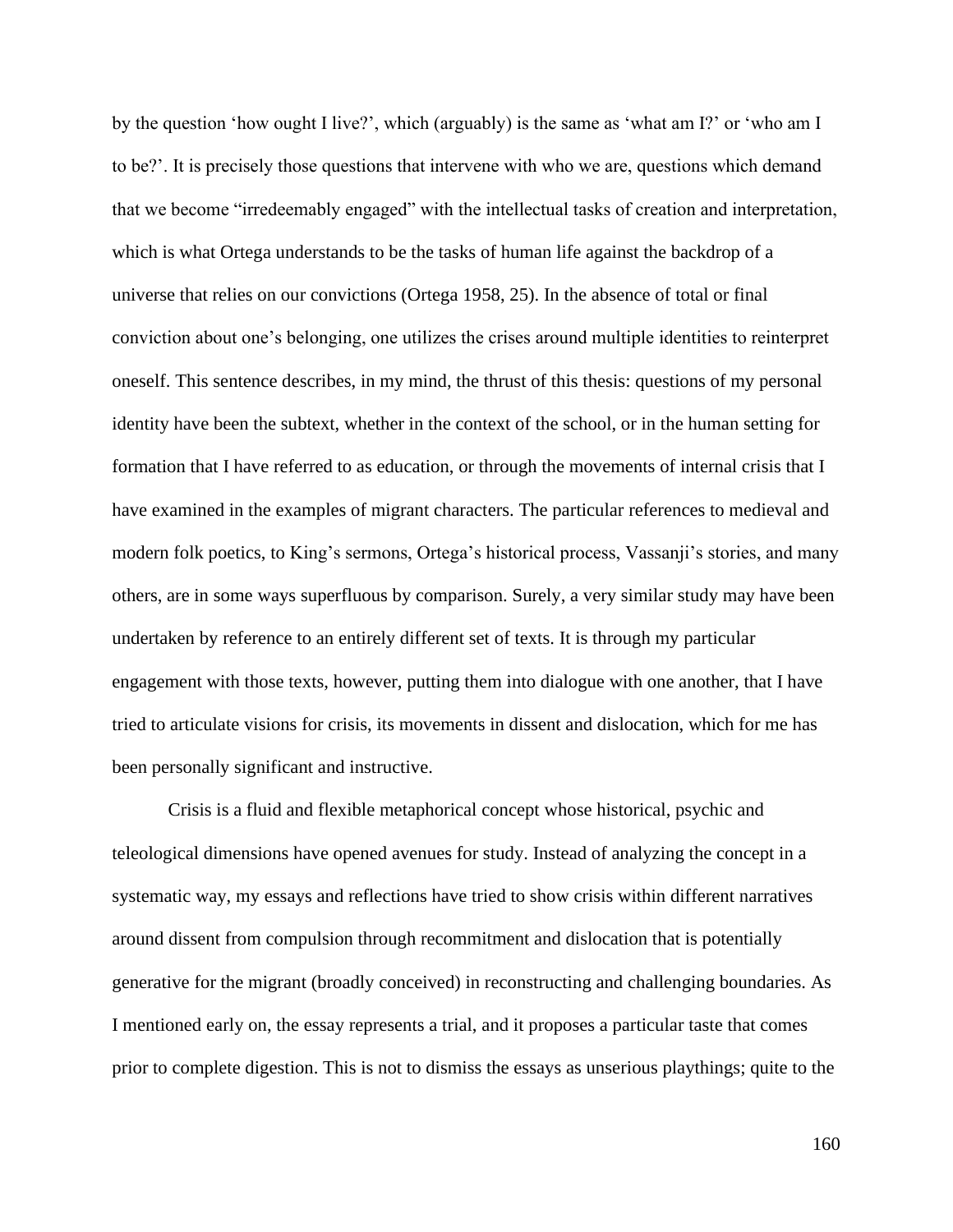contrary, the essays, as preliminary explorations, allow me to articulate things that I have gone unnamed, things which have been stewing for some time and have sought expression in this thesis. The essays have allowed me to propose ideas, in their full incompleteness, in order that I can slowly arrange the pieces and think them through in a more strategic way. The essay as such represents a preliminary, though at times shaky, step in the direction of study.

Crisis has also shown itself to be a dangerous concept in that crisis provokes critique and critique inspires crisis, and both situations disturb borders. As mentioned, as a public-school worker, I need to maintain that schooling can provide environments for change and formation that is significant for the individual. My critique of the school cannot destroy the school entirely. Put another way, even after its death, we maintain relations with the school. This in part is because school itself, the idea of what schooling is, necessarily exceeds the boundaries of the common school structure. In thinking about the concept within the personal context of living, I have not rejected the sensationalized accounts of crisis in terms of personal identity; ultimately, I have just presented my own idealized rendering of what crisis in different contexts of formation could mean. The asides and historical exploits, including the poetic ones, have shown themselves to be indulgent and, hopefully, insightful in revisioning what schooling could be as well as the power of the minority stories within dominant or schooled contexts.

The two main essays presented on divergent topics are unified under the theme of crisis. That theme of crisis, in my understanding, has to be positioned within the plain of the human person. I have tried to describe in this writing different scenes wherein unity can be born out of movements that try to install and uncover moral crises; dislocation that precipitates or responds to crisis; or dissent from what is complacent in the face of crisis, as well as the loss that crisis ensures and calls attention to. This is the attempt to find unity through difference or plurality.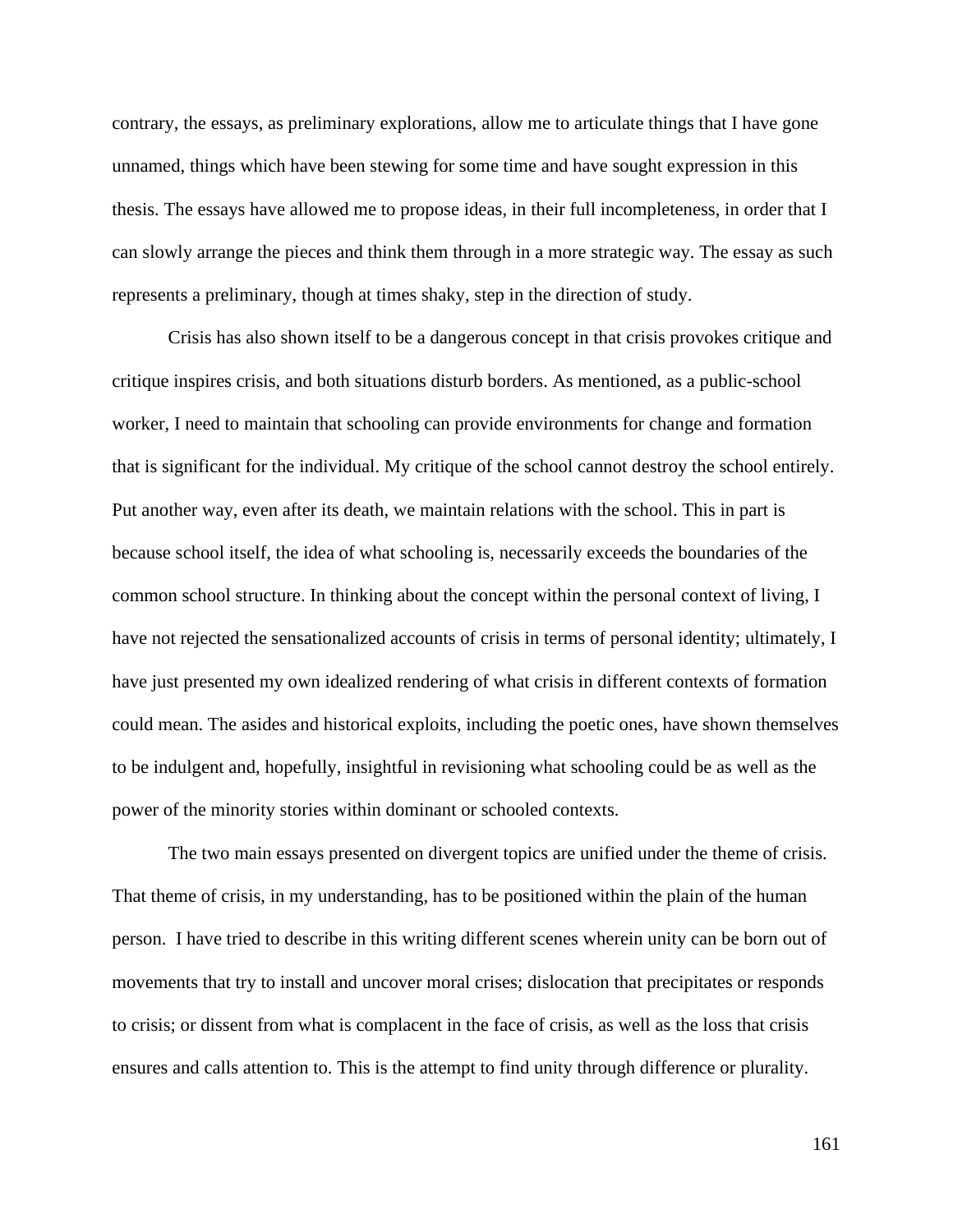The particular portrayals of crisis have been understood as their own historical scenes, of personal, particular struggles and historical change, particular predicaments of history, which are finally intertwined under the common theme of change that crisis represents. The scenes or portrayals, their own appearances of crisis, have described hopes for intergenerational communication, for different kinds of reunion, and for a revisioning of what education in alternative contexts has shown to be and could further become. The socialist-republican philosopher, preacher-activist, migrant, diasporic writer and novelist, and the folk poets offer examples of border-line characters who could blur boundaries and reject dualities. In so doing, they embody and provide a context for a kind of internal crisis that is overcome in a variety of ways and considering different sensibilities for openings that allow movement and change. This symbolizes the promise of crisis, which involves death and the possibilities and anxieties of greater life. Internal crisis further describes a familiar quest in its varied forms that I have tried to give voice to with reference to different characters of dissent and dislocation, what are ultimately different portrayals of the person in crisis or crisis within the person.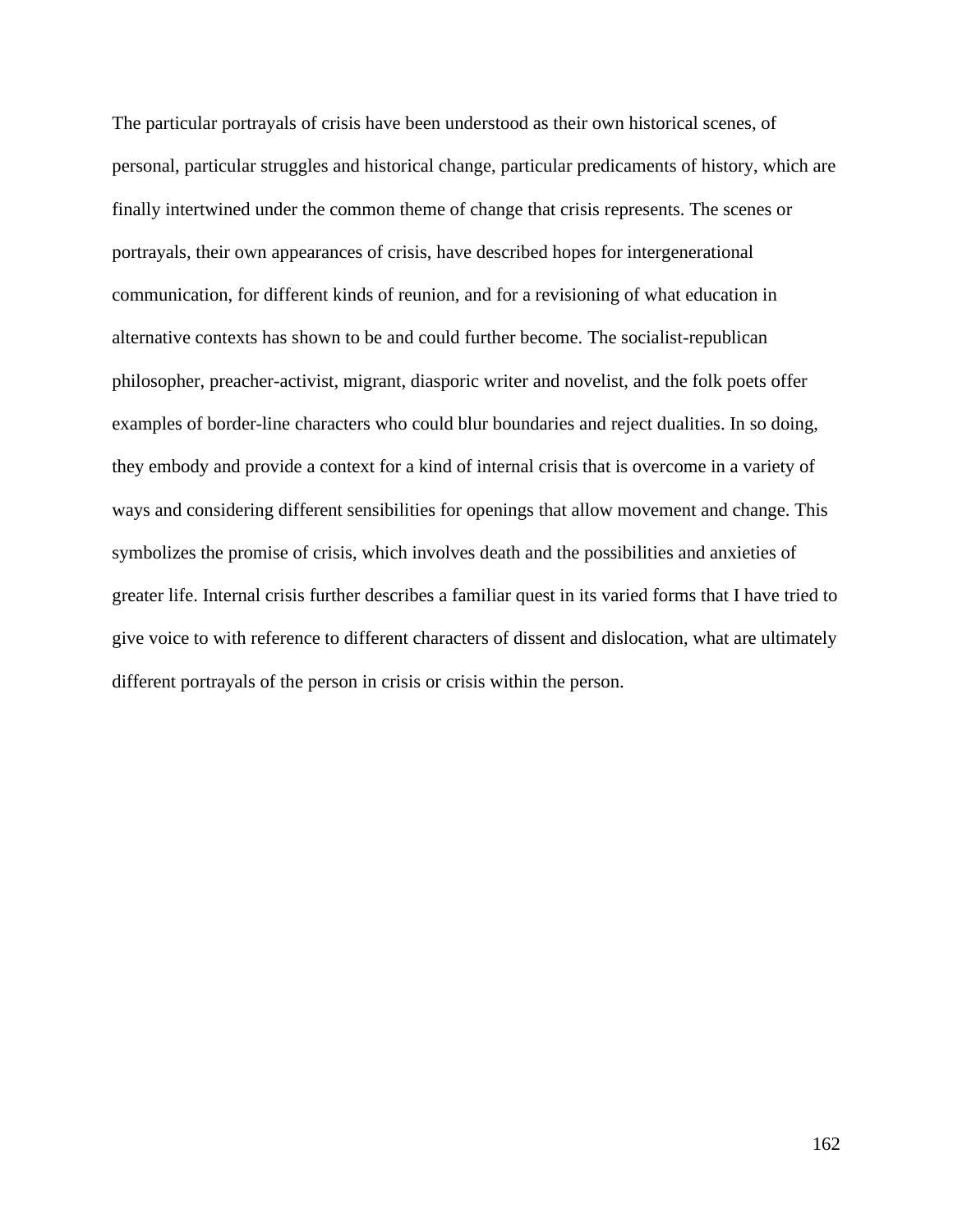## **References**

- Abrol, Mohit. 2020. "Delhi through Ghalib's Eyes: Politico-Cultural Transitions in the Aftermath of the Revolt of 1857." In *Mapping India: transitions and transformations, 18th to 19th century*, edited by S. Dutta and N. Mukherjee, 173-191. Routledge. <https://doi.org/10.4324/9780429318467-10>
- Ahmad, Saeed. 2004. *Great Sufi Wisdom Bulleh Shah, 1680-1752*. Adnan Books.
- Althusser, Louis. 2014. *On the Reproduction of Capitalism: Ideology and Ideological State Apparatuses*. London: Verso.
- Appadurai, Arjun. 1981. "Gastro-Politics in Hindu South Asia." *American Ethnologist* 8 (3): 494-511.<https://doi.org/10.1525/ae.1981.8.3.02a00050>
- Aronowitz, Stanley. 2008. *Against schooling: For an education that matters*. Routledge. <https://doi.org/10.4324/9781315636139>
- Asani, Ali S. 1988. "Sufi Poetry in the Folk Tradition of Indo-Pakistan." *Religion & Literature* 20 (1): 81-94.
- Barua, Ankur and Hina Khalid. 2020. "The Feminization of Love and the Indwelling of God: Theological Investigations Across Indic Contexts." *Religions (Basel, Switzerland)* 11 (8): 414. <https://doi.org/10.3390/rel11080414>
- Bhabha, H. K. 1994. *Location of Culture*. Routledge.
- Benson II, R. 2015. Interview with Gwendolyn M. Patton. *Journal of Civil and Human Rights, 1*2), 182-189. doi:10.5406/jcivihumarigh.1.2.0182
- Biesta, G. 2002. *Bildung* and modernity: The future of *Bildung* in a world of difference. *Studies in Philosophy and Education* 21), 343–351.<https://doi.org/10.1023/A:1019874106870>
- Boyle, R. 2008. A red moon over the mall: The sputnik panic and domestic america. *Journal of American Culture Malden, Mass.), 31*4), 373-382. [https://doi.org/10.1111/j.1542-](https://doi.org/10.1111/j.1542-734X.2008.00684.x) [734X.2008.00684.x](https://doi.org/10.1111/j.1542-734X.2008.00684.x)
- Cavafy, C.P. 1975. *Cavafy: Collected poems*. Princeton University Press.

Cochrane, L. L. 2017. Everyday mysticism. 1st ed., pp. 130-141). Routledge. <https://doi.org/10.4324/9781315213231-10>

Cordero, R. 2016. *Crisis and critique: On the fragile foundations of social life*. Taylor and Francis. <https://doi.org/10.4324/9781315753904>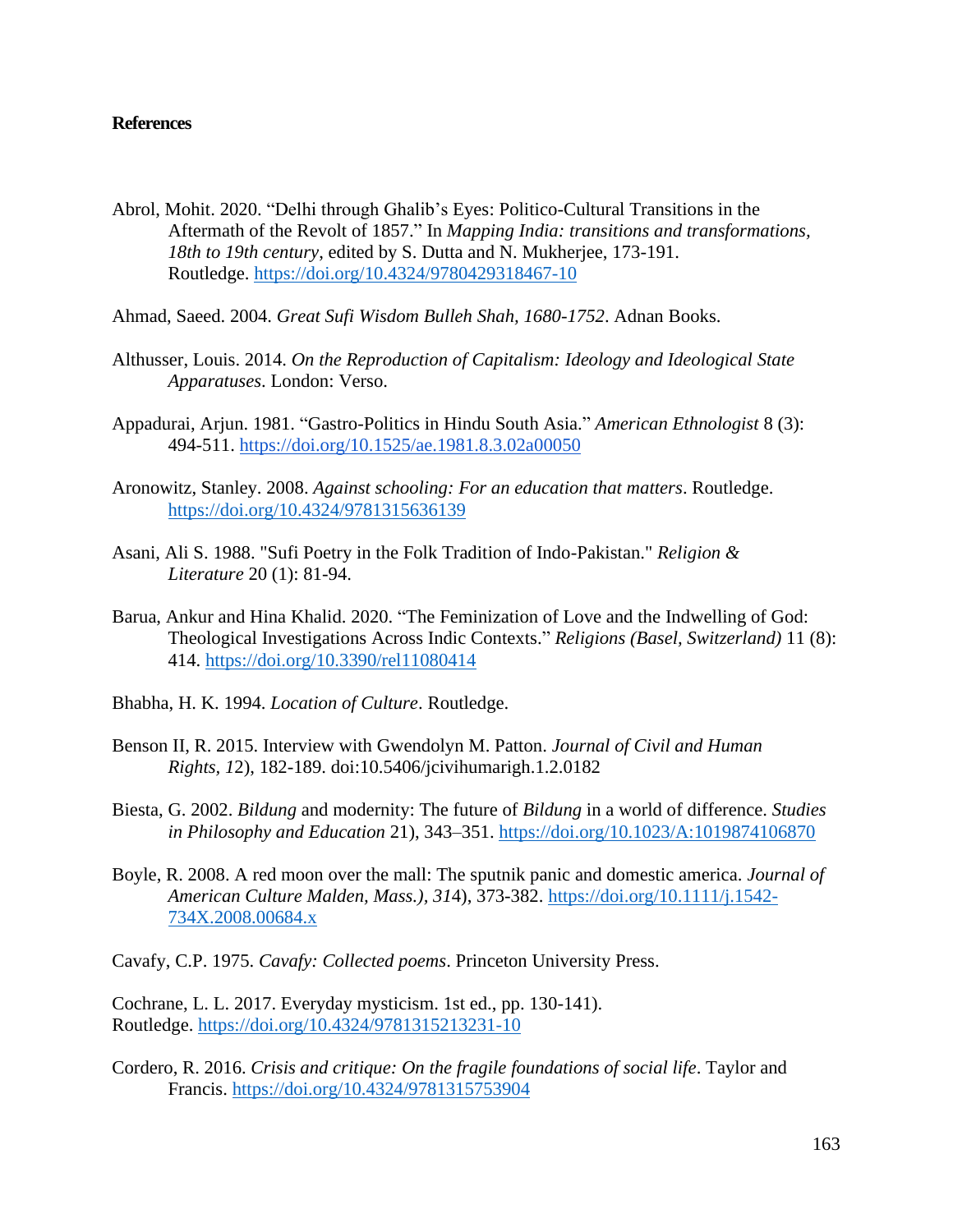Dalrymple, W. 2009. *The last Mughal: the fall of Delhi, 1857*. A&C Black.

- Domínguez, P.J.C. 1998. José Ortega y Gasset. Repertoire of Essayists and Philosophers. <https://ensayistas.org/filosofos/spain/ortega/ortega1.htm>
- Fowler, David Stratton. 2017. "Guru Nānak among Sants, Bhaktas, and Sufis: A Comparative Study." ProQuest Dissertations Publishing.
- Francis. 2010. Address of His Holiness Pope Francis to the Roman Curia. Vatican: the Holy See. Libreria Editrice Vaticana.
- French, P. 2008). *The World is What it is: The authorized biography of V.S. Naipaul*. Picador.
- Fry, J. A. 2014). Unpopular messengers: Student opposition to the Vietnam war. In David L. Anderson, & John Ernst Eds.), *The war that never ends: new perspectives on the Vietnam war* pp. 219-244). The University Press of Kentucky.
- Gandhi, M.K. 1945). *An Autobiography or the Story of my Experiments with Truth*. Navajivan.
- Gaur, I. D. 2016). History, historiography and Punjabi folk literature: Issues of canons and cultures. In R. Nayar, P. Syal & A. Kumar Eds.), 1st ed., pp. 139-169). Routledge. <https://doi.org/10.4324/9781315095196-9>
- Gatto, J. T. 2001). *A Different Kind of Teacher: Solving the Crisis of American schooling*. Berkeley Hills Books.
- Ghosh, A. 2001). Naipaul and the Nobel. Amitav Ghosh. <http://www.amitavghosh.com/essays/naipaul.html>
- Goodyear, S. S., & Raza, A. 2008). Ghalib and the art of the Ghazal. *Transition Kampala, Uganda), 99*, 112-125. <https://doi.org/10.2979/TRS.2008.-.99.112>
- Greene, M. 1974). Literature, Existentialism, and Education. In David E. Denton Ed.), *Existentialism and Phenomenology in Education: collected essays* pp. 63-86). Teachers College Press.<https://doi.org/10.4324/9781315095196-9>
- Greene, M. 1988). *The Dialectic of Freedom*. Columbia.
- Greene, M. 2005) Teaching in a Moment of Crisis: the Spaces of Imagination. *The New Educator*, 1:2, 77-80, DOI: 10.1080/15476880590934326
- Guha, R. 1983). *Elementary aspects of peasant insurgency in colonial India*. Oxford.
- Gilmartin, D., & Lawrence, B. B. 2000). *Beyond Turk and Hindu: Rethinking religious Identities in Islamicate South Asia*. University Press of Florida.
- Hale, J. N. 2016). *The freedom schools: Student activists in the Mississippi civil rights movement*. Columbia University Press. <https://doi.org/10.7312/hale17568>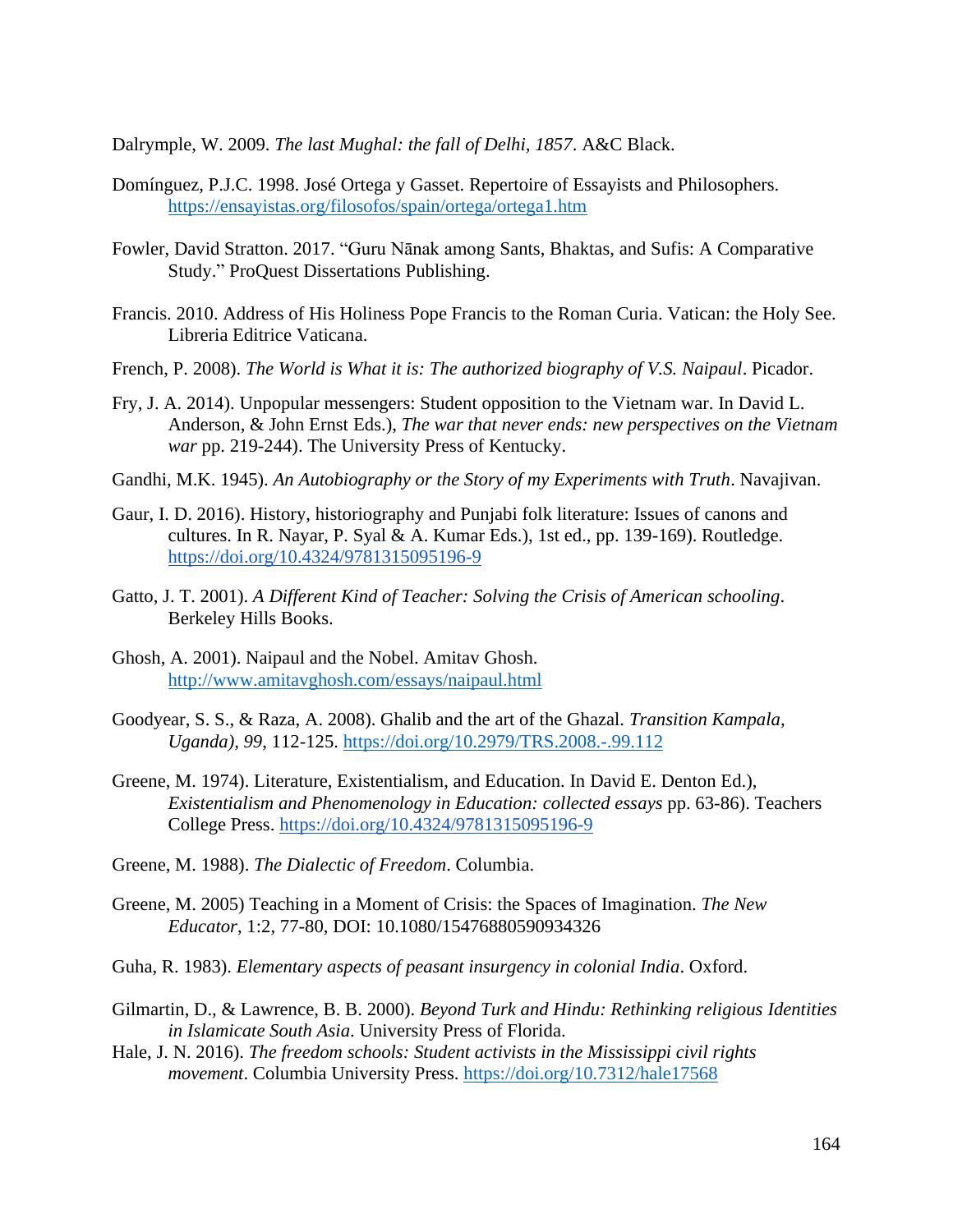- Hall, S. 2006). *Peace and Freedom*: *The Civil Rights and Antiwar Movements in the 1960s*. Philadelphia: University of Pennsylvania Press.
- Hillis, M. R. 2013). Establishing Martin Luther King's beloved community for the education of black youth. *Religion & Education, 40*2), 173-188. <https://doi.org/10.1080/15507394.2013.786626>
- Holmes, O. 2017, November 20). *José Ortega y Gasset*. Stanford Encyclopedia of Philosophy. https://plato.stanford.edu/entries/gasset/
- Hussain, A. 2018). *Politics, poetry and pluralism: Bulleh Shah in the late Mughal empire*. [Master's thesis, Western Sydney University]. ProQuest.
- Karshan, T., Murphy, K. 2020). *On essays: Montaigne to the present* First ed.). Oxford University Press.
- King, Martin Luther Jr. 1963, April 16). *Letter from Birmingham Jail*. The Estate of Martin Luther King Jr. https://swap.stanford.edu/20141218230016/http://mlkkpp01.stanford.edu/kingweb/popular\_requests/frequentdocs/birmingham.pdf
- ———. 1964a. *Strength to love*. New York. Pocket Books.
- ———. 1964b. *Martin Luther King Jr. Acceptance Speech*. [https://www.nobelprize.org/prizes/peace/1964/king/26142-martin-luther-king-jr](https://www.nobelprize.org/prizes/peace/1964/king/26142-martin-luther-king-jr-acceptance-speech-1964/)[acceptance-speech-1964/](https://www.nobelprize.org/prizes/peace/1964/king/26142-martin-luther-king-jr-acceptance-speech-1964/)
- ———. 1989. *The trumpet of conscience*. New York. Harper & Row.
- ———. 1994. *A testament of hope*. J. Washington, Ed.). Harper.
- ———. 2001). *The autobiography of Martin Luther King, Jr.*. C. Clayborne, Ed.). Warner
	- ———. 2021, May 24). *Outline, the philosophy of nonviolence*. The Martin Luther King, Jr., Research and Education Institute. https://kinginstitute.stanford.edu/kingpapers/documents/outline-philosophy-nonviolence.

Koselleck, R. 2006). Crisis. *Journal of the History of Ideas, 67*2), 357-400.

- Kozol, J. 1972). Politics, rage and motivation in the free schools. *Harvard Educational Review, 42*3), 414-422. <https://doi.org/10.17763/haer.42.3.n3765n5670680328>
- Kozol, J. 1990). *The night is dark and I am far from home* New rev. ed.). Simon & Schuster.
- Long, J. C. 1972). *The Free School Movement*. [Doctoral dissertation, Oklahoma State University]. ProQuest.
- Livingston, A. 2020). Power for the powerless: Martin Luther King, Jr.'s late theory of civil disobedience. *The Journal of Politics, 82*2), 700-713. <https://doi.org/10.1086/706982>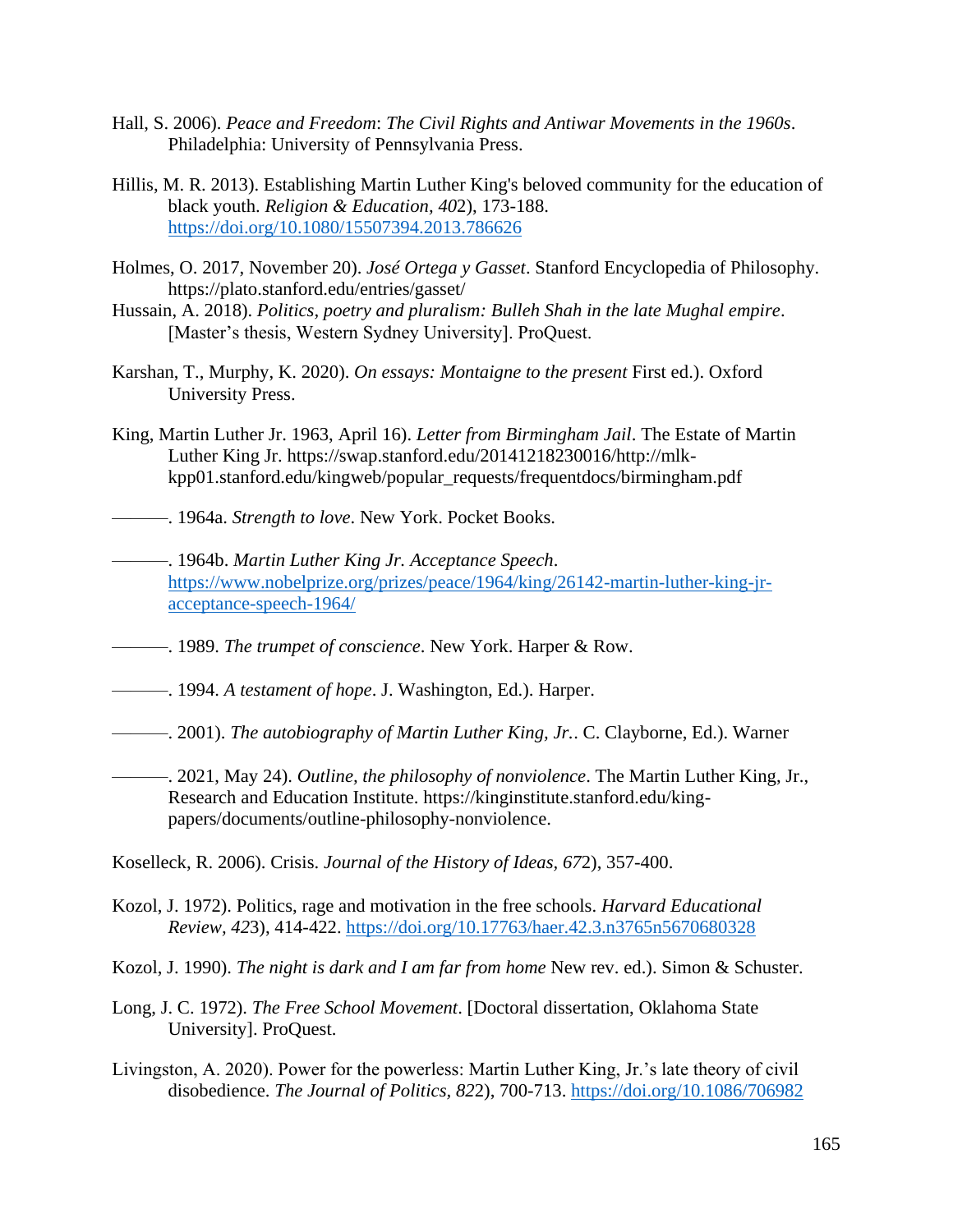- Malak, A. 1993). Ambivalent Affiliations and the Postcolonial Condition: The Fiction of M. G. Vassanji. World Literature Today, 672), 277-282. doi:10.2307/40149067
- McGuire, M. B. 2008). *Lived religion: faith and practice in everyday life*. Oxford University Press.
- Mercogliano, C. 1998). *Making it up as we go along: The story of the Albany free school*. Heinemann.
- Miller, R. 2002). *Free Schools, free people: Education and democracy after the 1960s*. State University of New York Press.
- Mohan, S. 2019). For whom does hope hop: A fetishized reading of MG Vassanji's The Assassin's Song. *South Asian Review South Asian Literary Association), 40*1-2), 87- 97. <https://doi.org/10.1080/02759527.2019.1593749>
- Morrison, K. A. 2007). *Free school teaching: A journey into radical progressive education*. State University of New York Press.<https://muse-jhu-edu.ezproxy.library.ubc.ca/book/5212>
- Morrison, T. 1996). Introduction. In Twain, M. *Adventures of Huckleberry Finn*. S. Franklin, Eds.). Oxford.
- Moss, L. 2013). 'The Multinational's Song': The Global Reception of M. G. Vassanji. In A. Iqbal Viswamohan Ed.), *Postliberalization Indian Novels in English: Politics of Global Reception and Awards* pp. 67-76). Anthem Press.
- Milani, M. 2017). *Sufi political thought* 1st ed.). Routledge/ Taylor & Francis Group. <https://doi.org/10.4324/9781315766294>
- Munos, D. 2016) M.G. Vassanji: essays on his works, South Asian Diaspora, 81), 79-80, doi: 10.1080/19438192.2015.1122185
- Murphy, A. 2018). At a Sufi-Bhakti Crossroads : Gender and the Politics of Satire in Early Modern Punjabi Literature [Article]. doi:http://dx.doi.org/10.14288/1.0391029
- Mir, A. 2012). Sense experience: A reading of the verse of the Punjabi Sufi, Bulleh Shah. *Religious Studies and Theology*, 311), 55.<https://doi.org/10.1558/rsth.v31i1.55>
- Nayar, K. E. 2012). *The Punjabis in British Columbia: Location, labour, First Nations, and multiculturalism*. McGill-Queens University Press.
- Naga, N. 2020). *Washes, Prays*. McClelland & Stewart.

Naipaul, V.S. 1991. *India: A Million Mutinies Now*. Viking.

- ———. 2001. *Nobel Lecture*. The Nobel Prize. https://www.nobelprize.org/prizes/literature/2001/naipaul/25675-v-s-naipaul-nobellecture-2001/
- Ojwang, D. 2011). "Eat pig and become a beast": Food, Drink and Diaspora in East African Indian Writing. *Research in African Literatures*, 423), 68-87. doi:10.2979/reseafrilite.42.3.68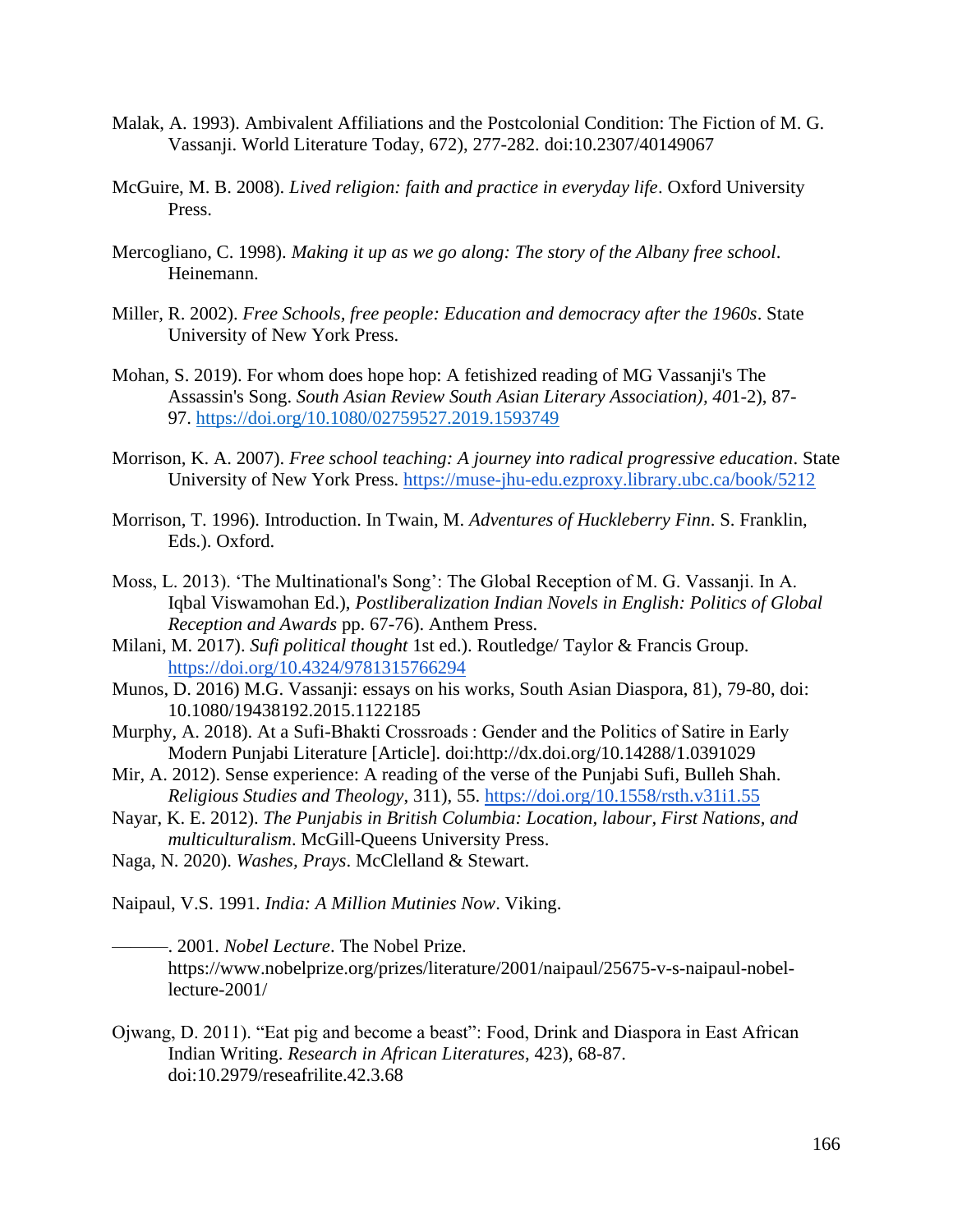Ortega y Gasset, José. 1958. *Man and Crisis*. W.W. Norton & Company.

- ———. 1974. *Invertebrate Spain*. W.W. Norton & Company.
- ———. 1964. *What is Philosophy?* W.W. Norton & Company.
- ———. 2019. The self and the other. pp. 175-204). Princeton University Press. <https://doi.org/10.1515/9780691197968-007>
- Ozawa, S. 2016. Road to Road: Syncretism and the politics of identity in M. G. Vassanji's A place within. In M. A. Cabañas, J. Dubino, V. Salles-Reese & G. Totten Eds.), 1st ed., pp. 42-52). Routledge.<https://doi.org/10.4324/9781315742076-4>
- ———. 2019. "With this Past Before You, All Around You": On the transformation of identities in M. G. Vassanji's No New Land. 文山評論:文學與文化, 122[\)https://doi.org/10.30395/WSR.201906\\_122\).0004](https://doi.org/10.30395/WSR.201906_12(2).0004)
- Patterson, J. M. 2018). A covenant of the heart: Martin Luther King Jr., civil disobedience, and the beloved community. *American Political Thought Chicago, Ill.), 7*1), 124- 151. <https://doi.org/10.1086/695641>
- Patel, E. 2013). Martin Luther King Jr. and the light of other faiths. *Cross Currents New Rochelle, N.Y.), 63*3), 270-275. <https://doi.org/10.1111/cros.12032>
- Provenzo, E. F., Renaud, J., Provenzo, A. B. 2009). *Encyclopedia of the social and cultural foundations of education*. Sage Publications.
- Pervez, S. 2004) "Hybridity is Heresy:" Homi Bhabha and The Satanic Verses, *South Asian Review*, 25:2, 153-164, DOI: 10.1080/02759527.2004.11932351
- Rocha, Samuel D. 2015. *Folk Phenomenology: Education, Study, and the Human Person*. Eugene, Oregon: Pickwick Publications.
- ———. 2018. 'Ser Mais': The Personalism of Paulo Freire. Philosophy of Education 2018, 381– 82.
- ———. 2020a. An Existential Dimension of the Syllabus in the Life of a Teacher. In A.E. Mazawi & M. Stack Editors), *Course Syllabi in Faculties of Education: Bodies of Knowledge and Their Discontents, International and Comparative Perspectives* pp. 205– 214). London: Bloomsbury Academic. Retrieved June 6, 2021, from <http://dx.doi.org.ezproxy.library.ubc.ca/10.5040/9781350094277.0020>
- ———. 2020b. *The Syllabus as Curriculum: A reconceptualist approach*. Routledge. <https://doi.org/10.4324/9780429027901>
- ———. [Sam Rocha]. 2021, February 5. *An Arbitrary Introduction to Philosophy of Education*. YouTube.<https://www.youtube.com/watch?v=qRbQC0MlxAg>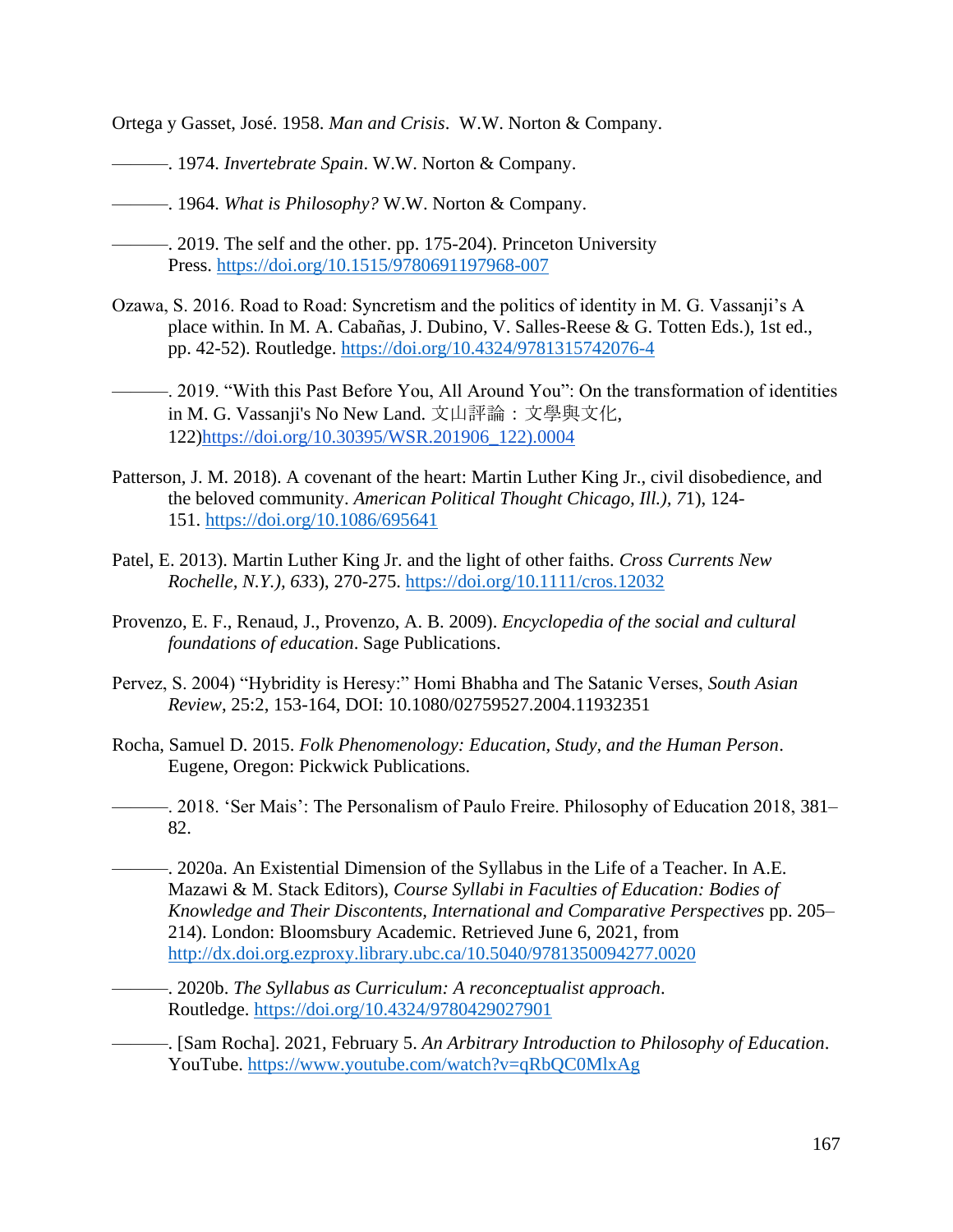———. in press. *Philosophical Research in Education: Introduction to a Phenomenological Approach to the Philosophical Study of Education*.

- Rushdie, S. 1991). *Imaginary Homelands*. Granta Books.
- Russell, R. 1995). *Hidden in the lute: An anthology of two centuries of Urdu literature*. Carcanet.
- Said, E. W. 1998). [Review of the book *Beyond Belief: Islamic Excursions Among the Converted Peoples*, by V. S. Naipaul]. *The Progressive*, 6211), 40.
- Sahlani M.J. 2004) In the Name of God: Sufi'ism, a Transcendental Pantheism and the Mystery of Mysticism in Persian Poetry. In: Tymieniecka AT. eds) *Mystery in its Passions: Literary Explorations*. Analecta Husserliana The Yearbook of Phenomenological Research), vol 82. Springer, Dordrecht. https://doiorg.ezproxy.library.ubc.ca/10.1007/978-94-007-1017-7\_9
- Shackle, C. 2000). "Beyond Turk and Hindu: Crossing the Boundaries in Indo-Muslim Romance." In *Beyond Turk and Hindu: Rethinking Religious Identities in Islamicate South Asia*, edited by David Gilmartin and Bruce Lawrence, 55–73. Gainesville, FL: University of Florida Press.
- Stahl, R. M. 2019). Ruling the interregnum: Politics and ideology in nonhegemonic times. *Politics & Society, 47*3), 333-360. <https://doi.org/10.1177/0032329219851896>
- Steiner, T. 2005). The pull between old and new communities in M. G. Vassanji's novels of migration No New Land 1991) and Amriika 1999). *Canadian Review of Comparative Literature*, 323-4), 459.
- Suchak, B., & Root, J. Directors). 2010). *Free to learn: A radical experiment in education* [Film].
- Taylor, C. 1989). *Sources of the self: The making of the modern identity*. Harvard University Press.
- United States Department of Justice. 2017, July 28). *History of federal voting rights laws*. <https://www.justice.gov/crt/history-federal-voting-rights-laws>
- U.S. Office of the Press Secretary. 2021, July 7). *Remarks by President Biden on the Benefits of the Build Back Better Agenda for Working Families.* Retrieved from [https://www.whitehouse.gov/briefing-room/speeches-remarks/2021/07/07/remarks-by](https://www.whitehouse.gov/briefing-room/speeches-remarks/2021/07/07/remarks-by-president-biden-on-the-benefits-of-the-build-back-better-agenda-for-working-families/)[president-biden-on-the-benefits-of-the-build-back-better-agenda-for-working-families/](https://www.whitehouse.gov/briefing-room/speeches-remarks/2021/07/07/remarks-by-president-biden-on-the-benefits-of-the-build-back-better-agenda-for-working-families/)

Vassanji, M.G. 1991. *No New Land*. McClelland & Stewart.

———. 1999. *Amriika*. McClelland & Stewart.